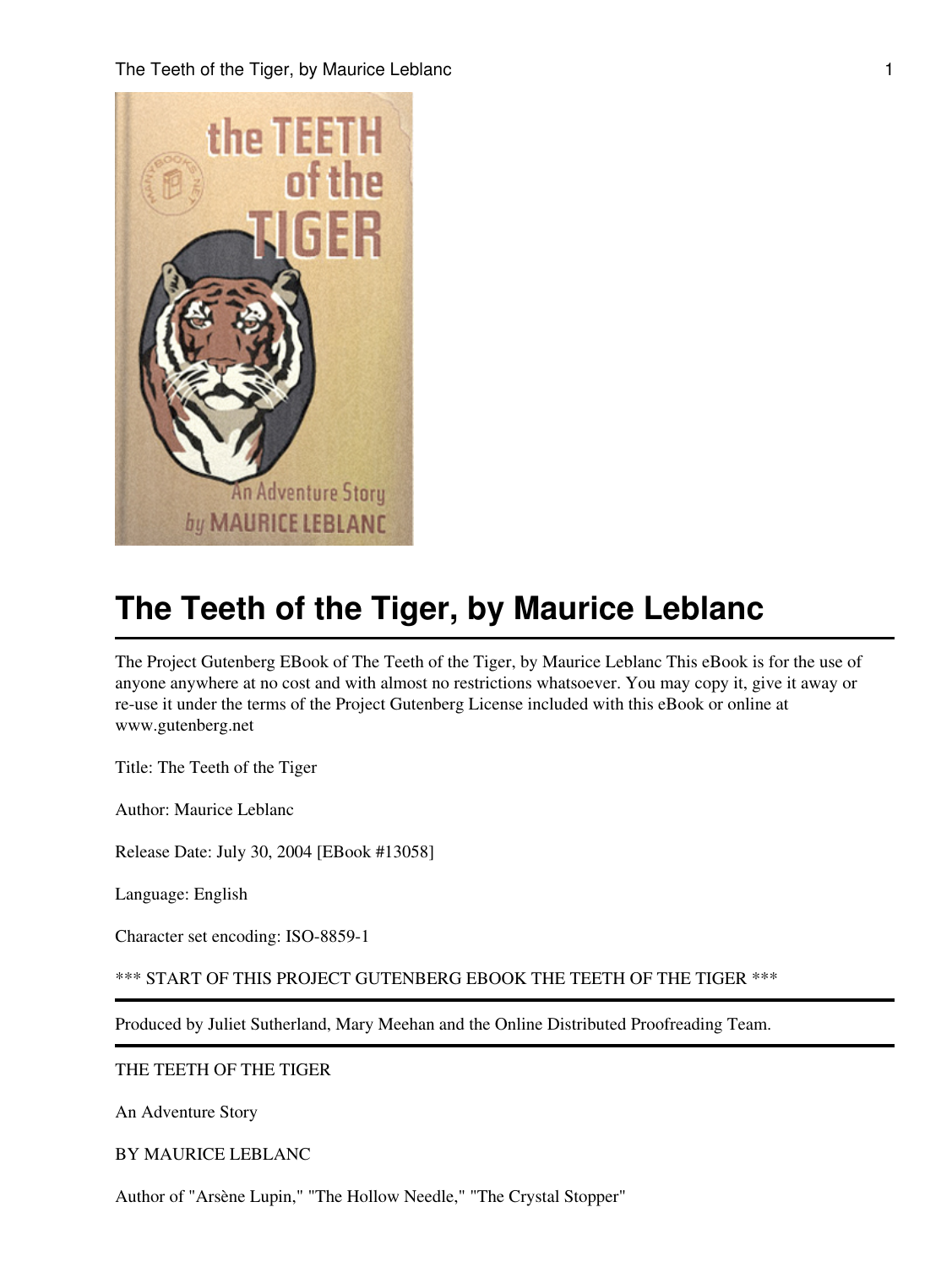1914

**CONTENTS**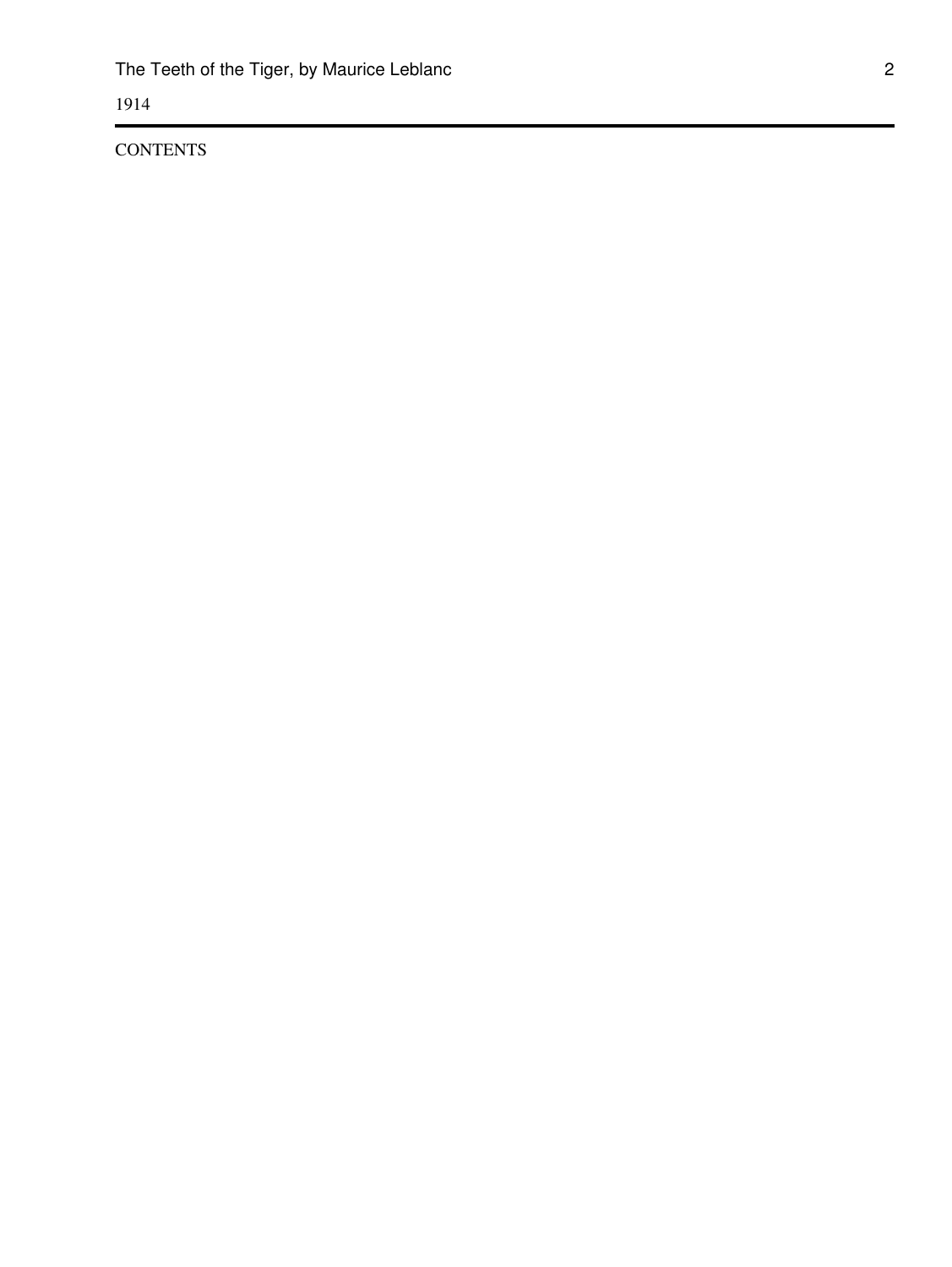# **CHAPTER**

I.

D'ARTAGNAN, PORTHOS ... AND MONTE CRISTO II. A MAN DEAD III. A MAN DOOMED IV. THE CLOUDED TURQUOISE V. THE IRON CURTAIN VI. THE MAN WITH THE EBONY WALKING-STICK VII. SHAKESPEARE'S WORKS, VOLUME VIII VIII. THE DEVIL'S POST-OFFICE IX. LUPIN'S ANGER X. GASTON SAUVERAND EXPLAINS XI. ROUTED XII. "HELP!" XIII. THE EXPLOSION XIV. THE "HATER" XV. THE HEIR TO THE HUNDRED MILLIONS XVI. WEBER TAKES HIS REVENGE XVII. OPEN SESAME! XVIII. ARSÈNE I EMPEROR OF MAURETANIA XIX. "THE SNARE IS LAID. BEWARE, LUPIN!" XX. FLORENCE'S SECRET XXI. LUPIN'S LUPINS

The Teeth of the Tiger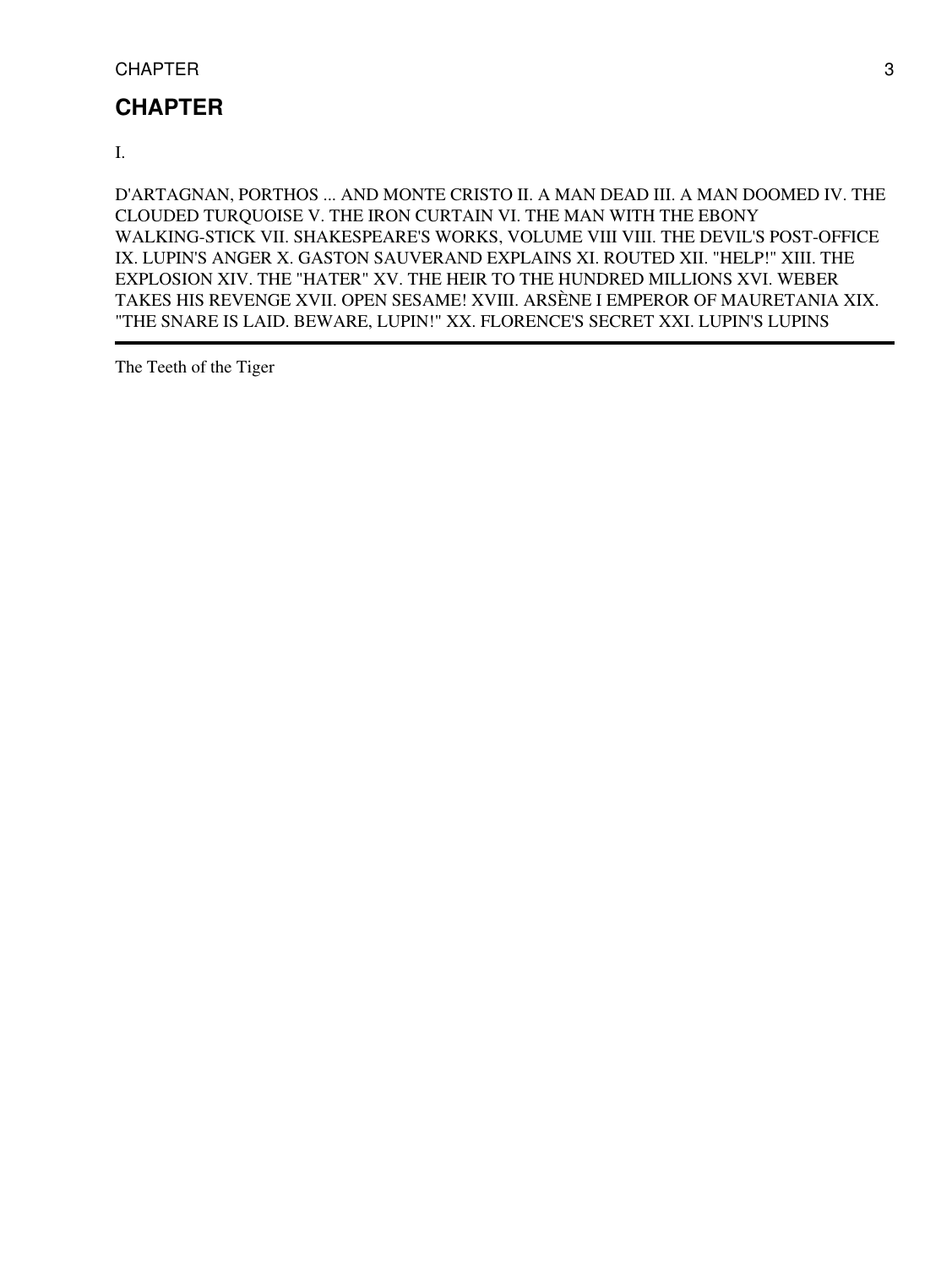# **CHAPTER ONE**

#### D'ARTAGNAN, PORTHOS ... AND MONTE CRISTO

It was half-past four; M. Desmalions, the Prefect of Police, was not yet back at the office. His private secretary laid on the desk a bundle of letters and reports which he had annotated for his chief, rang the bell and said to the messenger who entered by the main door:

"Monsieur le Préfet has sent for a number of people to see him at five o'clock. Here are their names. Show them into separate waiting-rooms, so that they can't communicate with one another, and let me have their cards when they come."

The messenger went out. The secretary was turning toward the small door that led to his room, when the main door opened once more and admitted a man who stopped and leaned swaying over the back of a chair.

"Why, it's you, Vérot!" said the secretary. "But what's happened? What's the matter?"

Inspector Vérot was a very stout, powerfully built man, with a big neck and shoulders and a florid complexion. He had obviously been upset by some violent excitement, for his face, streaked with red veins and usually so apoplectic, seemed almost pale.

"Oh, nothing. Monsieur le Secrétaire!" he said.

"Yes, yes; you're not looking your usual self. You're gray in the face.... And the way you're perspiring...."

Inspector Vérot wiped his forehead and, pulling himself together, said:

"It's just a little tiredness.... I've been overworking myself lately: I was very keen on clearing up a case which Monsieur Desmalions had put in my hands. All the same, I have a funny sort of feeling--"

"Will you have a pick-me-up?"

"No, no; I'm more thirsty."

"A glass of water?"

"No, thank you."

"What then?"

"I should like--I should like--"

His voice faltered. He wore a troubled look, as if he had suddenly lost his power of getting out another word. But he recovered himself with an effort and asked:

"Isn't Monsieur Desmalions here?"

"No; he won't be back till five, when he has an important meeting."

"Yes ... I know ... most important. That's what I'm here for. But I should have liked to see him first. I should so much have liked to see him!"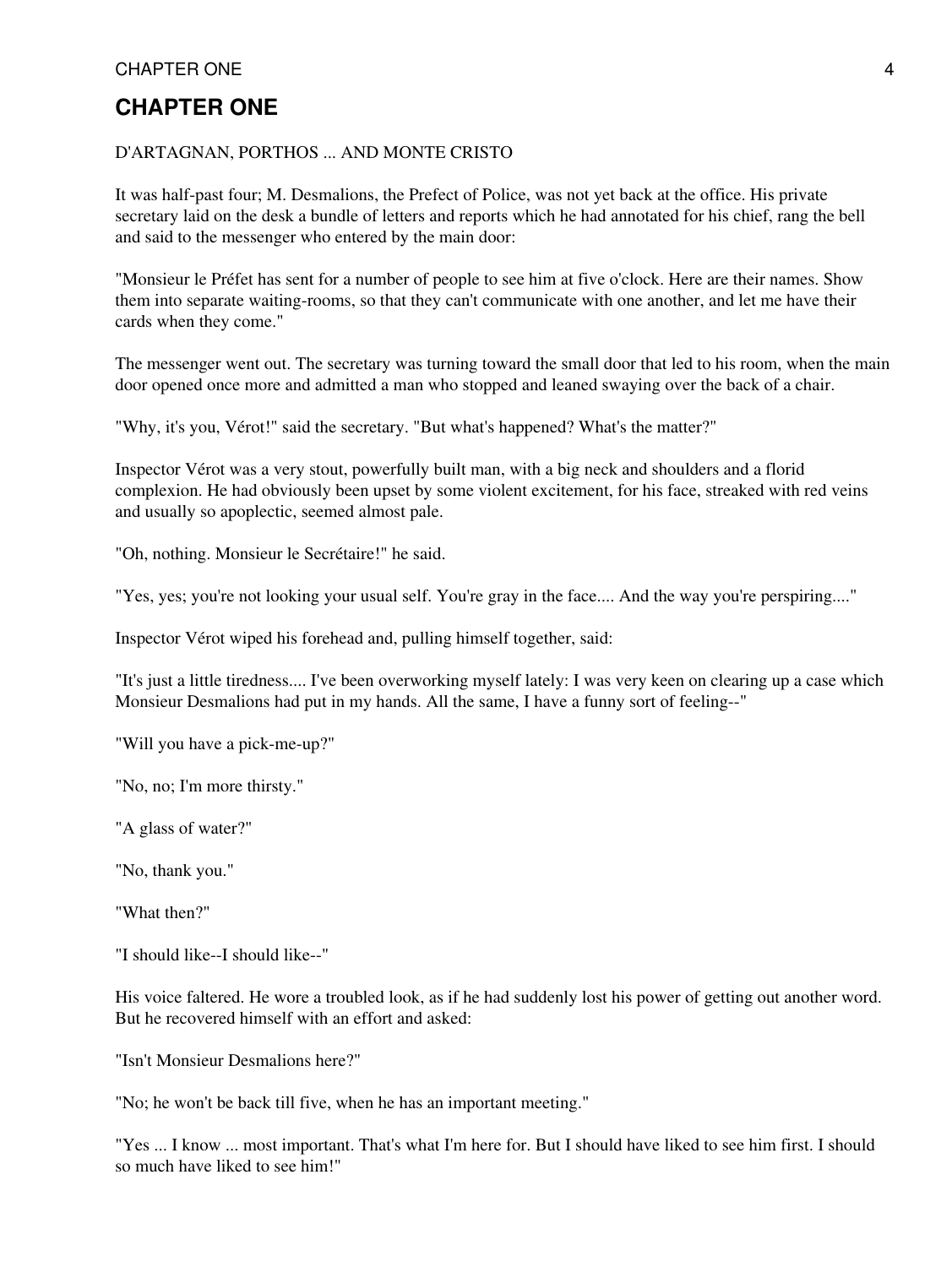The secretary stared at Vérot and said:

"What a state you're in! Is your message so urgent as all that?"

"It's very urgent, indeed. It has to do with a crime that took place a month ago, to the day. And, above all, it's a matter of preventing two murders which are the outcome of that other crime and which are to be committed to-night. Yes, to-night, inevitably, unless we take the necessary steps."

"Sit down, Vérot, won't you?"

"You see, the whole thing has been planned in such an infernal manner! You would never have imagined--"

"Still, Vérot, as you know about it beforehand, and as Monsieur le Préfet is sure to give you full powers--"

"Yes, of course, of course. But, all the same, it's terrible to think that I might miss him. So I wrote him this letter, telling him all I know about the business. I thought it safer."

He handed the secretary a large yellow envelope and added:

"And here's a little box as well; I'll leave it on this table. It contains something that will serve to complete and explain the contents of the letter."

"But why don't you keep all that by you?"

"I'm afraid to. They're watching me. They're trying to get rid of me. I shan't be easy in my mind until some one besides myself knows the secret."

"Have no fear, Vérot. Monsieur le Préfet is bound to be back soon. Meanwhile, I advise you to go to the infirmary and ask for a pick-me-up."

The inspector seemed undecided what to do. Once more he wiped away the perspiration that was trickling down his forehead. Then, drawing himself up, he left the office. When he was gone the secretary slipped the letter into a big bundle of papers that lay on the Prefect's desk and went out by the door leading to his own room.

He had hardly closed it behind him when the other door opened once again and the inspector returned, spluttering:

"Monsieur le Secrétaire ... it'd be better if I showed you--"

The unfortunate man was as white as a sheet. His teeth were chattering. When he saw that the secretary was gone, he tried to walk across to his private room. But he was seized with an attack of weakness and sank into a chair, where he remained for some minutes, moaning helplessly:

"What's the matter with me? ... Have I been poisoned, too? ... Oh, I don't like this; I don't like the look of this!"

The desk stood within reach of his hand. He took a pencil, drew a writing-pad toward him and began to scribble a few characters. But he next stammered:

"Why, no, it's not worth while. The Prefect will be reading my letter.... What on earth's the matter with me. I don't like this at all!"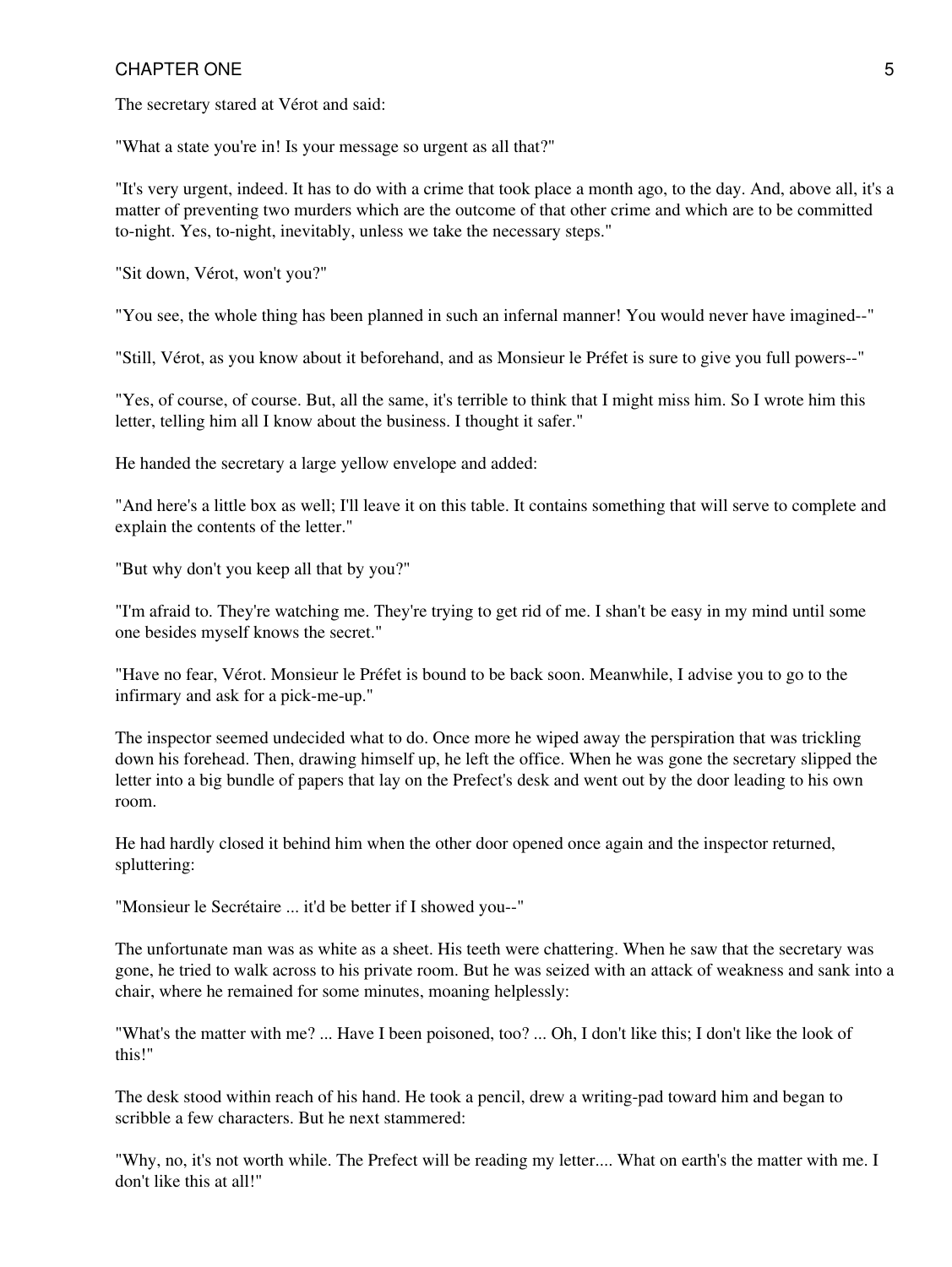Suddenly he rose to his feet and called out:

"Monsieur le Secrétaire, we've got ... we've got to ... It's for to-night. Nothing can prevent--"

Stiffening himself with an effort of his whole will, he made for the door of the secretary's room with little short steps, like an automaton. But he reeled on the way--and had to sit down a second time.

A mad terror shook him from head to foot; and he uttered cries which were too faint, unfortunately, to be heard. He realized this and looked round for a bell, for a gong; but he was no longer able to distinguish anything. A veil of darkness seemed to weigh upon his eyes.

Then he dropped on his knees and crawled to the wall, beating the air with one hand, like a blind man, until he ended by touching some woodwork. It was the partition-wall.

He crept along this; but, as ill-luck would have it, his bewildered brain showed him a false picture of the room, so that, instead of turning to the left as he should have done, he followed the wall to the right, behind a screen which concealed a third door.

His fingers touched the handle of this door and he managed to open it. He gasped, "Help! Help!" and fell at his full length in a sort of cupboard or closet which the Prefect of Police used as a dressing-room.

"To-night!" he moaned, believing that he was making himself heard and that he was in the secretary's room. "To-night! The job is fixed for to-night! You'll see ... The mark of the teeth! ... It's awful! ... Oh, the pain I'm in! ... It's the poison! Save me! Help!"

The voice died away. He repeated several times, as though in a nightmare:

"The teeth! the teeth! They're closing!"

Then his voice grew fainter still; and inarticulate sounds issued from his pallid lips. His mouth munched the air like the mouth of one of those old men who seem to be interminably chewing the cud. His head sank lower and lower on his breast. He heaved two or three sighs; a great shiver passed through his body; and he moved no more.

And the death-rattle began in his throat, very softly and rhythmically, broken only by interruptions in which a last instinctive effort appeared to revive the flickering life of the intelligence, and to rouse fitful gleams of consciousness in the dimmed eyes.

The Prefect of Police entered his office at ten minutes to five. M. Desmalions, who had filled his post for the past three years with an authority that made him generally respected, was a heavily built man of fifty with a shrewd and intelligent face. His dress, consisting of a gray jacket-suit, white spats, and a loosely flowing tie, in no way suggested the public official. His manners were easy, simple, and full of good-natured frankness.

He touched a bell, and when his secretary entered, asked:

"Are the people whom I sent for here?"

"Yes, Monsieur le Préfet, and I gave orders that they were to wait in different rooms."

"Oh, it would not have mattered if they had met! However, perhaps it's better as it is. I hope that the American Ambassador did not trouble to come in person?"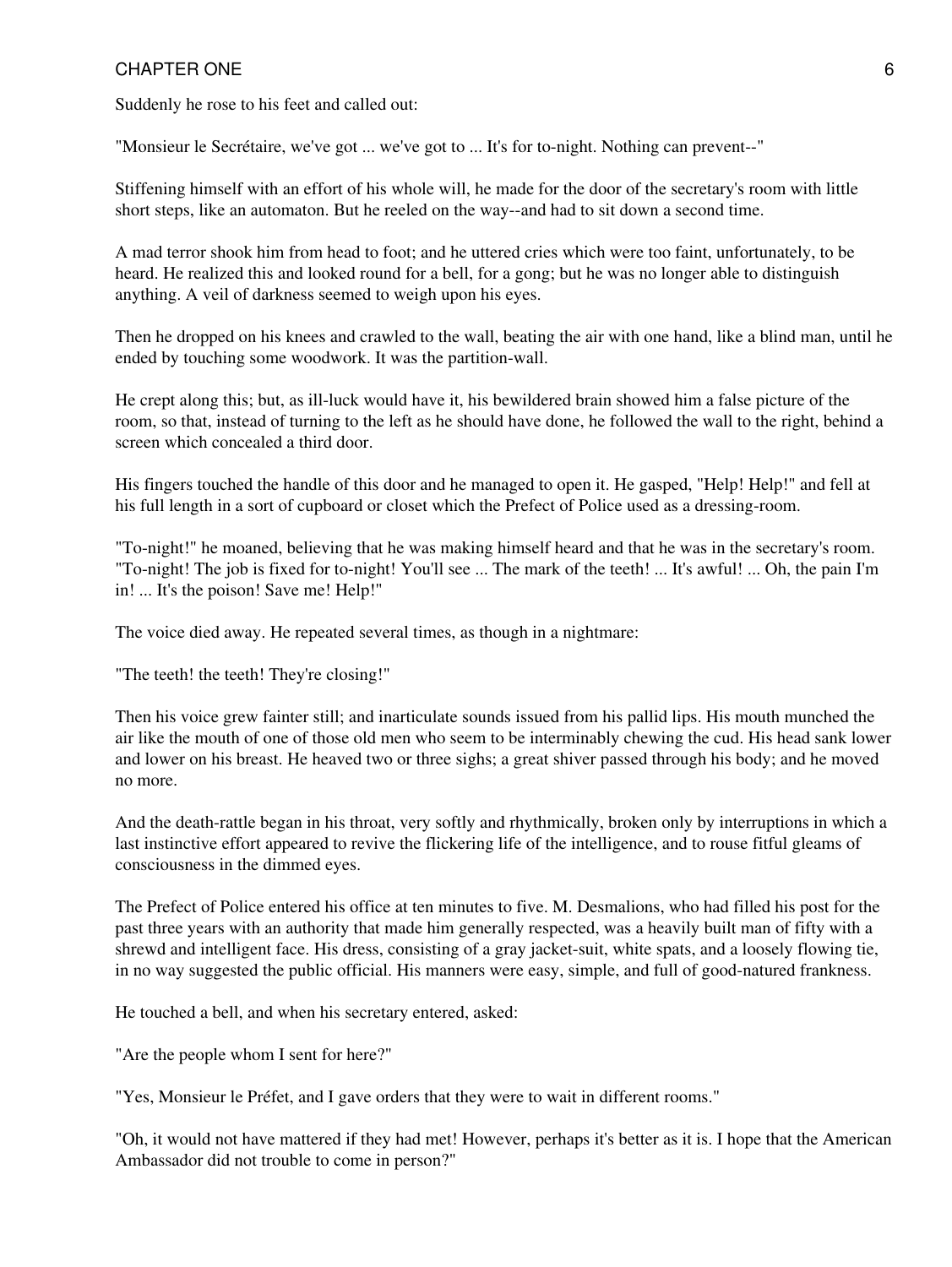"No, Monsieur le Préfet."

"Have you their cards?"

"Yes."

The Prefect of Police took the five visiting cards which his secretary handed him and read:

"Mr. Archibald Bright, First Secretary United States Embassy; Maître Lepertuis, Solicitor; Juan Caceres, Attaché to the Peruvian Legation; Major Comte d'Astrignac, retired."

The fifth card bore merely a name, without address or quality of any kind--

#### DON LUIS PERENNA

"That's the one I'm curious to see!" said M. Desmalions. "He interests me like the very devil! Did you read the report of the Foreign Legion?"

"Yes, Monsieur le Préfet, and I confess that this gentleman puzzles me, too."

"He does, eh? Did you ever hear of such pluck? A sort of heroic madman, something absolutely wonderful! And then there's that nickname of Arsène Lupin which he earned among his messmates for the way in which he used to boss them and astound them! ... How long is it since the death of Arsène Lupin?"

"It happened two years before your appointment, Monsieur le Préfet. His corpse and Mme. Kesselbach's were discovered under the ruins of a little chalet which was burnt down close to the Luxemburg frontier. It was found at the inquest that he had strangled that monster, Mrs. Kesselbach, whose crimes came to light afterward, and that he hanged himself after setting fire to the chalet."

"It was a fitting end for that--rascal," said M. Desmalions, "and I confess that I, for my part, much prefer not having him to fight against. Let's see, where were we? Are the papers of the Mornington inheritance ready for me?"

"On your desk, Monsieur le Préfet."

"Good. But I was forgetting: is Inspector Vérot here?"

"Yes, Monsieur le Préfet. I expect he's in the infirmary getting something to pull him together."

"Why, what's the matter with him?"

"He struck me as being in a queer state--rather ill."

"How do you mean?"

The secretary described his interview with Inspector Vérot.

"And you say he left a letter for me?" said M. Desmalions with a worried air. "Where is it?"

"Among the papers, Monsieur le Préfet."

"Very odd: it's all very odd. Vérot is a first-rate inspector, a very sober-minded fellow; and he doesn't get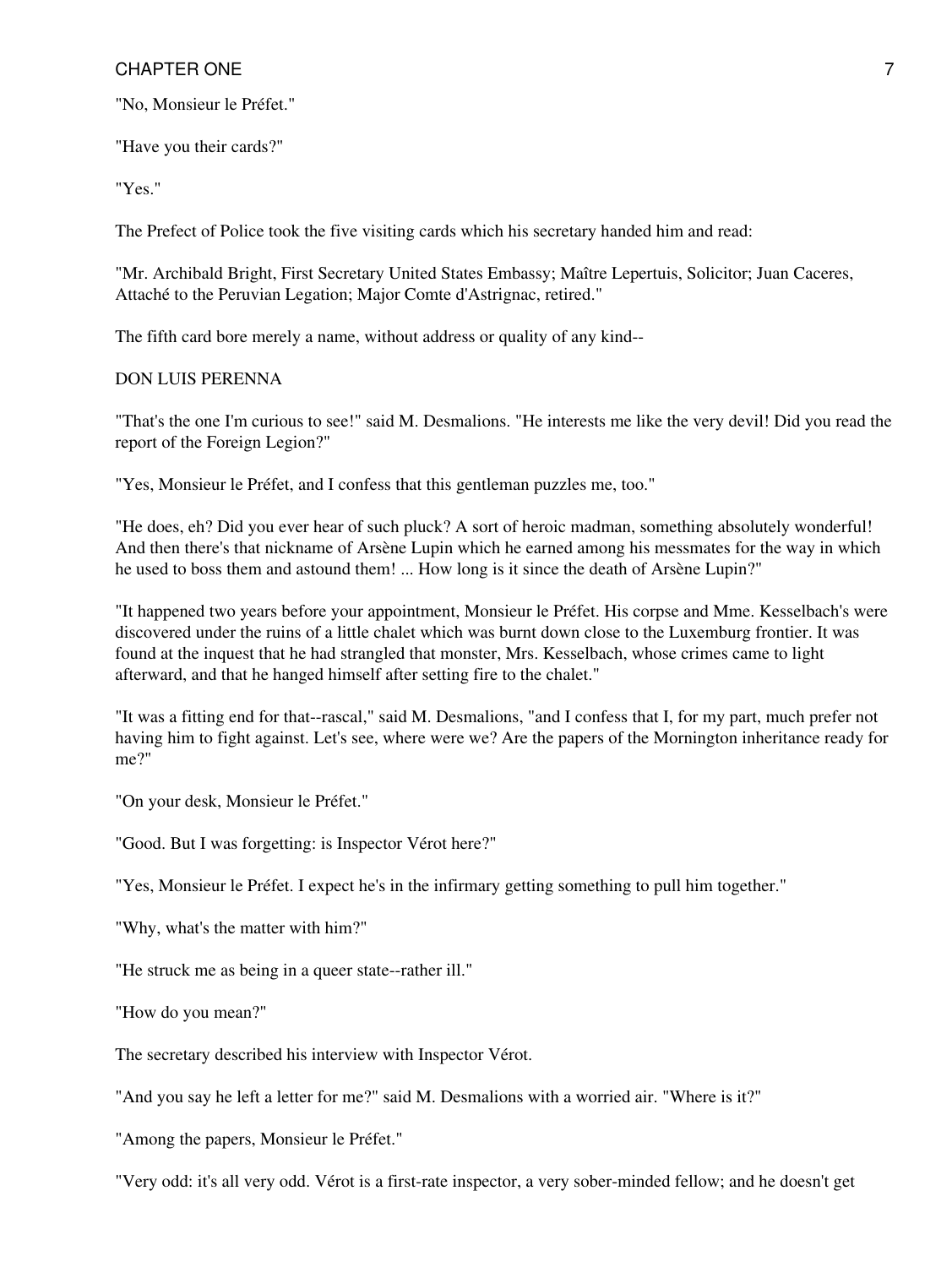frightened easily. You might go and fetch him. Meanwhile, I'll look through my letters."

The secretary hurried away. When he returned, five minutes later, he stated, with an air of astonishment, that he had not seen Inspector Vérot.

"And what's more curious still," he added, "is that the messenger who saw him leave this room saw him come in again almost at once and did not see him go out a second time."

"Perhaps he only passed through here to go to you."

"To me, Monsieur le Préfet? I was in my room all the time."

"Then it's incomprehensible."

"Yes ... unless we conclude that the messenger's attention was distracted for a second, as Vérot is neither here nor next door."

"That must be it. I expect he's gone to get some air outside; and he'll be back at any moment. For that matter, I shan't want him to start with."

The Prefect looked at his watch.

"Ten past five. You might tell the messenger to show those gentlemen in.... Wait, though--"

M. Desmalions hesitated. In turning over the papers he had found Vérot's letter. It was a large, yellow, business envelope, with "Café du Pont-Neuf" printed at the top.

The secretary suggested:

"In view of Vérot's absence, Monsieur le Préfet, and of what he said, it might be as well for you to see what's in the letter first."

M. Desmalions paused to reflect.

"Perhaps you're right."

And, making up his mind, he inserted a paper-knife into the envelope and cut it open. A cry escaped him.

"Oh, I say, this is a little too much!"

"What is it, Monsieur le Préfet?"

"Why, look here, a blank ... sheet of paper! That's all the envelope contains!"

"Impossible!"

"See for yourself--a plain sheet folded in four, with not a word on it."

"But Vérot told me in so many words that he had said in that letter all that he knew about the case."

"He told you so, no doubt, but there you are! Upon my word, if I didn't know Inspector Vérot, I should think he was trying to play a game with me."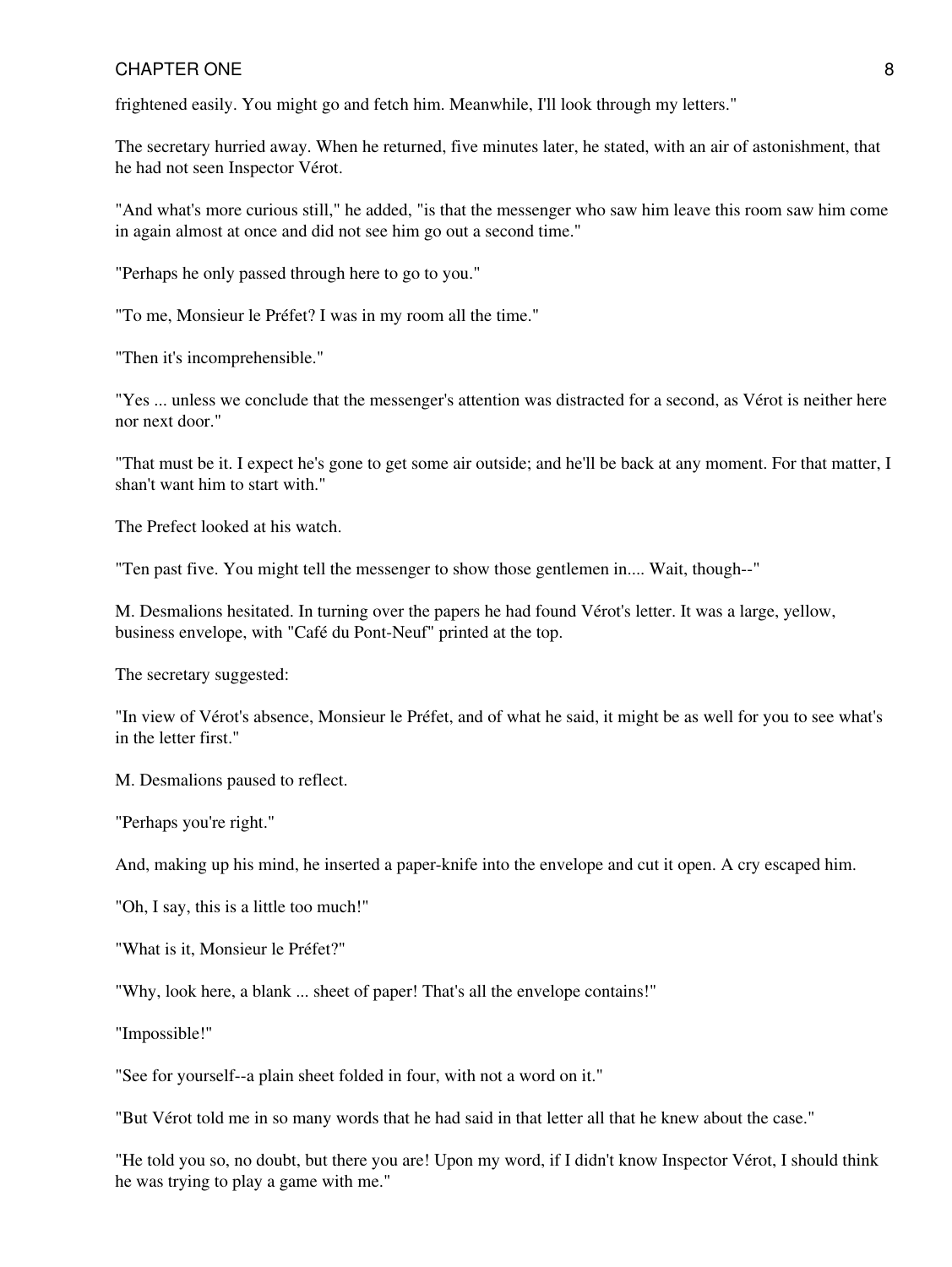#### CHAPTER ONE 2008 2012 12:00:00 PM 2012 12:00:00 PM 2012 12:00:00 PM 2012 12:00:00 PM 2012 12:00:00 PM 2012 12:00:00 PM 2012 12:00:00 PM 2012 12:00:00 PM 2012 12:00:00 PM 2012 12:00:00 PM 2012 12:00:00 PM 2012 12:00:00 PM 2

"It's a piece of carelessness, Monsieur le Préfet, at the worst."

"No doubt, a piece of carelessness, but I'm surprised at him. It doesn't do to be careless when the lives of two people are at stake. For he must have told you that there is a double murder planned for to-night?"

"Yes, Monsieur le Préfet, and under particularly alarming conditions; infernal was the word he used."

M. Desmalions was walking up and down the room, with his hands behind his back. He stopped at a small table.

"What's this little parcel addressed to me? 'Monsieur le Préfet de Police--to be opened in case of accident.'"

"Oh, yes," said the secretary, "I was forgetting! That's from Inspector Vérot, too; something of importance, he said, and serving to complete and explain the contents of the letter."

"Well," said M. Desmalions, who could not help laughing, "the letter certainly needs explaining; and, though there's no question of 'accident,' I may as well open the parcel."

As he spoke, he cut the string and discovered, under the paper, a box, a little cardboard box, which might have come from a druggist, but which was soiled and spoiled by the use to which it had been put.

He raised the lid. Inside the box were a few layers of cotton wool, which were also rather dirty, and in between these layers was half a cake of chocolate.

"What the devil does this mean?" growled the Prefect in surprise.

He took the chocolate, looked at it, and at once perceived what was peculiar about this cake of chocolate, which was also undoubtedly the reason why Inspector Vérot had kept it. Above and below, it bore the prints of teeth, very plainly marked, very plainly separated one from the other, penetrating to a depth of a tenth of an inch or so into the chocolate. Each possessed its individual shape and width, and each was divided from its neighbours by a different interval. The jaws which had started eating the cake of chocolate had dug into it the mark of four upper and five lower teeth.

M. Desmalions remained wrapped in thought and, with his head sunk on his chest, for some minutes resumed his walk up and down the room, muttering:

"This is queer ... There's a riddle here to which I should like to know the answer. That sheet of paper, the marks of those teeth: what does it all mean?"

But he was not the man to waste much time over a mystery which was bound to be cleared up presently, as Inspector Vérot must be either at the police office or somewhere just outside; and he said to his secretary:

"I can't keep those five gentlemen waiting any longer. Please have them shown in now. If Inspector Vérot arrives while they are here, as he is sure to do, let me know at once. I want to see him as soon as he comes. Except for that, see that I'm not disturbed on any pretext, won't you?"

\* \* \* \* \*

Two minutes later the messenger showed in Maître Lepertuis, a stout, red-faced man, with whiskers and spectacles, followed by Archibald Bright, the Secretary of Embassy, and Caceres, the Peruvian attaché. M. Desmalions, who knew all three of them, chatted to them until he stepped forward to receive Major Comte d'Astrignac, the hero of La Chouïa, who had been forced into premature retirement by his glorious wounds.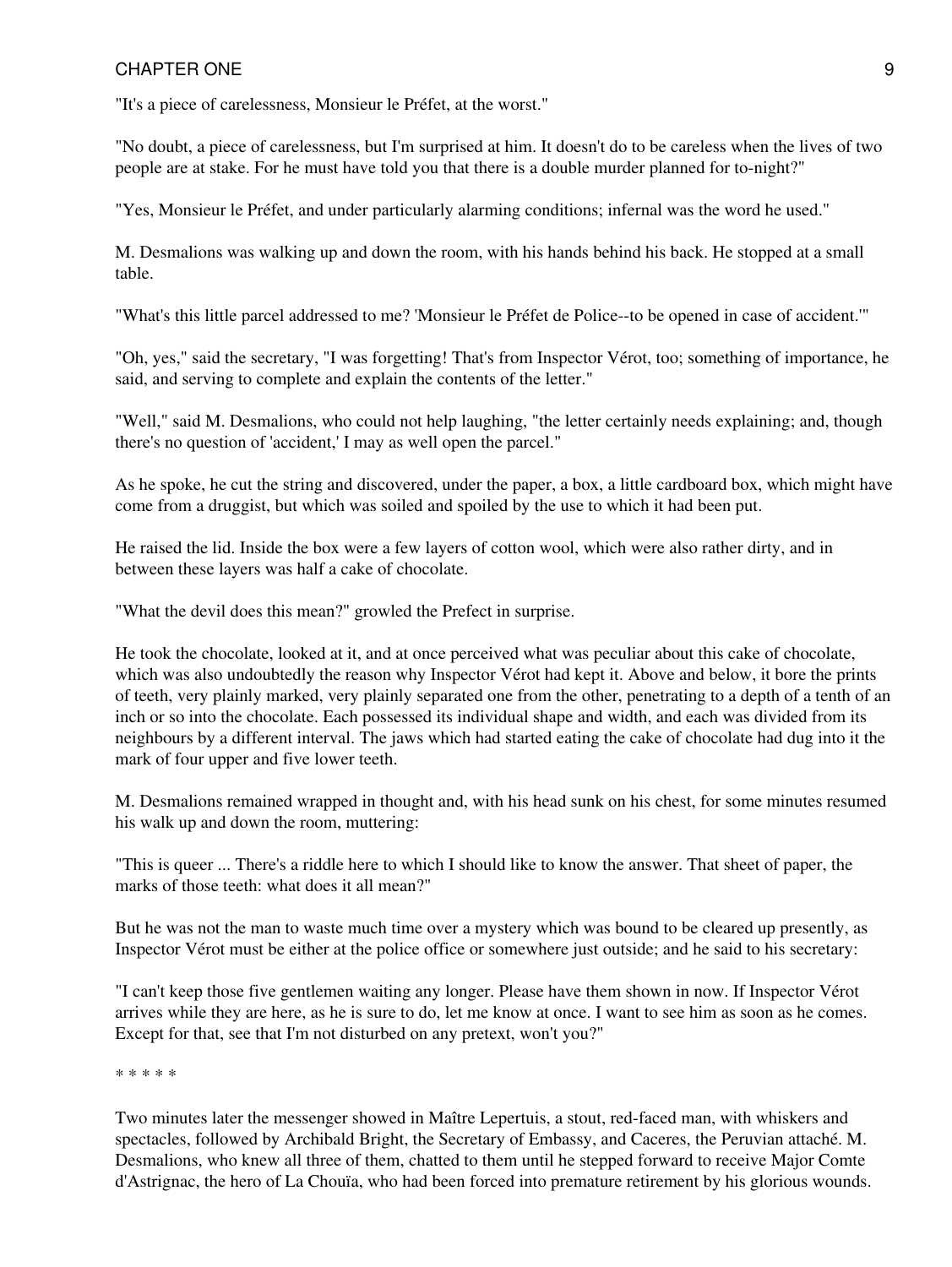The Prefect was complimenting him warmly on his gallant conduct in Morocco when the door opened once more.

"Don Luis Perenna, I believe?" said the Prefect, offering his hand to a man of middle height and rather slender build, wearing the military medal and the red ribbon of the Legion of Honour.

The newcomer's face and expression, his way of holding himself, and his very youthful movements inclined one to look upon him as a man of forty, though there were wrinkles at the corners of the eyes and on the forehead, which perhaps pointed to a few years more. He bowed.

"Yes, Monsieur le Préfet."

"Is that you, Perenna?" cried Comte d'Astrignae. "So you are still among the living?"

"Yes, Major, and delighted to see you again."

"Perenna alive! Why, we had lost all sight of you when I left Morocco! We thought you dead."

"I was a prisoner, that's all."

"A prisoner of the tribesmen; the same thing!"

"Not quite, Major; one can escape from anywhere. The proof stands before you."

The Prefect of Police, yielding to an irresistible attraction to resist, spent some seconds in examining that powerful face, with the smiling glance, the frank and resolute eyes, and the bronzed complexion, which looked as if it had been baked and baked again by the sun.

Then, motioning to his visitors to take chairs around his desk, M. Desmalions himself sat down and made a preliminary statement in clear and deliberate tones:

"The summons, gentlemen, which I addressed to each of you, must have appeared to you rather peremptory and mysterious. And the manner in which I propose to open our conversation is not likely to diminish your surprise. But if you will attach a little credit to my method, you will soon realize that the whole thing is very simple and very natural. I will be as brief as I can."

He spread before him the bundle of documents prepared for him by his secretary and, consulting his notes as he spoke, continued:

"Over fifty years ago, in 1860, three sisters, three orphans, Ermeline, Elizabeth, and Armande Roussel, aged twenty-two, twenty, and eighteen respectively, were living at Saint-Etienne with a cousin named Victor, who was a few years younger. The eldest, Ermeline, was the first to leave Saint-Etienne. She went to London, where she married an Englishman of the name Mornington, by whom she had a son, who was christened Cosmo.

"The family was very poor and went through hard times. Ermeline repeatedly wrote to her sisters to ask for a little assistance. Receiving no reply, she broke off the correspondence altogether. In 1870 Mr. and Mrs. Mornington left England for America. Five years later they were rich. Mr. Mornington died in 1878; but his widow continued to administer the fortune bequeathed to her and, as she had a genius for business and speculation, she increased this fortune until it attained a colossal figure. At her decease, in 1900, she left her son the sum of four hundred million francs."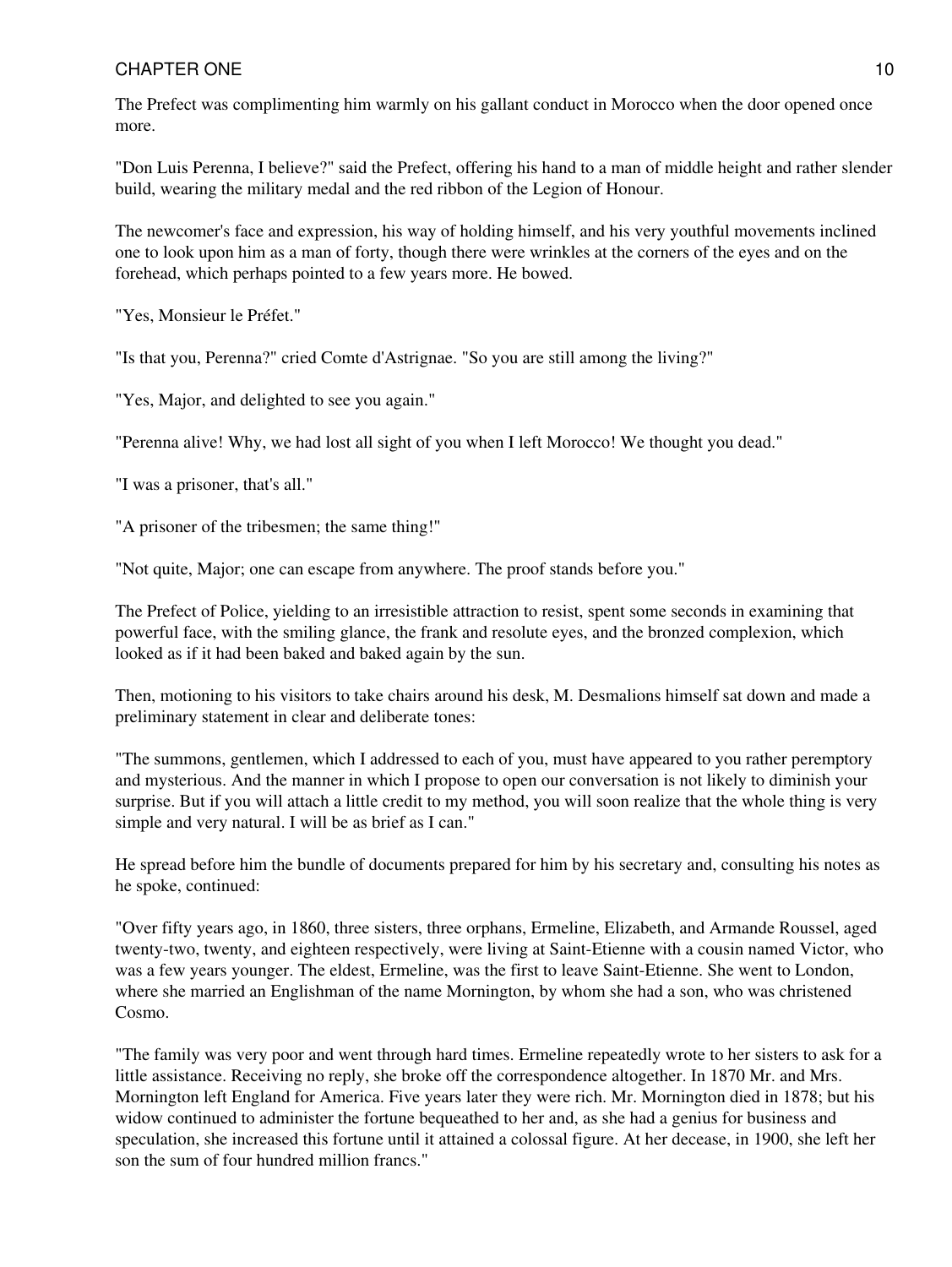The amount seemed to make an impression on the Prefect's hearers. He saw the major and Don Luis Perenna exchange a glance and asked:

"You knew Cosmo Mornington, did you not?"

"Yes, Monsieur le Préfet," replied Comte d'Astrignac. "He was in Morocco when Perenna and I were fighting there."

"Just so," said M. Desmalions. "Cosmo Mornington had begun to travel about the world. He took up the practise of medicine, from what I hear, and, when occasion offered, treated the sick with great skill and, of course, without charge. He lived first in Egypt and then in Algiers and Morocco. Last year he settled down in Paris, where he died four weeks ago as the result of a most stupid accident."

"A carelessly administered hypodermic injection, was it not, Monsieur le Préfet?" asked the secretary of the American Embassy. "It was mentioned in the papers and reported to us at the embassy."

"Yes," said Desmalions. "To assist his recovery from a long attack of influenza which had kept him in bed all the winter, Mr. Mornington, by his doctor's orders, used to give himself injections of glycero-phosphate of soda. He must have omitted the necessary precautions on the last occasion when he did so, for the wound was poisoned, inflammation set in with lightning rapidity, and Mr. Mornington was dead in a few hours."

The Prefect of Police turned to the solicitor and asked:

"Have I summed up the facts correctly, Maître Lepertuis?"

"Absolutely, Monsieur le Préfet."

M. Desmalions continued:

"The next morning, Maître Lepertuis called here and, for reasons which you will understand when you have heard the document read, showed me Cosmo Mornington's will, which had been placed in his hands."

While the Prefect was looking through the papers, Maître Lepertuis added:

"I may be allowed to say that I saw my client only once before I was summoned to his death-bed; and that was on the day when he sent for me to come to his room in the hotel to hand me the will which he had just made. This was at the beginning of his influenza. In the course of conversation he told me that he had been making some inquiries with a view to tracing his mother's family, and that he intended to pursue these inquiries seriously after his recovery. Circumstances, as it turned out, prevented his fulfilling his purpose."

Meanwhile, the Prefect of Police had taken from among the documents an open envelope containing two sheets of paper. He unfolded the larger of the two and said:

"This is the will. I will ask you to listen attentively while I read it and also the document attached to it."

The others settled themselves in their chairs; and the Prefect read out:

"The last will and testament of me, Cosmo Mornington, eldest son of Hubert Mornington and Ermeline Roussel, his wife, a naturalized citizen of the United States of America. I give and bequeath to my adopted country three fourths of my estate, to be employed on works of charity in accordance with the instructions, written in my hand, which Maitre Lepertuis will be good enough to forward to the Ambassador of the United States. The remainder of my property, to the value of about one hundred million francs, consisting of deposits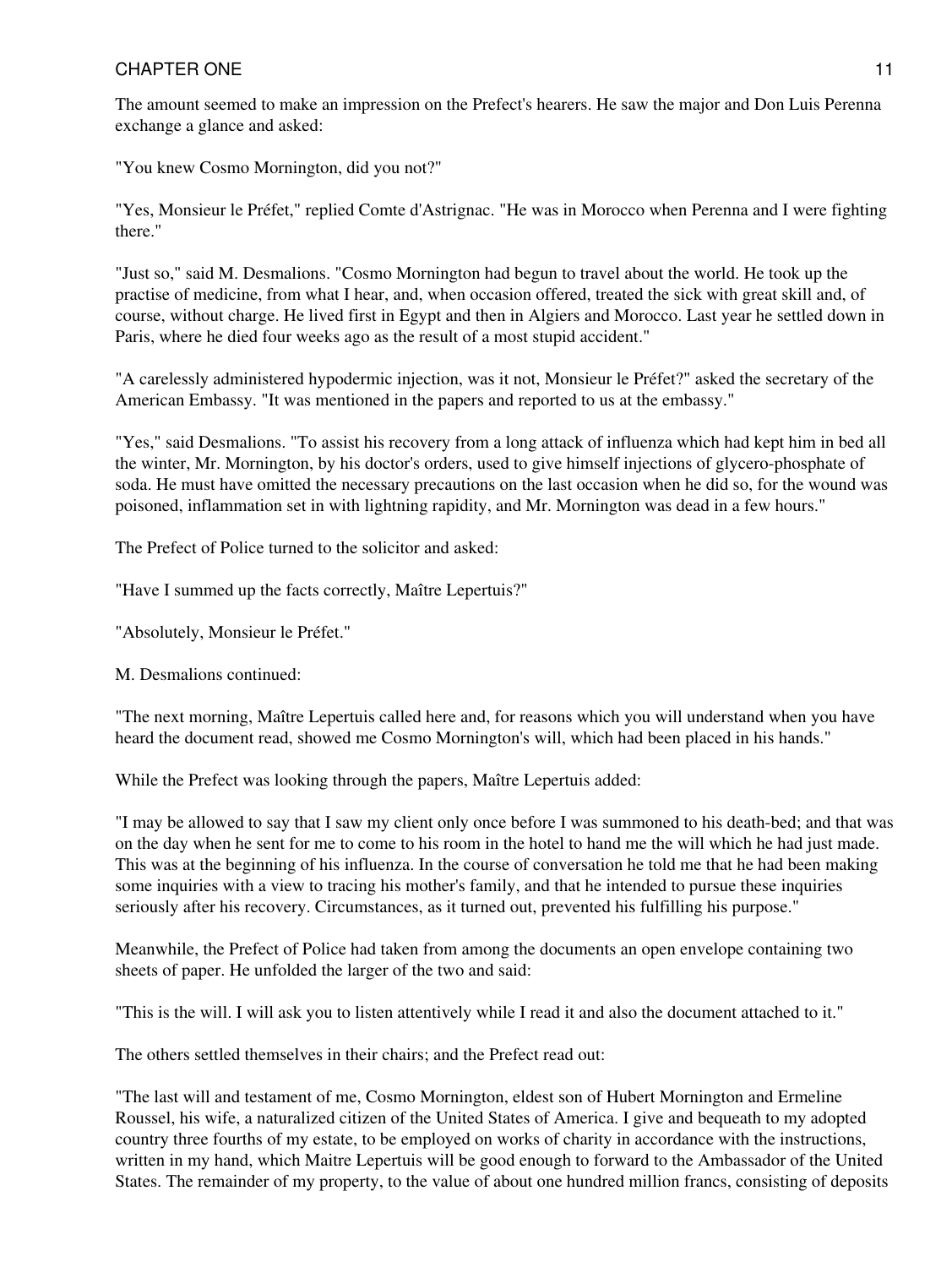in various Paris and London banks, a list of which is in the keeping of Maitre Lepertuis, I give and bequeath, in memory of my dear mother, to her favourite sister Elizabeth Roussel or her direct heirs; or, in default of Elizabeth and her heirs, to her second sister Armande Roussel or her direct heirs; or, in default of both sisters and their heirs, to their cousin Victor Roussel or his direct heirs.

"In the event of my dying without discovering the surviving members of the Roussel family, or of the cousin of the three sisters, I request my friend Don Luis Perenna to make all the necessary investigations. With this object, I hereby appoint him the executor of my will in so far as concerns the European portion of my estate, and I beg him to undertake the conduct of the events that may arise after my death or in consequence of my death to consider himself my representative and to act in all things for the benefit of my memory and the accomplishment of my wishes. In gratitude for this service and in memory of the two occasions on which he saved my life, I give and bequeath to the said Don Luis Perenna the sum of one million francs."

The Prefect stopped for a few seconds. Don Luis murmured:

"Poor Cosmo! ... I should not have needed that inducement to carry out his last wishes."

M. Desmalions continued his reading:

"Furthermore, if, within three months of my death, the investigations made by Don Luis Perenna and by Maître Lepertuis have led to no result; if no heir and no survivor of the Roussel family have come forward to receive the bequest, then the whole hundred million francs shall definitely, all later claims notwithstanding, accrue to my friend Don Luis Perenna. I know him well enough to feel assured that he will employ this fortune in a manner which shall accord with the loftiness of his schemes and the greatness of the plans which he described to me so enthusiastically in our tent in Morocco."

M. Desmalions stopped once more and raised his eyes to Don Luis, who remained silent and impassive, though a tear glistened on his lashes. Comte d'Astrignac said:

"My congratulations, Perenna."

"Let me remind you, Major," he answered, "that this legacy is subject to a condition. And I swear that, if it depends on me, the survivors of the Roussel family shall be found."

"I'm sure of it," said the officer. "I know you."

"In any case," asked the Prefect of Police of Don Luis, "you do not refuse this conditional legacy?"

"Well, no," said Perenna, with a laugh. "There are things which one can't refuse."

"My question," said the Prefect, "was prompted by the last paragraph of the will: 'If, for any reason, my friend Perenna should refuse this legacy, or if he should have died before the date fixed for its payment, I request the Ambassador of the United States and the Prefect of Police for the time being to consult as to the means of building and maintaining in Paris a university confined to students and artists of American nationality and to devote the money to this purpose. And I hereby authorize the Prefect of Police in any case to receive a sum of three hundred thousand francs out of my estate for the benefit of the Paris Police Fund.'"

M. Desmalions folded the paper and took up another.

"There is a codicil to the will. It consists of a letter which Mr. Mornington wrote to Maître Lepertuis some time after and which explains certain points with greater precision: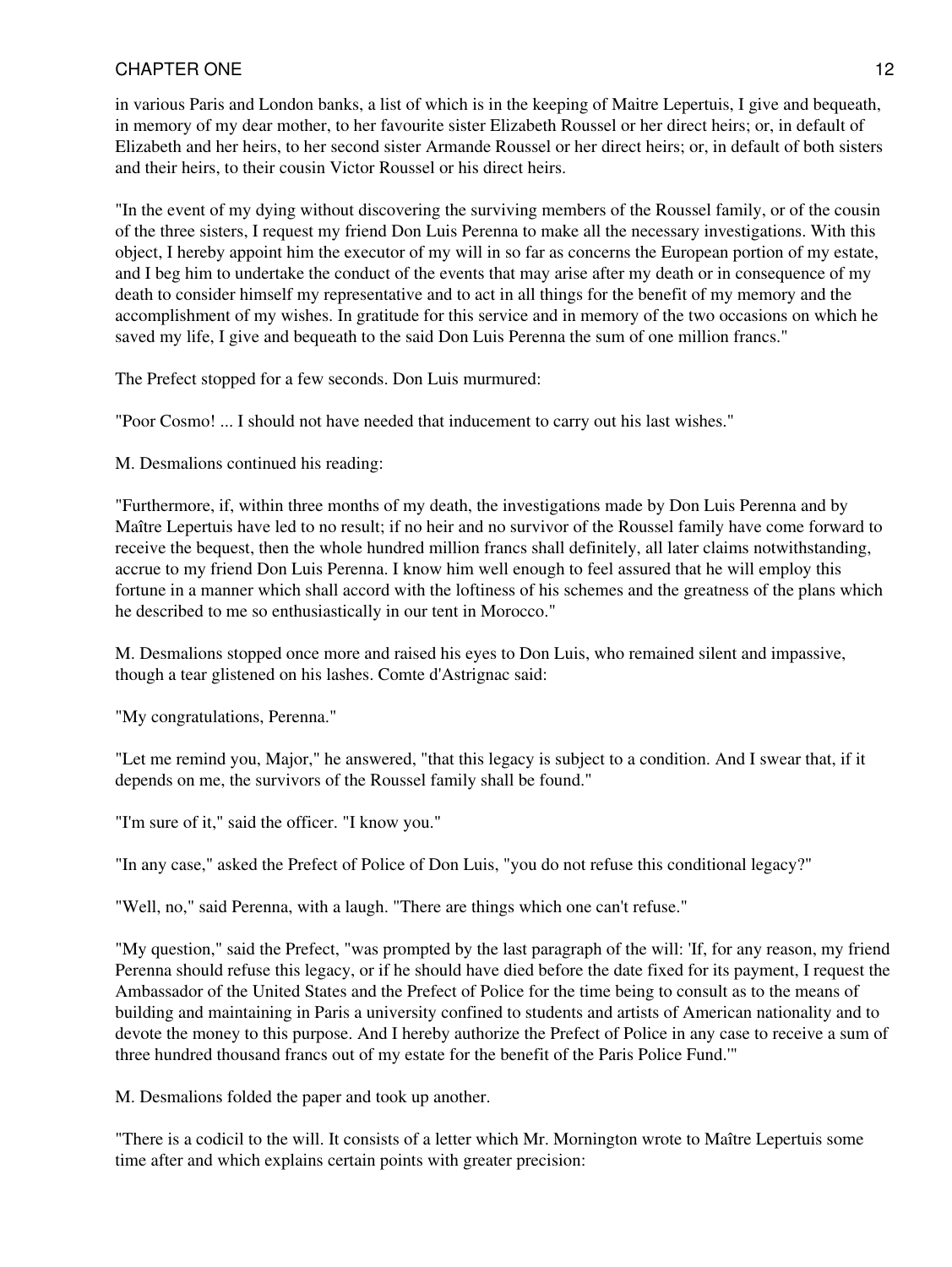# CHAPTER ONE 23 AND 2012 13

"I request Maître Lepertuis to open my will on the day after my death, in the presence of the Prefect of Police, who will be good enough to keep the matter an entire secret for a month. One month later, to the day, he will have the kindness to summon to his office Maître Lepertuis, Don Luis Perenna, and a prominent member of the United States Embassy. Subsequent to the reading of the will, a cheque for one million francs shall be handed to my friend and legatee Don Luis Perenna, after a simple examination of his papers and a simple verification of his identity. I should wish this verification to be made as regards the personality by Major Comte d'Astrignac, who was his commanding officer in Morocco, and who unfortunately had to retire prematurely from the army; and as regards birth by a member of the Peruvian Legation, as Don Luis Perenna, though retaining his Spanish nationality, was born in Peru.

"Furthermore, I desire that my will be not communicated to the Roussel heirs until two days later, at Maitre Lepertuis's office. Finally--and this is the last expression of my wishes as regards the disposal of my estate and the method of proceeding with that disposal--the Prefect of Police will be good enough to summon the persons aforesaid to his office, for a second time, at a date to be selected by himself, not less than sixty nor more than ninety days after the first meeting. Then and not till then will the definite legatee be named and proclaimed according to his rights, nor shall any be so named and proclaimed unless he be present at this meeting, at the conclusion of which Don Luis Perenna, who must also attend it, shall become the definite legatee if, as I have said, no survivor nor heir of the Roussel sisters or of their cousin Victor have come forward to claim the bequest."

Replacing both documents in the envelope the Prefect of Police concluded:

"You have now, gentlemen, heard the will of Mr. Cosmo Mornington, which explains your presence here. A sixth person will join us shortly: one of my detectives, whom I instructed to make the first inquiries about the Roussel family and who will give you the result of his investigations. But, for the moment, we must proceed in accordance with the testator's directions.

"Don Luis Perenna's papers, which he sent me, at my request, a fortnight ago, have been examined by myself and are perfectly in order. As regards his birth, I wrote and begged his Excellency the Peruvian minister to collect the most precise information."

"The minister entrusted this mission to me," said Señor Caceres, the Peruvian attaché. "It offered no difficulties. Don Luis Perenna comes of an old Spanish family which emigrated thirty years ago, but which retained its estates and property in Europe. I knew Don Luis's father in America; and he used to speak of his only son with the greatest affection. It was our legation that informed the son, three years ago, of his father's death. I produce a copy of the letter sent to Morocco."

"And I have the original letter here, among the documents forwarded by Don Luis Perenna to the Prefect of Police. Do you, Major, recognize Private Perenna, who fought under your orders in the Foreign Legion?"

"I recognize him," said Comte d'Astrignac.

"Beyond the possibility of a mistake?"

"Beyond the possibility of a mistake and without the least feeling of hesitation."

The Prefect of Police, with a laugh, hinted:

"You recognize Private Perenna, whom the men, carried away by a sort of astounded admiration of his exploits, used to call Arsène Lupin?"

"Yes, Monsieur le Préfet," replied the major sharply, "the one whom the men called Arsène Lupin, but whom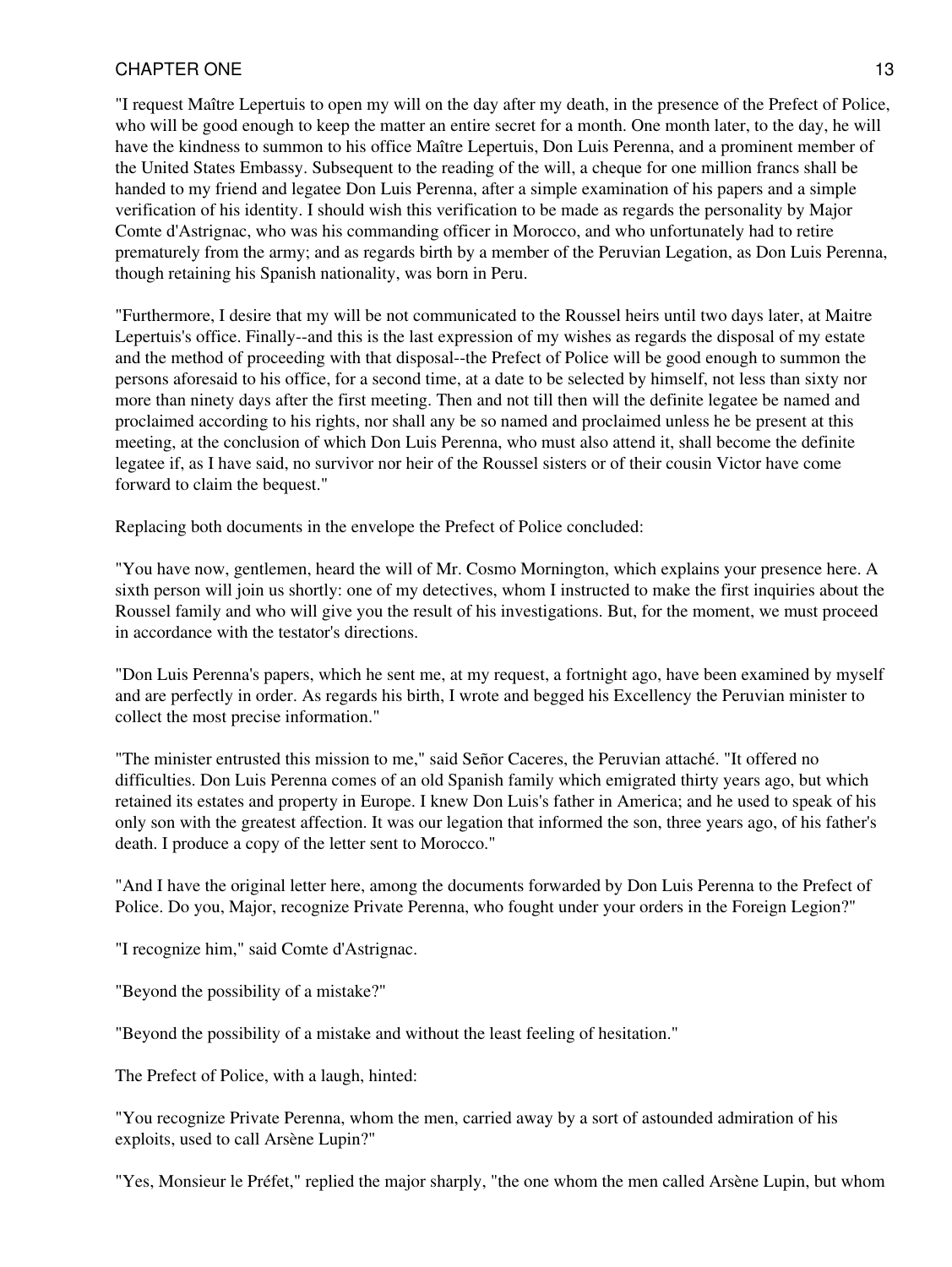# CHAPTER ONE 22 STATE AND THE SERVICE OF STATE AND THE SERVICE OF STATE AND THE STATE OF STATE AND THE STATE OF STATE AND THE STATE OF STATE AND THE STATE OF STATE AND THE STATE OF STATE AND THE STATE OF STATE AND THE STATE

the officers called simply the Hero, the one who we used to say was as brave as d'Artagnan, as strong as Porthos...."

"And as mysterious as Monte Cristo," said the Prefect of Police, laughing. "I have all this in the report which I received from the Fourth Regiment of the Foreign Legion. It is not necessary to read the whole of it; but it contains the unprecedented fact that Private Perenna, in the space of two years' time, received the military medal, received the Legion of Honour for exceptional services, and was mentioned fourteen times in dispatches. I will pick out a detail here and there."

"Monsieur le Préfet, I beg of you," protested Don Luis. "These are trivial matters, of no interest to anybody; and I do not see the reason...."

"There is every reason, on the contrary," declared M. Desmalions. "You gentlemen are here not only to hear a will read, but also to authorize its execution as regards the only one of its clauses that is to be carried out at once, the payment of a legacy of a million francs. It is necessary, therefore, that all of you should know what there is to know of the personality of the legatee. Consequently, I propose to continue ..."

"In that case, Monsieur le Préfet," said Perenna, rising and making for the door, "you will allow me ..."

"Right about turn! Halt! ... Eyes front!" commanded Major d'Astrignac in a jesting tone.

He dragged Don Luis back to the middle of the room and forced him into a chair.

"Monsieur le Préfet," he said, "I plead for mercy for my old comrade-in-arms, whose modesty would really be put to too severe a test if the story of his prowess were read out in front of him. Besides, the report is here; and we can all of us consult it for ourselves. Without having seen it, I second every word of praise that it contains; and I declare that, in the course of my whole military career, I have never met a soldier who could compare with Private Perenna. And yet I saw plenty of fine fellows over there, the sort of demons whom you only find in the Legion and who will get themselves cut to bits for the sheer pleasure of the thing, for the lark of it, as they say, just to astonish one another.

"But not one of them came anywhere near Perenna. The chap whom we nicknamed d'Artagnan, Porthos, and de Bussy deserved to be classed with the most amazing heroes of legend and history. I have seen him perform feats which I should not care to relate, for fear of being treated as an impostor; feats so improbable that to-day, in my calmer moments, I wonder if I am quite sure that I did see them. One day, at Settat, as we were being pursued--"

"Another word, Major," cried Don Luis, gayly, "and this time I really will go out! I must say you have a nice way of sparing my modesty!"

"My dear Perenna," replied Comte d'Astrignac, "I always told you that you had every good quality and only one fault, which was that you were not a Frenchman."

"And I always answered, Major, that I was French on my mother's side and a Frenchman in heart and temperament. There are things which only a Frenchman can do."

The two men again gripped each other's hands affectionately.

"Come," said the Prefect, "we'll say no more of your feats of prowess, Monsieur, nor of this report. I will mention one thing, however, which is that, after two years, you fell into an ambush of forty Berbers, that you were captured, and that you did not rejoin the Legion until last month."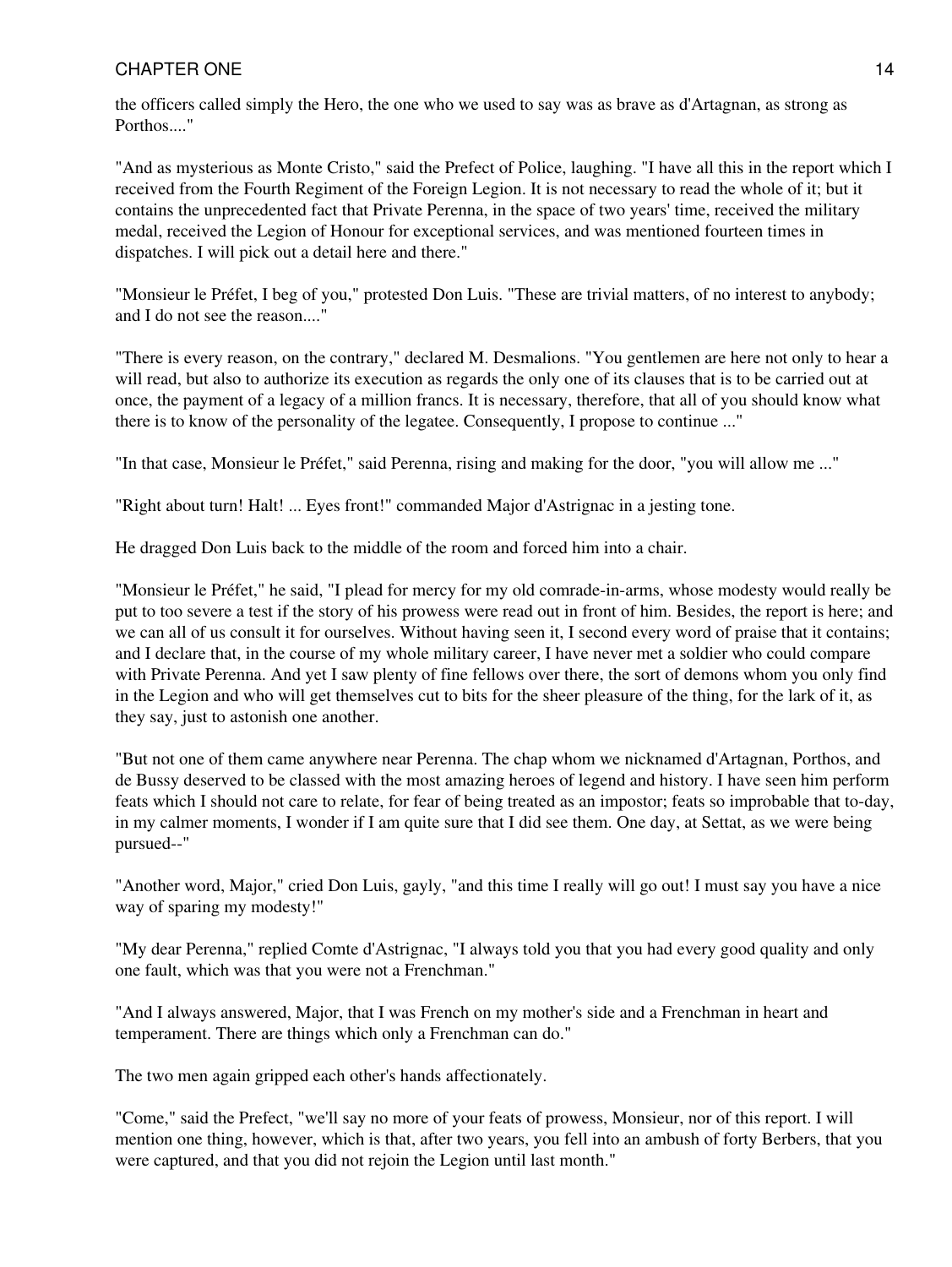# CHAPTER ONE 25 STATE AND THE 25 STATE AND THE 25 STATE AND THE 25 STATE AND THE 25 STATE AND THE 25 STATE AND THE 25 STATE AND THE 25 STATE AND THE 25 STATE AND THE 25 STATE AND THE 25 STATE AND 25 STATE AND THE 25 STATE A

"Just so, Monsieur le Préfet, in time to receive my discharge, as my five years' service was up."

"But how did Mr. Cosmo Mornington come to mention you in his will, when, at the time when he was making it, you had disappeared from view for eighteen months?"

"Cosmo and I used to correspond."

"What!"

"Yes; and I had informed him of my approaching escape and my return to Paris."

"But how did you manage it? Where were you? And how did you find the means? ..."

Don Luis smiled without answering.

"Monte Cristo, this time," said M. Desmalions. "The mysterious Monte Cristo."

"Monte Cristo, if you like, Monsieur le Préfet. In point of fact, the mystery of my captivity and escape is a rather strange one. It may be interesting to throw some light upon it one of these days. Meanwhile, I must ask for a little credit."

A silence ensued. M. Desmalions once more inspected this curious individual; and he could not refrain from saying, as though in obedience to an association of ideas for which he himself was unable to account:

"One word more, and one only. What were your comrades' reasons for giving you that rather odd nickname of Arsène Lupin? Was it just an allusion to your pluck, to your physical strength?"

"There was something besides, Monsieur le Préfet: the discovery of a very curious theft, of which certain details, apparently incapable of explanation, had enabled me to name the perpetrator."

"So you have a gift for that sort of thing?"

"Yes, Monsieur le Préfet, a certain knack which I had the opportunity of employing in Africa on more than one occasion. Hence my nickname of Arsène Lupin. It was soon after the death of the man himself, you know, and he was much spoken of at the time."

"Was it a serious theft?"

"It was rather; and it happened to be committed upon Cosmo Mornington, who was then living in the Province of Oran. That was really what started our relations."

There was a fresh silence; and Don Luis added:

"Poor Cosmo! That incident gave him an unshakable confidence in my little detective talents. He was always saying, 'Perenna, if I die murdered'--he had a fixed notion in his head that he would meet with a violent death--'if I die murdered, swear that you will pursue the culprit,'"

"His presentiment was not justified," said the Prefect of Police. "Cosmo Mornington was not murdered."

"That's where you make a mistake, Monsieur le Préfet," said Don Luis.

M. Desmalions gave a start.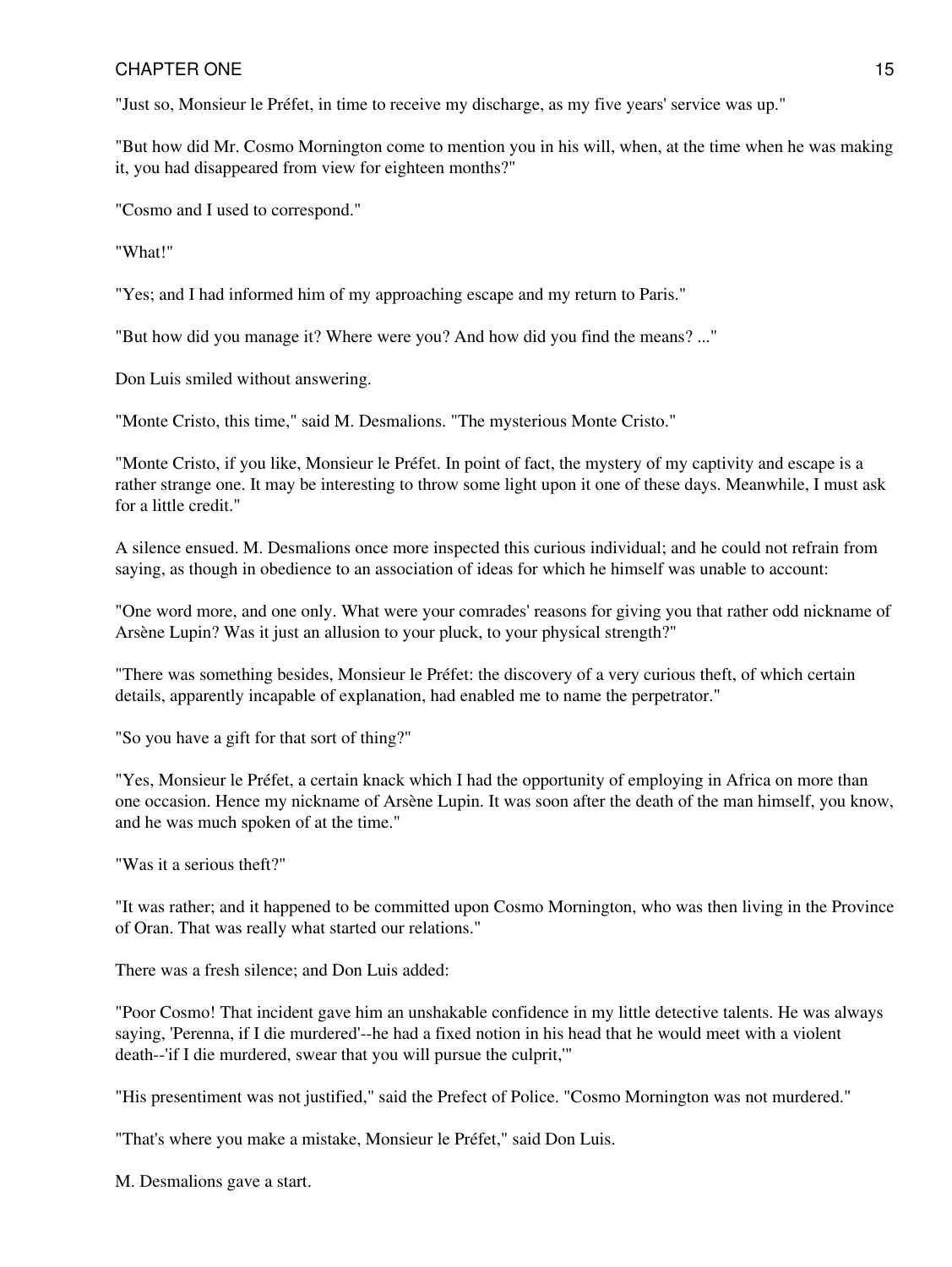"What! What's that? Cosmo Mornington--?"

"I say that Cosmo Mornington did not die, as you think, of a carelessly administered injection, but that he died, as he feared he would, by foul play."

"But, Monsieur, your assertion is based on no evidence whatever!"

"It is based on fact, Monsieur le Préfet."

"Were you there? Do you know anything?"

"I was not there. A month ago I was still with the colours. I even admit that, when I arrived in Paris, not having seen the newspapers regularly, I did not know of Cosmo's death. In fact, I learned it from you just now, Monsieur le Préfet."

"In that case, Monsieur, you cannot know more about it than I do, and you must accept the verdict of the doctor."

"I am sorry, but his verdict fails to satisfy me."

"But look here, Monsieur, what prompts you to make the accusation? Have you any evidence?"

"Yes."

"What evidence?"

"Your own words, Monsieur le Préfet."

"My own words? What do you mean?"

"I will tell you, Monsieur le Préfet. You began by saying that Cosmo Mornington had taken up medicine and practised it with great skill; next, you said that he had given himself an injection which, carelessly administered, set up inflammation and caused his death within a few hours."

#### "Yes."

"Well, Monsieur le Préfet, I maintain that a man who practises medicine with great skill and who is accustomed to treating sick people, as Cosmo Mornington was, is incapable of giving himself a hypodermic injection without first taking every necessary antiseptic precaution. I have seen Cosmo at work, and I know how he set about things."

"Well?"

"Well, the doctor just wrote a certificate as any doctor will when there is no sort of clue to arouse his suspicions."

"So your opinion is--"

"Maître Lepertuis," asked Perenna, turning to the solicitor, "did you notice nothing unusual when you were summoned to Mr. Mornington's death-bed?"

"No, nothing. Mr. Mornington was in a state of coma."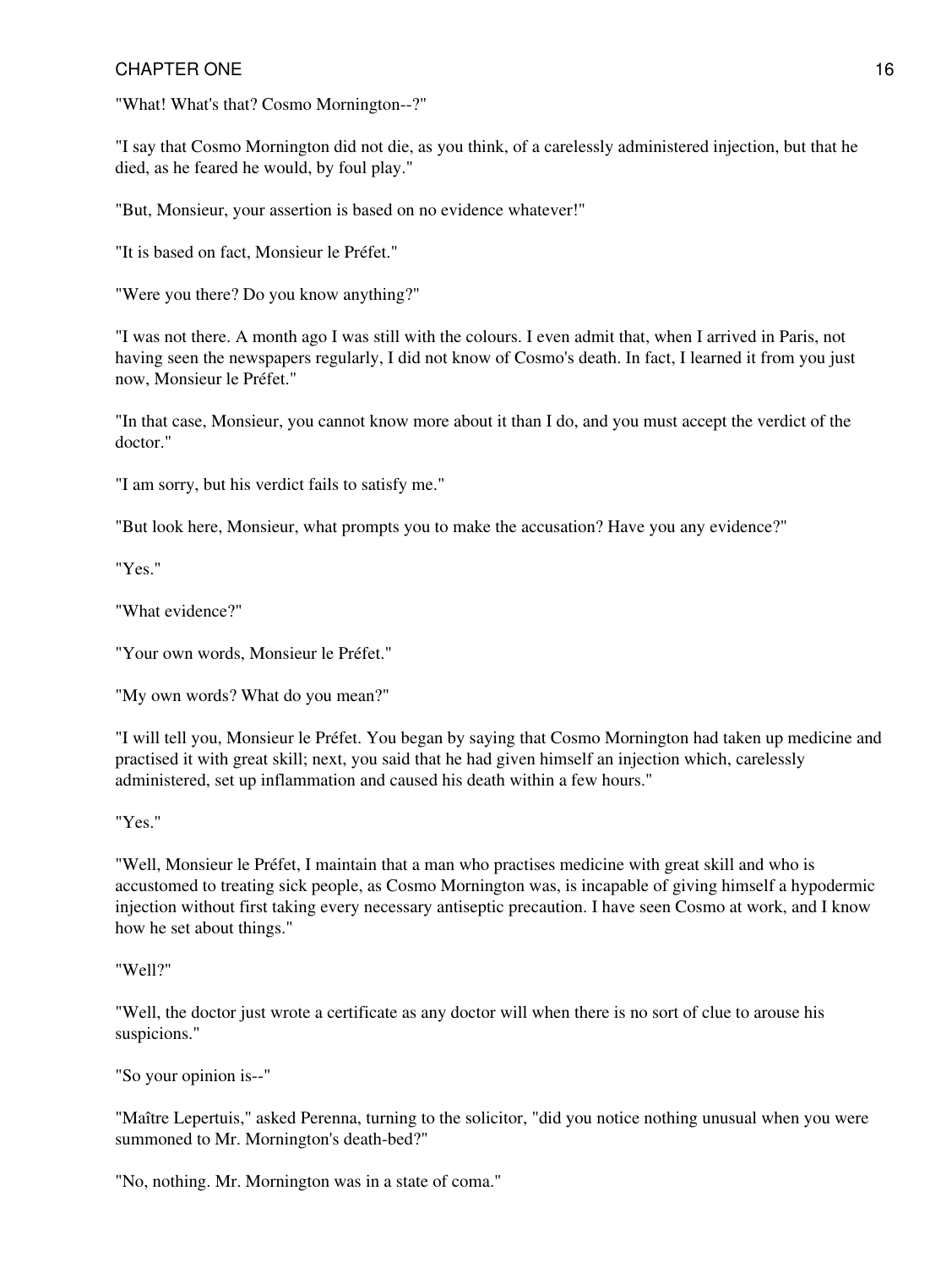"It's a strange thing in itself," observed Don Luis, "that an injection, however badly administered, should produce such rapid results. Were there no signs of suffering?"

"No ... or rather, yes.... Yes, I remember the face showed brown patches which I did not see on the occasion of my first visit."

"Brown patches? That confirms my supposition Cosmo Mornington was poisoned."

"But how?" exclaimed the Prefect.

"By some substance introduced into one of the phials of glycero-phosphate, or into the syringe which the sick man employed."

"But the doctor?" M. Desmalions objected.

"Maître Lepertuis," Perenna continued, "did you call the doctor's attention to those brown patches?"

"Yes, but he attached no importance to them."

"Was it his ordinary medical adviser?"

"No, his ordinary medical adviser, Doctor Pujol, who happens to be a friend of mine and who had recommended me to him as a solicitor, was ill. The doctor whom I saw at his death-bed must have been a local practitioner."

"I have his name and address here," said the Prefect of Police, who had turned up the certificate. "Doctor Bellavoine, 14 Rue d'Astorg."

"Have you a medical directory, Monsieur le Préfet?"

M. Desmalions opened a directory and turned over the pages. Presently he declared:

"There is no Doctor Bellavoine; and there is no doctor living at 14 Rue d'Astorg."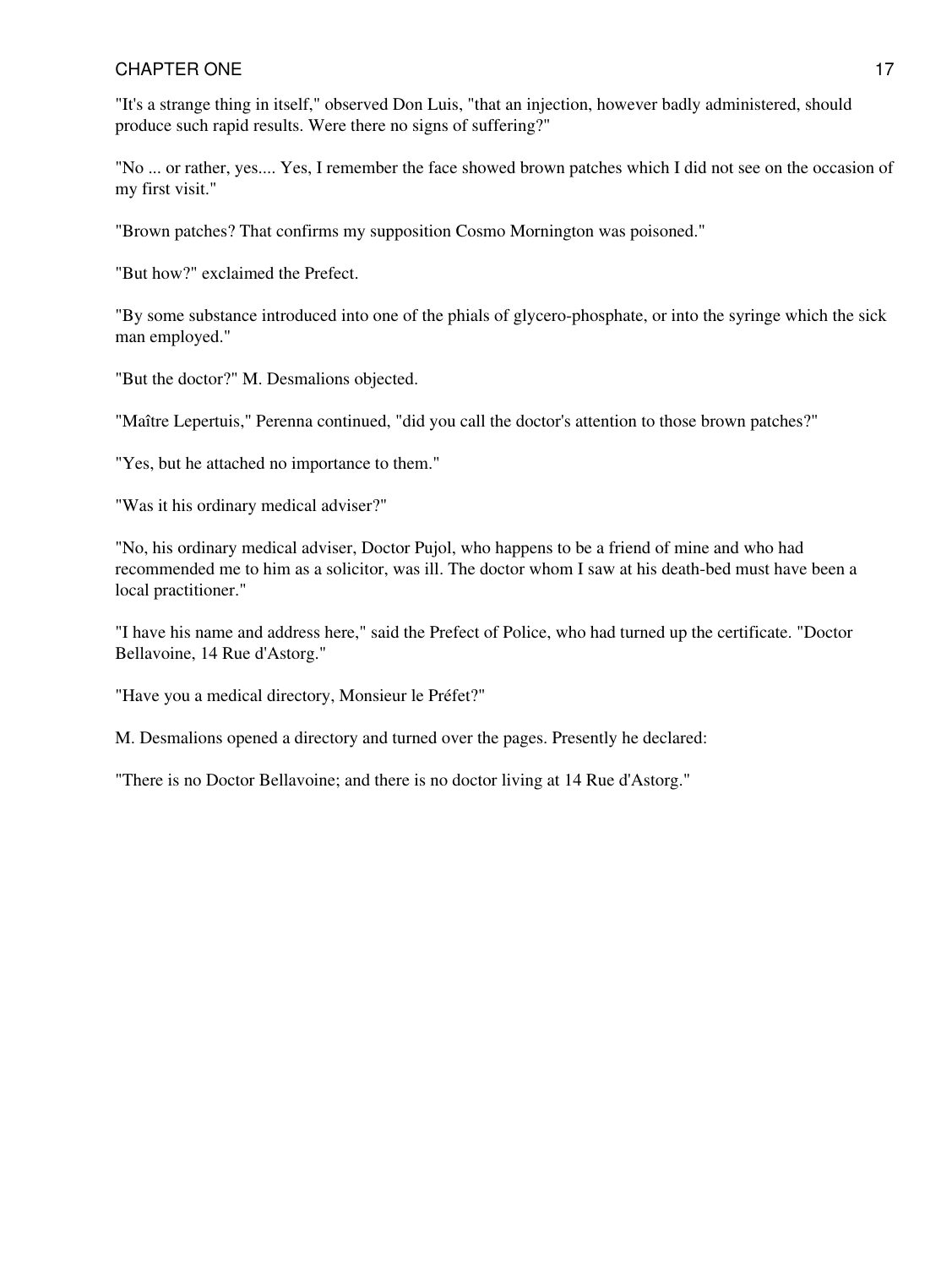## CHAPTER TWO 38 and 20 and 20 and 20 and 20 and 20 and 20 and 20 and 20 and 20 and 20 and 20 and 20 and 20 and 20 and 20 and 20 and 20 and 20 and 20 and 20 and 20 and 20 and 20 and 20 and 20 and 20 and 20 and 20 and 20 and

# **CHAPTER TWO**

#### A MAN DEAD

The declaration was followed by a silence of some length. The Secretary of the American Embassy and the Peruvian attaché had followed the conversation with eager interest. Major d'Astrignac nodded his head with an air of approval. To his mind, Perenna could not be mistaken.

The Prefect of Police confessed:

"Certainly, certainly ... we have a number of circumstances here ... that are fairly ambiguous.... Those brown patches; that doctor.... It's a case that wants looking into." And, questioning Don Luis Perenna as though in spite of himself, he asked, "No doubt, in your opinion, there is a possible connection between the murder ... and Mr. Mornington's will?"

"That, Monsieur le Préfet, I cannot tell. If there is, we should have to suppose that the contents of the will were known. Do you think they can have leaked out, Maître Lepertuis?"

"I don't think so, for Mr. Mornington seemed to behave with great caution."

"And there's no question, is there, of any indiscretion committed in your office?"

"By whom? No one handled the will except myself; and I alone have the key of the safe in which I put away documents of that importance every evening."

"The safe has not been broken into? There has been no burglary at your office?"

"No."

"You saw Cosmo Mornington in the morning?"

"Yes, on a Friday morning."

"What did you do with the will until the evening, until you locked it away up your safe?"

"I probably put it in the drawer of my desk."

"And the drawer was not forced?"

Maître Lepertuis seemed taken aback and made no reply.

"Well?" asked Perenna.

"Well, yes, I remember ... there was something that day ... that same Friday."

"Are you sure?"

"Yes. When I came in from lunch I noticed that the drawer was not locked, although I had locked it beyond the least doubt. At the time I attached comparatively little importance to the incident. To-day, I understand, I understand--"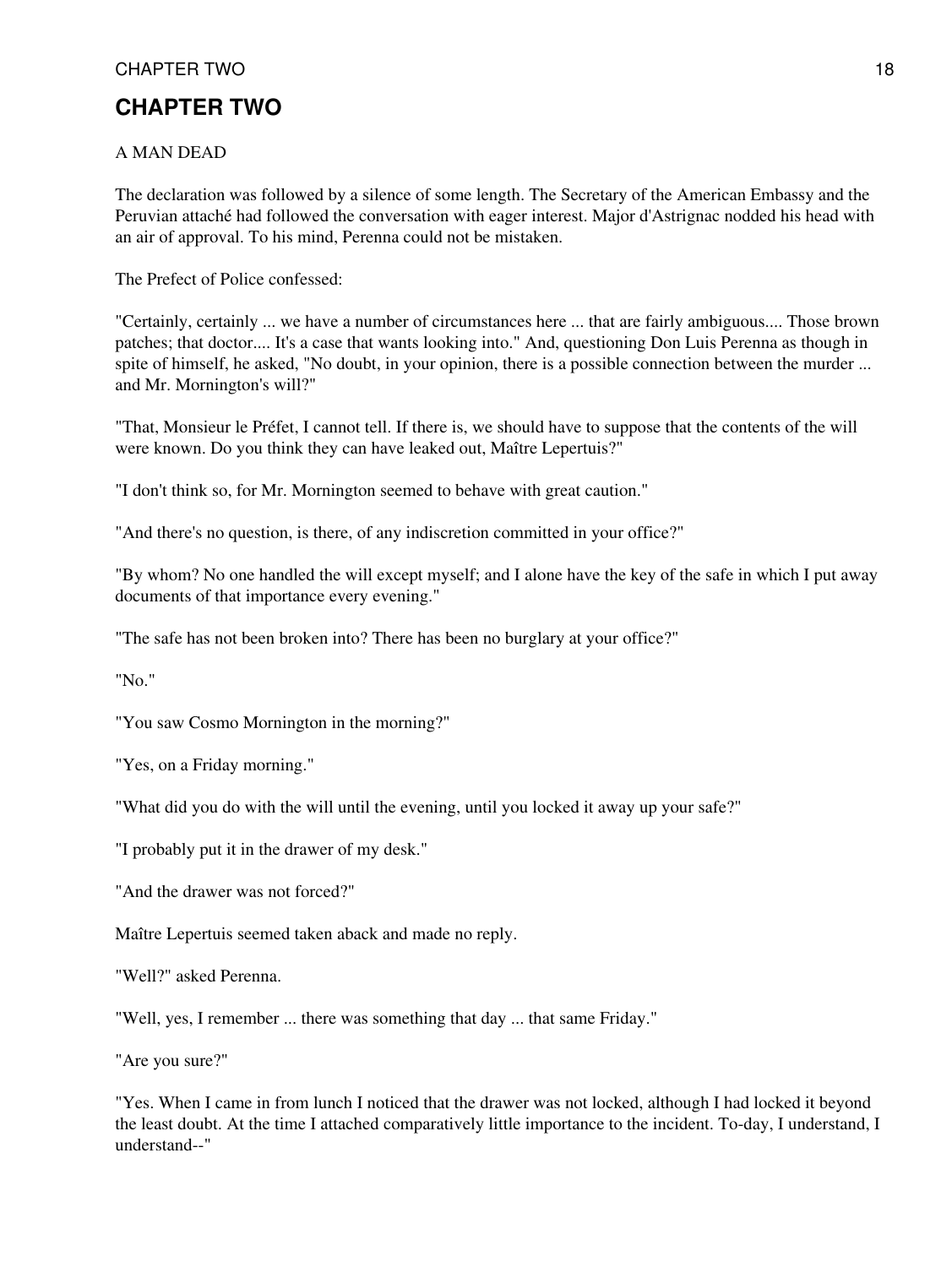Thus, little by little, were all the suppositions conceived by Don Luis verified: suppositions resting, it is true, upon just one or two clues, but yet containing an amount of intuition, of divination, that was really surprising in a man who had been present at none of the events between which he traced the connection so skilfully.

"We will lose no time, Monsieur," said the Prefect of Police, "in checking your statements, which you will confess to be a little venturesome, by the more positive evidence of one of my detectives who has the case in charge ... and who ought to be here by now."

"Does his evidence bear upon Cosmo Mornington's heirs?" asked the solicitor.

"Upon the heirs principally, because two days ago he telephoned to me that he had collected all the particulars, and also upon the very points which--But wait: I remember that he spoke to my secretary of a murder committed a month ago to-day.... Now it's a month to-day since Mr. Cosmo Mornington--"

M. Desmalions pressed hard on a bell. His private secretary at once appeared.

"Inspector Vérot?" asked the Prefect sharply.

"He's not back yet."

"Have him fetched! Have him brought here! He must be found at all costs and without delay."

He turned to Don Luis Perenna.

"Inspector Vérot was here an hour ago, feeling rather unwell, very much excited, it seems, and declaring that he was being watched and followed. He said he wanted to make a most important statement to me about the Mornington case and to warn the police of two murders which are to be committed to-night ... and which would be a consequence of the murder of Cosmo Mornington."

"And he was unwell, you say?"

"Yes, ill at ease and even very queer and imagining things. By way of being prudent, he left a detailed report on the case for me. Well, the report is simply a blank sheet of letter-paper.

"Here is the paper and the envelope in which I found it, and here is a cardboard box which he also left behind him. It contains a cake of chocolate with the marks of teeth on it."

"May I look at the two things you have mentioned, Monsieur le Préfet?"

"Yes, but they won't tell you anything."

"Perhaps so--"

Don Luis examined at length the cardboard box and the yellow envelope, on which were printed the words, "Café du Pont-Neuf." The others awaited his words as though they were bound to shed an unexpected light. He merely said:

"The handwriting is not the same on the envelope and the box. The writing on the envelope is less plain, a little shaky, obviously imitated."

"Which proves--?"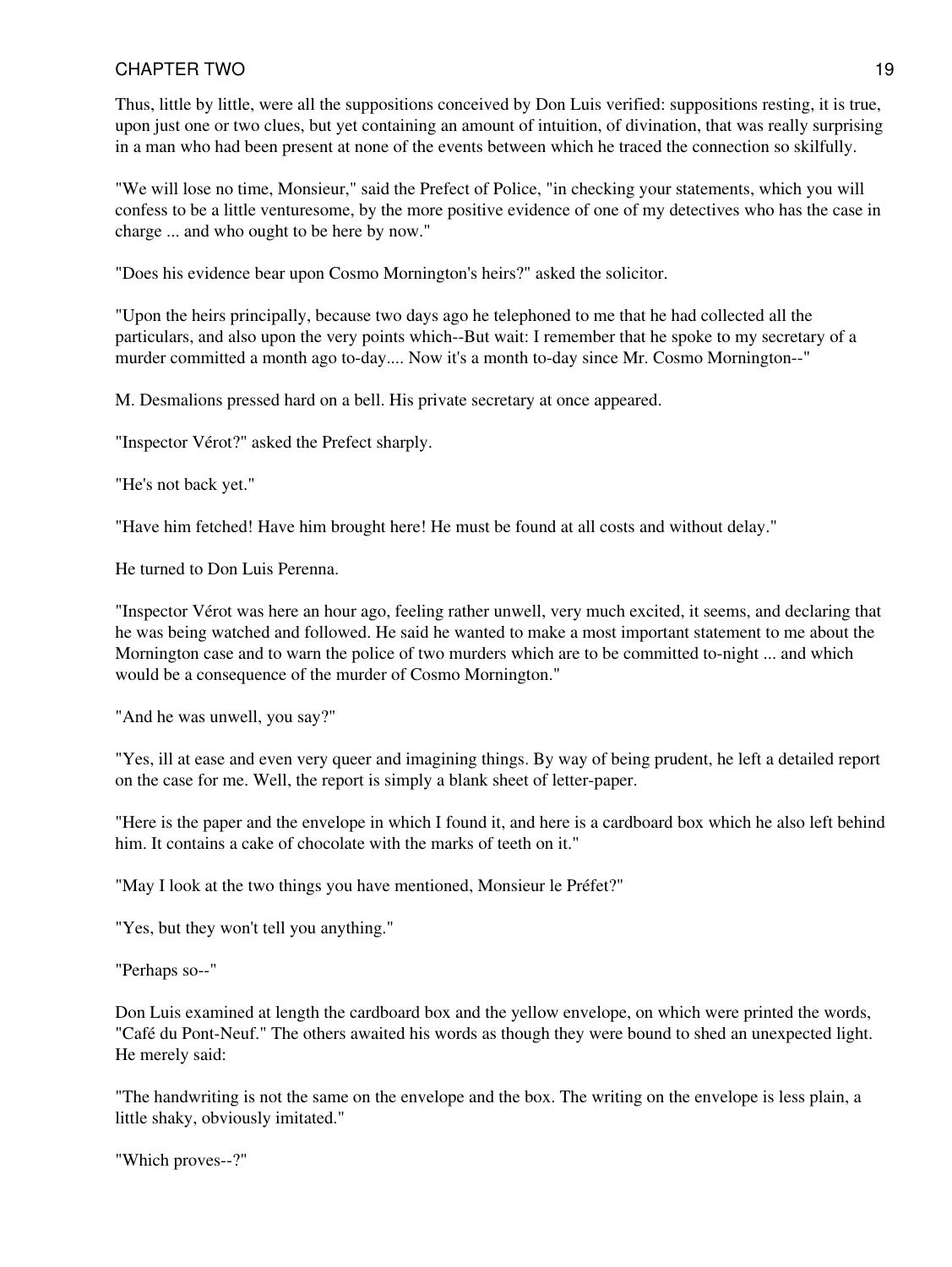"Which proves, Monsieur le Préfet, that this yellow envelope does not come from your detective. I presume that, after writing his report at a table in the Café du Pont-Neuf and closing it, he had a moment of inattention during which somebody substituted for his envelope another with the same address, but containing a blank sheet of paper."

"That's a supposition!" said the Prefect.

"Perhaps; but what is certain, Monsieur le Préfet, is that your inspector's presentiments are well-grounded, that he is being closely watched, that the discoveries about the Mornington inheritance which he has succeeded in making are interfering with criminal designs, and that he is in terrible danger."

"Come, come!"

"He must be rescued, Monsieur le Préfet. Ever since the commencement of this meeting I have felt persuaded that we are up against an attempt which has already begun. I hope that it is not too late and that your inspector has not been the first victim."

"My dear sir," exclaimed the Prefect of Police, "you declare all this with a conviction which rouses my admiration, but which is not enough to establish the fact that your fears are justified. Inspector Vérot's return will be the best proof."

"Inspector Vérot will not return."

"But why not?"

"Because he has returned already. The messenger saw him return."

"The messenger was dreaming. If you have no proof but that man's evidence--"

"I have another proof, Monsieur le Préfet, which Inspector Vérot himself has left of his presence here: these few, almost illegible letters which he scribbled on this memorandum pad, which your secretary did not see him write and which have just caught my eye. Look at them. Are they not a proof, a definite proof that he came back?"

The Prefect did not conceal his perturbation. The others all seemed impressed. The secretary's return but increased their apprehensions: nobody had seen Inspector Vérot.

"Monsieur le Préfet," said Don Luis, "I earnestly beg you to have the office messenger in."

And, as soon as the messenger was there, he asked him, without even waiting for M. Desmalions to speak:

"Are you sure that Inspector Vérot entered this room a second time?"

"Absolutely sure."

"And that he did not go out again?"

"Absolutely sure."

"And your attention was not distracted for a moment?"

"Not for a moment."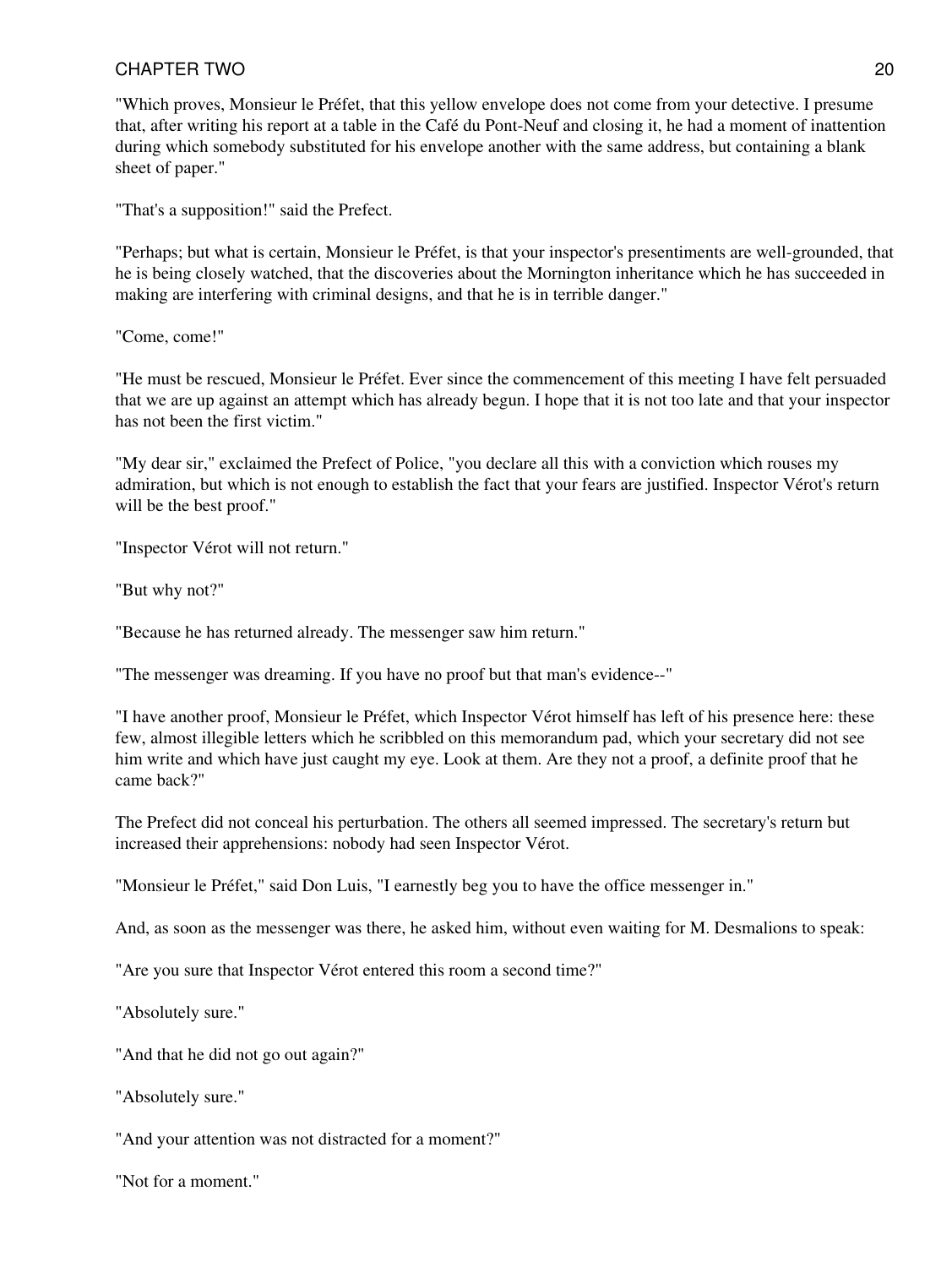"There, Monsieur, you see!" cried the Prefect. "If Inspector Vérot were here, we should know it."

"He is here, Monsieur le Préfet."

"What!"

"Excuse my obstinacy, Monsieur le Préfet, but I say that, when some one enters a room and does not go out again, he is still in that room."

"Hiding?" said M. Desmalions, who was growing more and more irritated.

"No, but fainting, ill--dead, perhaps."

"But where, hang it all?"

"Behind that screen."

"There's nothing behind that screen, nothing but a door."

"And that door--?"

"Leads to a dressing-room."

"Well, Monsieur le Préfet, Inspector Vérot, tottering, losing his head, imagining himself to be going from your office to your secretary's room, fell into your dressing-room."

M. Desmalions ran to the door, but, at the moment of opening it, shrank back. Was it apprehension, the wish to withdraw himself from the influence of that astonishing man, who gave his orders with such authority and who seemed to command events themselves?

Don Luis stood waiting imperturbably, in a deferential attitude.

"I cannot believe--" said M. Desmalions.

"Monsieur le Préfet, I would remind you that Inspector Vérot's revelations may save the lives of two persons who are doomed to die to-night. Every minute lost is irreparable."

M. Desmalions shrugged his shoulders. But that man mastered him with the power of his conviction; and the Prefect opened the door.

He did not make a movement, did not utter a cry. He simply muttered:

"Oh, is it possible!--"

By the pale gleam of light that entered through a ground-glass window they saw the body of a man lying on the floor.

"The inspector! Inspector Vérot!" gasped the office messenger, running forward.

He and the secretary raised the body and placed it in an armchair in the Prefect's office.

Inspector Vérot was still alive, but so little alive that they could scarcely hear the beating of his heart. A drop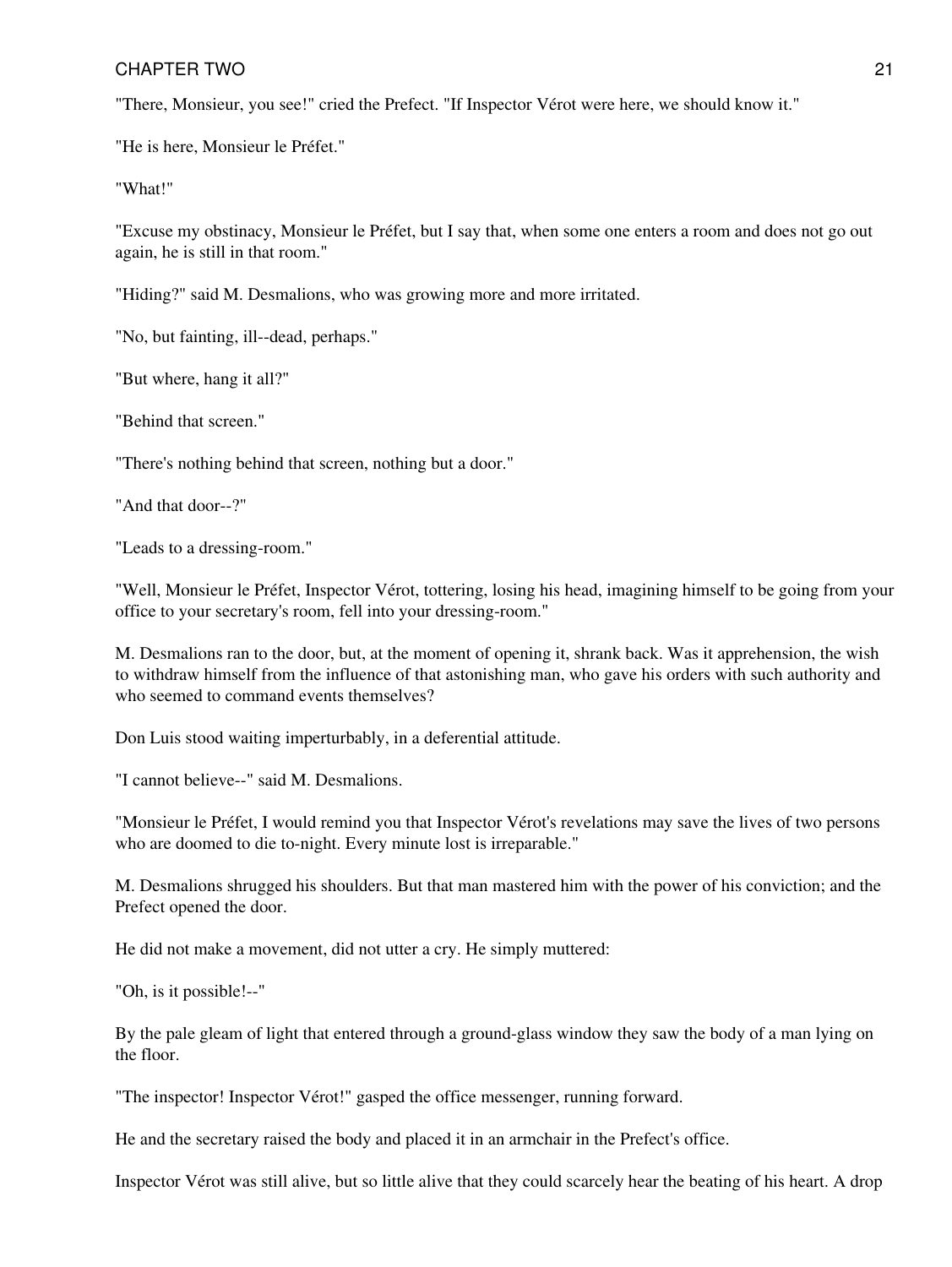of saliva trickled from the corner of his mouth. His eyes were devoid of all expression. However, certain muscles of the face kept moving, perhaps with the effort of a will that seemed to linger almost beyond life.

Don Luis muttered:

"Look, Monsieur le Préfet--the brown patches!"

The same dread unnerved all. They began to ring bells and open doors and call for help.

"Send for the doctor!" ordered M. Desmalions. "Tell them to bring a doctor, the first that comes--and a priest. We can't let the poor man--"

Don Luis raised his arm to demand silence.

"There is nothing more to be done," he said. "We shall do better to make the most of these last moments. Have I your permission, Monsieur le Préfet?"

He bent over the dying man, laid the swaying head against the back of the chair, and, in a very gentle voice, whispered:

"Vérot, it's Monsieur le Préfet speaking to you. We should like a few particulars about what is to take place to-night. Do you hear me, Vérot? If you hear me, close your eyelids."

The eyelids were lowered. But was it not merely chance? Don Luis went on:

"You have found the heirs of the Roussel sisters, that much we know; and it is two of those heirs who are threatened with death. The double murder is to be committed to-night. But what we do not know is the name of those heirs, who are doubtless not called Roussel. You must tell us the name.

"Listen to me: you wrote on a memorandum pad three letters which seem to form the syllable Fau.... Am I right? Is this the first syllable of a name? Which is the next letter after those three? Close your eyes when I mention the right letter. Is it 'b?' Is it 'c?'"

But there was now not a flicker in the inspector's pallid face. The head dropped heavily on the chest. Vérot gave two or three sighs, his frame shook with one great shiver, and he moved no more.

He was dead.

The tragic scene had been enacted so swiftly that the men who were its shuddering spectators remained for a moment confounded. The solicitor made the sign of the cross and went down on his knees. The Prefect murmured:

"Poor Vérot!... He was a good man, who thought only of the service, of his duty. Instead of going and getting himself seen to--and who knows? Perhaps he might have been saved--he came back here in the hope of communicating his secret. Poor Vérot!--"

"Was he married? Are there any children?" asked Don Luis.

"He leaves a wife and three children," replied the Prefect.

"I will look after them," said Don Luis simply.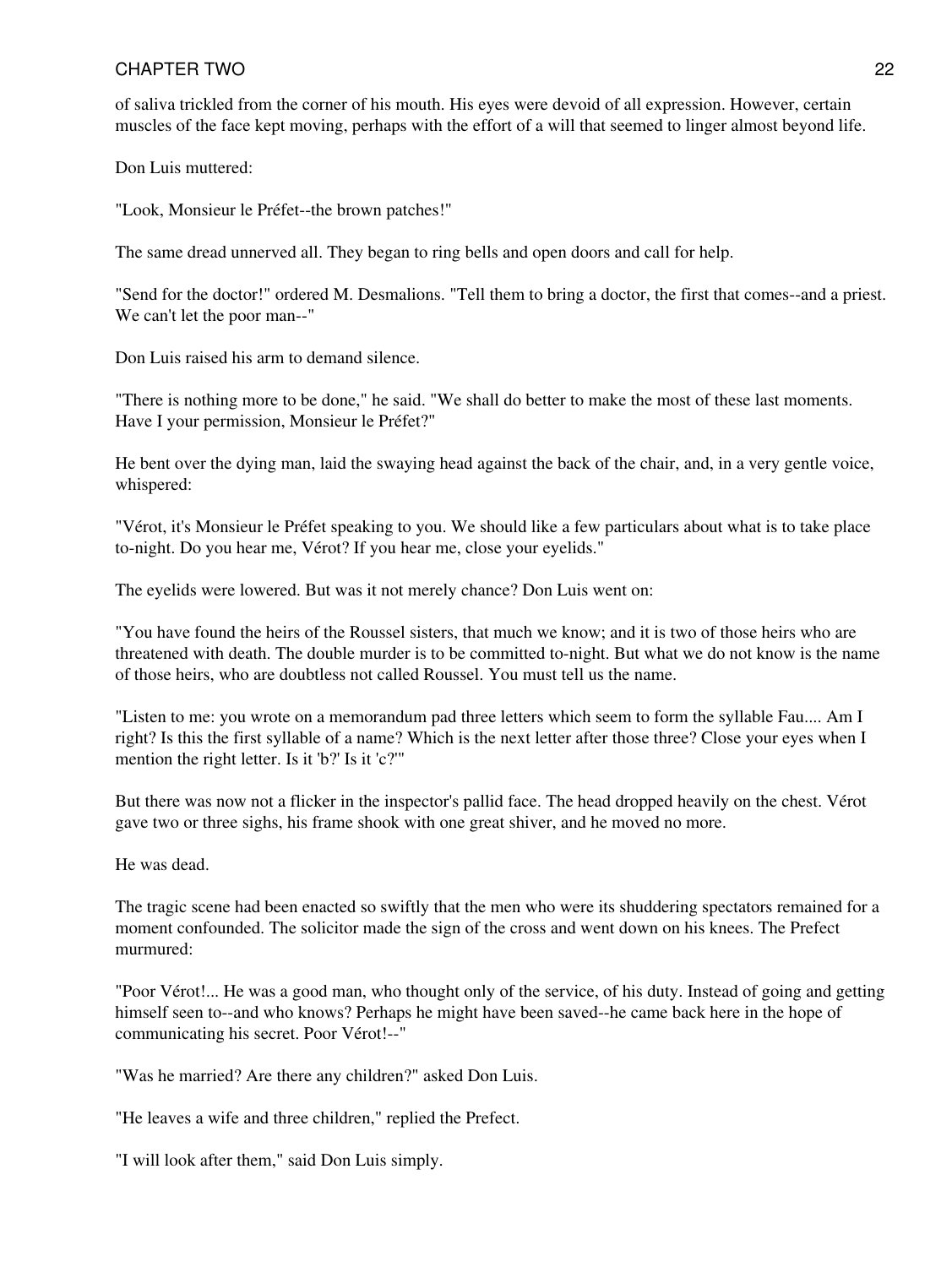Then, when they brought a doctor and when M. Desmalions gave orders for the corpse to be carried to another room, Don Luis took the doctor aside and said:

"There is no doubt that Inspector Vérot was poisoned. Look at his wrist: you will see the mark of a puncture with a ring of inflammation round it."

"Then he was pricked in that place?"

"Yes, with a pin or the point of a pen; and not as violently as they may have wished, because death did not ensue until some hours later."

The messengers removed the corpse; and soon there was no one left in the office except the five people whom the Prefect had originally sent for. The American Secretary of Embassy and the Peruvian attaché, considering their continued presence unnecessary, went away, after warmly complimenting Don Luis Perenna on his powers of penetration.

Next came the turn of Major d'Astrignac, who shook his former subordinate by the hand with obvious affection. And Maître Lepertais and Perenna, having fixed an appointment for the payment of the legacy, were themselves on the point of leaving, when M. Desmalions entered briskly.

"Ah, so you're still here, Don Luis Perenna! I'm glad of that. I have an idea: those three letters which you say you made out on the writing-table, are you sure they form the syllable Fau?"

"I think so, Monsieur le Préfet. See for yourself: are not these an 'F,' an 'A' and a 'U?' And observe that the 'F' is a capital, which made me suspect that the letters are the first syllable of a proper name."

"Just so, just so," said M. Desmalions. "Well, curiously enough, that syllable happens to be--But wait, we'll verify our facts--"

M. Desmalions searched hurriedly among the letters which his secretary had handed him on his arrival and which lay on a corner of the table.

"Ah, here we are!" he exclaimed, glancing at the signature of one of the letters. "Here we are! It's as I thought: 'Fauville.' ... The first syllable is the same.... Look, 'Fauville,' just like that, without Christian name or initials. The letter must have been written in a feverish moment: there is no date nor address.... The writing is shaky--"

And M. Desmalions read out:

#### "MONSIEUR LE PRÉFET:

"A great danger is hanging over my head and over the head of my son. Death is approaching apace. I shall have to-night, or to-morrow morning at the latest, the proofs of the abominable plot that threatens us. I ask leave to bring them to you in the course of the morning. I am in need of protection and I call for your assistance.

"Permit me to be, etc. FAUVILLE."

"No other designation?" asked Perenna. "No letter-heading?"

"None. But there is no mistake. Inspector Vérot's declarations agree too evidently with this despairing appeal. It is clearly M. Fauville and his son who are to be murdered to-night. And the terrible thing is that, as this name of Fauville is a very common one, it is impossible for our inquiries to succeed in time."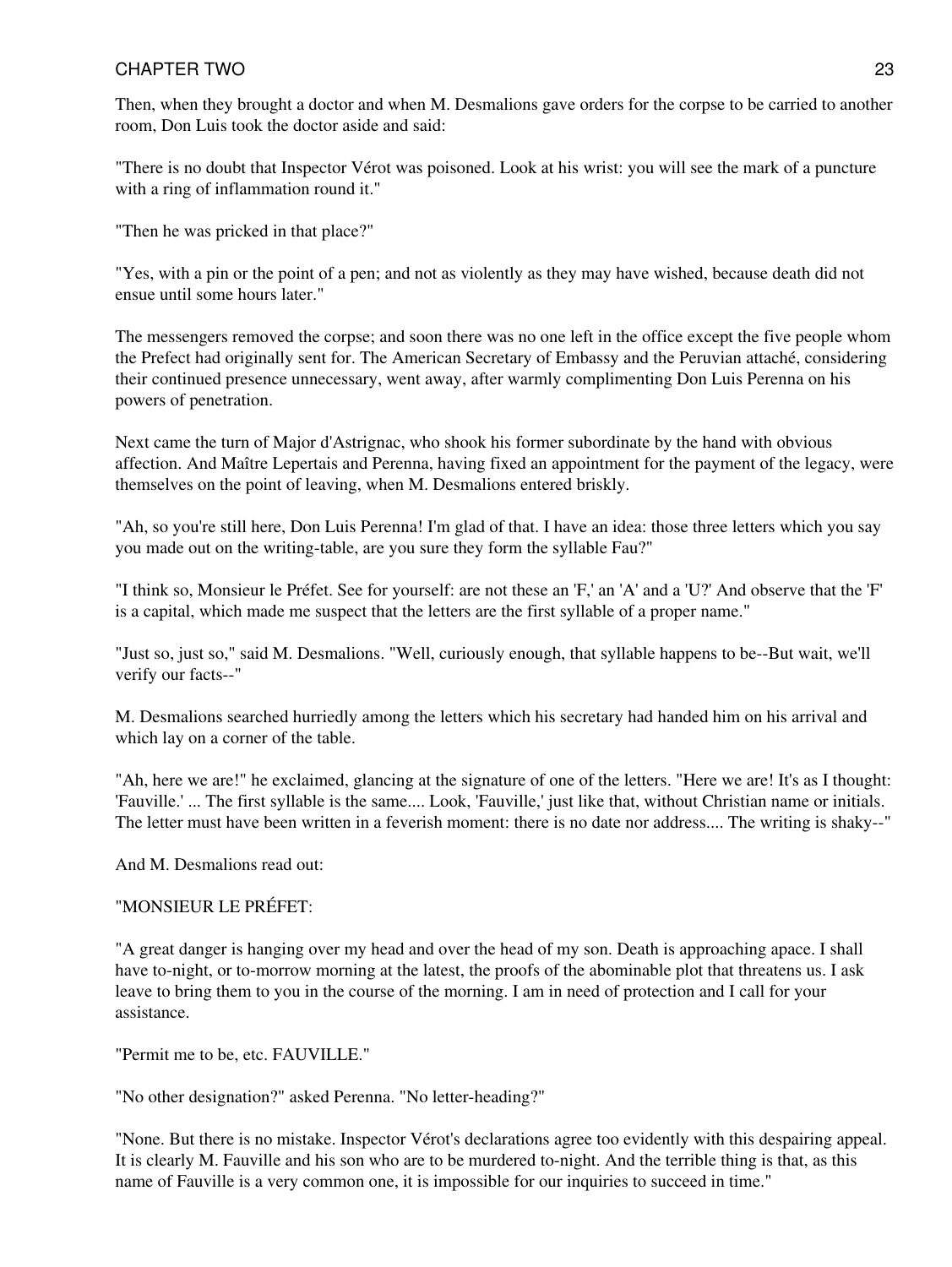"What, Monsieur le Préfet? Surely, by straining every nerve--"

"Certainly, we will strain every nerve; and I shall set all my men to work. But observe that we have not the slightest clue."

"Oh, it would be awful!" cried Don Luis. "Those two creatures doomed to death; and we unable to save them! Monsieur le Préfet, I ask you to authorize me--"

He had not finished speaking when the Prefect's private secretary entered with a visiting-card in his hand.

"Monsieur le Préfet, this caller was so persistent.... I hesitated--"

M. Desmalions took the card and uttered an exclamation of mingled surprise and joy.

"Look, Monsieur," he said to Perenna.

And he handed him the card.

*Hippolyte Fauville, Civil Engineer. 14 bis Boulevard Suchet.*

"Come," said M. Desmalions, "chance is favouring us. If this M. Fauville is one of the Roussel heirs, our task becomes very much easier."

"In any case, Monsieur le Préfet," the solicitor interposed, "I must remind you that one of the clauses of the will stipulates that it shall not be read until forty-eight hours have elapsed. M. Fauville, therefore, must not be informed--"

The door was pushed open and a man hustled the messenger aside and rushed in.

"Inspector ... Inspector Vérot?" he spluttered. "He's dead, isn't he? I was told--"

"Yes, Monsieur, he is dead."

"Too late! I'm too late!" he stammered.

And he sank into a chair, clasping his hands and sobbing:

"Oh, the scoundrels! the scoundrels!"

He was a pale, hollow-cheeked, sickly looking man of about fifty. His head was bald, above a forehead lined with deep wrinkles. A nervous twitching affected his chin and the lobes of his ears. Tears stood in his eyes.

The Prefect asked:

"Whom do you mean, Monsieur? Inspector Vérot's murderers? Are you able to name them, to assist our inquiry?"

Hippolyte Fauville shook his head.

"No, no, it would be useless, for the moment.... My proofs would not be sufficient.... No, really not."

He had already risen from his chair and stood apologizing: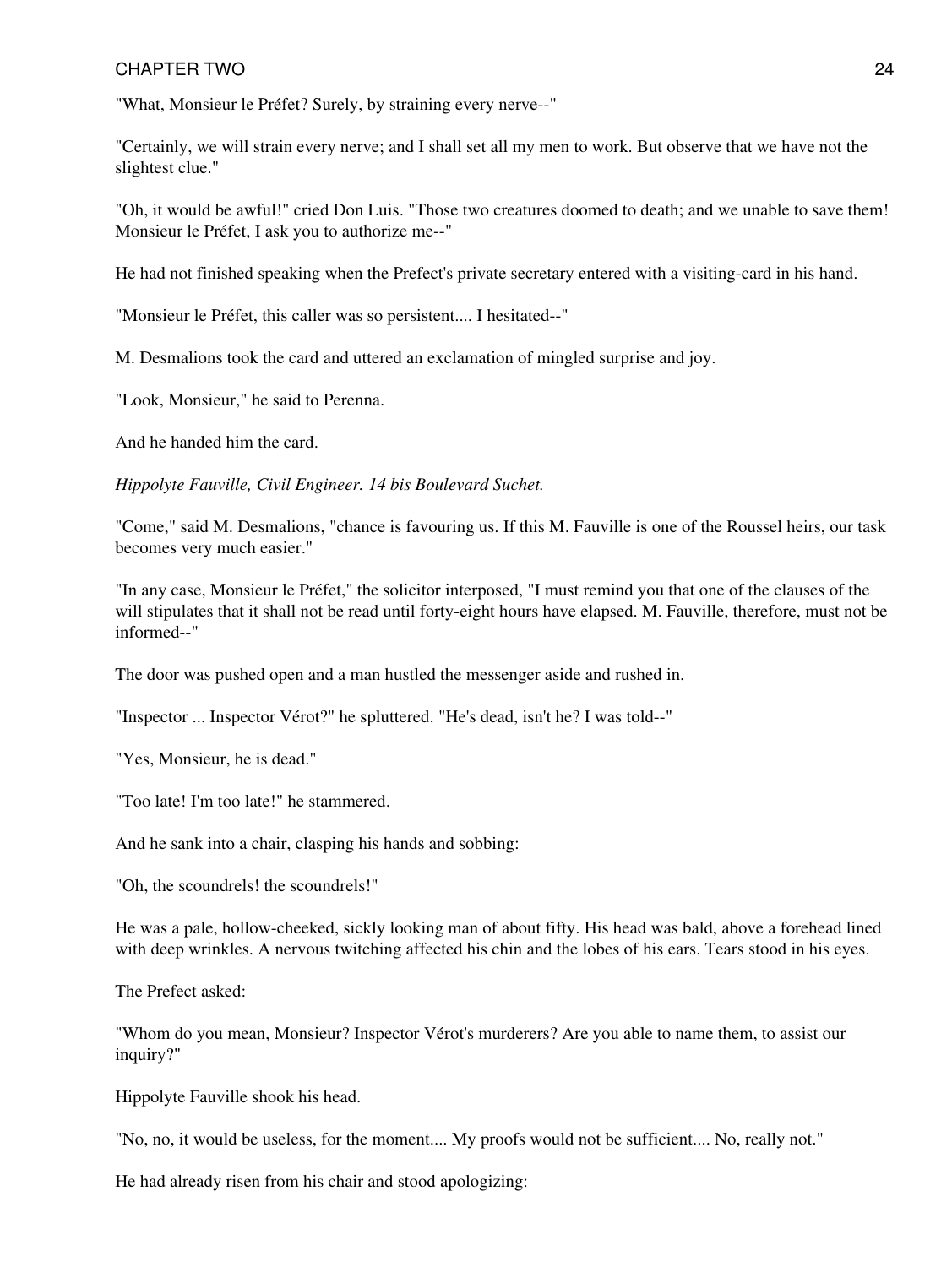"Monsieur le Préfet, I have disturbed you unnecessarily, but I wanted to know.... I was hoping that Inspector Vérot might have escaped.... His evidence, joined to mine, would have been invaluable. But perhaps he was able to tell you?"

"No, he spoke of this evening--of to-night--"

Hippolyte Fauville started.

"This evening! Then the time has come!... But no, it's impossible, they can't do anything to me yet.... They are not ready--"

"Inspector Vérot declared, however, that the double murder would be committed to-night."

"No, Monsieur le Préfet, he was wrong there.... I know all about it.... To-morrow evening at the earliest ... and we will catch them in a trap.... Oh, the scoundrels!"

Don Luis went up to him and asked:

"Your mother's name was Ermeline Roussel, was it not?"

"Yes, Ermeline Roussel. She is dead now."

"And she was from Saint-Etienne?"

"Yes. But why these questions?"

"Monsieur le Préfet will tell you to-morrow. One word more." He opened the cardboard box left by Inspector Vérot. "Does this cake of chocolate mean anything to you? These marks?"

"Oh, how awful!" said the civil engineer, in a hoarse tone. "Where did the inspector find it?"

He dropped into his chair again, but only for a moment; then, drawing himself up, he hurried toward the door with a jerky step.

"I'm going, Monsieur le Préfet, I'm going. To-morrow morning I'll show you.... I shall have all the proofs.... And the police will protect me.... I am ill, I know, but I want to live! I have the right to live ... and my son, too.... And we will live.... Oh, the scoundrels!--"

And he ran, stumbling out, like a drunken man.

M. Desmalions rose hastily.

"I shall have inquiries made about that man's circumstances.... I shall have his house watched. I've telephoned to the detective office already. I'm expecting some one in whom I have every confidence."

Don Luis said:

"Monsieur le Préfet, I beg you, with an earnestness which you will understand, to authorize me to pursue the investigation. Cosmo Mornington's will makes it my duty and, allow me to say, gives me the right to do so. M. Fauville's enemies have given proofs of extraordinary cleverness and daring. I want to have the honour of being at the post of danger to-night, at M. Fauville's house, near his person."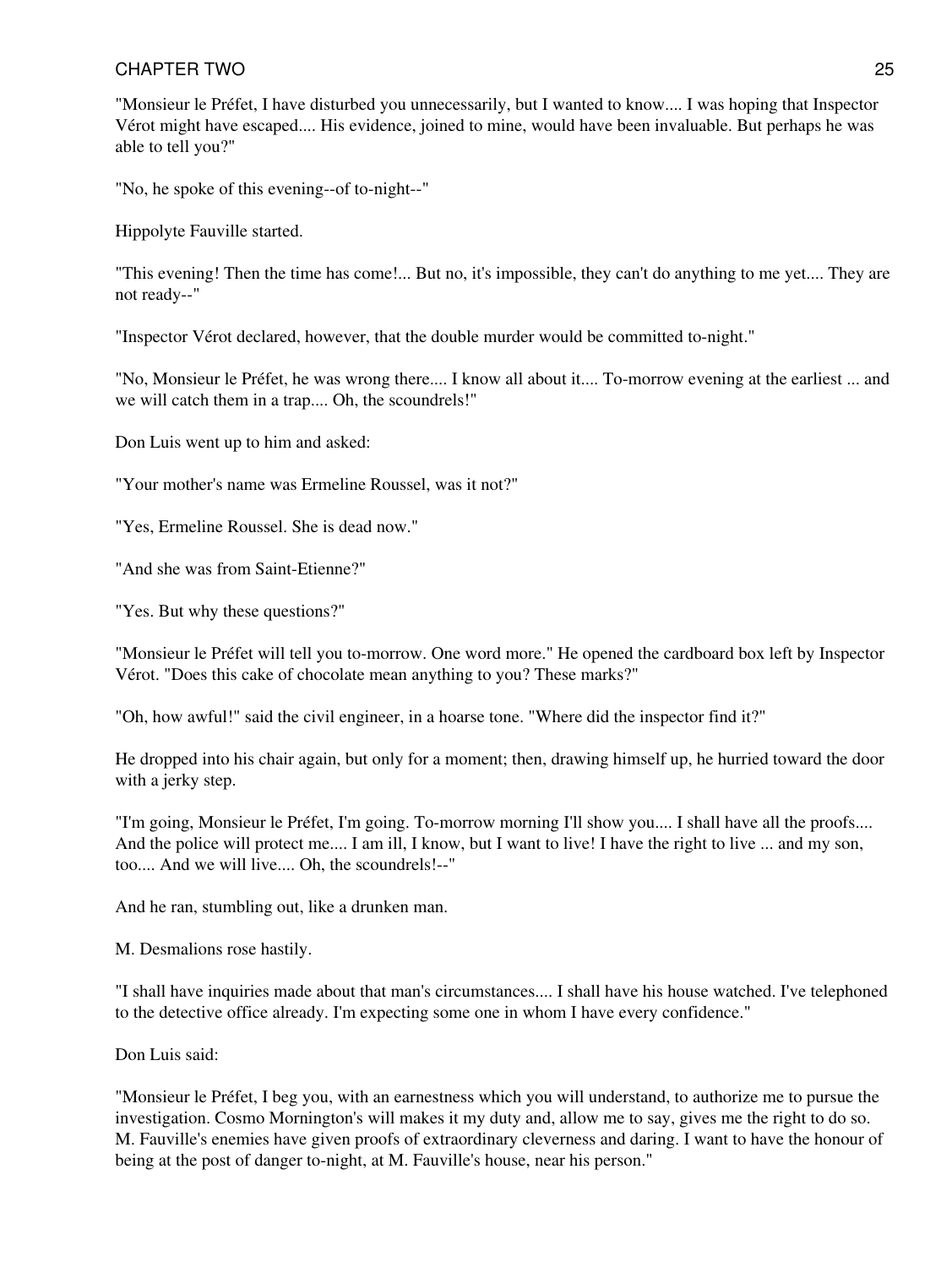The Prefect hesitated. He was bound to reflect how greatly to Don Luis Perenna's interest it was that none of the Mornington heirs should be discovered, or at least be able to come between him and the millions of the inheritance. Was it safe to attribute to a noble sentiment of gratitude, to a lofty conception of friendship and duty, that strange longing to protect Hippolyte Fauville against the death that threatened him?

For some seconds M. Desmalions watched that resolute face, those intelligent eyes, at once innocent and satirical, grave and smiling, eyes through which you could certainly not penetrate their owner's baffling individuality, but which nevertheless looked at you with an expression of absolute frankness and sincerity. Then he called his secretary:

"Has any one come from the detective office?"

"Yes, Monsieur le Préfet; Sergeant Mazeroux is here."

"Please have him shown in."

And, turning to Perenna:

"Sergeant Mazeroux is one of our smartest detectives. I used to employ him together with that poor Vérot when I wanted any one more than ordinarily active and sharp. He will be of great use to you."

\* \* \* \* \*

Sergeant Mazeroux entered. He was a short, lean, wiry man, whose drooping moustache, heavy eyelids, watery eyes and long, lank hair gave him a most doleful appearance.

"Mazeroux," said the Prefect, "you will have heard, by this time, of your comrade Vérot's death and of the horrible circumstances attending it. We must now avenge him and prevent further crimes. This gentleman, who knows the case from end to end, will explain all that is necessary. You will work with him and report to me to-morrow morning."

This meant giving a free hand to Don Luis Perenna and relying on his power of initiative and his perspicacity. Don Luis bowed:

"I thank you, Monsieur le Préfet. I hope that you will have no reason to regret the trust which you are good enough to place in me."

And, taking leave of M. Desmalions and Maître Lepertuis, he went out with Sergeant Mazeroux.

As soon as they were outside, he told Mazeroux what he knew. The detective seemed much impressed by his companion's professional gifts and quite ready to be guided by his views.

They decided first to go to the Café du Pont-Neuf. Here they learned that Inspector Vérot, who was a regular customer of the place, had written a long letter there that morning. And the waiter remembered that a man at the next table, who had entered the café at almost the same time as the inspector, had also asked for writing-paper and called twice for yellow envelopes.

"That's it," said Mazeroux to Don Luis. "As you suspected, one letter has been substituted for the other."

The description given by the waiter was pretty explicit: a tall man, with a slight stoop, wearing a reddish-brown beard cut into a point, a tortoise-shell eyeglass with a black silk ribbon, and an ebony walking-stick with a handle shaped like a swan's head.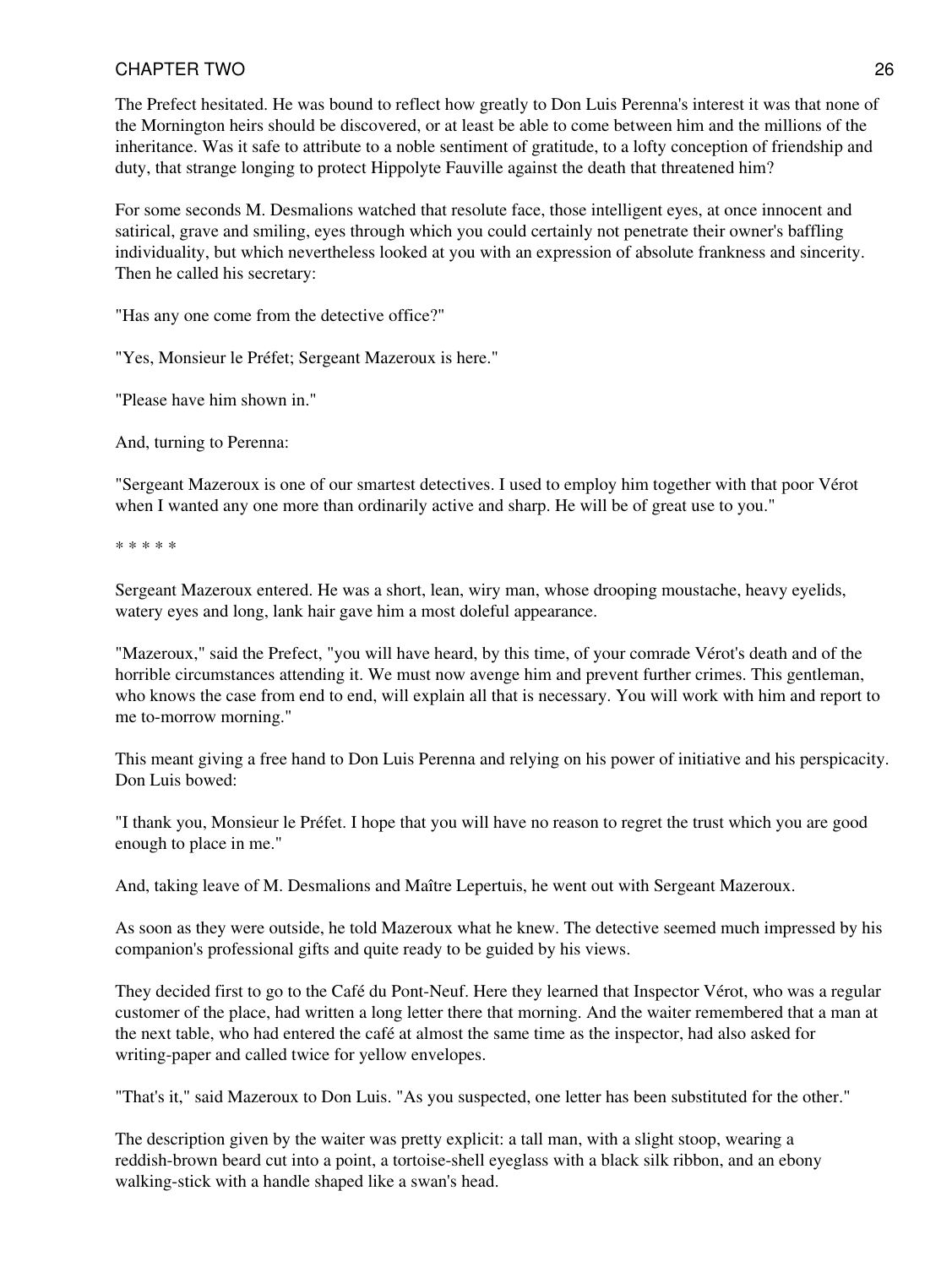"That's something for the police to go upon," said Mazeroux.

They were leaving the café when Don Luis stopped his companion.

"One moment."

"What's the matter?"

"We've been followed."

"Followed? What next? And by whom, pray?"

"No one that matters. I know who it is and I may as well settle his business and have done with it. Wait for me. I shall be back; and I'll show you some fun. You shall see one of the 'nuts,' I promise you."

He returned in a minute with a tall, thin man with his face set in whiskers. He introduced him:

"M. Mazeroux, a friend of mine, Señor Caceres, an attaché at the Peruvian Legation. Señor Caceres took part in the interview at the Prefect's just now. It was he who, on the Peruvian Minister's instructions, collected the documents bearing upon my identity." And he added gayly: "So you were looking for me, dear Señor Caceres. Indeed, I expected, when we left the police office--"

The Peruvian attaché made a sign and pointed to Sergeant Mazeroux. Perenna replied:

"Oh, pray don't mind M. Mazeroux! You can speak before him; he is the soul of discretion. Besides, he knows all about the business."

The attaché was silent. Perenna made him sit down in front of him.

"Speak without beating about the bush, dear Señor Caceres. It's a subject that calls for plain dealing; and I don't mind a blunt word or two. It saves such a lot of time! Come on. You want money, I suppose? Or, rather, more money. How much?"

The Peruvian had a final hesitation, gave a glance at Don Luis's companion, and then, suddenly making up his mind, said in a dull voice:

"Fifty thousand francs!"

"Oh, by Jove, by Jove!" cried Don Luis. "You're greedy, you know! What do you say, M. Mazeroux? Fifty thousand francs is a lot of money. Especially as--Look here, my dear Caceres, let's go over the ground again.

"Three years ago I had the honour of making your acquaintance in Algeria, when you were touring the country. At the same time, I understood the sort of man you were; and I asked you if you could manage, in three years, with my name of Perenna, to fix me up a Spanish-Peruvian identity, furnished with unquestionable papers and respectable ancestors. You said, 'Yes,' We settled the price: twenty thousand francs. Last week, when the Prefect of Police asked me for my papers, I came to see you and learned that you had just been instructed to make inquiries into my antecedents.

"Everything was ready, as it happened. With the papers of a deceased Peruvian nobleman, of the name of Pereira, properly revised, you had faked me up a first-rate civic status. We arranged what you were to say before the Prefect of Police; and I paid up the twenty thousand. We were quits. What more do you want?"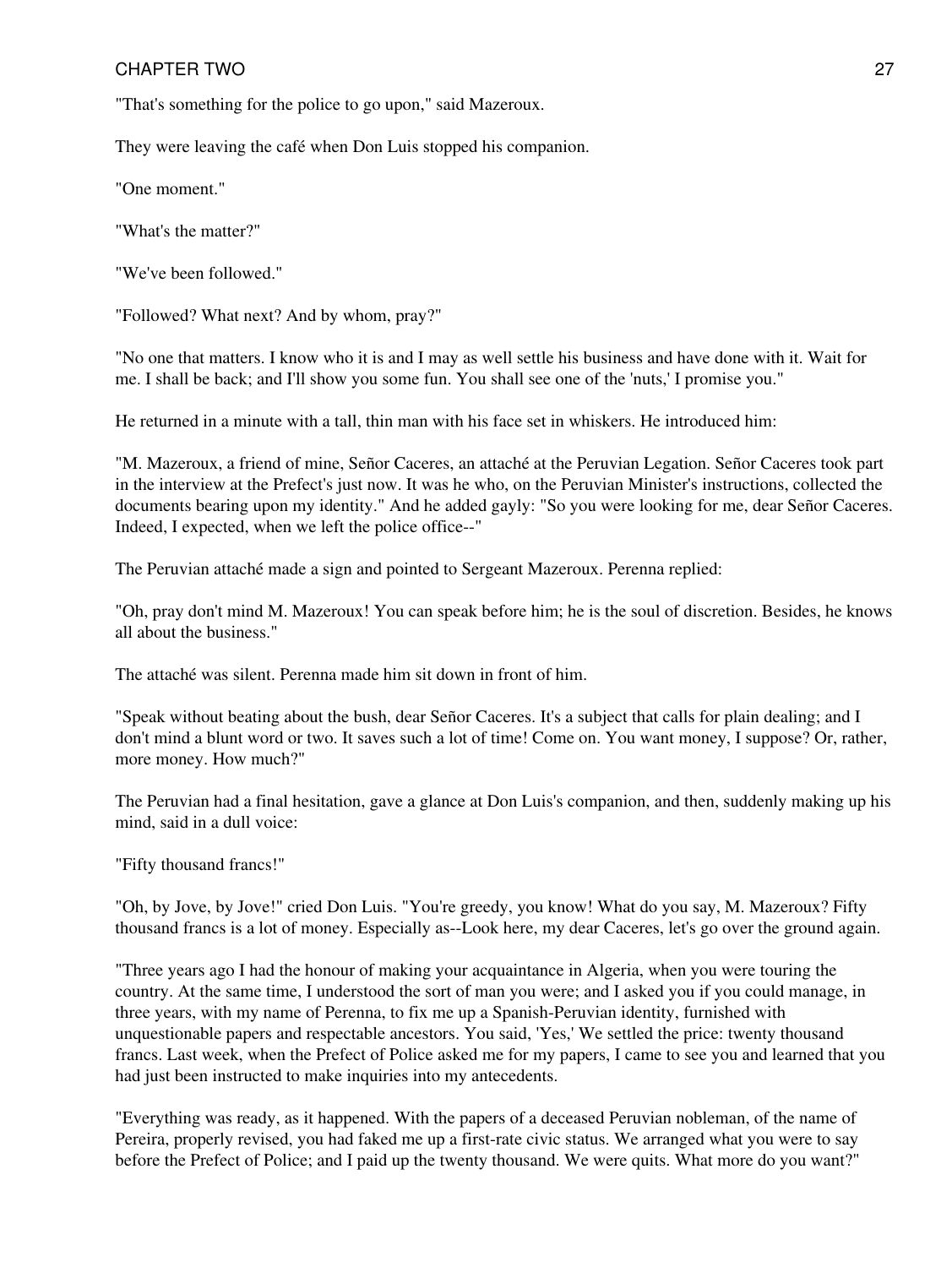The Pervian attaché did not betray the least embarrassment. He put his two elbows on the table and said, very calmly:

"Monsieur, when treating with you, three years ago, I thought I was dealing with a gentleman who, hiding himself under the uniform of the Foreign Legion, wished to recover the means to live respectably afterward. To-day, I have to do with the universal legatee of Cosmo Mornington, with a man who, to-morrow, under a false name, will receive the sum of one million francs and, in a few months, perhaps, the sum of a hundred millions. That's quite a different thing."

The argument seemed to strike Don Luis. Nevertheless, he objected:

"And, if I refuse--?"

"If you refuse, I shall inform the solicitor and the Prefect of Police that I made an error in my inquiry and that there is some mistake about Don Luis Perenna. In consequence of which you will receive nothing at all and very likely find yourself in jail."

"With you, my worthy sir."

"Me?"

"Of course: on a charge of forgery and tampering with registers. For you don't imagine that I should take it lying down."

The attaché did not reply. His nose, which was a very big one, seemed to lengthen out still farther between his two long whiskers.

Don Luis began to laugh.

"Come, Señor Caceres, don't pull such a face! No one's going to hurt you. Only don't think that you can corner me. Better men than you have tried and have broken their backs in the process. And, upon my word, you don't cut much of a figure when you're doing your best to diddle your fellowmen.

"You look a bit of a mug, in fact, Caceres: a bit of a mug is what you look. So it's understood, what? We lay down our arms. No more base designs against our excellent friend Perenna. Capital, Señor Caceres, capital. And now I'll be magnanimous and prove to you that the decent man of us two is--the one whom any one would have thought!"

He produced a check-book on the Crédit Lyonnais.

"Here, my dear chap. Here's twenty thousand francs as a present from Cosmo Mornington's legatee. Put it in your pocket and look pleasant. Say thank you to the kind gentleman, and make yourself scarce without turning your head any more than if you were one of old man Lot's daughters. Off you go: hoosh!"

This was said in such a manner that the attaché obeyed Don Luis Perenna's injunctions to the letter. He smiled as he pocketed the check, said thank you twice over, and made off without turning his head.

"The low hound!" muttered Don Luis. "What do you say to that, Sergeant?"

Sergeant Mazeroux was looking at him in stupefaction, with his eyes starting from his head.

"Well, but, Monsieur--"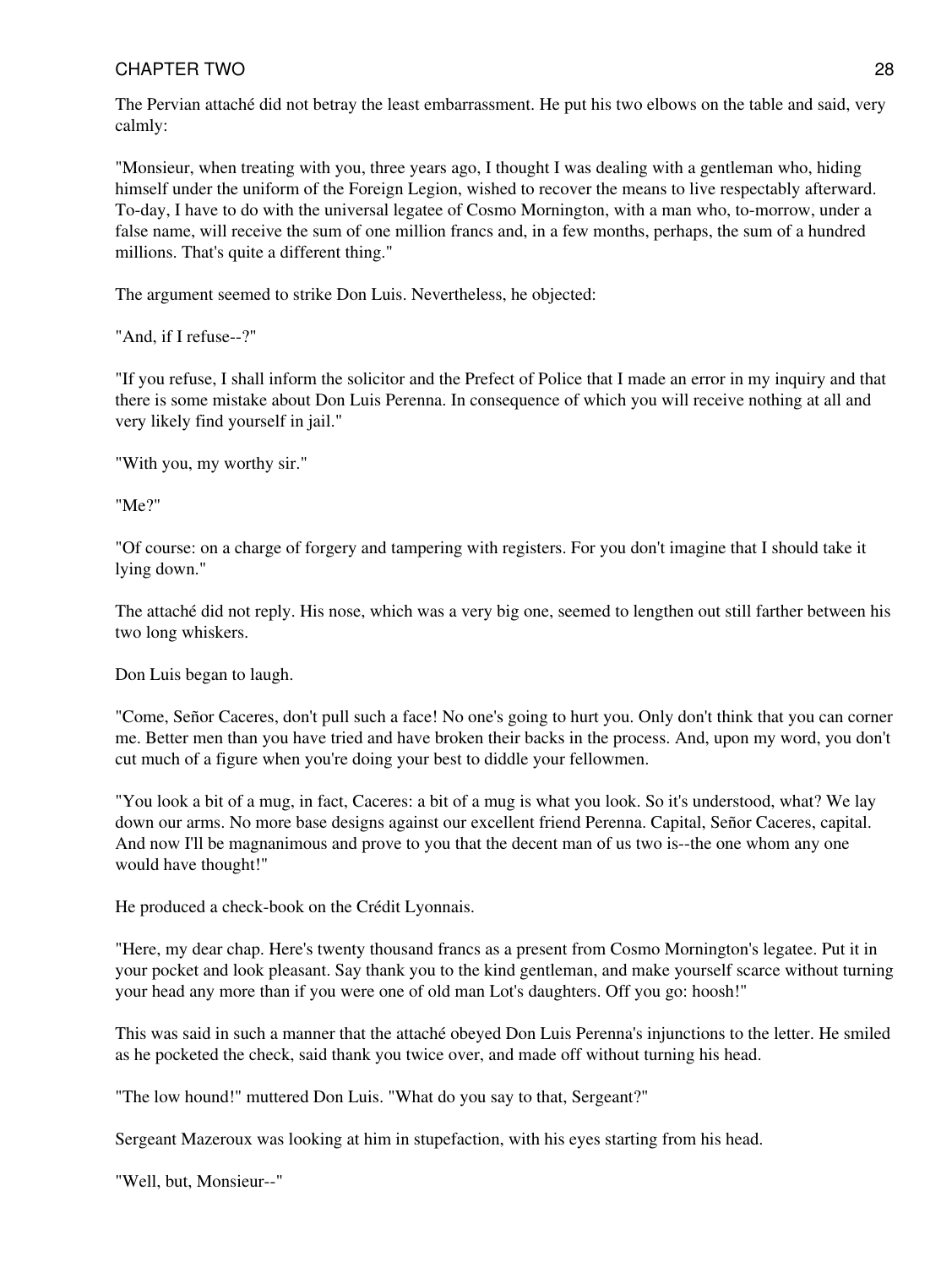"What, Sergeant?"

"Well, but, Monsieur, who are you?"

"Who am I?"

"Yes."

"Didn't they tell you? A Peruvian nobleman, or a Spanish nobleman, I don't know which. In short, Don Luis Perenna."

"Bunkum! I've just heard--"

"Don Luis Perenna, late of the Foreign Legion."

"Enough of that, Monsieur--"

"Medaled and decorated with a stripe on every seam."

"Once more, Monsieur, enough of that; and come along with me to the Prefect."

"But, let me finish, hang it! I was saying, late private in the Foreign Legion.... Late hero.... Late prisoner of the Sureté.... Late Russian prince.... Late chief of the detective service.... Late--"

"But you're mad!" snarled the sergeant. "What's all this story?"

"It's a true story, Sergeant, and quite genuine. You ask me who I am; and I'm telling you categorically. Must I go farther back? I have still more titles to offer you: marquis, baron, duke, archduke, grand-duke, petty-duke, superduke--the whole 'Almanach de Gotha,' by Jingo! If any one told me that I had been a king, by all that's holy, I shouldn't dare swear to the contrary!"

Sergeant Mazeroux put out his own hands, accustomed to rough work, seized the seemingly frail wrists of the man addressing him and said:

"No nonsense, now. I don't know whom I've got hold of, but I shan't let you go. You can say what you have to say at the Prefect's."

"Don't speak so loud, Alexandre."

The two frail wrists were released with unparalleled ease; the sergeant's powerful hands were caught and rendered useless; and Don Luis grinned:

"Don't you know me, you idiot?"

Sergeant Mazeroux did not utter a word. His eyes started still farther from his head. He tried to understand and remained absolutely dumfounded.

The sound of that voice, that way of jesting, that schoolboy playfulness allied with that audacity, the quizzing expression of those eyes, and lastly that Christian name of Alexandre, which was not his name at all and which only one person used to give him, years ago. Was it possible?

"The chief!" he stammered. "The chief!"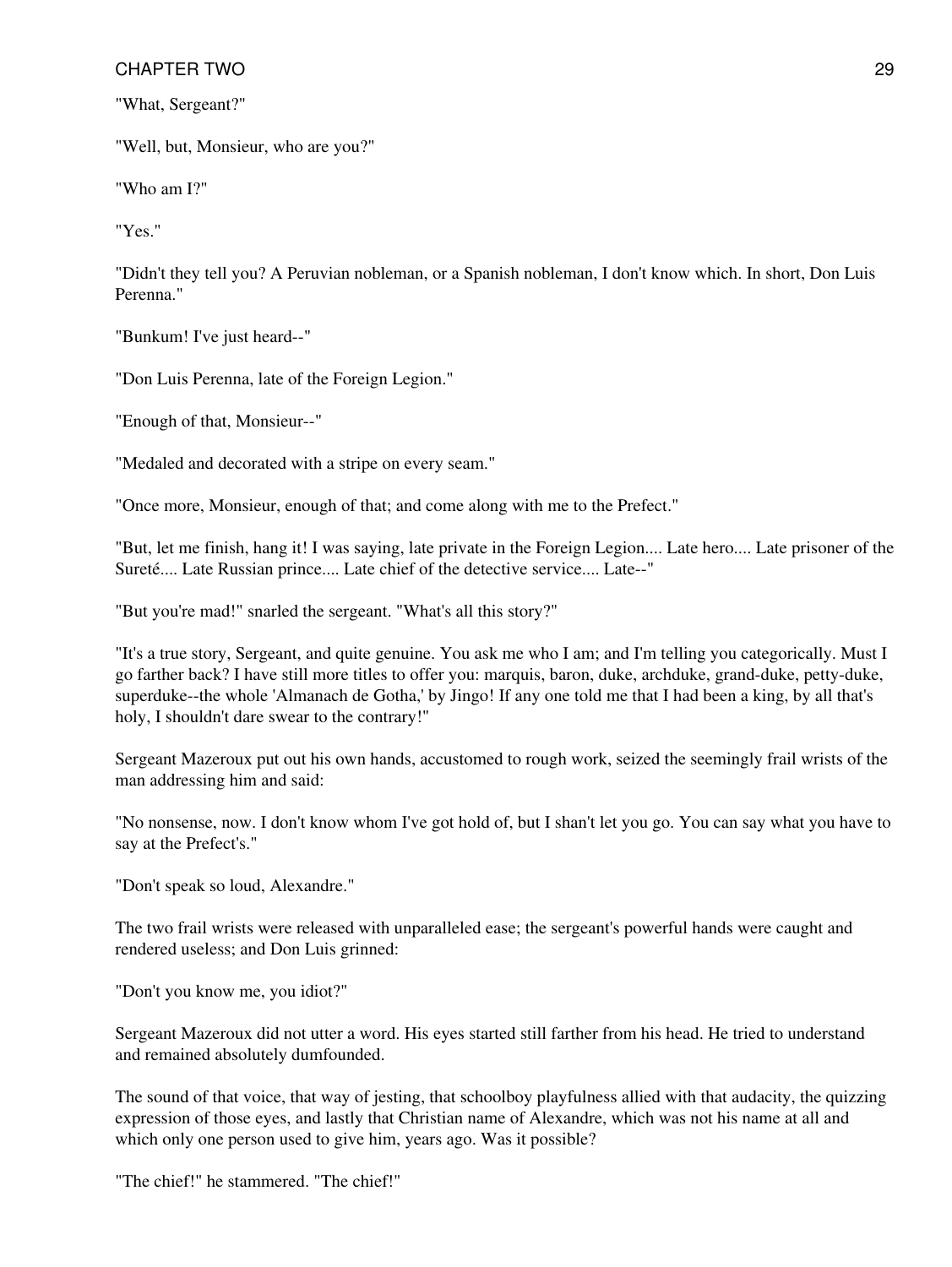"Why not?"

"No, no, because--"

"Because what?"

"Because you're dead."

"Well, what about it? D'you think it interferes with my living, being dead?"

And, as the other seemed more and more perplexed, he laid his hand on his shoulder and said:

"Who put you into the police office?"

"The Chief Detective, M. Lenormand."

"And who was M. Lenormand?"

"The chief."

"You mean Arsène Lupin, don't you?"

"Yes."

"Well, Alexandre, don't you know that it was much more difficult for Arsène Lupin to be Chief Detective--and a masterly Chief Detective he was--than to be Don Luis Perenna, to be decorated in the Foreign Legion, to be a hero, and even to be alive after he was dead?"

Sergeant Mazeroux examined his companion in silence. Then his lacklustre eyes brightened, his drab features turned scarlet and, suddenly striking the table with his fist, he growled, in an angry voice:

"All right, very well! But I warn you that you mustn't reckon on me. No, not that! I'm in the detective service; and in the detective service I remain. Nothing doing. I've tasted honesty and I mean to eat no other bread. No, no, no, no! No more humbug!"

Perenna shrugged his shoulders:

"Alexandre, you're an ass. Upon my word, the bread of honesty hasn't enlarged your intelligence. Who talked of starting again?"

"But--"

"But what?"

"All your maneuvers, Chief."

"My maneuvers! Do you think I have anything to say to this business?"

"Look here, Chief--"

"Why, I'm out of it altogether, my lad! Two hours ago I knew no more about it than you do. It's Providence that chucked this legacy at me, without so much as shouting, 'Heads!' And it's in obedience to the decrees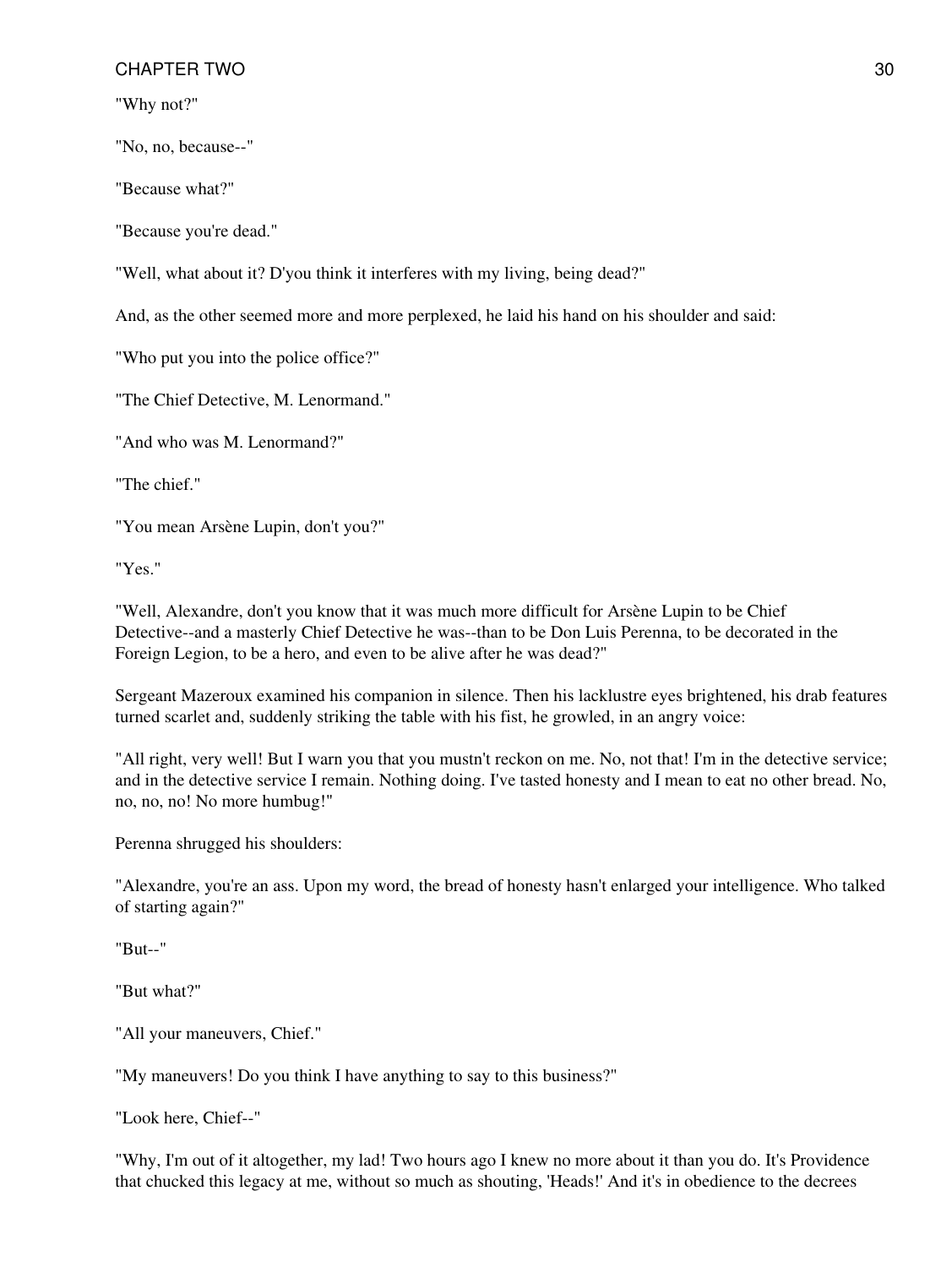of--"

"Then--?"

"It's my mission in life to avenge Cosmo Mornington, to find his natural heirs, to protect them and to divide among them the hundred millions that belong to them. That's all. Don't you call that the mission of an honest man?"

"Yes, but--"

"Yes, but, if I don't fulfil it as an honest man: is that what you mean?"

"Chief--"

"Well, my lad, if you notice the least thing in my conduct that dissatisfies you, if you discover a speck of black on Don Luis Perenna's conscience, examined under the magnifying glass, don't hesitate: collar me with both hands. I authorize you to do it. I order you to do it. Is that enough for you?"

"It's not enough for it to be enough for me, Chief."

"What are you talking about?"

"There are the others."

"Explain yourself."

"Suppose you're nabbed?"

"How?"

"You can be betrayed."

"By whom?"

"Your old mates."

"Gone away. I've sent them out of France."

"Where to?"

"That's my secret. I left you at the police office, in case I should require your services; and you see that I was right."

"But suppose the police discover your real identity?"

"Well?"

"They'll arrest you."

"Impossible!"

"Why?"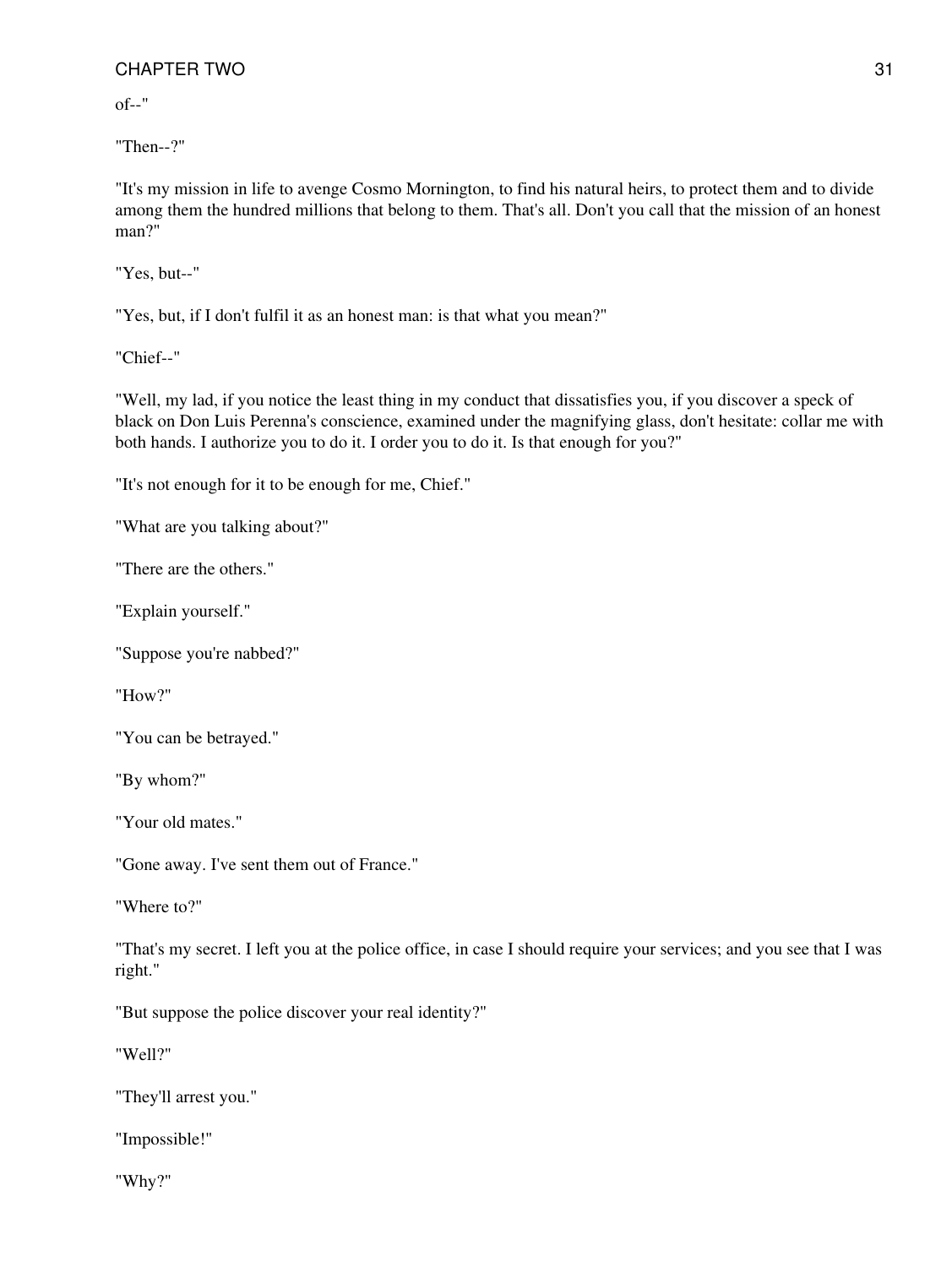"They can't arrest me."

"For what reason?"

"You've said it yourself, fat-head: a first-class, tremendous, indisputable reason."

"What do you mean?"

"*I'm dead*!"

Mazeroux seemed staggered. The argument struck him fully. He at once perceived it, with all its common sense and all its absurdity. And suddenly he burst into a roar of laughter which bent him in two and convulsed his doleful features in the oddest fashion:

"Oh, Chief, just the same as always!... Lord, how funny!... Will I come along? I should think I would! As often as you like! You're dead and buried and put out of sight!... Oh, what a joke, what a joke!"

\* \* \* \* \*

Hippolyte Fauville, civil engineer, lived on the Boulevard Suchet, near the fortifications, in a fair-sized private house having on its left a small garden in which he had built a large room that served as his study. The garden was thus reduced to a few trees and to a strip of grass along the railings, which were covered with ivy and contained a gate that opened on the Boulevard Suchet.

Don Luis Perenna went with Mazeroux to the commissary's office at Passy, where Mazeroux, on Perenna's instructions, gave his name and asked to have M. Fauville's house watched during the night by two policemen who were to arrest any suspicious person trying to obtain admission. The commissary agreed to the request.

Don Luis and Mazeroux next dined in the neighbourhood. At nine o'clock they reached the front door of the house.

"Alexandre," said Perenna.

"Yes, Chief?"

"You're not afraid?"

"No, Chief. Why should I be?"

"Why? Because, in defending M. Fauville and his son, we are attacking people who have a great interest in doing away with them and because those people seem pretty wide-awake. Your life, my life: a breath, a trifle. You're not afraid?"

"Chief," replied Mazeroux, "I can't say if I shall ever know what it means to be afraid. But there's one case in which I certainly shall never know."

"What case is that, old chap?"

"As long as I'm by your side, Chief."

And firmly he rang the bell.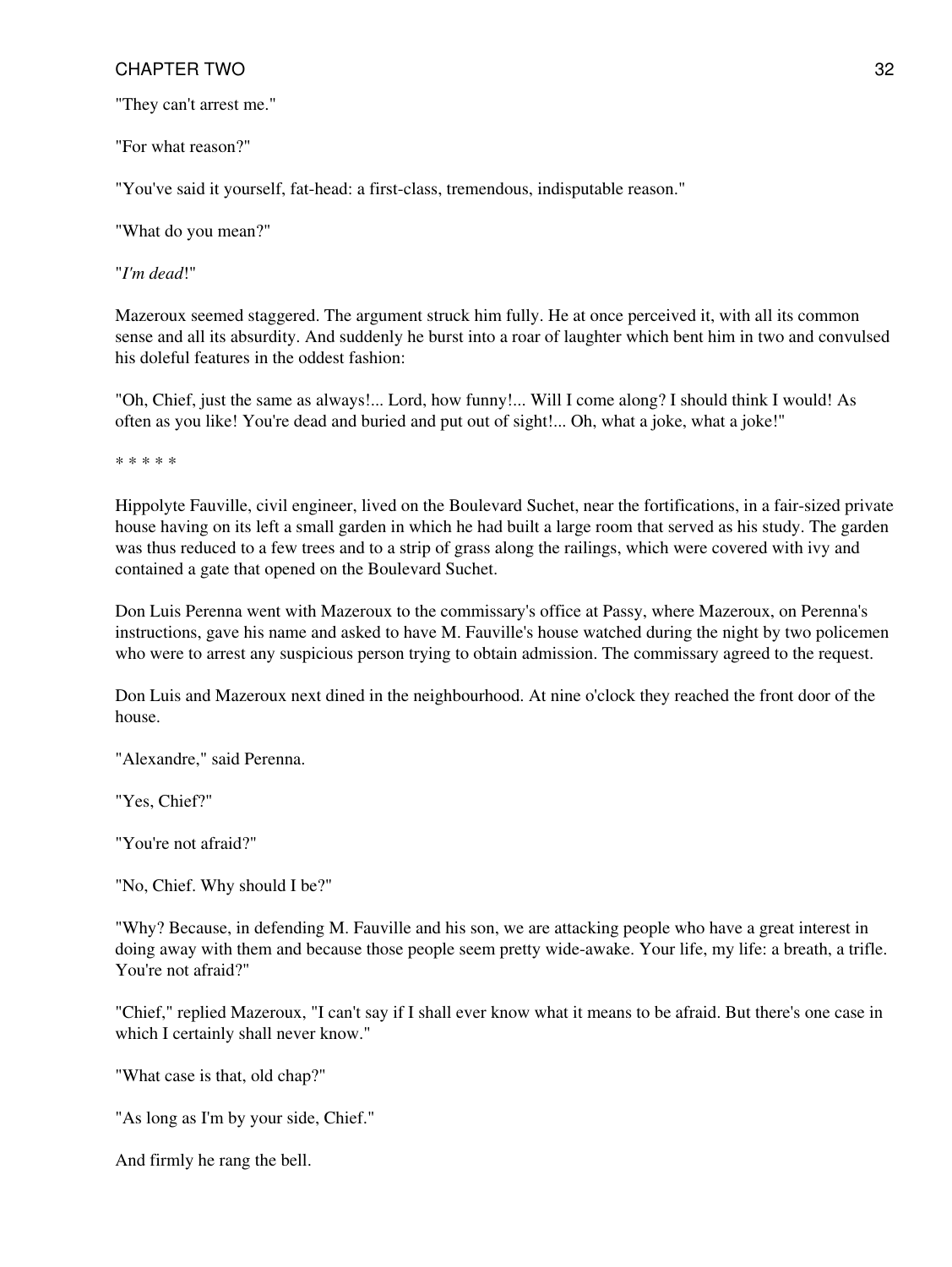# **CHAPTER THREE**

#### A MAN DOOMED

The door was opened by a manservant. Mazeroux sent in his card.

Hippolyte received the two visitors in his study. The table, on which stood a movable telephone, was littered with books, pamphlets, and papers. There were two tall desks, with diagrams and drawings, and some glass cases containing reduced models, in ivory and steel, of apparatus constructed or invented by the engineer.

A large sofa stood against the wall. In one corner was a winding staircase that led to a circular gallery. An electric chandelier hung from the ceiling.

Mazeroux, after stating his quality and introducing his friend Perenna as also sent by the Prefect of Police, at once expounded the object of their visit.

M. Desmalions, he said, was feeling anxious on the score of very serious indications which he had just received and, without waiting for the next day's interview, begged M. Fauville to take all the precautions which his detectives might advise.

Fauville at first displayed a certain ill humour.

"My precautions are taken, gentlemen, and well taken. And, on the other hand, I am afraid that your interference may do harm."

"In what way?"

"By arousing the attention of my enemies and preventing me, for that reason, from collecting proofs which I need in order to confound them."

"Can you explain--?"

"No, I cannot ... To-morrow, to-morrow morning--not before."

"And if it's too late?" Don Luis interjected.

"Too late? To-morrow?"

"Inspector Vérot told M. Desmalions's secretary that the two murders would take place to-night. He said it was fatal and irrevocable."

"To-night?" cried Fauville angrily. "I tell you no! Not to-night. I'm sure of that. There are things which I know, aren't there, which you do not?"

"Yes," retorted Don Luis, "but there may also be things which Inspector Vérot knew and which you don't know. He had perhaps learned more of your enemies' secrets than you did. The proof is that he was suspected, that a man carrying an ebony walking-stick was seen watching his movements, that, lastly, he was killed."

Hippolyte Fauville's self-assurance decreased. Perenna took advantage of this to insist; and he insisted to such good purpose that Fauville, though without withdrawing from his reserve, ended by yielding before a will that was stronger than his own.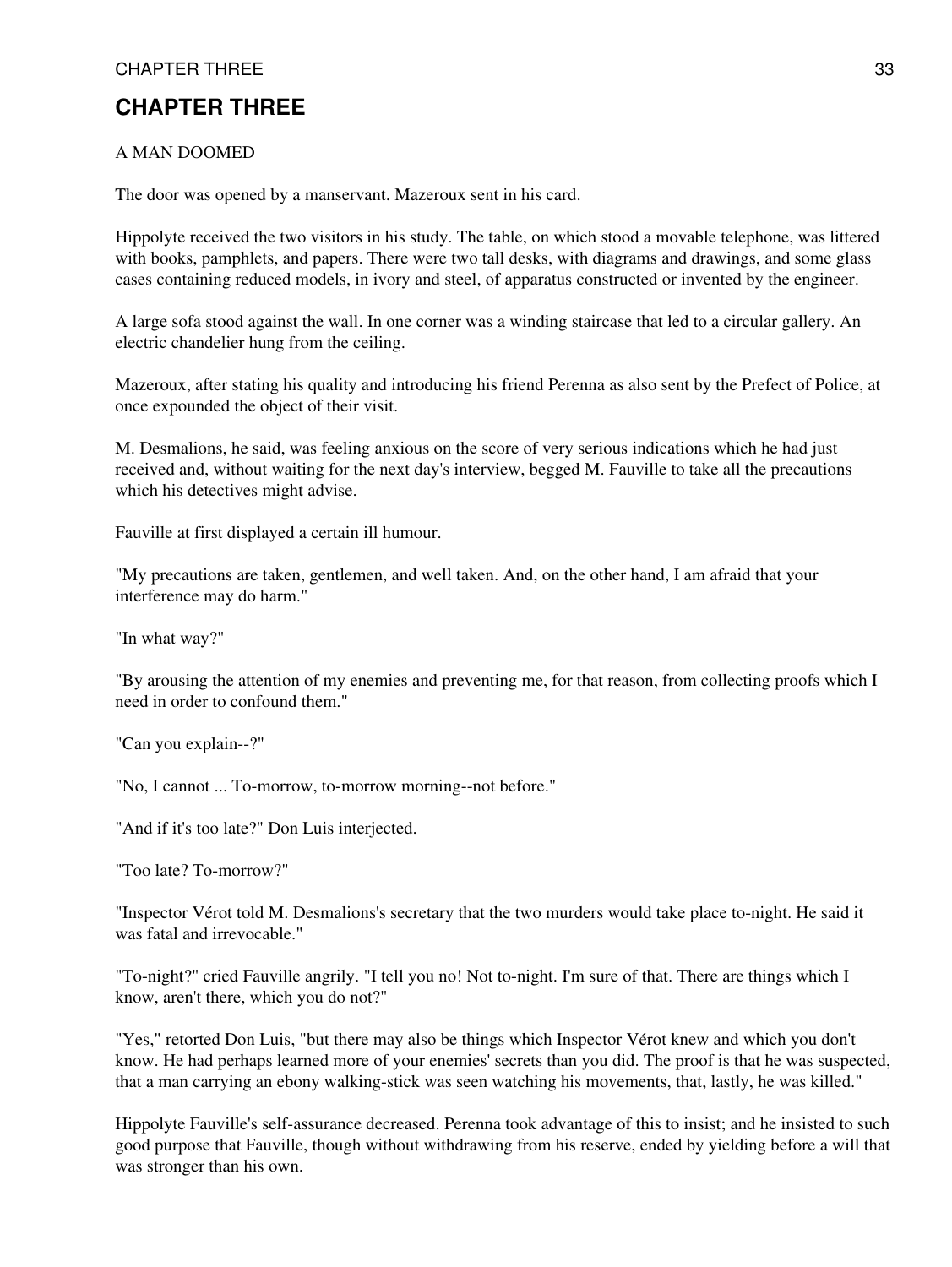"Well, but you surely don't intend to spend the night in here?"

"We do indeed."

"Why, it's ridiculous! It's sheer waste of time! After all, looking at things from the worst--And what do you want besides?"

"Who lives in the house?"

"Who? My wife, to begin with. She has the first floor."

"Mme. Fauville is not threatened?"

"No, not at all. It's I who am threatened with death; I and my son Edmond. That is why, for the past week, instead of sleeping in my regular bedroom, I have locked myself up in this room. I have given my work as a pretext; a quantity of writing which keeps me up very late and for which I need my son's assistance."

"Does he sleep here, then?"

"He sleeps above us, in a little room which I have had arranged for him. The only access to it is by this inner staircase."

"Is he there now?"

"Yes, he's asleep."

"How old is he?"

"Sixteen."

"But the fact that you have changed your room shows that you feared some one would attack you. Whom had you in mind? An enemy living in the house? One of your servants? Or people from the outside? In that case, how could they get in? The whole question lies in that."

"To-morrow, to-morrow," replied Fauville, obstinately. "I will explain everything to-morrow--"

"Why not to-night?" Perenna persisted.

"Because I want proofs, I tell you; because the mere fact of my talking may have terrible consequences--and I am frightened; yes, I'm frightened--"

He was trembling, in fact, and looked so wretched and terrified that Don Luis insisted no longer.

"Very well," he said, "I will only ask your permission, for my comrade and myself, to spend the night where we can hear you if you call."

"As you please, Monsieur. Perhaps, after all, that will be best."

At that moment one of the servants knocked and came in to say that his mistress wished to see the master before she went out. Madame Fauville entered almost immediately. She bowed pleasantly as Perenna and Mazeroux rose from their chairs.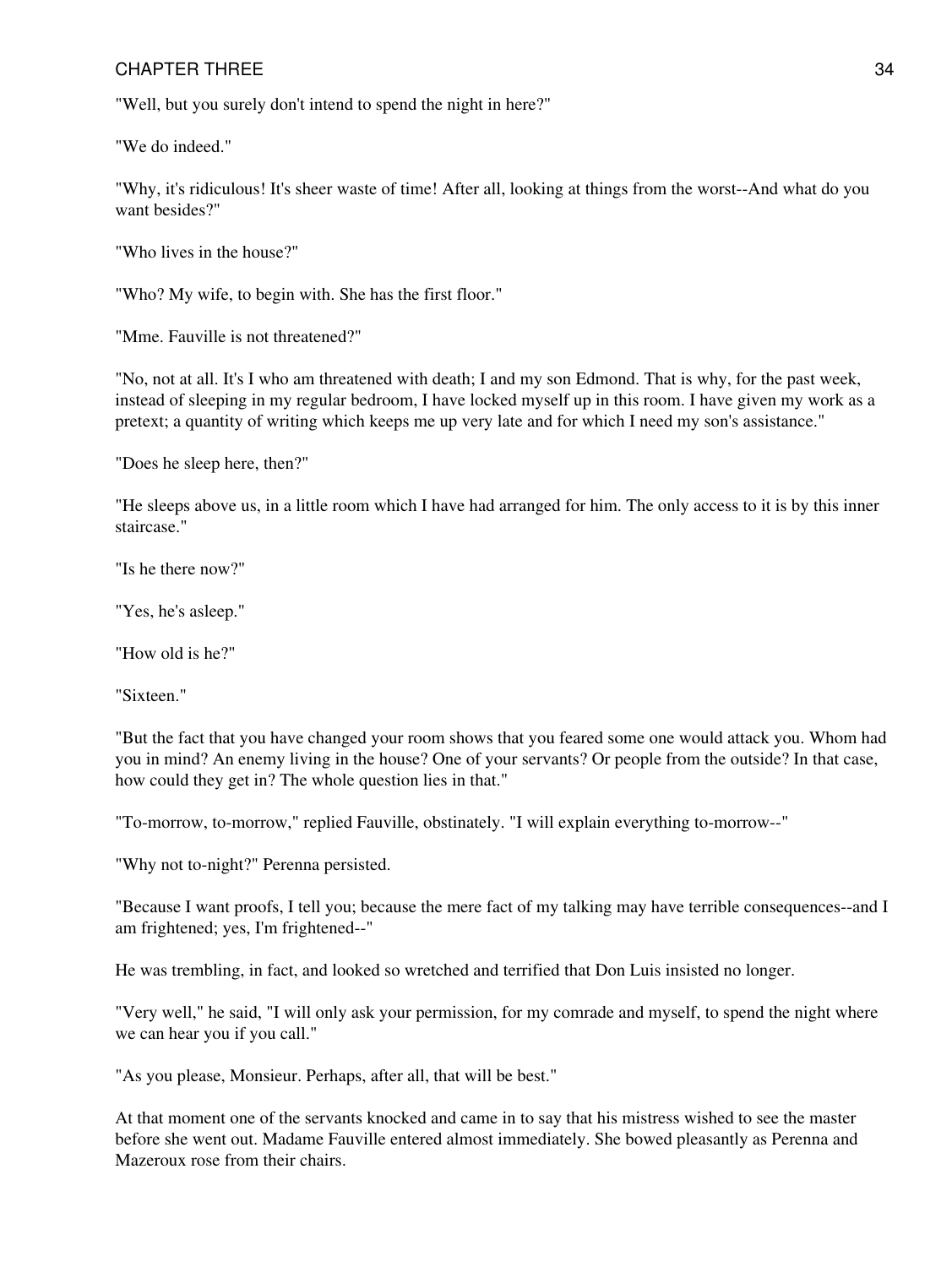She was a woman between thirty and thirty-five, a woman of a bright and smiling beauty, which she owed to her blue eyes, to her wavy hair, to all the charm of her rather vapid but amiable and very pretty face. She wore a long, figured-silk cloak over an evening dress that showed her fine shoulders.

Her husband said, in surprise

"Are you going out to-night?"

"You forget," she said. "The Auverards offered me a seat in their box at the opera; and you yourself asked me to look in at Mme. d'Ersingen's party afterward--"

"So I did, so I did," he said. "It escaped my memory; I am working so hard."

She finished buttoning her gloves and asked:

"Won't you come and fetch me at Mme. d'Ersingen's?"

"What for?"

"They would like it."

"But I shouldn't. Besides, I don't feel well enough."

"Then I'll make your apologies for you."

"Yes, do."

She drew her cloak around her with a graceful gesture, and stood for a few moments, without moving, as though seeking a word of farewell. Then she said:

"Edmond's not here! I thought he was working with you?"

"He was feeling tired."

"Is he asleep?"

"Yes."

"I wanted to kiss him good-night."

"No, you would only wake him. And here's your car; so go, dear. Amuse yourself."

"Oh, amuse myself!" she said. "There's not much amusement about the opera and an evening party."

"Still, it's better than keeping one's room."

There was some little constraint. It was obviously one of those ill-assorted households in which the husband, suffering in health and not caring for the pleasures of society, stays at home, while the wife seeks the enjoyments to which her age and habits entitle her.

As he said nothing more, she bent over and kissed him on the forehead. Then, once more bowing to the two visitors, she went out. A moment later they heard the sound of the motor driving away.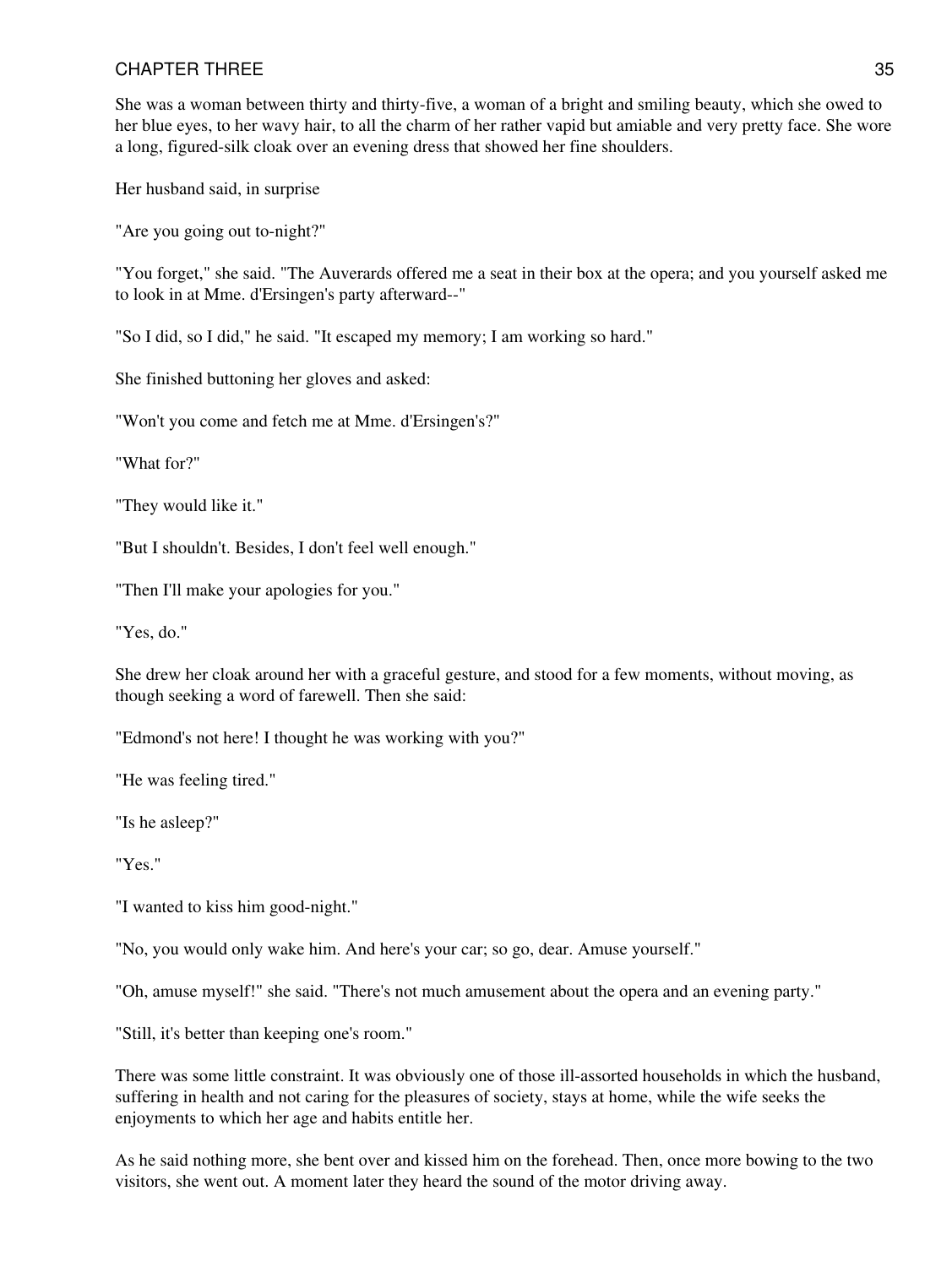Hippolyte Fauville at once rose and rang the bell. Then he said:

"No one here has any idea of the danger hanging over me. I have confided in nobody, not even in Silvestre, my own man, though he has been in my service for years and is honesty itself."

The manservant entered.

"I am going to bed, Silvestre," said M. Fauville. "Get everything ready."

Silvestre opened the upper part of the great sofa, which made a comfortable bed, and laid the sheets and blankets. Next, at his master's orders, he brought a jug of water, a glass, a plate of biscuits, and a dish of fruit.

M. Fauville ate a couple of biscuits and then cut a dessert-apple. It was not ripe. He took two others, felt them, and, not thinking them good, put them back as well. Then he peeled a pear and ate it.

"You can leave the fruit dish," he said to his man. "I shall be glad of it, if I am hungry during the night.... Oh, I was forgetting! These two gentlemen are staying. Don't mention it to anybody. And, in the morning, don't come until I ring."

The man placed the fruit dish on the table before retiring. Perenna, who was noticing everything, and who was afterward to remember every smallest detail of that evening, which his memory recorded with a sort of mechanical faithfulness, counted three pears and four apples in the dish.

Meanwhile, Fauville went up the winding staircase, and, going along the gallery, reached the room where his son lay in bed.

"He's fast asleep," he said to Perenna, who had joined him.

The bedroom was a small one. The air was admitted by a special system of ventilation, for the dormer window was hermetically closed by a wooden shutter tightly nailed down.

"I took the precaution last year," Hippolyte Fauville explained. "I used to make my electrical experiments in this room and was afraid of being spied upon, so I closed the aperture opening on the roof."

And he added in a low voice:

"They have been prowling around me for a long time."

The two men went downstairs again.

Fauville looked at his watch.

"A quarter past ten: bedtime, I am exceedingly tired, and you will excuse me--"

It was arranged that Perenna and Mazeroux should make themselves comfortable in a couple of easy chairs which they carried into the passage between the study and the entrance hall. But, before bidding them good-night, Hippolyte Fauville, who, although greatly excited, had appeared until then to retain his self-control, was seized with a sudden attack of weakness. He uttered a faint cry. Don Luis turned round and saw the sweat pouring like gleaming water down his face and neck, while he shook with fever and anguish.

"What's the matter?" asked Perenna.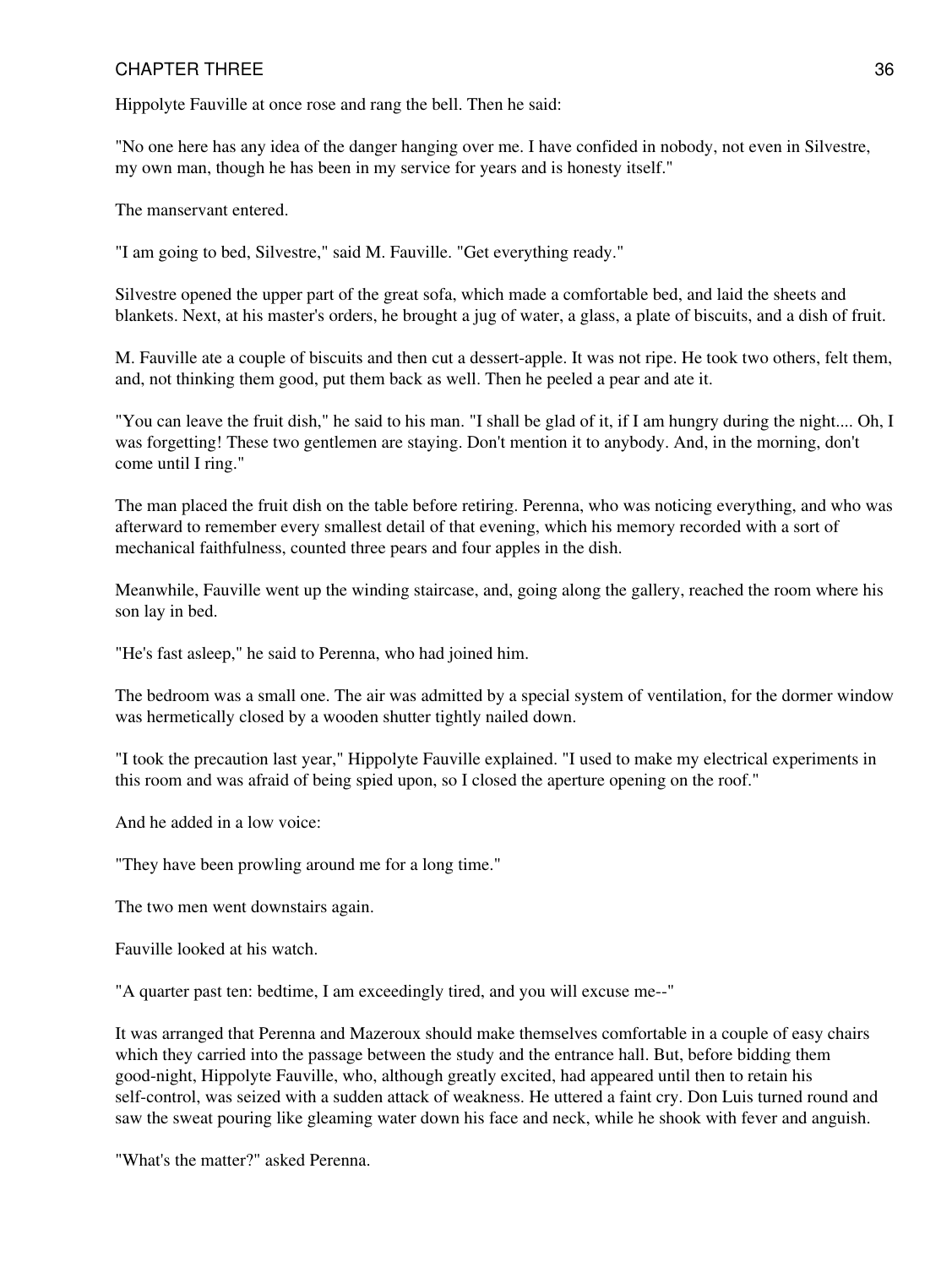"I'm frightened! I'm frightened!" he said.

"This is madness!" cried Don Luis. "Aren't we here, the two of us? We can easily spend the night with you, if you prefer, by your bedside."

Fauville replied by shaking Perenna violently by the shoulder, and, with distorted features, stammering:

"If there were ten of you--if there were twenty of you with me, you need not think that it would spoil their schemes! They can do anything they please, do you hear, anything! They have already killed Inspector Vérot--they will kill me--and they will kill my son. Oh, the blackguards! My God, take pity on me! The awful terror of it! The pain I suffer!"

He had fallen on his knees and was striking his breast and repeating:

"O God, have pity on me! I can't die! I can't let my son die! Have pity on me, I beseech Thee!"

He sprang to his feet and led Perenna to a glass-fronted case, which he rolled back on its brass castors, revealing a small safe built into the wall.

"You will find my whole story here, written up day by day for the past three years. If anything should happen to me, revenge will be easy."

He hurriedly turned the letters of the padlock and, with a key which he took from his pocket, opened the safe.

It was three fourths empty; but on one of the shelves, between some piles of papers, was a diary bound in drab cloth, with a rubber band round it. He took the diary, and, emphasizing his words, said:

"There, look, it's all in here. With this, the hideous business can be reconstructed.... There are my suspicions first and then my certainties.... Everything, everything ... how to trap them and how to do for them.... You'll remember, won't you? A diary bound in drab cloth.... I'm putting it back in the safe."

Gradually his calmness returned. He pushed back the glass case, tidied a few papers, switched on the electric lamp above his bed, put out the lights in the middle of the ceiling, and asked Don Luis and Mazeroux to leave him.

Don Luis, who was walking round the room and examining the iron shutters of the two windows, noticed a door opposite the entrance door and asked the engineer about it.

"I use it for my regular clients," said Fauville, "and sometimes I go out that way."

"Does it open on the garden?"

"Yes."

"Is it properly closed?"

"You can see for yourself; it's locked and bolted with a safety bolt. Both keys are on my bunch; so is the key of the garden gate."

He placed the bunch of keys on the table with his pocket-book and, after first winding it, his watch.

Don Luis, without troubling to ask permission, took the keys and unfastened the lock and the bolt. A flight of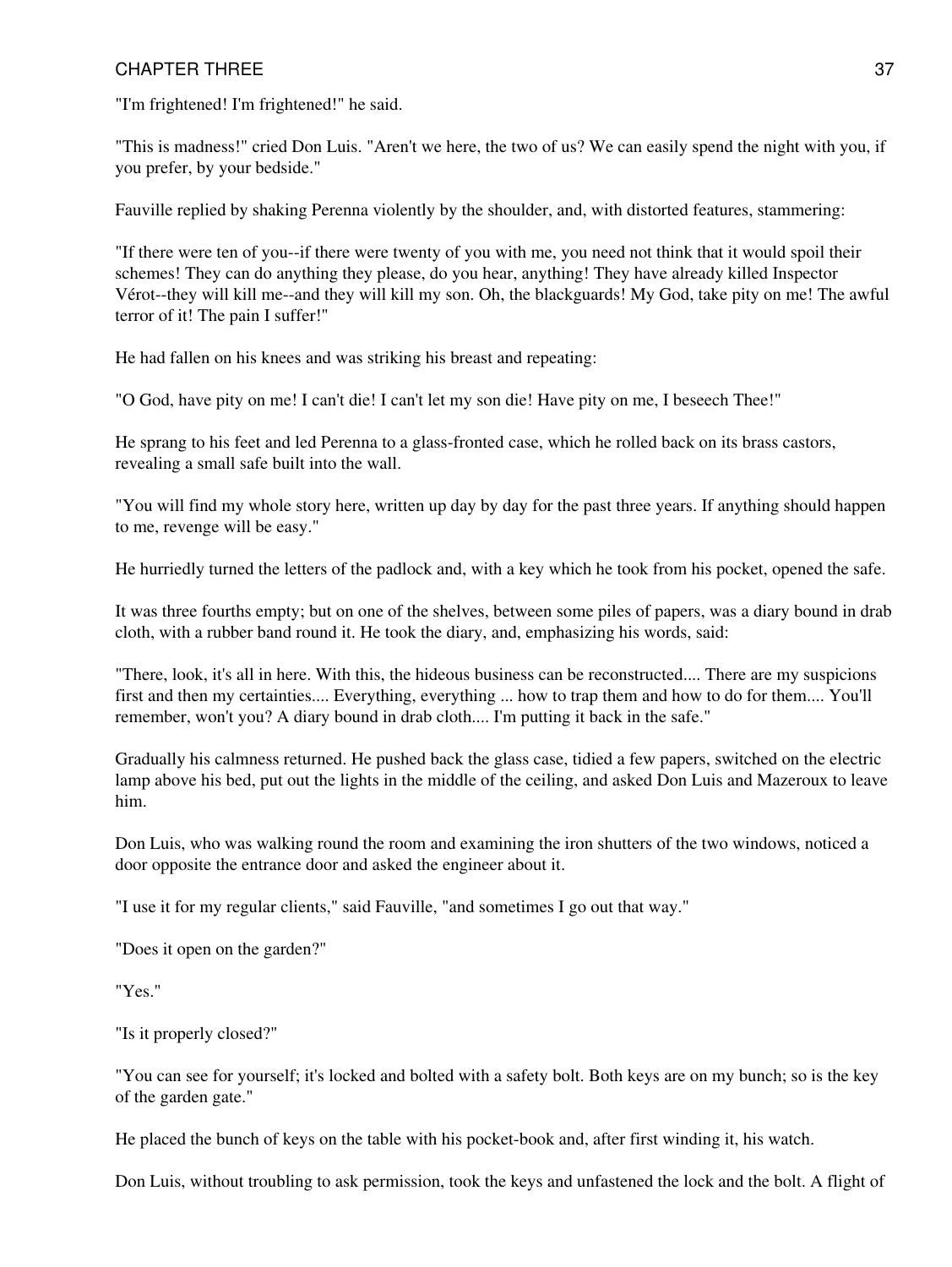three steps brought him to the garden. He followed the length of the narrow border. Through the ivy he saw and heard the two policemen pacing up and down the boulevard. He tried the lock of the gate. It was fastened.

"Everything's all right," he said when he returned, "and you can be easy. Good-night."

"Good-night," said the engineer, seeing Perenna and Mazeroux out.

Between his study and the passage were two doors, one of which was padded and covered with oilcloth. On the other side, the passage was separated from the hall by a heavy curtain.

"You can go to sleep," said Perenna to his companion. "I'll sit up."

"But surely, Chief, you don't think that anything's going to happen!"

"I don't think so, seeing the precautions which we've taken. But, knowing Inspector Vérot as you did, do you think he was the man to imagine things?"

"No, Chief."

"Well, you know what he prophesied. That means that he had his reasons for doing so. And therefore I shall keep my eyes open."

"We'll take it in turns, Chief; wake me when it's my time to watch."

Seated motionlessly, side by side, they exchanged an occasional remark. Soon after, Mazeroux fell asleep. Don Luis remained in his chair without moving, his ears pricked up. Everything was quiet in the house. Outside, from time to time, the sound of a motor car or of a cab rolled by. He could also hear the late trains on the Auteuil line.

He rose several times and went up to the door. Not a sound. Hippolyte Fauville was evidently asleep.

"Capital!" said Perenna to himself. "The boulevard is watched. No one can enter the room except by this way. So there is nothing to fear."

At two o'clock in the morning a car stopped outside the house, and one of the manservants, who must have been waiting in the kitchen, hastened to the front door. Perenna switched off the light in the passage, and, drawing the curtain slightly aside, saw Mme. Fauville enter, followed by Silvestre.

She went up. The lights on the staircase were put out. For half an hour or so there was a sound overhead of voices and of chairs moving. Then all was silence.

And, amid this silence, Perenna felt an unspeakable anguish arise within him, he could not tell why. But it was so violent, the impression became so acute, that he muttered:

"I shall go and see if he's asleep. I don't expect that he has bolted the doors."

He had only to push both doors to open them; and, with his electric lantern in his hand, he went up to the bed. Hippolyte Fauville was sleeping with his face turned to the wall.

Perenna gave a smile of relief. He returned to the passage and, shaking Mazeroux:

"Your turn, Alexandre."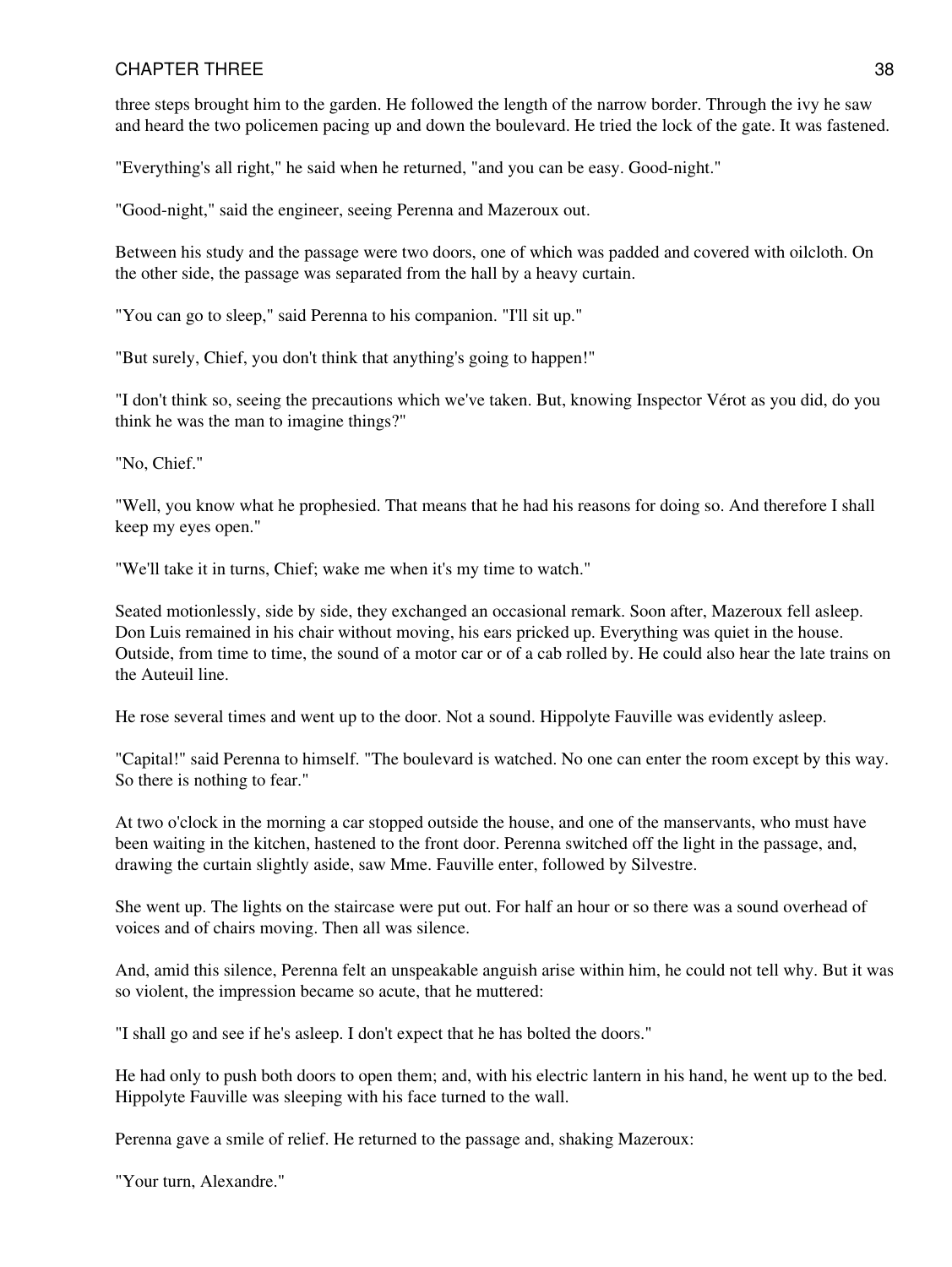"No news, Chief?"

"No, none; he's asleep."

"How do you know?"

"I've had a look at him."

"That's funny; I never heard you. It's true, though, I've slept like a pig."

He followed Perenna into the study, and Perenna said:

"Sit down and don't wake him. I shall take forty winks."

He had one more turn at sentry duty. But, even while dozing, he remained conscious of all that happened around him. A clock struck the hours with a low chime; and each time Perenna counted the strokes. Then came the life outside awakening, the rattle of the milk-carts, the whistle of the early suburban trains.

People began to stir inside the house. The daylight trickled in through the crannies of the shutters, and the room gradually became filled with light.

"Let's go away," said Sergeant Mazeroux. "It would be better for him not to find us here."

"Hold your tongue!" said Don Luis, with an imperious gesture.

"Why?"

"You'll wake him up."

"But you can see I'm not waking him," said Mazeroux, without lowering his tone.

"That's true, that's true," whispered Don Luis, astonished that the sound of that voice had not disturbed the sleeper.

And he felt himself overcome with the same anguish that had seized upon him in the middle of the night, a more clearly defined anguish, although he would not, although he dared not, try to realize the reason of it.

"What's the matter with you, Chief? You're looking like nothing on earth. What is it?"

"Nothing--nothing. I'm frightened--"

Mazeroux shuddered.

"Frightened of what? You say that just as he did last night."

"Yes ... yes ... and for the same reason."

"But--?"

"Don't you understand? Don't you understand that I'm wondering--?"

"No; what?"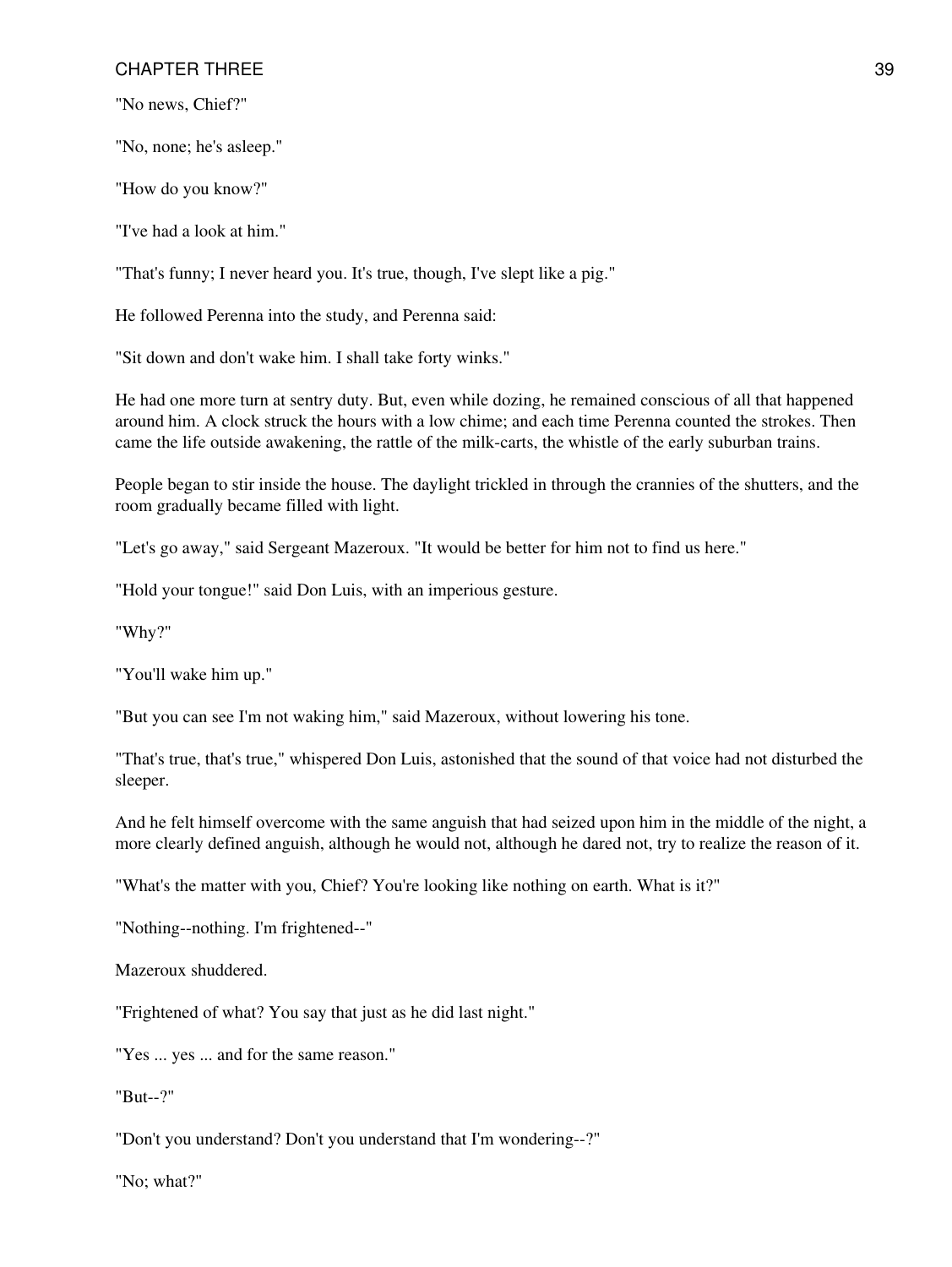"If he's not dead!"

"But you're mad, Chief!"

"No.... I don't know.... Only, only ... I have an impression of death--"

Lantern in hand, he stood as one paralyzed, opposite the bed; and he who was afraid of nothing in the world had not the courage to throw the light on Hippolyte Fauville's face. A terrifying silence rose and filled the room.

"Oh, Chief, he's not moving!"

"I know ... I know ... and I now see that he has not moved once during the night. And that's what frightens me."

He had to make a real effort in order to step forward. He was now almost touching the bed.

The engineer did not appear to breathe.

This time, Perenna resolutely took hold of his hand.

It was icy cold.

Don Luis at once recovered all his self-possession.

"The window! Open the window!" he cried.

And, when the light flooded the room, he saw the face of Hippolyte Fauville all swollen, stained with brown patches.

"Oh," he said, under his breath, "he's dead!"

"Dash it all! Dash it all!" spluttered the detective sergeant.

For two or three minutes they stood petrified, stupefied, staggered at the sight of this most astonishing and mysterious phenomenon. Then a sudden idea made Perenna start. He flew up the winding staircase, rushed along the gallery, and darted into the attic.

Edmond, Hippolyte Fauville's son, lay stiff and stark on his bed, with a cadaverous face, dead, too.

"Dash it all! Dash it all!" repeated Mazeroux.

Never, perhaps, in the course of his adventurous career, had Perenna experienced such a knockdown blow. It gave him a feeling of extreme lassitude, depriving him of all power of speech or movement. Father and son were dead! They had been killed during that night! A few hours earlier, though the house was watched and every outlet hermetically closed, both had been poisoned by an infernal puncture, even as Inspector Vérot was poisoned, even as Cosmo Mornington was poisoned.

"Dash it all!" said Mazeroux once more. "It was not worth troubling about the poor devils and performing such miracles to save them!"

The exclamation conveyed a reproach. Perenna grasped it and admitted: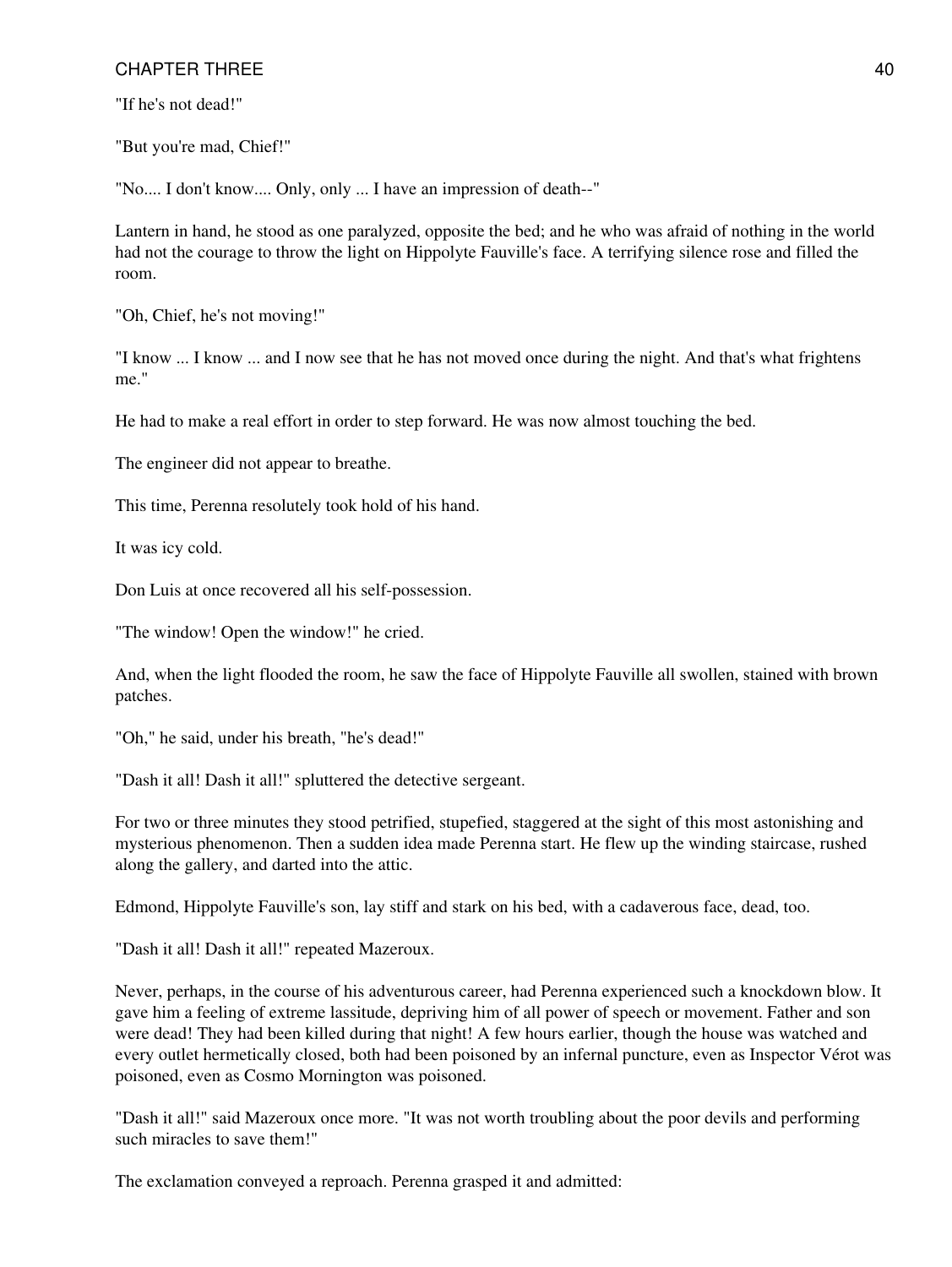"You are right, Mazeroux; I was not equal to the job."

"Nor I, Chief."

"You ... you have only been in this business since yesterday evening--"

"Well, so have you, Chief!"

"Yes, I know, since yesterday evening, whereas the others have been working at it for weeks and weeks. But, all the same, these two are dead; and I was there, I, Lupin, was there! The thing has been done under my eyes; and I saw nothing! I saw nothing! How is it possible?"

He uncovered the poor boy's shoulders, showing the mark of a puncture at the top of the arm.

"The same mark--the same mark obviously that we shall find on the father.... The lad does not seem to have suffered, either.... Poor little chap! He did not look very strong.... Never mind, it's a nice face; what a terrible blow for his mother when she learns!"

The detective sergeant wept with anger and pity, while he kept on mumbling:

"Dash it all!... Dash it all!"

"We shall avenge them, eh, Mazeroux?"

"Rather, Chief! Twice over!"

"Once will do, Mazeroux. But it shall be done with a will."

"That I swear it shall!"

"You're right; let's swear. Let us swear that this dead pair shall be avenged. Let us swear not to lay down our arms until the murderers of Hippolyte Fauville and his son are punished as they deserve."

"I swear it as I hope to be saved, Chief."

"Good!" said Perenna. "And now to work. You go and telephone at once to the police office. I am sure that M. Desmalions will approve of your informing him without delay. He takes an immense interest in the case."

"And if the servants come? If Mme. Fauville--?"

"No one will come till we open the doors; and we shan't open them except to the Prefect of Police. It will be for him, afterward, to tell Mme. Fauville that she is a widow and that she has no son. Go! Hurry!"

"One moment, Chief; we are forgetting something that will help us enormously."

"What's that?"

"The little drab-cloth diary in the safe, in which M. Fauville describes the plot against him."

"Why, of course!" said Perenna. "You're right ... especially as he omitted to mix up the letters of the lock last night, and the key is on the bunch which he left lying on the table."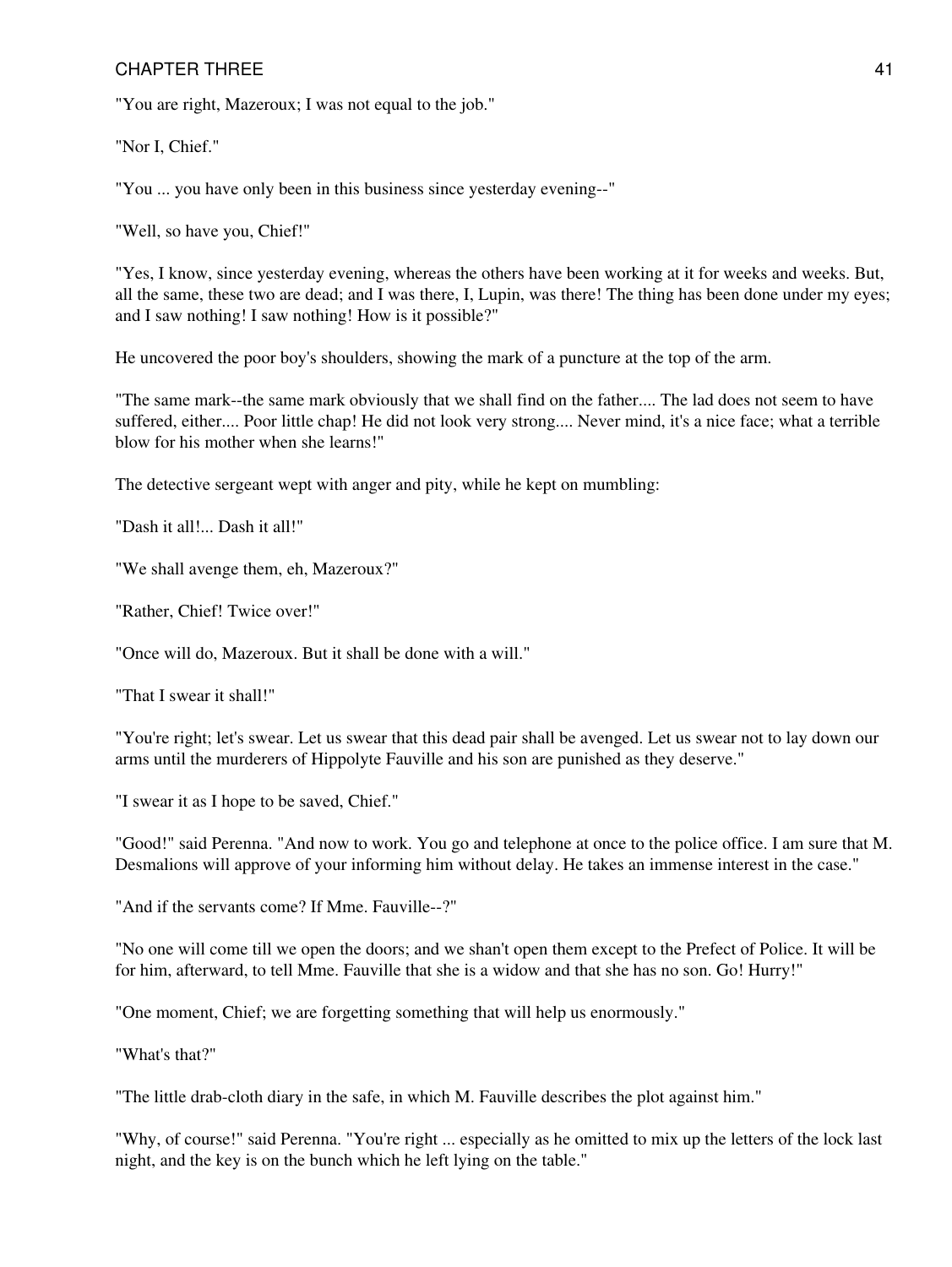They ran down the stairs.

"Leave this to me," said Mazeroux. "It's more regular that you shouldn't touch the safe."

He took the bunch, moved the glass case, and inserted the key with a feverish emotion which Don Luis felt even more acutely than he did. They were at last about to know the details of the mysterious story. The dead man himself would betray the secret of his murderers.

"Lord, what a time you take!" growled Don Luis.

Mazeroux plunged both hands into the crowd of papers that encumbered the iron shelf.

"Well, Mazeroux, hand it over."

"What?"

"The diary."

"I can't Chief."

"What's that?"

"It's gone."

Don Luis stifled an oath. The drab-cloth diary, which the engineer had placed in the safe before their eyes, had disappeared.

Mazeroux shook his head.

"Dash it all! So they knew about that diary!"

"Of course they did; and they knew plenty of other things besides. We've not seen the end of it with those fellows. There's no time to lose. Ring up!"

Mazeroux did so and soon received the answer that M. Desmalions was coming to the telephone. He waited.

In a few minutes Perenna, who had been walking up and down, examining different objects in the room, came and sat down beside Mazeroux. He seemed thoughtful. He reflected for some time. But then, his eyes falling on the fruit dish, he muttered:

"Hullo! There are only three apples instead of four. Then he ate the fourth."

"Yes," said Mazeroux, "he must have eaten it."

"That's funny," replied Perenna, "for he didn't think them ripe."

He was silent once more, sat leaning his elbows on the table, visibly preoccupied; then, raising his head, he let fall these words:

"The murder was committed before we entered the room, at half-past twelve exactly."

"How do you know, Chief?"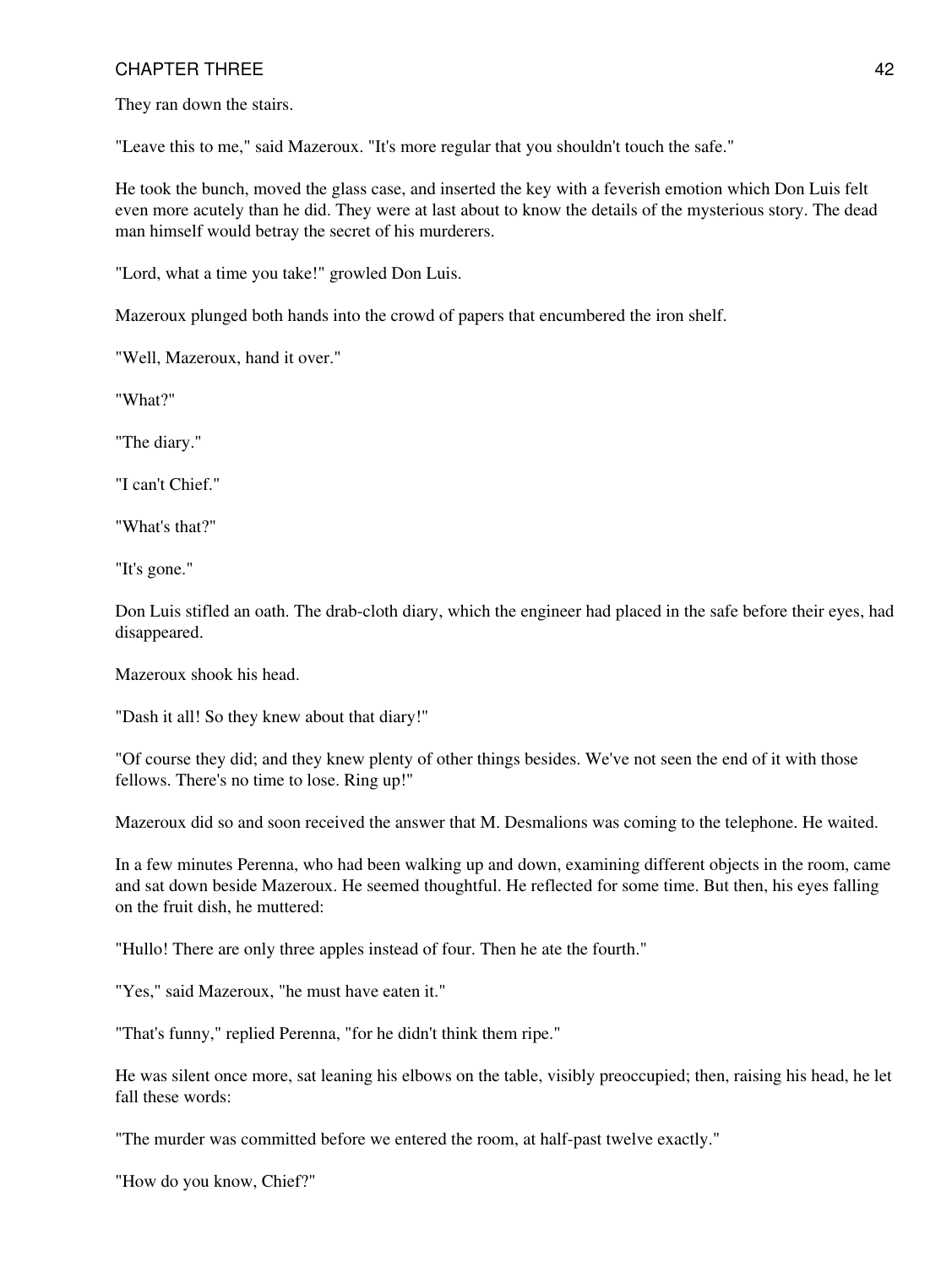"M. Fauville's murderer or murderers, in touching the things on the table, knocked down the watch which M. Fauville had placed there. They put it back; but the fall had stopped it. And it stopped at half-past twelve."

"Then, Chief, when we settled ourselves here, at two in the morning, it was a corpse that was lying beside us and another over our heads?"

"Yes."

"But how did those devils get in?"

"Through this door, which opens on the garden, and through the gate that opens on the Boulevard Suchet."

"Then they had keys to the locks and bolts?"

"False keys, yes."

"But the policemen watching the house outside?"

"They are still watching it, as that sort watch a house, walking from point to point without thinking that people can slip into a garden while they have their backs turned. That's what took place in coming and going."

Sergeant Mazeroux seemed flabbergasted. The criminals' daring, their skill, the precision of their acts bewildered him.

"They're deuced clever," he said.

"Deuced clever, Mazeroux, as you say; and I foresee a tremendous battle. By Jupiter, with what a vim they set to work!"

The telephone bell rang. Don Luis left Mazeroux to his conversation with the Prefect, and, taking the bunch of keys, easily unfastened the lock and the bolt of the door and went out into the garden, in the hope of there finding some trace that should facilitate his quest.

As on the day before, he saw, through the ivy, two policemen walking between one lamp-post and the next. They did not see him. Moreover, anything that might happen inside the house appeared to be to them a matter of total indifference.

"That's my great mistake," said Perenna to himself. "It doesn't do to entrust a job to people who do not suspect its importance."

His investigations led to the discovery of some traces of footsteps on the gravel, traces not sufficiently plain to enable him to distinguish the shape of the shoes that had left them, yet distinct enough to confirm his supposition. The scoundrels had been that way.

Suddenly he gave a movement of delight. Against the border of the path, among the leaves of a little clump of rhododendrons, he saw something red, the shape of which at once struck him. He stooped. It was an apple, the fourth apple, the one whose absence from the fruit dish he had noticed.

"Excellent!" he said. "Hippolyte Fauville did not eat it. One of them must have carried it away--a fit of appetite, a sudden hunger--and it must have rolled from his hand without his having time to look for it and pick it up."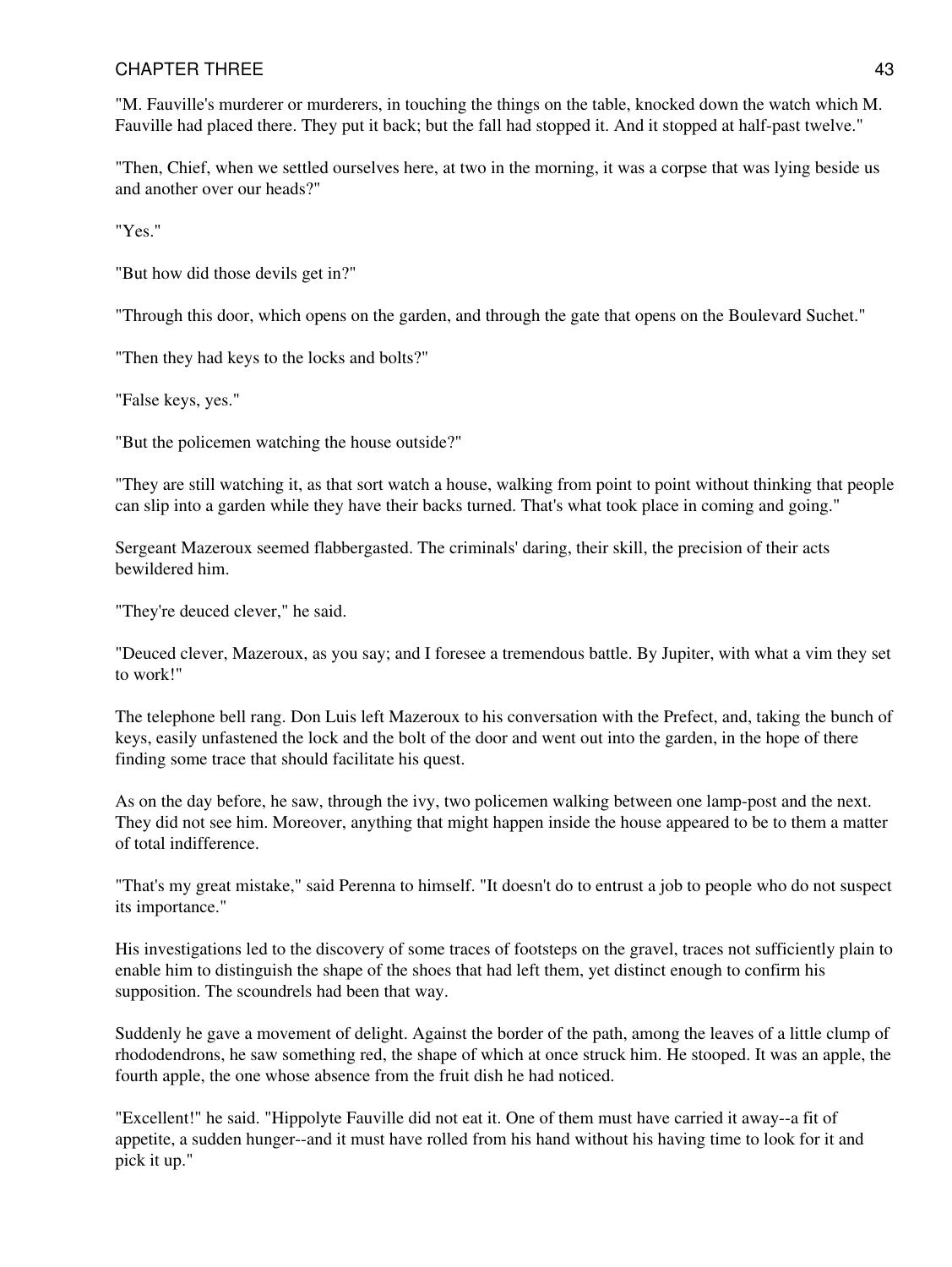He took up the fruit and examined it.

"What!" he exclaimed, with a start. "Can it be possible?"

He stood dumfounded, a prey to real excitement, refusing to admit the inadmissible thing which nevertheless presented itself to his eyes with the direct evidence of actuality. Some one had bitten into the apple; into the apple which was too sour to eat. And the teeth had left their mark!

"Is it possible?" repeated Don Luis. "Is it possible that one of them can have been guilty of such an imprudence! The apple must have fallen without his knowing ... or he must have been unable to find it in the dark."

He could not get over his surprise. He cast about for plausible explanations. But the fact was there before him. Two rows of teeth, cutting through the thin red peel, had left their regular, semicircular bite clearly in the pulp of the fruit. They were clearly marked on the top, while the lower row had melted into a single curved line.

"The teeth of the tiger!" murmured Perenna, who could not remove his eyes from that double imprint. "The teeth of the tiger! The teeth that had already left their mark on Inspector Vérot's piece of chocolate! What a coincidence! It can hardly be fortuitous. Must we not take it as certain that the same person bit into this apple and into that cake of chocolate which Inspector Vérot brought to the police office as an incontestable piece of evidence?"

He hesitated a second. Should he keep this evidence for himself, for the personal inquiry which he meant to conduct? Or should he surrender it to the investigations of the police? But the touch of the object filled him with such repugnance, with such a sense of physical discomfort, that he flung away the apple and sent it rolling under the leaves of the shrubs.

And he repeated to himself:

"The teeth of the tiger! The teeth of the wild beast!"

He locked the garden door behind him, bolted it, put back the keys on the table and said to Mazeroux:

"Have you spoken to the Chief of Police?"

"Yes."

"Is he coming?"

"Yes."

"Didn't he order you to telephone for the commissary of police?"

"No."

"That means that he wants to see everything by himself. So much the better. But the detective office? The public prosecutor?"

"He's told them."

"What's the matter with you, Alexandre? I have to drag your answers out of you. Well, what is it? You're looking at me very queerly. What's up?"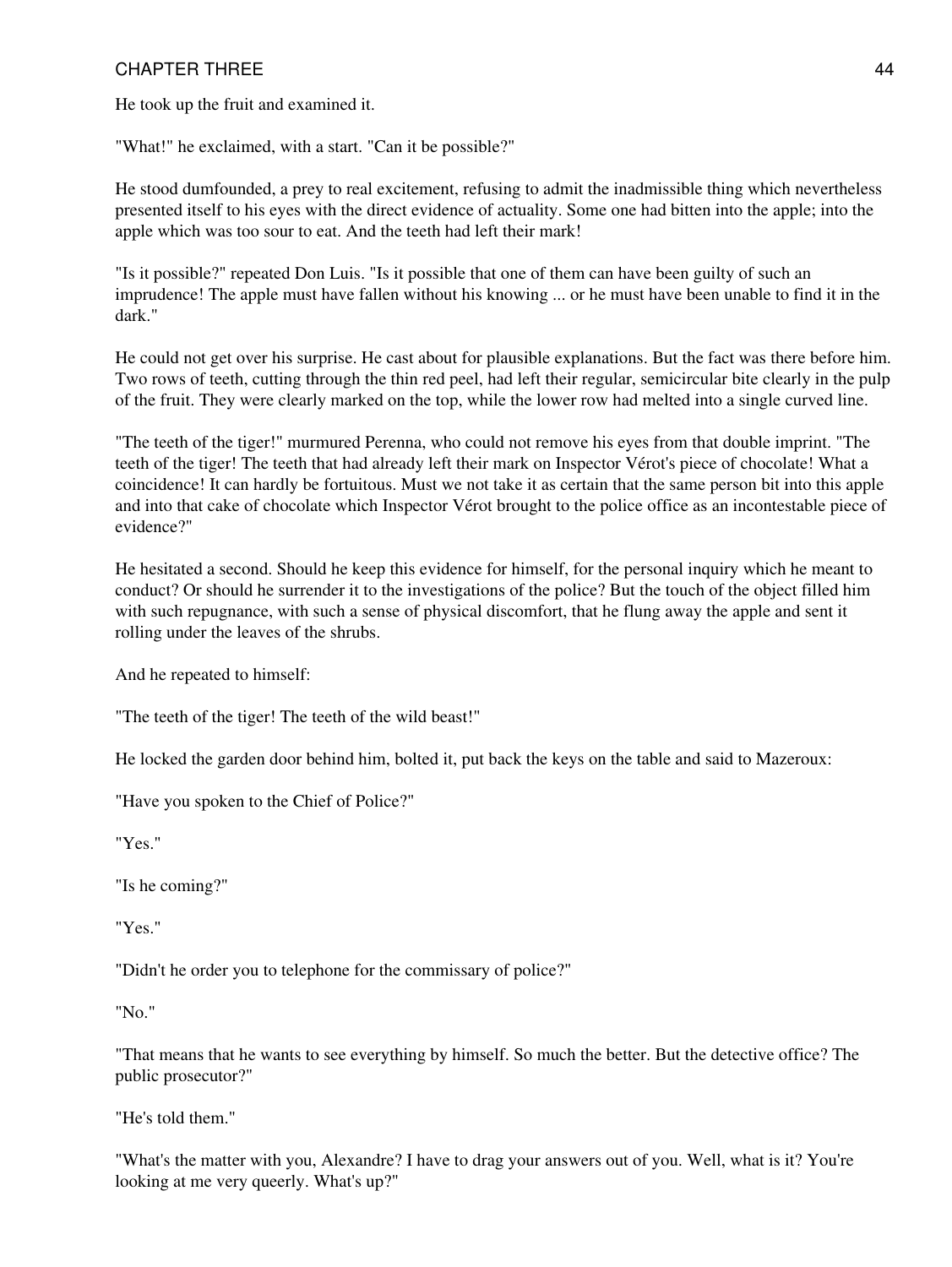"Nothing."

"That's all right. I expect this business has turned your head. And no wonder.... The Prefect won't enjoy himself, either, ... especially as he put his faith in me a bit light-heartedly and will be called upon to give an explanation of my presence here. By the way, it's much better that you should take upon yourself the responsibility for all that we have done. Don't you agree? Besides, it'll do you all the good in the world.

"Put yourself forward, flatly; suppress me as much as you can; and, above all--I don't suppose that you will have any objection to this little detail--don't be such a fool as to say that you went to sleep for a single second, last night, in the passage. First of all, you'd only be blamed for it. And then ... well, that's understood, eh? So we have only to say good-bye.

"If the Prefect wants me, as I expect he will, telephone to my address, Place du Palais-Bourbon. I shall be there. Good-bye. It is not necessary for me to assist at the inquiry; my presence would be out of place. Good-bye, old chap."

He turned toward the door of the passage.

"Half a moment!" cried Mazeroux.

"Half a moment?... What do you mean?"

The detective sergeant had flung himself between him and the door and was blocking his way.

"Yes, half a moment ... I am not of your opinion. It's far better that you should wait until the Prefect comes."

"But I don't care a hang about your opinion!"

"May be; but you shan't pass."

"What! Why, Alexandre, you must be ill!"

"Look here, Chief," said Mazeroux feebly. "What can it matter to you? It's only natural that the Prefect should wish to speak to you."

"Ah, it's the Prefect who wishes, is it?... Well, my lad, you can tell him that I am not at his orders, that I am at nobody's orders, and that, if the President of the Republic, if Napoleon I himself were to bar my way ... Besides, rats! Enough said. Get out of the road!"

"You shall not pass!" declared Mazeroux, in a resolute tone, extending his arms.

"Well, I like that!"

"You shall not pass."

"Alexandre, just count ten."

"A hundred, if you like, but you shall not...."

"Oh, blow your catchwords! Get out of this."

He seized Mazeroux by both shoulders, made him spin round on his heels and, with a push, sent him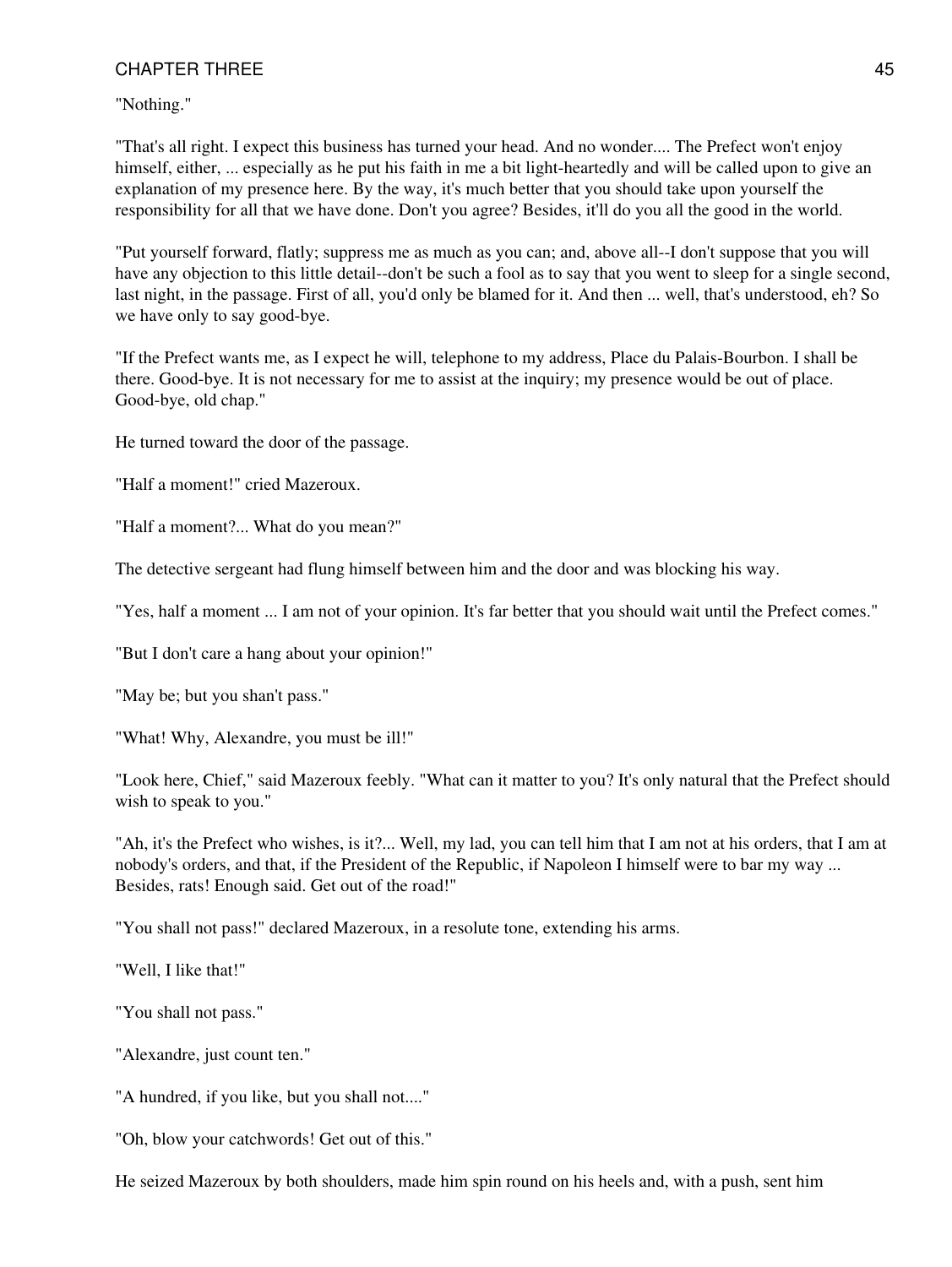floundering over the sofa. Then he opened the door.

"Halt, or I fire!"

It was Mazeroux, who had scrambled to his feet and now stood with his revolver in his hand and a determined expression on his face.

Don Luis stopped in amazement. The threat was absolutely indifferent to him, and the barrel of that revolver aimed at him left him as cold as could be. But by what prodigy did Mazeroux, his former accomplice, his ardent disciple, his devoted servant, by what prodigy did Mazeroux dare to act as he was doing?

Perenna went up to him and pressed gently on the detective's outstretched arm.

"Prefect's orders?" he asked.

"Yes," muttered the sergeant, uncomfortably.

"Orders to keep me here until he comes?"

"Yes."

"And if I betrayed an intention of leaving, to prevent me?"

"Yes."

"By every means?"

"Yes."

"Even by putting a bullet through my skin?"

"Yes."

Perenna reflected; and then, in a serious voice:

"Would you have fired, Mazeroux?"

The sergeant lowered his head and said faintly:

"Yes, Chief."

Perenna looked at him without anger, with a glance of affectionate sympathy; and it was an absorbing sight for him to see his former companion dominated by such a sense of discipline and duty. Nothing was able to prevail against that sense, not even the fierce admiration, the almost animal attachment which Mazeroux retained for his master.

"I'm not angry, Mazeroux. In fact, I approve. Only you must tell me the reason why the Prefect of Police--"

The detective did not reply, but his eyes wore an expression of such sadness that Don Luis started, suddenly understanding.

"No," he cried, "no!... It's absurd ... he can't have thought that!... And you, Mazeroux, do you believe me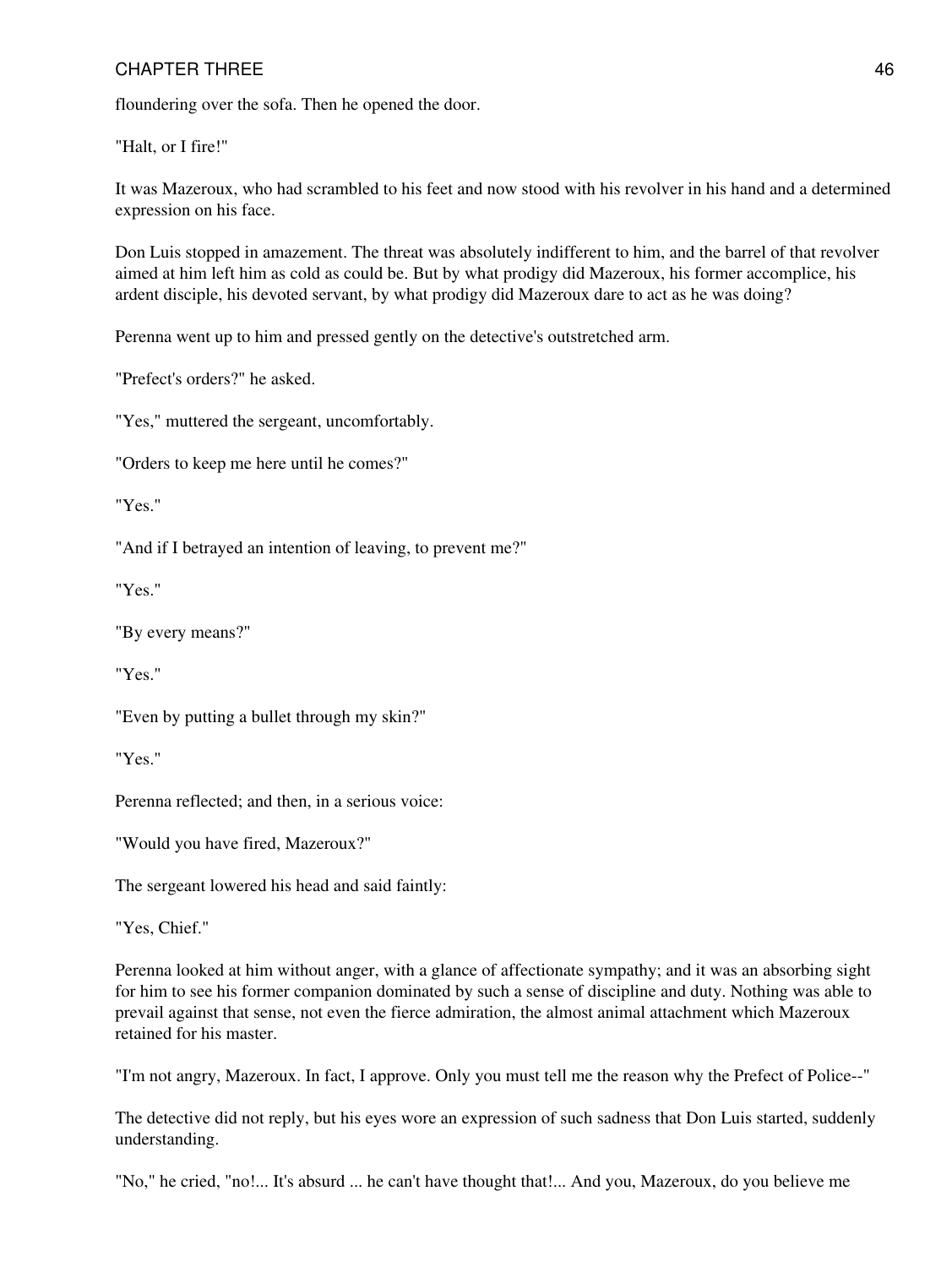guilty?"

"Oh, I, Chief, am as sure of you as I am of myself!... You don't take life!... But, all the same, there are things ... coincidences--"

"Things ... coincidences ..." repeated Don Luis slowly.

He remained pensive; and, in a low voice, he said:

"Yes, after all, there's truth in what you say.... Yes, it all fits in.... Why didn't I think of it?... My relations with Cosmo Mornington, my arrival in Paris in time for the reading of the will, my insisting on spending the night here, the fact that the death of the two Fauvilles undoubtedly gives me the millions.... And then ... and then ... why, he's absolutely right, your Prefect of Police!... All the more so as.... Well, there, I'm a goner!"

"Come, come, Chief!"

"A dead-goner, old chap; you just get that into your head. Not as Arsène Lupin, ex-burglar, ex-convict, ex-anything you please--I'm unattackable on that ground--but as Don Luis Perenna, respectable man, residuary legatee, and the rest of it. And it's too stupid! For, after all, who will find the murderers of Cosmo, Vérot, and the two Fauvilles, if they go clapping me into jail?"

"Come, come, Chief--"

"Shut up! ... Listen!"

A motor car was stopping on the boulevard, followed by another. It was evidently the Prefect and the magistrates from the public prosecutor's office.

Don Luis took Mazeroux by the arm.

"There's only one way out of it, Alexandre! Don't say you went to sleep."

"I must, Chief."

"You silly ass!" growled Don Luis. "How is it possible to be such an ass! It's enough to disgust one with honesty. What am I to do, then?"

"Discover the culprit, Chief."

"What! ... What are you talking about?"

Mazeroux, in his turn, took him by the arm and, clutching him with a sort of despair, said, in a voice choked with tears:

"Discover the culprit, Chief. If not, you're done for ... that's certain ... the Prefect told me so. ... The police want a culprit ... they want him this evening.... One has got to be found.... It's up to you to find him."

"What you have, Alexandre, is a merry wit."

"It's child's play for you, Chief. You have only to set your mind to it."

"But there's not the least clue, you ass!"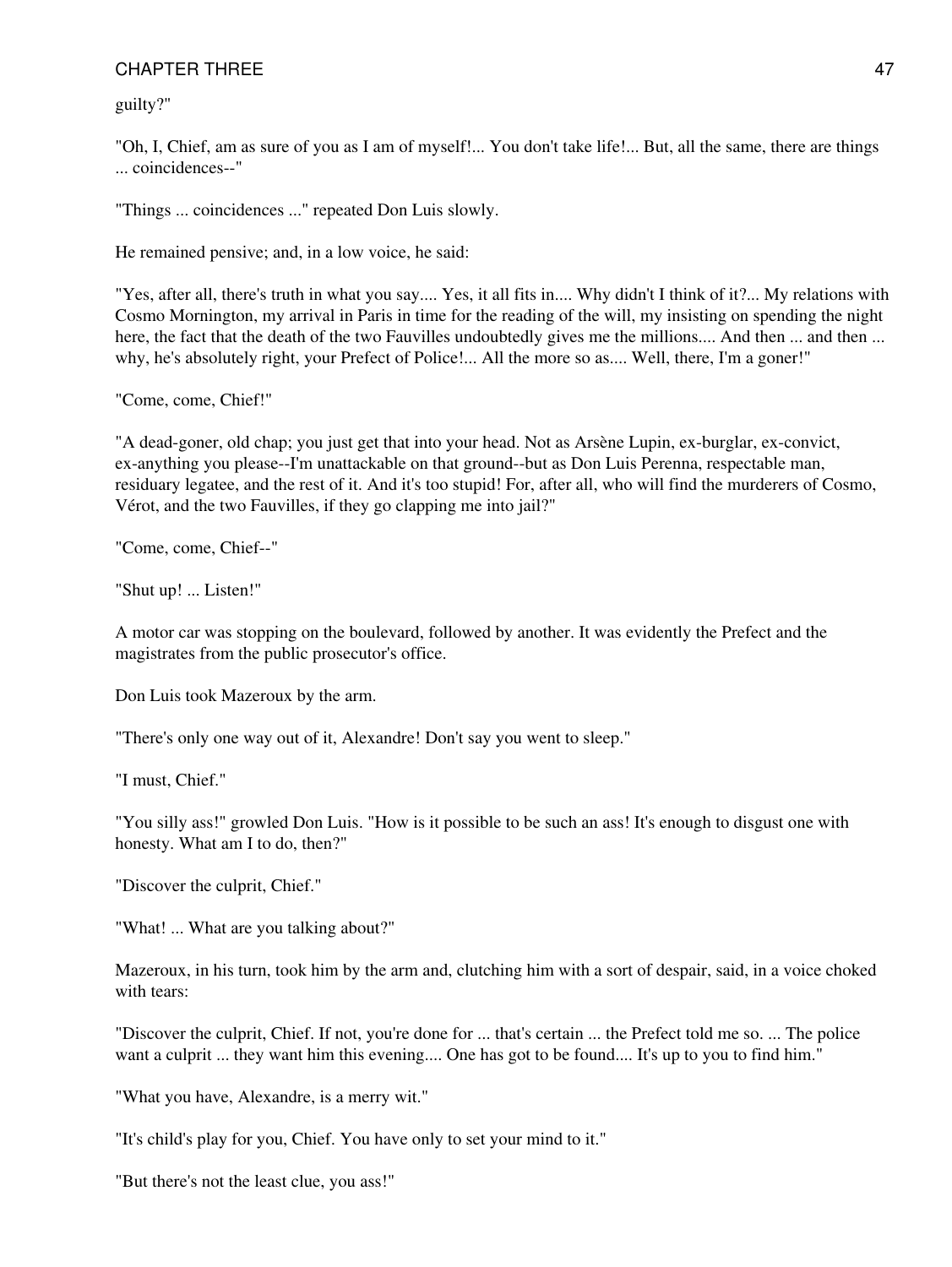"You'll find one ... you must ... I entreat you, hand them over somebody.... It would be more than I could bear if you were arrested. You, the chief, accused of murder! No, no.... I entreat you, discover the criminal and hand him over.... You have the whole day to do it in...and Lupin has done greater things than that!"

He was stammering, weeping, wringing his hands, grimacing with every feature of his comic face. And it was really touching, this grief, this dismay at the approach of the danger that threatened his master.

M. Desmalions's voice was heard in the hall, through the curtain that closed the passage. A third motor car stopped on the boulevard, and a fourth, both doubtless laden with policemen.

The house was surrounded, besieged.

Perenna was silent.

Beside him, anxious-faced, Mazeroux seemed to be imploring him.

A few seconds elapsed.

Then Perenna declared, deliberately:

"Looking at things all round, Alexandre, I admit that you have seen the position clearly and that your fears are fully justified. If I do not manage to hand over the murderer or murderers of Hippolyte Fauville and his son to the police in a few hours from now, it is I, Don Luis Perenna, who will be lodged in durance vile on the evening of this Thursday, the first of April."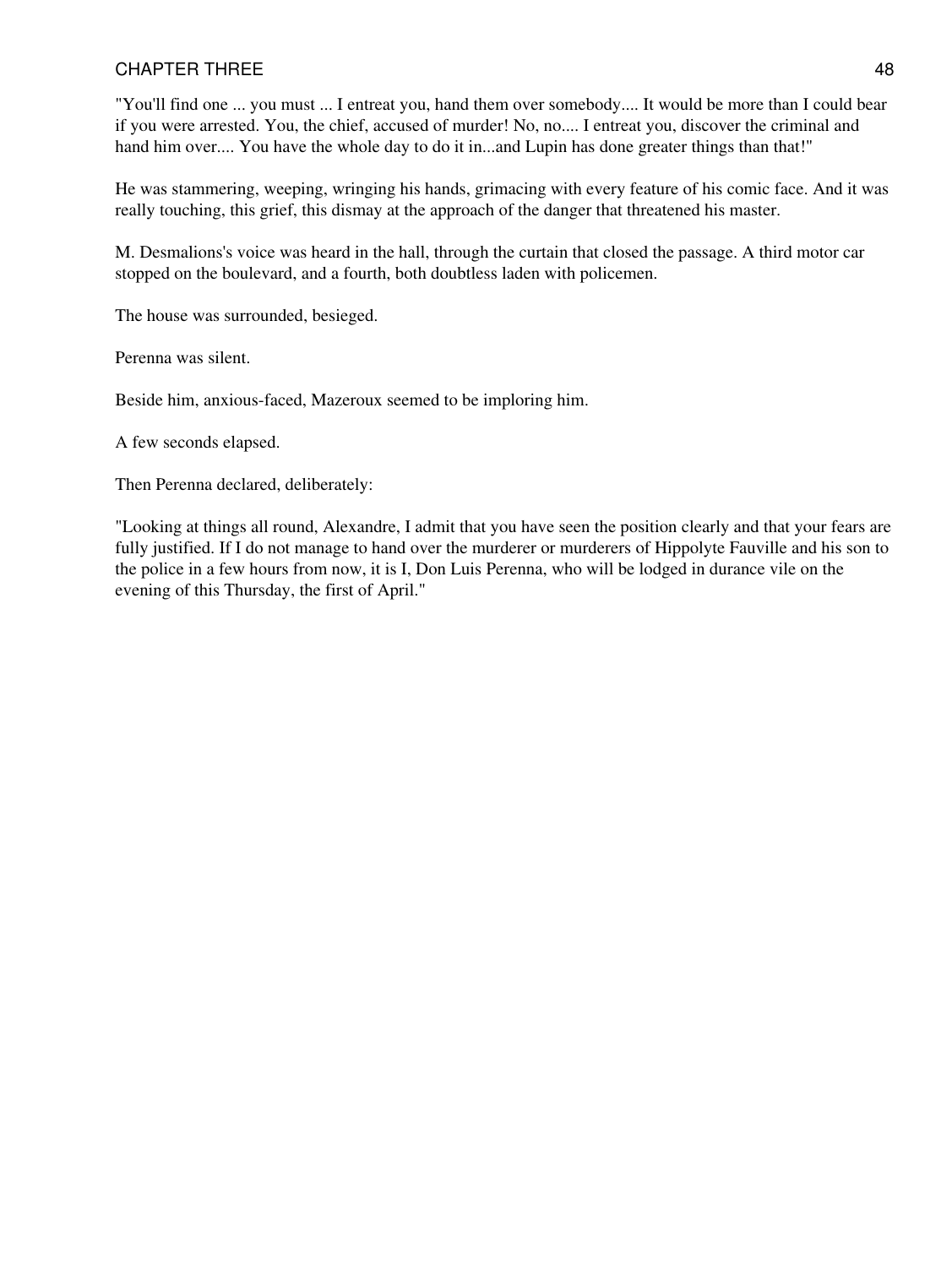# **CHAPTER FOUR**

#### THE CLOUDED TURQUOISE

It was about nine o'clock in the morning when the Prefect of Police entered the study in which the incomprehensible tragedy of that double murder had been enacted.

He did not even bow to Don Luis; and the magistrates who accompanied him might have thought that Don Luis was merely an assistant of Sergeant Mazeroux, if the chief detective had not made it his business to tell them, in a few words, the part played by the stranger.

M. Desmalions briefly examined the two corpses and received a rapid explanation from Mazeroux. Then, returning to the hall, he went up to a drawing-room on the first floor, where Mme. Fauville, who had been informed of his visit, joined him almost at once.

Perenna, who had not stirred from the passage, slipped into the hall himself. The servants of the house, who by this time had heard of the murder, were crossing it in every direction. He went down the few stairs leading to a ground-floor landing, on which the front door opened.

There were two men there, of whom one said:

"You can't pass."

"But--"

"You can't pass: those are our orders."

"Your orders? Who gave them?"

"The Prefect himself."

"No luck," said Perenna, laughing. "I have been up all night and I am starving. Is there no way of getting something to eat?"

The two policemen exchanged glances and one of them beckoned to Silvestre and spoke to him. Silvestre went toward the dining-room, and returned with a horseshoe roll.

"Good," thought Don Luis, after thanking him. "This settles it. I'm nabbed. That's what I wanted to know. But M. Desmalions is deficient in logic. For, if it's Arsène Lupin whom he means to detain here, all these worthy plain-clothesmen are hardly enough; and, if it's Don Luis Perenna, they are superfluous, because the flight of Master Perenna would deprive Master Perenna of every chance of seeing the colour of my poor Cosmo's shekels. Having said which, I will take a chair."

He resumed his seat in the passage and awaited events.

Through the open door of the study he saw the magistrates pursuing their investigations. The divisional surgeon made a first examination of the two bodies and at once recognized the same symptoms of poisoning which he himself had perceived, the evening before, on the corpse of Inspector Vérot.

Next, the detectives took up the bodies and carried them to the adjoining bedrooms which the father and son formerly occupied on the second floor of the house.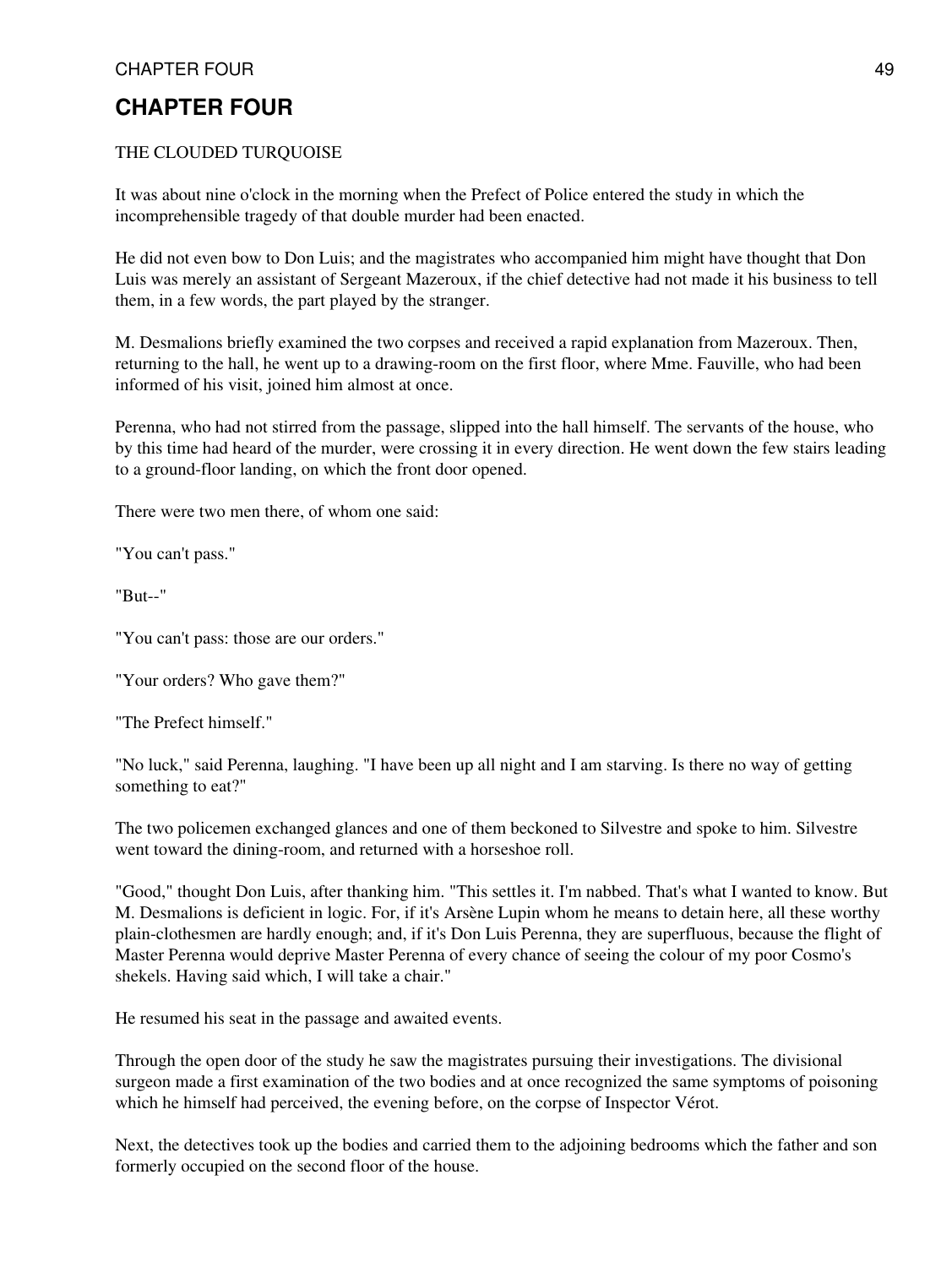The Prefect of Police then came downstairs; and Don Luis heard him say to the magistrates:

"Poor woman! She refused to understand.... When at last she understood, she fell to the ground in a dead faint. Only think, her husband and her son at one blow!... Poor thing!"

From that moment Perenna heard and saw nothing. The door was shut. The Prefect must afterward have given some order through the outside, through the communication with the front door offered by the garden, for the two detectives came and took up their positions in the hall, at the entrance to the passage, on the right and left of the dividing curtain.

"One thing's certain," thought Don Luis. "My shares are not booming. What a state Alexandre must be in! Oh, what a state!"

At twelve o'clock Silvestre brought him some food on a tray.

And the long and painful wait began anew.

In the study and in the house, the inquiry, which had been adjourned for lunch, was resumed. Perenna heard footsteps and the sound of voices on every side. At last, feeling tired and bored, he leaned back in his chair and fell asleep.

\* \* \* \* \*

It was four o'clock when Sergeant Mazeroux came and woke him. As he led him to the study, Mazeroux whispered:

"Well, have you discovered him?"

"Whom?"

"The murderer."

"Of course!" said Perenna. "It's as easy as shelling peas!"

"That's a good thing!" said Mazeroux, greatly relieved and failing to see the joke. "But for that, as you saw for yourself, you would have been done for."

Don Luis entered. In the room were the public prosecutor, the examining magistrate, the chief detective, the local commissary of police, two inspectors, and three constables in uniform.

Outside, on the Boulevard Suchet, shouts were raised; and, when the commissary and his three policemen went out, by the Prefect's orders, to listen to the crowd, the hoarse voice of a newsboy was heard shouting:

"The double murder on the Boulevard Suchet! Full particulars of the death of Inspector Vérot! The police at a  $loss!$ --"

Then, when the door was closed, all was silent.

"Mazeroux was quite right," thought Don Luis. "It's I or the other one: that's clear. Unless the words that will be spoken and the facts that will come to light in the course of this examination supply me with some clue that will enable me to give them the name of that mysterious X, they'll surrender me this evening for the people to batten on. Attention, Lupin, old chap, the great game is about to commence!"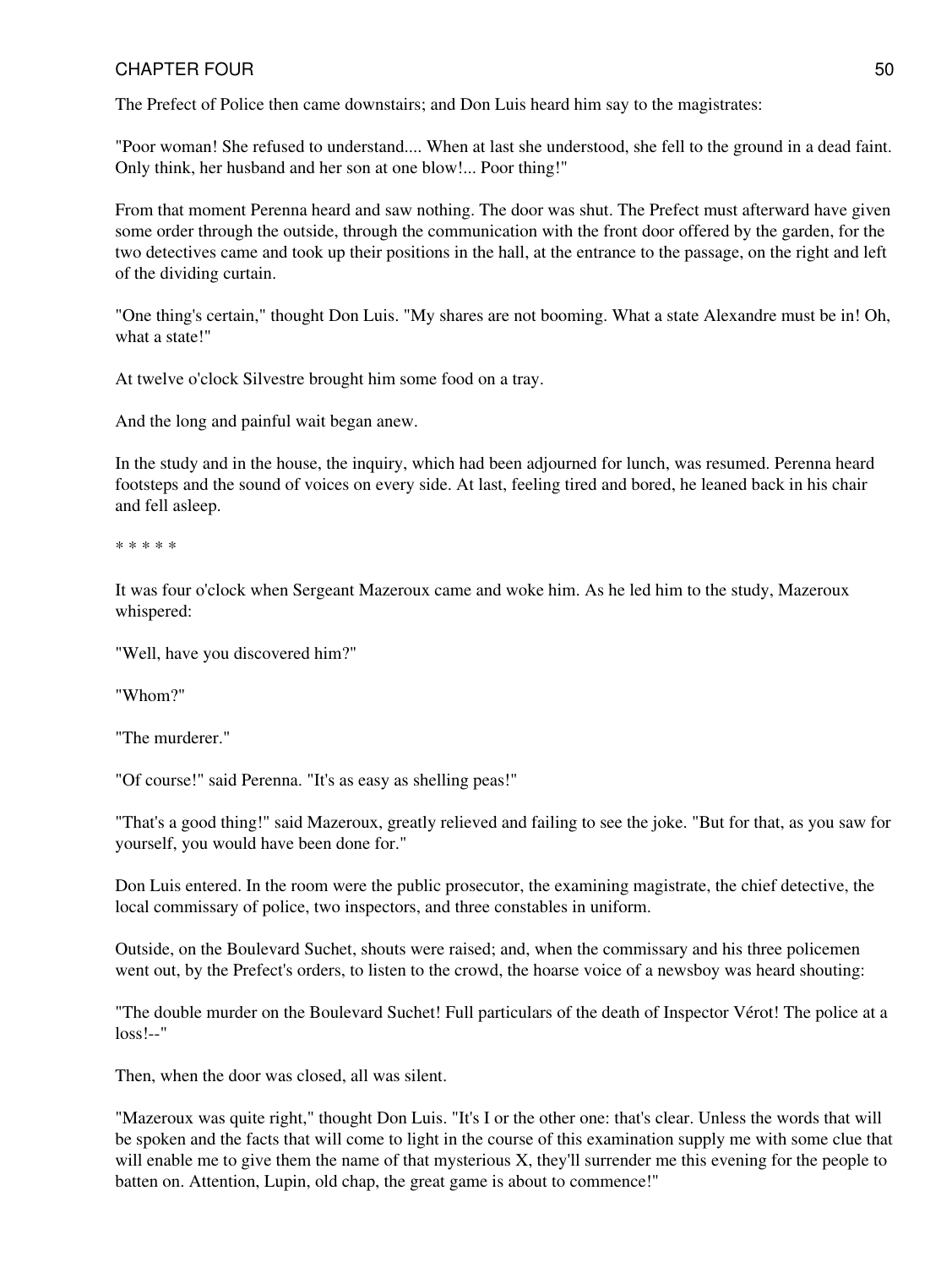He felt that thrill of delight which always ran through him at the approach of the great struggles. This one, indeed, might be numbered among the most terrible that he had yet sustained.

He knew the Prefect's reputation, his experience, his tenacity, and the keen pleasure which he took in conducting important inquiries and in personally pushing them to a conclusion before placing them in the magistrate's hands; and he also knew all the professional qualities of the chief detective, and all the subtlety, all the penetrating logic possessed by the examining magistrate.

The Prefect of Police himself directed the attack. He did so in a straightforward fashion, without beating about the bush, and in a rather harsh voice, which had lost its former tone of sympathy for Don Luis. His attitude also was more formal and lacked that geniality which had struck Don Luis on the previous day.

"Monsieur," he said, "circumstances having brought about that, as the residuary legatee and representative of Mr. Cosmo Mornington, you spent the night on this ground floor while a double murder was being committed here, we wish to receive your detailed evidence as to the different incidents that occurred last night."

"In other words, Monsieur le Préfet," said Perenna, replying directly to the attack, "in other words, circumstances having brought about that you authorized me to spend the night here, you would like to know if my evidence corresponds at all points with that of Sergeant Mazeroux?"

"Yes."

"Meaning that the part played by myself strikes you as suspicious?"

M. Desmalions hesitated. His eyes met Don Luis's eyes; and he was visibly impressed by the other's frank glance. Nevertheless he replied, plainly and bluntly:

"It is not for you to ask me questions, Monsieur."

Don Luis bowed.

"I am at your orders, Monsieur le Préfet."

"Please tell us what you know."

Don Luis thereupon gave a minute account of events, after which M. Desmalions reflected for a few moments and said:

"There is one point on which we want to be informed. When you entered this room at half-past two this morning and sat down beside M. Fauville, was there nothing to tell you that he was dead?"

"Nothing, Monsieur le Préfet. Otherwise, Sergeant Mazeroux and I would have given the alarm."

"Was the garden door shut?"

"It must have been, as we had to unlock it at seven o'clock."

"With what?"

"With the key on the bunch."

"But how could the murderers, coming from the outside, have opened it?"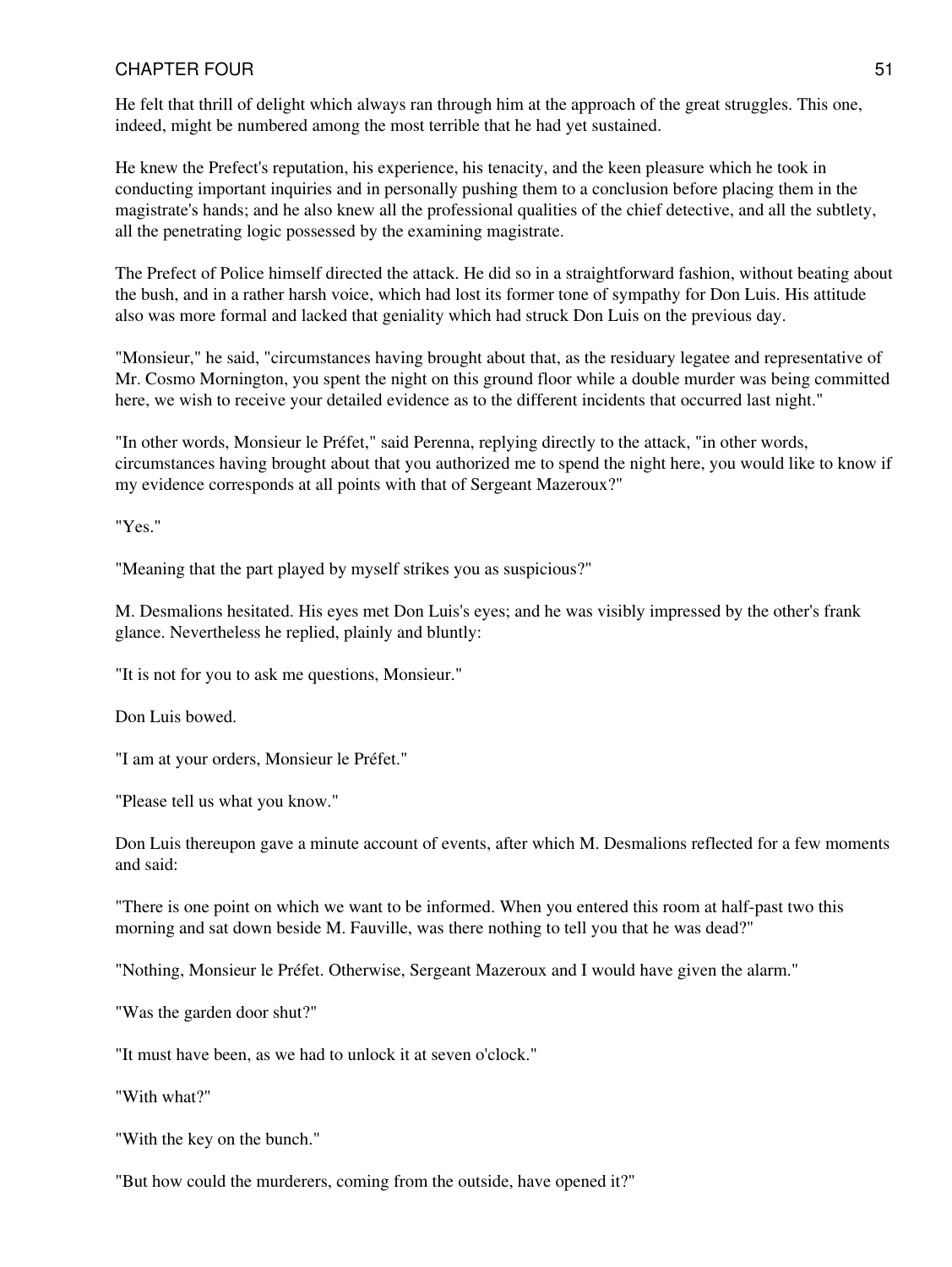"With false keys."

"Have you a proof which allows you to suppose that it was opened with false keys?"

"No, Monsieur le Préfet."

"Therefore, until we have proofs to the contrary, we are bound to believe that it was not opened from the outside, and that the criminal was inside the house."

"But, Monsieur le Préfet, there was no one here but Sergeant Mazeroux and myself!"

There was a silence, a pause whose meaning admitted of no doubt. M. Desmalions's next words gave it an even more precise value.

"You did not sleep during the night?"

"Yes, toward the end."

"You did not sleep before, while you were in the passage?"

"No."

"And Sergeant Mazeroux?"

Don Luis remained undecided for a moment; but how could he hope that the honest and scrupulous Mazeroux had disobeyed the dictates of his conscience?

He replied:

"Sergeant Mazeroux went to sleep in his chair and did not wake until Mme. Fauville returned, two hours later."

There was a fresh silence, which evidently meant:

"So, during the two hours when Sergeant Mazeroux was asleep, it was physically possible for you to open the door and kill the two Fauvilles."

The examination was taking the course which Perenna had foreseen; and the circle was drawing closer and closer around him. His adversary was conducting the contest with a logic and vigour which he admired without reserve.

"By Jove!" he thought. "How difficult it is to defend one's self when one is innocent. There's my right wing and my left wing driven in. Will my centre be able to stand the assault?"

M. Desmalions, after a whispered colloquy with the examining magistrate, resumed his questions in these terms:

"Yesterday evening, when M. Fauville opened his safe in your presence and the sergeant's, what was in the safe?"

"A heap of papers, on one of the shelves; and, among those papers, the diary in drab cloth which has since disappeared."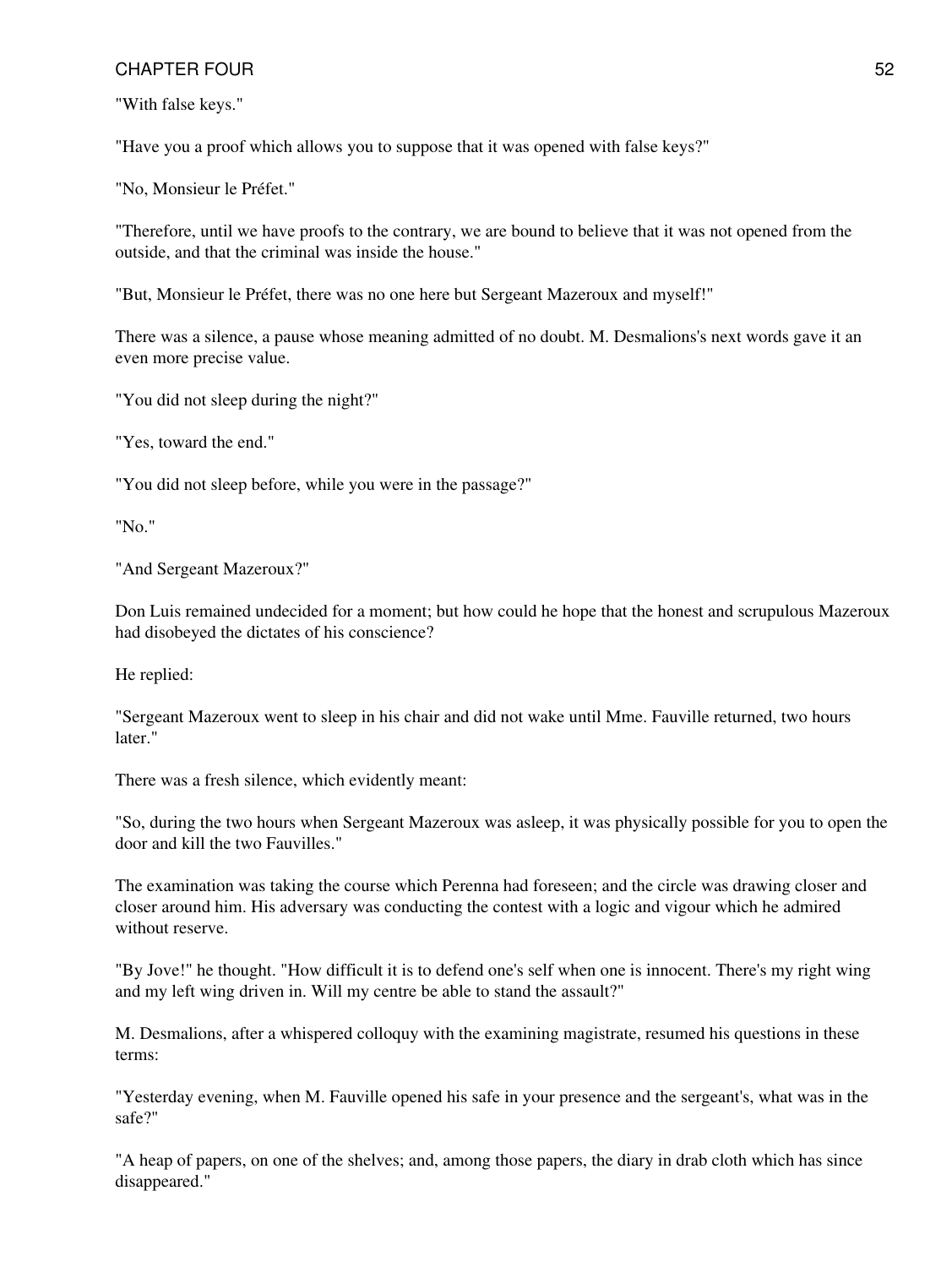"You did not touch those papers?"

"Neither the papers nor the safe, Monsieur le Préfet. Sergeant Mazeroux must have told you that he made me stand aside, to insure the regularity of the inquiry."

"So you never came into the slightest contact with the safe?"

"Not the slightest."

M. Desmalions looked at the examining magistrate and nodded his head. Had Perenna been able to doubt that a trap was being laid for him, a glance at Mazeroux would have told him all about it. Mazeroux was ashen gray.

Meanwhile, M. Desmalions continued:

"You have taken part in inquiries, Monsieur, in police inquiries. Therefore, in putting my next question to you, I consider that I am addressing it to a tried detective."

"I will answer your question, Monsieur le Préfet, to the best of my ability."

"Here it is, then: Supposing that there were at this moment in the safe an object of some kind, a jewel, let us say, a diamond out of a tie pin, and that this diamond had come from a tie pin which belonged to somebody whom we knew, somebody who had spent the night in this house, what would you think of the coincidence?"

"There we are," said Perenna to himself. "There's the trap. It's clear that they've found something in the safe, and next, that they imagine that this something belongs to me. Good! But, in that case, we must presume, as I have not touched the safe, that the thing was taken from me and put in the safe to compromise me. But I did not have a finger in this pie until yesterday; and it is impossible that, during last night, when I saw nobody, any one can have had time to prepare and contrive such a determined plot against me. So--"

The Prefect of Police interrupted this silent monologue by repeating:

"What would be your opinion?"

"There would be an undeniable connection between that person's presence in the house and the two crimes that had been committed."

"Consequently, we should have the right at least to suspect the person?"

"Yes."

"That is your view?"

"Decidedly."

M. Desmalions produced a piece of tissue paper from his pocket and took from it a little blue stone, which he displayed.

"Here is a turquoise which we found in the safe. It belongs, without a shadow of a doubt, to the ring which you are wearing on your finger."

Don Luis was seized with a fit of rage. He half grated, through his clenched teeth: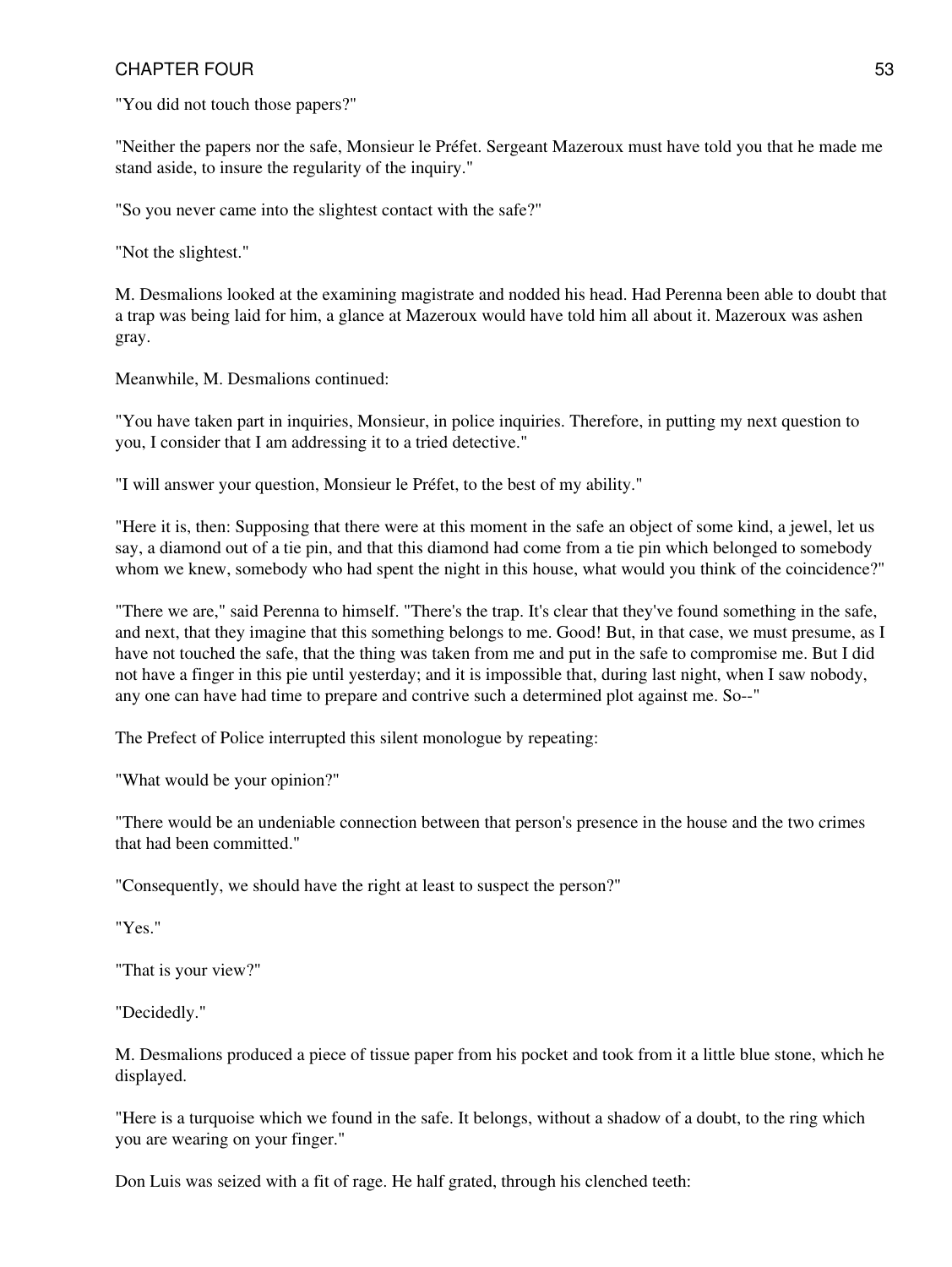"Oh, the rascals! How clever they are! But no, I can't believe--"

He looked at his ring, which was formed of a large, clouded, dead turquoise, surrounded by a circle of small, irregular turquoises, also of a very pale blue. One of these was missing; and the one which M. Desmalions had in his hand fitted the place exactly.

"What do you say?" asked M. Desmalions.

"I say that this turquoise belongs to my ring, which was given me by Cosmo Mornington on the first occasion that I saved his life."

"So we are agreed?"

"Yes, Monsieur le Préfet, we are agreed."

Don Luis Perenna began to walk across the room, reflecting. The movement which the two detectives made toward the two doors told him that his arrest was provided for. A word from M. Desmalions, and Sergeant Mazeroux would be forced to take his chief by the collar.

Don Luis once more gave a glance toward his former accomplice. Mazeroux made a gesture of entreaty, as though to say:

"Well, what are you waiting for? Why don't you give up the criminal? Quick, it's time!"

Don Luis smiled.

"What's the matter?" asked the Prefect, in a tone that now entirely lacked the sort of involuntary politeness which he had shown since the commencement of the examination.

"The matter? The matter?--"

Perenna seized a chair by the back, spun it round and sat down upon it, with the simple remark:

"Let's talk!"

And this was said in such a way and the movement executed with so much decision that the Prefect muttered, as though wavering:

"I don't quite see--"

"You soon will, Monsieur le Préfet."

And, speaking in a slow voice, laying stress on every syllable that he uttered, he began:

"Monsieur le Préfet, the position is as clear as daylight. Yesterday evening you gave me an authorization which involves your responsibility most gravely. The result is that what you now want, at all costs and without delay, is a culprit. And that culprit is to be myself. By way of incriminating evidence, you have the fact of my presence here, the fact the door was locked on the inside, the fact that Sergeant Mazeroux was asleep while the crime was committed, and the fact of the discovery of the turquoise in the safe. All this is crushing, I admit. Added to it," he continued, "we have the terrible presumption that I had every interest in the removal of M. Fauville and his son, inasmuch as, if there is no heir of Cosmo Mornington's in existence, I come into a hundred million francs. Exactly. There is therefore nothing for me to do, Monsieur le Préfet, but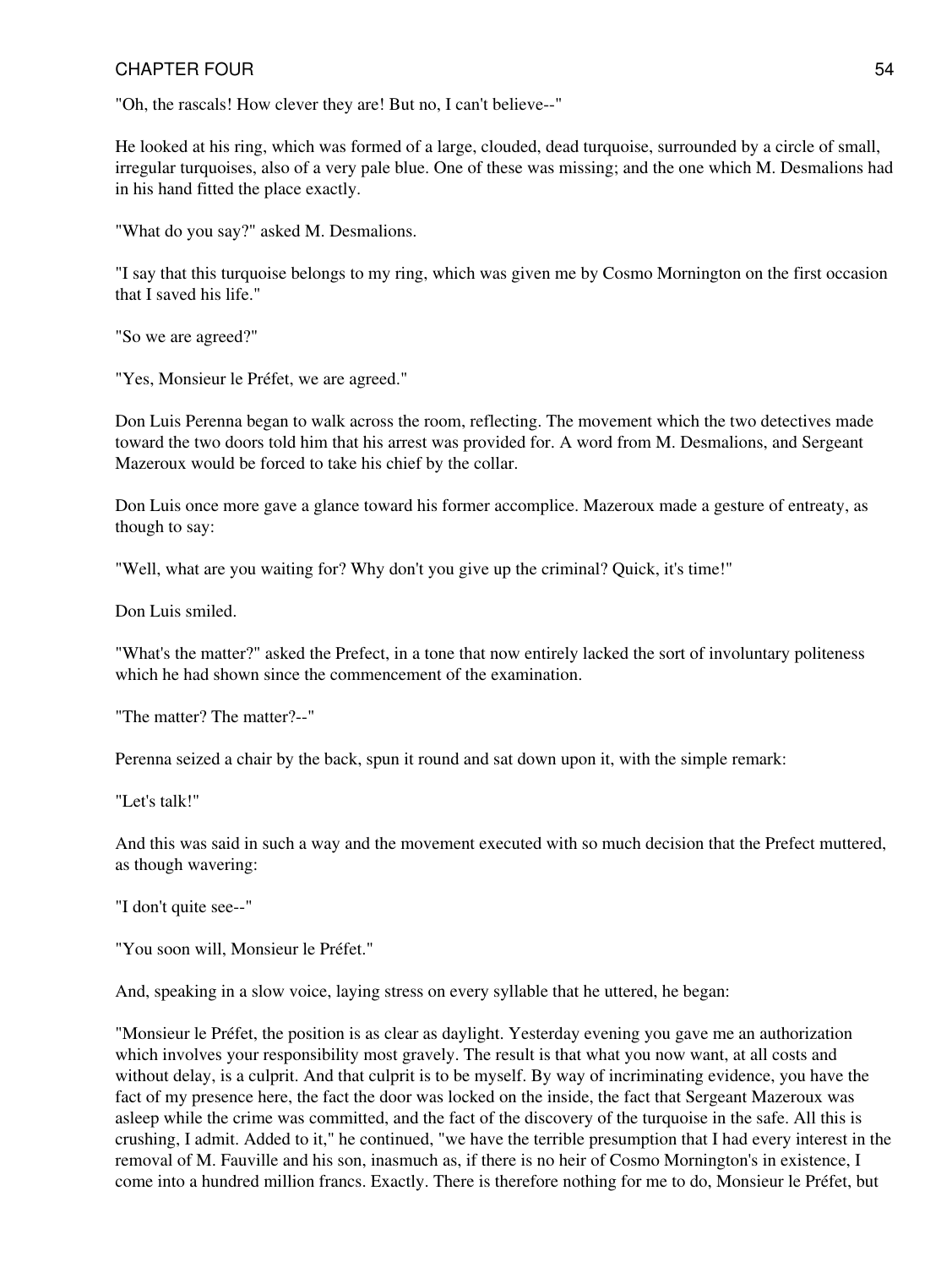to go with you to the lockup or else--"

"Or else what?"

"Or else hand over to you the criminal, the real criminal."

The Prefect of Police smiled and took out his watch.

"I'm waiting," he said.

"It will take me just an hour, Monsieur le Préfet, and no more, if you give me every latitude. And the search of the truth, it seems to me, is worth a little patience."

"I'm waiting," repeated M. Desmalions.

"Sergeant Mazeroux, please tell Silvestre, the manservant, that Monsieur le Préfet wishes to see him."

Upon a sign from M. Desmalions, Mazeroux went out.

Don Luis explained his motive.

"Monsieur le Préfet, whereas the discovery of the turquoise constitutes in your eyes an extremely serious proof against me, to me it is a revelation of the highest importance. I will tell you why. That turquoise must have fallen from my ring last evening and rolled on the carpet.

"Now there are only four persons," he continued, "who can have noticed this fall when it happened, picked up the turquoise and, in order to compromise the new adversary that I was, slipped it into the safe. The first of those four persons is one of your detectives, Sergeant Mazeroux, of whom we will not speak. The second is dead: I refer to M. Fauville. We will not speak of him. The third is Silvestre, the manservant. I should like to say a few words to him. I shall not take long."

Silvestre's examination, in fact, was soon over. He was able to prove that, pending the return of Mme. Fauville, for whom he had to open the door, he had not left the kitchen, where he was playing at cards with the lady's maid and another manservant.

"Very well," said Perenna. "One word more. You must have read in this morning's papers of the death of Inspector Vérot and seen his portrait."

"Yes."

"Do you know Inspector Vérot?"

"No."

"Still, it is probable that he came here yesterday, during the day."

"I can't say," replied the servant. "M. Fauville used to receive many visitors through the garden and let them in himself."

"You have no more evidence to give?"

"No."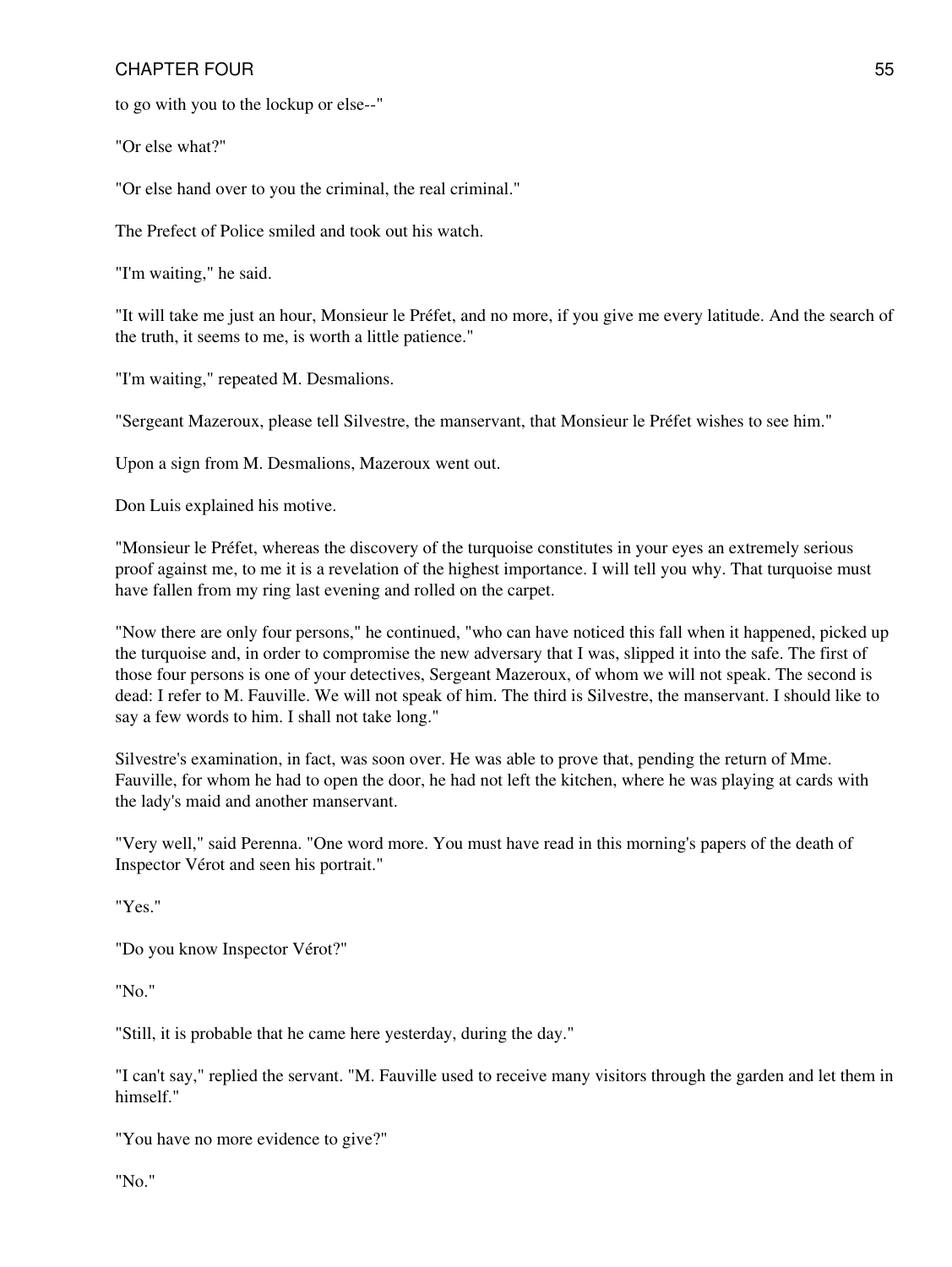"Please tell Mme. Fauville that Monsieur le Préfet would be very much obliged if he could have a word with her."

Silvestre left the room.

The examining magistrate and the public prosecutor had drawn nearer in astonishment.

The Prefect exclaimed:

"What, Monsieur! You don't mean to pretend that Mme. Fauville is mixed up--"

"Monsieur le Préfet, Mme. Fauville is the fourth person who may have seen the turquoise drop out of my ring."

"And what then? Have we the right, in the absence of any real proof, to suppose that a woman can kill her husband, that a mother can poison her son?"

"I am supposing nothing, Monsieur le Préfet."

"Then--?"

Don Luis made no reply. M. Desmalions did not conceal his irritation. However, he said:

"Very well; but I order you most positively to remain silent. What questions am I to put to Mme. Fauville?"

"One only, Monsieur le Préfet: ask Mme. Fauville if she knows any one, apart from her husband, who is descended from the sisters Roussel."

"Why that question?"

"Because, if that descendant exists, it is not I who will inherit the millions, but he; and then it will be he and not I who would be interested in the removal of M. Fauville and his son."

"Of course, of course," muttered M. Desmalions. "But even so, this new trail--"

Mme. Fauville entered as he was speaking. Her face remained charming and pretty in spite of the tears that had reddened her eyelids and impaired the freshness of her cheeks. But her eyes expressed the scare of terror; and the obsession of the tragedy imparted to all her attractive personality, to her gait and to her movements, something feverish and spasmodic that was painful to look upon.

"Pray sit down, Madame," said the Prefect, speaking with the height of deference, "and forgive me for inflicting any additional emotion upon you. But time is precious; and we must do everything to make sure that the two victims whose loss you are mourning shall be avenged without delay."

Tears were still streaming from her beautiful eyes; and, with a sob, she stammered:

"If the police need me, Monsieur le Préfet--"

"Yes, it is a question of obtaining a few particulars. Your husband's mother is dead, is she not?"

"Yes, Monsieur le Préfet."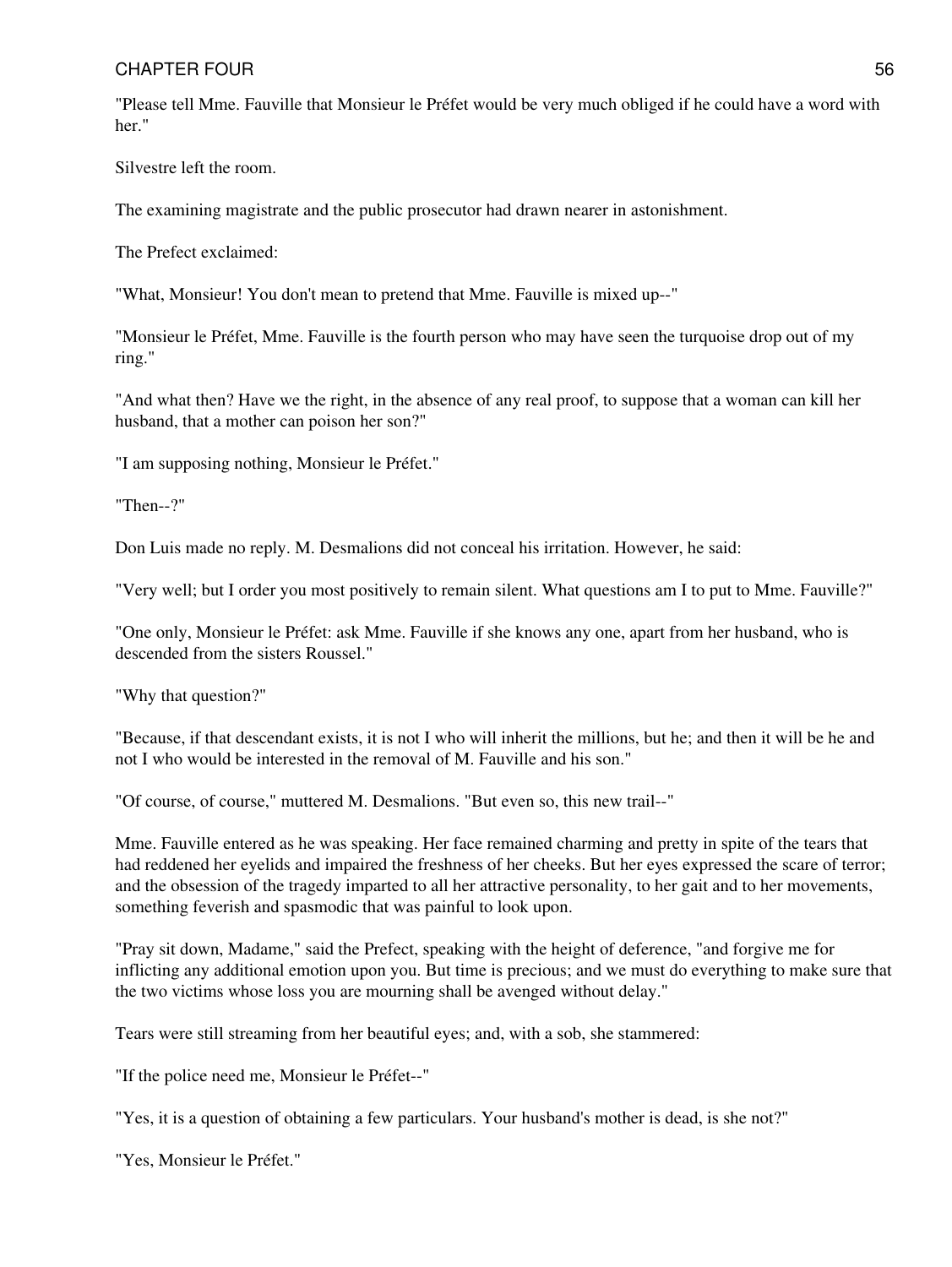"Am I correct in saying that she came from Saint-Etienne and that her maiden name was Roussel?"

"Yes."

"Elizabeth Roussel?"

"Yes."

"Had your husband any brothers or sisters?"

"No."

"Therefore there is no descendant of Elizabeth Roussel living?"

"No."

"Very well. But Elizabeth Roussel had two sisters, did she not?"

"Yes."

"Ermeline Roussel, the elder, went abroad and was not heard of again. The other, the younger--"

"The other was called Armande Roussel. She was my mother."

"Eh? What do you say?"

"I said my mother's maiden name was Armande Roussel, and I married my cousin, the son of Elizabeth Roussel."

The statement had the effect of a thunderclap. So, upon the death of Hippolyte Fauville and his son Edmond, the direct descendants of the eldest sister, Cosmo Mornington's inheritance passed to the other branch, that of Armande Roussel; and this branch was represented so far by Mme. Fauville!

The Prefect of Police and the examining magistrate exchanged glances and both instinctively turned toward Don Luis Perenna, who did not move a muscle.

"Have you no brother or sister, Madame?" asked the Prefect.

"No, Monsieur le Préfet, I am the only one."

The only one! In other words, now that her husband and son were dead, Cosmo Mornington's millions reverted absolutely and undeniably to her, to her alone.

Meanwhile, a hideous idea weighed like a nightmare upon the magistrates and they could not rid themselves of it: the woman sitting before them was the mother of Edmond Fauville. M. Desmalions had his eyes on Don Luis Perenna, who wrote a few words on a card and handed it to the Prefect.

M. Desmalions, who was gradually resuming toward Don Luis his courteous attitude of the day before, read it, reflected a moment, and put this question to Mme. Fauville:

"What was your son Edmond's age?"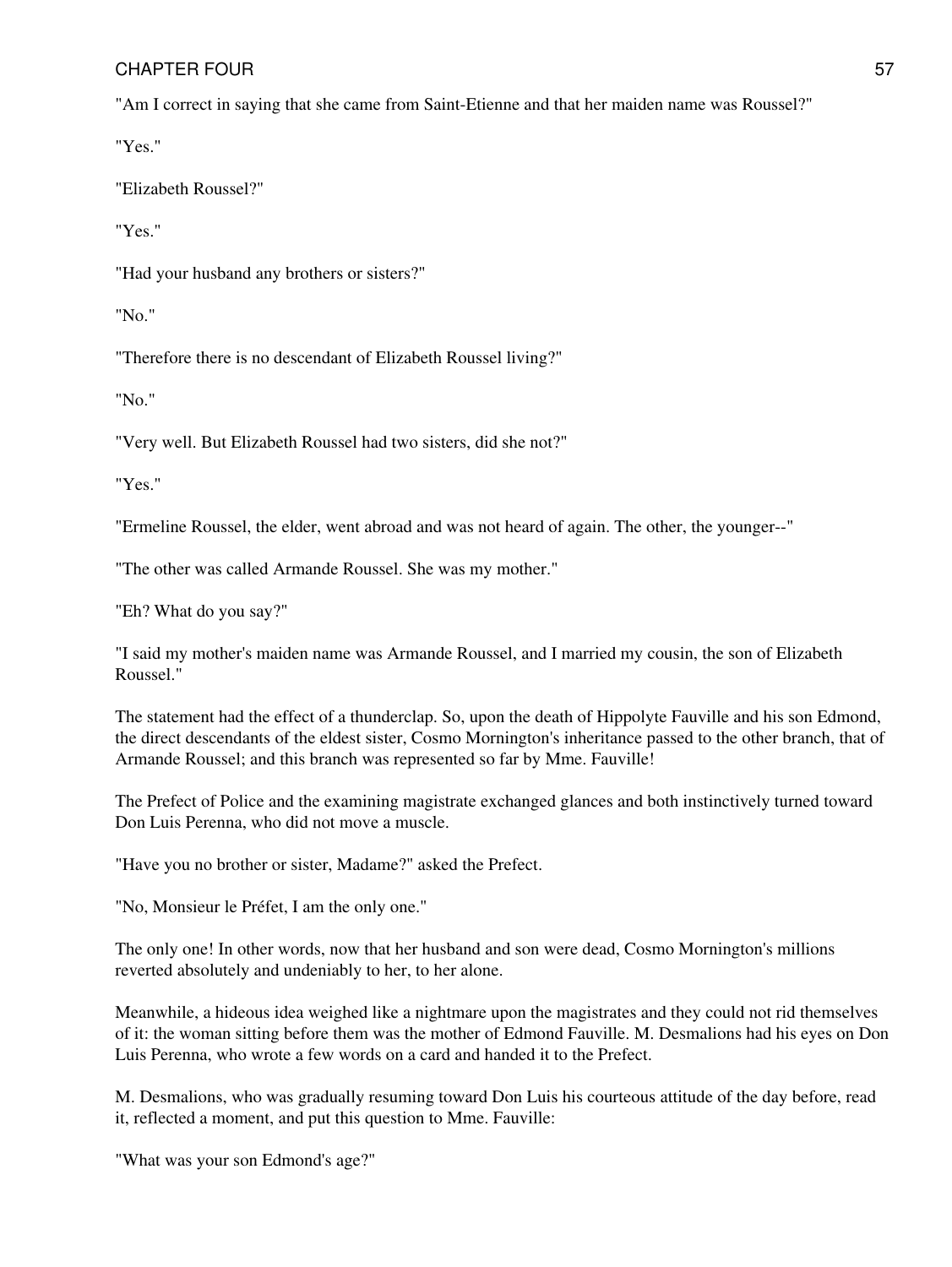"Seventeen."

"You look so young--"

"Edmond was not my son, but my stepson, the son of my husband by his first wife, who died,"

"Ah! So Edmond Fauville--" muttered the Prefect, without finishing his sentence.

In two minutes the whole situation had changed. In the eyes of the magistrates, Mme. Fauville was no longer the widow and mother who must on no account be attacked. She had suddenly become a woman whom circumstances compelled them to cross-examine. However prejudiced they might be in her favour, however charmed by the seductive qualities of her beauty, they were inevitably bound to ask themselves, whether for some reason or other, for instance, in order to be alone in the enjoyment of the enormous fortune, she had not had the madness to kill her husband and to kill the boy who was only her husband's son. In any case, the question was there, calling for a solution.

The Prefect of Police continued:

"Do you know this turquoise?"

She took the stone which he held out to her and examined it without the least sign of confusion.

"No," she said. "I have an old-fashioned turquoise necklace, which I never wear, but the stones are larger and none of them has this irregular shape."

"We found this one in the safe," said M. Desmalions. "It forms part of a ring belonging to a person whom we know."

"Well," she said eagerly, "you must find that person."

"He is here," said the Prefect, pointing to Don Luis, who had been standing some way off and who had not been noticed by Mme. Fauville.

She started at the sight of Perenna and cried, very excitedly:

"But that gentleman was here yesterday evening! He was talking to my husband--and so was that other gentleman," she said, referring to Sergeant Mazeroux. "You must question them, find out why they were here. You understand that, if the turquoise belonged to one of them--"

The insinuation was direct, but clumsy; and it lent the greatest weight to Perenna's unspoken argument:

"The turquoise was picked up by some one who saw me yesterday and who wishes to compromise me. Apart from M. Fauville and the detective sergeant, only two people saw me: Silvestre, the manservant, and Mme. Fauville. Consequently, as Silvestre is outside the question, I accuse Mme. Fauville of putting the turquoise in the safe."

M. Desmalions asked:

"Will you let me see the necklace, Madame?"

"Certainly. It is with my other jewels, in my wardrobe. I will go for it."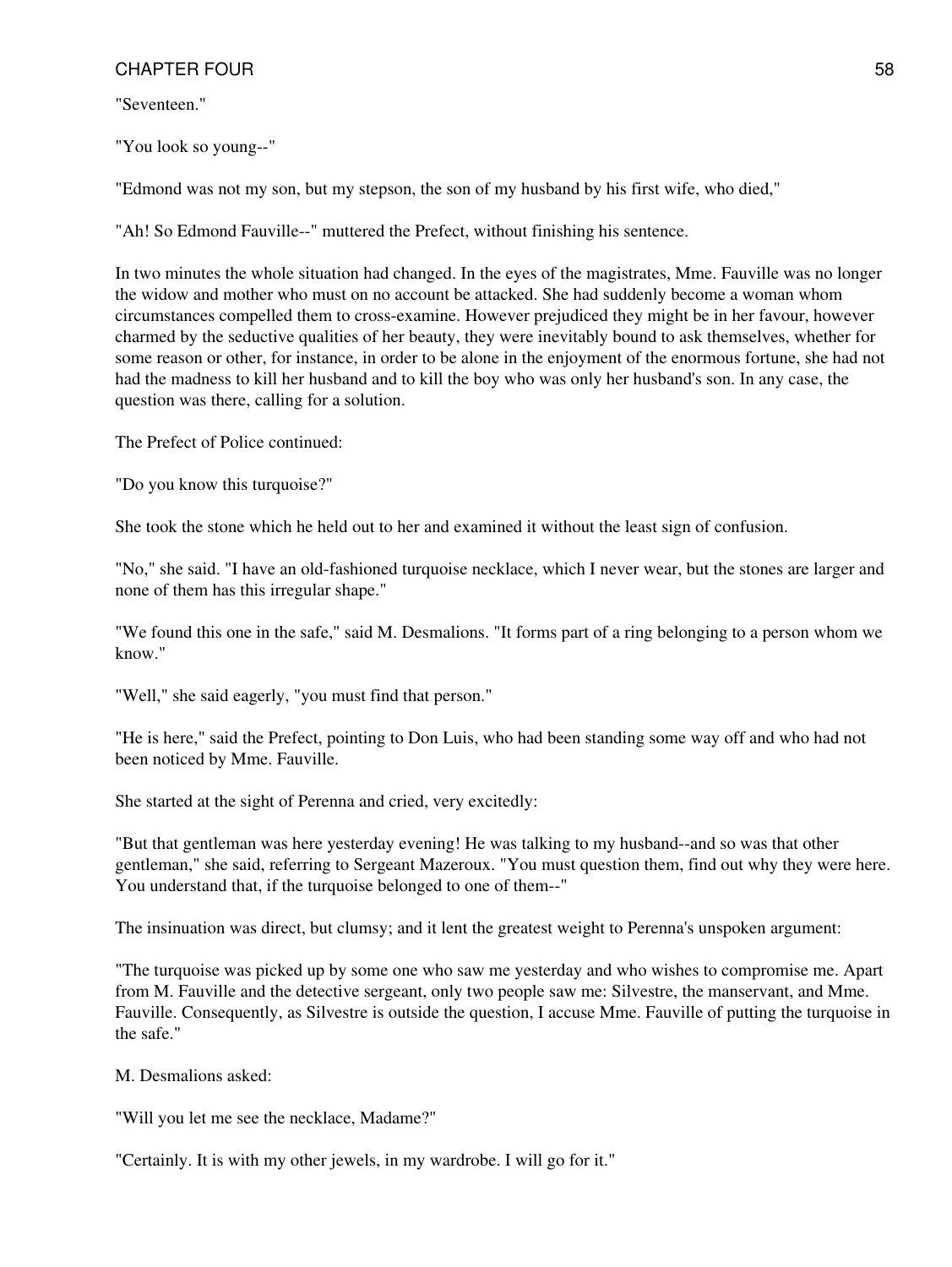"Pray don't trouble, Madame. Does your maid know the necklace?"

"Quite well."

"In that case, Sergeant Mazeroux will tell her what is wanted."

\* \* \* \* \*

Not a word was spoken during the few minutes for which Mazeroux was absent. Mme. Fauville seemed absorbed in her grief. M. Desmalions kept his eyes fixed on her.

The sergeant returned, carrying a very large box containing a number of jewel-cases and loose ornaments.

M. Desmalions found the necklace, examined it, and realized, in fact, that the stones did not resemble the turquoise and that none of them was missing. But, on separating two jewel cases in order to take out a tiara which also contained blue stones, he made a gesture of surprise.

"What are these two keys?" he asked, pointing to two keys identical in shape and size with those which opened the lock and the bolt of the garden door.

Mme. Fauville remained very calm. Not a muscle of her face moved. Nothing pointed to the least perturbation on account of this discovery. She merely said:

"I don't know. They have been there a long time."

"Mazeroux," said M. Desmalions, "try them on that door."

Mazeroux did so. The door opened.

"Yes," said Mme. Fauville. "I remember now, my husband gave them to me. They were duplicates of his own keys--"

The words were uttered in the most natural tone and as though the speaker did not even suspect the terrible charge that was forming against her.

And nothing was more agonizing than this tranquillity. Was it a sign of absolute innocence, or the infernal craft of a criminal whom nothing is able to stir? Did she realize nothing of the tragedy which was taking place and of which she was the unconscious heroine? Or did she guess the terrible accusation which was gradually closing in upon her on every side and which threatened her with the most awful danger? But, in that case, how could she have been guilty of the extraordinary blunder of keeping those two keys?

A series of questions suggested itself to the minds of all those present. The Prefect of Police put them as follows:

"You were out, Madame, were you not, when the murders were committed?"

"Yes."

"You were at the opera?"

"Yes; and I went on to a party at the house of one of my friends, Mme. d'Ersingen."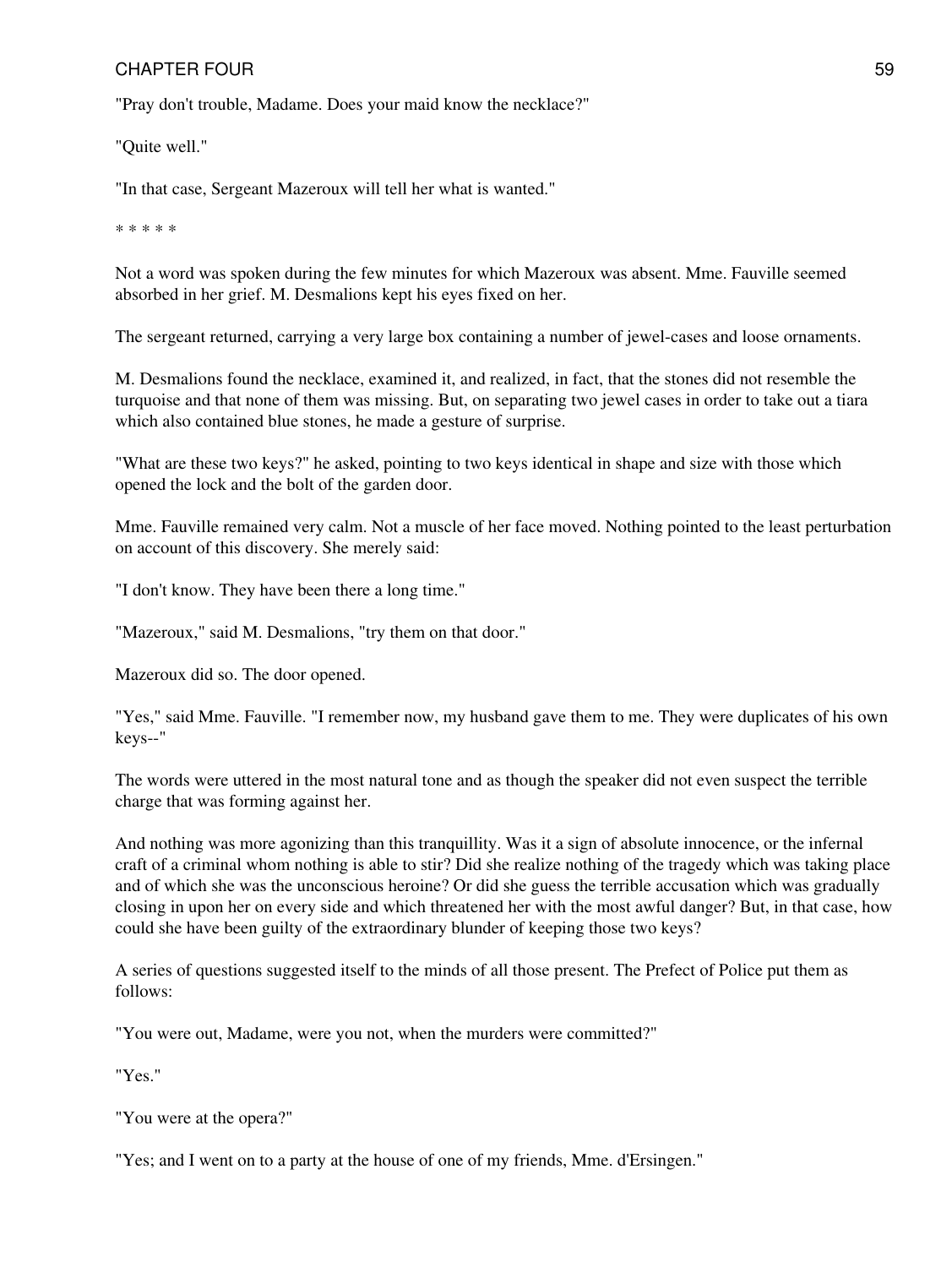"Did your chauffeur drive you?"

"To the opera, yes. But I sent him back to his garage; and he came to fetch me at the party."

"I see," said M. Desmalions. "But how did you go from the opera to Mme. d'Ersingen's?"

For the first time, Mme. Fauville seemed to understand that she was the victim of a regular cross-examination; and her look and attitude betrayed a certain uneasiness. She replied:

"I took a motor cab."

"In the street?"

"On the Place de l'Opéra."

"At twelve o'clock, therefore?"

"No, at half-past eleven: I left before the opera was over."

"You were in a hurry to get to your friend's?"

"Yes ... or rather--"

She stopped; her cheeks were scarlet; her lips and chin trembled; and she asked:

"Why do you ask me all these questions?"

"They are necessary, Madame. They may throw a light on what we want to know. I beg you, therefore, to answer them. At what time did you reach your friend's house?"

"I hardly know. I did not notice the time."

"Did you go straight there?"

"Almost."

"How do you mean, almost?"

"I had a little headache and told the driver to go up the Champs Elysées and the Avenue du Bois--very slowly--and then down the Champs Elysées again--"

She was becoming more and more embarrassed. Her voice grew indistinct. She lowered her head and was silent.

Certainly her silence contained no confession, and there was nothing entitling any one to believe that her dejection was other than a consequence of her grief. But yet she seemed so weary as to give the impression that, feeling herself lost, she was giving up the fight. And it was almost a feeling of pity that was entertained for this woman against whom all the circumstances seemed to be conspiring, and who defended herself so badly that her cross-examiner hesitated to press her yet further.

M. Desmalions, in fact, wore an irresolute air, as if the victory had been too easy, and as if he had some scruple about pursuing it.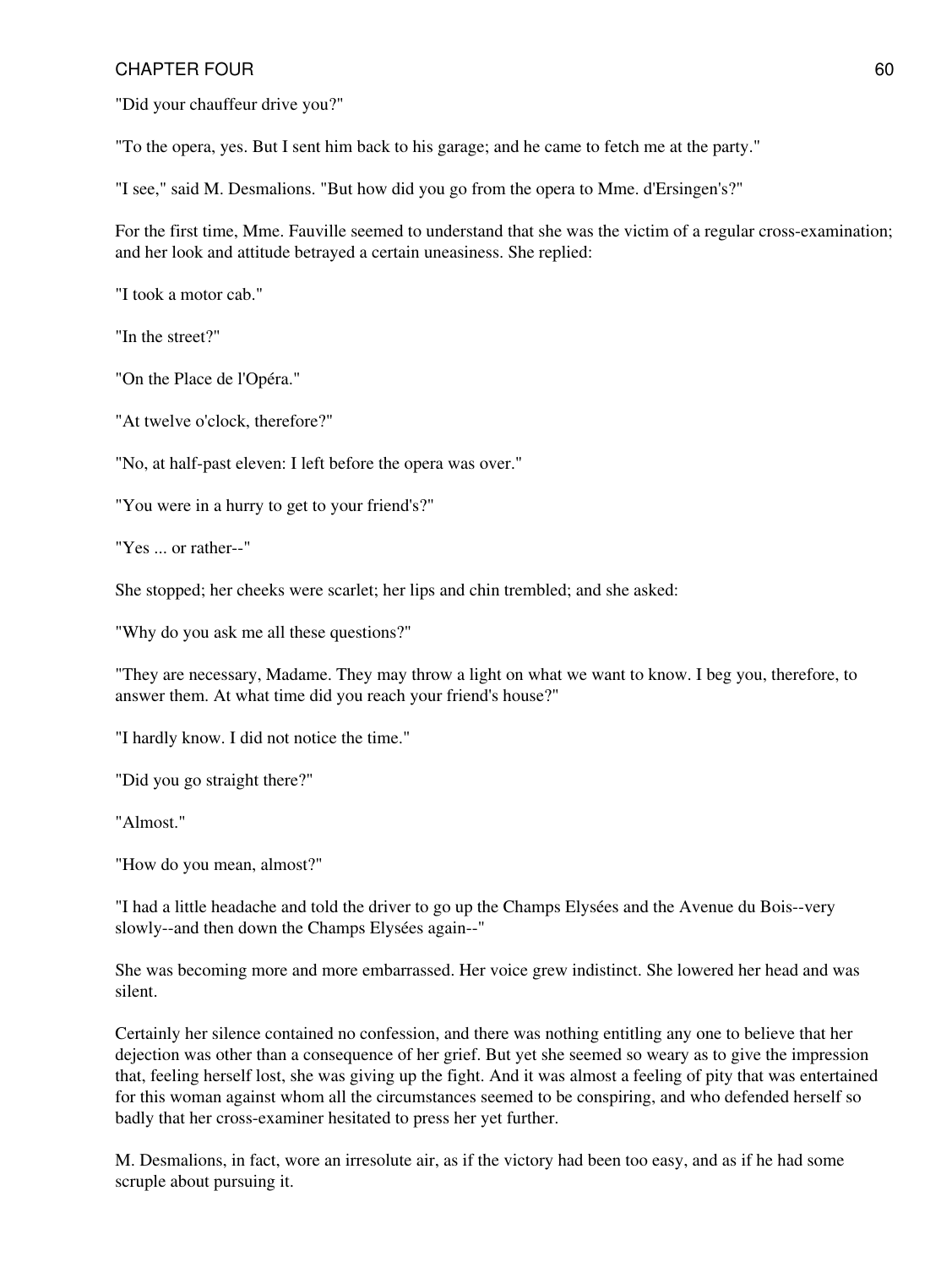Mechanically he observed Perenna, who passed him a slip of paper, saying:

"Mme. d'Ersingen's telephone number."

M. Desmalions murmured:

"Yes, true, they may know--"

And, taking down the receiver, he asked for number 325.04. He was connected at once and continued:

"Who is that speaking?... The butler? Ah! Is Mme. d'Ersingen at home?... No?... Or Monsieur?... Not he, either?... Never mind, you can tell me what I want to know. I am M. Desmalions, the Prefect of Police, and I need certain information. At what time did Mme. Fauville come last night?... What do you say?... Are you sure?... At two o'clock in the morning?... Not before?... And she went away?... In ten minutes time?... Good ... But you're certain you are not mistaken about the time when she arrived? I must know this positively: it is most important.... You say it was two o'clock in the morning? Two o'clock in the morning?... Very well.... Thank you."

When M. Desmalions turned round, he saw Mme. Fauville standing beside him and looking at him with an expression of mad anguish. And one and the same idea occurred to the mind of all the onlookers. They were in the presence either of an absolutely innocent woman or else of an exceptional actress whose face lent itself to the most perfect simulation of innocence.

"What do you want?" she stammered. "What does this mean? Explain yourself!"

Then M. Desmalions asked simply:

"What were you doing last night between half-past eleven in the evening and two o'clock in the morning?"

It was a terrifying question at the stage which the examination had reached, a fatal question implying:

"If you cannot give us an exact and strict account of the way in which you employed your time while the crime was being committed, we have the right to conclude that you were not alien to the murder of your husband and stepson--"

She understood it in this sense and staggered on her feet, moaning:

"It's horrible!... horrible!"

The Prefect repeated:

"What were you doing? The question must be quite easy to answer."

"Oh," she cried, in the same piteous tone, "how can you believe!... Oh, no, no, it's not possible! How can you believe!"

"I believe nothing yet," he said. "Besides, you can establish the truth with a single word."

It seemed, from the movement of her lips and the sudden gesture of resolution that shook her frame, as though she were about to speak that word. But all at once she appeared stupefied and dumfounded, pronounced a few unintelligible syllables, and fell huddled into a chair, sobbing convulsively and uttering cries of despair.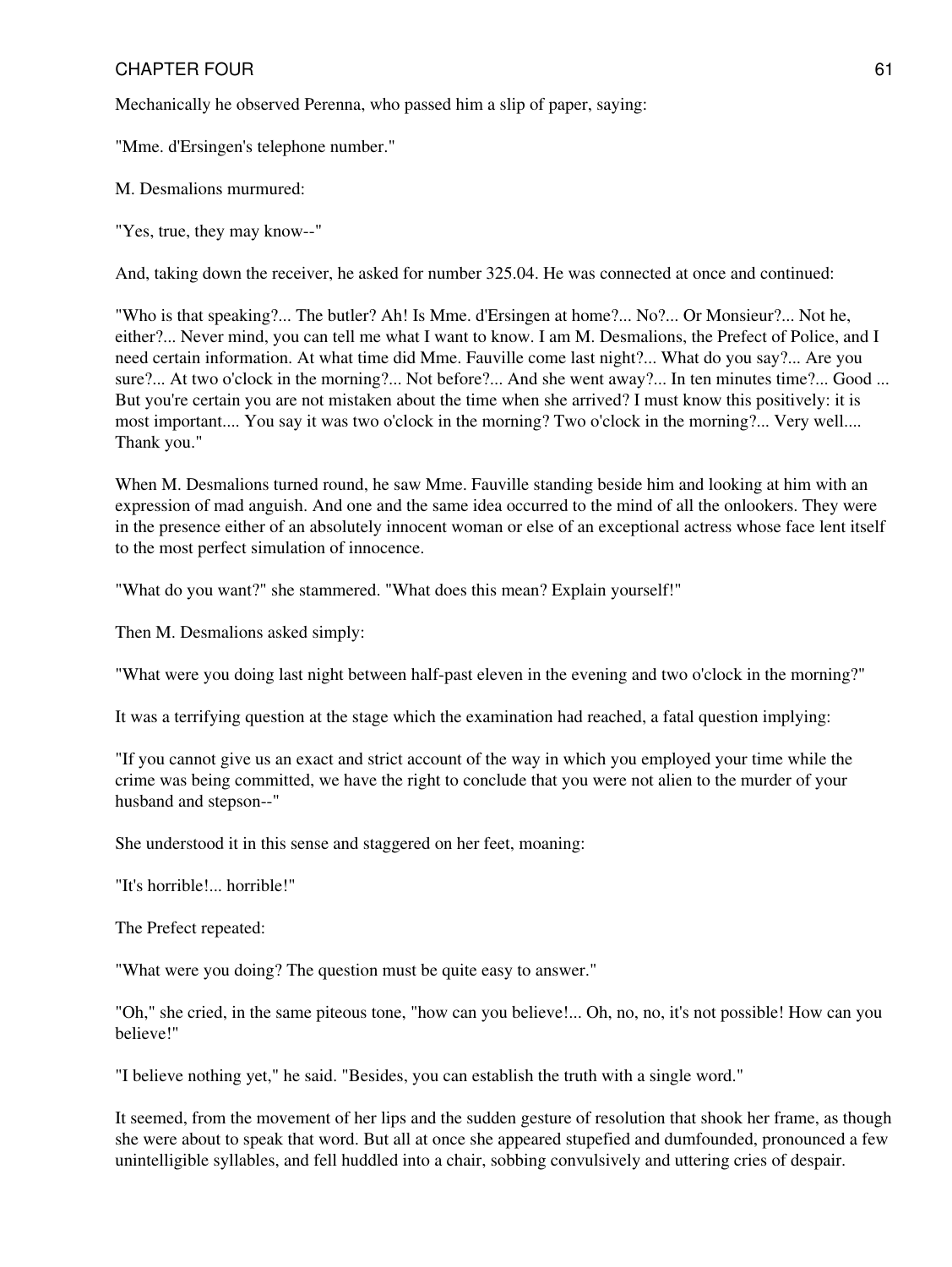It was tantamount to a confession. At the very least, it was a confession of her inability to supply the plausible explanation which would have put an end to the discussion.

The Prefect of Police moved away from her and spoke in a low voice to the examining magistrate and the public prosecutor. Perenna and Sergeant Mazeroux were left alone together, side by side.

Mazeroux whispered:

"What did I tell you? I knew you would find out! Oh, what a man you are! The way you managed!"

He was beaming at the thought that the chief was clear of the matter and that he had no more crows to pluck with his, Mazeroux's, superiors, whom he revered almost as much as he did the chief. Everybody was now agreed; they were "friends all round"; and Mazeroux was choking with delight.

"They'll lock her up, eh?"

"No," said Perenna. "There's not enough 'hold' on her for them to issue a warrant."

"What!" growled Mazeroux indignantly. "Not enough hold? I hope, in any case, that you won't let her go. She made no bones, you know, about attacking you! Come, Chief, polish her off, a she-devil like that!"

Don Luis remained pensive. He was thinking of the unheard-of coincidences, the accumulation of facts that bore down on Mme. Fauville from every side. And the decisive proof which would join all these different facts together and give to the accusation the grounds which it still lacked was one which Perenna was able to supply. This was the marks of the teeth in the apple hidden among the shrubs in the garden. To the police these would be as good as any fingerprint, all the more as they could compare the marks with those on the cake of chocolate.

Nevertheless, he hesitated; and, concentrating his anxious attention, he watched, with mingled feelings of pity and repulsion, that woman who, to all seeming, had killed her husband and her husband's son. Was he to give her the finishing stroke? Had he the right to play the part of judge? And supposing he were wrong?

\* \* \* \* \*

Meantime, M. Desmalions had walked up to him and, while pretending to speak to Mazeroux, was really asking Perenna:

"What do you think of it?"

Mazeroux shook his head. Perenna replied:

"I think, Monsieur le Préfet, that, if this woman is guilty, she is defending herself, for all her cleverness, with inconceivable lack of skill."

"Meaning--?"

"Meaning that she was doubtless only a tool in the hands of an accomplice."

"An accomplice?"

"Remember, Monsieur le Préfet, her husband's exclamation in your office yesterday: 'Oh, the scoundrels! the scoundrels!' There is, therefore, at least one accomplice, who perhaps is the same as the man who was present,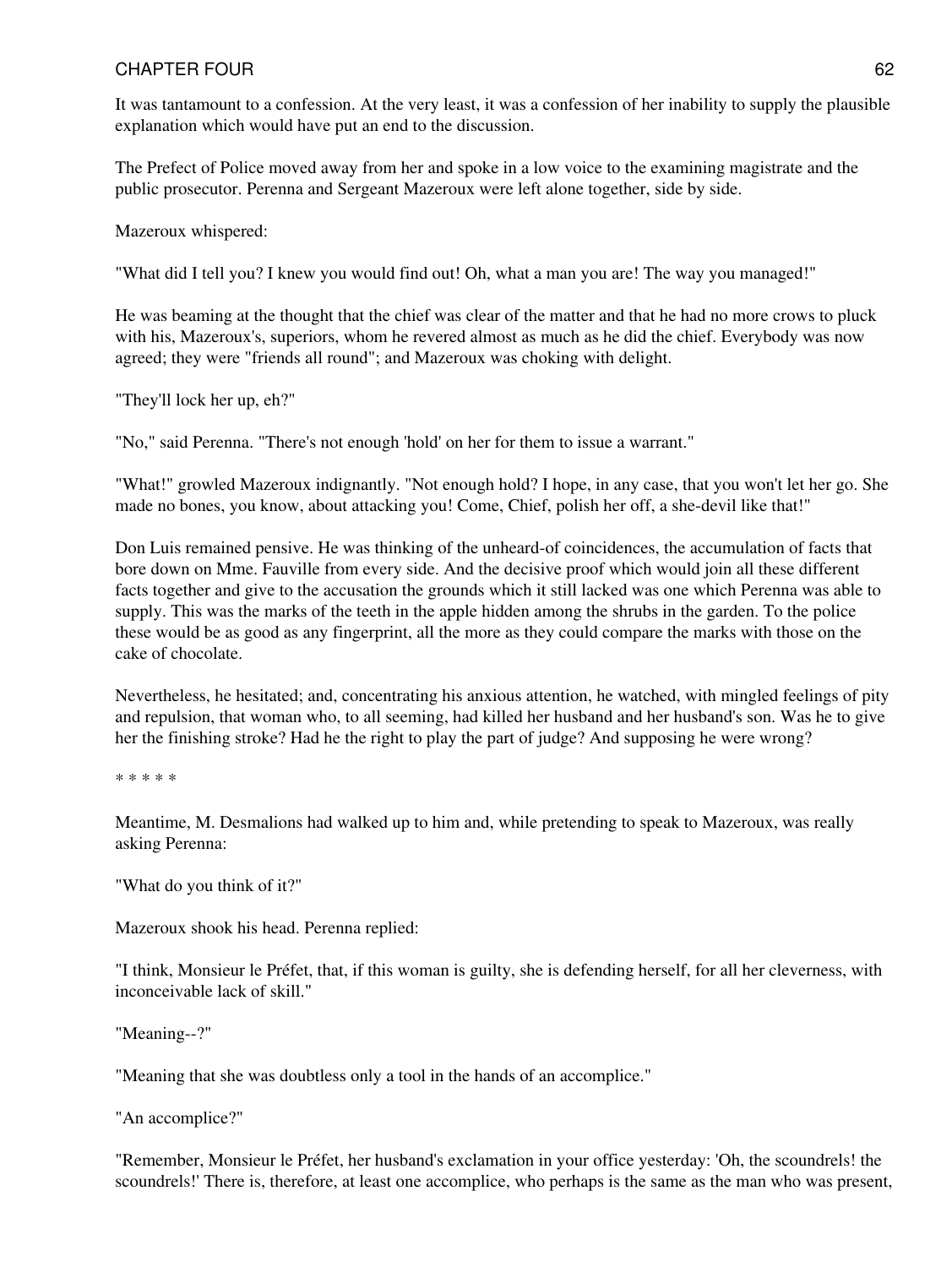as Sergeant Mazeroux must have told you, in the Café du Pont-Neuf when Inspector Vérot was last there: a man with a reddish-brown beard, carrying an ebony walking-stick with a silver handle. So that--"

"So that," said M. Desmalions, completing the sentence, "by arresting Mme. Fauville to-day, merely on suspicion, we have a chance of laying our hands on the accomplice."

Perenna did not reply. The Prefect continued, thoughtfully:

"Arrest her ... arrest her.... We should need a proof for that.... Did you receive no clue?"

"None at all, Monsieur le Préfet. True, my search was only summary."

"But ours was most minute. We have been through every corner of the room."

"And the garden, Monsieur le Préfet?"

"The garden also."

"With the same care?"

"Perhaps not.... But I think--"

"I think, on the contrary, Monsieur le Préfet, that, as the murderers passed through the garden in coming and going, there might be a chance--"

"Mazeroux," said M. Desmalions, "go outside and make a more thorough inspection."

The sergeant went out. Perenna, who was once more standing at one side, heard the Prefect of Police repeating to the examining magistrate:

"Ah, if we only had a proof, just one! The woman is evidently guilty. The presumption against her is too great! ... And then there are Cosmo Mornington's millions.... But, on the other hand, look at her ... look at all the honesty in that pretty face of hers, look at all the sincerity of her grief."

She was still crying, with fitful sobs and starts of indignant protest that made her clench her fists. At one moment she took her tear-soaked handkerchief, bit it with her teeth and tore it, after the manner of certain actresses.

Perenna saw those beautiful white teeth, a little wide, moist and gleaming, rending the dainty cambric. And he thought of the marks of teeth on the apple. And he was seized with an extreme longing to know the truth. Was it the same pair of jaws that had left its impress in the pulp of the fruit?

Mazeroux returned. M. Desmalions moved briskly toward the sergeant, who showed him the apple which he had found under the ivy. And Perenna at once realized the supreme importance which the Prefect of Police attached to Mazeroux's explanations and to his unexpected discovery.

A conversation of some length took place between the magistrates and ended in the decision which Don Luis foresaw. M. Desmalions walked across the room to Mme. Fauville. It was the catastrophe. He reflected for a second on the manner in which he should open this final contest, and then he asked:

"Are you still unable, Madame, to tell us how you employed your time last night?"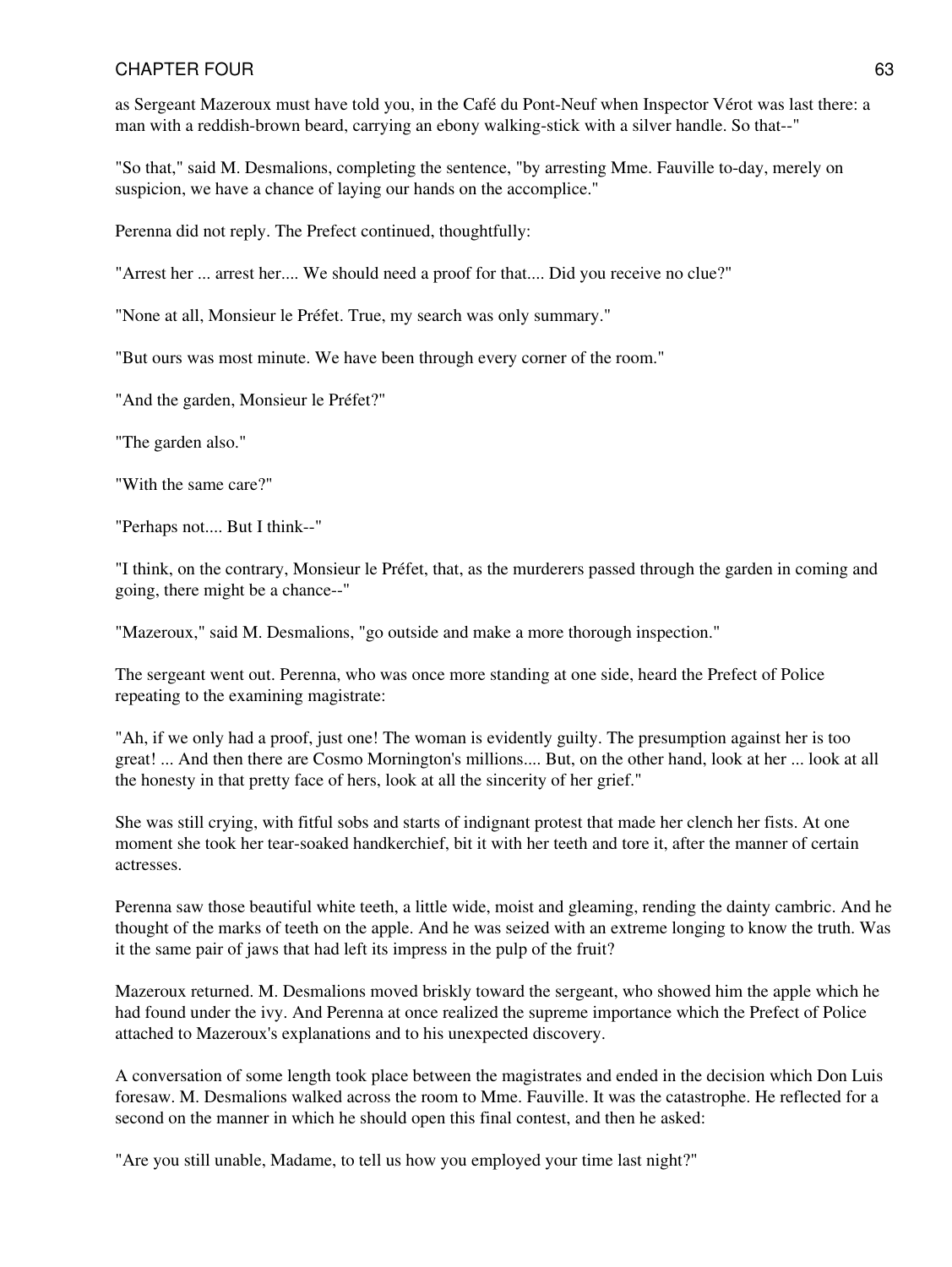She made an effort and whispered:

"Yes, yes.... I took a taxi and drove about. ... I also walked a little--"

"That is a fact which we can easily verify when we have found the driver of the taxi. Meanwhile, there is an opportunity of removing the somewhat ... grievous impression which your silence has left on our minds."

"I am quite ready--"

"It is this: the person or one of the persons who took part in the crime appears to have bitten into an apple which was afterward thrown away in the garden and which has just been found. To put an end to any suppositions concerning yourself, we should like you to perform the same action."

"Oh, certainly!" she cried, eagerly. "If this is all you need to convince you--"

She took one of the three apples which Desmalions handed her from the dish and lifted it to her mouth.

It was a decisive act. If the two marks resembled each other, the proof existed, assured and undeniable.

Before completing her movement, she stopped short, as though seized with a sudden fear.... Fear of what? Fear of the monstrous chance that might be her undoing? Or fear rather of the dread weapon which she was about to deliver against herself? In any case nothing accused her with greater directness than this last hesitation, which was incomprehensible if she was innocent, but clear as day if she was guilty!

"What are you afraid of, Madame?" asked M. Desmalions.

"Nothing, nothing," she said, shuddering. "I don't know.... I am afraid of everything.... It is all so horrible--"

"But, Madame, I assure you that what we are asking of you has no sort of importance and, I am persuaded, can only have a fortunate result for you. If you don't mind, therefore--"

She raised her hand higher and yet higher, with a slowness that betrayed her uneasiness. And really, in the fashion in which things were happening, the scene was marked by a certain solemnity and tragedy that wrung every heart.

"And, if I refuse?" she asked, suddenly.

"You are absolutely entitled to refuse," said the Prefect of Police. "But is it worth while, Madame? I am sure that your counsel would be the first to advise you--"

"My counsel?" she stammered, understanding the formidable meaning conveyed by that reply.

And, suddenly, with a fierce resolve and the almost ferocious air that contorts the face when great dangers threaten, she made the movement which they were pressing her to make. She opened her mouth. They saw the gleam of the white teeth. At one bite, the white teeth dug into the fruit.

"There you are, Monsieur," she said.

M. Desmalions turned to the examining magistrate.

"Have you the apple found in the garden?"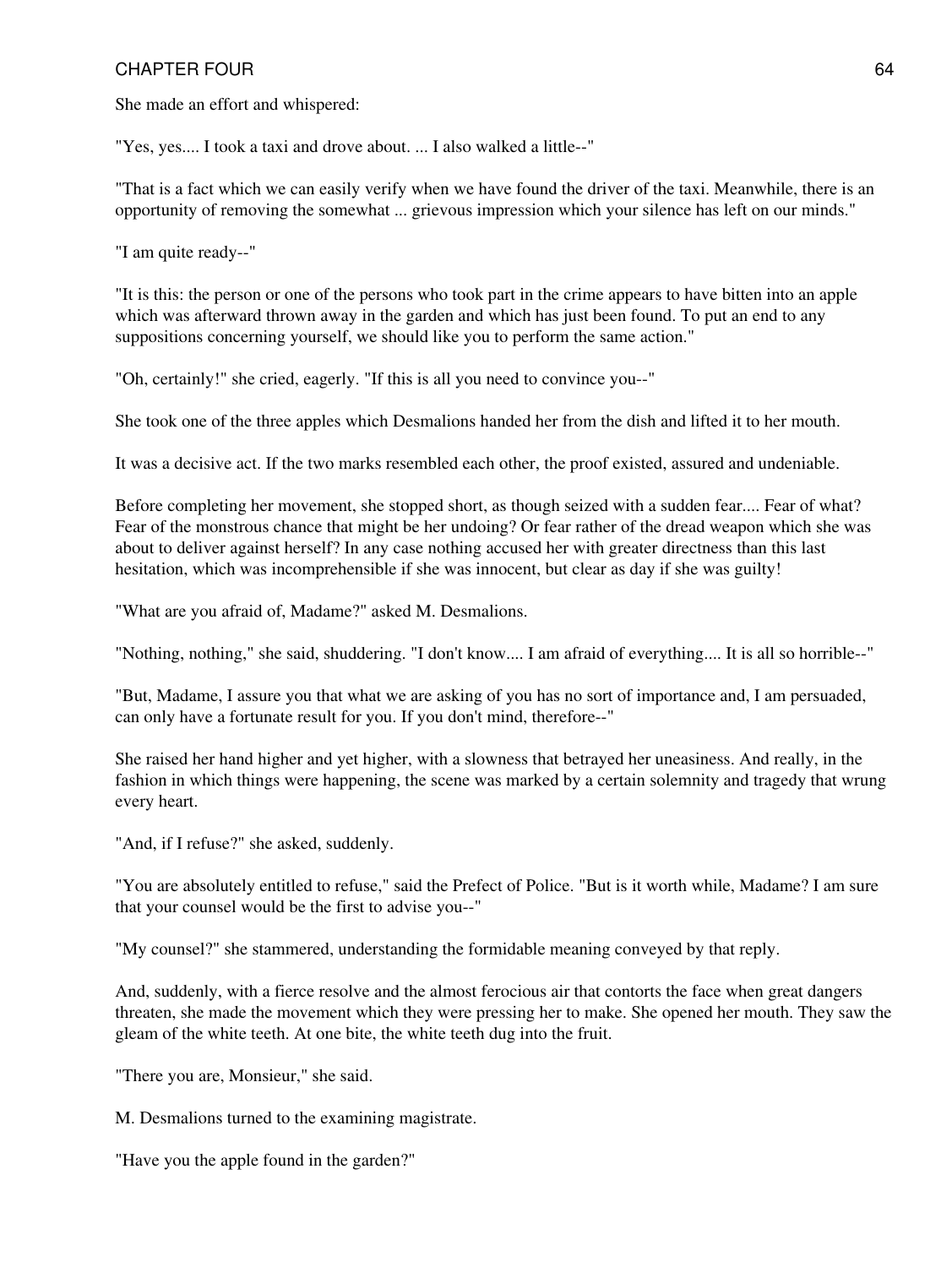"Here, Monsieur le Préfet."

M. Desmalions put the two apples side by side.

And those who crowded round him, anxiously looking on, all uttered one exclamation.

The two marks of teeth were identical.

Identical! Certainly, before declaring the identity of every detail, the absolute analogy of the marks of each tooth, they must wait for the results of the expert's report. But there was one thing which there was no mistaking and that was the complete similarity of the two curves.

In either fruit the rounded arch was bent according to the same inflection. The two semicircles could have fitted one into the other, both very narrow, both a little long-shaped and oval and of a restricted radius which was the very character of the jaw.

The men did not speak a word. M. Desmalions raised his head. Mme. Fauville did not move, stood livid and mad with terror. But all the sentiments of terror, stupor and indignation that she might simulate with her mobile face and her immense gifts as an actress, did not prevail against the compelling proof that presented itself to every eye.

The two imprints were identical! The same teeth had bitten into both apples!

"Madame--" the Prefect of Police began.

"No, no," she cried, seized with a fit of fury, "no, it's not true.... This is all just a nightmare.... No, you are never going to arrest me? I in prison! Why, it's horrible!... What have I done? Oh, I swear that you are mistaken--"

She took her head between her hands.

"Oh, my brain is throbbing as if it would burst! What does all this mean? I have done no wrong.... I knew nothing. It was you who told me this morning.... Could I have suspected? My poor husband ... and that dear Edmond who loved me ... and whom I loved! Why should I have killed them? Tell me that! Why don't you answer?" she demanded. "People don't commit murder without a motive.... Well?... Well?... Answer me, can't you?"

And once more convulsed with anger, standing in an aggressive attitude, with her clenched hands outstretched at the group of magistrates, she screamed:

"You're no better than butchers ... you have no right to torture a woman like this.... Oh, how horrible! To accuse me ... to arrest me ... for nothing! ... Oh, it's abominable! ... What butchers you all are! ... And it's you in particular," addressing Perenna, "it's you--yes, I know--it's you who are the enemy.

"Oh, I understand! You had your reasons, you were here last night.... Then why don't they arrest you? Why not you, as you were here and I was not and know nothing, absolutely nothing of what happened.... Why isn't it you?"

The last words were pronounced in a hardly intelligible fashion. She had no strength left. She had to sit down, with her head bent over her knees, and she wept once more, abundantly.

Perenna went up to her and, raising her forehead and uncovering the tear-stained face, said: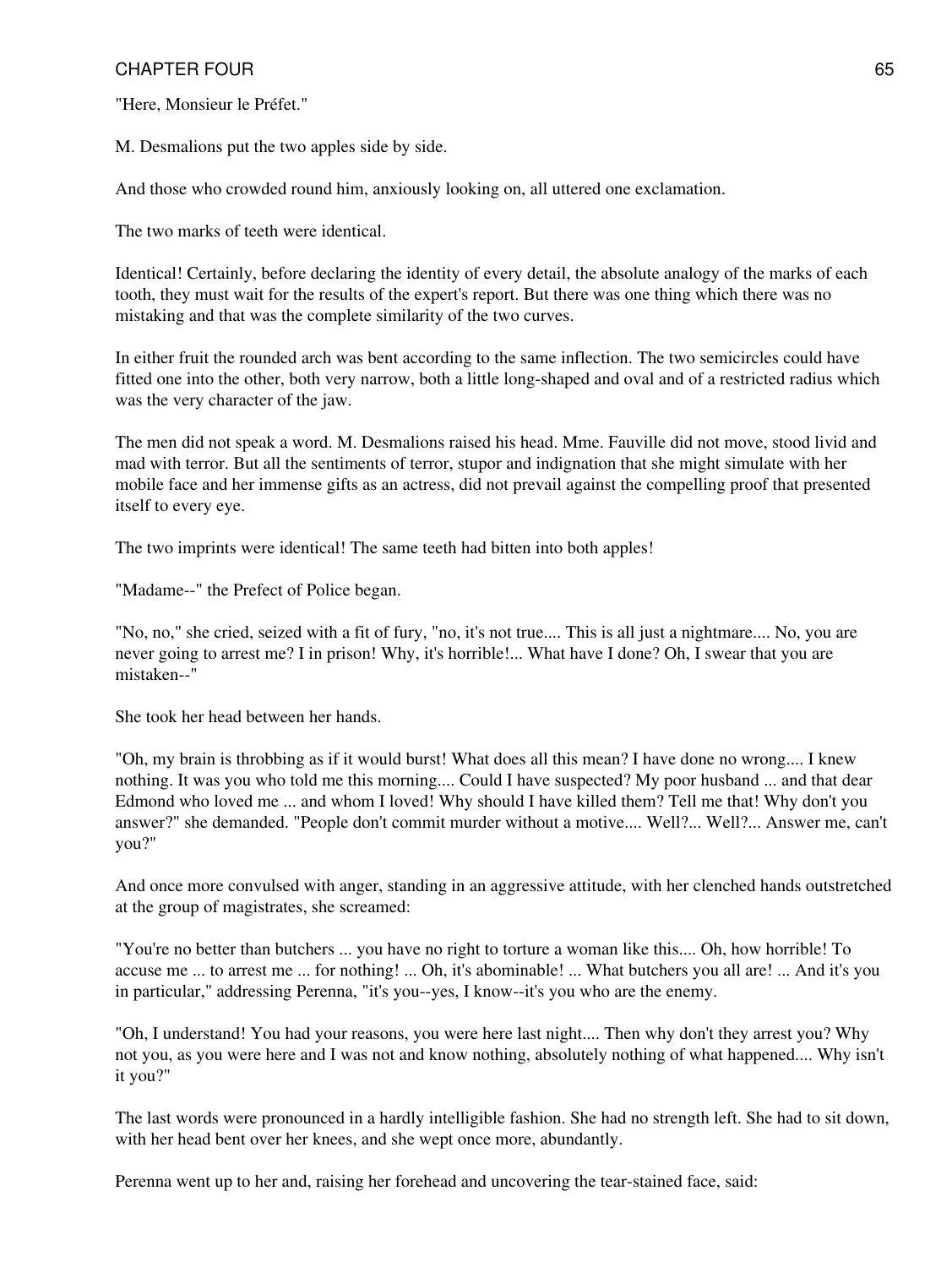"The imprints of teeth in both apples are absolutely identical. There is therefore no doubt whatever but that the first comes from you as well as the second."

"No!" she said.

"Yes," he affirmed. "That is a fact which it is materially impossible to deny. But the first impression may have been left by you before last night, that is to say, you may have bitten that apple yesterday, for instance--"

She stammered:

"Do you think so? Yes, perhaps, I seem to remember--yesterday morning--"

But the Prefect of Police interrupted her.

"It is useless, Madame; I have just questioned your servant, Silvestre. He bought the fruit himself at eight o'clock last evening. When M. Fauville went to bed, there were four apples in the dish. At eight o'clock this morning there were only three. Therefore the one found in the garden is incontestably the fourth; and this fourth apple was marked last night. And the mark is the mark of your teeth."

She stammered:

"It was not I ... it was not I ... that mark is not mine."

"But--"

"That mark is not mine.... I swear it as I hope to be saved.... And I also swear that I shall die, yes, die.... I prefer death to prison.... I shall kill myself.... I shall kill myself--"

Her eyes were staring before her. She stiffened her muscles and made a supreme effort to rise from her chair. But, once on her feet, she tottered and fell fainting on the floor.

While she was being seen to, Mazeroux beckoned to Don Luis and whispered:

"Clear out, Chief."

"Ah, so the orders are revoked? I'm free?"

"Chief, take a look at the beggar who came in ten minutes ago and who's talking to the Prefect. Do you know him?"

"Hang it all!" said Perenna, after glancing at a large red-faced man who did not take his eyes off him. "Hang it, it's Weber, the deputy chief!"

"And he's recognized you, Chief! He recognized Lupin at first sight. There's no fake that he can't see through. He's got the knack of it. Well, Chief, just think of all the tricks you've played on him and ask yourself if he'll stick at anything to have his revenge!"

"And you think he has told the Prefect?"

"Of course he has; and the Prefect has ordered my mates to keep you in view. If you make the least show of trying to escape them, they'll collar you."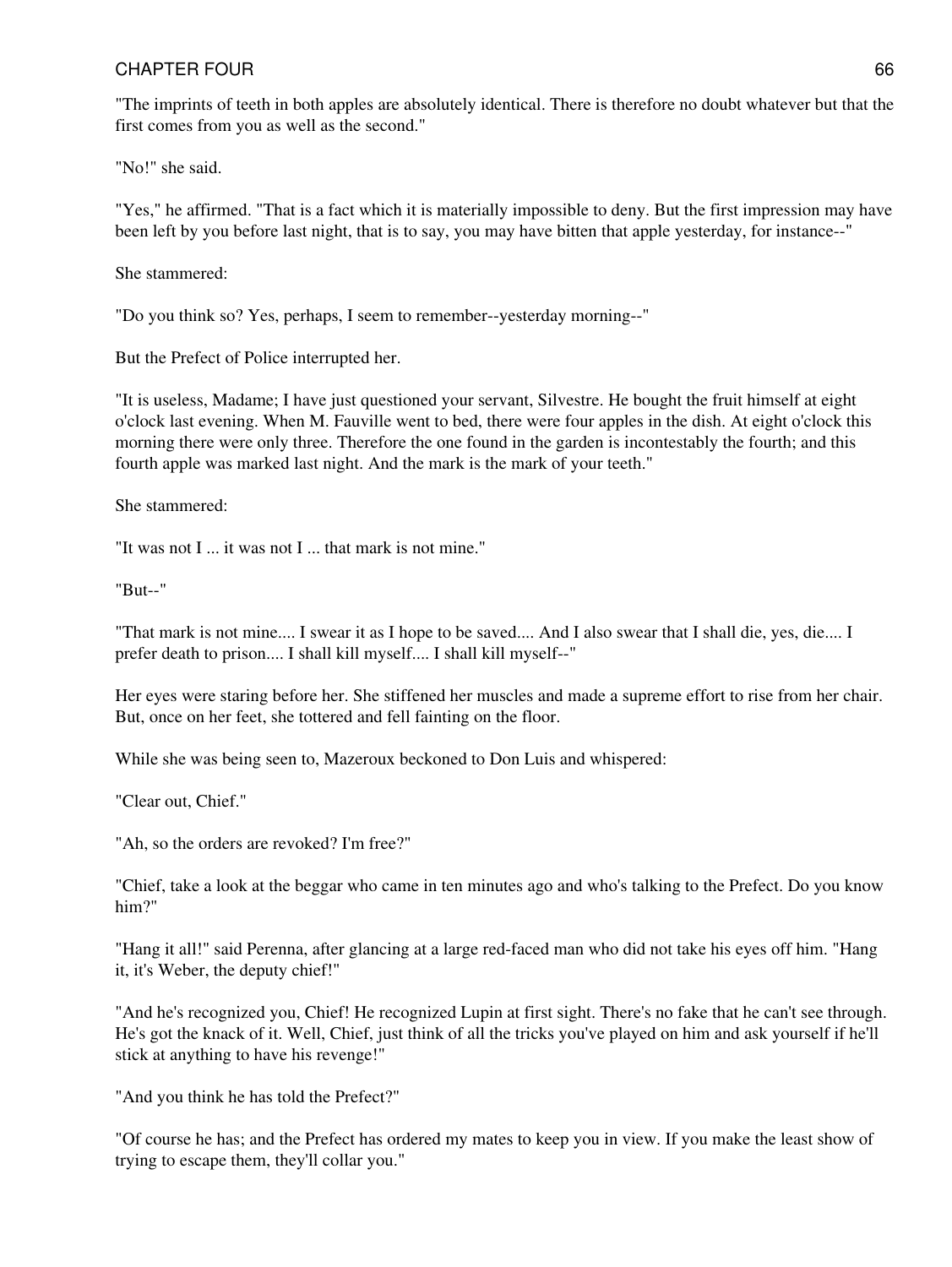"In that case, there's nothing to be done?"

"Nothing to be done? Why, it's a question of putting them off your scent and mighty quickly!"

"What good would that do me, as I'm going home and they know where I live?"

"Eh, what? Can you have the cheek to go home after what's happened?"

"Where do you expect me to sleep? Under the bridges?"

"But, dash it all, don't you understand that, after this job, there will be the most infernal stir, that you're compromised up to the neck as it is, and that everybody will turn against you?"

"Well?"

"Drop the business."

"And the murderers of Cosmo Mornington and the Fauvilles?"

"The police will see to that."

"Alexandre, you're an ass."

"Then become Lupin again, the invisible, impregnable Lupin, and do your own fighting, as you used to. But in Heaven's name don't remain Perenna! It is too dangerous. And don't occupy yourself officially with a business in which you are not interested."

"The things you say, Alexandre! I am interested in it to the tune of a hundred millions. If Perenna does not stick to his post, the hundred millions will be snatched from under his nose. And, on the one occasion when I can earn a few honest centimes, that would be most annoying."

"And, if they arrest you?"

"No go! I'm dead!"

"Lupin is dead. But Perenna is alive."

"As they haven't arrested me to-day, I'm easy in my mind."

"It's only put off. And the orders are strict from this moment onward. They mean to surround your house and to keep watch day and night."

"Capital. I always was frightened at night."

"But, good Lord! what are you hoping for?"

"I hope for nothing, Alexandre. I am sure. I am sure now that they will not dare arrest me."

"Do you imagine that Weber will stand on ceremony?"

"I don't care a hang about Weber. Without orders, Weber can do nothing."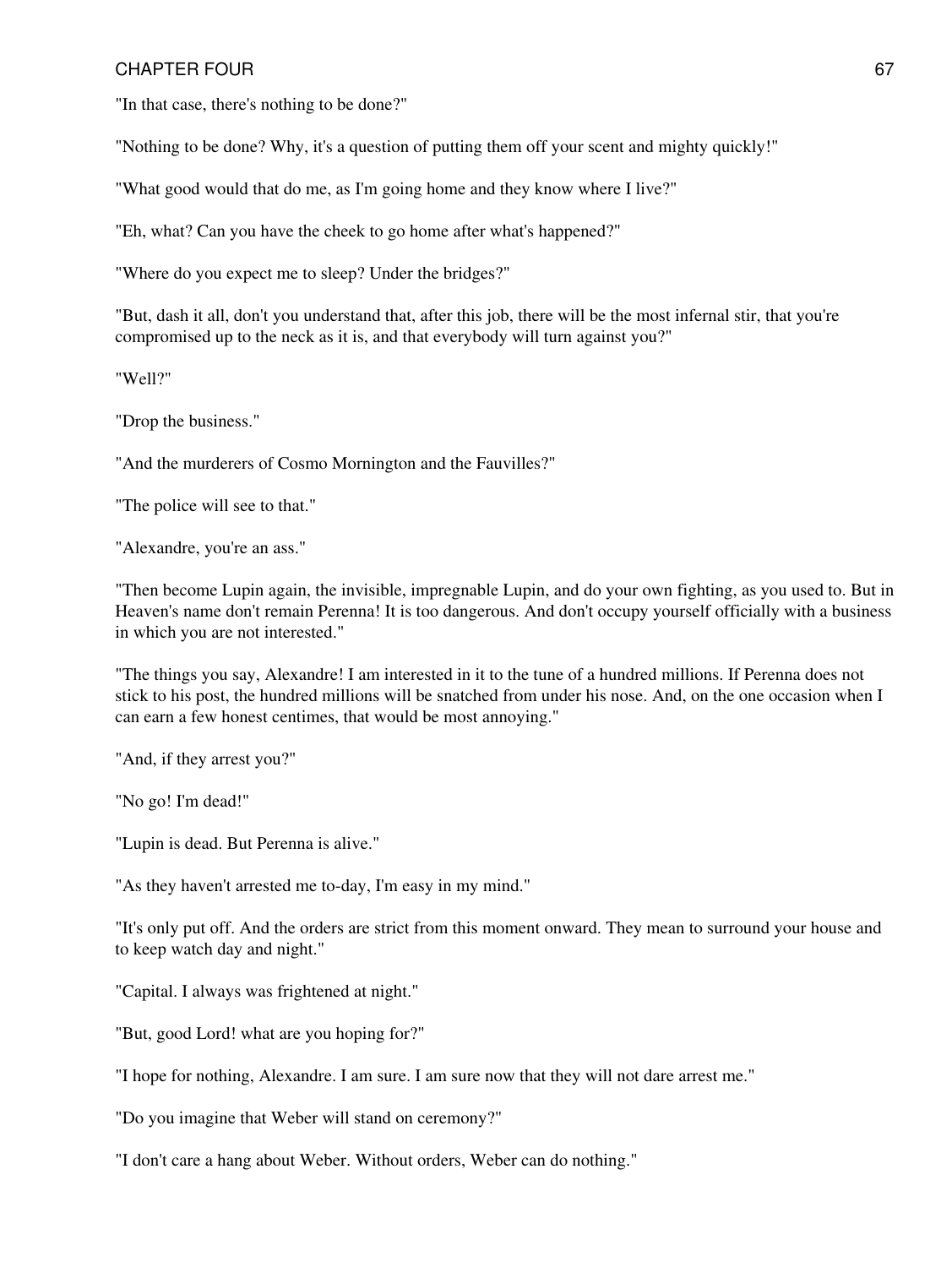"But they'll give him his orders."

"The order to shadow me, yes; to arrest me, no. The Prefect of Police has committed himself about me to such an extent that he will be obliged to back me up. And then there's this: the whole affair is so absurd, so complicated, that you people will never find your way out of it alone. Sooner or later, you will come and fetch me. For there is no one but myself able to fight such adversaries as these: not you nor Weber, nor any of your pals at the detective office. I shall expect your visit, Alexandre."

On the next day an expert examination identified the tooth prints on the two apples and likewise established the fact that the print on the cake of chocolate was similar to the others.

Also, the driver of a taxicab came and gave evidence that a lady engaged him as she left the opera, told him to drive her straight to the end of the Avenue Henri Martin, and left the cab on reaching that spot.

Now the end of the Avenue Henri Martin was within five minutes' walk of the Fauvilles' house.

The man was brought into Mme. Fauville's presence and recognized her at once.

What had she done in that neighbourhood for over an hour?

Marie Fauville was taken to the central lockup, was entered on the register, and slept, that night, at the Saint-Lazare prison.

That same day, when the reporters were beginning to publish details of the investigation, such as the discovery of the tooth prints, but when they did not yet know to whom to attribute them, two of the leading dailies used as a headline for their article the very words which Don Luis Perenna had employed to describe the marks on the apple, the sinister words which so well suggested the fierce, savage, and so to speak, brutal character of the incident:

"THE TEETH OF THE TIGER."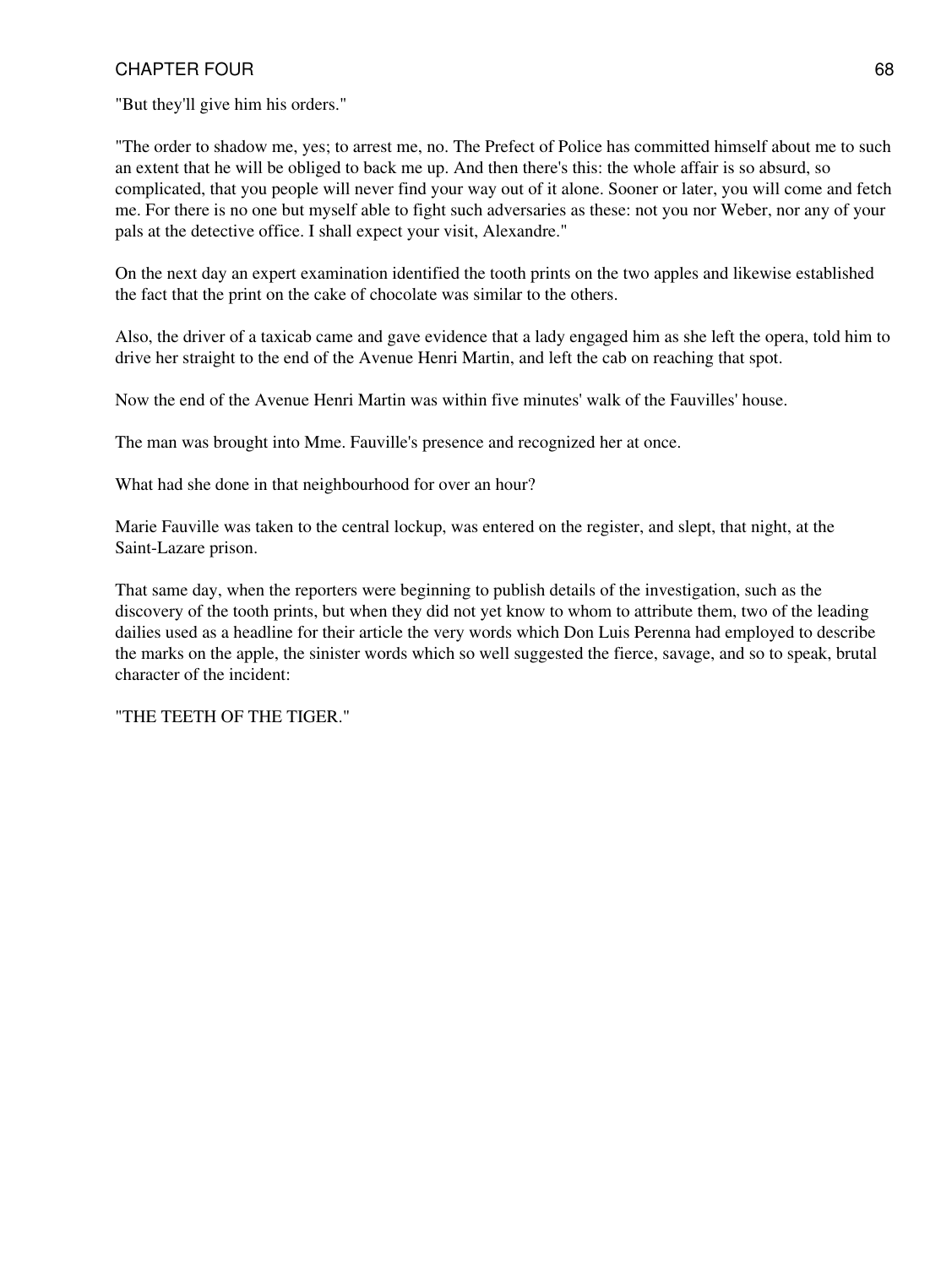# **CHAPTER FIVE**

#### THE IRON CURTAIN

It is sometimes an ungrateful task to tell the story of Arsène Lupin's life, for the reason that each of his adventures is partly known to the public, having at the time formed the subject of much eager comment, whereas his biographer is obliged, if he would throw light upon what is not known, to begin at the beginning and to relate in full detail all that which is already public property.

It is because of this necessity that I am compelled to speak once more of the extreme excitement which the news of that shocking series of crimes created in France, in Europe and throughout the civilized world. The public heard of four murders practically all at once, for the particulars of Cosmo Mornington's will were published two days later.

There was no doubt that the same person had killed Cosmo Mornington, Inspector Vérot, Fauville the engineer, and his son Edmond. The same person had made the identical sinister bite, leaving against himself or herself, with a heedlessness that seemed to show the avenging hand of fate, a most impressive and incriminating proof, a proof which made people shudder as they would have shuddered at the awful reality: the marks of his or her teeth, the teeth of the tiger!

And, in the midst of all this bloodshed, at the most tragic moment of the dismal tragedy, behold the strangest of figures emerging from the darkness!

An heroic adventurer, endowed with astounding intelligence and insight, had in a few hours partly unravelled the tangled skeins of the plot, divined the murder of Cosmo Mornington, proclaimed the murder of Inspector Vérot, taken the conduct of the investigation into his own hands, delivered to justice the inhuman creature whose beautiful white teeth fitted the marks as precious stones fit their settings, received a cheque for a million francs on the day after these exploits and, finally, found himself the probable heir to an immense fortune.

And here was Arsène Lupin coming to life again!

For the public made no mistake about that, and, with wonderful intuition, proclaimed aloud that Don Luis Perenna was Arsène Lupin, before a close examination of the facts had more or less confirmed the supposition.

"But he's dead!" objected the doubters.

To which the others replied:

"Yes, Dolores Kesselbach's corpse was recovered under the still smoking ruins of a little chalet near the Luxemburg frontier and, with it, the corpse of a man whom the police identified as Arsène Lupin. But everything goes to show that the whole scene was contrived by Lupin, who, for reasons of his own, wanted to be thought dead. And everything shows that the police accepted and legalized the theory of his death only because they wished to be rid of their everlasting adversary.

"As a proof, we have the confidences made by Valenglay, who was Prime Minister at the time and whom the chances of politics have just replaced at the head of the government. And there is the mysterious incident on the island of Capri when the German Emperor, just as he was about to be buried under a landslip, was saved by a hermit who, according to the German version, was none other than Arsène Lupin."

To this came a fresh objection: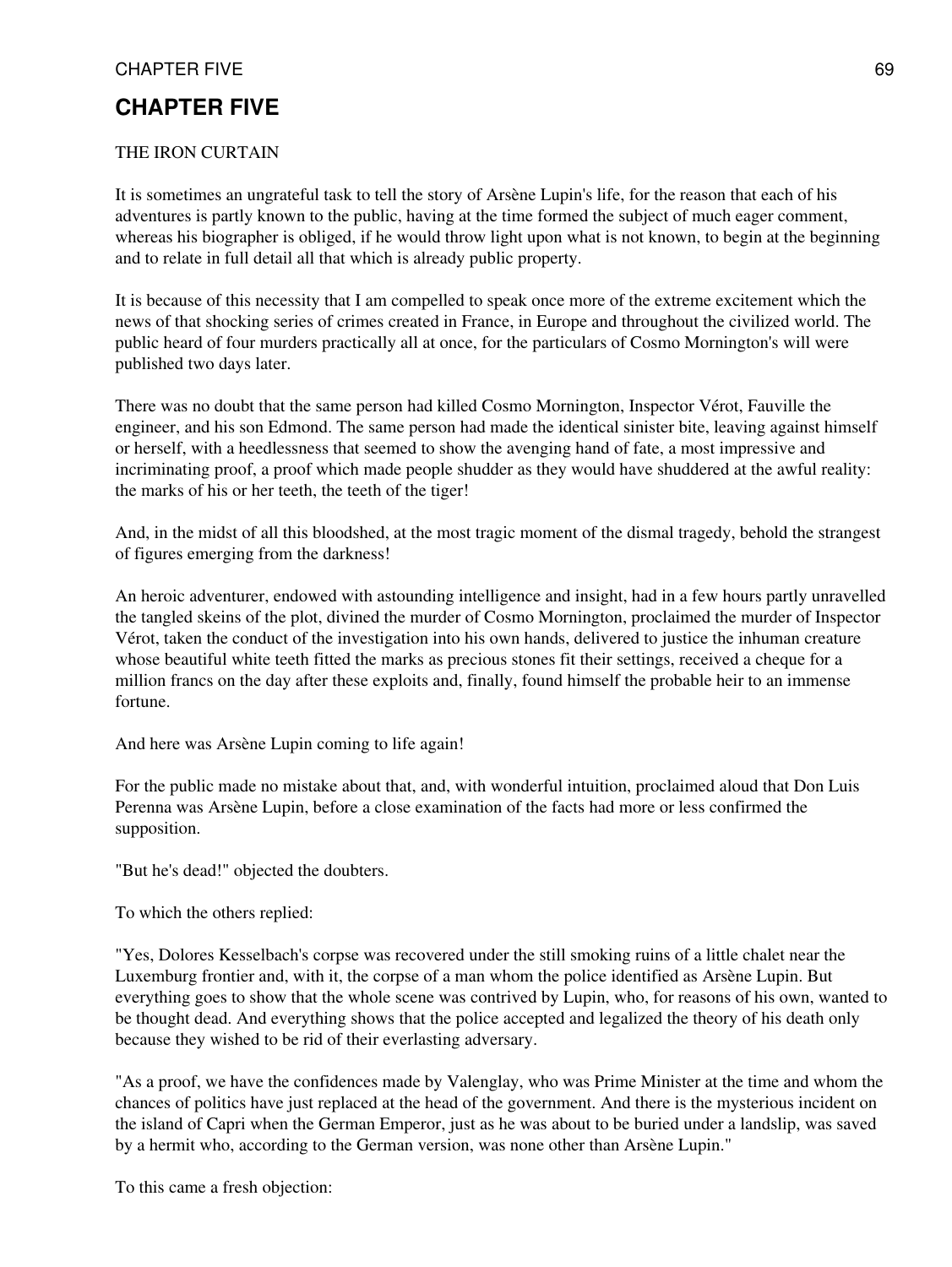"Very well; but read the newspapers of the time: ten minutes afterward, the hermit flung himself into the sea from Tiberius' Leap." And the answer:

"Yes, but the body was never found. And, as it happens, we know that a steamer picked up a man who was making signals to her and that this steamer was on her way to Algiers. Well, a few days later, Don Luis Perenna enlisted in the Foreign Legion at Sidi-bel-Abbes."

Of course, the controversy upon which the newspapers embarked on this subject was carried on discreetly. Everybody was afraid of Lupin; and the journalists maintained a certain reserve in their articles, confined themselves to comparing dates and pointing out coincidences, and refrained from speaking too positively of any Lupin that might lie hidden under the mask of Perenna.

But, as regards the private in the Foreign Legion and his stay in Morocco, they took their revenge and let themselves go freely.

Major d'Astrignac had spoken. Other officers, other comrades of Perenna's, related what they had seen. The reports and daily orders concerning him were published. And what became known as "The Hero's Idyll" began to take the form of a sort of record each page of which described the maddest and unlikeliest of facts.

At Médiouna, on the twenty-fourth of March, the adjutant, Captain Pollex, awarded Private Perenna four days' cells on a charge of having broken out of camp past two sentries after evening roll call, contrary to orders, and being absent without leave until noon on the following day. Perenna, the report went on to say, brought back the body of his sergeant, killed in ambush. And in the margin was this note, in the colonel's hand:

"The colonel commanding doubles Private Perenna's award, but mentions his name in orders and congratulates and thanks him."

After the fight of Ber-Réchid, Lieutenant Fardet's detachment being obliged to retreat before a band of four hundred Moors, Private Perenna asked leave to cover the retreat by installing himself in a *kasbah*.

"How many men do you want, Perenna?"

"None, sir."

"What! Surely you don't propose to cover a retreat all by yourself?"

"What pleasure would there be in dying, sir, if others were to die as well as I?"

At his request, they left him a dozen rifles, and divided with him the cartridges that remained. His share came to seventy-five.

The detachment got away without being further molested. Next day, when they were able to return with reinforcements, they surprised the Moors lying in wait around the *kasbah*, but afraid to approach. The ground was covered with seventy-five of their killed.

Our men drove them off. They found Private Perenna stretched on the floor of the *kasbah*. They thought him dead. He was asleep!

He had not a single cartridge left. But each of his seventy-five bullets had gone home.

What struck the imagination of the public most, however, was Major Comte d'Astrignac's story of the battle of Dar-Dbibarh. The major confessed that this battle, which relieved Fez at the moment when we thought that all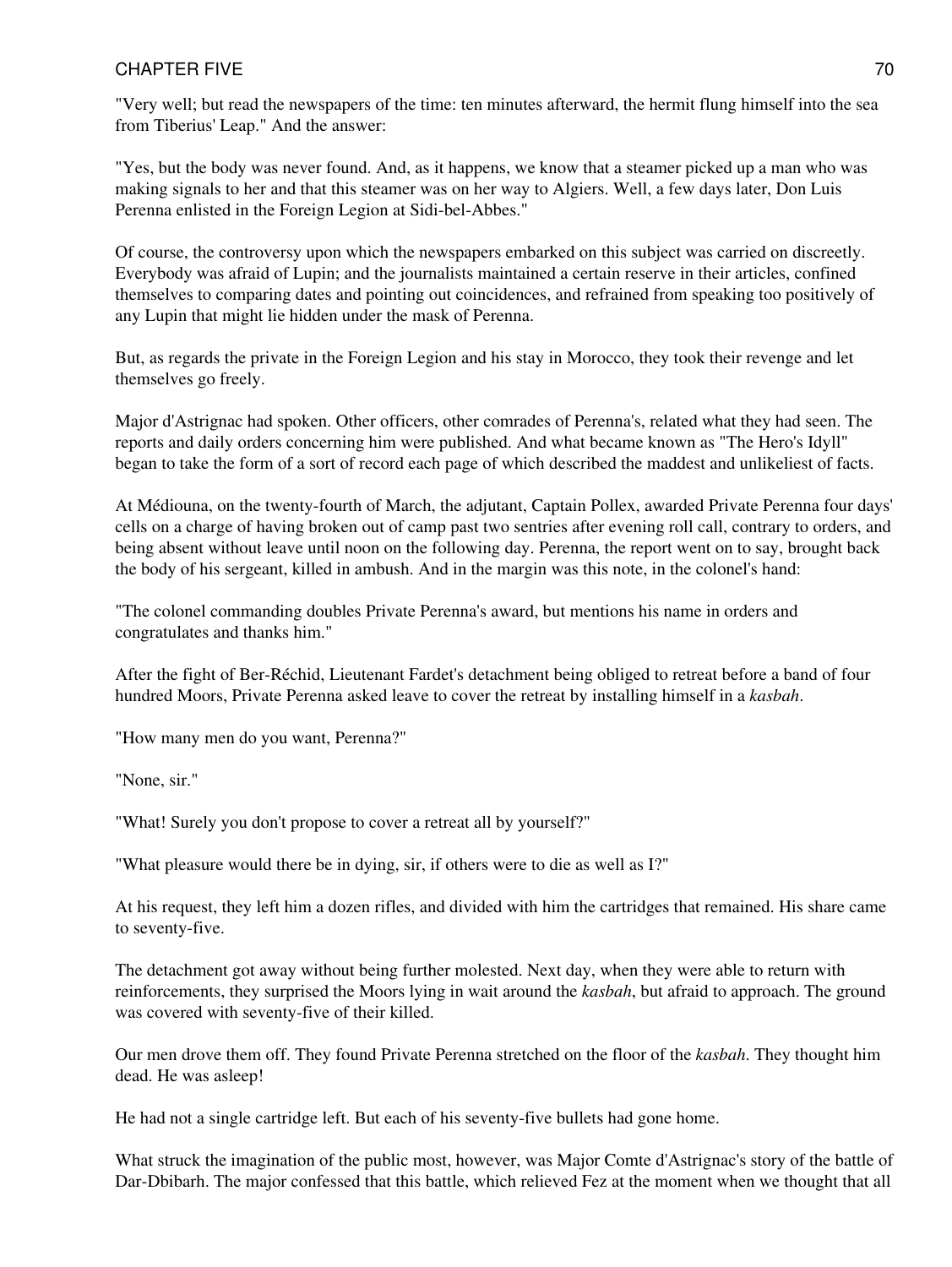was lost and which created such a sensation in France, was won before it was fought and that it was won by Perenna, alone!

At daybreak, when the Moorish tribes were preparing for the attack, Private Perenna lassoed an Arab horse that was galloping across the plain, sprang on the animal, which had no saddle, bridle, nor any sort of harness, and without jacket, cap, or arms, with his white shirt bulging out and a cigarette between his teeth, charged, with his hands in his trousers-pockets!

He charged straight toward the enemy, galloped through their camp, riding in and out among the tents, and then left it by the same place by which he had gone in.

This quite inconceivable death ride spread such consternation among the Moors that their attack was half-hearted and the battle was won without resistance.

This, together with numberless other feats of bravado, went to make up the heroic legend of Perenna. It threw into relief the superhuman energy, the marvellous recklessness, the bewildering fancy, the spirit of adventure, the physical dexterity, and the coolness of a singularly mysterious individual whom it was impossible not to take for Arsène Lupin, but a new and greater Arsène Lupin, dignified, idealized, and ennobled by his exploits.

One morning, a fortnight after the double murder in the Boulevard Suchet, this extraordinary man, who aroused such eager interest and who was spoken of on every side as a fabulous and more or less impossible being: one morning, Don Luis Perenna dressed himself and went the rounds of his house.

It was a comfortable and roomy eighteenth-century mansion, situated at the entrance to the Faubourg Saint-Germain, on the little Place du Palais-Bourbon. He had bought it, furnished, from a rich Hungarian, Count Malonyi, keeping for his own use the horses, carriages, motor cars, and taking over the eight servants and even the count's secretary, Mlle. Levasseur, who undertook to manage the household and to receive and get rid of the visitors--journalists, bores and curiosity-dealers--attracted by the luxury of the house and the reputation of its new owner.

After finishing his inspection of the stables and garage, he walked across the courtyard and went up to his study, pushed open one of the windows and raised his head. Above him was a slanting mirror; and this mirror reflected, beyond the courtyard and its surrounding wall, one whole side of the Place du Palais-Bourbon.

"Bother!" he said. "Those confounded detectives are still there. And this has been going on for a fortnight. I'm getting tired of this spying."

He sat down, in a bad temper, to look through his letters, tearing up, after he had read them, those which concerned him personally and making notes on the others, such as applications for assistance and requests for interviews. When he had finished, he rang the bell.

"Ask Mlle. Levasseur to bring me the newspapers."

She had been the Hungarian count's reader as well as his secretary; and Perenna had trained her to pick out in the newspapers anything that referred to him, and to give him each morning an exact account of the proceedings that were being taken against Mme. Fauville.

Always dressed in black, with a very elegant and graceful figure, she had attracted him from the first. She had an air of great dignity and a grave and thoughtful face which made it impossible to penetrate the secret of her soul, and which would have seemed austere had it not been framed in a cloud of fair curls, resisting all attempts at discipline and setting a halo of light and gayety around her.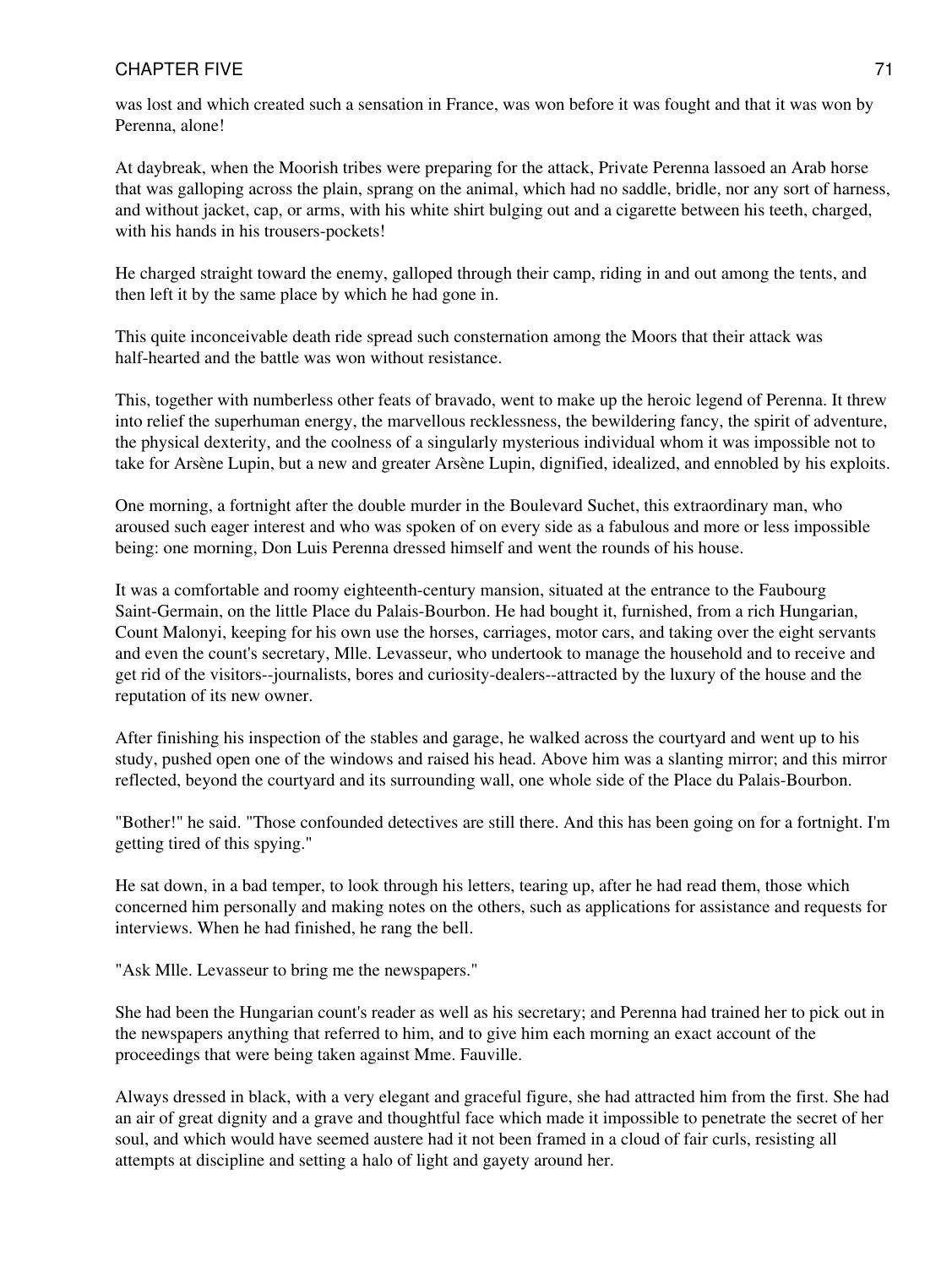Her voice had a soft and musical tone which Perenna loved to hear; and, himself a little perplexed by Mlle. Levasseur's attitude of reserve, he wondered what she could think of him, of his mode of life, and of all that the newspapers had to tell of his mysterious past.

"Nothing new?" he asked, as he glanced at the headings of the articles.

She read the reports relating to Mme. Fauville; and Don Luis could see that the police investigations were making no headway. Marie Fauville still kept to her first method, that of weeping, making a show of indignation, and assuming entire ignorance of the facts upon which she was being examined.

"It's ridiculous," he said, aloud. "I have never seen any one defend herself so clumsily."

"Still, if she's innocent?"

It was the first time that Mlle. Levasseur had uttered an opinion or rather a remark upon the case. Don Luis looked at her in great surprise.

"So you think her innocent, Mademoiselle?"

She seemed ready to reply and to explain the meaning of her interruption. It was as though she were removing her impassive mask and about to allow her face to adopt a more animated expression under the impulse of her inner feelings. But she restrained herself with a visible effort, and murmured:

"I don't know. I have no views."

"Possibly," he said, watching her with curiosity, "but you have a doubt: a doubt which would be permissible if it were not for the marks left by Mme. Fauville's own teeth. Those marks, you see, are something more than a signature, more than a confession of guilt. And, as long as she is unable to give a satisfactory explanation of this point--"

But Marie Fauville vouchsafed not the slightest explanation of this or of anything else. She remained impenetrable. On the other hand, the police failed to discover her accomplice or accomplices, or the man with the ebony walking-stick and the tortoise-shell glasses whom the waiter at the Café du Pont-Neuf had described to Mazeroux and who seemed to have played a singularly suspicious part. In short, there was not a ray of light thrown upon the subject.

Equally vain was all search for the traces of Victor, the Roussel sister's first cousin, who would have inherited the Mornington bequest in the absence of any direct heirs.

"Is that all?" asked Perenna.

"No," said Mlle. Levasseur, "there is an article in the *Echo de France*--"

"Relating to me?"

"I presume so, Monsieur. It is called, 'Why Don't They Arrest Him?'"

"That concerns me," he said, with a laugh.

He took the newspaper and read:

"Why do they not arrest him? Why go against logic and prolong an unnatural situation which no decent man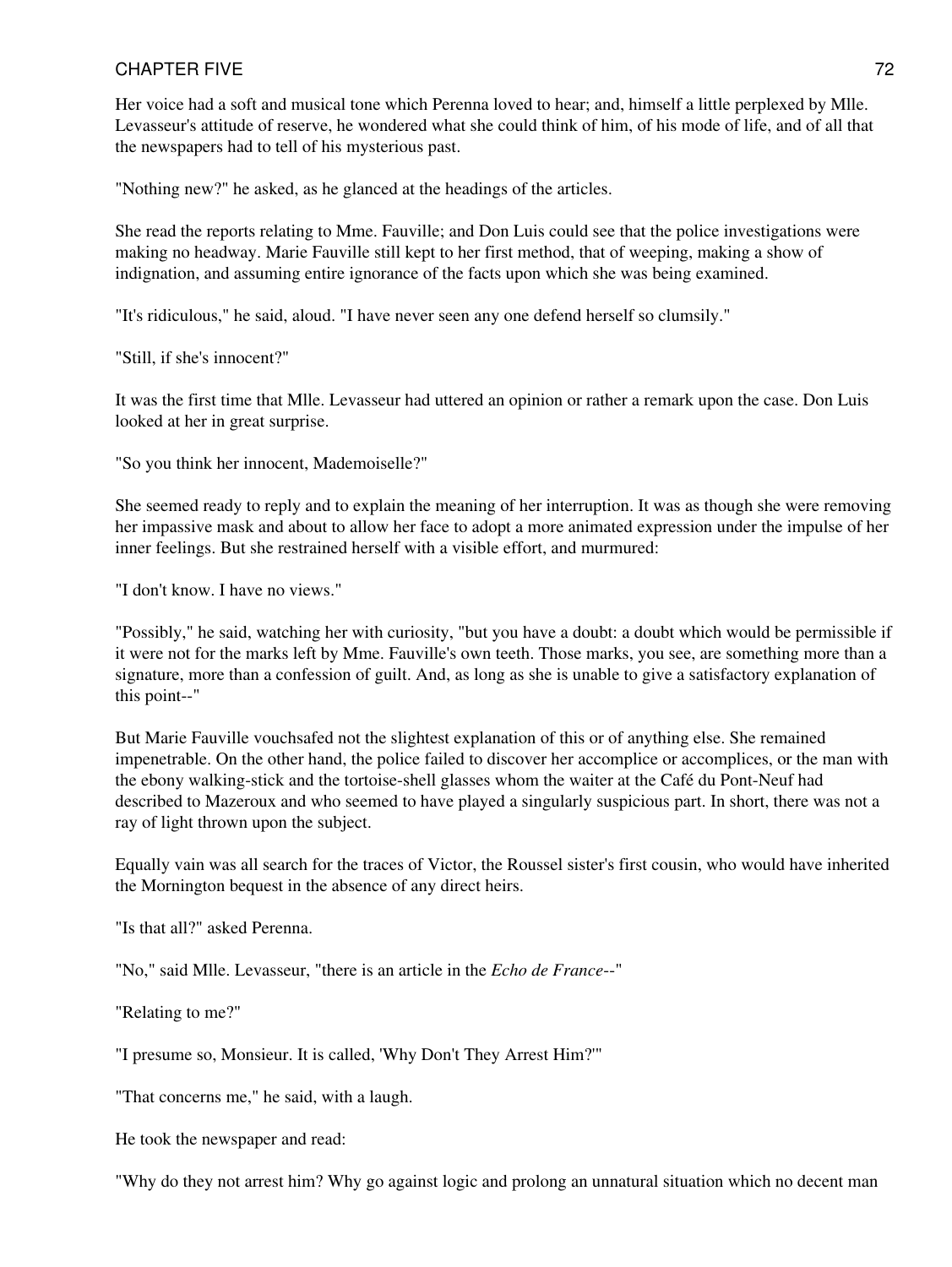can understand? This is the question which everybody is asking and to which our investigations enable us to furnish a precise reply.

"Two years ago, in other words, three years after the pretended death of Arsène Lupin, the police, having discovered or believing they had discovered that Arsène Lupin was really none other than one Floriani, born at Blois and since lost to sight, caused the register to be inscribed, on the page relating to this Floriani, with the word 'Deceased,' followed by the words 'Under the alias of Arsène Lupin.'

"Consequently, to bring Arsène Lupin back to life, there would be wanted something more than the undeniable proof of his existence, which would not be impossible. The most complicated wheels in the administrative machine would have to be set in motion, and a decree obtained from the Council of State.

"Now it would seem that M. Valenglay, the Prime Minister, together with the Prefect of Police, is opposed to making any too minute inquiries capable of opening up a scandal which the authorities are anxious to avoid. Bring Arsène Lupin back to life? Recommence the struggle with that accursed scoundrel? Risk a fresh defeat and fresh ridicule? No, no, and again no!

"And thus is brought about this unprecedented, inadmissible, inconceivable, disgraceful situation, that Arsène Lupin, the hardened thief, the impenitent criminal, the robber-king, the emperor of burglars and swindlers, is able to-day, not clandestinely, but in the sight and hearing of the whole world, to pursue the most formidable task that he has yet undertaken, to live publicly under a name which is not his own, but which he has incontestably made his own, to destroy with impunity four persons who stood in his way, to cause the imprisonment of an innocent woman against whom he himself has accumulated false evidence, and at the end of all, despite the protests of common sense and thanks to an unavowed complicity, to receive the hundred millions of the Mornington legacy.

"There is the ignominious truth in a nutshell. It is well that it should be stated. Let us hope, now that it stands revealed, that it will influence the future conduct of events."

"At any rate, it will influence the conduct of the idiot who wrote that article," said Lupin, with a grin.

He dismissed Mlle. Levasseur and rang up Major d'Astrignac on the telephone.

"Is that you, Major? Perenna speaking."

"Yes, what is it?"

"Have you read the article in the *Echo de France*?"

"Yes."

"Would it bore you very much to call on that gentleman and ask for satisfaction in my name?"

"Oh! A duel!"

"It's got to be, Major. All these sportsmen are wearying me with their lucubrations. They must be gagged. This fellow will pay for the rest."

"Well, of course, if you're bent on it--"

"I am, very much."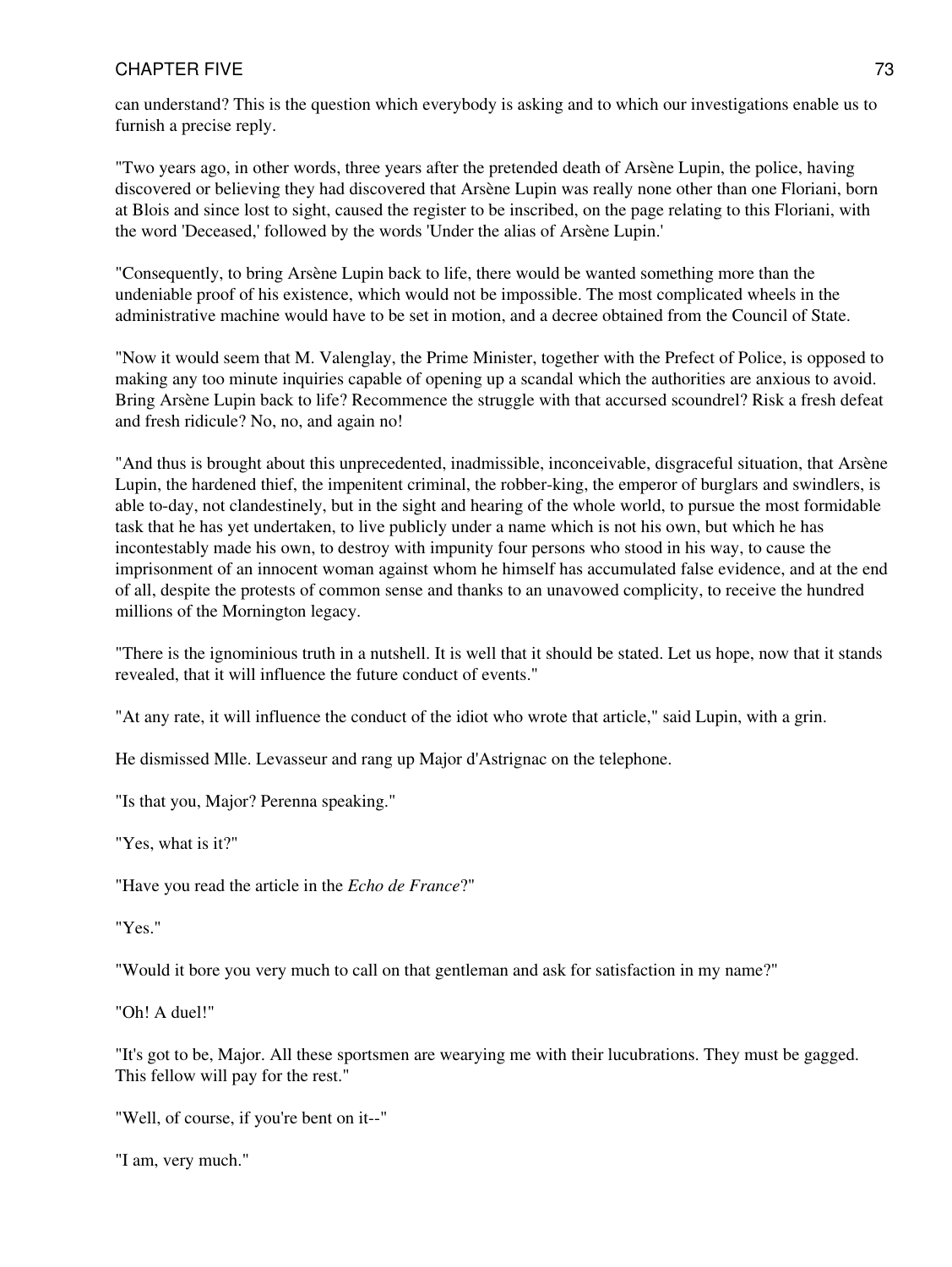\* \* \* \* \*

The preliminaries were entered upon without delay. The editor of the *Echo de France* declared that the article had been sent in without a signature, typewritten, and that it had been published without his knowledge; but he accepted the entire responsibility.

That same day, at three o'clock, Don Luis Perenna, accompanied by Major d'Astrignac, another officer, and a doctor, left the house in the Place du Palais-Bourbon in his car, and, followed by a taxi crammed with the detectives engaged in watching him, drove to the Parc des Princes.

While waiting for the arrival of the adversary, the Comte d'Astrignac took Don Luis aside.

"My dear Perenna, I ask you no questions. I don't want to know how much truth there is in all that is being written about you, or what your real name is. To me, you are Perenna of the Legion, and that is all I care about. Your past began in Morocco. As for the future, I know that, whatever happens and however great the temptation, your only aim will be to revenge Cosmo Mornington and protect his heirs. But there's one thing that worries me."

"Speak out, Major."

"Give me your word that you won't kill this man."

"Two months in bed, Major; will that suit you?"

"Too long. A fortnight."

"Done."

The two adversaries took up their positions. At the second encounter, the editor of the *Echo de France* fell, wounded in the chest.

"Oh, that's too bad of you, Perenna!" growled the Comte d'Astrignac. "You promised me--"

"And I've kept my promise, Major."

The doctors were examining the injured man. Presently one of them rose and said:

"It's nothing. Three weeks' rest, at most. Only a third of an inch more, and he would have been done for."

"Yes, but that third of an inch isn't there," murmured Perenna.

Still followed by the detectives' motor cab, Don Luis returned to the Faubourg Saint-Germain; and it was then that an incident occurred which was to puzzle him greatly and throw a most extraordinary light on the article in the *Echo de France*.

In the courtyard of his house he saw two little puppies which belonged to the coachman and which were generally confined to the stables. They were playing with a twist of red string which kept catching on to things, to the railings of the steps, to the flower vases. In the end, the paper round which the string was wound, appeared. Don Luis happened to pass at that moment. His eyes noticed marks of writing on the paper, and he mechanically picked it up and unfolded it.

He gave a start. He had at once recognized the opening lines of the article printed in the *Echo de France*. And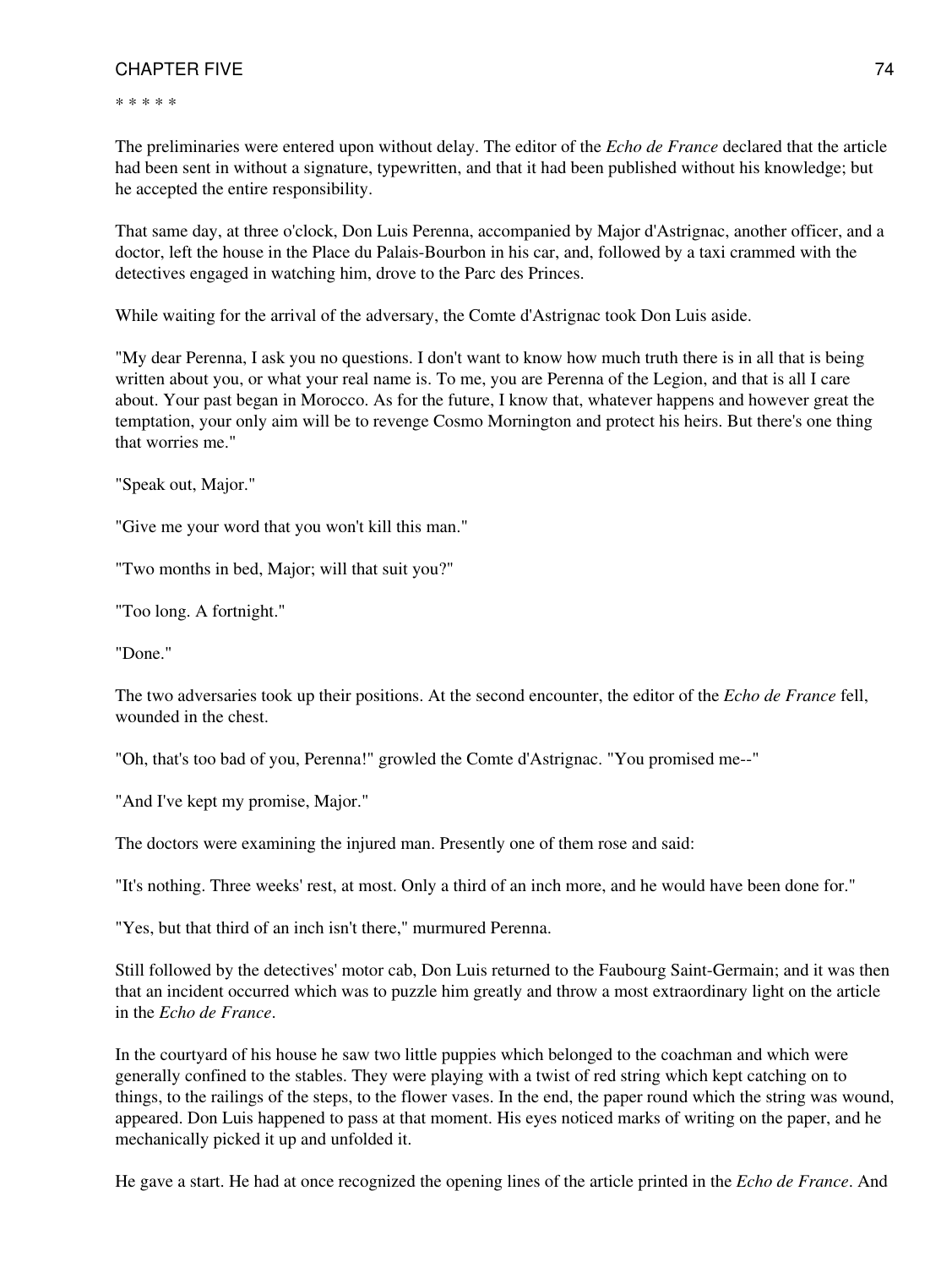the whole article was there, written in ink, on ruled paper, with erasures, and with sentences added, struck out, and begun anew.

He called the coachman and asked him:

"Where does this ball of string come from?"

"The string, sir? Why, from the harness-room, I think. It must have been that little she-devil of a Mirza who--"

"And when did you wind the string round the paper?"

"Yesterday evening, Monsieur."

"Yesterday evening. I see. And where is the paper from?"

"Upon my word, Monsieur, I can't say. I wanted something to wind my string on. I picked this bit up behind the coach-house where they fling all the rubbish of the house to be taken into the street at night."

Don Luis pursued his investigations. He questioned or asked Mlle. Levasseur to question the other servants. He discovered nothing; but one fact remained: the article in the *Echo de France* had been written, as the rough draft which he had picked up proved, by somebody who lived in the house or who was in touch with one of the people in the house.

The enemy was inside the fortress.

But what enemy? And what did he want? Merely Perenna's arrest?

All the remainder of the afternoon Don Luis continued anxious, annoyed by the mystery that surrounded him, incensed at his own inaction, and especially at that threatened arrest, which certainly caused him no uneasiness, but which hampered his movements.

Accordingly, when he was told at about ten o'clock that a man who gave the name of Alexandre insisted on seeing him, he had the man shown in; and when he found himself face to face with Mazeroux, but Mazeroux disguised beyond recognition and huddled in an old cloak, he flung himself on him as on a prey, hustling and shaking him.

"So it's you, at last?" he cried. "Well, what did I tell you? You can't make head or tail of things at the police office and you've come for me! Confess it, you numskull! You've come to fetch me! Oh, how funny it all is! Gad, I knew that you would never have the cheek to arrest me, and that the Prefect of Police would manage to calm the untimely ardour of that confounded Weber! To begin with, one doesn't arrest a man whom one has need of. Come, out with it! Lord, how stupid you look! Why don't you answer? How far have you got at the office? Quick, speak! I'll settle the thing in five seconds. Just tell me about your inquiry in two words, and I'll finish it for you in the twinkling of a bed-post, in two minutes by my watch. Well, you were saying--"

"But, Chief," spluttered Mazeroux, utterly nonplussed.

"What! Must I drag the words out of you? Come on! I'll make a start. It has to do with the man with the ebony walking-stick, hasn't it? The one we saw at the Café du Pont-Neuf on the day when Inspector Vérot was murdered?"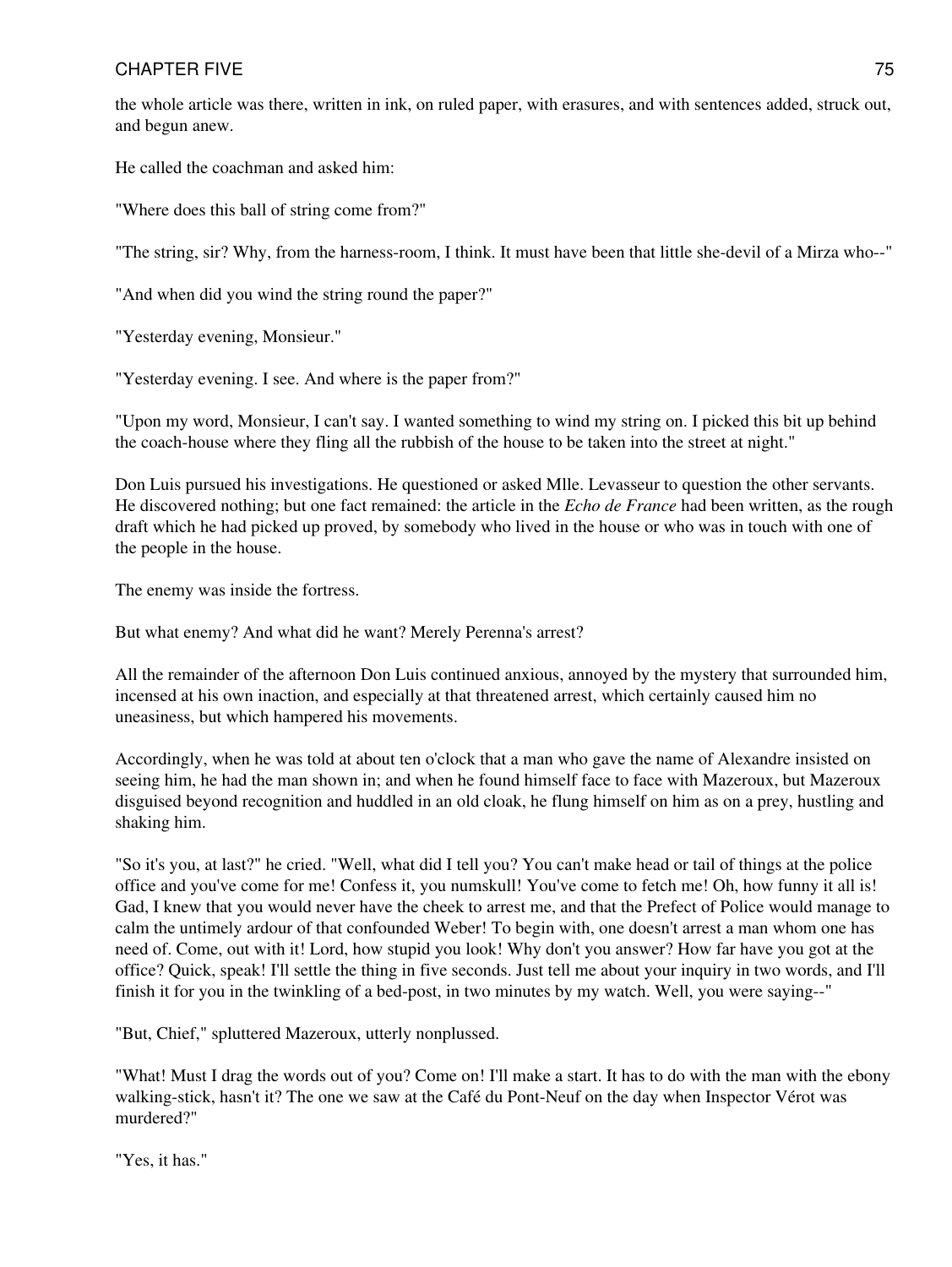"Have you found his traces?"

"Yes."

"Well, come along, find your tongue!"

"It's like this, Chief. Some one else noticed him besides the waiter. There was another customer in the cafe; and this other customer, whom I ended by discovering, went out at the same time as our man and heard him ask somebody in the street which was the nearest underground station for Neuilly."

"Capital, that. And, in Neuilly, by asking questions on every side, you ferreted him out?"

"And even learnt his name, Chief: Hubert Lautier, of the Avenue du Roule. Only he decamped from there six months ago, leaving his furniture behind him and taking nothing but two trunks."

"What about the post-office?"

"We have been to the post-office. One of the clerks recognized the description which we supplied. Our man calls once every eight or ten days to fetch his mail, which never amounts to much: just one or two letters. He has not been there for some time."

"Is the correspondence in his name?"

"No, initials."

"Were they able to remember them?"

"Yes: B.R.W.8."

"Is that all?"

"That is absolutely all that I have discovered. But one of my fellow officers succeeded in proving, from the evidence of two detectives, that a man carrying a silver-handled ebony walking-stick and a pair of tortoise-shell glasses walked out of the Gare d'Auteuil on the evening of the double murder and went toward Renelagh. Remember the presence of Mme. Fauville in that neighbourhood at the same hour. And remember that the crime was committed round about midnight. I conclude from this--"

"That will do; be off!"

"But--"

"Get!"

"Then I don't see you again?"

"Meet me in half an hour outside our man's place."

"What man?"

"Marie Fauville's accomplice."

"But you don't know--"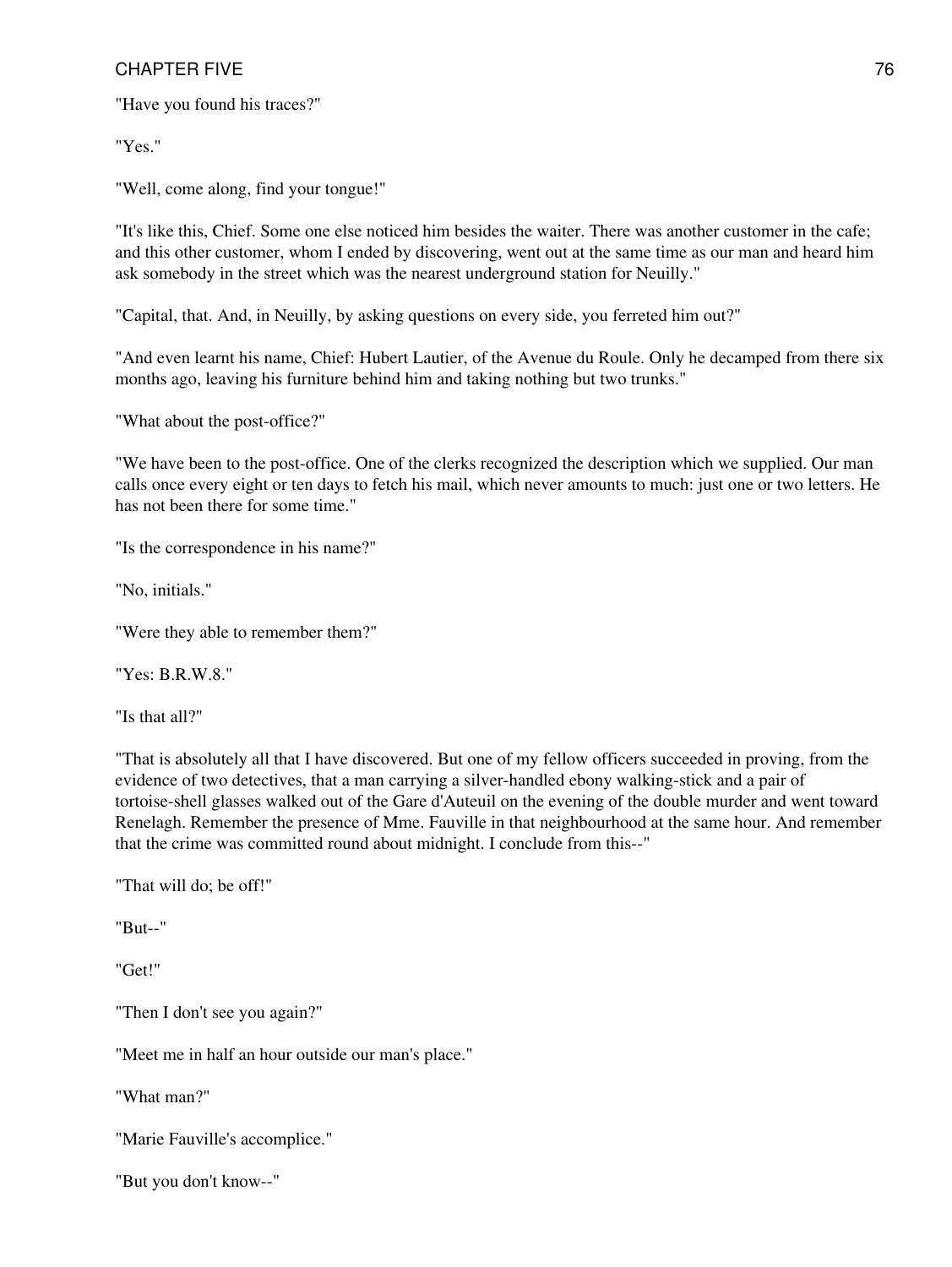"The address? Why, you gave it to me yourself: Boulevard Richard-Wallace, No. 8. Go! And don't look such a fool."

He made him spin round on his heels, took him by the shoulders, pushed him to the door, and handed him over, quite flabbergasted, to a footman.

He himself went out a few minutes later, dragging in his wake the detectives attached to his person, left them posted on sentry duty outside a block of flats with a double entrance, and took a motor cab to Neuilly.

He went along the Avenue de Madrid on foot and turned down the Boulevard Richard-Wallace, opposite the Bois de Boulogne. Mazeroux was waiting for him in front of a small three-storied house standing at the back of a courtyard contained within the very high walls of the adjoining property.

"Is this number eight?"

"Yes, Chief, but tell me how--"

"One moment, old chap; give me time to recover my breath."

He gave two or three great gasps.

"Lord, how good it is to be up and doing!" he said. "Upon my word, I was getting rusty. And what a pleasure to pursue those scoundrels! So you want me to tell you?"

He passed his arm through the sergeant's.

"Listen, Alexandre, and profit by my words. Remember this: when a person is choosing initials for his address at a *poste restante* he doesn't pick them at random, but always in such a way that the letters convey a meaning to the person corresponding with him, a meaning which will enable that other person easily to remember the address."

"And in this case?"

"In this case, Mazeroux, a man like myself, who knows Neuilly and the neighbourhood of the Bois, is at once struck by those three letters, 'B.R.W,' and especially by the 'W.', a foreign letter, an English letter. So that in my mind's eye, instantly, as in a flash, I saw the three letters in their logical place as initials at the head of the words for which they stand. I saw the 'B' of 'boulevard,' and the 'R' and the English 'W' of Richard-Wallace. And so I came to the Boulevard Richard-Wallace, And that, my dear sir, explains the milk in the cocoanut."

Mazeroux seemed a little doubtful.

"And what do you think, Chief?"

"I think nothing. I am looking about. I am building up a theory on the first basis that offers a probable theory. And I say to myself ... I say to myself ... I say to myself, Mazeroux, that this is a devilish mysterious little hole and that this house--Hush! Listen--"

He pushed Mazeroux into a dark corner. They had heard a noise, the slamming of a door.

Footsteps crossed the courtyard in front of the house. The lock of the outer gate grated. Some one appeared, and the light of a street lamp fell full on his face.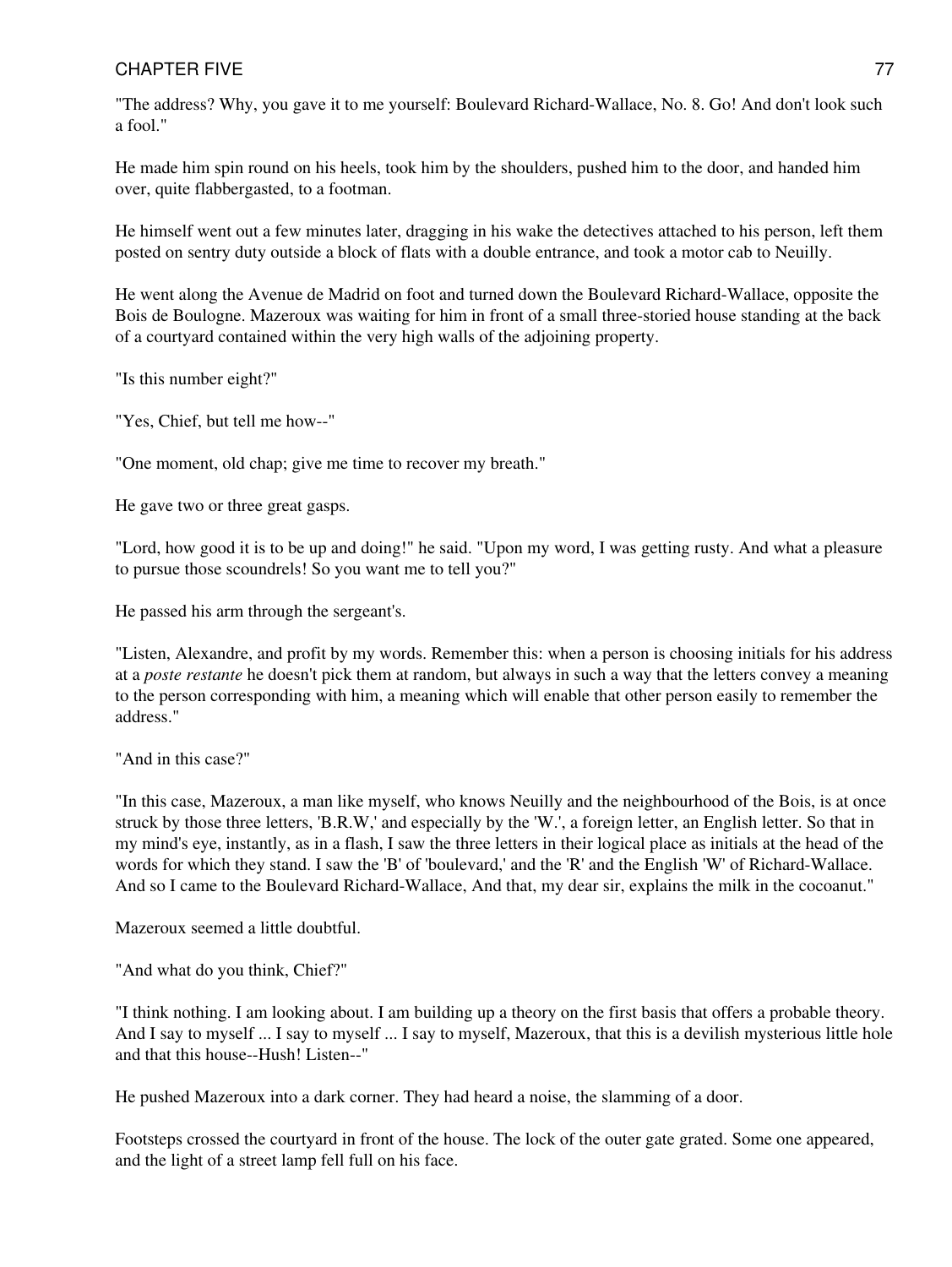"Dash it all," muttered Mazeroux, "it's he!"

"I believe you're right."

"It's he. Chief. Look at the black stick and the bright handle. And did you see the eyeglasses--and the beard? What a oner you are, Chief!"

"Calm yourself and let's go after him."

The man had crossed the Boulevard Richard-Wallace and was turning into the Boulevard Maillot. He was walking pretty fast, with his head up, gayly twirling his stick. He lit a cigarette.

At the end of the Boulevard Maillot, the man passed the octroi and entered Paris. The railway station of the outer circle was close by. He went to it and, still followed by the others, stepped into a train that took them to Auteuil.

"That's funny," said Mazeroux. "He's doing exactly what he did a fortnight ago. This is where he was seen."

The man now went along the fortifications. In a quarter of an hour he reached the Boulevard Suchet and almost immediately afterward the house in which M. Fauville and his son had been murdered.

He climbed the fortifications opposite the house and stayed there for some minutes, motionless, with his face to the front of the house. Then continuing his road he went to La Muette and plunged into the dusk of the Bois de Boulogne.

"To work and boldly!" said Don Luis, quickening his pace.

Mazeroux stopped him.

"What do you mean, Chief?"

"Well, catch him by the throat! There are two of us; we couldn't hope for a better moment."

"What! Why, it's impossible!"

"Impossible? Are you afraid? Very well, I'll do it by myself."

"Look here, Chief, you're not serious!"

"Why shouldn't I be serious?"

"Because one can't arrest a man without a reason."

"Without a reason? A scoundrel like this? A murderer? What more do you want?"

"In the absence of compulsion, of catching him in the act, I want something that I haven't got."

"What's that?"

"A warrant. I haven't a warrant."

Mazeroux's accent was so full of conviction, and the answer struck Don Luis Perenna as so comical, that he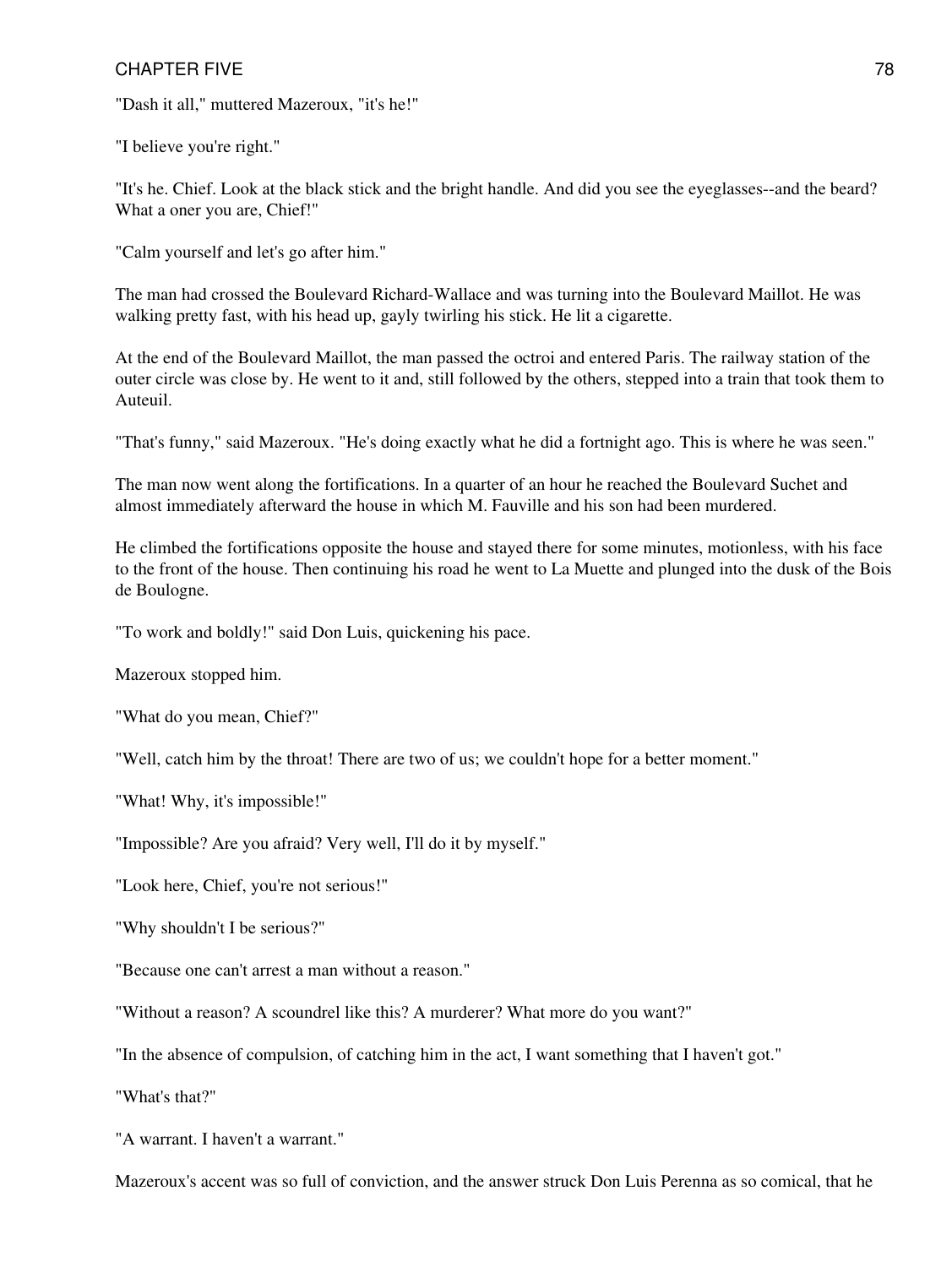burst out laughing.

"You have no warrant? Poor little chap! Well, I'll soon show you if I need a warrant!"

"You'll show me nothing," cried Mazeroux, hanging on to his companion's arm. "You shan't touch the man."

"One would think he was your mother!"

"Come, Chief."

"But, you stick-in-the-mud of an honest man," shouted Don Luis, angrily, "if we let this opportunity slip shall we ever find another?"

"Easily. He's going home. I'll inform the commissary of police. He will telephone to headquarters; and to-morrow morning--"

"And suppose the bird has flown?"

"I have no warrant."

"Do you want me to sign you one, idiot?"

But Don Luis mastered his rage. He felt that all his arguments would be shattered to pieces against the sergeant's obstinacy, and that, if necessary, Mazeroux would go to the length of defending the enemy against him. He simply said in a sententious tone:

"One ass and you make a pair of asses; and there are as many asses as there are people who try to do police work with bits of paper, signatures, warrants, and other gammon. Police work, my lad, is done with one's fists. When you come upon the enemy, hit him. Otherwise, you stand a chance of hitting the air. With that, good-night. I'm going to bed. Telephone to me when the job is done."

He went home, furious, sick of an adventure in which he had not had elbow room, and in which he had had to submit to the will, or, rather, to the weakness of others.

But next morning when he woke up his longing to see the police lay hold of the man with the ebony stick, and especially the feeling that his assistance would be of use, impelled him to dress as quickly as he could.

"If I don't come to the rescue," he thought, "they'll let themselves be done in the eye. They're not equal to a contest of this kind."

Just then Mazeroux rang up and asked to speak to him. He rushed to a little telephone box which his predecessor had fitted up on the first floor, in a dark recess that communicated only with his study, and switched on the electric light.

"Is that you, Alexandre?"

"Yes, Chief. I'm speaking from a wine shop near the house on the Boulevard Richard-Wallace."

"What about our man?"

"The bird's still in the nest. But we're only just in time."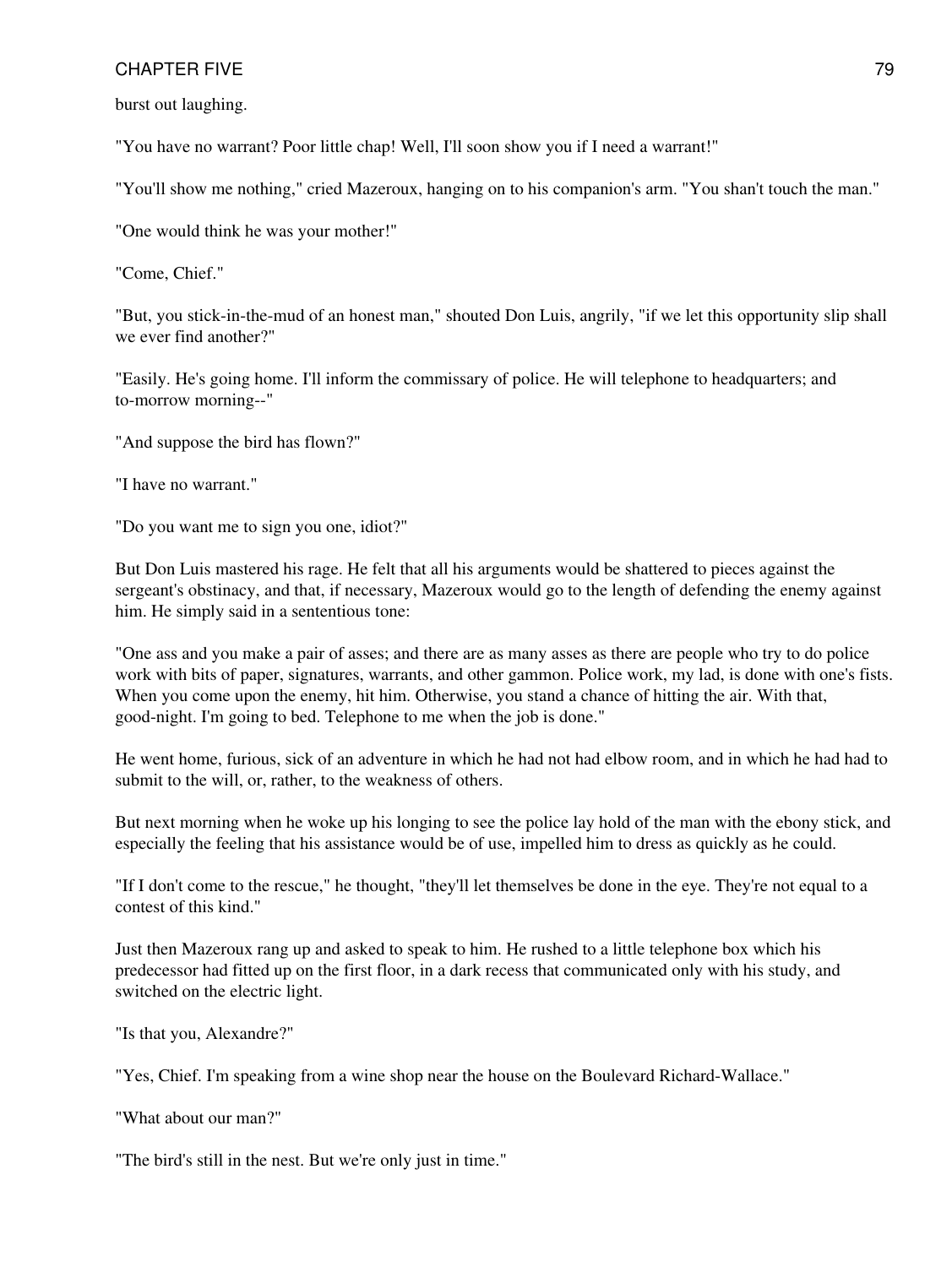"Really?"

"Yes, he's packed his trunk. He's going away this morning."

"How do they know?"

"Through the woman who manages for him. She's just come to the house and will let us in."

"Does he live alone?"

"Yes, the woman cooks his meals and goes away in the evening. No one ever calls except a veiled lady who has paid him three visits since he's been here. The housekeeper was not able to see what she was like. As for him, she says he's a scholar, who spends his time reading and working."

"And have you a warrant?"

"Yes, we're going to use it."

"I'll come at once."

"You can't! We've got Weber at our head. Oh, by the way, have you heard the news about Mme. Fauville?"

"About Mme. Fauville?"

"Yes, she tried to commit suicide last night."

"What! Tried to commit suicide!"

Perenna had uttered an exclamation of astonishment and was very much surprised to hear, almost at the same time, another cry, like an echo, at his elbow. Without letting go the receiver, he turned round and saw that Mlle. Levasseur was in the study a few yards away from him, standing with a distorted and livid face. Their eyes met. He was on the point of speaking to her, but she moved away, without leaving the room, however.

"What the devil was she listening for?" Don Luis wondered. "And why that look of dismay?"

Meanwhile, Mazeroux continued:

"She said, you know, that she would try to kill herself. But it must have taken a goodish amount of pluck."

"But how did she do it?" Perenna asked.

"I'll tell you another time. They're calling me. Whatever you do, Chief, don't come."

"Yes," he replied, firmly, "I'm coming. After all, the least I can do is to be in at the death, seeing that it was I who found the scent. But don't be afraid. I shall keep in the background."

"Then hurry, Chief. We're delivering the attack in ten minutes."

"I'll be with you before that."

He quickly hung up the receiver and turned on his heel to leave the telephone box. The next moment he had flung himself against the farther wall. Just as he was about to pass out he had heard something click above his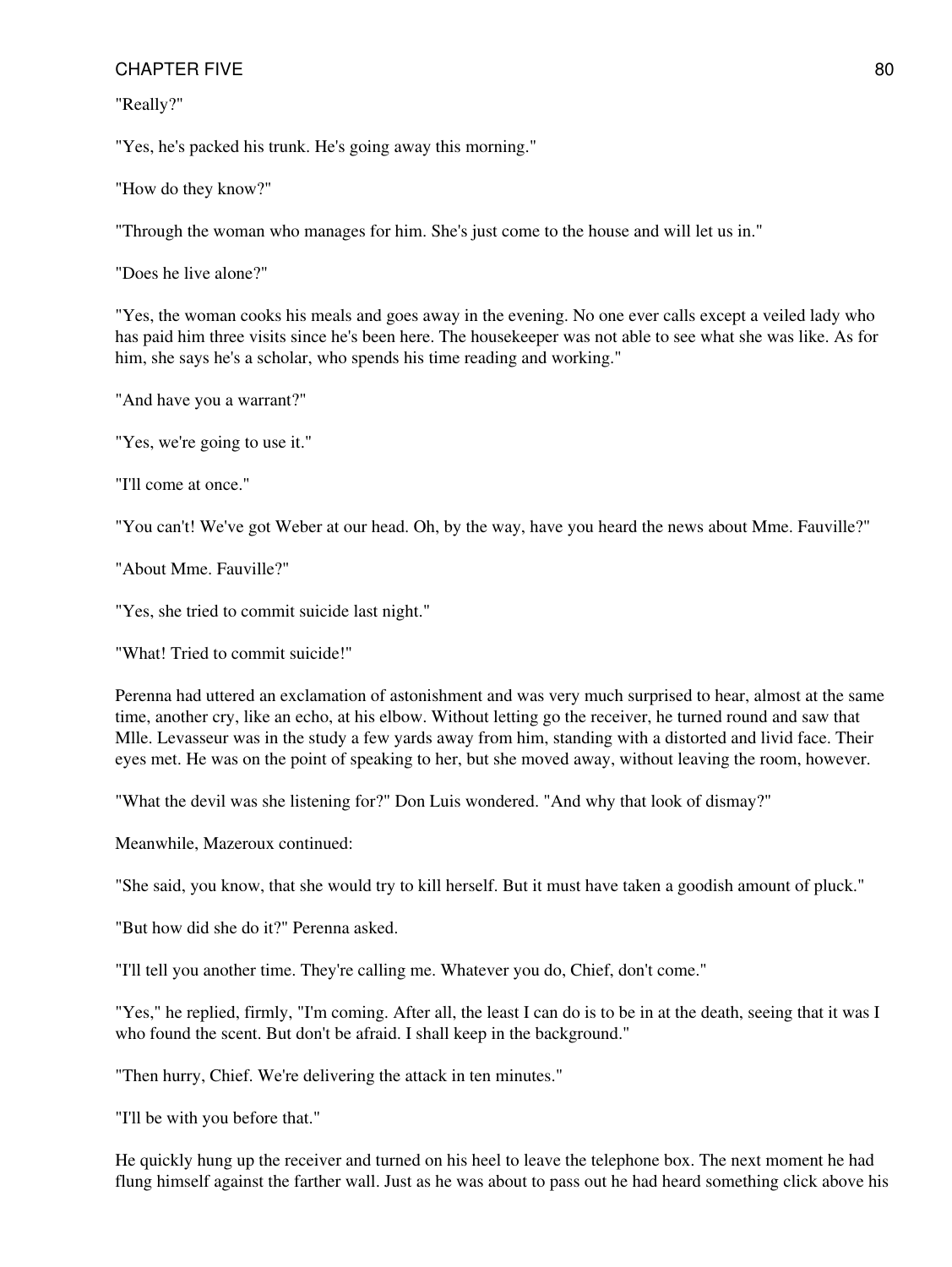head and he but barely had the time to leap back and escape being struck by an iron curtain which fell in front of him with a terrible thud.

Another second and the huge mass would have crushed him. He could feel it whizzing by his head. And he had never before experienced the anguish of danger so intensely.

After a moment of genuine fright, in which he stood as though petrified, with his brain in a whirl, he recovered his coolness and threw himself upon the obstacle. But it at once appeared to him that the obstacle was unsurmountable.

It was a heavy metal panel, not made of plates or lathes fastened one to the other, but formed of a solid slab, massive, firm, and strong, and covered with the sheen of time darkened here and there with patches of rust. On either side and at the top and bottom the edges of the panel fitted in a narrow groove which covered them hermetically.

He was a prisoner. In a sudden fit of rage he banged at the metal with his fists. He remembered that Mlle. Levasseur was in the study. If she had not yet left the room--and surely she could not have left it when the thing happened--she would hear the noise. She was bound to hear it. She would be sure to come back, give the alarm, and rescue him.

He listened. He shouted. No reply. His voice died away against the walls and ceiling of the box in which he was shut up, and he felt that the whole house--drawing-rooms, staircases, and passages--remained deaf to his appeal.

And yet ... and yet ... Mlle. Levasseur--

"What does it mean?" he muttered. "What can it all mean?"

And motionless now and silent, he thought once more of the girl's strange attitude, of her distraught face, of her haggard eyes. And he also began to wonder what accident had released the mechanism which had hurled the formidable iron curtain upon him, craftily and ruthlessly.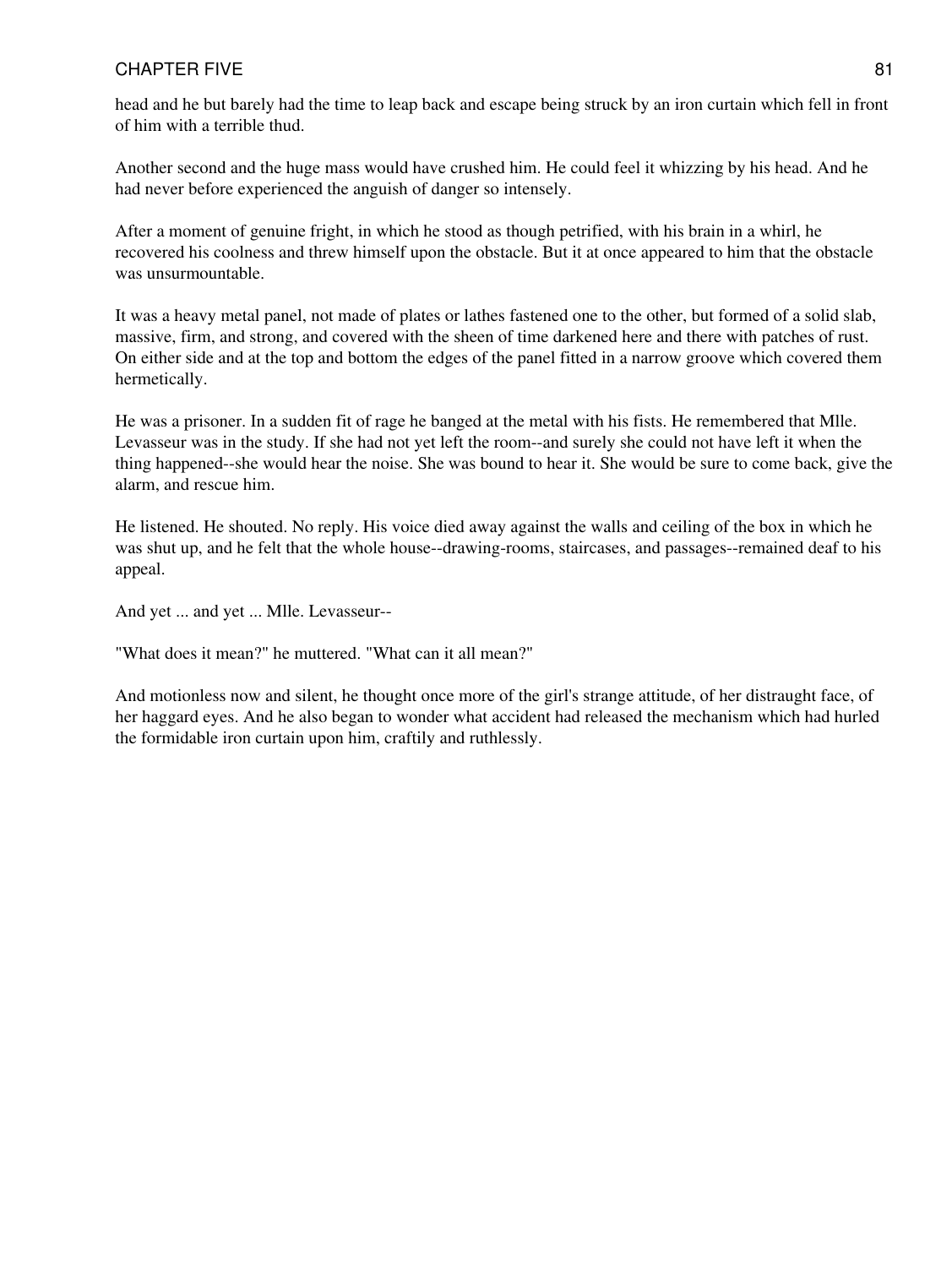#### THE MAN WITH THE EBONY WALKING-STICK

A group consisting of Deputy Chief Detective Weber, Chief Inspector Ancenis, Sergeant Mazeroux, three inspectors, and the Neuilly commissary of police stood outside the gate of No. 8 Boulevard Richard-Wallace.

Mazeroux was watching the Avenue de Madrid, by which Don Luis would have to come, and began to wonder what had happened; for half an hour had passed since they telephoned to each other, and Mazeroux could find no further pretext for delaying the work.

"It's time to make a move," said Weber. "The housekeeper is making signals to us from the window: the joker's dressing."

"Why not nab him when he comes out?" objected Mazeroux. "We shall capture him in a moment."

"And if he cuts off by another outlet which we don't know of?" said the deputy chief. "You have to be careful with these beggars. No, let's beard him in his den. It's more certain."

"Still--"

"What's the matter with you, Mazeroux?" asked the deputy chief, taking him on one side. "Don't you see that our men are getting restive? They're afraid of this sportsman. There's only one way, which is to set them on him as if he were a wild beast. Besides, the business must be finished by the time the Prefect comes,"

"Is he coming?"

"Yes. He wants to see things for himself. The whole affair interests him enormously. So, forward! Are you ready, men? I'm going to ring."

The bell sounded; and the housekeeper at once came and half opened the gate.

Although the orders were to observe great quiet, so as not to alarm the enemy too soon, the fear which he inspired was so intense that there was a general rush; and all the detectives crowded into the courtyard, ready for the fight. But a window opened and some one cried from the second floor:

"What's happening?"

The deputy chief did not reply. Two detectives, the chief inspector, the commissary, and himself entered the house, while the others remained in the courtyard and made any attempt at flight impossible.

The meeting took place on the first floor. The man had come down, fully dressed, with his hat on his head; and the deputy chief roared:

"Stop! Hands up! Are you Hubert Lautier?"

The man seemed disconcerted. Five revolvers were levelled at him. And yet no sign of fear showed in his face; and he simply said:

"What do you want, Monsieur? What are you here for?"

"We are here in the name of the law, with a warrant for your arrest."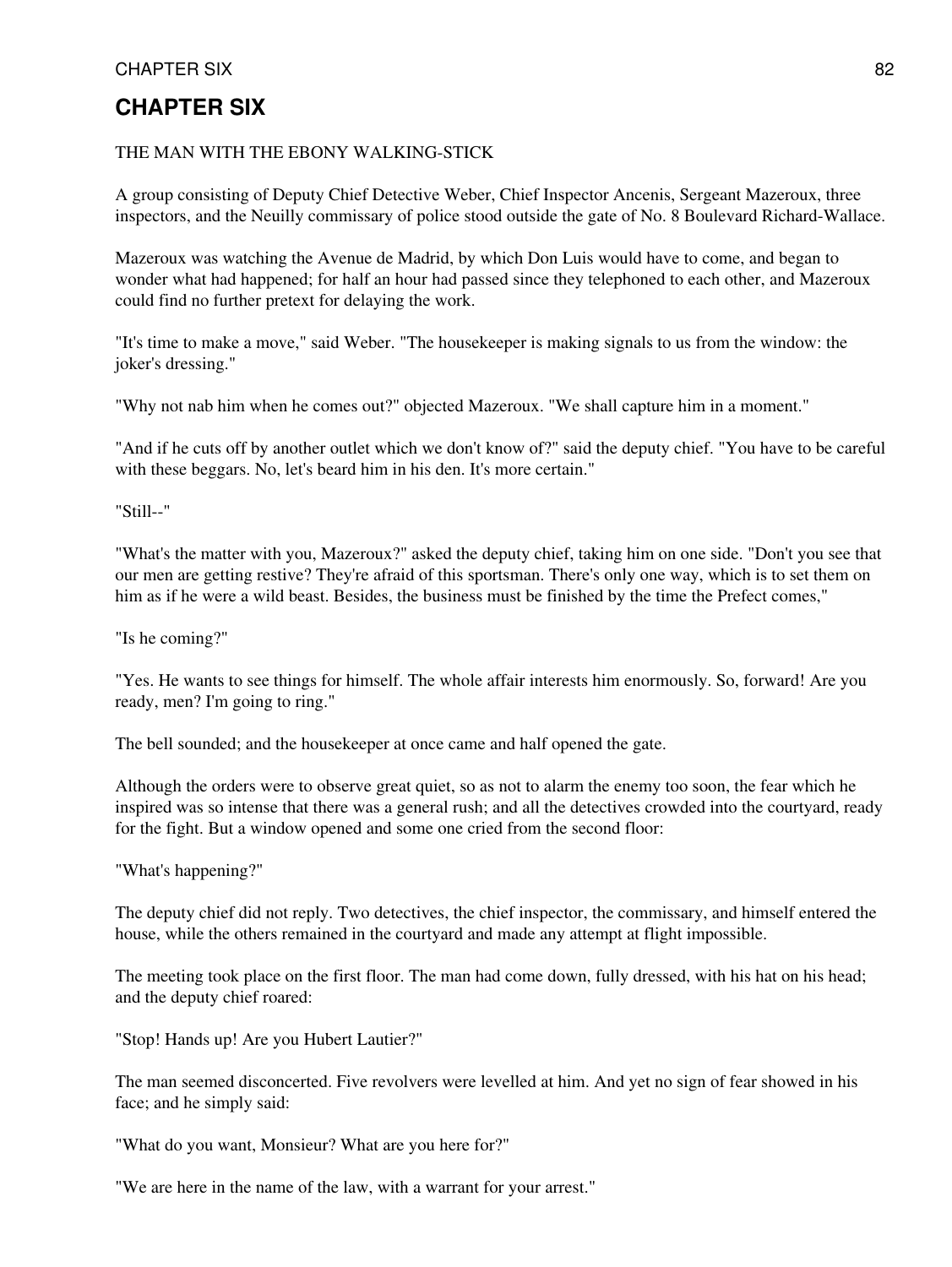"A warrant for my arrest?"

"A warrant for the arrest of Hubert Lautier, residing at 8 Boulevard Richard-Wallace."

"But it's absurd!" said the man. "It's incredible! What does it mean? What for?"

They took him by both arms, without his offering the least resistance, pushed him into a fairly large room containing no furniture but three rush-bottomed chairs, an armchair, and a table covered with big books.

"There," said the deputy chief. "Don't stir. If you attempt to move, so much the worse for you."

The man made no protest. While the two detectives held him by the collar, he seemed to be reflecting, as though he were trying to understand the secret causes of an arrest for which he was totally unprepared. He had an intelligent face, a reddish-brown beard, and a pair of blue-gray eyes which now and again showed a certain hardness of expression behind his glasses. His broad shoulders and powerful neck pointed to physical strength.

"Shall we tie his wrists?" Mazeroux asked the deputy chief.

"One second. The Prefect's coming; I can hear him. Have you searched the man's pockets? Any weapons?"

"No."

"No flask, no phial? Nothing suspicious?"

"No, nothing."

M. Desmalions arrived and, while watching the prisoner's face, talked in a low voice with the deputy chief and received the particulars of the arrest.

"This is good business," he said. "We wanted this. Now that both accomplices are in custody, they will have to speak; and everything will be cleared up. So there was no resistance?"

"None at all, Monsieur le Préfet."

"No matter, we will remain on our guard."

The prisoner had not uttered a word, but still wore a thoughtful look, as though trying to understand the inexplicable events of the last few minutes. Nevertheless, when he realized that the newcomer was none other than the Prefect of Police, he raised his head and looked at M. Desmalions, who asked him:

"It is unnecessary to tell you the cause of your arrest, I presume?"

He replied, in a deferential tone:

"Excuse me, Monsieur le Préfet, but I must ask you, on the contrary, to inform me. I have not the least idea of the reason. Your detectives have made a grave mistake which a word, no doubt, will be enough to set right. That word I wish for, I insist upon--"

The Prefect shrugged his shoulders and said:

"You are suspected of taking part in the murder of Fauville, the civil engineer, and his son Edmond."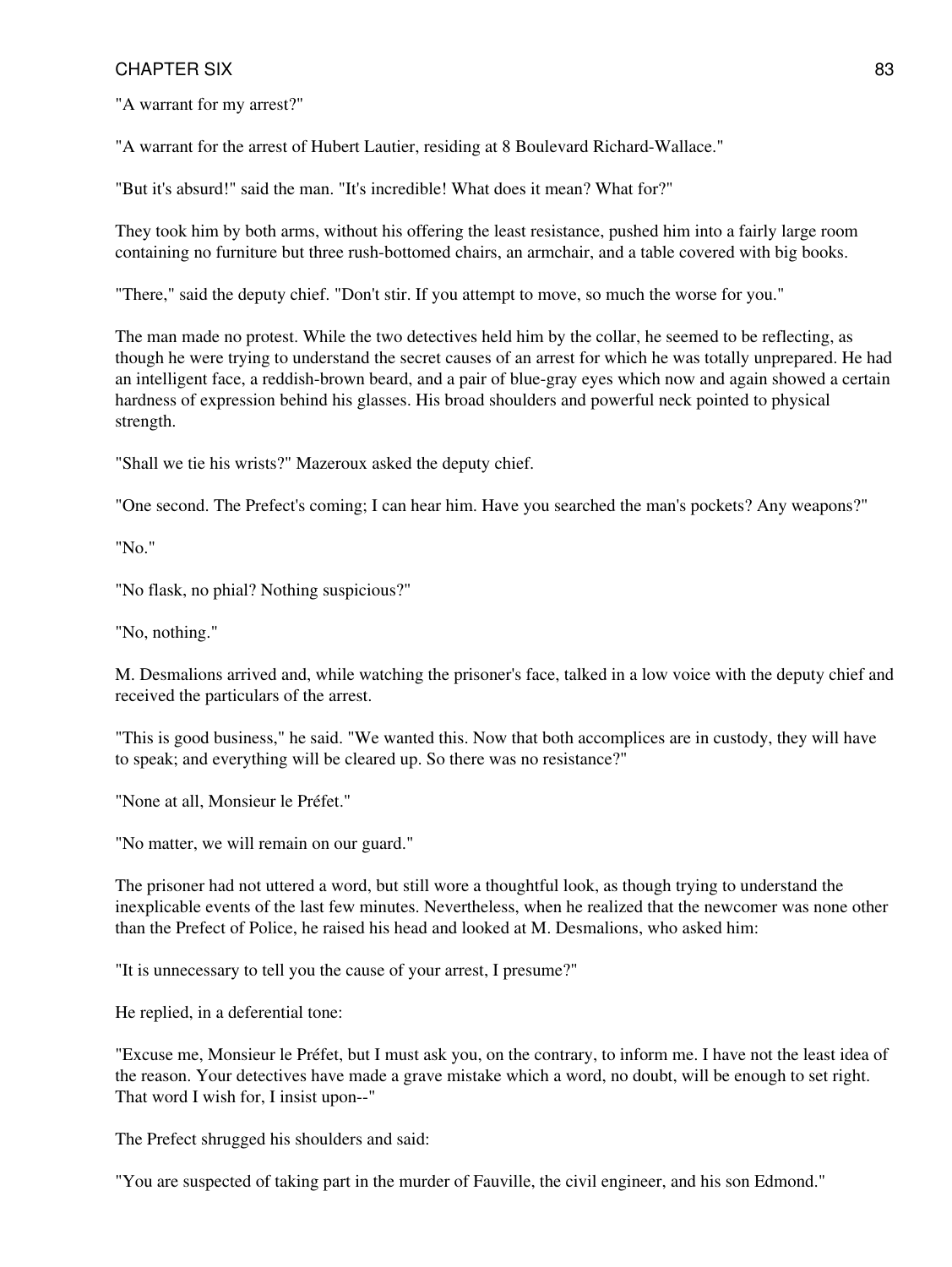"Is Hippolyte dead?"

The cry was spontaneous, almost unconscious; a bewildered cry of dismay from a man moved to the depths of his being. And his dismay was supremely strange, his question, trying to make them believe in his ignorance, supremely unexpected.

"Is Hippolyte dead?"

He repeated the question in a hoarse voice, trembling all over as he spoke.

"Is Hippolyte dead? What are you saying? Is it possible that he can be dead? And how? Murdered? Edmond, too?"

The Prefect once more shrugged his shoulders.

"The mere fact of your calling M. Fauville by his Christian name shows that you knew him intimately. And, even if you were not concerned in his murder, it has been mentioned often enough in the newspapers during the last fortnight for you to know of it."

"I never read a newspaper, Monsieur le Préfet."

"What! You mean to tell me--?"

"It may sound improbable, but it is quite true. I lead an industrious life, occupying myself solely with scientific research, in view of a popular work which I am preparing, and I do not take the least part or the least interest in outside things. I defy any one to prove that I have read a newspaper for months and months past. And that is why I am entitled to say that I did not know of Hippolyte Fauville's murder."

"Still, you knew M. Fauville."

"I used to know him, but we quarrelled."

"For what reason?"

"Family affairs."

"Family affairs! Were you related, then?"

"Yes. Hippolyte was my cousin."

"Your cousin! M. Fauville was your cousin! But ... but then ... Come, let us have the rights of the matter. M. Fauville and his wife were the children of two sisters, Elizabeth and Armande Roussel. Those two sisters had been brought up with a first cousin called Victor."

"Yes, Victor Sauverand, whose grandfather was a Roussel. Victor Sauverand married abroad and had two sons. One of them died fifteen years ago; the other is myself."

M. Desmalions gave a start. His excitement was manifest. If that man was telling the truth, if he was really the son of that Victor whose record the police had not yet been able to trace, then, owing to this very fact, since M. Fauville and his son were dead and Mme. Fauville, so to speak, convicted of murder and forfeiting her rights, they had arrested the final heir to Cosmo Mornington. But why, in a moment of madness, had he voluntarily brought this crushing indictment against himself?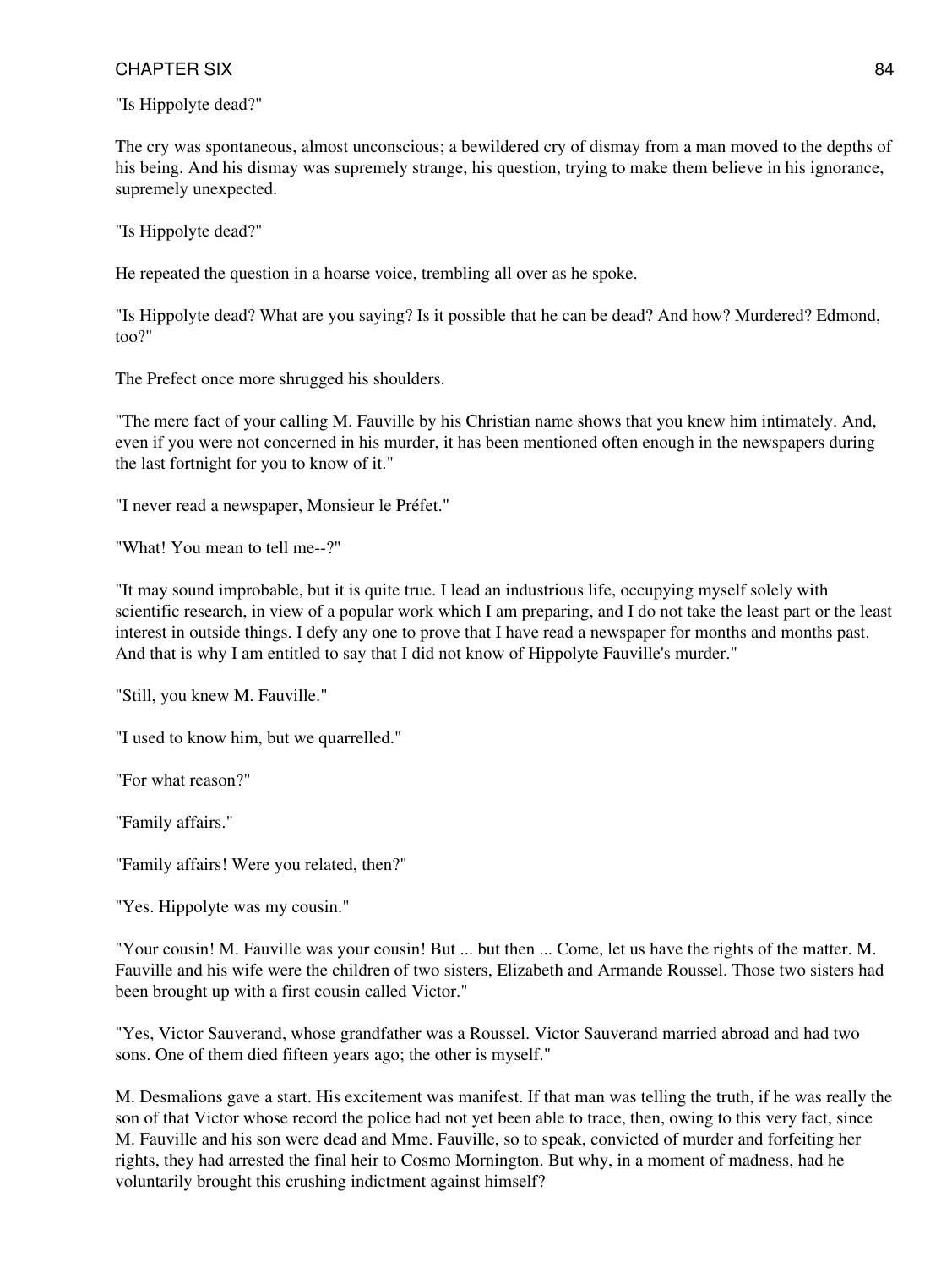He continued:

"My statements seem to surprise you, Monsieur le Préfet. Perhaps they throw a light on the mistake of which I am a victim?"

He expressed himself calmly, with great politeness and in a remarkably well-bred voice; and he did not for a moment seem to suspect that his revelations, on the contrary, were justifying the measures taken against him.

Without replying to the question, the Prefect of Police asked him:

"So your real name is--"

"Gaston Sauverand."

"Why do you call yourself Hubert Lautier?"

The man had a second of indecision which did not escape so clear-sighted an observer as M. Desmalions. He swayed from side to side, his eyes flickered and he said:

"That does not concern the police; it concerns no one but myself."

M. Desmalions smiled:

"That is a poor argument. Will you use the same when I ask you why you live in hiding, why you left the Avenue du Roule, where you used to live, without leaving an address behind you, and why you receive your letters at the post-office under initials?"

"Yes, Monsieur le Préfet, those are matters of a private character, which affect only my conscience. You have no right to question me about them."

"That is the exact reply which we are constantly receiving at every moment from your accomplice."

"My accomplice?"

"Yes, Mme. Fauville."

"Mme. Fauville!"

Gaston Sauverand had uttered the same cry as when he heard of the death of the engineer; and his stupefaction seemed even greater, combined as it was with an anguish that distorted his features beyond recognition.

"What?... What?... What do you say? Marie!... No, you don't mean it! It's not true!"

M. Desmalions considered it useless to reply, so absurd and childish was this affectation of knowing nothing about the tragedy on the Boulevard Suchet.

Gaston Sauverand, beside himself, with his eyes starting from his head, muttered:

"Is it true? Is Marie the victim of the same mistake as myself? Perhaps they have arrested her? She, she in prison!"

He raised his clenched fists in a threatening manner against all the unknown enemies by whom he was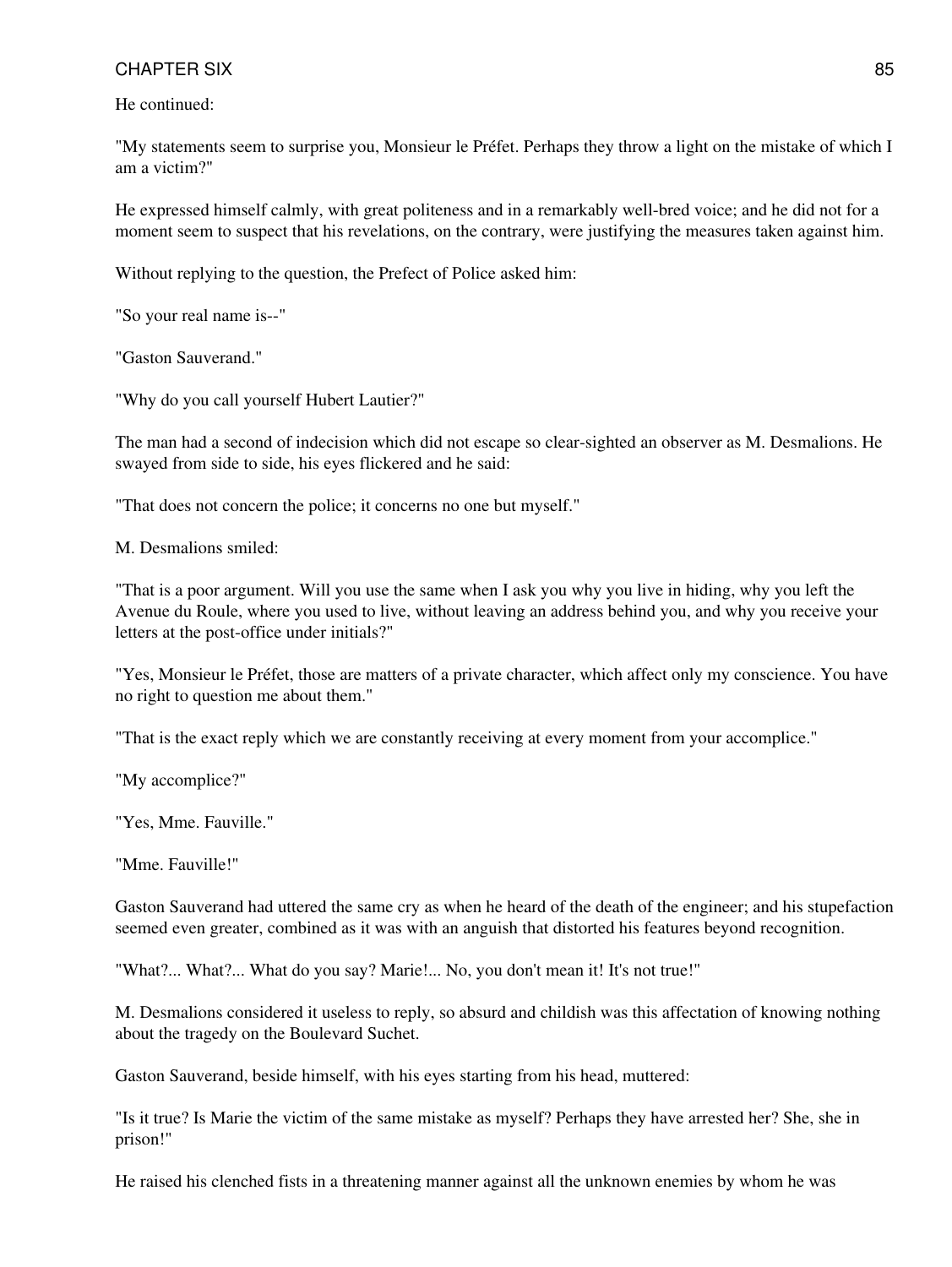surrounded, against those who were persecuting him, those who had murdered Hippolyte Fauville and delivered Marie Fauville to the police.

Mazeroux and Chief Inspector Ancenis took hold of him roughly. He made a movement of resistance, as though he intended to thrust back his aggressors. But it was only momentary; and he sank into a chair and covered his face with his hands:

"What a mystery!" he stammered. "I don't understand! I don't understand--"

Weber, who had gone out a few minutes before, returned. M. Desmalions asked:

"Is everything ready?"

"Yes, Monsieur le Préfet, I have had the taxi brought up to the gate beside your car."

"How many of you are there?"

"Eight. Two detectives have just arrived from the commissary's."

"Have you searched the house?"

"Yes. It's almost empty, however. There's nothing but the indispensable articles of furniture and some bundles of papers in the bedroom."

"Very well. Take him away and keep a sharp lookout."

Gaston Sauverand walked off quietly between the deputy chief and Mazeroux. He turned round in the doorway.

"Monsieur le Préfet, as you are making a search, I entreat you to take care of the papers on the table in my bedroom. They are notes that have cost me a great deal of labour in the small hours of the night. Also--"

He hesitated, obviously embarrassed.

"Well?"

"Well, Monsieur le Préfet, I must tell you--something--"

He was looking for his words and seemed to fear the consequences of them at the same time that he uttered them. But he suddenly made up his mind.

"Monsieur le Préfet, there is in this house--somewhere--a packet of letters which I value more than my life. It is possible that those letters, if misinterpreted, will furnish a weapon against me; but no matter. The great thing is that they should be safe. You will see. They include documents of extreme importance. I entrust them to your keeping--to yours alone, Monsieur le Préfet."

"Where are they?"

"The hiding-place is easily found. All you have to do is to go to the garret above my bedroom and press on a nail to the right of the window. It is an apparently useless nail, but it controls a hiding-place outside, under the slates of the roof, along the gutter."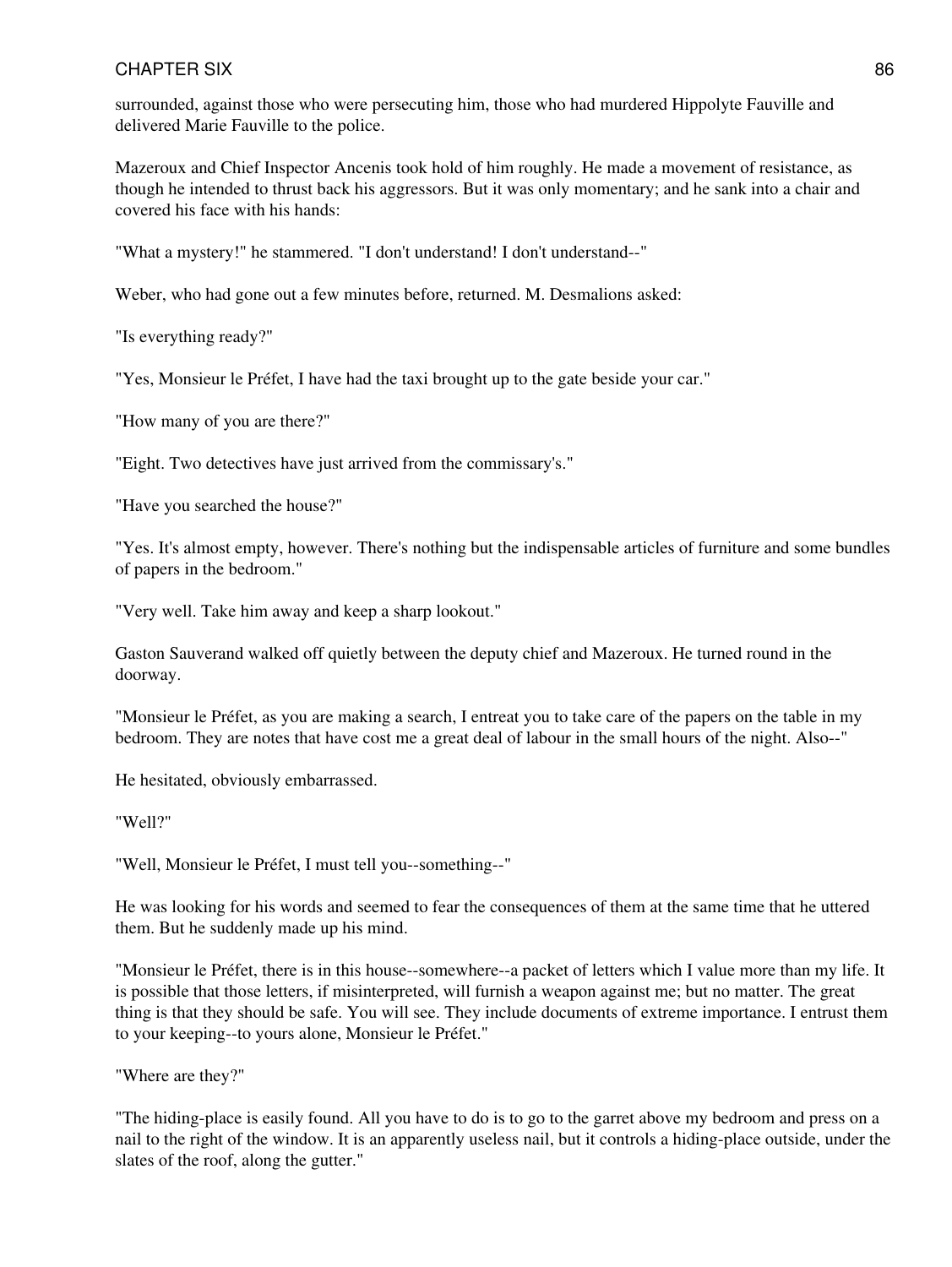He moved away between the two men. The Prefect called them back.

"One second. Mazeroux, go up to the garret and bring me the letters."

Mazeroux went out and returned in a few minutes. He had been unable to work the spring.

The Prefect ordered Chief Inspector Ancenis to go up with Mazeroux and to take the prisoner, who would show them how to open the hiding-place. He himself remained in the room with Weber, awaiting the result of the search, and began to read the titles of the volumes piled upon the table.

They were scientific books, among which he noticed works on chemistry: "Organic Chemistry" and "Chemistry Considered in Its Relations with Electricity." They were all covered with notes in the margins. He was turning over the pages of one of them, when he seemed to hear shouts.

The Prefect rushed to the door, but had not crossed the threshold when a pistol shot echoed down the staircase and there was a yell of pain.

Immediately after came two more shots, accompanied by cries, the sound of a struggle, and yet another shot.

Tearing upstairs, four steps at a time, with an agility not to be expected from a man of his build, the Prefect of Police, followed by the deputy chief, covered the second flight and came to a third, which was narrower and steeper. When he reached the bend, a man's body, staggering above him, fell into his arms: it was Mazeroux, wounded.

On the stairs lay another body, lifeless, that of Chief Inspector Ancenis.

Above them, in the frame of a small doorway, stood Gaston Sauverand, with a savage look on his face and his arm outstretched. He fired a fifth shot at random. Then, seeing the Prefect of Police, he took deliberate aim.

The Prefect stared at that terrifying barrel levelled at his face and gave himself up for lost. But, at that exact second, a shot was discharged from behind him, Sauverand's weapon fell from his hand before he was able to fire, and the Prefect saw, as in a dream, a man, the man who had saved his life, striding across the chief inspector's body, propping Mazeroux against the wall, and darting ahead, followed by the detectives. He recognized the man: it was Don Luis Perenna.

Don Luis stepped briskly into the garret where Sauverand had retreated, but had time only to catch sight of him standing on the window ledge and leaping into space from the third floor.

"Has he jumped from there?" cried the Prefect, hastening up. "We shall never capture him alive!"

"Neither alive nor dead, Monsieur le Préfet. See, he's picking himself up. There's a providence which looks after that sort. He's making for the gate. He's hardly limping."

"But where are my men?"

"Why, they're all on the staircase, in the house, brought here by the shots, seeing to the wounded--"

"Oh, the demon!" muttered the Prefect. "He's played a masterly game!"

Gaston Sauverand, in fact, was escaping unmolested.

"Stop him! Stop him!" roared M. Desmalions.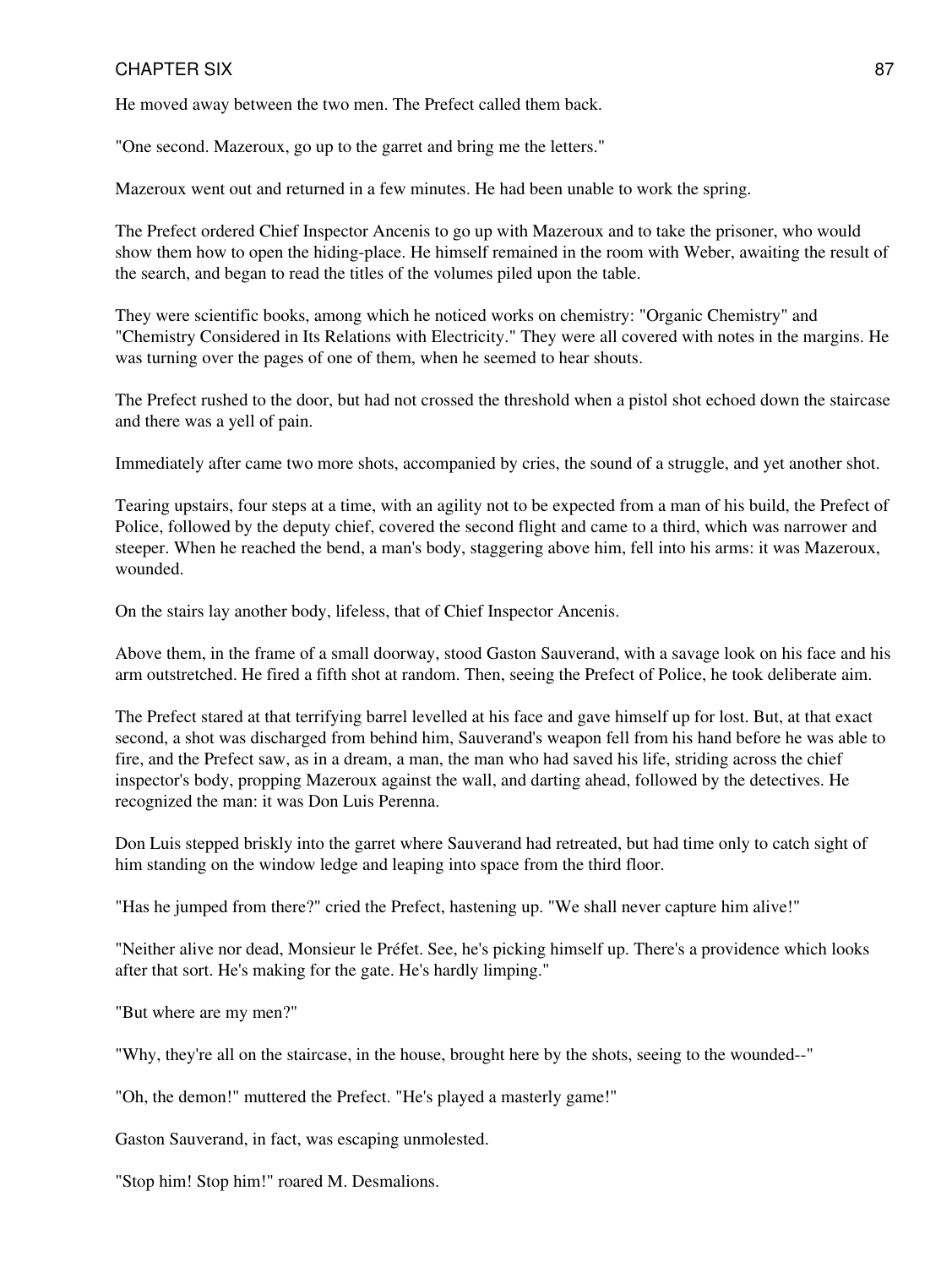There were two motors standing beside the pavement, which is very wide at this spot: the Prefect's own car, and the cab which the deputy chief had provided for the prisoner. The two chauffeurs, sitting on their seats, had noticed nothing of the fight. But they saw Gaston Sauverand's leap into space; and the Prefect's chauffeur, on whose seat a certain number of incriminating articles had been placed, taking out of the heap the first weapon that offered, the ebony walking-stick, bravely rushed at the fugitive.

"Stop him! Stop him!" shouted M. Desmalions.

The encounter took place at the exit from the courtyard. It did not last long. Sauverand flung himself upon his assailant, snatched the stick from him, and broke it across his face. Then, without dropping the handle, he ran away, pursued by the other chauffeur and by three detectives who at last appeared from the house. He had thirty yards' start of the detectives, one of whom fired several shots at him without effect.

When M. Desmalions and Weber went downstairs again, they found the chief inspector lying on the bed in Gaston Sauverand's room on the second floor, gray in the face. He had been hit on the head and was dying. A few minutes later he was dead.

Sergeant Mazeroux, whose wound was only slight, said, while it was being dressed, that Sauverand had taken the chief inspector and himself up to the garret, and that, outside the door, he had dipped his hand quickly into an old satchel hanging on the wall among some servants' wornout aprons and jackets. He drew out a revolver and fired point-blank at the chief inspector, who dropped like a log. When seized by Mazeroux, the murderer released himself and fired three bullets, the third of which hit the sergeant in the shoulder.

And so, in a fight in which the police had a band of experienced detectives at their disposal, while the enemy, a prisoner, seemed to possess not the remotest chance of safety, this enemy, by a strategem of unprecedented daring, had led two of his adversaries aside, disabled both of them, drawn the others into the house and, finding the coast clear, escaped.

M. Desmalions was white with anger and despair. He exclaimed:

"He's tricked us! His letters, his hiding-place, the movable nail, were all shams. Oh, the scoundrel!"

He went down to the ground floor and into the courtyard. On the boulevard he met one of the detectives who had given chase to the murderer and who was returning quite out of breath.

"Well?" he asked anxiously,

"Monsieur le Préfet, he turned down the first street, where there was a motor waiting for him. The engine must have been working, for our man outdistanced us at once."

"But what about my car?"

"You see, Monsieur le Préfet, by the time it was started--"

"Was the motor that picked him up a hired one?"

"Yes, a taxi."

"Then we shall find it. The driver will come of his own accord when he has seen the newspapers."

Weber shook his head.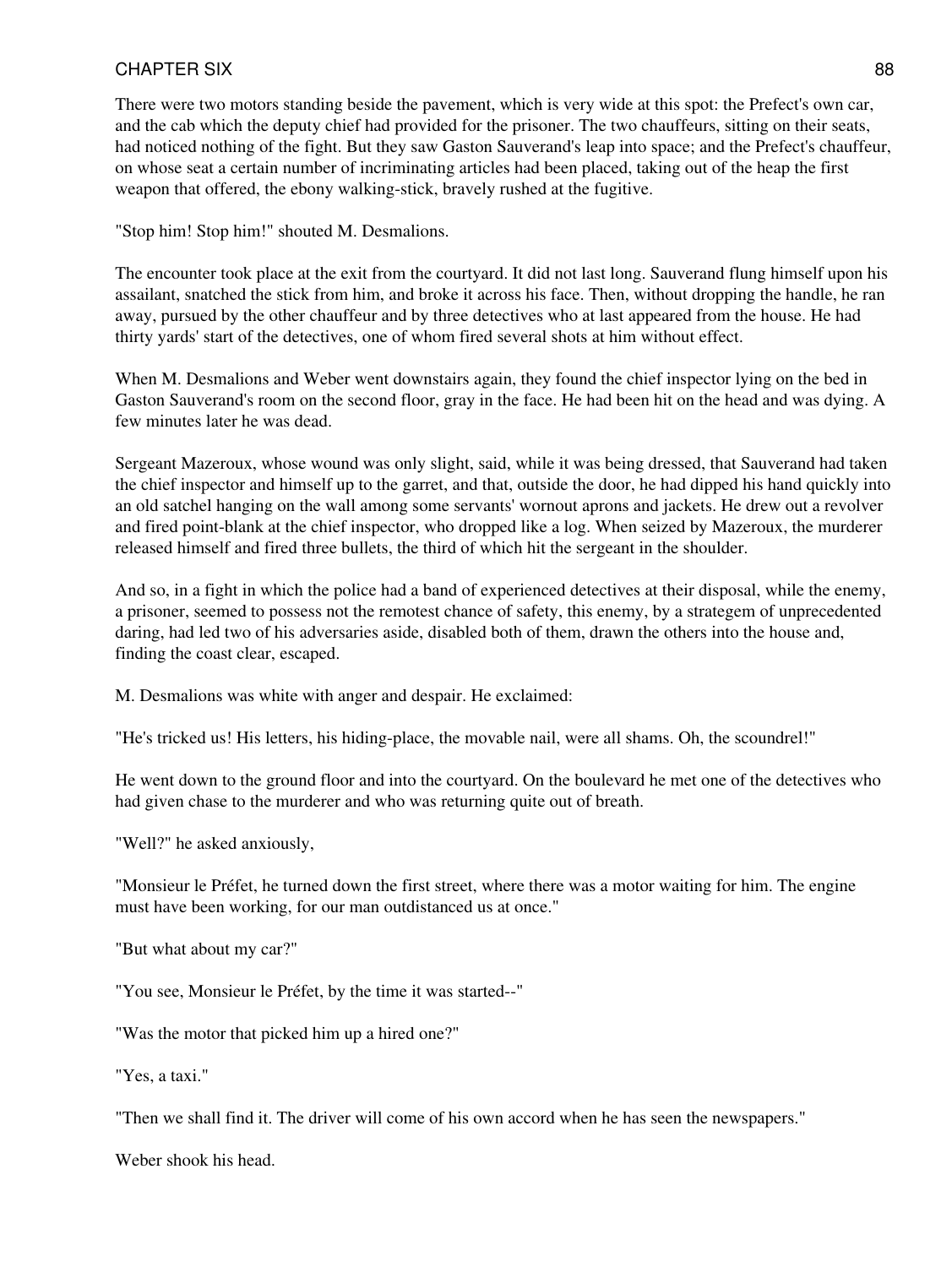"Unless the driver is himself a confederate, Monsieur le Préfet. Besides, even if we find the cab, aren't we bound to suppose that Gaston Sauverand will know how to front the scent? We shall have trouble, Monsieur le Préfet."

"Yes," whispered Don Luis, who had been present at the first investigation and who was left alone for a moment with Mazeroux. "Yes, you will have trouble, especially if you let the people you capture take to their heels. Eh, Mazeroux, what did I tell you last night? But, still, what a scoundrel! And he's not alone, Alexandre. I'll answer for it that he has accomplices--and not a hundred yards from my house--do you understand? From my house."

After questioning Mazeroux upon Sauverand's attitude and the other incidents of the arrest, Don Luis went back to the Place du Palais-Bourbon.

\* \* \* \* \*

The inquiry which he had to make related to events that were certainly quite as strange as those which he had just witnessed; and while the part played by Gaston Sauverand in the pursuit of the Mornington inheritance deserved all his attention, the behaviour of Mlle. Levasseur puzzled him no less.

He could not forget the cry of terror that escaped the girl while he was telephoning to Mazeroux, nor the scared expression of her face. Now it was impossible to attribute that cry and that expression to anything other than the words which he had uttered in reply to Mazeroux:

"What! Mme. Fauville tried to commit suicide!"

The fact was certain; and the connection between the announcement of the attempt and Mlle. Levasseur's extreme emotion was too obvious for Perenna not to try to draw conclusions.

He went straight to his study and at once examined the arch leading to the telephone box. This arch, which was about six feet wide and very low, had no door, but merely a velvet hanging, which was nearly always drawn up, leaving the arch uncovered. Under the hanging, among the moldings of the cornice, was a button that had only to be pressed to bring down the iron curtain against which he had thrown himself two hours before.

He worked the catch two or three times over, and his experiments proved to him in the most explicit fashion that the mechanism was in perfect order and unable to act without outside intervention. Was he then to conclude that the girl had wanted to kill him? But what could be her motive?

He was on the point of ringing and sending for her, so as to receive the explanation which he was resolved to demand from her. However, the minutes passed and he did not ring. He saw her through the window as she walked slowly across the yard, her body swinging gracefully from her hips. A ray of sunshine lit up the gold of her hair.

All the rest of the morning he lay on a sofa, smoking cigars. He was ill at ease, dissatisfied with himself and with the course of events, not one of which brought him the least glimmer of truth; in fact, all of them seemed to deepen the darkness in which he was battling. Eager to act, the moment he did so he encountered fresh obstacles that paralyzed his powers of action and left him in utter ignorance of the nature of his adversaries.

But, at twelve o'clock, just as he had rung for lunch, his butler entered the study with a tray in his hand, and exclaimed, with an agitation which showed that the household was aware of Don Luis's ambiguous position:

"Sir, it's the Prefect of Police!"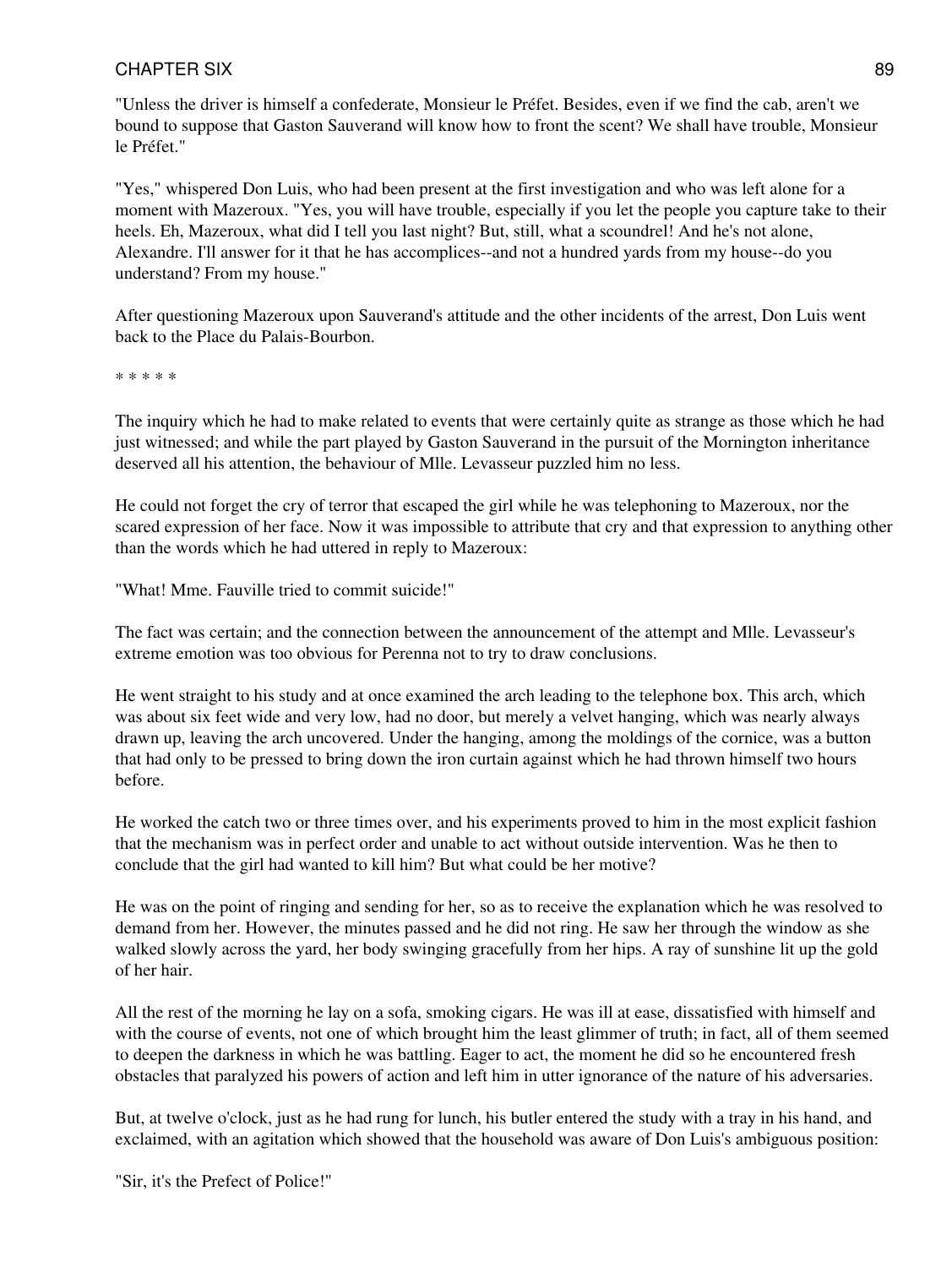"Eh?" said Perenna. "Where is he?"

"Downstairs, sir. I did not know what to do, at first ... and I thought of telling Mlle. Levasseur. But--"

"Are you sure?"

"Here is his card, sir."

Perenna took the card from the tray and read M. Desmalions's name. He went to the window, opened it and, with the aid of the overhead mirror, looked into the Place du Palais-Bourbon. Half a dozen men were walking about. He recognized them. They were his usual watchers, those whom he had got rid of on the evening before and who had come to resume their observation.

"No others?" he said to himself. "Come, we have nothing to fear, and the Prefect of Police has none but the best intentions toward me. It was what I expected; and I think that I was well advised to save his life."

M. Desmalions entered without a word. All that he did was to bend his head slightly, with a movement that might be taken for a bow. As for Weber, who was with him, he did not even give himself the trouble to disguise his feelings toward such a man as Perenna.

Don Luis took no direct notice of this attitude, but, in revenge, ostentatiously omitted to push forward more than one chair. M. Desmalions, however, preferred to walk about the room, with his hands behind his back, as if to continue his reflections before speaking.

The silence was prolonged. Don Luis waited patiently. Then, suddenly, the Prefect stopped and said:

"When you left the Boulevard Richard-Wallace, Monsieur, did you go straight home?"

Don Luis did not demur to this cross-examining manner and answered:

"Yes, Monsieur le Préfet."

"Here, to your study?"

"Here, to my study."

M. Desmalions paused and then went on:

"I left thirty or forty minutes after you and drove to the police office in my car. There I received this express letter. Read it. You will see that it was handed in at the Bourse at half-past nine."

Don Luis took the letter and read the following words, written in capital letters:

This is to inform you that Gaston Sauverand, after making his escape, rejoined his accomplice Perenna, who, as you know, is none other than Arsène Lupin. Arsène Lupin gave you Sauverand's address in order to get rid of him and to receive the Mornington inheritance. They were reconciled this morning, and Arsène Lupin suggested a safe hiding-place to Sauverand. It is easy to prove their meeting and their complicity. Sauverand handed Lupin the half of the walking-stick which he had carried away unawares. You will find it under the cushions of a sofa standing between the two windows of Perenna's study.

Don Luis shrugged his shoulders. The letter was absurd; for he had not once left his study. He folded it up quietly and handed it to the Prefect of Police without comment. He was resolved to let M. Desmalions take the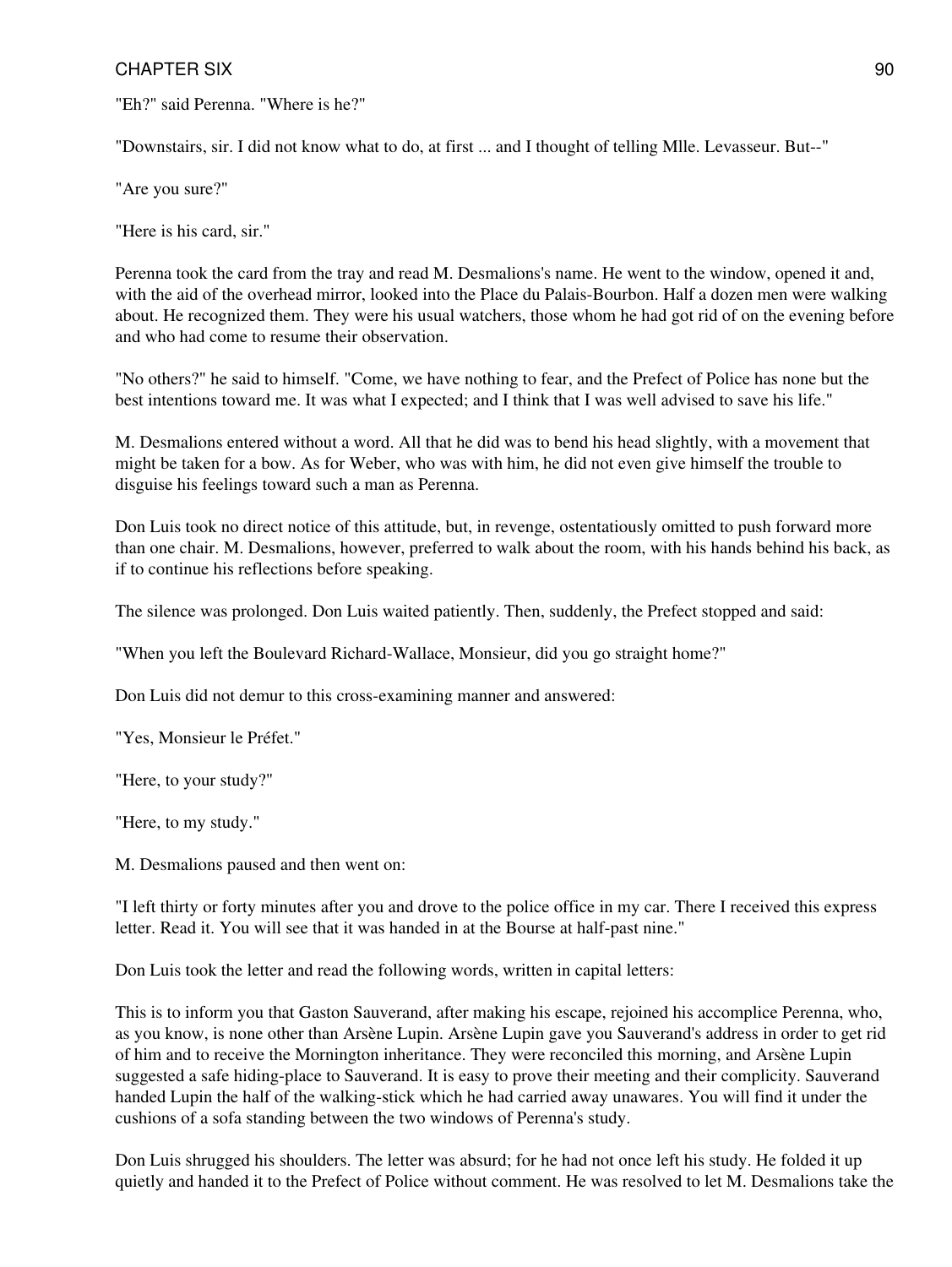initiative in the conversation.

The Prefect asked:

"What is your reply to the accusation?"

"None, Monsieur le Préfet."

"Still, it is quite plain and easy to prove or disprove."

"Very easy, indeed, Monsieur le Préfet; the sofa is there, between the windows."

M. Desmalions waited two or three seconds and then walked to the sofa and moved the cushions. Under one of them lay the handle end of the walking-stick.

Don Luis could not repress a gesture of amazement and anger. He had not for a second contemplated the possibility of such a miracle; and it took him unawares. However, he mastered himself. After all, there was nothing to prove that this half of a walking-stick was really that which had been seen in Gaston Sauverand's hands and which Sauverand had carried away by mistake.

"I have the other half on me," said the Prefect of Police, replying to the unspoken objection. "Deputy Chief Weber himself picked it up on the Boulevard Richard-Wallace. Here it is."

He produced it from the inside pocket of his overcoat and tried it. The ends of the two pieces fitted exactly.

There was a fresh pause. Perenna was confused, as were those, invariably, upon whom he himself used to inflict this kind of defeat and humiliation. He could not get over it. By what prodigy had Gaston Sauverand managed, in that short space of twenty minutes, to enter the house and make his way into this room? Even the theory of an accomplice living in the house did not do much to make the phenomenon easier to understand.

"It upsets all my calculations," he thought, "and I shall have to go through the mill this time. I was able to baffle Mme. Fauville's accusation and to foil the trick of the turquoise. But M. Desmalions will never admit that this is a similar attempt and that Gaston Sauverand has tried, as Marie Fauville did, to get me out of the way by compromising me and procuring my arrest."

"Well," exclaimed M. Desmalions impatiently, "answer! Defend yourself!"

"No, Monsieur le Préfet, it is not for me to defend myself,"

M. Desmalions stamped his foot and growled:

"In that case ... in that case ... since you confess ... since--"

He put his hand on the latch of the window, ready to open it. A whistle, and the detectives would burst in and all would be over.

"Shall I have your inspectors called, Monsieur le Préfet?" asked Don Luis.

M. Desmalions did not reply. He let go the window latch and started walking about the room again. And, suddenly, while Perenna was wondering why he still hesitated, for the second time the Prefect planted himself in front of him, and said: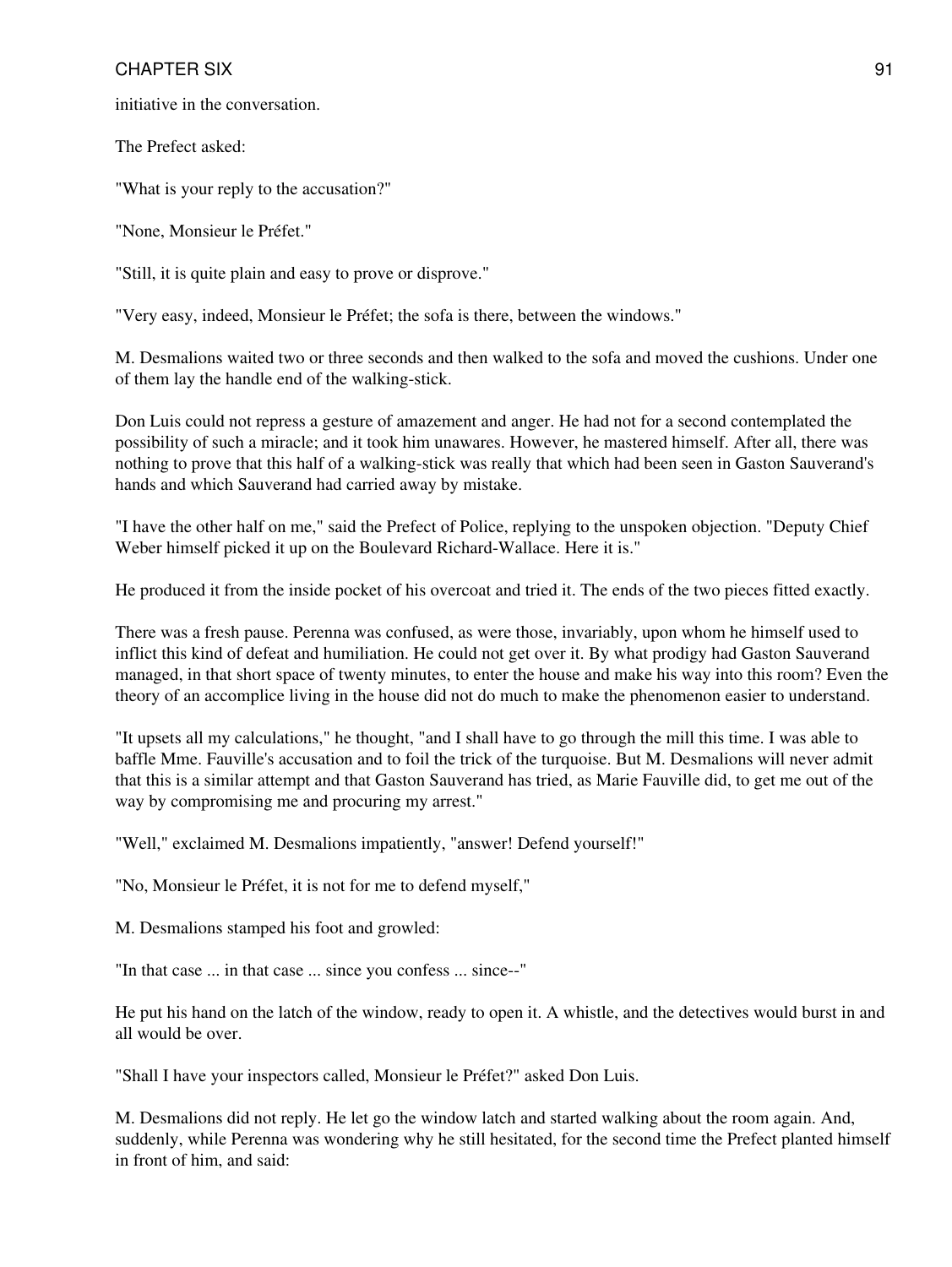"And suppose I looked upon the incident of the walking-stick as not having occurred, or, rather, as an incident which, while doubtless proving the treachery of your servants, is not able to compromise yourself? Suppose I took only the services which you have already rendered us into consideration? In a word, suppose I left you free?"

Perenna could not help smiling. Notwithstanding the affair of the walking-stick and though appearances were all against him, at the moment when everything seemed to be going wrong, things were taking the course which he had prophesied from the start, and which he had mentioned to Mazeroux during the inquiry on the Boulevard Suchet. They wanted him.

"Free?" he asked. "No more supervision? Nobody shadowing my movements?"

"Nobody."

"And what if the press campaign around my name continues, if the papers succeed, by means of certain pieces of tittle-tattle, of certain coincidences, in creating a public outcry, if they call for measures against me?"

"Those measures shall not be taken."

"Then I have nothing to fear?"

"Nothing."

"Will M. Weber abandon his prejudices against me?"

"At any rate, he will act as though he did, won't you, Weber?"

The deputy chief uttered a few grunts which might be taken as an expression of assent; and Don Luis at once exclaimed:

"In that case, Monsieur le Préfet, I am sure of gaining the victory and of gaining it in accordance with the wishes and requirements of the authorities."

And so, by a sudden change in the situation, after a series of exceptional circumstances, the police themselves, bowing before Don Luis Perenna's superior qualities of mind, acknowledging all that he had already done and foreseeing all that he would be able to do, decided to back him up, begging for his assistance, and offering him, so to speak, the command of affairs.

It was a flattering compliment. Was it addressed only to Don Luis Perenna? And had Lupin, the terrible, undaunted Lupin, no right to claim his share? Was it possible to believe that M. Desmalions, in his heart of hearts, did not admit the identity of the two persons?

Nothing in the Prefect's attitude gave any clue to his secret thoughts. He was suggesting to Don Luis Perenna one of those compacts which the police are often obliged to conclude in order to gain their ends. The compact was concluded, and no more was said upon the subject.

"Do you want any particulars of me?" asked the Prefect of Police.

"Yes, Monsieur le Préfet. The papers spoke of a notebook found in poor Inspector Vérot's pocket. Did the notebook contain a clue of any kind?"

"No. Personal notes, lists of disbursements, that's all. Wait, I was forgetting, there was a photograph of a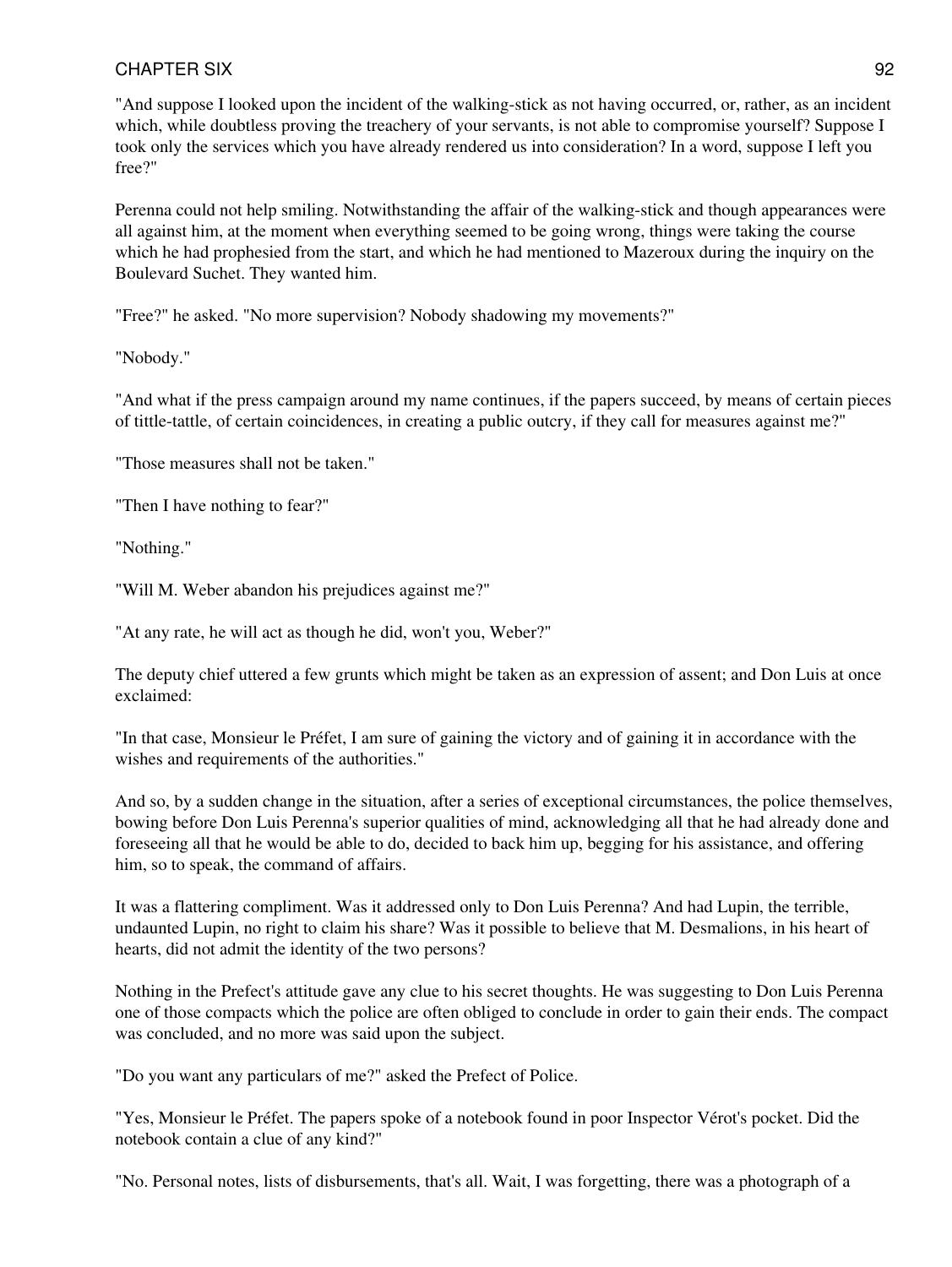woman, about which I have not yet been able to obtain the least information. Besides, I don't suppose that it bears upon the case and I have not sent it to the newspapers. Look, here it is."

Perenna took the photograph which the Prefect handed him and gave a start that did not escape M. Desmalions's eye.

"Do you know the lady?"

"No. No, Monsieur le Préfet. I thought I did; but no, there's merely a resemblance--a family likeness, which I will verify if you can leave the photograph with me till this evening."

"Till this evening, yes. When you have done with it, give it back to Sergeant Mazeroux, whom I will order to work in concert with you in everything that relates to the Mornington case."

The interview was now over. The Prefect went away. Don Luis saw him to the door. As M. Desmalions was about to go down the steps, he turned and said simply:

"You saved my life this morning. But for you, that scoundrel Sauverand--"

"Oh, Monsieur le Préfet!" said Don Luis, modestly protesting.

"Yes, I know, you are in the habit of doing that sort of thing. All the same, you must accept my thanks."

And the Prefect of Police made a bow such as he would really have made to Don Luis Perenna, the Spanish noble, the hero of the Foreign Legion. As for Weber, he put his two hands in his pockets, walked past with the look of a muzzled mastiff, and gave his enemy a glance of fierce hatred.

"By Jupiter!" thought Don Luis. "There's a fellow who won't miss me when he gets the chance to shoot!"

Looking through a window, he saw M. Desmalions's motor car drive off. The detectives fell in behind the deputy chief and left the Place du Palais-Bourbon. The siege was raised.

"And now to work!" said Don Luis. "My hands are free, and we shall make things hum."

He called the butler.

"Serve lunch; and ask Mlle. Levasseur to come and speak to me immediately after."

He went to the dining-room and sat down, placing on the table the photograph which M. Desmalions had left behind; and, bending over it, he examined it attentively. It was a little faded, a little worn, as photographs have a tendency to become when they lie about in pocket-books or among papers; but the picture was quite clear. It was the radiant picture of a young woman in evening dress, with bare arms and shoulders, with flowers and leaves in her hair and a smile upon her face.

"Mlle. Levasseur, Mlle. Levasseur," he said. "Is it possible!"

In a corner was a half-obliterated and hardly visible signature. He made out, "Florence," the girl's name, no doubt. And he repeated:

"Mlle. Levasseur, Florence Levasseur. How did her photograph come to be in Inspector Vérot's pocket-book? And what is the connection between this adventure and the reader of the Hungarian count from whom I took over the house?"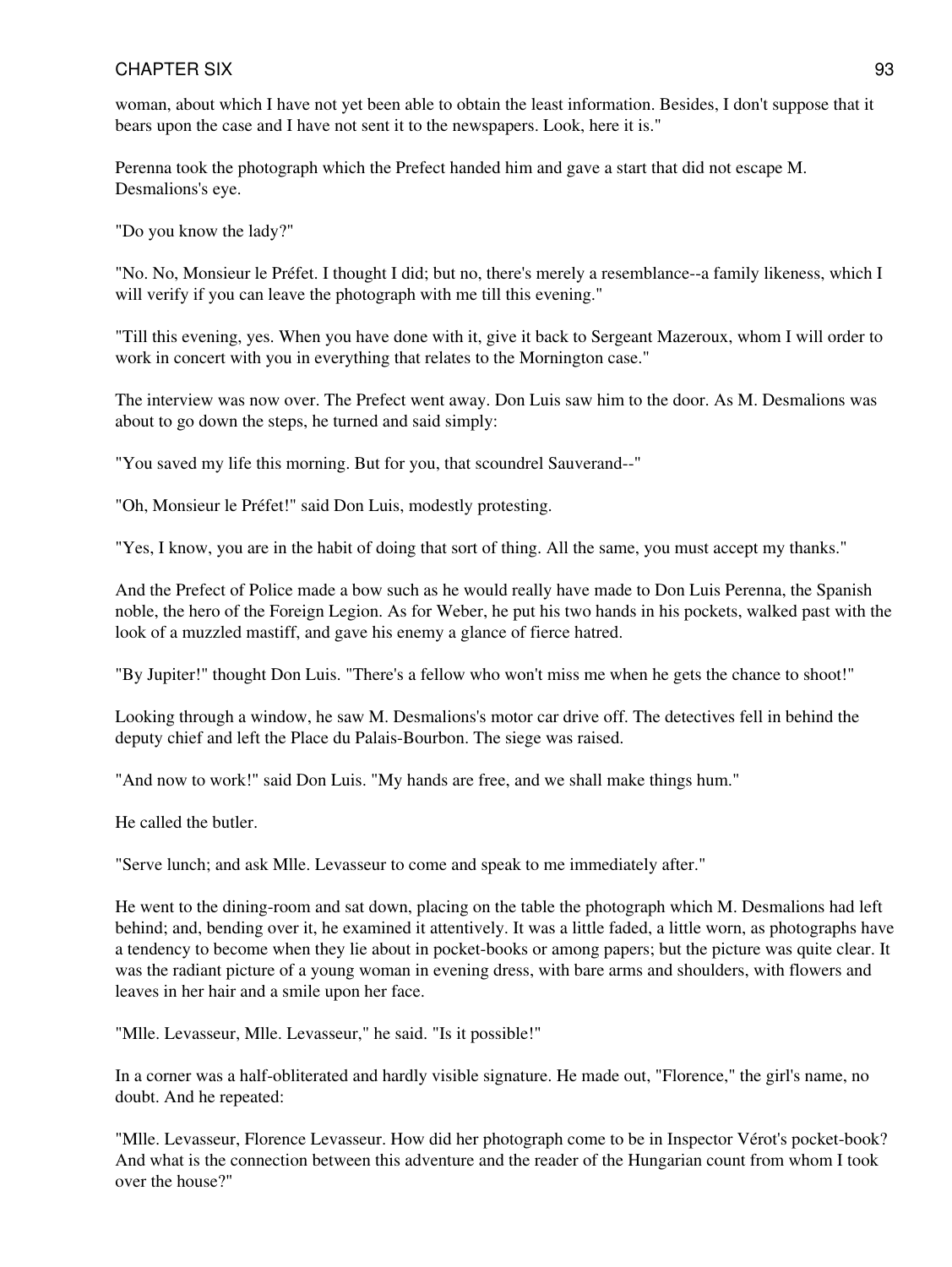He remembered the incident of the iron curtain. He remembered the article in the *Echo de France*, an article aimed against him, of which he had found the rough draft in his own courtyard. And, above all, he thought of the problem of that broken walking-stick conveyed into his study.

And, while his mind was striving to read these events clearly, while he tried to settle the part played by Mlle. Levasseur, his eyes remained fixed upon the photograph and he gazed absent-mindedly at the pretty lines of the mouth, the charming smile, the graceful curve of the neck, the admirable sweep of the shoulders.

The door opened suddenly and Mlle. Levasseur burst into the room. Perenna, who had dismissed the butler, was raising to his lips a glass of water which he had just filled for himself. She sprang forward, seized his arm, snatched the glass from him and flung it on the carpet, where it smashed to pieces.

"Have you drunk any of it? Have you drunk any of it?" she gasped, in a choking voice.

He replied:

"No, not yet. Why?"

She stammered:

"The water in that bottle ... the water in that bottle--"

"Well?"

"It's poisoned!"

He leapt from his chair and, in his turn, gripped her arm fiercely:

"What's that? Poisoned! Are you certain? Speak!"

In spite of his usual self-control, he was this time thoroughly alarmed. Knowing the terrible effects of the poison employed by the miscreants whom he was attacking, recalling the corpse of Inspector Vérot, the corpses of Hippolyte Fauville and his son, he knew that, trained though he was to resist comparatively large doses of poison, he could not have escaped the deadly action of this. It was a poison that did not forgive, that killed, surely and fatally.

The girl was silent. He raised his voice in command:

"Answer me! Are you certain?"

"No ... it was an idea that entered my head--a presentiment ... certain coincidences--"

It was as though she regretted her words and now tried to withdraw them.

"Come, come," he cried, "I want to know the truth: You're not certain that the water in this bottle is poisoned?"

"No ... it's possible--"

"Still, just now--"

"I thought so. But no ... no!"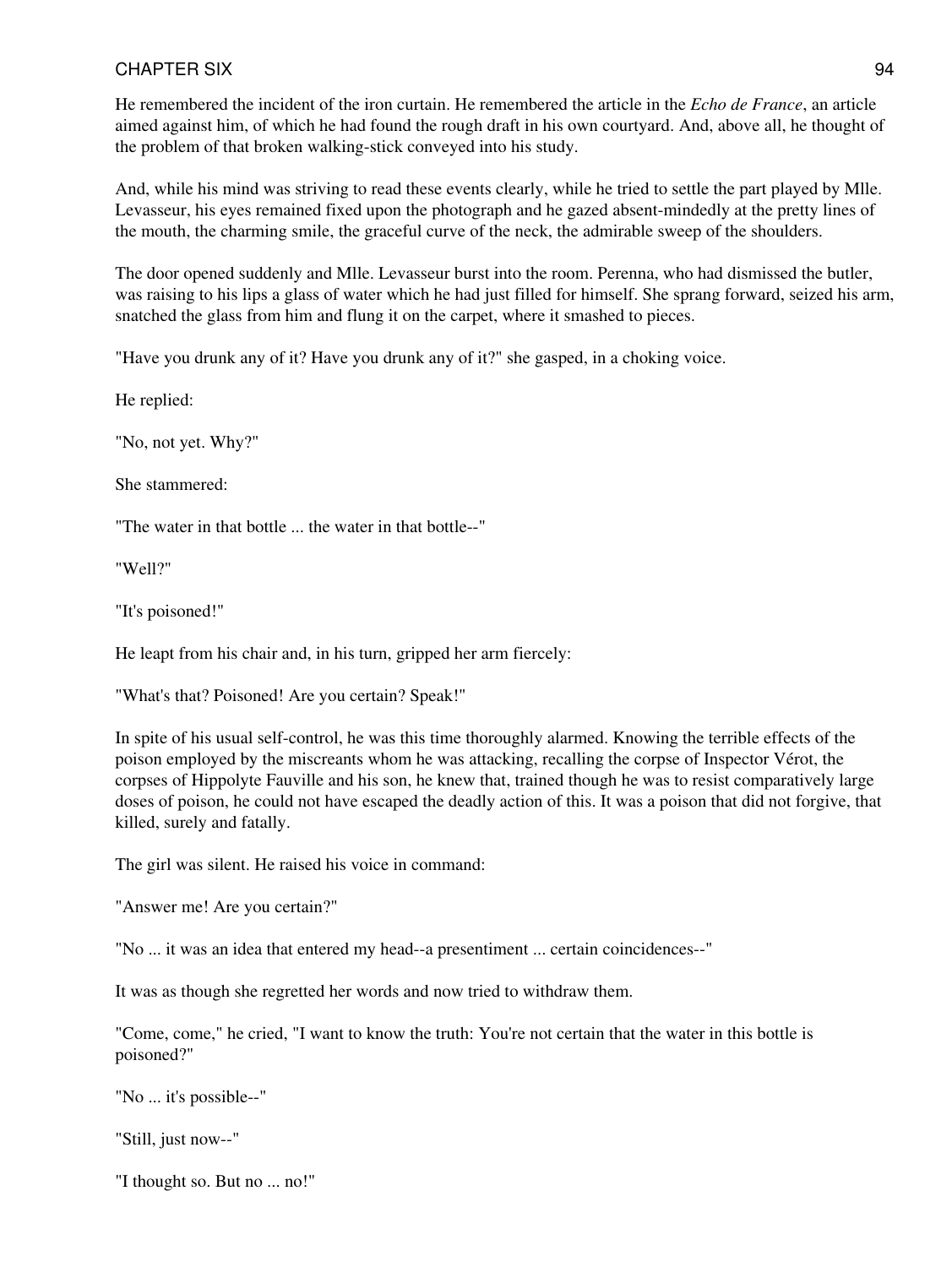"It's easy to make sure," said Perenna, putting out his hand for the water bottle.

She was quicker than he, seized it and, with one blow, broke it against the table.

"What are you doing?" he said angrily.

"I made a mistake. And so there is no need to attach any importance--"

Don Luis hurriedly left the dining-room. By his orders, the water which he drank was drawn from a filter that stood in a pantry at the end of the passage leading from the dining-room to the kitchens and beyond. He ran to it and took from a shelf a bowl which he filled with water from the filter. Then, continuing to follow the passage, which at this spot branched off toward the yard, he called Mirza, the puppy, who was playing by the stables.

"Here," he said, putting the bowl in front of her.

The puppy began to drink. But she stopped almost at once and stood motionless, with her paws tense and stiff. A shiver passed through the little body. The dog gave a hoarse groan, spun round two or three times, and fell.

"She's dead," he said, after touching the animal.

Mlle. Levasseur had joined him. He turned to her and rapped out:

"You were right about the poison--and you knew it. How did you know it?"

All out of breath, she checked the beating of her heart and answered:

"I saw the other puppy drinking in the pantry. She's dead. I told the coachman and the chauffeur. They're over there, in the stable. And I ran to warn you."

"In that case, there was no doubt about it. Why did you say that you were not certain that the water was poisoned, when--"

The chauffeur and the coachman were coming out of the stables. Leading the girl away, Perenna said:

"We must talk about this. We'll go to your rooms."

They went back to the bend in the passage. Near the pantry where the filter was, another passage ran, ending in a flight of three steps, with a door at the top of the steps. Perenna opened this door. It was the entrance to the rooms occupied by Mlle. Levasseur. They went into a sitting-room.

Don Luis closed the entrance door and the door of the sitting-room.

"And now," he said, in a resolute tone, "you and I will have an explanation."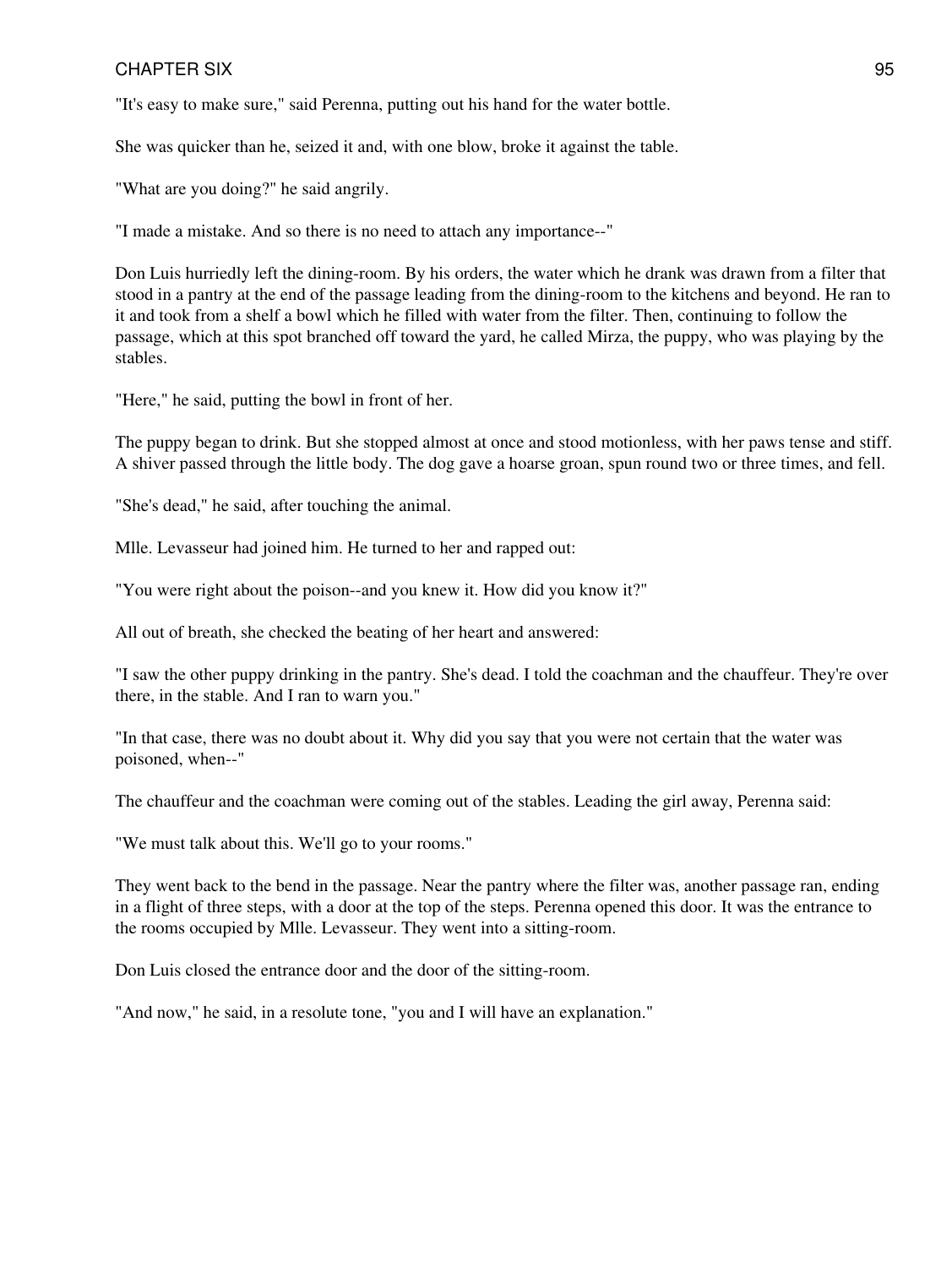#### SHAKESPEARE'S WORKS, VOLUME VIII

Two lodges, belonging to the same old-time period as the house itself, stood at the extreme right and left of the low wall that separated the front courtyard from the Place du Palais-Bourbon. These lodges were joined to the main building, situated at the back of the courtyard, by a series of outhouses. On one side were the coach-houses, stables, harness-rooms, and garage, with the porter's lodge at the end; on the other side, the wash-houses, kitchens, and offices, ending in the lodge occupied by Mlle. Levasseur.

This lodge had only a ground floor, consisting of a dark entrance hall and one large room, most of which served as a sitting-room, while the rest, arranged as a bedroom, was really only a sort of alcove. A curtain hid the bed and wash-hand-stand. There were two windows looking out on the Place du Palais-Bourbon.

It was the first time that Don Luis had set foot in Mlle. Levasseur's room. Engrossed though he was with other matters, he felt its charm. It was very simply furnished: some old mahogany chairs and armchairs, a plain, Empire writing-table, a round table with one heavy, massive leg, and some book-shelves. But the bright colour of the linen curtains enlivened the room. On the walls hung reproductions of famous pictures, drawings of sunny buildings and landscapes, Italian villas, Sicilian temples....

The girl remained standing. She had resumed her composure, and her face had taken on the enigmatical expression so difficult to fathom, especially as she had assumed a deliberate air of dejection, which Perenna guessed was intended to hide her excitement and alertness, together with the tumultuous feelings which even she had great difficulty in controlling.

Her eyes looked neither timorous nor defiant. It really seemed as though she had nothing to fear from the explanation.

Don Luis kept silent for some little time. It was strange and it annoyed him to feel it, but he experienced a certain embarrassment in the presence of this woman, against whom he was inwardly bringing the most serious charges. And, not daring to put them into words, not daring to say plainly what he thought, he began:

"You know what happened in this house this morning?"

"This morning?"

"Yes, when I had finished speaking on the telephone."

"I know now. I heard it from the servants, from the butler."

"Not before?"

"How could I have known earlier?"

She was lying. It was impossible that she should be speaking the truth. And yet in what a calm voice she had replied!

He went on:

"I will tell you, in a few words, what happened. I was leaving the telephone box, when the iron curtain, concealed in the upper part of the wall, fell in front of me. After making sure that there was nothing to be done, I simply resolved, as I had the telephone by me, to call in the assistance of one of my friends. I rang up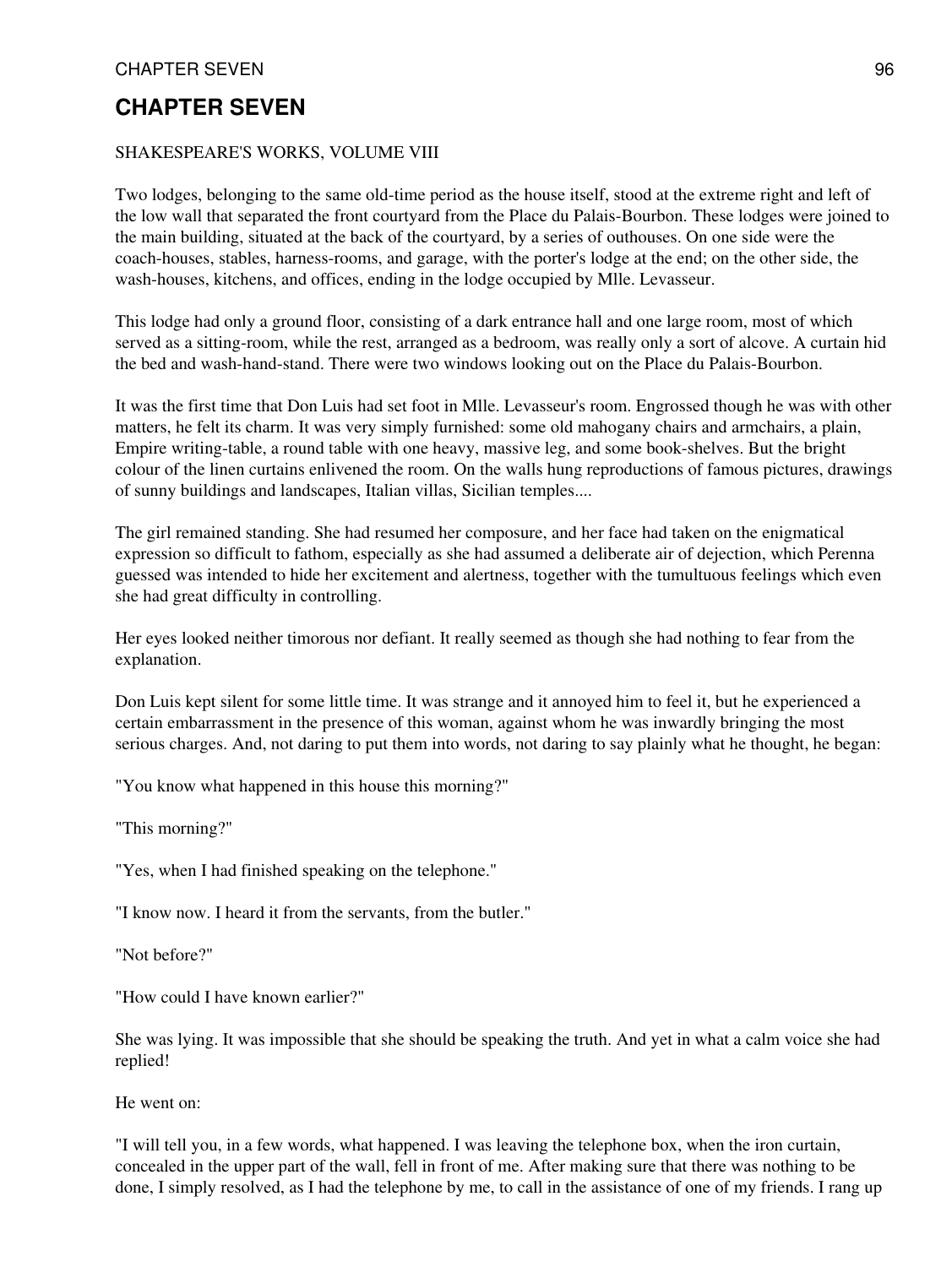Major d'Astrignac. He came at once and, with the help of the butler, let me out. Is that what you heard?"

"Yes, Monsieur. I had gone to my room, which explains why I knew nothing of the incident or of Major d'Astrignac's visit."

"Very well. It appears, however, from what I learned when I was released, that the butler and, for that matter, everybody in the house, including yourself, knew of the existence of that iron curtain."

"Certainly."

"And how did you know it?"

"Through Baron Malonyi. He told me that, during the Revolution, his great-grandmother, on the mother's side, who then occupied this house and whose husband was guillotined, remained hidden in that recess for thirteen months. At that time the curtain was covered with woodwork similar to that of the room."

"It's a pity that I wasn't informed of it, for, after all, I was very nearly crushed to death."

This possibility did not seem to move the girl. She said:

"It would be a good thing to look at the mechanism and see why it became unfastened. It's all very old and works badly."

"The mechanism works perfectly. I tested it. An accident is not enough to account for it."

"Who could have done it, if it was not an accident?"

"Some enemy whom I am unable to name."

"He would have been seen."

"There was only one person who could have seen him--yourself. You happened to pass through my study as I was telephoning and I heard your exclamation of fright at the news about Mme. Fauville."

"Yes, it gave me a shock. I pity the woman so very much, whether she is guilty or not."

"And, as you were close to the arch, with your hand within reach of the spring, the presence of an evildoer would not have escaped your notice."

She did not lower her eyes. A slight flush overspread her face, and she said:

"Yes, I should at least have met him, for, from what I gather, I went out a few seconds before the accident."

"Quite so," he said. "But what is so curious and unlikely is that you did not hear the loud noise of the curtain falling, nor my shouts and all the uproar I created."

"I must have closed the door of the study by that time. I heard nothing."

"Then I am bound to presume that there was some one hidden in my study at that moment, and that this person is a confederate of the ruffians who committed the two murders on the Boulevard Suchet; for the Prefect of Police has just discovered under the cushions of my sofa the half of a walking-stick belonging to one of those ruffians."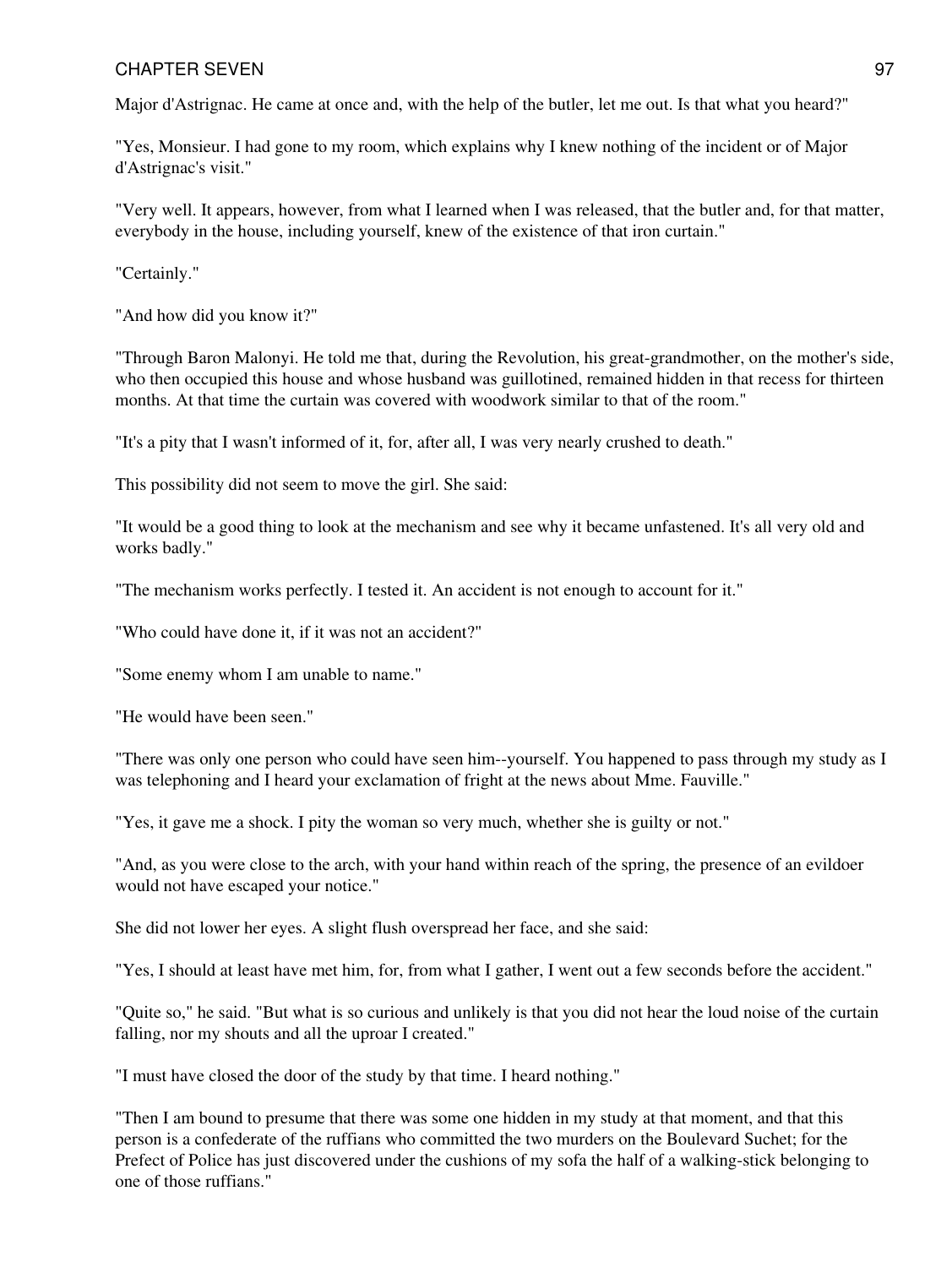She wore an air of great surprise. This new incident seemed really to be quite unknown to her. He came nearer and, looking her straight in the eyes, said:

"You must at least admit that it's strange."

"What's strange?"

"This series of events, all directed against me. Yesterday, that draft of a letter which I found in the courtyard--the draft of the article published in the *Echo de France*. This morning, first the crash of the iron curtain just as I was passing under it, next, the discovery of that walking-stick, and then, a moment ago, the poisoned water bottle--"

She nodded her head and murmured:

"Yes, yes--there is an array of facts--"

"An array of facts so significant," he said, completing her sentence meaningly, "as to remove the least shadow of doubt. I can feel absolutely certain of the immediate intervention of my most ruthless and daring enemy. His presence here is proved. He is ready to act at any moment. His object is plain," explained Don Luis. "By means of the anonymous article, by means of that half of the walking-stick, he meant to compromise me and have me arrested. By the fall of the curtain he meant to kill me or at least to keep me imprisoned for some hours. And now it's poison, the cowardly poison which kills by stealth, which they put in my water to-day and which they will put in my food to-morrow. And next it will be the dagger and then the revolver and then the rope, no matter which, so long as I disappear; for that is what they want: to get rid of me.

"I am the adversary, I am the man they're afraid of, the man who will discover the secret one day and pocket the millions which they're after. I am the interloper. I stand mounting guard over the Mornington inheritance. It's my turn to suffer. Four victims are dead already. I shall be the fifth. So Gaston Sauverand has decided: Gaston Sauverand or some one else who's managing the business."

Perenna's eyes narrowed.

"The accomplice is here, in this house, in the midst of everything, by my side. He is lying in wait for me. He is following every step I take. He is living in my shadow. He is waiting for the time and place to strike me. Well, I have had enough of it. I want to know, I will know, and I shall know. Who is he?"

The girl had moved back a little way and was leaning against the round table. He took another step forward and, with his eyes still fixed on hers, looking in that immobile face for a quivering sign of fear or anxiety, he repeated, with greater violence:

"Who is the accomplice? Who in the house has sworn to take my life?"

"I don't know," she said, "I don't know. Perhaps there is no plot, as you think, but just a series of chance coincidences--"

He felt inclined to say to her, with his habit of adopting a familiar tone toward those whom he regarded as his adversaries:

"You're lying, dearie, you're lying. The accomplice is yourself, my beauty. You alone overheard my conversation on the telephone with Mazeroux, you alone can have gone to Gaston Sauverand's assistance, waited for him in a motor at the corner of the boulevard, and arranged with him to bring the top half of the walking-stick here. You're the beauty that wants to kill me, for some reason which I do not know. The hand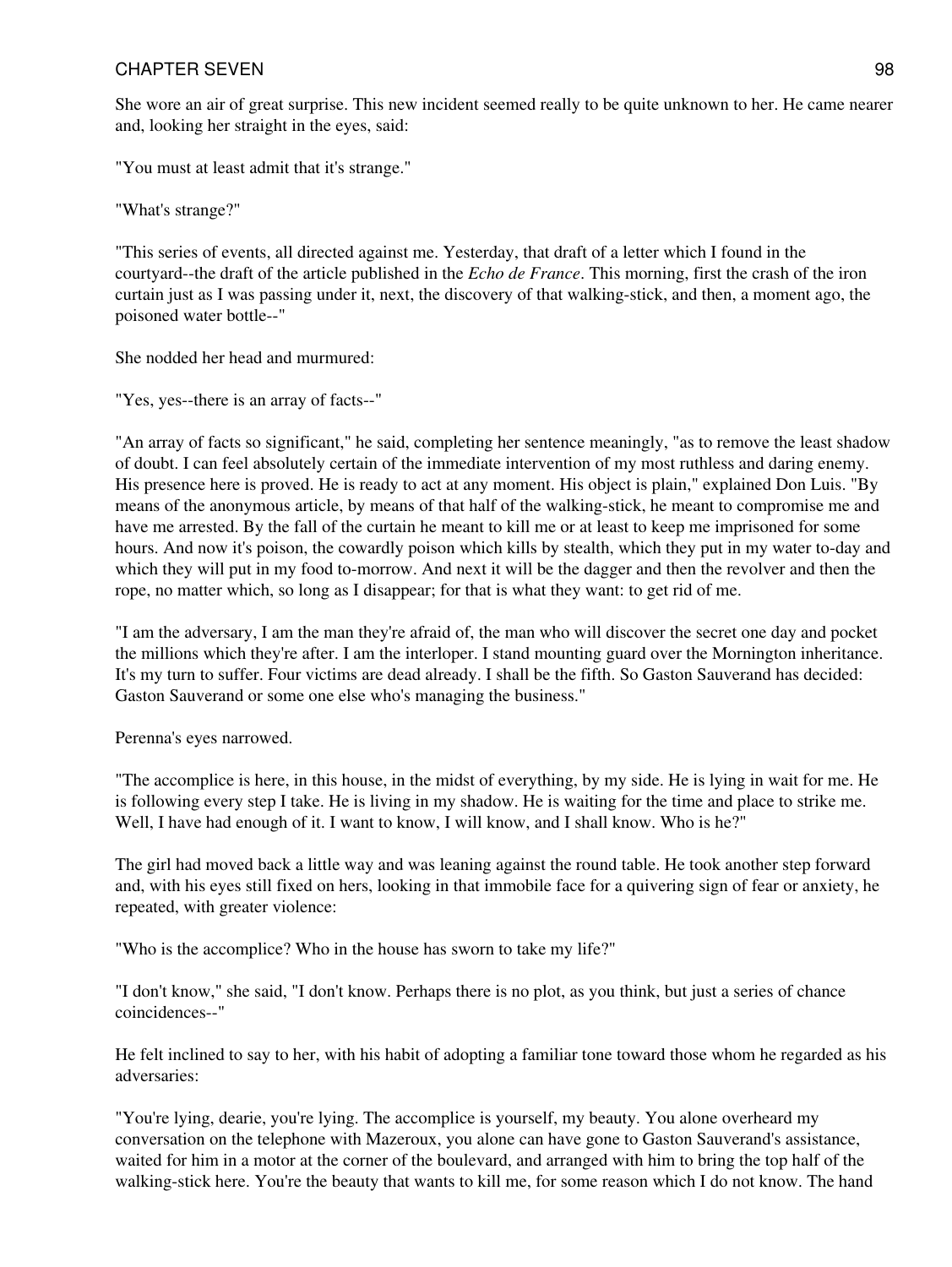that strikes me in the dark is yours, sweetheart."

But it was impossible for him to treat her in this fashion; and he was so much exasperated at not being able to proclaim his certainty in words of anger and indignation that he took her fingers and twisted them violently, while his look and his whole attitude accused the girl even more forcibly than the bitterest words.

He mastered himself and released his grip. The girl freed herself with a quick movement, indicating repulsion and hatred. Don Luis said:

"Very well. I will question the servants. If necessary I shall dismiss any whom I suspect."

"No, don't do that," she said eagerly. "You mustn't. I know them all."

Was she going to defend them? Was she yielding to a scruple of conscience at the moment when her obstinacy and duplicity were on the point of causing her to sacrifice a set of servants whose conduct she knew to be beyond reproach? Don Luis received the impression that the glance which she threw at him contained an appeal for pity. But pity for whom? For the others? Or for herself?

They were silent for a long time. Don Luis, standing a few steps away from her, thought of the photograph, and was surprised to find in the real woman all the beauty of the portrait, all that beauty which he had not observed hitherto, but which now struck him as a revelation. The golden hair shone with a brilliancy unknown to him. The mouth wore a less happy expression, perhaps, a rather bitter expression, but one which nevertheless retained the shape of the smile. The curve of the chin, the grace of the neck revealed above the dip of the linen collar, the line of the shoulders, the position of the arms, and of the hands resting on her knees: all this was charming and very gentle and, in a manner, very seemly and reassuring. Was it possible that this woman should be a murderess, a poisoner?

He said:

"I forget what you told me that your Christian name was. But the name you gave me was not the right one."

"Yes, it was," she said.

"Your name is Florence: Florence Levasseur."

She started.

"What! Who told you? Florence? How do you know?"

"Here is your photograph, with your name on it almost illegible."

"Oh!" she said, amazed at seeing the picture. "I can't believe it! Where does it come from? Where did you get it from?" And, suddenly, "It was the Prefect of Police who gave it to you, was it not? Yes, it was he, I'm sure of it. I am sure that this photograph is to identify me and that they are looking for me, for me, too. And it's you again, it's you again--"

"Have no fear," he said. "The print only wants a few touches to alter the face beyond recognition. I will make them. Have no fear."

She was no longer listening to him. She gazed at the photograph with all her concentrated attention and murmured: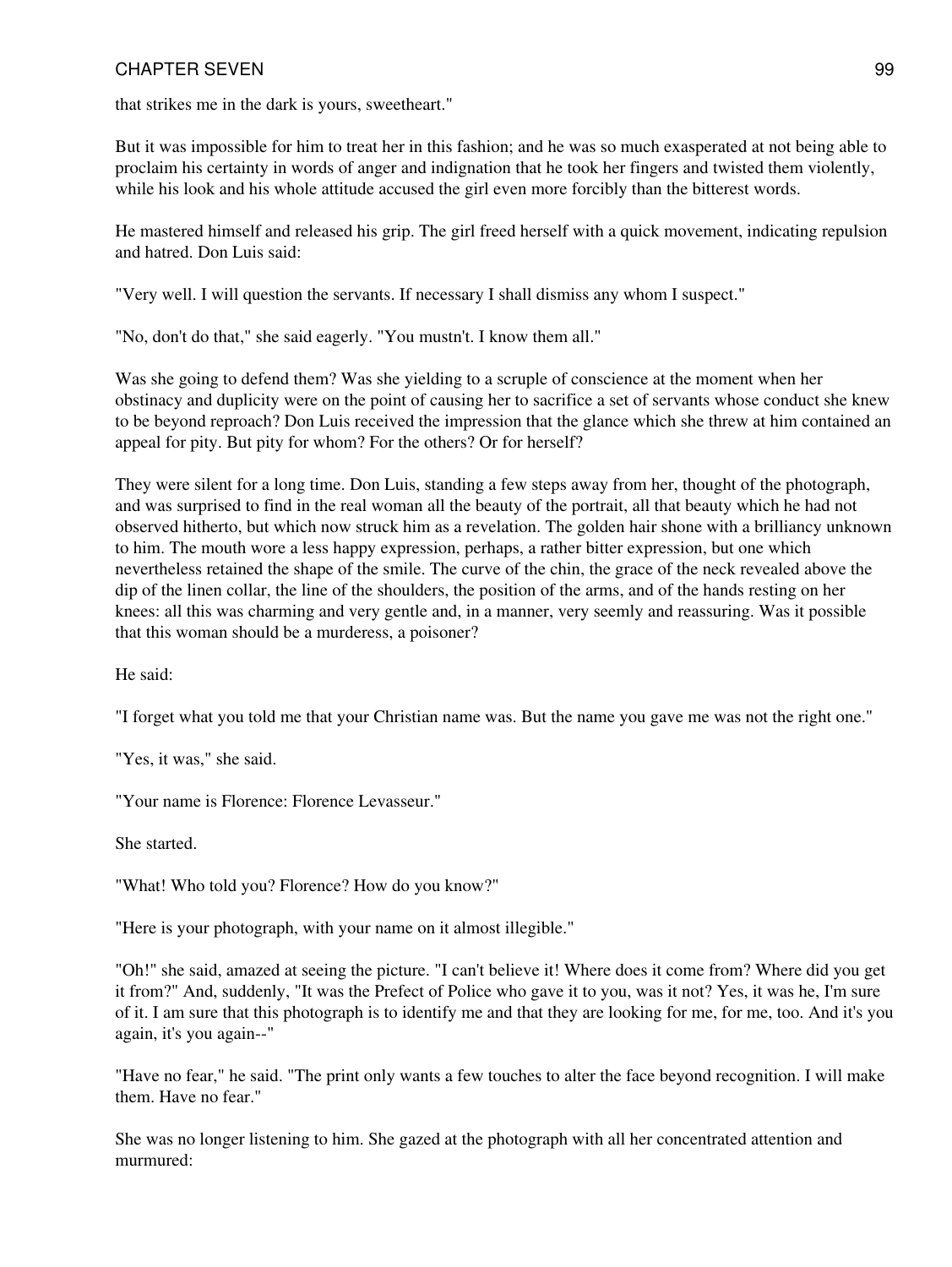"I was twenty years old.... I was living in Italy. Dear me, how happy I was on the day when it was taken! And how happy I was when I saw my portrait!... I used to think myself pretty in those days.... And then it disappeared.... It was stolen from me like other things that had already been stolen from me, at that time--"

And, sinking her voice still lower, speaking her name as if she were addressing some other woman, some unhappy friend, she repeated:

"Florence.... Florence--"

Tears streamed down her cheeks.

"She is not one of those who kill," thought Don Luis. "I can't believe that she is an accomplice. And yet--and yet--"

He moved away from her and walked across the room from the window to the door. The drawings of Italian landscapes on the wall attracted his attention. Next, he read the titles of the books on the shelves. They represented French and foreign works, novels, plays, essays, volumes of poetry, pointing to a really cultivated and varied taste.

He saw Racine next to Dante, Stendhal near Edgar Allan Poe, Montaigne between Goethe and Virgil. And suddenly, with that extraordinary faculty which enabled him, in any collection of objects, to perceive details which he did not at once take in, he noticed that one of the volumes of an English edition of Shakespeare's works did not look exactly like the others. There was something peculiar about the red morocco back, something stiff, without the cracks and creases which show that a book has been used.

It was the eighth volume. He took it out, taking care not to be heard.

He was not mistaken. The volume was a sham, a mere set of boards surrounding a hollow space that formed a box and thus provided a regular hiding-place; and, inside this book, he caught sight of plain note-paper, envelopes of different kinds, and some sheets of ordinary ruled paper, all of the same size and looking as if they had been taken from a writing-pad.

And the appearance of these ruled sheets struck him at once. He remembered the look of the paper on which the article for the *Echo de France* had been drafted. The ruling was identical, and the shape and size appeared to be the same.

On lifting the sheets one after the other, he saw, on the last but one, a series of lines consisting of words and figures in pencil, like notes hurriedly jotted down.

He read:

"House on the Boulevard Suchet. "First letter. Night of 15 April. "Second. Night of 25th. "Third and fourth. Nights of 5 and 15 May. "Fifth and explosion. Night of 25 May."

And, while noting first that the date of the first night was that of the actual day, and next that all these dates followed one another at intervals of ten days, he remarked the resemblance between the writing and the writing of the rough draft.

The draft was in a notebook in his pocket. He was therefore in a position to verify the similarity of the two handwritings and of the two ruled sheets of paper. He took his notebook and opened it. The draft was not there.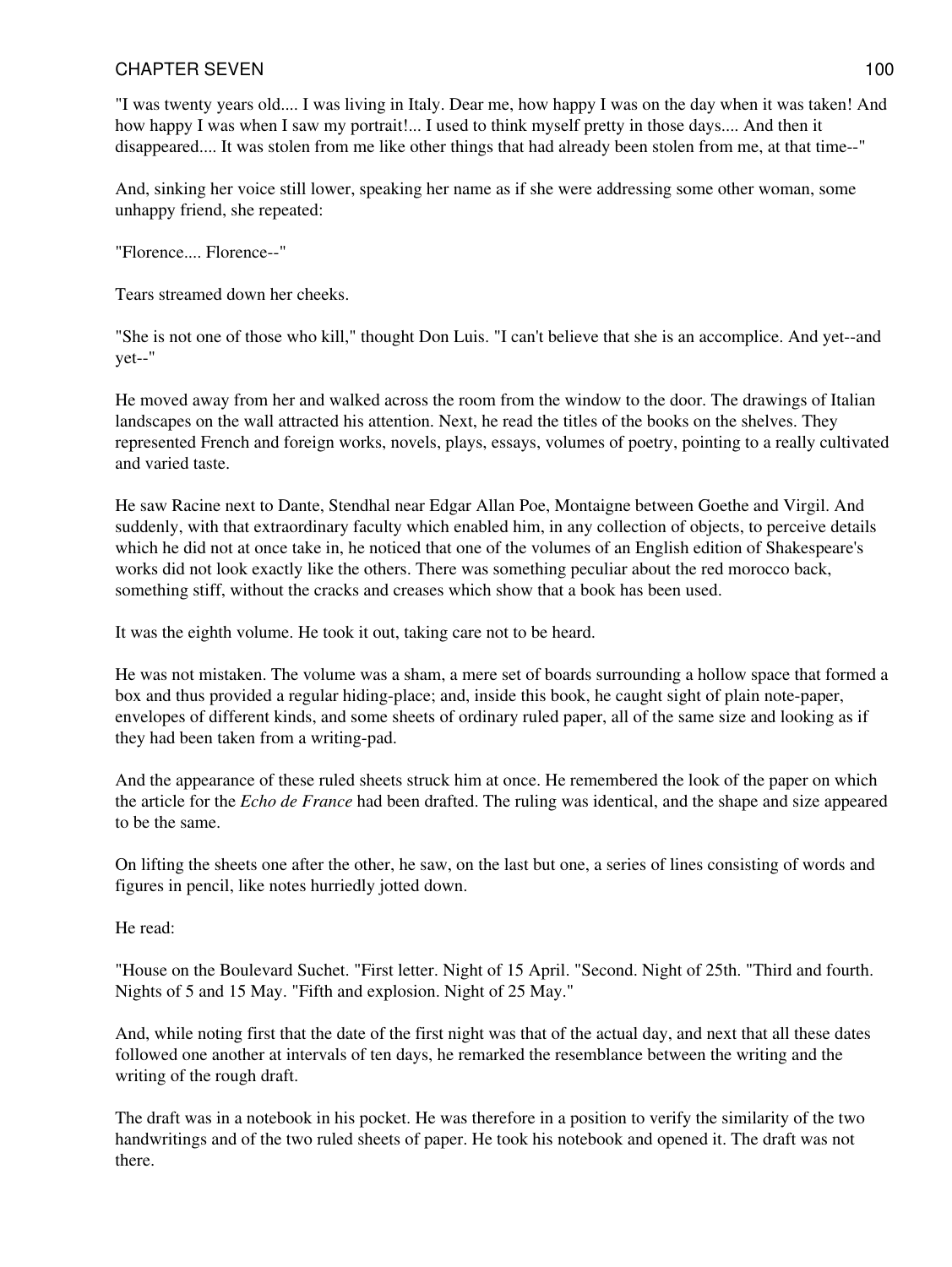"Gad," he snarled, "but this is a bit too thick!"

And, at the same time, he remembered clearly that, when he was telephoning to Mazeroux in the morning, the notebook was in the pocket of his overcoat and that he had left his overcoat on a chair near the telephone box. Now, at that moment, Mlle. Levasseur, for no reason, was roaming about the study. What was she doing there?

"Oh, the play-actress!" thought Perenna, raging within himself. "She was humbugging me. Her tears, her air of frankness, her tender memories: all bunkum! She belongs to the same stock and the same gang as Marie Fauville and Gaston Sauverand. Like them, she is an accomplished liar and actress from her slightest gesture down to the least inflection of her innocent voice."

He was on the point of having it all out with her and confounding her. This time, the proof was undeniable. Dreading an inquiry which might have brought the facts home to her, she had been unwilling to leave the draft of the article in the adversary's hands.

How could he doubt, from this moment, that she was the accomplice employed by the people who were working the Mornington affair and trying to get rid of him? Had he not every right to suppose that she was directing the sinister gang, and that, commanding the others with her audacity and her intelligence, she was leading them toward the obscure goal at which they were aiming?

For, after all, she was free, entirely free in her actions and movements. The windows opening on the Place du Palais-Bourbon gave her every facility for leaving the house under cover of the darkness and coming in again unknown to anybody.

It was therefore quite possible that, on the night of the double crime, she was among the murderers of Hippolyte Fauville and his son. It was quite possible that she had taken part in the murders, and even that the poison had been injected into the victims by her hand, by that little, white, slender hand which he saw resting against the golden hair.

A shudder passed through him. He had softly put back the paper in the book, restored the book in its place, and moved nearer to the girl.

All of a sudden, he caught himself studying the lower part of her face, the shape of her jaw! Yes, that was what he was making every effort to guess, under the curve of the cheeks and behind the veil of the lips. Almost against his will, with personal anguish mingled with torturing curiosity, he stared and stared, ready to force open those closed lips and to seek the reply to the terrifying problem that suggested itself to him.

Those teeth, those teeth which he did not see, were not they the teeth that had left the incriminating marks in the fruit? Which were the teeth of the tiger, the teeth of the wild beast: these, or the other woman's?

It was an absurd supposition, because the marks had been recognized as made by Marie Fauville. But was the absurdity of a supposition a sufficient reason for discarding it?

Himself astonished at the feelings that agitated him, fearing lest he should betray himself, he preferred to cut short the interview and, going up to the girl, he said to her, in an imperious and aggressive tone:

"I wish all the servants in the house to be discharged. You will give them their wages, pay them such compensation as they ask for, and see that they leave to-day, definitely. Another staff of servants will arrive this evening. You will be here to receive them."

She made no reply. He went away, taking with him the uncomfortable impression that had lately marked his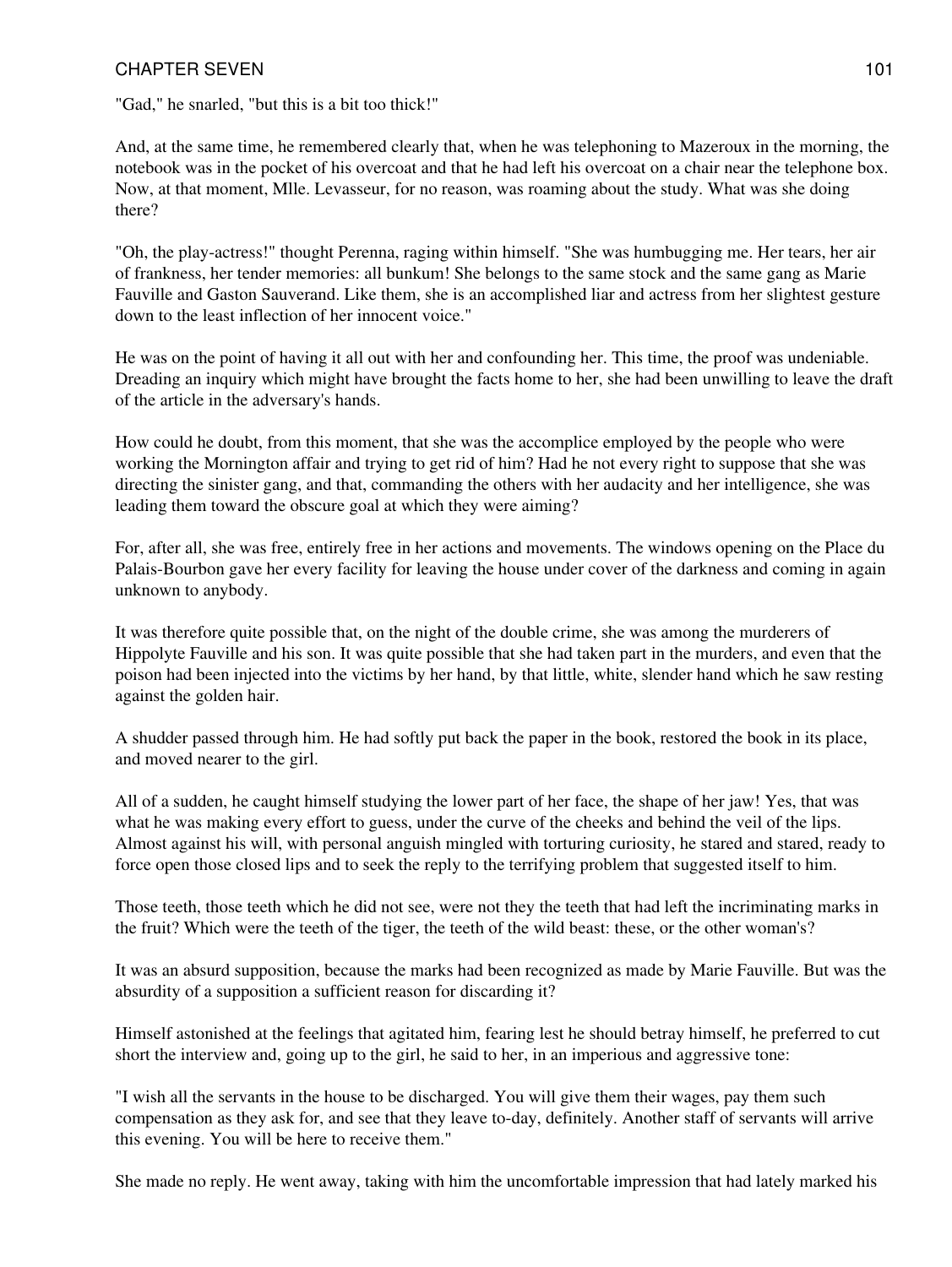relations with Florence. The atmosphere between them always remained heavy and oppressive. Their words never seemed to express the private thoughts of either of them; and their actions did not correspond with the words spoken. Did not the circumstances logically demand the immediate dismissal of Florence Levasseur as well? Yet Don Luis did not so much as think of it.

Returning to his study, he at once rang up Mazeroux and, lowering his voice so as not to let it reach the next room, he said:

"Is that you, Mazeroux?"

"Yes."

"Has the Prefect placed you at my disposal?"

"Yes."

"Well, tell him that I have sacked all my servants and that I have given you their names and instructed you to have an active watch kept on them. We must look among them for Sauverand's accomplice. Another thing: ask the Prefect to give you and me permission to spend the night at Hippolyte Fauville's house."

"Nonsense! At the house on the Boulevard Suchet?"

"Yes, I have every reason to believe that something's going to happen there."

"What sort of thing?"

"I don't know. But something is bound to take place. And I insist on being at it. Is it arranged?"

"Right, Chief. Unless you hear to the contrary, I'll meet you at nine o'clock this evening on the Boulevard Suchet."

Perenna did not see Mlle. Levasseur again that day. He went out in the course of the afternoon, and called at the registry office, where he chose some servants: a chauffeur, a coachman, a footman, a cook, and so on. Then he went to a photographer, who made a new copy of Mlle. Levasseur's photograph. Don Luis had this touched up and faked it himself, so that the Prefect of Police should not perceive the substitution of one set of features for another.

He dined at a restaurant and, at nine o'clock, joined Mazeroux on the Boulevard Suchet.

Since the Fauville murders the house had been left in the charge of the porter. All the rooms and all the locks had been sealed up, except the inner door of the workroom, of which the police kept the keys for the purposes of the inquiry.

The big study looked as it did before, though the papers had been removed and put away and there were no books and pamphlets left on the writing-table. A layer of dust, clearly visible by the electric light, covered its black leather and the surrounding mahogany.

"Well, Alexandre, old man," cried Don Luis, when they had made themselves comfortable, "what do you say to this? It's rather impressive, being here again, what? But, this time, no barricading of doors, no bolts, eh? If anything's going to happen, on this night of the fifteenth of April, we'll put nothing in our friends' way. They shall have full and entire liberty. It's up to them, this time."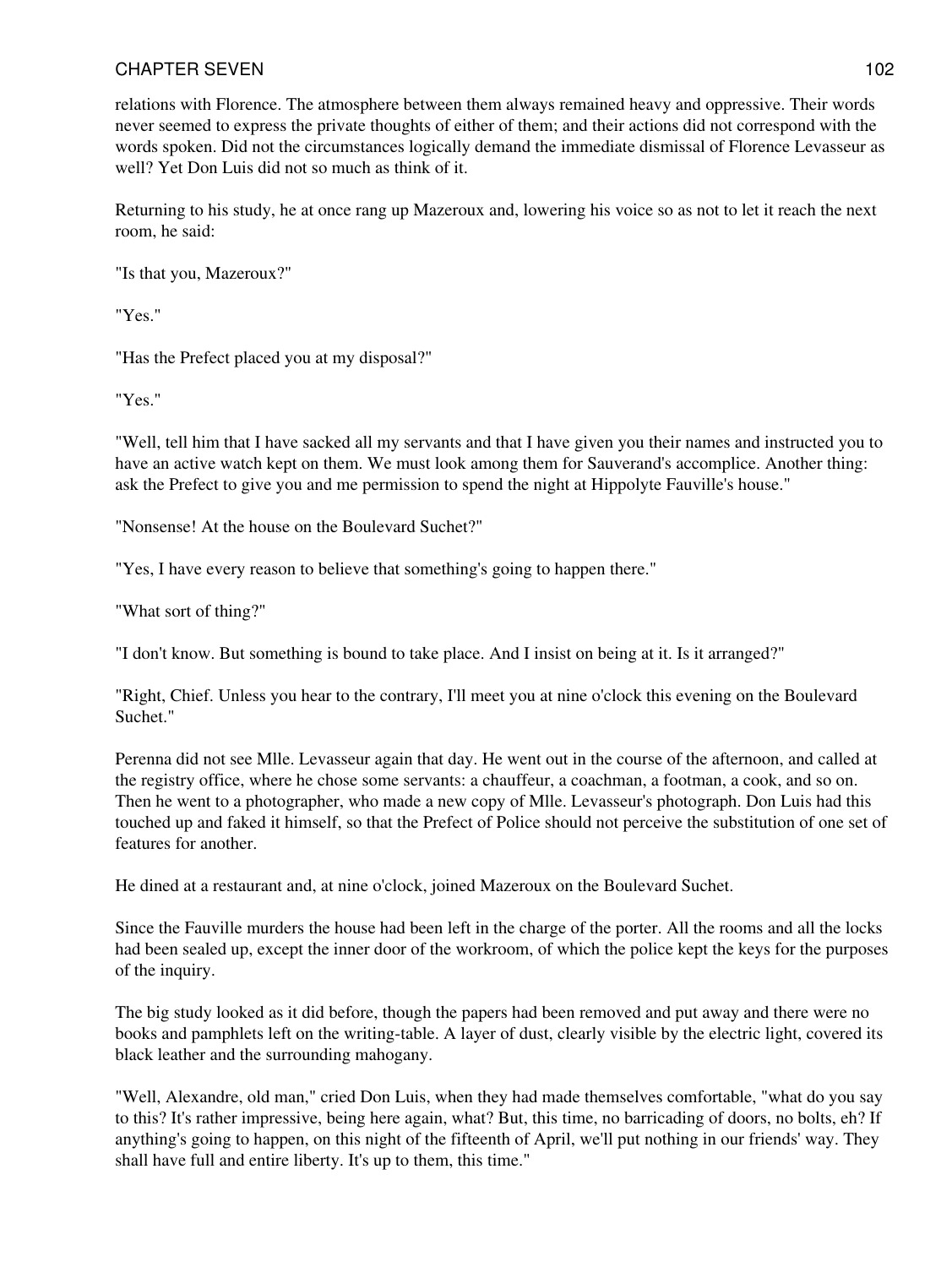Though joking, Don Luis was nevertheless singularly impressed, as he himself said, by the terrible recollection of the two crimes which he had been unable to prevent and by the haunting vision of the two dead bodies. And he also remembered with real emotion the implacable duel which he had fought with Mme. Fauville, the woman's despair and her arrest.

"Tell me about her," he said to Mazeroux. "So she tried to kill herself?"

"Yes," said Mazeroux, "a thoroughgoing attempt, though she had to make it in a manner which she must have hated. She hanged herself in strips of linen torn from her sheets and underclothing and twisted together. She had to be restored by artificial respiration. She is out of danger now, I believe, but she is never left alone, for she swore she would do it again."

"She has made no confession?"

"No. She persists in proclaiming her innocence."

"And what do they think at the public prosecutor's? At the Prefect's?"

"Why should they change their opinion, Chief? The inquiries confirm every one of the charges brought against her; and, in particular, it has been proved beyond the possibility of dispute that she alone can have touched the apple and that she can have touched it only between eleven o'clock at night and seven o'clock in the morning. Now the apple bears the undeniable marks of her teeth. Would you admit that there are two sets of jaws in the world that leave the same identical imprint?"

"No, no," said Don Luis, who was thinking of Florence Levasseur. "No, the argument allows of no discussion. We have here a fact that is clear as daylight; and the imprint is almost tantamount to a discovery in the act. But then how, in the midst of all this, are we to explain the presence of -----"

"Whom, Chief?"

"Nobody. I had an idea worrying me. Besides, you see, in all this there are so many unnatural things, such queer coincidences and inconsistencies, that I dare not count on a certainty which the reality of to-morrow may destroy."

They went on talking for some time, in a low voice, studying the question in all its bearings.

At midnight they switched off the electric light in the chandelier and arranged that each should go to sleep in turn.

And the hours went by as they had done when the two sat up before, with the same sounds of belated carriages and motor cars; the same railway whistles; the same silence.

The night passed without alarm or incident of any kind. At daybreak the life out of doors was resumed; and Don Luis, during his waking hours, had not heard a sound in the room except the monotonous snoring of his companion.

"Can I have been mistaken?" he wondered. "Did the clue in that volume of Shakespeare mean something else? Or did it refer to events of last year, events that took place on the dates set down?"

In spite of everything, he felt overcome by a strange uneasiness as the dawn began to glimmer through the half-closed shutters. A fortnight before, nothing had happened either to warn him; and yet there were two victims lying near him when he woke.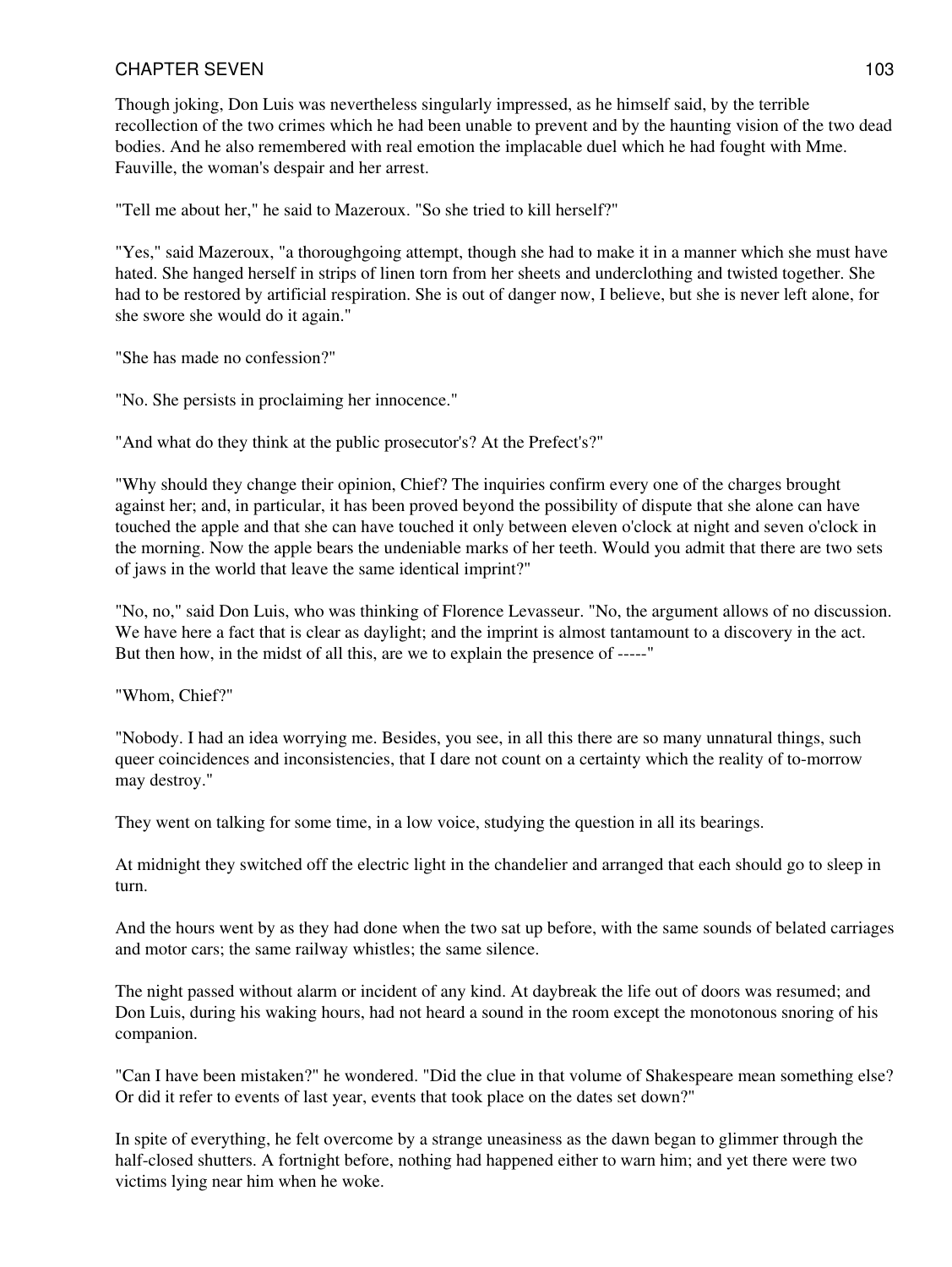At seven o'clock he called out:

"Alexandre!"

"Eh? What is it, Chief?"

"You're not dead?"

"What's that? Dead? No, Chief; why should I be?"

"Quite sure?"

"Well, that's a good 'un! Why not you?"

"Oh, it'll be my turn soon! Considering the intelligence of those scoundrels, there's no reason why they should go on missing me."

They waited an hour longer. Then Perenna opened a window and threw back the shutter.

"I say, Alexandre, perhaps you're not dead, but you're certainly very green."

Mazeroux gave a wry laugh:

"Upon my word, Chief, I confess that I had a bad time of it when I was keeping watch while you were asleep."

"Were you afraid?"

"To the roots of my hair. I kept on thinking that something was going to happen. But you, too, Chief, don't look as if you had been enjoying yourself. Were you also--"

He interrupted himself, on seeing an expression of unbounded astonishment on Don Luis's face.

"What's the matter, Chief?"

"Look! ... on the table ... that letter--"

He looked. There was a letter on the writing-table, or, rather, a letter-card, the edges of which had been torn along the perforation marks; and they saw the outside of it, with the address, the stamp, and the postmarks.

"Did you put that there, Alexandre?"

"You're joking, Chief. You know it can only have been you."

"It can only have been I ... and yet it was not I."

"But then--"

Don Luis took the letter-card and, on examining it, found that the address and the postmarks had been scratched out so as to make it impossible to read the name of the addressee or where he lived, but that the place of posting was quite clear, as was the date: Paris, 4 January, 19--.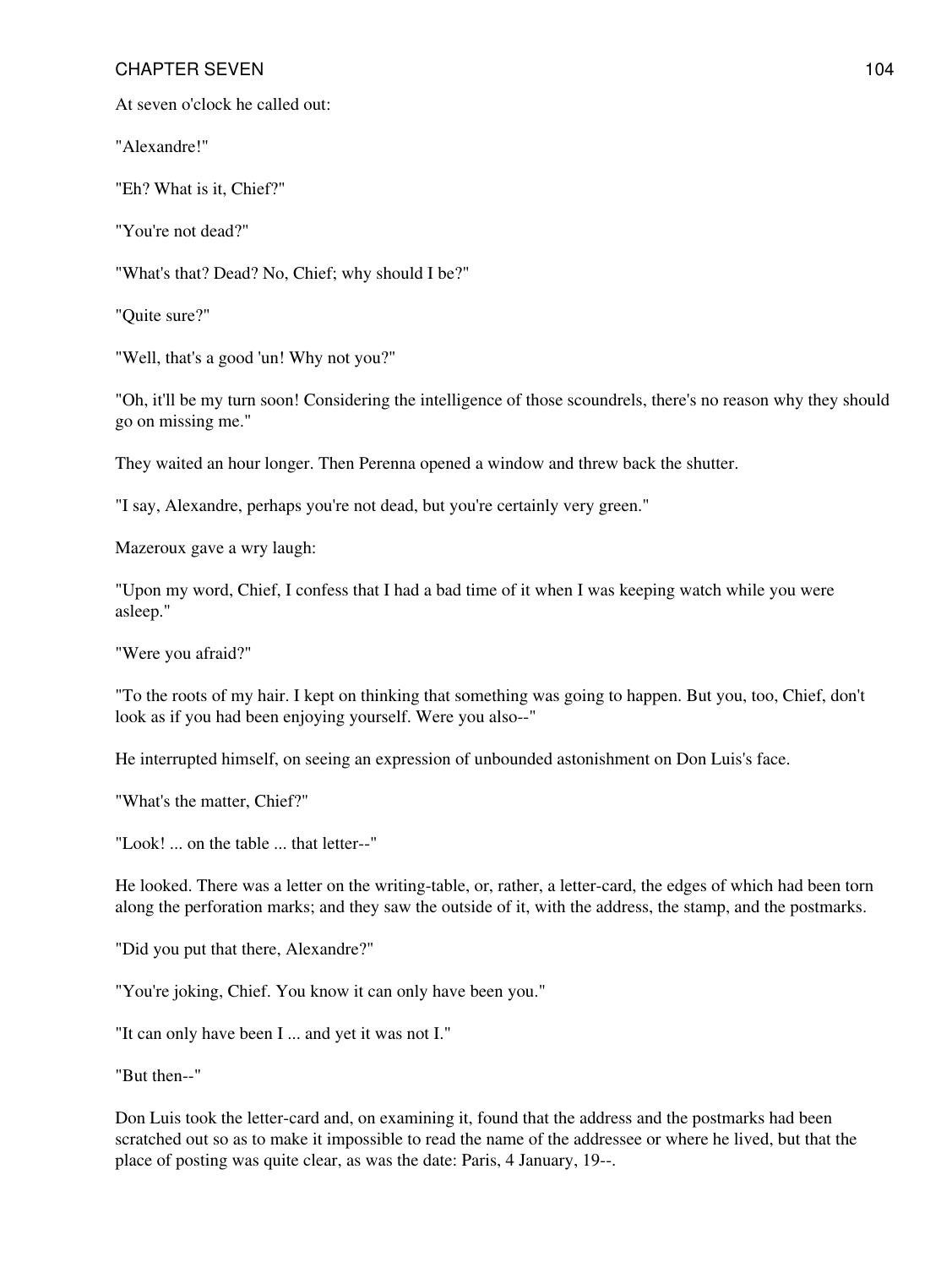"So the letter is three and a half months old," said Don Luis.

He turned to the inside of the letter. It contained a dozen lines and he at once exclaimed:

"Hippolyte Fauville's signature!"

"And his handwriting," observed Mazeroux. "I can tell it at a glance. There's no mistake about that. What does it all mean? A letter written by Hippolyte Fauville three months before his death?"

Perenna read aloud:

#### "MY DEAR OLD FRIEND:

"I can only, alas, confirm what I wrote to you the other day: the plot is thickening around me! I do not yet know what their plan is and still less how they mean to put it into execution; but everything warns me that the end is at hand. I can see it in her eyes. How strangely she looks at me sometimes!

"Oh, the shame of it! Who would ever have thought her capable of it?

"I am a very unhappy man, my dear friend."

"And it's signed Hippolyte Fauville," Mazeroux continued, "and I declare to you that it's actually in his hand ... written on the fourth of January of this year to a friend whose name we don't know, though we shall dig him out somehow, that I'll swear. And this friend will certainly give us the proofs we want."

Mazeroux was becoming excited.

"Proofs? Why, we don't need them! They're here. M. Fauville himself supplies them: 'The end is at hand. I can see it in her eyes.' 'Her' refers to his wife, to Marie Fauville, and the husband's evidence confirms all that we knew against her. What do you say, Chief?"

"You're right," replied Perenna, absent-mindedly, "you're right; the letter is final. Only--"

"Only what?"

"Who the devil can have brought it? Somebody must have entered the room last night while we were here. Is it possible? For, after all, we should have heard. That's what astounds me."

"It certainly looks like it."

"Just so. It was a queer enough job a fortnight ago. But, still, we were in the passage outside, while they were at work in here, whereas, this time, we were here, both of us, close to this very table. And, on this table, which had not the least scrap of paper on it last night, we find this letter in the morning."

A careful inspection of the place gave them no clue to put them on the track. They went through the house from top to bottom and ascertained for certain that there was no one there in hiding. Besides, supposing that any one was hiding there, how could he have made his way into the room without attracting their attention? There was no solving the problem.

"We won't look any more," said Perenna, "it's no use. In matters of this sort, some day or other the light enters by an unseen cranny and everything gradually becomes clear. Take the letter to the Prefect of Police, tell him how we spent the night, and ask his permission for both of us to come back on the night of the twenty-fifth of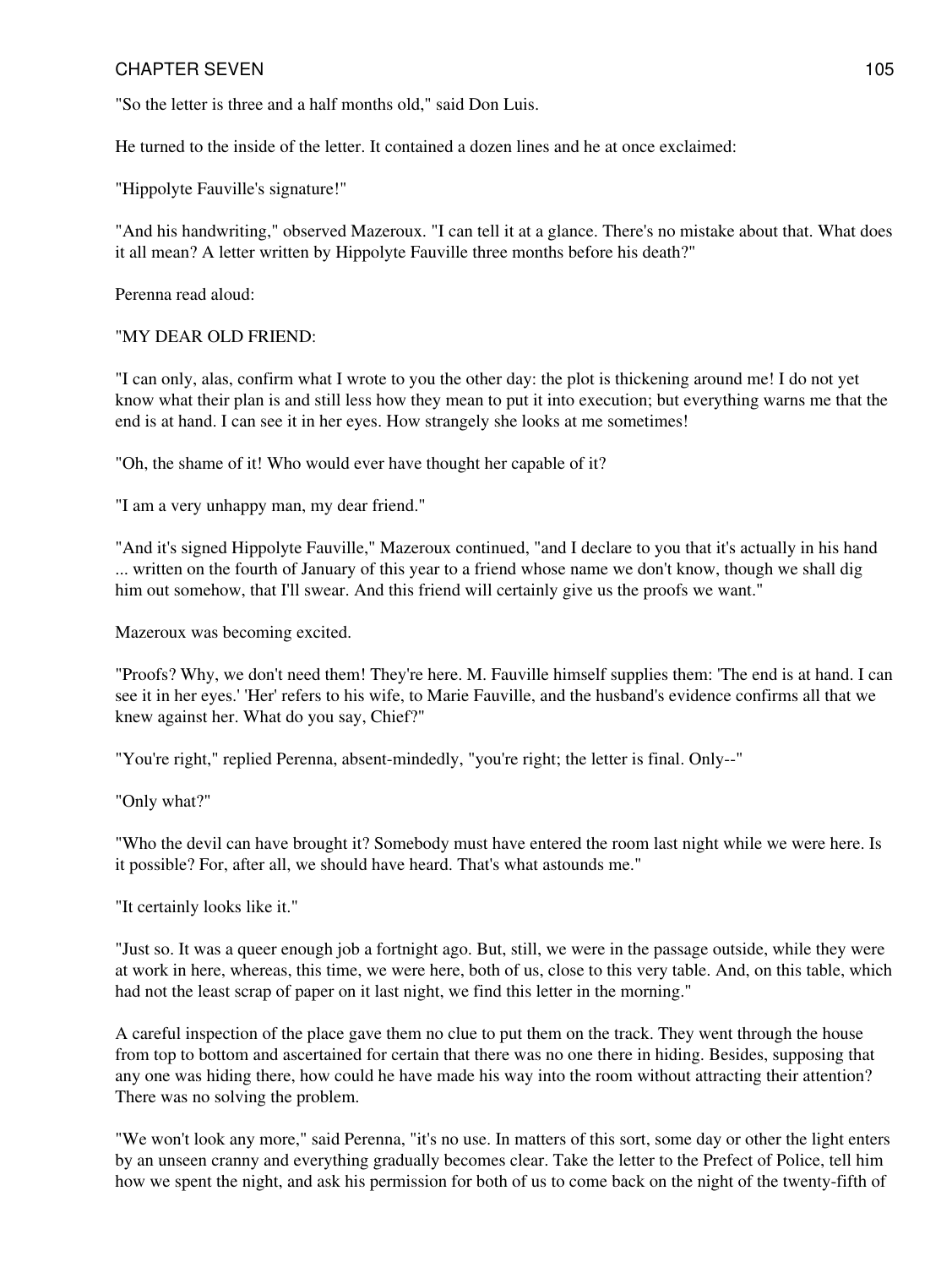April. There's to be another surprise that night; and I'm dying to know if we shall receive a second letter through the agency of some Mahatma."

They closed the doors and left the house.

While they were walking to the right, toward La Muette, in order to take a taxi, Don Luis chanced to turn his head to the road as they reached the end of the Boulevard Suchet. A man rode past them on a bicycle. Don Luis just had time to see his clean-shaven face and his glittering eyes fixed upon himself.

"Look out!" he shouted, pushing Mazeroux so suddenly that the sergeant lost his balance.

The man had stretched out his hand, armed with a revolver. A shot rang out. The bullet whistled past the ears of Don Luis, who had bobbed his head.

"After him!" he roared. "You're not hurt, Mazeroux?"

"No, Chief."

They both rushed in pursuit, shouting for assistance. But, at that early hour, there are never many people in the wide avenues of this part of the town. The man, who was making off swiftly, increased his distance, turned down the Rue Octave-Feuillet, and disappeared.

"All right, you scoundrel, I'll catch you yet!" snarled Don Luis, abandoning a vain pursuit.

"But you don't even know who he is, Chief."

"Yes, I do: it's he."

"Who?"

"The man with the ebony stick. He's cut off his beard and shaved his face, but I knew him for all that. It was the man who was taking pot-shots at us yesterday morning, from the top of his stairs on the Boulevard Richard-Wallace, the one who killed Inspector Ancenis. The blackguard! How did he know that I had spent the night at Fauville's? Have I been followed then and spied on? But by whom? And why? And how?"

Mazeroux reflected and said:

"Remember, Chief, you telephoned to me in the afternoon to give me an appointment. For all you know, in spite of lowering your voice, you may have been heard by somebody at your place."

Don Luis did not answer. He thought of Florence.

That morning Don Luis's letters were not brought to him by Mlle. Levasseur, nor did he send for her. He caught sight of her several times giving orders to the new servants. She must afterward have gone back to her room, for he did not see her again.

In the afternoon he rang for his car and drove to the house on the Boulevard Suchet, to pursue with Mazeroux, by the Prefect's instructions, a search that led to no result whatever.

It was ten o'clock when he came in. The detective sergeant and he had some dinner together. Afterward, wishing also to examine the home of the man with the ebony stick, he got into his car again, still accompanied by Mazeroux, and told the man to drive to the Boulevard Richard-Wallace.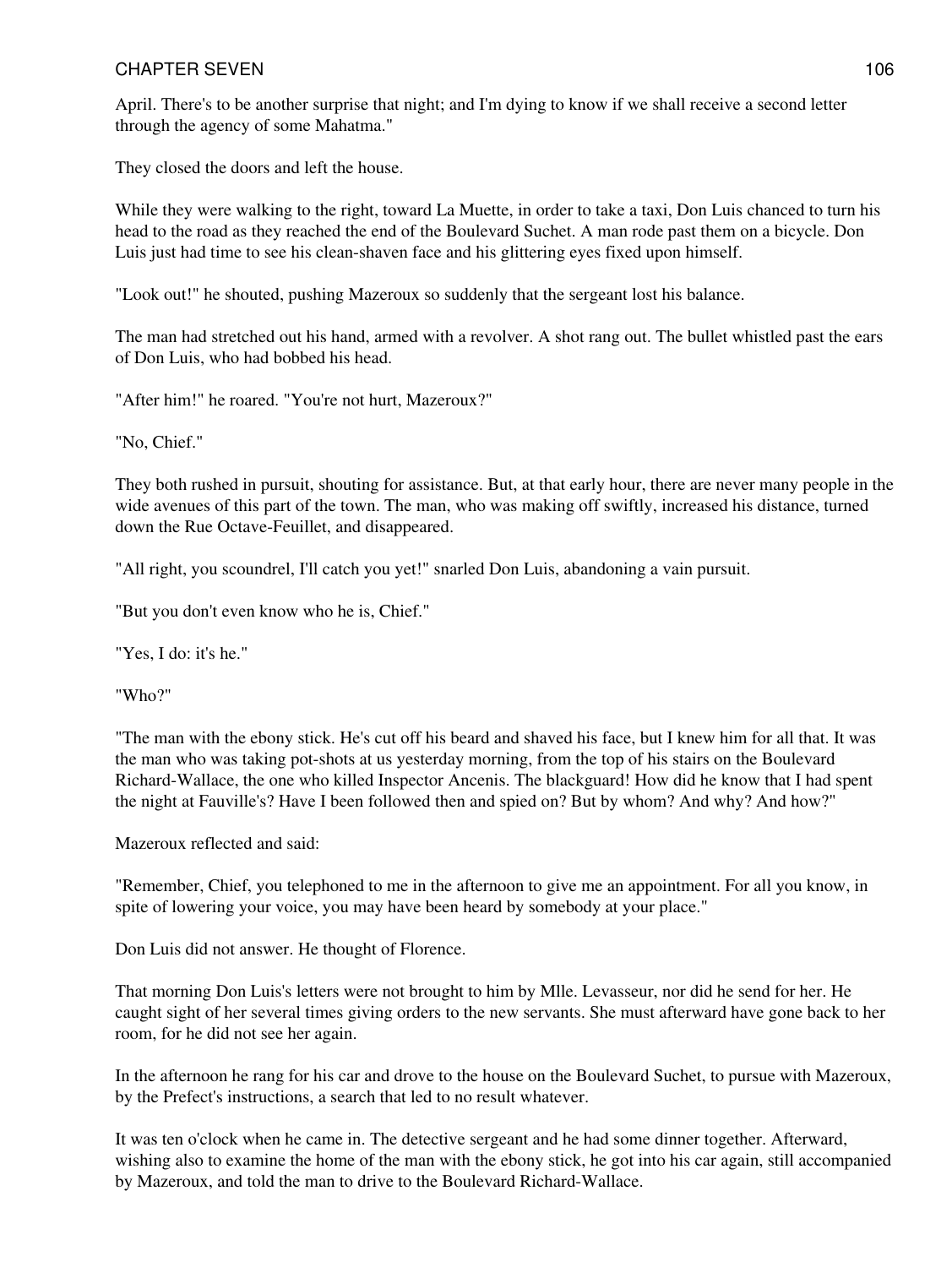The car crossed the Seine and followed the right bank.

"Faster," he said to his new chauffeur, through the speaking-tube. "I'm accustomed to go at a good pace."

"You'll have an upset one fine day, Chief," said Mazeroux.

"No fear," replied Don Luis. "Motor accidents are reserved for fools."

They reached the Place de l'Alma. The car turned to the left.

"Straight ahead!" cried Don Luis. "Go up by the Trocadéro."

The car veered back again. But suddenly it gave three or four lurches in the road, took the pavement, ran into a tree and fell over on its side.

In a few seconds a dozen people were standing round. They broke one of the windows and opened the door. Don Luis was the first.

"It's nothing," he said. "I'm all right. And you, Alexandre?"

They helped the sergeant out. He had a few bruises and a little pain, but no serious injury.

Only the chauffeur had been thrown from his seat and lay motionless on the pavement, bleeding from the head. He was carried into a chemist's shop and died in ten minutes.

Mazeroux had gone in with the poor victim and, feeling pretty well stunned, had himself been given a pick-me-up. When he went back to the motor car he found two policemen entering particulars of the accident in their notebooks and taking evidence from the bystanders; but the chief was not there.

Perenna in fact had jumped into a taxicab and driven home as fast as he could. He got out in the square, ran through the gateway, crossed the courtyard, and went down the passage that led to Mlle. Levasseur's quarters. He leaped up the steps, knocked, and entered without waiting for an answer.

The door of the room that served as a sitting-room was opened and Florence appeared. He pushed her back into the room, and said, in a tone furious with indignation:

"It's done. The accident has occurred. And yet none of the old servants can have prepared it, because they were not there and because I was out with the car this afternoon. Therefore, it must have been late in the day between six and nine o'clock, that somebody went to the garage and filed the steering-rod three quarters through."

"I don't understand. I don't understand," she said, with a scared look.

"You understand perfectly well that the accomplice of the ruffians cannot be one of the new servants, and you understand perfectly well that the job was bound to succeed and that it did succeed, beyond their hopes. There is a victim, who suffers instead of myself."

"But tell me what has happened, Monsieur! You frighten me! What accident? What was it?"

"The motor car was overturned. The chauffeur is dead."

"Oh," she said, "how horrible! And you think that I can have--Oh, dead, how horrible! Poor man!"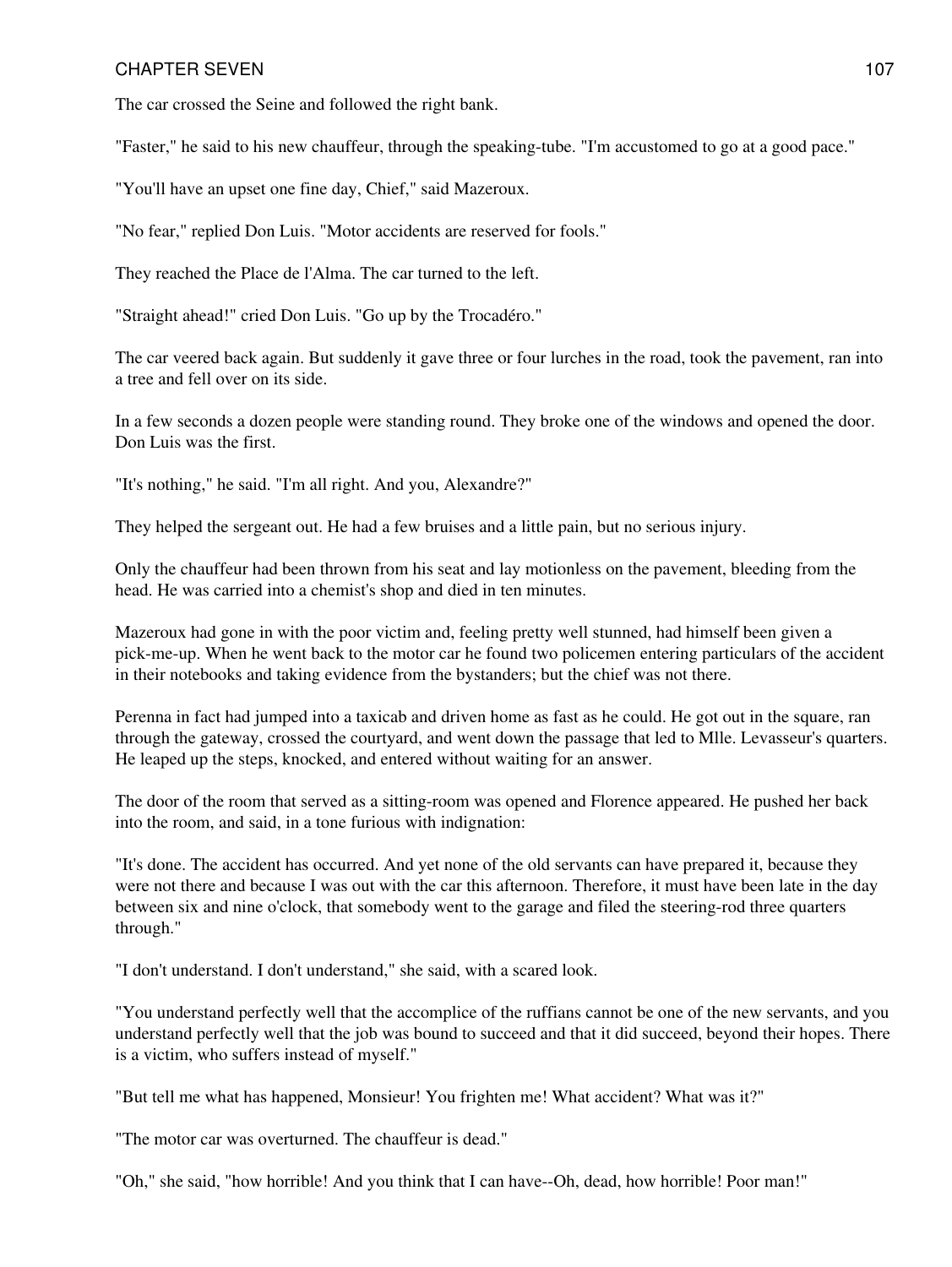Her voice grew fainter. She was standing opposite to Perenna, close up against him. Pale and swooning, she closed her eyes, staggered.

He caught her in his arms as she fell. She tried to release herself, but had not the strength; and he laid her in a chair, while she moaned, repeatedly:

"Poor man! Poor man!"

Keeping one of his arms under the girl's head, he took a handkerchief in the other hand and wiped her forehead, which was wet with perspiration, and her pallid cheeks, down which the tears streamed.

She must have lost consciousness entirely, for she surrendered herself to Perenna's cares without the least resistance. And he, making no further movement, began anxiously to examine the mouth before his eyes, the mouth with the lips usually so red, now bloodless and discoloured.

Gently passing one of his fingers over each of them, with a continuous pressure, he separated them, as one separates the petals of a flower; and the two rows of teeth appeared.

They were charming, beautifully shaped, and beautifully white; a little smaller perhaps than Mme. Fauville's, perhaps also arranged in a wider curve. But what did he know? Who could say that their bite would not leave the same imprint? It was an improbable supposition, an impossible miracle, he knew. And yet the circumstances were all against the girl and pointed to her as the most daring, cruel, implacable, and terrible of criminals.

Her breathing became regular. He perceived the cool fragrance of her mouth, intoxicating as the scent of a rose. In spite of himself, he bent down, came so close, so close that he was seized with giddiness and had to make a great effort to lay the girl's head on the back of the chair and to take his eyes from the fair face with the half-parted lips.

He rose to his feet and went.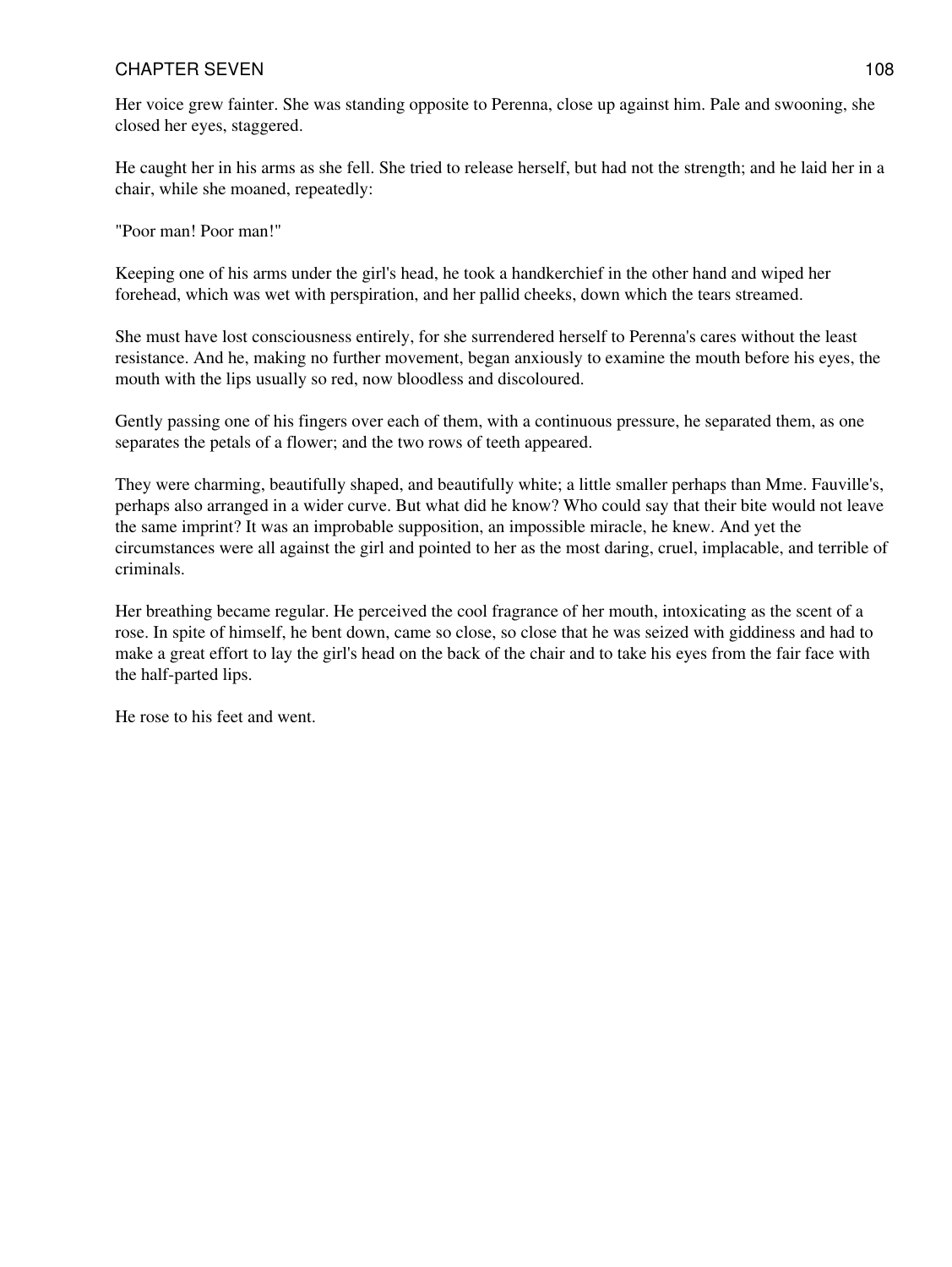### THE DEVIL'S POST-OFFICE

Of all these events the public knew only of the attempted suicide of Mme. Fauville, the capture and escape of Gaston Sauverand, the murder of Chief Inspector Ancenis, and the discovery of a letter written by Hippolyte Fauville. This was enough, however, to reawaken their curiosity, as they were already singularly puzzled by the Mornington case and took the greatest interest in all the movements, however slight, of the mysterious Don Luis Perenna, whom they insisted on confusing with Arsène Lupin.

He was, of course, credited with the brief capture of the man with the ebony walking-stick. It was also known that he had saved the life of the Prefect of Police, and that, finally, having at his own request spent the night in the house on the Boulevard Suchet, he had become the recipient of Hippolyte Fauville's famous letter. And all this added immensely to the excitement of the aforesaid public.

But how much more complicated and disconcerting were the problems set to Don Luis Perenna himself! Not to mention the denunciation in the anonymous article, there had been, in the short space of forty-eight hours, no fewer than four separate attempts to kill him: by the iron curtain, by poison, by the shooting on the Boulevard Suchet, and by the deliberately prepared motor accident.

Florence's share in this series of attempts was not to be denied. And, now, behold her relations with the Fauvilles' murderers duly established by the little note found in the eighth volume of Shakespeare's plays, while two more deaths were added to the melancholy list: the deaths of Chief Inspector Ancenis and of the chauffeur. How to describe and how to explain the part played, in the midst of all these catastrophes, by that enigmatical girl?

Strangely enough, life went on as usual at the house in the Place du Palais-Bourbon, as though nothing out of the way had happened there. Every morning Florence Levasseur sorted Don Luis's post in his presence and read out the newspaper articles referring to himself or bearing upon the Mornington case.

Not a single allusion was made to the fierce fight that had been waged against him for two days. It was as though a truce had been proclaimed between them; and the enemy appeared to have ceased his attacks for the moment. Don Luis felt easy, out of the reach of danger; and he talked to the girl with an indifferent air, as he might have talked to anybody.

But with what a feverish interest he studied her unobserved! He watched the expression of her face, at once calm and eager, and a painful sensitiveness which showed under the placid mask and which, difficult to control, revealed itself in the frequent quivering of the lips and nostrils.

"Who are you? Who are you?" he felt inclined to exclaim. "Will nothing content you, you she-devil, but to deal out murder all round? And do you want my death also, in order to attain your object? Where do you come from and where are you making for?"

On reflection, he was convinced of a certainty that solved a problem which had preoccupied him for a long time--namely, the mysterious connection between his own presence in the mansion in the Place du Palais-Bourbon and the presence of a woman who was manifestly wreaking her hatred on him.

He now understood that he had not bought the house by accident. In making the purchase he had been persuaded by an anonymous offer that reached him in the form of a typewritten prospectus. Whence did this offer come, if not from Florence, who wished to have him near her in order to spy upon him and wage war upon him?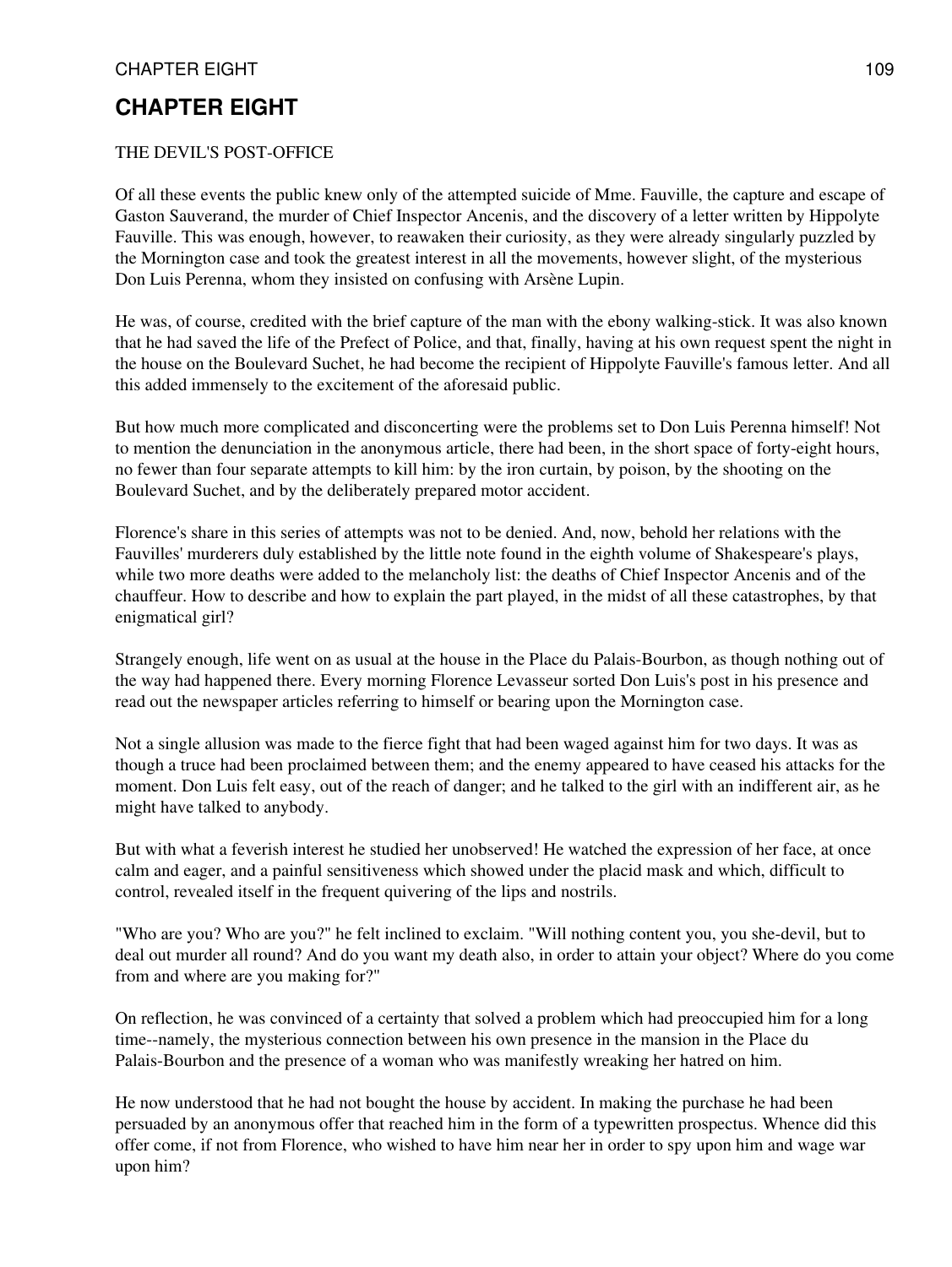"Yes," he thought, "that is where the truth lies. As the possible heir of Cosmo Mornington and a prominent figure in the case, I am the enemy, and they are trying to do away with me as they did with the others. And it is Florence who is acting against me. And it is she who has committed murder.

"Everything tells against her; nothing speaks in her defence. Her innocent eyes? The accent of sincerity in her voice? Her serene dignity? And then? Yes, what then? Have I never seen women with that frank look who have committed murder for no reason, almost for pleasure's sake?"

He started with terror at the memory of Dolores Kesselbach. What was it that made him connect these two women at every moment in his mind? He had loved one of them, that monster Dolores, and had strangled her with his own hands. Was fate now leading him toward a like love and a similar murder?

When Florence left him he would experience a sense of satisfaction and breathe more easily, as though released from an oppressive weight, but he would run to the window and see her crossing the courtyard and be still waiting when the girl whose scented breath he had felt upon his face passed to and fro.

One morning she said to him:

"The papers say that it will be to-night."

"To-night?"

"Yes," she said, showing him an article in one of the newspapers. "This is the twenty-fifth; and, according to the information of the police, supplied, they say, by you, there should be a letter delivered in the house on the Boulevard Suchet every tenth day, and the house is to be destroyed by an explosion on the day when the fifth and last letter appears."

Was she defying him? Did she wish to make him understand that, whatever happened, whatever the obstacles, the letters would appear, those mysterious letters prophesied on the list which he had found in the eighth volume of Shakespeare's plays?

He looked at her steadily. She did not flinch. He answered:

"Yes, this is the night. I shall be there. Nothing in the world will prevent me."

She was on the point of replying, but once more controlled her feelings.

That day Don Luis was on his guard. He lunched and dined out and arranged with Mazeroux to have the Place du Palais-Bourbon watched.

Mlle. Levasseur did not leave the house during the afternoon. In the evening Don Luis ordered Mazeroux's men to follow any one who might go out at that time.

At ten o'clock the sergeant joined Don Luis in Hippolyte Fauville's workroom. Deputy Chief Detective Weber and two plain-clothesmen were with him.

Don Luis took Mazeroux aside:

"They distrust me. Own up to it."

"No. As long as M. Desmalions is there, they can do nothing against you. Only, M. Weber maintains--and he is not the only one--that you fake up all these occurrences yourself."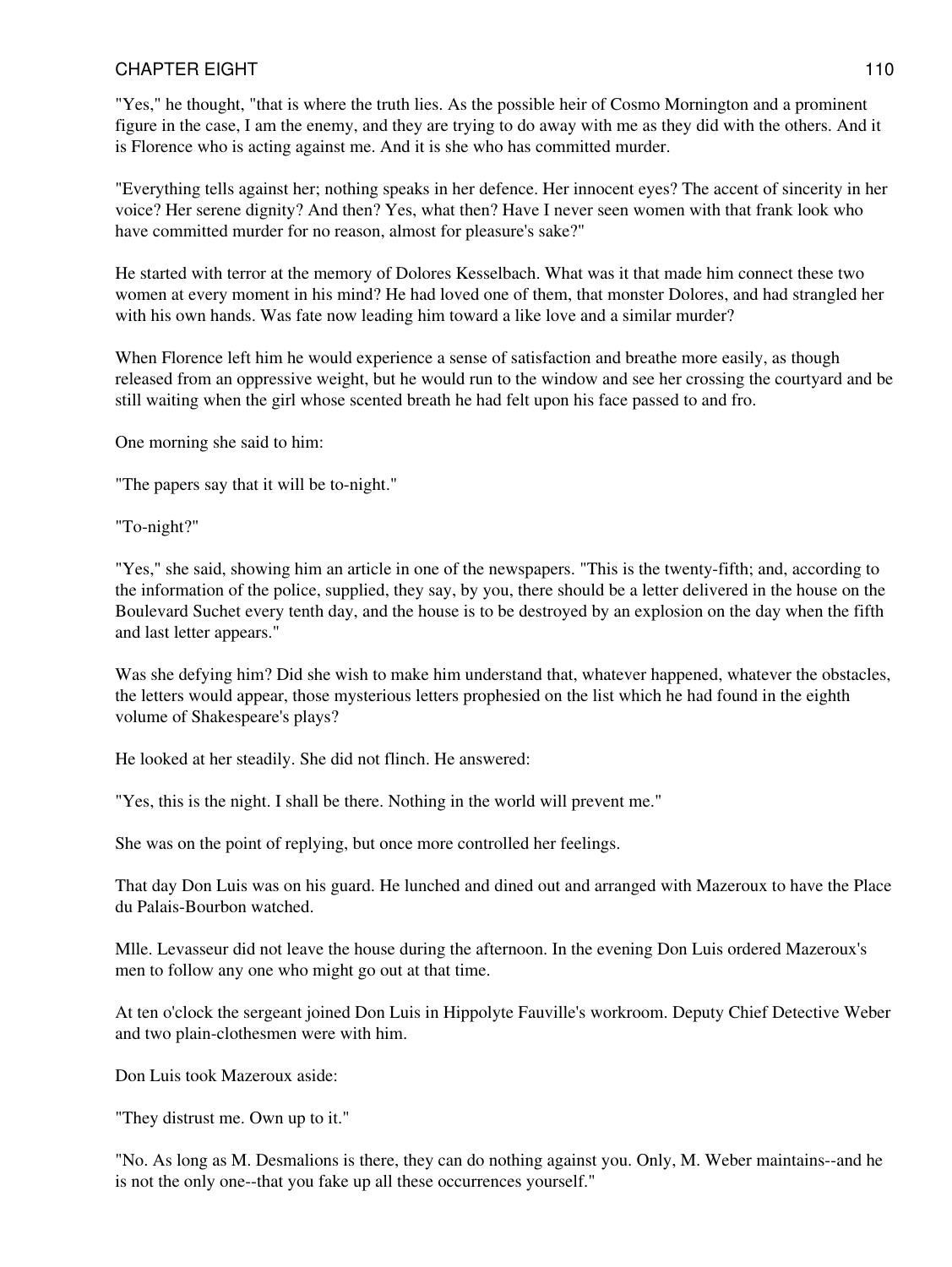"With what object?"

"With the object of furnishing proof against Marie Fauville and getting her condemned. So I asked for the attendance of the deputy chief and two men. There will be four of us to bear witness to your honesty."

They all took up their posts. Two detectives were to sit up in turns.

This time, after making a minute search of the little room in which Fauville's son used to sleep, they locked and bolted the doors and shutters. At eleven o'clock they switched off the electric chandelier.

Don Luis and Weber hardly slept at all.

The night passed without incident of any kind.

But, at seven o'clock, when the shutters were opened, they saw that there was a letter on the table. Just as on the last occasion, there was a letter on the table!

When the first moment of stupefaction was over, the deputy chief took the letter. His orders were not to read it and not to let any one else read it.

Here is the letter, published by the newspapers, which also published the declarations of the experts certifying that the handwriting was Hippolyte Fauville's:

"I have seen him! You understand, don't you, my dear friend? I have seen him! He was walking along a path in the Bois, with his coat collar turned up and his hat pulled over his ears. I don't think that he saw me. It was almost dark. But I knew him at once. I knew the silver handle of his ebony stick. It was he beyond a doubt, the scoundrel!

"So he is in Paris, in spite of his promise. Gaston Sauverand is in Paris! Do you understand the terrible significance of that fact? If he is in Paris, it means that he intends to act. If he is in Paris, it means certain death to me. Oh, the harm which I shall have suffered at that man's hands! He has already robbed me of my happiness; and now he wants my life. I am terrified."

So Fauville knew that the man with the ebony walking-stick, that Gaston Sauverand, was designing to kill him. Fauville declared it most positively, by evidence written in his own hand; and the letter, moreover, corroborating the words that had escaped Gaston Sauverand at his arrest, showed that the two men had at one time had relations with each other, that they were no longer friends, and that Gaston Sauverand had promised never to come to Paris.

A little light was therefore being shed on the darkness of the Mornington case. But, on the other hand, how inconceivable was the mystery of that letter found on the table in the workroom!

Five men had kept watch, five of the smartest men obtainable; and yet, on that night, as on the night of the fifteenth of April, an unknown hand had delivered the letter in a room with barricaded doors and windows, without their hearing a sound or discovering any signs that the fastenings of the doors or windows had been tampered with.

The theory of a secret outlet was at once raised, but had to be abandoned after a careful examination of the walls and after an interview with the contractor who had built the house, from Fauville's own plans, some years ago.

It is unnecessary once more to recall what I may describe as the flurry of the public. The deed, in the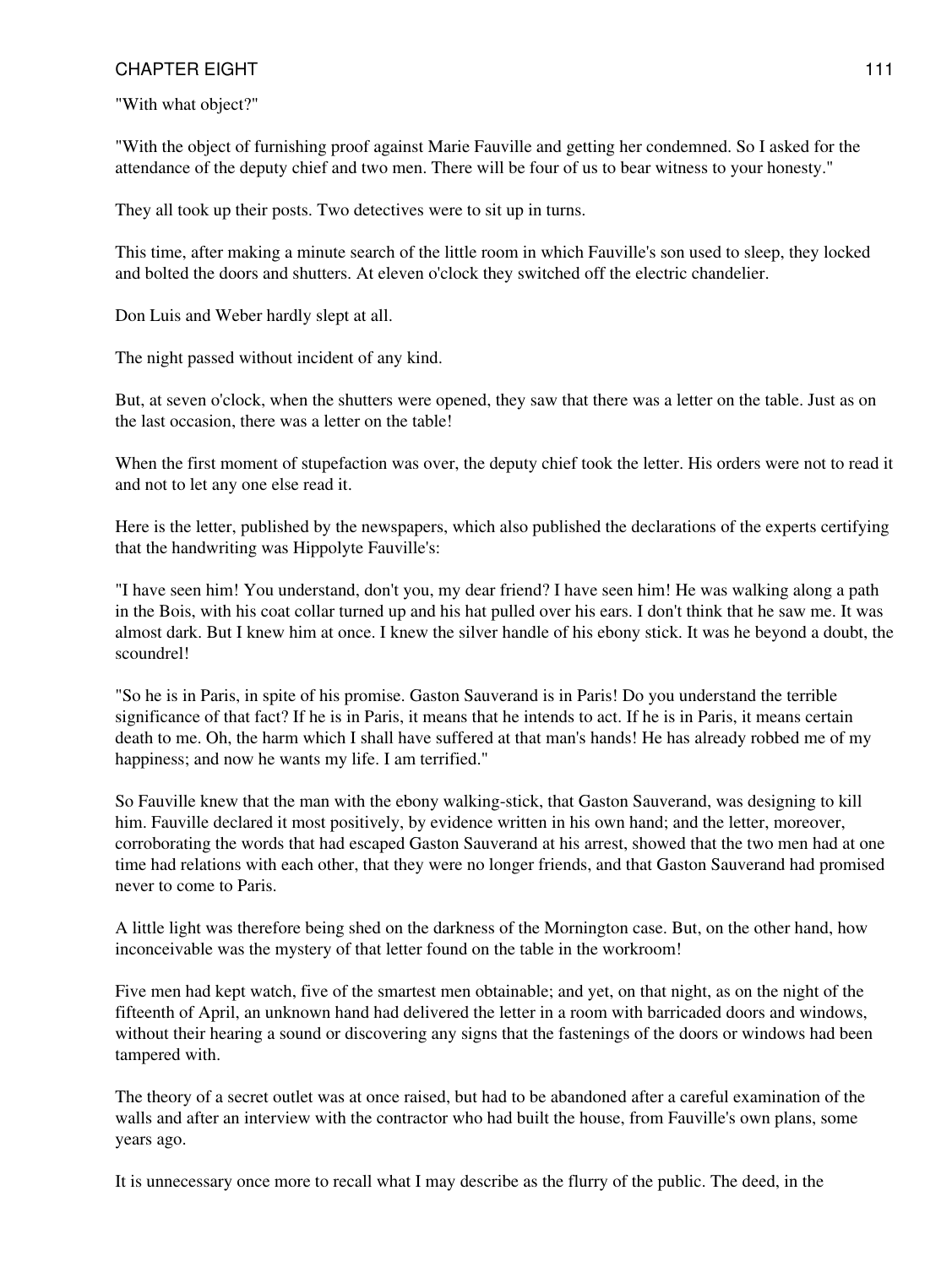circumstances, assumed the appearance of a sleight-of-hand trick. People felt tempted to look upon it as the recreation of some wonderfully skilful conjurer rather than as the act of a person employing unknown methods.

Nevertheless, Don Luis Perenna's intelligence was justified at all points, for the expected incident had taken place on the twenty-fifth of April, as on the fifteenth. Would the series be continued on the fifth of May? No one doubted it, because Don Luis had said so and because everybody felt that Don Luis could not be mistaken. All through the night of the fifth of May there was a crowd on the Boulevard Suchet; and quidnuncs and night birds of every kind came trooping up to hear the latest news.

The Prefect of Police, greatly impressed by the first two miracles, had determined to see the next one for himself, and was present in person on the third night.

He came accompanied by several inspectors, whom he left in the garden, in the passage, and in the attic on the upper story. He himself took up his post on the ground floor with Weber, Mazeroux, and Don Luis Perenna.

Their expectations were disappointed; and this was M. Desmalions's fault. In spite of the express opinion of Don Luis, who deprecated the experiment as useless, the Prefect had decided not to turn off the electric light, so that he might see if the light would prevent the miracle. Under these conditions no letter could appear, and no letter did appear. The miracle, whether a conjuring trick or a criminal's device, needed the kindly aid of the darkness.

There were therefore ten days lost, always presuming that the diabolical postman would dare to repeat his attempt and produce the third mysterious letter.

\* \* \* \* \*

On the fifteenth of May the wait was renewed, while the same crowd gathered outside, an anxious, breathless crowd, stirred by the least sound and keeping an impressive silence, with eyes gazing upon the Fauvilles' house.

This time the light was put out, but the Prefect of Police kept his hand on the electric switch. Ten times, twenty times, he unexpectedly turned on the light. There was nothing on the table. What had aroused his attention was the creaking of a piece of furniture or a movement made by one of the men with him.

Suddenly they all uttered an exclamation. Something unusual, a rustling noise, had interrupted the silence.

M. Desmalions at once switched on the light. He gave a cry. A letter lay not on the table, but beside it, on the floor, on the carpet.

Mazeroux made the sign of the cross. The inspectors were as pale as death.

M. Desmalions looked at Don Luis, who nodded his head without a word.

They inspected the condition of the locks and bolts. Nothing had moved.

That day again, the contents of the letter made some amends for the really extraordinary manner of its delivery. It completely dispelled all the doubts that still enshrouded the double murder on the Boulevard Suchet.

Again signed by the engineer, written throughout by himself, on the eighth of February, with no visible address, it said: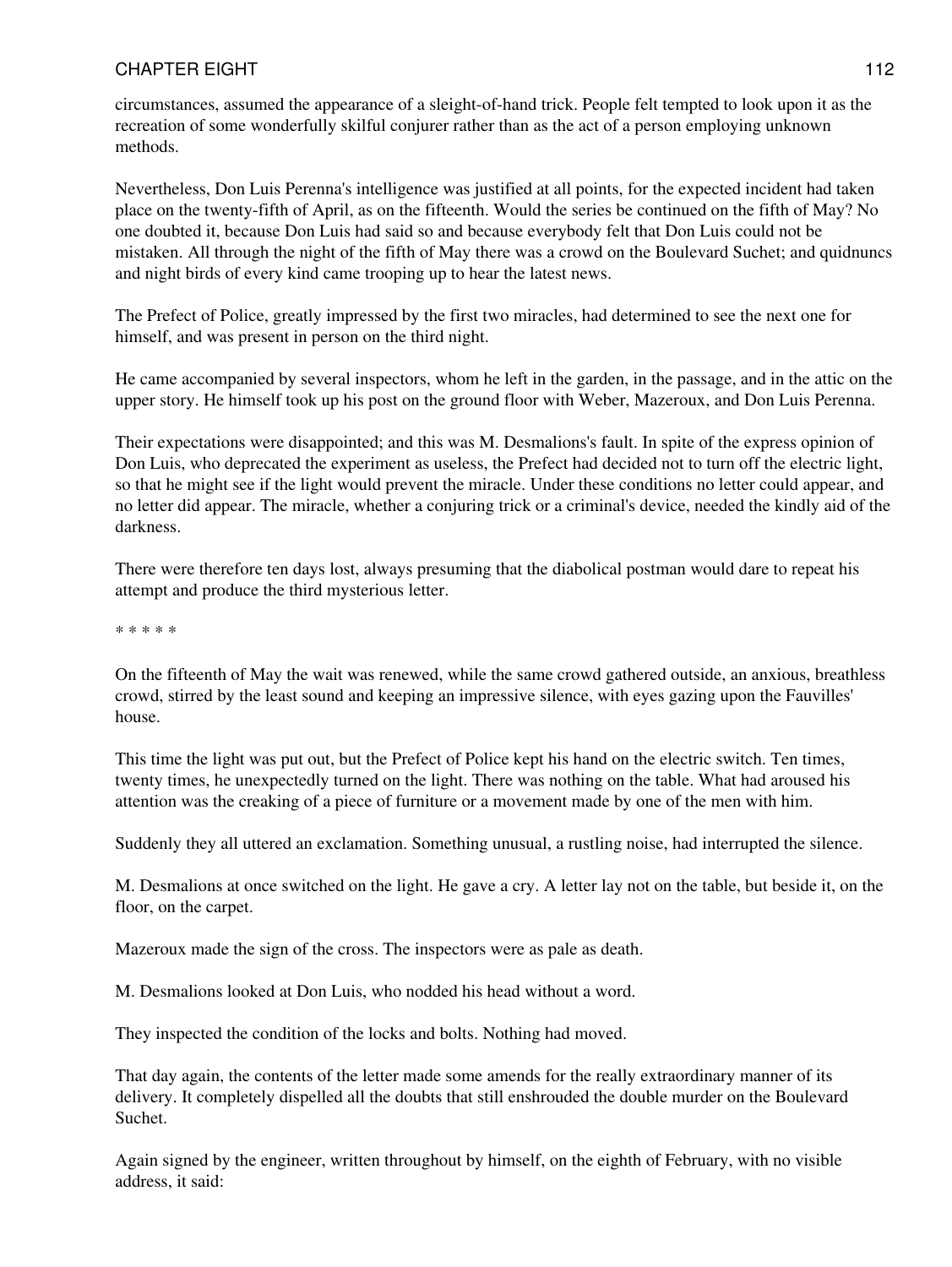"No, my dear friend, I will not allow myself to be killed like a sheep led to the slaughter. I shall defend myself, I shall fight to the last moment. Things have changed lately. I have proofs now, undeniable proofs. I possess letters that have passed between them. And I know that they still love each other as they did at the start, that they want to marry, and that they will let nothing stand in their way. It is written, understand what I say, it is written in Marie's own hand; 'Have patience, my own Gaston. My courage increases day by day. So much the worse for him who stands between us. He shall disappear.'

"My dear friend, if I succumb in the struggle you will find those letters (and all the evidence which I have collected against the wretched creature) in the safe hidden behind the small glass case: Then revenge me. Au revoir. Perhaps good-bye."

Thus ran the third missive. Hippolyte Fauville from his grave named and accused his guilty wife. From his grave he supplied the solution to the riddle and explained the reason why the crimes had been committed: Marie Fauville and Gaston Sauverand were lovers.

Certainly they knew of the existence of Cosmo Mornington's will, for they had begun by doing away with Cosmo Mornington; and their eagerness to come into the enormous fortune had hastened the catastrophe. But the first idea of the murder rose from an older and deep-rooted passion: Marie Fauville and Gaston Sauverand were lovers.

One problem remained to be solved: who was the unknown correspondent to whom Hippolyte Fauville had bequeathed the task of avenging his murder, and who, instead of simply handing over the letters to the police, was exercising his ingenuity to deliver them by means of the most Machiavellian contrivances? Was it to his interest also to remain in the background?

To all these questions Marie Fauville replied in the most unexpected manner, though it was one that fully accorded with her threats. A week later, after a long cross-examination at which she was pressed for the name of her husband's old friend and at which she maintained the most stubborn silence, together with a sort of stupid inertia, she returned to her cell in the evening and opened the veins of her wrist with a piece of glass which she had managed to hide.

Don Luis heard the news from Mazeroux, who came to tell him of it before eight o'clock the next morning, just as he was getting out of bed. The sergeant had a travelling bag in his hand and was on his way to catch a train.

Don Luis was greatly upset.

"Is she dead?" he exclaimed.

"No. It seems that she has had one more let-off. But what's the good?"

"How do you mean, what's the good?"

"She'll do it again, of course. She's set her mind upon it. And, one day or another--"

"Did she volunteer no confession, this time either, before making the attempt on her life?"

"No. She wrote a few words on a scrap of paper, saying that, on thinking it over, she advised us to ask a certain M. Langernault about the mysterious letters. He was the only friend that she had known her husband to possess, or at any rate the only one whom he would have called, 'My dear fellow,' or, 'My dear friend,' This M. Langernault could do no more than prove her innocence and explain the terrible misunderstanding of which she was the victim."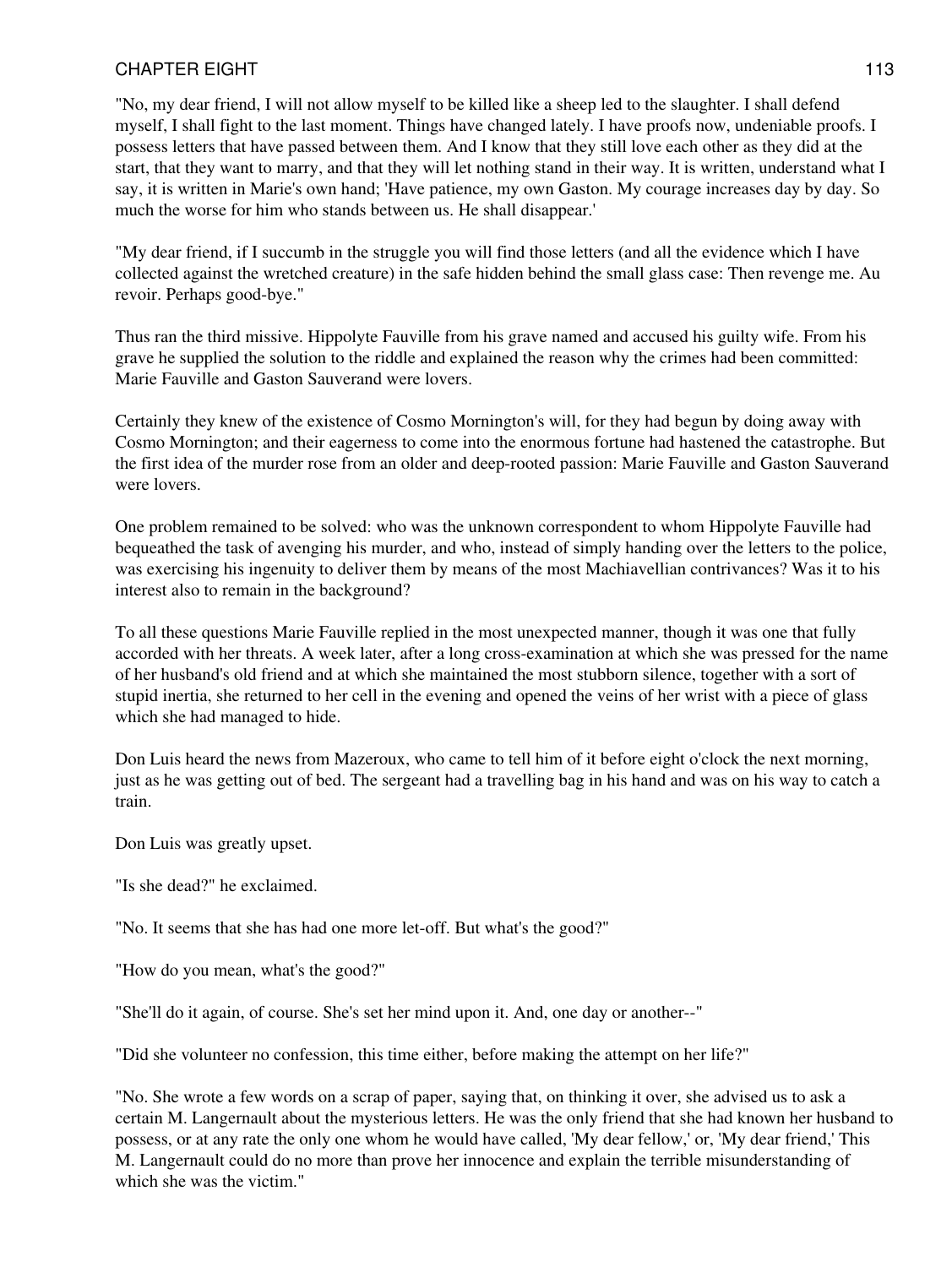"But," said Don Luis, "if there is any one to prove her innocence, why does she begin by opening her veins?"

"She doesn't care, she says. Her life is done for; and what she wants is rest and death."

"Rest? Rest? There are other ways in which she can find it besides in death. If the discovery of the truth is to spell her safety, perhaps the truth is not impossible to discover."

"What are you saying, Chief? Have you guessed anything? Are you beginning to understand?"

"Yes, very vaguely, but, all the same, the really unnatural accuracy of those letters just seems to me a sign--"

He reflected for a moment and continued:

"Have they reexamined the erased addresses of the three letters?"

"Yes; and they managed to make out the name of Langernault."

"Where does this Langernault live?"

"According to Mme. Fauville, at the village of Damigni, in the Orme."

"Have they deciphered the word Damigni on one of the letters?"

"No, but they have the name of the nearest town."

"What town is that?"

"Alençon."

"And is that where you're going?"

"Yes, the Prefect of Police told me to go straightaway. I shall take the train at the Invalides."

"You mean you will come with me in my motor."

"Eh?"

"We will both of us go, my lad. I want to be doing something; the atmosphere of this house is deadly for me."

"What are you talking about, Chief?"

"Nothing. I know."

Half an hour later they were flying along the Versailles Road. Perenna himself was driving his open car and driving it in such a way that Mazeroux, almost stifling, kept blurting out, at intervals:

"Lord, what a pace! Dash it all, how you're letting her go, Chief! Aren't you afraid of a smash? Remember the other day--"

They reached Alençon in time for lunch. When they had done, they went to the chief post-office. Nobody knew the name of Langernault there. Besides, Damigni had its own post-office, though the presumption was that M. Langernault had his letters addressed *poste restante* at Alençon.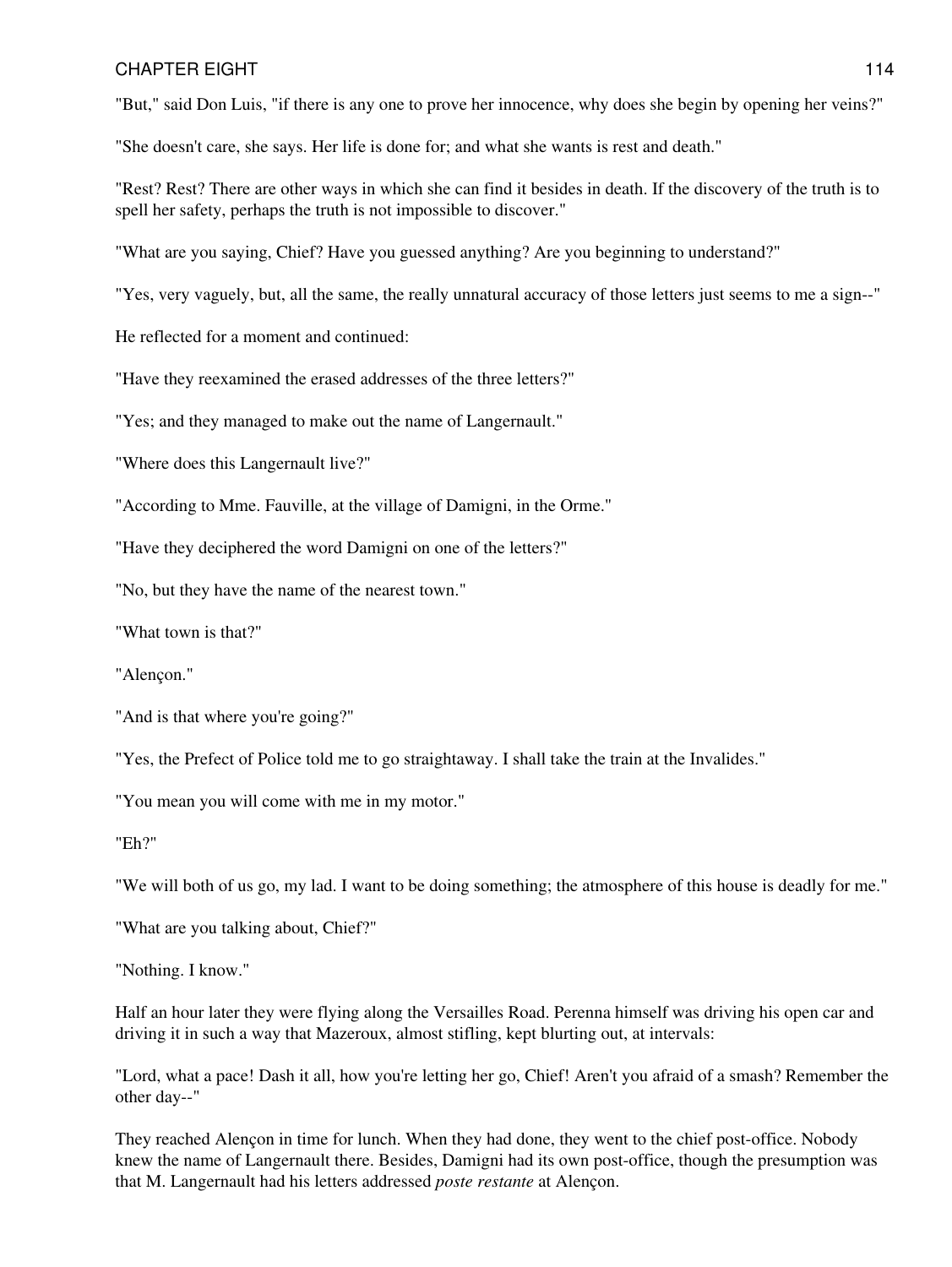Don Luis and Mazeroux went on to the village of Damigni. Here again the postmaster knew no one of the name of Langernault; and this in spite of the fact that Damigni contained only about a thousand inhabitants.

"Let's go and call on the mayor," said Perenna.

At the mayor's Mazeroux stated who he was and mentioned the object of his visit. The mayor nodded his head.

"Old Langernault? I should think so. A decent fellow: used to run a business in the town."

"And accustomed, I suppose, to fetch his letters at Alençon post-office?"

"That's it, every day, for the sake of the walk."

"And his house?"

"Is at the end of the village. You passed it as you came along."

"Can we see it?"

"Well, of course ... only--"

"Perhaps he's not at home?"

"Certainly not! The poor, dear man hasn't even set foot in the house since he left it the last time, four years ago!"

"How is that?"

"Why, he's been dead these four years!"

Don Luis and Mazeroux exchanged a glance of amazement.

"So he's dead?" said Don Luis.

"Yes, a gunshot."

"What's that!" cried Perenna. "Was he murdered?"

"No, no. They thought so at first, when they picked him up on the floor of his room; but the inquest proved that it was an accident. He was cleaning his gun, and it went off and sent a load of shot into his stomach. All the same, we thought it very queer in the village. Daddy Langernault, an old hunter before the Lord, was not the man to commit an act of carelessness."

"Had he money?"

"Yes; and that's just what clinched the matter: they couldn't find a penny of it!"

Don Luis remained thinking for some time and then asked:

"Did he leave any children, any relations of the same name?"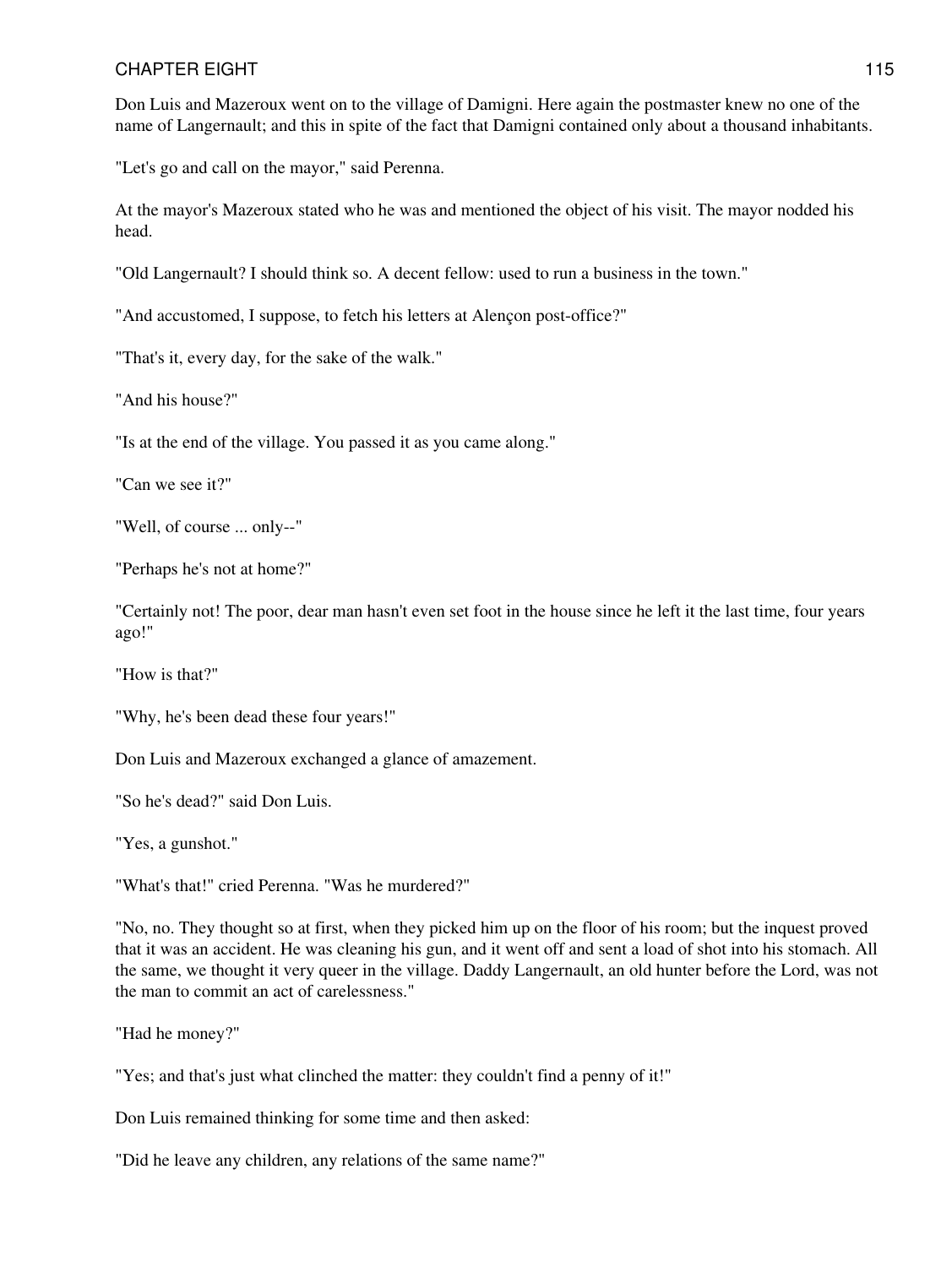"Nobody, not even a cousin. The proof is that his property--it's called the Old Castle, because of the ruins on it--has reverted to the State. The authorities have had the doors of the house sealed up, and locked the gate of the park. They are waiting for the legal period to expire in order to take possession."

"And don't sightseers go walking in the park, in spite of the walls?"

"Not they. In the first place, the walls are very high. And then--and then the Old Castle has had a bad reputation in the neighbourhood ever since I can remember. There has always been a talk of ghosts: a pack of silly tales. But still--"

Perenna and his companion could not get over their surprise.

"This is a funny affair," exclaimed Don Luis, when they had left the mayor's. "Here we have Fauville writing his letters to a dead man--and to a dead man, by the way, who looks to me very much as if he had been murdered."

"Some one must have intercepted the letters."

"Obviously. But that does not do away with the fact that he wrote them to a dead man and made his confidences to a dead man and told him of his wife's criminal intentions."

Mazeroux was silent. He, too, seemed greatly perplexed.

They spent part of the afternoon in asking about old Langernault's habits, hoping to receive some useful clue from the people who had known him. But their efforts led to nothing.

At six o'clock, as they were about to start, Don Luis found that the car had run out of petrol and sent Mazeroux in a trap to the outskirts of Alençon to fetch some. He employed the delay in going to look at the Old Castle outside the village.

He had to follow a hedged road leading to an open space, planted with lime trees, where a massive wooden gate stood in the middle of a wall. The gate was locked. Don Luis walked along the wall, which was, in fact, very high and presented no opening. Nevertheless, he managed to climb over by means of the branches of a tree.

The park consisted of unkept lawns, overgrown with large wild flowers, and grass-covered avenues leading on the right to a distant mound, thickly dotted with ruins, and, on the left, to a small, tumbledown house with ill-fitting shutters.

He was turning in this direction, when he was much surprised to perceive fresh footprints on a border which had been soaked with the recent rain. And he could see that these footprints had been made by a woman's boots, a pair of elegant and dainty boots.

"Who the devil comes walking here?" he thought.

He found more footprints a little farther, on another border which the owner of the boots had crossed, and they led him away from the house, toward a series of clumps of trees where he saw them twice more. Then he lost sight of them for good.

He was standing near a large, half-ruined barn, built against a very tall bank. Its worm-eaten doors seemed merely balanced on their hinges. He went up and looked through a crack in the wood. Inside the windowless barn was in semi-darkness, for but little light came through the openings stopped up with straw, especially as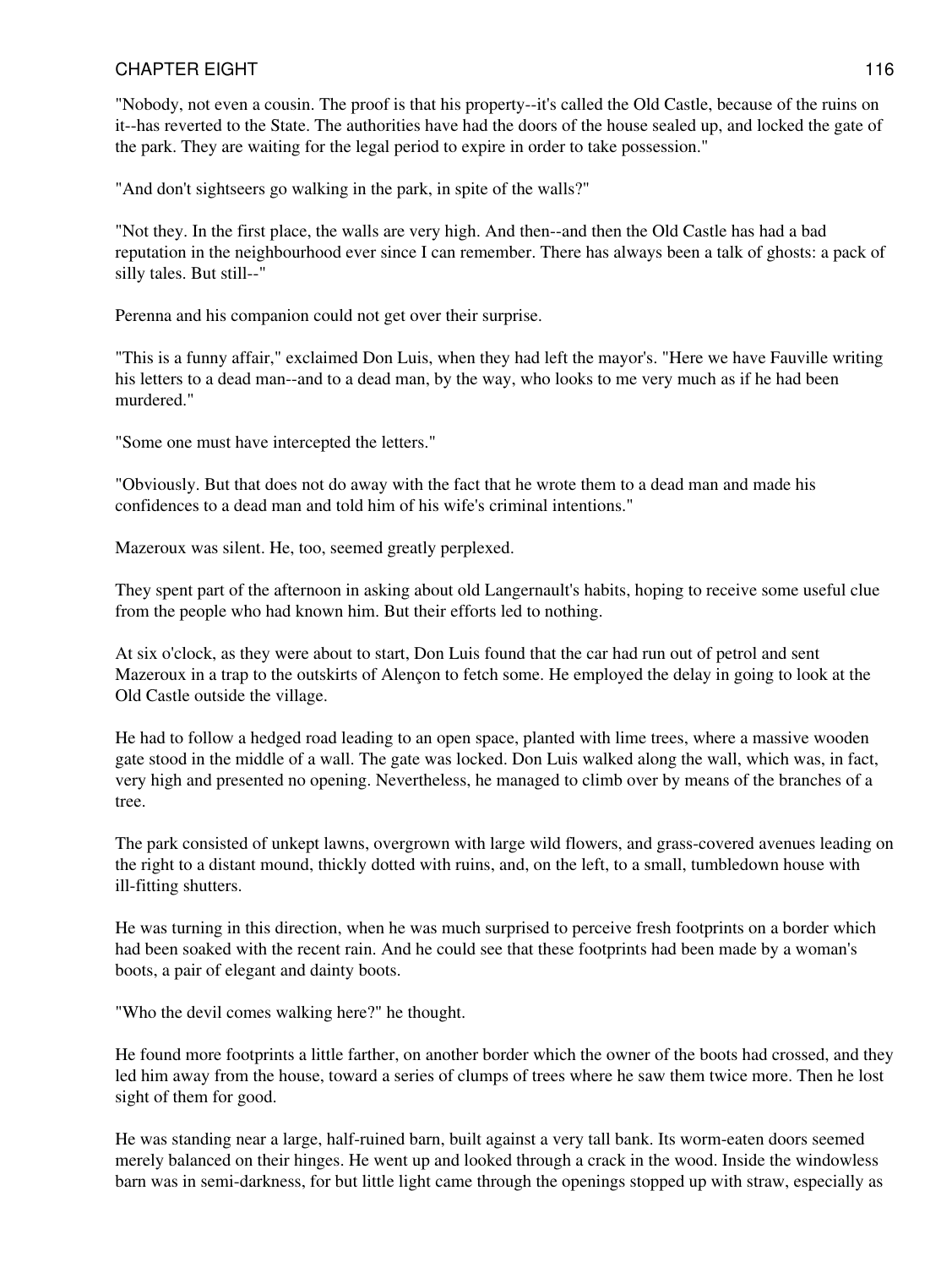the day was beginning to wane. He was able to distinguish a heap of barrels, broken wine-presses, old ploughs, and scrap-iron of all kinds.

"This is certainly not where my fair stroller turned her steps," thought Don Luis. "Let's look somewhere else."

Nevertheless, he did not move. He had noticed a noise in the barn.

He listened and heard nothing. But as he wanted to get to the bottom of things he forced out a couple of planks with his shoulder and stepped in.

The breach which he had thus contrived admitted a little light. He could see enough to make his way between two casks, over some broken window frames, to an empty space on the far side.

His eyes grew accustomed to the darkness as he went on. For all that, he knocked his head against something which he had not perceived, something hanging up above, something rather hard which, when set in motion, swung to and fro with a curious grating sound.

It was too dark to see. Don Luis took an electric lantern from his pocket and pressed the spring.

"Damn it all!" he swore, falling back aghast.

Above him hung a skeleton!

And the next moment he uttered another oath. A second skeleton hung beside the first!

They were both fastened by stout ropes to rings fixed in the rafters of the barn. Their heads dangled from the slip-knots. The one against which Perenna had struck was still moving slightly and the bones clicked together with a gruesome sound.

He dragged forward a rickety table, propped it up as best he could, and climbed onto it to examine the two skeletons more closely. They were turned toward each other, face to face. The first was considerably bigger than the second. They were obviously the skeletons of a man and a woman. Even when they were not moved by a jolt of any kind, the wind blowing through the crevices in the barn set them lightly swinging to and fro, in a sort of very slow, rhythmical dance.

But what perhaps was most impressive in this ghastly spectacle was the fact that each of the skeletons, though deprived of every rag of clothing, still wore a gold ring, too wide now that the flesh had disappeared, but held, as in hooks, by the bent joints of the fingers.

He slipped off the rings with a shiver of disgust, and found that they were wedding rings. Each bore a date inside, the same date, 12 August, 1887, and two names: "Alfred--Victorine."

"Husband and wife," he murmured. "Is it a double suicide? Or a murder? But how is it possible that the two skeletons have not yet been discovered? Can one conceive that they have been here since the death of old Langernault, since the government has taken possession of the estate and made it impossible for anybody to walk in?"

He paused to reflect.

"Anybody? I don't know about that, considering that I saw footprints in the garden, and that a woman has been there this very day!"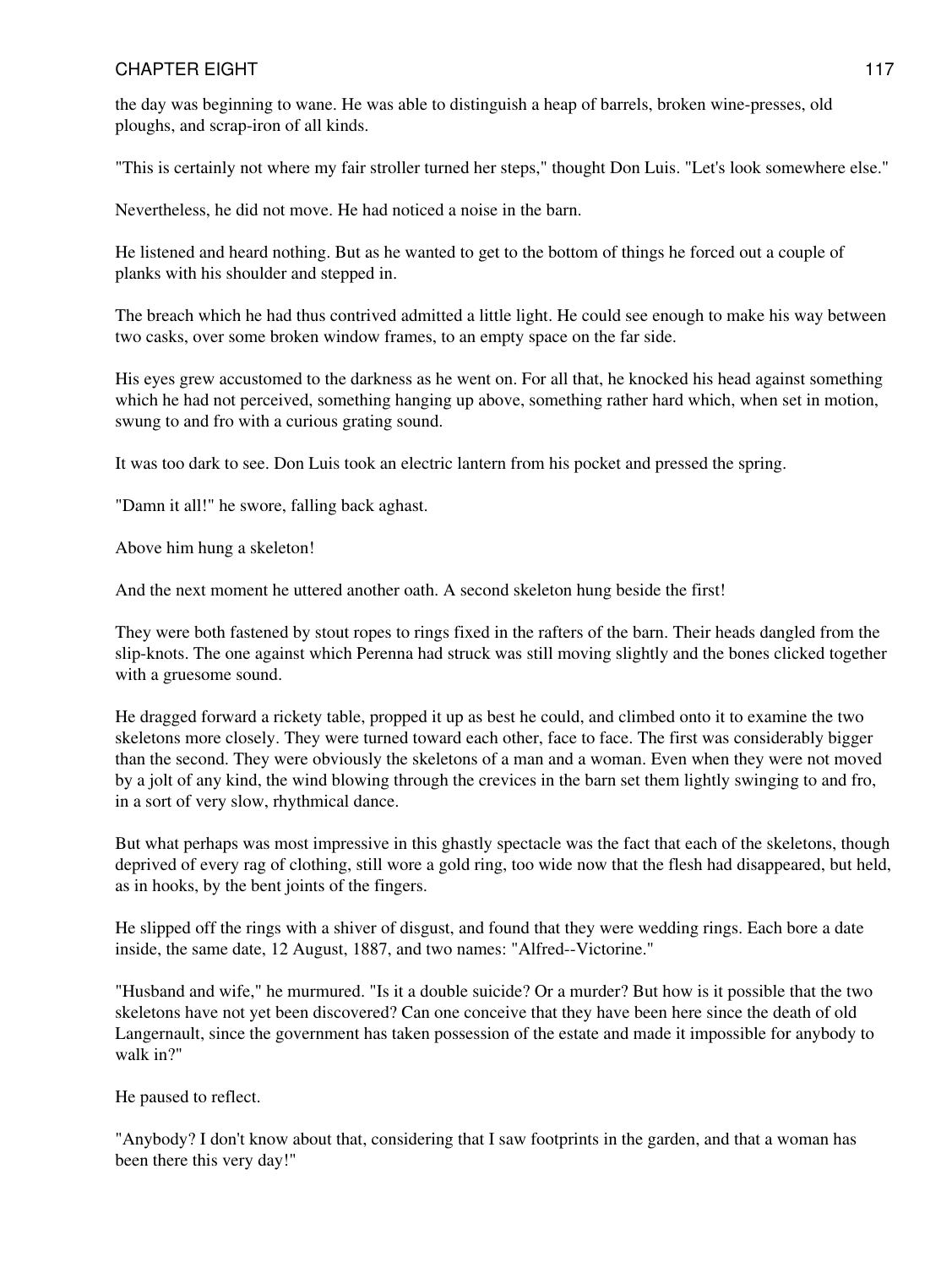The thought of the unknown visitor engrossed him once more, and he got down from the table. In spite of the noise which he had heard, it was hardly to be supposed that she had entered the barn. And, after a few minutes' search, he was about to go out, when there came, from the left, a clash of things falling about and some hoops dropped to the ground not far from where he stood.

They came from above, from a loft likewise crammed with various objects and implements and reached by a ladder. Was he to believe that the visitor, surprised by his arrival, had taken refuge in that hiding-place and made a movement that caused the fall of the hoops?

Don Luis placed his electric lantern on a cask in such a way as to send the light right up to the loft. Seeing nothing suspicious, nothing but an arsenal of old pickaxes, rakes, and disused scythes, he attributed what had happened so some animal, to some stray cat; and, to make sure, he walked quickly to the ladder and went up.

Suddenly, at the very moment when he reached the level of the floor, there was a fresh noise, a fresh clatter of things falling: and a form rose from the heap of rubbish with a terrible gesture.

It was swift as lightning. Don Luis saw the great blade of a scythe cleaving the air at the height of his head. Had he hesitated for a second, for the tenth of a second, the awful weapon would have beheaded him. As it was, he just had time to flatten himself against the ladder. The scythe whistled past him, grazing his jacket. He slid down to the floor below.

But he had seen.

He had seen the dreadful face of Gaston Sauverand, and, behind the man of the ebony walking-stick, wan and livid in the rays of the electric light, the distorted features of Florence Levasseur!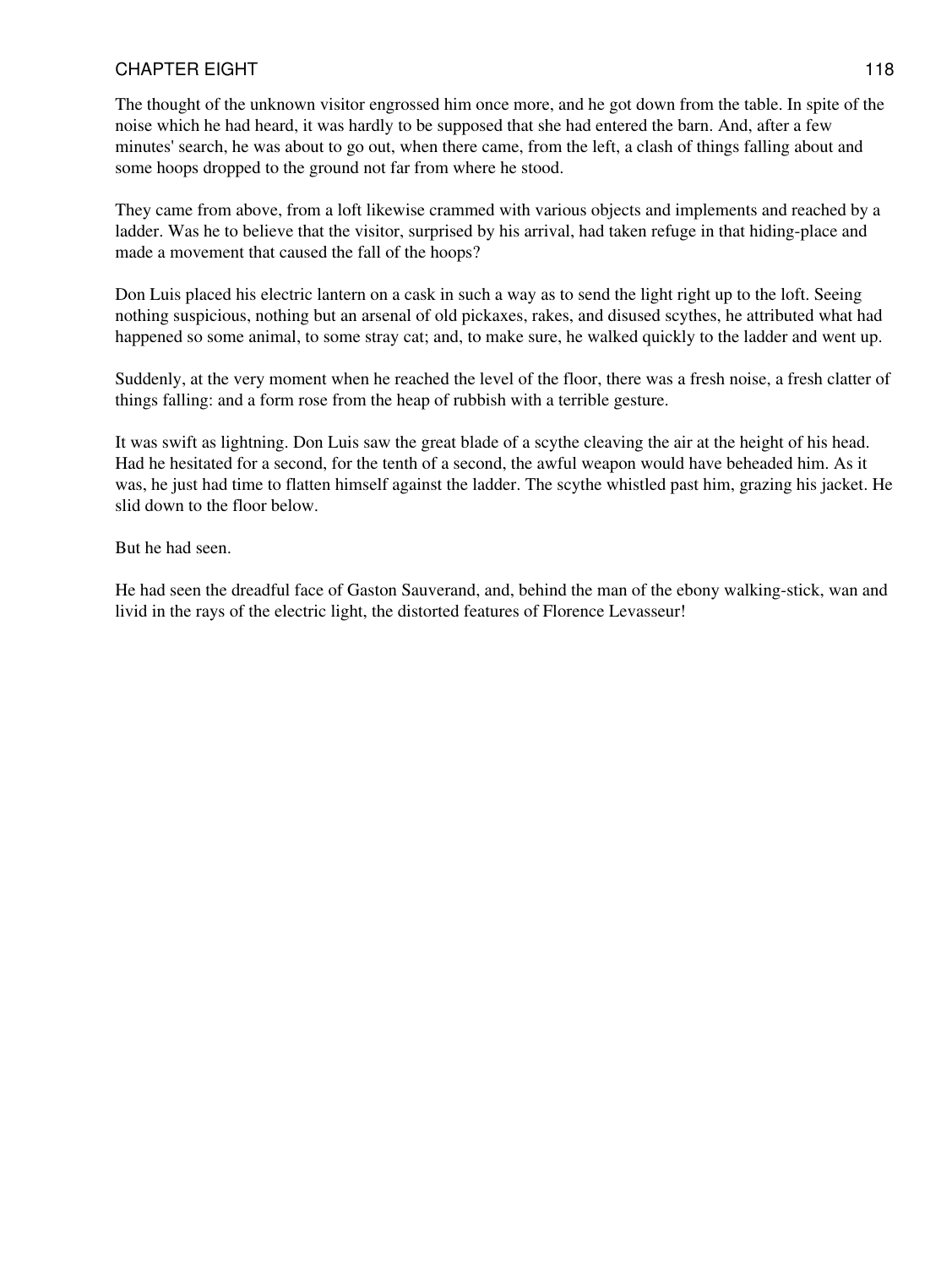# **CHAPTER NINE**

#### LUPIN'S ANGER

He remained for one moment motionless and speechless. Above was a perfect clatter of things being pushed about, as though the besieged were building themselves a barricade. But to the right of the electric rays, diffused daylight entered through an opening that was suddenly exposed; and he saw, in front of this opening, first one form and then another stooping in order to escape over the roofs.

He levelled his revolver and fired, but badly, for he was thinking of Florence and his hand trembled. Three more shots rang out. The bullets rattled against the old scrap-iron in the loft. The fifth shot was followed by a cry of pain. Don Luis once more rushed up the ladder.

Slowly making his way through the tangle of farm implements and over some cases of dried rape seed forming a regular rampart, he at last, after bruising and barking his shins, succeeded in reaching the opening, and was greatly surprised, on passing through it, to find himself on level ground. It was the top of the sloping bank against which the barn stood.

He descended the slope at haphazard, to the left of the barn, and passed in front of the building, but saw nobody. He then went up again on the right; and although the flat part was very narrow, he searched it carefully for, in the growing darkness of the twilight, he had every reason to fear renewed attacks from the enemy.

He now became aware of something which he had not perceived before. The bank ran along the top of the wall, which at this spot was quite sixteen feet thigh. Gaston Sauverand and Florence had, beyond a doubt, escaped this way.

Perenna followed the wall, which was fairly wide, till he came to a lower part, and here he jumped into a ploughed field skirting a little wood toward which the fugitives must have run He started exploring it, but, realizing its denseness, he at once saw that it was waste of time to linger in pursuit.

He therefore returned to the village, while thinking over this, his latest exploit. Once again Florence and her accomplice had tried to get rid of him. Once again Florence figured prominently in this network of criminal plots.

At the moment when chance informed Don Luis that old Langernault had probably died by foul play, at the moment when chance, by leading him to Hanged Man's Barn, as he christened it, brought him into the presence of two skeletons, Florence appeared as a murderous vision, as an evil genius who was seen wherever death had passed with its trail of blood and corpses.

"Oh, the loathsome creature!" he muttered, with a shudder. "How can she have so fair a face, and eyes of such haunting beauty, so grave, sincere, and almost guileless?"

In the church square, outside the inn, Mazeroux, who had returned, was filling the petrol tank of the motor and lighting the lamps. Don Luis saw the mayor of Damigni crossing the square. He took him aside.

"By the way, Monsieur le Maire, did you ever hear any talk in the district, perhaps two years ago, of the disappearance of a couple forty or fifty years of age? The husband's name was Alfred--"

"And the wife's Victorine, eh?" the mayor broke in. "I should think so! The affair created some stir. They lived at Alengon on a small, private income; they disappeared between one day and the next; and no one has since discovered what became of them, any more than a little hoard, some twenty thousand francs or so,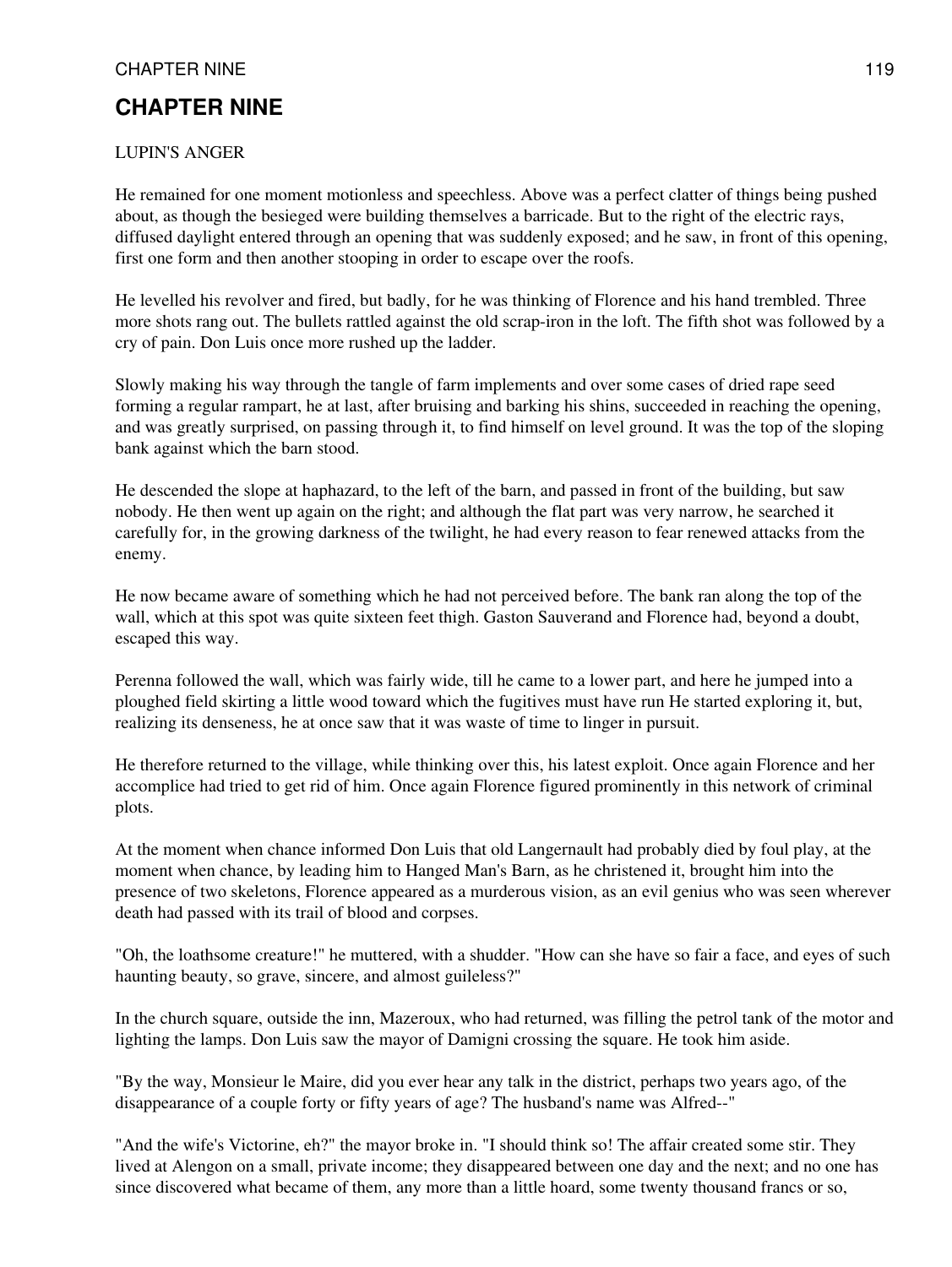which they had realized the day before by the sale of their house. I remember them well. Dedessuslamare their name was."

"Thank you, Monsieur le Maire," said Perenna, who had learned all that he wanted to know.

The car was ready. A minute after he was rushing toward Alençon with Mazeroux.

"Where are we going, Chief?" asked the sergeant.

"To the station. I have every reason to believe, first, that Sauverand was informed this morning--in what way remains to be seen--of the revelations made last night by Mme. Fauville relating to old Langernault; and, secondly, that he has been prowling around and inside old Langernault's property to-day for reasons that also remain to be seen. And I presume that he came by train and that he will go back by train."

Perenna's supposition was confirmed without delay. He was told at the railway station that a gentleman and a lady had arrived from Paris at two o'clock, that they had hired a trap at the hotel next door, and that, having finished their business, they had gone back a few minutes ago, by the 7:40 express. The description of the lady and gentleman corresponded exactly with that of Florence and Sauverand.

"Off we go!" said Perenna, after consulting the timetable. "We are an hour behind. We may catch up with the scoundrel at Le Mans."

"We'll do that, Chief, and we'll collar him, I swear: him and his lady, since there are two of them."

"There are two of them, as you say. Only--"

"Only what?"

Don Luis waited to reply until they were seated and the engine started, when he said:

"Only, my boy, you will keep your hands off the lady."

"Why should I?"

"Do you know who she is? Have you a warrant against her?"

"No."

"Then shut up."

"But--"

"One word more, Alexandre, and I'll set you down beside the road. Then you can make as many arrests as you please."

Mazeroux did not breathe another word. For that matter the speed at which they at once began to go hardly left him time to raise a protest. Not a little anxious, he thought only of watching the horizon and keeping a lookout for obstacles.

The trees vanished on either side almost unseen. Their foliage overhead made a rhythmical sound as of moaning waves. Night insects dashed themselves to death against the lamps.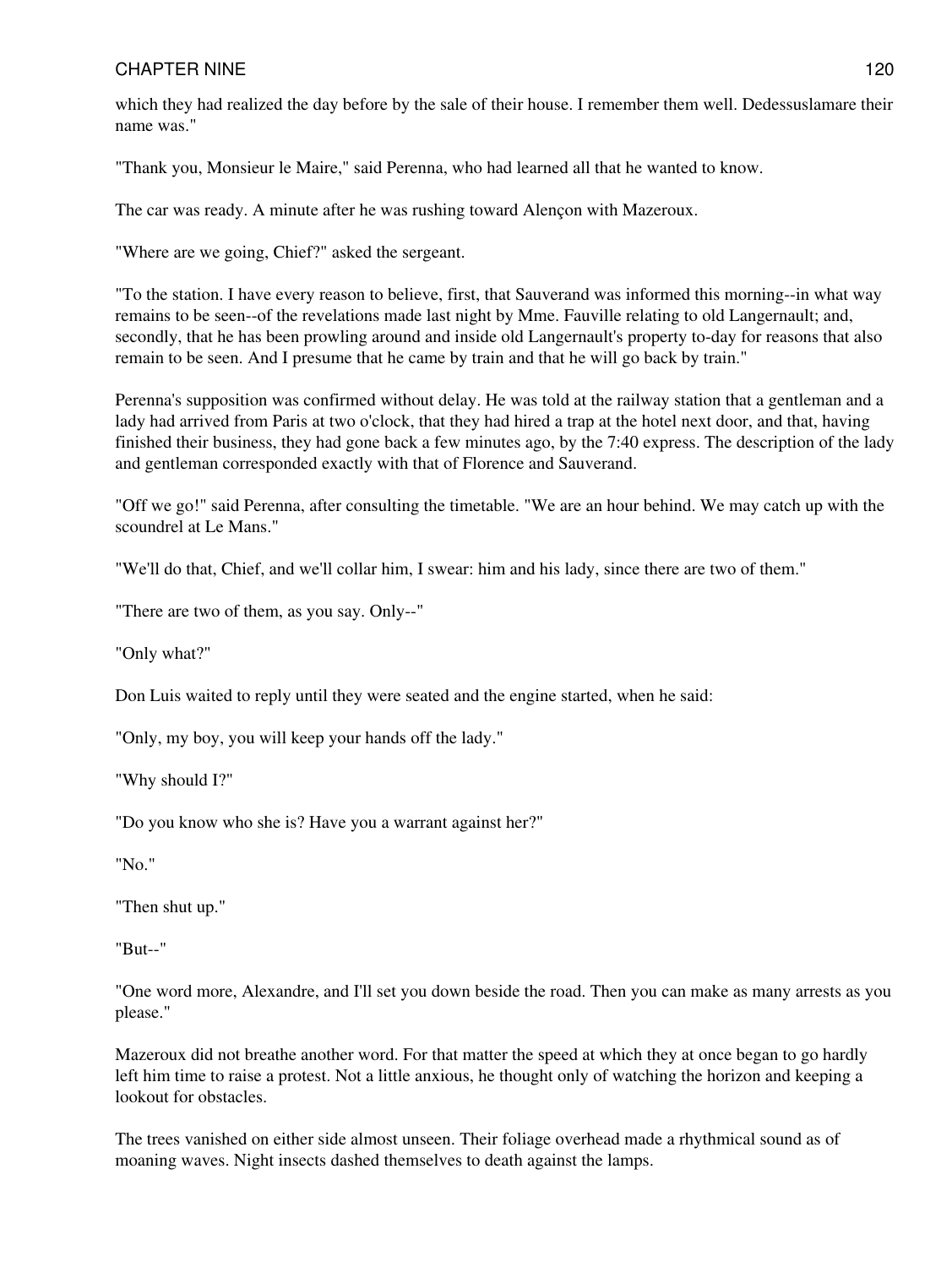"We shall get there right enough," Mazeroux ventured to observe. "There's no need to put on the pace."

The speed increased and he said no more.

Villages, plains, hills; and then, suddenly in the midst of the darkness, the lights of a large town, Le Mans.

"Do you know the way to the station, Alexandre?"

"Yes, Chief, to the right and then straight on."

Of course they ought to have gone to the left. They wasted seven or eight minutes in wandering through the streets and receiving contradictory instructions. When the motor pulled up at the station the train was whistling.

Don Luis jumped out, rushed through the waiting-room, found the doors shut, jostled the railway officials who tried to stop him, and reached the platform.

A train was about to start on the farther line. The last door was banged to. He ran along the carriages, holding on to the brass rails.

"Your ticket, sir! Where's your ticket?" shouted an angry collector.

Don Luis continued to fly along the footboards, giving a swift glance through the panes, thrusting aside the persons whose presence at the windows prevented him from seeing, prepared at any moment to burst into the compartment containing the two accomplices.

He did not see them in the end carriages. The train started. And suddenly he gave a shout: they were there, the two of them, by themselves! He had seen them! They were there: Florence, lying on the seat, with her head on Sauverand's shoulder, and he, leaning over her, with his arms around her!

Mad with rage he flung back the bottom latch and seized the handle of the carriage door. At the same moment he lost his balance and was pulled off by the furious ticket collector and by Mazeroux, who bellowed:

"Why, you're mad, Chief! you'll kill yourself!"

"Let go, you ass!" roared Don Luis. "It's they! Let me be, can't you!"

The carriages filed past. He tried to jump on to another footboard. But the two men were clinging to him, some railway porters came to their assistance, the station-master ran up. The train moved out of the station.

"Idiots!" he shouted. "Boobies! Pack of asses that you are, couldn't you leave me alone? Oh, I swear to Heaven--!"

With a blow of his left fist he knocked the ticket collector down; with a blow of his right he sent Mazeroux spinning; and shaking off the porters and the station-master, he rushed along the platform to the luggage-room, where he took flying leaps over several batches of trunks, packing-cases, and portmanteaux.

"Oh, the perfect fool!" he mumbled, on seeing that Mazeroux had let the power down in the car. "Trust him, if there's any blunder going!"

Don Luis had driven his car at a fine rate during the day; but that night the pace became vertiginous. A very meteor flashed through the suburbs of Le Mans and hurled itself along the highroad. Perenna had but one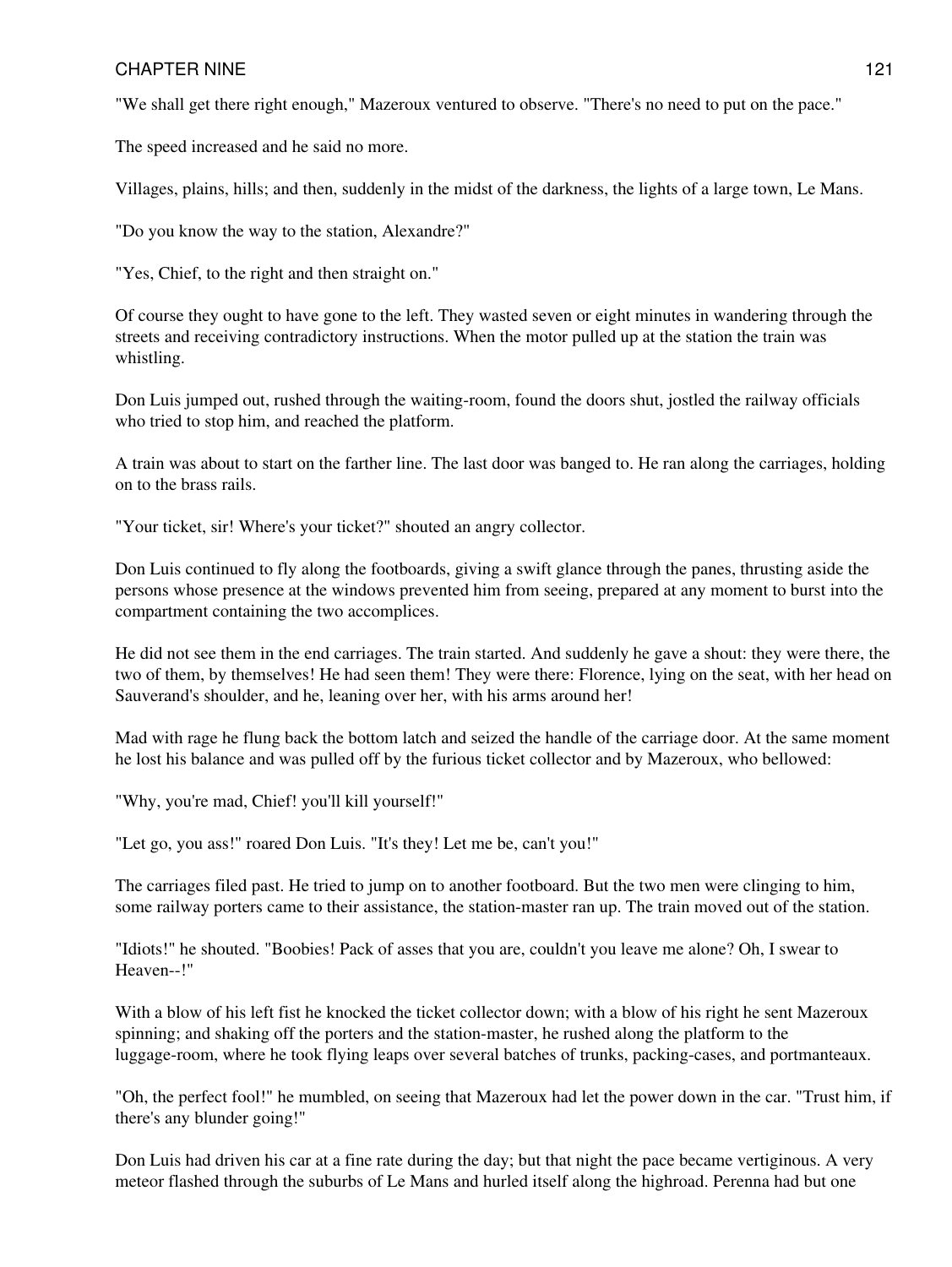thought in his head: to reach the next station, which was Chartres, before the two accomplices, and to fly at Sauverand's throat. He saw nothing but that: the savage grip of his two hands that would set Florence Levasseur's lover gasping in his agony.

"Her lover! Her lover!" he muttered, gnashing his teeth. "Why, of course, that explains everything! They have combined against their accomplice, Marie Fauville; and it is she alone, poor devil, who will pay for the horrible series of crimes!"

"Is she their accomplice even?" he wondered. "Who knows? Who knows if that pair of demons are not capable, after killing Hippolyte and his son, of having plotted the ruin of Marie Fauville, the last obstacle that stood between them and the Mornington inheritance? Doesn't everything point to that conclusion? Didn't I find the list of dates in a book belonging to Florence? Don't the facts prove that the letters were communicated by Florence?...

"Those letters accuse Gaston Sauverand as well. But how does that affect things? He no longer loves Marie, but Florence. And Florence loves him. She is his accomplice, his counsellor, the woman who will live by his side and benefit by his fortune.... True, she sometimes pretends to be defending Marie Fauville. Play-acting! Or perhaps remorse, fright at the thought of all that she has done against her rival, and of the fate that awaits the unhappy woman!

"But she is in love with Sauverand. And she continues to carry on the struggle without pity and without respite. And that is why she wanted to kill me, the interloper whose insight she dreaded. And she hates me and loathes me--"

To the hum of the engine and the sighing of the trees, which bent down at the approach, he murmured incoherent words. The recollection of the two lovers clasped in each other's arms made him cry aloud with jealousy. He wanted to be revenged. For the first time in his life, the longing, the feverish craving to kill set his brain boiling.

"Hang it all!" he growled suddenly. "The engine's misfiring! Mazeroux! Mazeroux!"

"What, Chief! Did you know that I was here?" exclaimed Mazeroux, emerging from the shadow in which he sat hidden.

"You jackass! Do you think that the first idiot who comes along can hang on to the footboard of my car without my knowing it? You must be feeling comfortable down there!"

"I'm suffering agonies, and I'm shivering with cold."

"That's right, it'll teach you. Tell me, where did you buy your petrol?"

"At the grocer's."

"At a thief's, you mean. It's muck. The plugs are getting sooted up."

"Are you sure?"

"Can't you hear the misfiring, you fool?"

The motor, indeed, at moments seemed to hesitate. Then everything became normal again. Don Luis forced the pace. Going downhill they appeared to be hurling themselves into space. One of the lamps went out. The other was not as bright as usual. But nothing diminished Don Luis's ardour.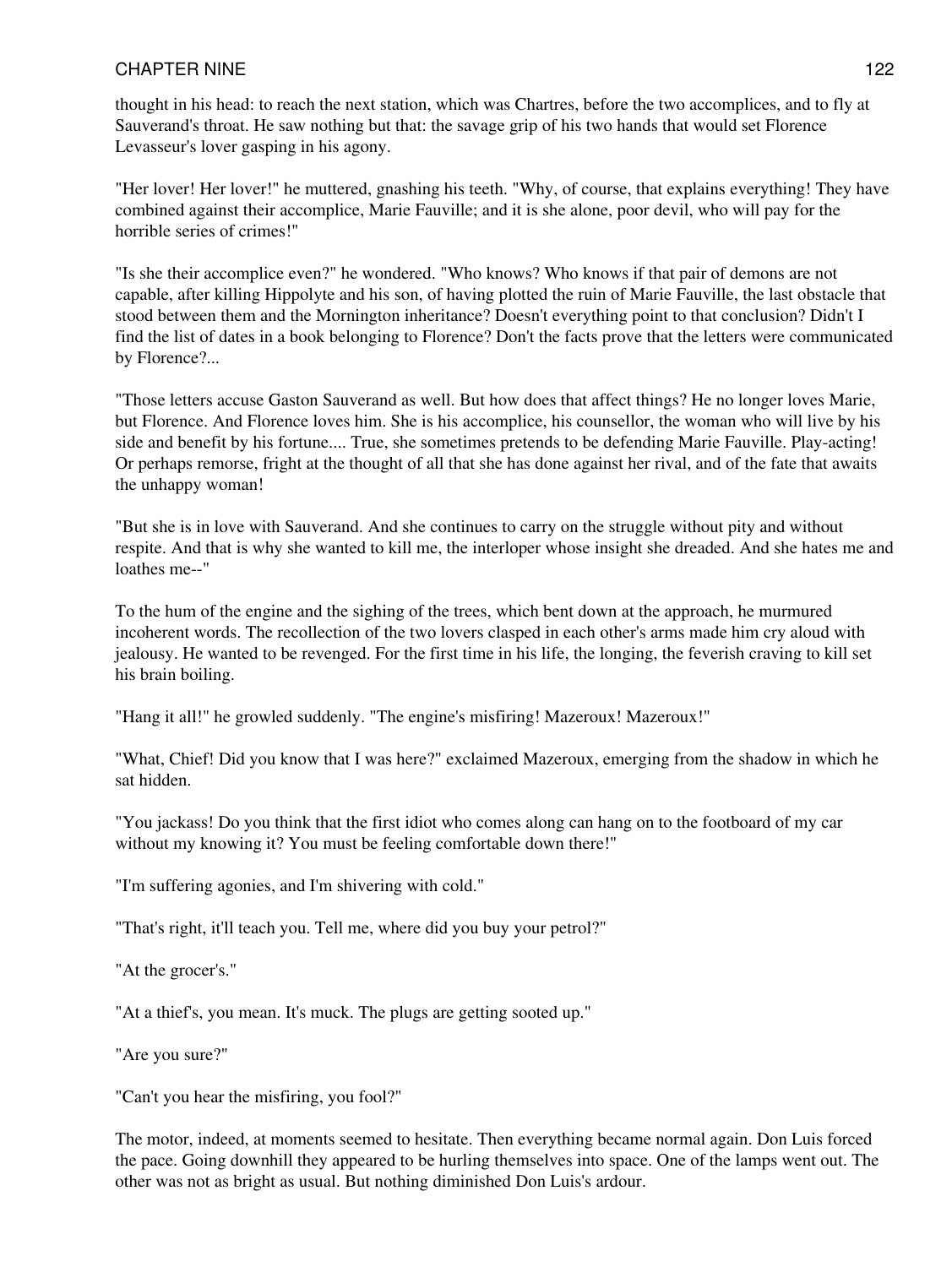There was more misfiring, fresh hesitations, followed by efforts, as though the engine was pluckily striving to do its duty. And then suddenly came the final failure, a dead stop at the side of the road, a stupid breakdown.

"Confound it!" roared Don Luis. "We're stuck! Oh, this is the last straw!"

"Come, Chief, we'll put it right. And we'll pick up Sauverand at Paris instead of Chartres, that's all."

"You infernal ass! The repairs will take an hour! And then she'll break down again. It's not petrol, it's filth they've foisted on you."

The country stretched around them to endless distances, with no other lights than the stars that riddled the darkness of the sky.

Don Luis was stamping with fury. He would have liked to kick the motor to pieces. He would have liked--

It was Mazeroux who "caught it," in the hapless sergeant's own words. Don Luis took him by the shoulders, shook him, loaded him with insults and abuse and, finally, pushing him against the roadside bank and holding him there, said, in a broken voice of mingled hatred and sorrow.

"It's she, do you hear, Mazeroux? it's Sauverand's companion who has done everything. I'm telling you now, because I'm afraid of relenting. Yes, I am a weak coward. She has such a grave face, with the eyes of a child. But it's she, Mazeroux. She lives in my house. Remember her name: Florence Levasseur. You'll arrest her, won't you? I might not be able to. My courage fails me when I look at her. The fact is that I have never loved before.

"There have been other women--but no, those were fleeting fancies--not even that: I don't even remember the past! Whereas Florence--! You must arrest her, Mazeroux. You must deliver me from her eyes. They burn into me like poison. If you don't deliver me I shall kill her as I killed Dolores--or else they will kill me--or--Oh, I don't know all the ideas that are driving me wild--!

"You see, there's another man," he explained. "There's Sauverand, whom she loves. Oh, the infamous pair! They have killed Fauville and the boy and old Langernault and those two in the barn and others besides: Cosmo Mornington, Vérot, and more still. They are monsters, she most of all--And if you saw her eyes-"

He spoke so low that Mazeroux could hardly hear him. He had let go his hold of Mazeroux and seemed utterly cast down with despair, a surprising symptom in a man of his amazing vigour and authority.

"Come, Chief," said the sergeant, helping him up. "This is all stuff and nonsense. Trouble with women: I've had it like everybody else. Mme. Mazeroux--yes, I got married while you were away--Mme. Mazeroux turned out badly herself, gave me the devil of a time, Mme. Mazeroux did. I'll tell you all about it, Chief, how Mme. Mazeroux rewarded my kindness."

He led Don Luis gently to the car and settled him on the front seat.

"Take a rest, Chief. It's not very cold and there are plenty of furs. The first peasant that comes along at daybreak, I'll send him to the next town for what we want--and for food, too, for I'm starving. And everything will come right; it always does with women. All you have to do is to kick them out of your life--except when they anticipate you and kick themselves out.... I was going to tell you: Mme. Mazeroux--"

Don Luis was never to learn what had happened with Mme. Mazeroux. The most violent catastrophies had no effect upon the peacefulness of his slumbers. He was asleep almost at once.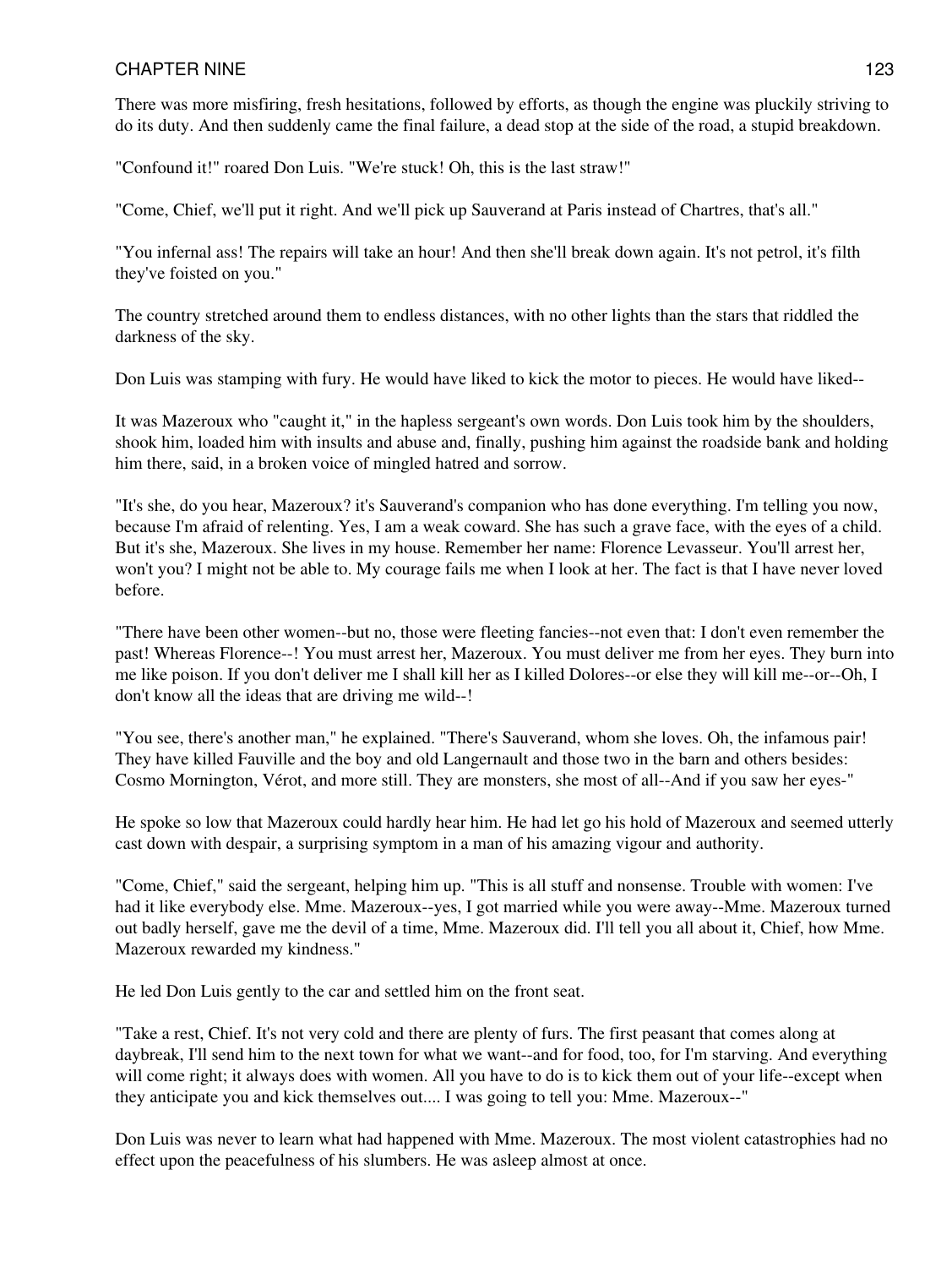It was late in the morning when he woke up. Mazeroux had had to wait till seven o'clock before he could hail a cyclist on his way to Chartres.

They made a start at nine o'clock. Don Luis had recovered all his coolness. He turned to his sergeant.

"I said a lot last night that I did not mean to say. However, I don't regret it. Yes, it is my duty to do everything to save Mme. Fauville and to catch the real culprit. Only the task falls upon myself; and I swear that I shan't fail in it. This evening Florence Levasseur shall sleep in the lockup!"

"I'll help you, Chief," replied Mazeroux, in a queer tone of voice.

"I need nobody's help. If you touch a single hair of her head, I'll do for you. Do you understand?"

"Yes, Chief."

"Then hold your tongue."

His anger was slowly returning and expressed itself in an increase of speed, which seemed to Mazeroux a revenge executed upon himself. They raced over the cobble-stones of Chartres. Rambouillet, Chevreuse, and Versailles received the terrifying vision of a thunderbolt tearing across them from end to end.

Saint-Cloud. The Bois de Boulogne ...

On the Place de la Concorde, as the motor was turning toward the Tuileries, Mazeroux objected:

"Aren't you going home, Chief?"

"No. There's something more urgent first: we must relieve Marie Fauville of her suicidal obsession by letting her know that we have discovered the criminals."

"And then?"

"Then I want to see the Prefect of Police."

"M. Desmalions is away and won't be back till this afternoon."

"In that case the examining magistrate."

"He doesn't get to the law courts till twelve; and it's only eleven now."

"We'll see."

Mazeroux was right: there was no one at the law courts.

Don Luis lunched somewhere close by; and Mazeroux, after calling at the detective office, came to fetch him and took him to the magistrate's corridor. Don Luis's excitement, his extraordinary restlessness, did not fail to strike Mazeroux, who asked:

"Are you still of the same mind, Chief?"

"More than ever. I looked through the newspapers at lunch. Marie Fauville, who was sent to the infirmary after her second attempt, has again tried to kill herself by banging her head against the wall of the room. They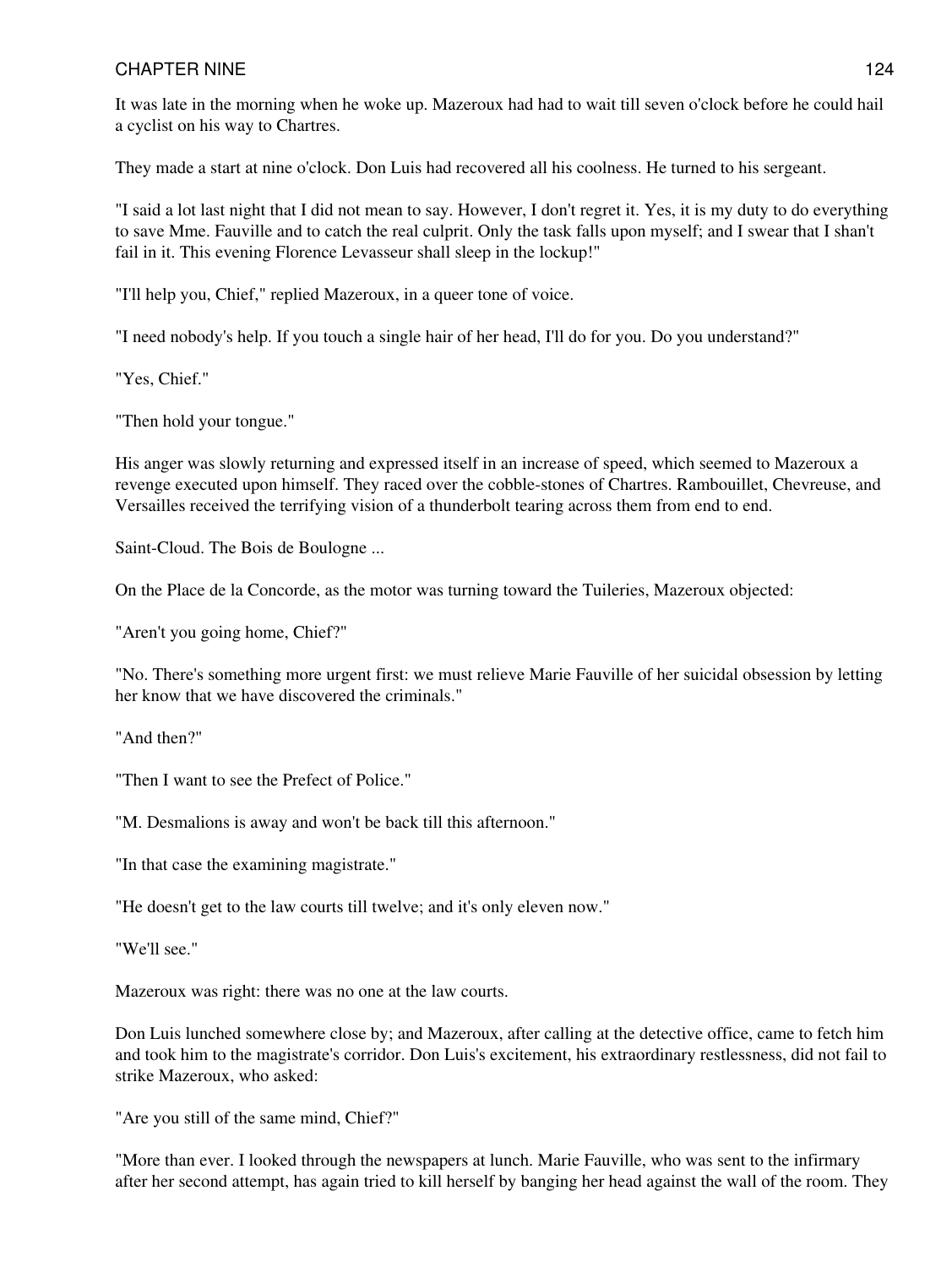have put a straitjacket on her. But she is refusing all food. It is my duty to save her."

"How?"

"By handing over the real criminal. I shall inform the magistrate in charge of the case; and this evening I shall bring you Florence Levasseur dead or alive."

"And Sauverand?"

"Sauverand? That won't take long. Unless--"

"Unless what?"

"Unless I settle his business myself, the miscreant!"

"Chief!"

"Oh, dry up!"

There were some reporters near them waiting for particulars. He recognized them and went up to them.

"You can say, gentlemen, that from to-day I am taking up the defence of Marie Fauville and devoting myself entirely to her cause."

They all protested: was it not he who had had Mme. Fauville arrested? Was it not he who had collected a heap of convicting proofs against her?

"I shall demolish those proofs one by one," he said. "Marie Fauville is the victim of wretches who have hatched the most diabolical plot against her, and whom I am about to deliver up to justice."

"But the teeth! The marks of the teeth!"

"A coincidence! An unparalleled coincidence, but one which now strikes me as a most powerful proof of innocence. I tell you that, if Marie Fauville had been clever enough to commit all those murders, she would also have been clever enough not to leave behind her a fruit bearing the marks of her two rows of teeth."

"But still--"

"She is innocent! And that is what I am going to tell the examining magistrate. She must be informed of the efforts that are being made in her favour. She must be given hope at once. If not, the poor thing will kill herself and her death will be on the conscience of all who accused an innocent woman. She must--"

At that moment he interrupted himself. His eyes were fixed on one of the journalists who was standing a little way off listening to him and taking notes.

He whispered to Mazeroux:

"Could you manage to find out that beggar's name? I can't remember where on earth I've seen him before."

But an usher now opened the door of the examining magistrate, who, on receiving Don Perenna's card, had asked to see him at once. He stepped forward and was about to enter the room with Mazeroux, when he suddenly turned to his companion with a cry of rage: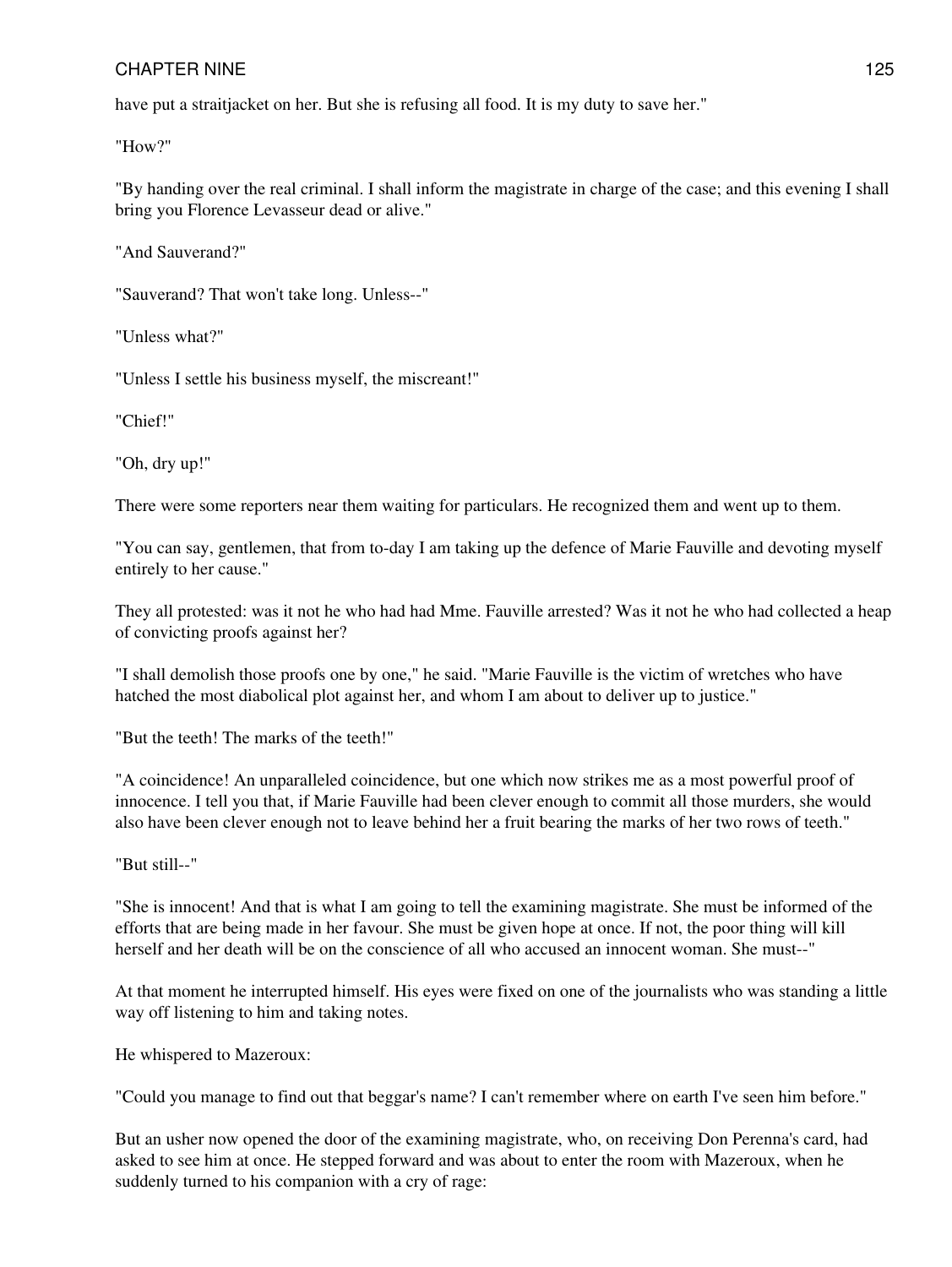"It's he! It was Sauverand in disguise. Stop him! He's made off. Run, can't you?"

He himself darted away followed by Mazeroux and a number of warders and journalists, He soon outdistanced them, so that, three minutes later, he heard no one more behind him. He had rushed down the staircase of the "Mousetrap," and through the subway leading from one courtyard to the other. Here two people told him that they had met a man walking at a smart pace.

The track was a false one. He became aware of this, hunted about, lost a good deal of time, and managed to discover that Sauverand had left by the Boulevard du Palais and joined a very pretty, fair-haired woman--Florence Levasseur, obviously--on the Quai de l'Horloge. They had both got into the motor bus that runs from the Place Saint-Michel to the Gare Saint-Lazare.

Don Luis went back to a lonely little street where he had left his car in the charge of a boy. He set the engine going and drove at full speed to the Gare Saint-Lazare, From the omnibus shelter he went off on a fresh track which also proved to be wrong, lost quite another hour, returned to the terminus, and ended by learning for certain that Florence had stepped by herself into a motor bus which would take her toward the Place du Palais-Bourbon. Contrary to all his expectations, therefore, the girl must have gone home.

The thought of seeing her again roused his anger to its highest pitch. All the way down the Rue Royale and across the Place de la Concorde he kept blurting out words of revenge and threats which he was itching to carry out. He would abuse Florence. He would sting her with his insults. He felt a bitter and painful need to hurt the odious creature.

But on reaching the Place du Palais-Bourbon he pulled up short. His practised eye had counted at a glance, on the right and left, a half-dozen men whose professional look there was no mistaking. And Mazeroux, who had caught sight of him, had spun round on his heel and was hiding under a gateway.

He called him:

"Mazeroux!"

The sergeant appeared greatly surprised to hear his name and came up to the car.

"Hullo, the Chief!"

His face expressed such embarrassment that Don Luis felt his fears taking definite shape.

"Look here, is it for me that you and your men are hanging about outside my house?"

"There's a notion, Chief," replied Mazeroux, looking very uncomfortable. "You know that you're in favour all right!"

Don Luis gave a start. He understood. Mazeroux had betrayed his confidence. To obey his scruples of conscience as well as to rescue the chief from the dangers of a fatal passion, Mazeroux had denounced Florence Levasseur.

Perenna clenched his fists in an effort of his whole being to stifle his boiling rage. It was a terrible blow. He received a sudden intuition of all the blunders which his mad jealousy had made him commit since the day before, and a presentiment of the irreparable disasters that might result from them. The conduct of events was slipping from him.

"Have you the warrant?" he asked.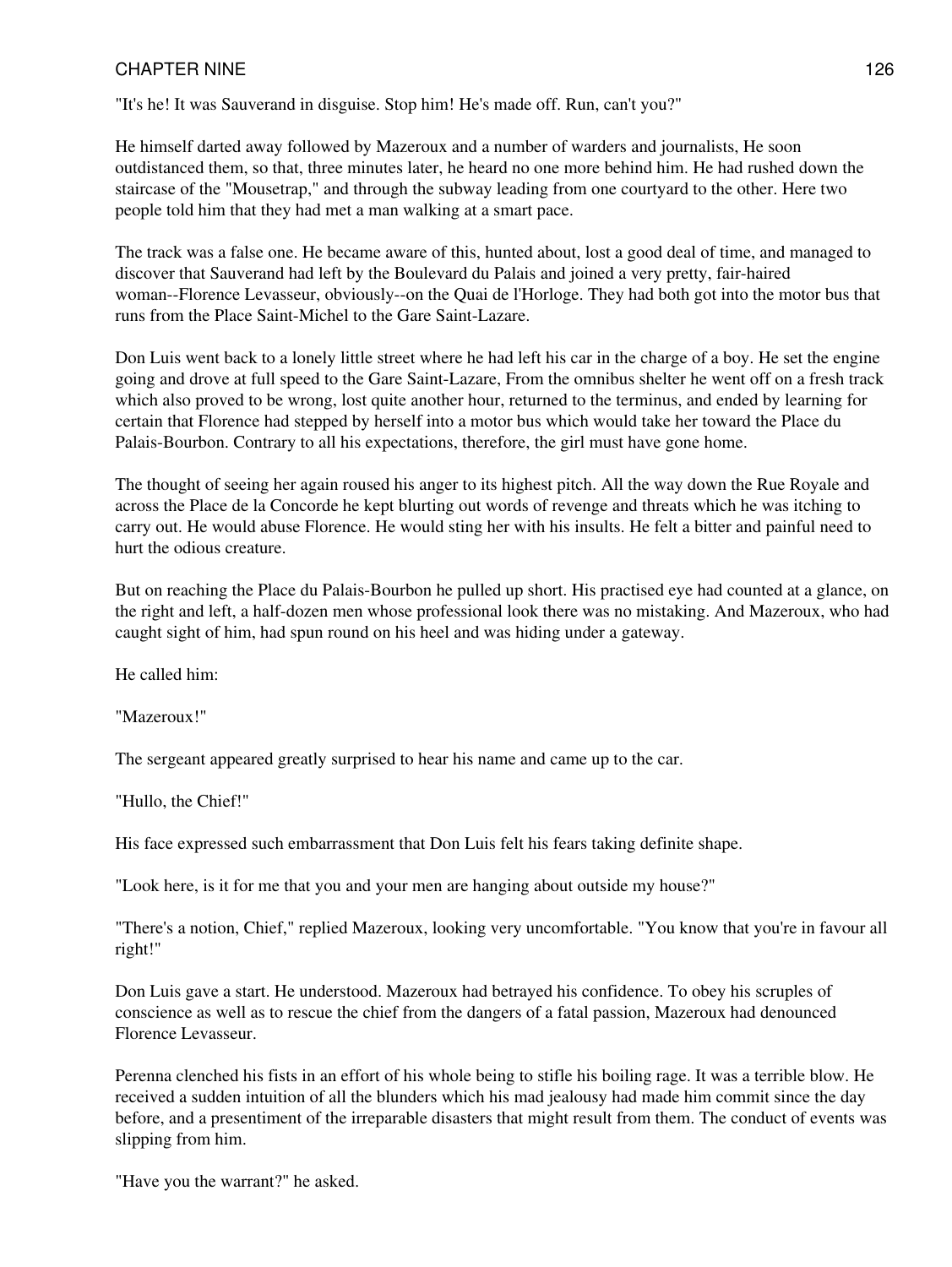Mazeroux spluttered:

"It was quite by accident. I met the Prefect, who was back. We spoke of the young lady's business. And, as it happened, they had discovered that the photograph--you know, the photograph of Florence Levasseur which the Prefect lent you--well, they have discovered that you faked it. And then when I mentioned the name of Florence, the Prefect remembered that that was the name."

"Have you the warrant?" Don Luis repeated, in a harsher tone.

"Well, you see, I couldn't help it.... M. Desmalions, the magistrate--"

If the Place du Palais Bourbon had been deserted at that moment, Don Luis would certainly have relieved himself by a swinging blow administered to Mazeroux's chin according to the most scientific rules of the noble art. And Mazeroux foresaw this contingency, for he prudently kept as far away as possible and, to appease the chief's anger, intended a whole litany of excuses:

"It was for your good, Chief.... I had to do it ... Only think! You yourself told me: 'Rid me of the creature!' said you. I'm too weak. You'll arrest her, won't you? Her eyes burn into me--like poison! Well, Chief, could I help it? No, I couldn't, could I? Especially as the deputy chief--"

"Ah! So Weber knows?"

"Why, yes! The Prefect is a little suspicious of you since he understood about the faking of the portrait. So M. Weber is coming back in an hour, perhaps, with reinforcements. Well, I was saying, the deputy chief had learnt that the woman who used to go to Gaston Sauverand's at Neuilly--you know, the house on the Boulevard Richard-Wallace--was fair and very good looking, and that her name was Florence. She even used to stay the night sometimes."

"You lie! You lie!" hissed Perenna.

All his spite was reviving. He had been pursuing Florence with intentions which it would have been difficult for him to put into words. And now suddenly he again wanted to destroy her; and this time consciously. In reality he no longer knew what he was doing. He was acting at haphazard, tossed about in turns by the most diverse passions, a prey to that inordinate love which impels us as readily to kill the object of our affections as to die in an attempt to save her.

A newsboy passed with a special edition of the *Paris-Midi*, showing in great black letters:

"SENSATIONAL DECLARATION BY DON LUIS PERENNA

"MME. FAUVILLE IS INNOCENT.

#### "IMMINENT ARREST OF THE TWO CRIMINALS"

"Yes, yes," he said aloud. "The drama is drawing to an end. Florence is about to pay her debt to society. So much the worse for her."

He started his car again and drove through the gate. In the courtyard he said to his chauffeur, who came up:

"Turn her around and don't put her up. I may be starting again at any moment."

He sprang out and asked the butler: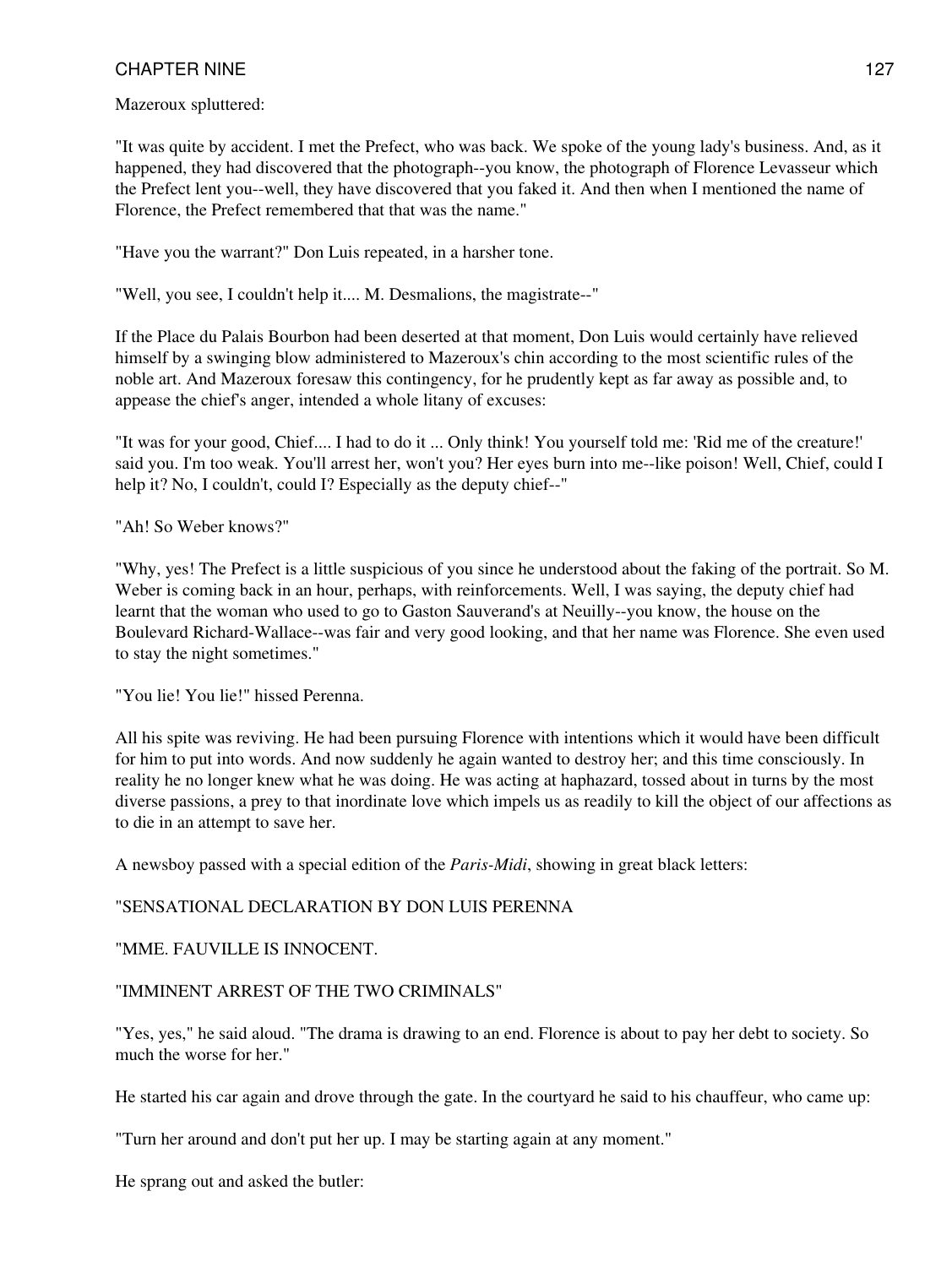"Is Mlle. Levasseur in?"

"Yes, sir, she's in her room."

"She was away yesterday, wasn't she?"

"Yes, sir, she received a telegram asking her to go to the country to see a relation who was ill. She came back last night."

"I want to speak to her. Send her to me. At once."

"In the study, sir?"

"No, upstairs, in the boudoir next to my bedroom."

This was a small room on the second floor which had once been a lady's boudoir, and he preferred it to his study since the attempt at murder of which he had been the object. He was quieter up there, farther away; and he kept his important papers there. He always carried the key with him: a special key with three grooves to it and an inner spring.

Mazeroux had followed him into the courtyard and was keeping close behind him, apparently unobserved by Perenna, who having so far appeared not to notice it. He now, however, took the sergeant by the arm and led him to the front steps.

"All is going well. I was afraid that Florence, suspecting something, might not have come back. But she probably doesn't know that I saw her yesterday. She can't escape us now."

They went across the hall and up the stairs to the first floor. Mazeroux rubbed his hands.

"So you've come to your senses, Chief?"

"At any rate I've made up my mind. I will not, do you hear, I will not have Mme. Fauville kill herself; and, as there is no other way of preventing that catastrophe, I shall sacrifice Florence."

"Without regret?"

"Without remorse."

"Then you forgive me?"

"I thank you."

And he struck him a clean, powerful blow under the chin. Mazeroux fell without a moan, in a dead faint on the steps of the second flight.

Halfway up the stairs was a dark recess that served as a lumber room where the servants kept their pails and brooms and the soiled household linen. Don Luis carried Mazeroux to it, and, seating him comfortably on the floor, with his back to a housemaid's box, he stuffed his handkerchief into his mouth, gagged him with a towel, and bound his wrists and ankles with two tablecloths. The other ends of these he fastened to a couple of strong nails. As Mazeroux was slowly coming to himself, Don Luis said:

"I think you have all you want. Tablecloths--napkins--something in your mouth in case you're hungry. Eat at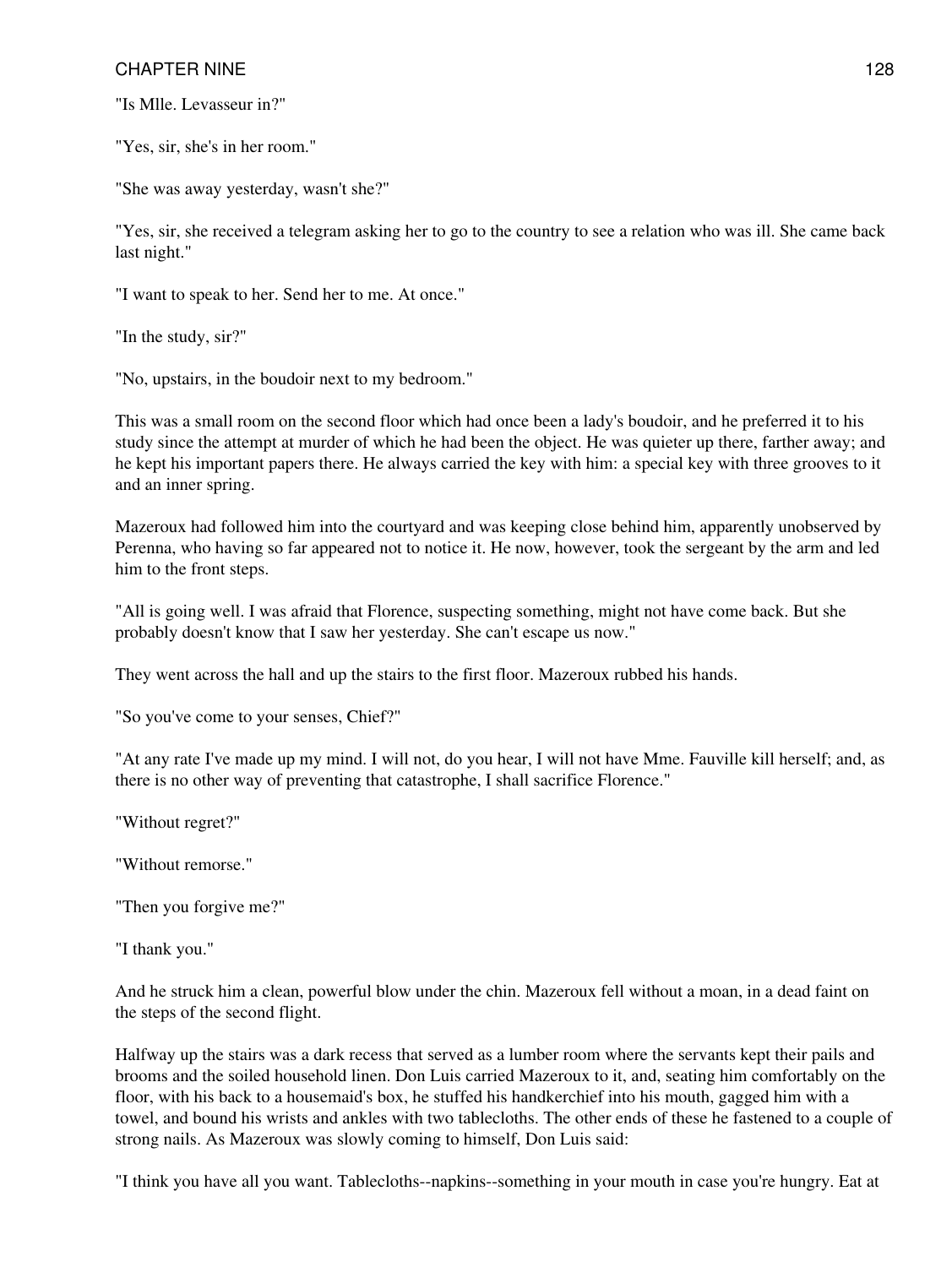your ease. And then take a little nap, and you'll wake up as fresh as paint."

He locked him in and glanced at his watch.

"I have an hour before me. Capital!"

At that moment his intention was to insult Florence, to throw up all her scandalous crimes in her face, and, in this way, to force a written and signed confession from her. Afterward, when Marie Fauville's safety was insured, he would see. Perhaps he would put Florence in his motor and carry her off to some refuge from which, with the girl for a hostage, he would be able to influence the police. Perhaps--But he did not seek to anticipate events. What he wanted was an immediate, violent explanation.

He ran up to his bedroom on the second floor and dipped his face into cold water. Never had he experienced such a stimulation of his whole being, such an unbridling of his blind instincts.

"It's she!" he spluttered. "I hear her! She is at the bottom of the stairs. At last! Oh, the joy of having her in front of me! Face to face! She and I alone!"

He returned to the landing outside the boudoir. He took the key from his pocket. The door opened.

He uttered a great shout: Gaston Sauverand was there! In that locked room Gaston Sauverand was waiting for him, standing with folded arms.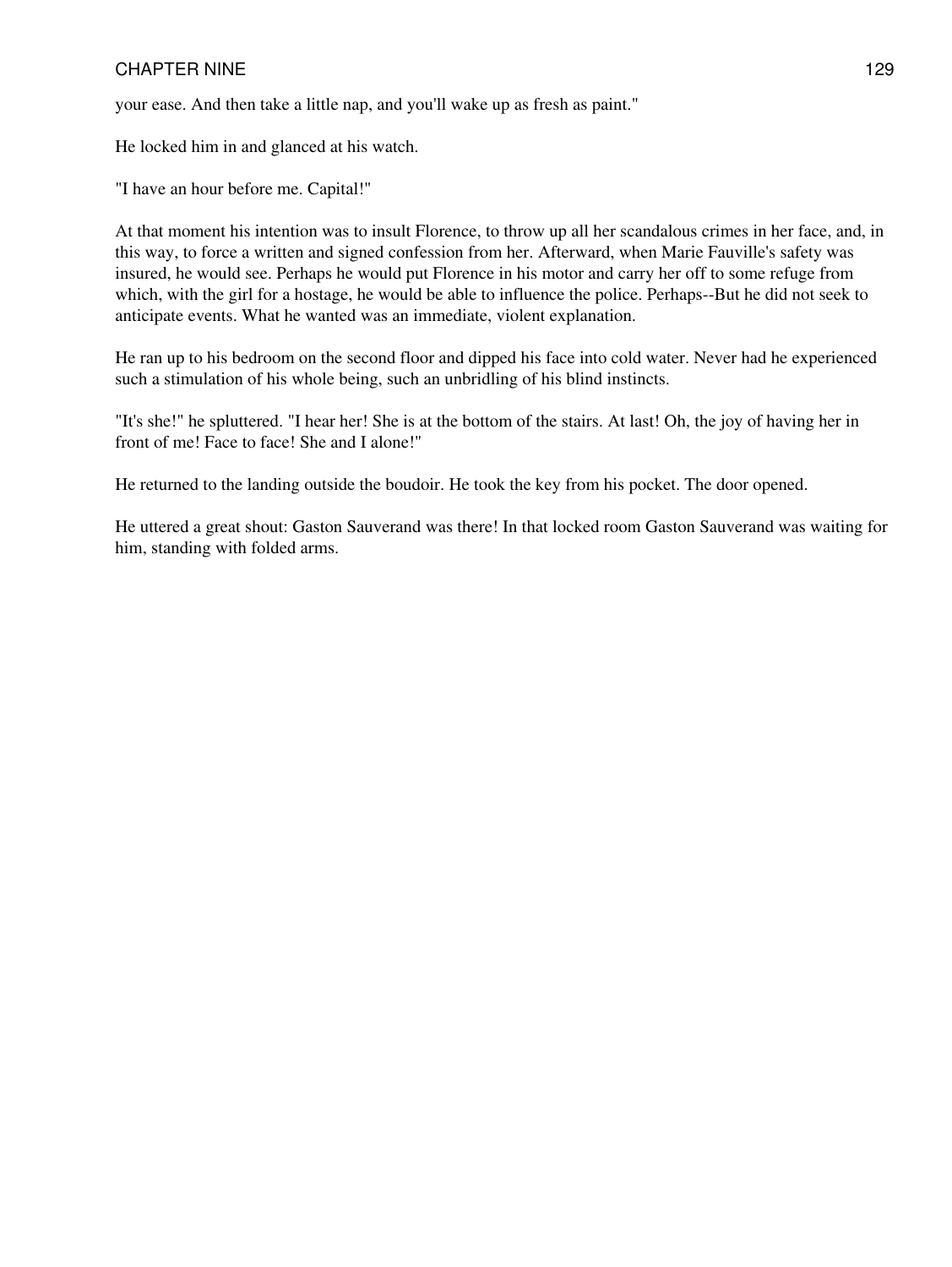# **CHAPTER TEN**

#### GASTON SAUVERAND EXPLAINS

Gaston Sauverand!

Instinctively, Don Luis took a step back, drew his revolver, and aimed it at the criminal:

"Hands up!" he commanded. "Hands up, or I fire!"

Sauverand did not appear to be put out. He nodded toward two revolvers which he had laid on a table beyond his reach and said:

"There are my arms. I have come here not to fight, but to talk."

"How did you get in?" roared Don Luis, exasperated by this display of calmness. "A false key, I suppose? But how did you get hold of the key? How did you manage it?"

The other did not reply. Don Luis stamped his foot:

"Speak, will you? Speak! If not--"

But Florence ran into the room. She passed him by without his trying to stop her, flung herself upon Gaston Sauverand, and, taking no heed of Perenna's presence, said:

"Why did you come? You promised me that you wouldn't. You swore it to me. Go!"

Sauverand released himself and forced her into a chair.

"Let me be, Florence. I promised only so as to reassure you. Let me be."

"No, I will not!" exclaimed the girl eagerly. "It's madness! I won't have you say a single word. Oh, please, please stop!"

He bent over her and smoothed her forehead, separating her mass of golden hair.

"Let me do things my own way, Florence," he said softly.

She was silent, as though disarmed by the gentleness of his voice; and he whispered more words which Don Luis could not hear and which seemed to convince her.

Perenna had not moved. He stood opposite them with his arm outstretched and his finger on the trigger, aiming at the enemy. When Sauverand addressed Florence by her Christian name, he started from head to foot and his finger trembled. What miracle kept him from shooting? By what supreme effort of will did he stifle the jealous hatred that burnt him like fire? And here was Sauverand daring to stroke Florence's hair!

He lowered his arm. He would kill them later, do with them what he pleased, since they were in his power, and since nothing henceforth could snatch them from his vengeance.

He took Sauverand's two revolvers and laid them in a drawer. Then he went back to the door, intending to lock it. But hearing a sound on the first-floor landing, he leant over the balusters. The butler was coming upstairs with a tray in his hand.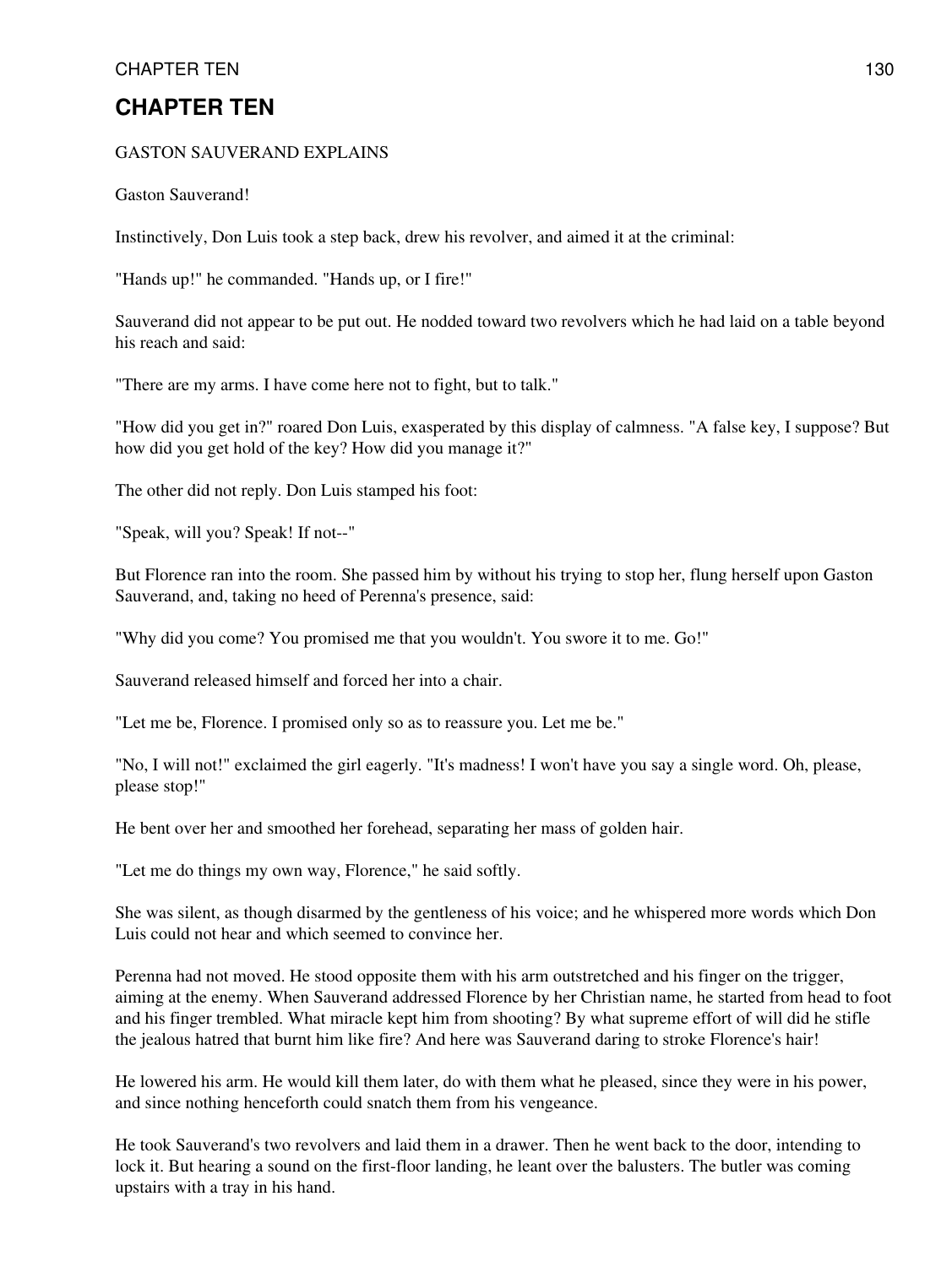"What is it now?"

"An urgent letter, sir, for Sergeant Mazeroux."

"Sergeant Mazeroux is with me. Give me the letter and don't let me be disturbed again."

He tore open the envelope. The letter, hurriedly written in pencil and signed by one of the inspectors on duty outside the house, contained these words:

"Look out, Sergeant. Gaston Sauverand is in the house. Two people living opposite say that the girl who is known hereabouts as the lady housekeeper came in at half-past one, before we took up our posts. She was next seen at the window of her lodge.

"A few moments after, a small, low door, used for the cellars and situated under the lodge, was opened, evidently by her. Almost at the same time a man entered the square, came along the wall, and slipped in through the cellar door. According to the description it was Gaston Sauverand. So look out, Sergeant. At the least alarm, at the first signal from you, we shall come in."

Don Luis reflected. He now understood how the scoundrel had access to his house, and how, hidden in the safest of retreats, he was able to escape every attempt to find him. He was living under the roof of the very man who had declared himself his most formidable adversary.

"Come on," he said to himself. "The fellow's score is settled--and so is his young lady's. They can choose between the bullets in my revolver and the handcuffs of the police."

He had ceased to think of his motor standing ready below. He no longer dreamt of flight with Florence. If he did not kill the two of them, the law would lay its hand upon them, the hand that does not let go. And perhaps it was better so, that society itself should punish the two criminals whom he was about to hand over to it.

He shut the door, pushed the bolt, faced his two prisoners again and, taking a chair, said to Sauverand:

"Let us talk."

Owing to the narrow dimensions of the room they were all so close together that Don Luis felt as if he were almost touching the man whom he loathed from the very bottom of his heart. Their two chairs were hardly a yard asunder. A long table, covered with books, stood between them and the windows, which, hollowed out of the very thick wall, formed a recess, as is usual in old houses.

Florence had turned her chair away from the light, and Don Luis could not see her face clearly. But he looked straight into Gaston Sauverand's face and watched it with eager curiosity; and his anger was heightened by the sight of the still youthful features, the expressive mouth, and the intelligent eyes, which were fine in spite of their hardness.

"Well? Speak!" said Don Luis, in a commanding tone. "I have agreed to a truce, but a momentary truce, just long enough to say what is necessary. Are you afraid now that the time has arrived? Do you regret the step which you have taken?"

The man smiled calmly and said:

"I am afraid of nothing, and I do not regret coming, for I have a very strong intuition that we can, that we are bound to, come to an understanding."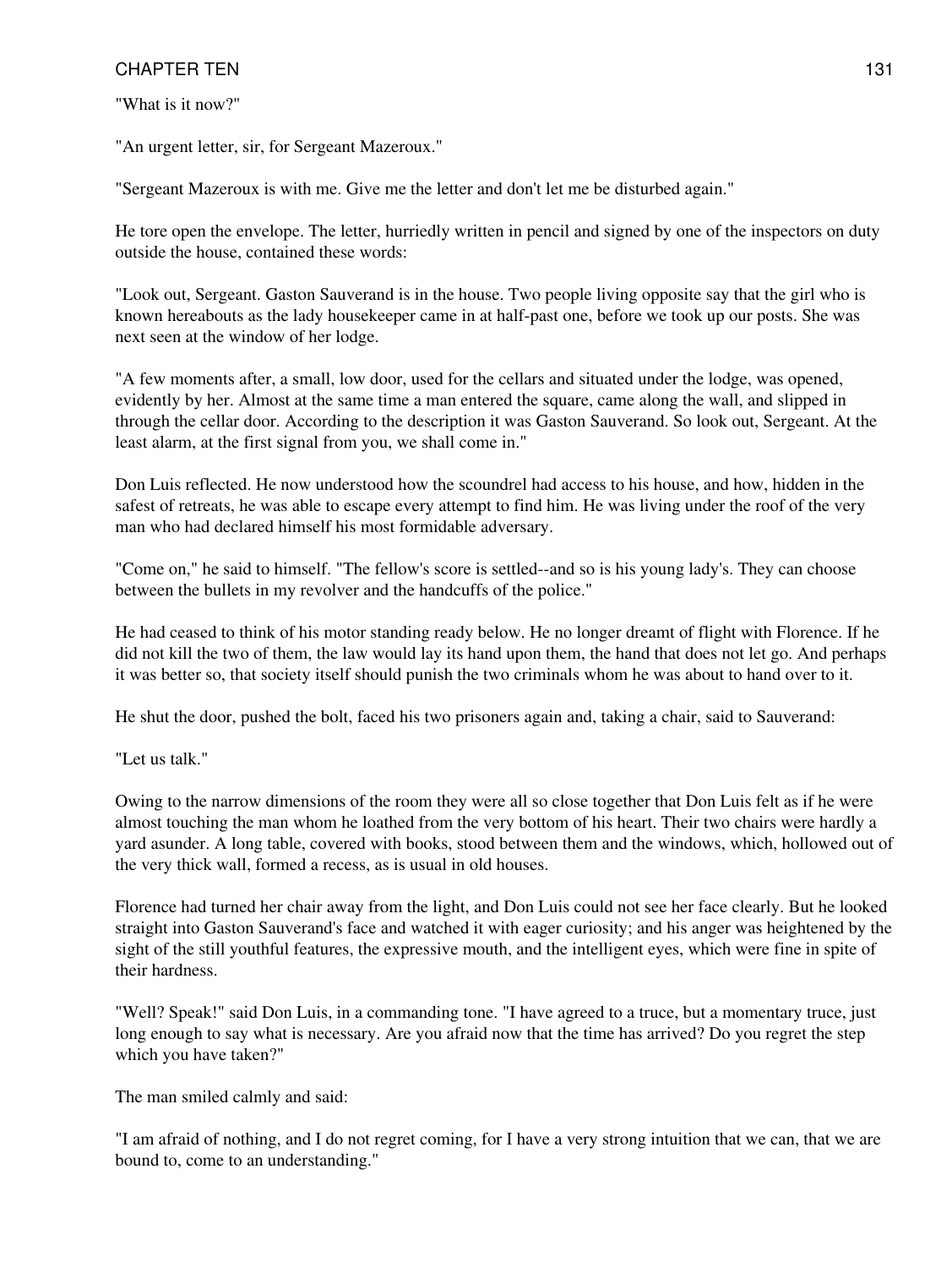"An understanding!" protested Don Luis with a start.

"Why not?"

"A compact! An alliance between you and me!"

"Why not? It is a thought which I had already entertained more than once, which took a more precise shape in the magistrates' corridor, and which finally decided me when I read the announcement which you caused to be made in the special edition of this paper: 'Sensational declaration by Don Luis Perenna. Mme. Fauville is innocent!'"

Gaston Sauverand half rose from his chair and, carefully picking his words, emphasizing them with sharp gestures, he whispered:

"Everything lies, Monsieur, in those four words. Do those four words which you have written, which you have uttered publicly and solemnly--'Mme. Fauville is innocent'--do they express your real mind? Do you now absolutely believe in Marie Fauville's innocence?"

Don Luis shrugged his shoulders.

"Mme. Fauville's innocence has nothing to do with the case. It is a question not of her, but of you, of you two and myself. So come straight to the point and as quickly as you can. It is to your interest even more than to mine."

"To our interest?"

"You forget the third heading to the article," cried Don Luis. "I did more than proclaim Marie Fauville's innocence. I also announced--read for yourself--The 'imminent arrest of the criminals,'"

Sauverand and Florence rose together, with the same unguarded movement.

"And, in your view, the criminals are--?" asked Sauverand.

"Why, you know as well as I do: they are the man with the ebony walking-stick, who at any rate cannot deny having murdered Chief Inspector Ancenis, and the woman who is his accomplice in all his crimes. Both of them must remember their attempts to assassinate me: the revolver shot on the Boulevard Suchet; the motor smash causing the death of my chauffeur; and yesterday again, in the barn--you know where--the barn with the two skeletons hanging from the rafters: yesterday--you remember--the scythe, the relentless scythe, which nearly beheaded me."

"And then?"

"Well, then, the game is lost. You must pay up; and all the more so as you have foolishly put your heads into the lion's mouth."

"I don't understand. What does all this mean?"

"It simply means that they know Florence Levasseur, that they know you are both here, that the house is surrounded, and that Weber, the deputy chief detective, is on his way."

Sauverand appeared disconcerted by this unexpected threat. Florence, standing beside him, had turned livid. A mad anguish distorted her features. She stammered: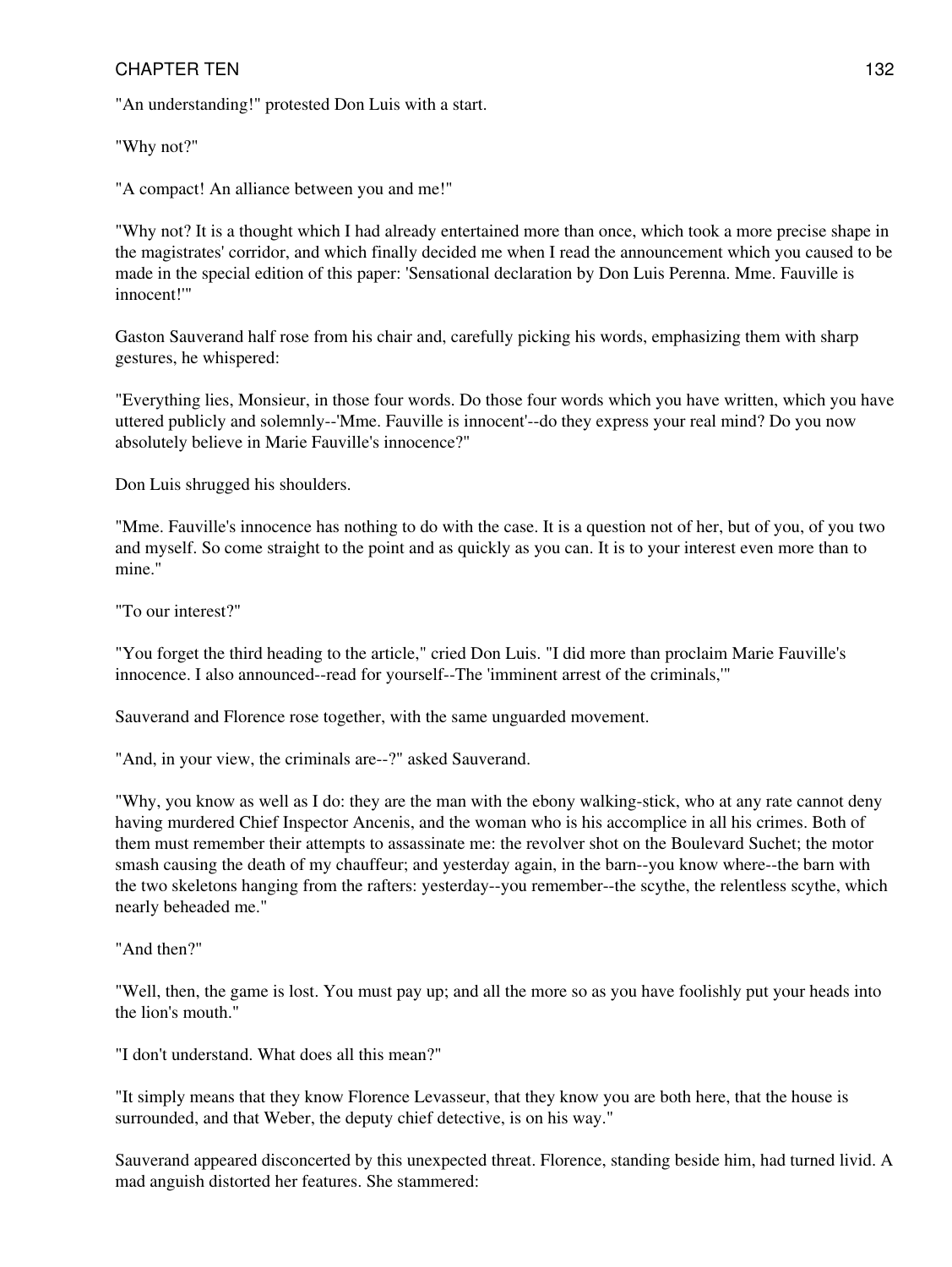"Oh, it is awful! No, no, I can't endure it!"

And, rushing at Don Luis:

"Coward! Coward! It's you who are betraying us! Coward! Oh, I knew that you were capable of the meanest treachery! There you stand like an executioner! Oh, you villain, you coward!"

She fell into her chair, exhausted and sobbing, with her hand to her face.

Don Luis turned away. Strange to say, he experienced no sense of pity; and Florence's tears affected him no more than her insults had done, no more than if he had never loved the girl. He was glad of this release. The horror with which she filled him had killed his love.

But, when he once more stood in front of them after taking a few steps across the room, he saw that they were holding each other's hands, like two friends in distress, trying to give each other courage; and, again yielding to a sudden impulse of hatred, for a moment beside himself, he gripped the man's arm:

"I forbid you--By what right--? Is she your wife? Your mistress? Then--"

His voice became perplexed. He himself felt the strangeness of that fit of anger which suddenly revealed, in all its force and all its blindness, a passion which he thought dead. And he blushed, for Gaston Sauverand was looking at him in amazement; and he did not doubt that the enemy had penetrated his secret.

A long pause followed, during which he met Florence's eyes, hostile eyes, full of rebellion and disdain. Had she, too, guessed?

He dared not speak another word. He waited for Sauverand's explanation. And, while waiting, he gave not a thought to the coming revelations, nor to the tremendous problems of which he was at last about to know the solution, nor to the tragic events at hand.

He thought of one thing only, thought of it with the fevered throbbing of his whole being, thought of what he was on the point of learning about Florence, about the girl's affections, about her past, about her love for Sauverand. That alone interested him.

"Very well," said Sauverand. "I am caught in a trap. Fate must take its course. Nevertheless, can I speak to you? It is the only wish that remains to me."

"Speak," replied Don Luis. "The door is locked. I shall not open it until I think fit. Speak."

"I shall be brief," said Gaston Sauverand. "For one thing, what I can tell you is not much. I do not ask you to believe it, but to listen to it as if I were possibly telling the truth, the whole truth."

And he expressed himself in the following words:

"I never met Hippolyte and Marie Fauville, though I used to correspond with them--you will remember that we were all cousins--until five years ago, when chance brought us together at Palmero. They were passing the winter there while their new house on the Boulevard Suchet was being built.

"We spent five months at Palmero, seeing one another daily. Hippolyte and Marie were not on the best of terms. One evening after they had been quarrelling more violently than usual I found her crying. Her tears upset me and I could not longer conceal my secret. I had loved Marie from the first moment when we met. I was to love her always and to love her more and more."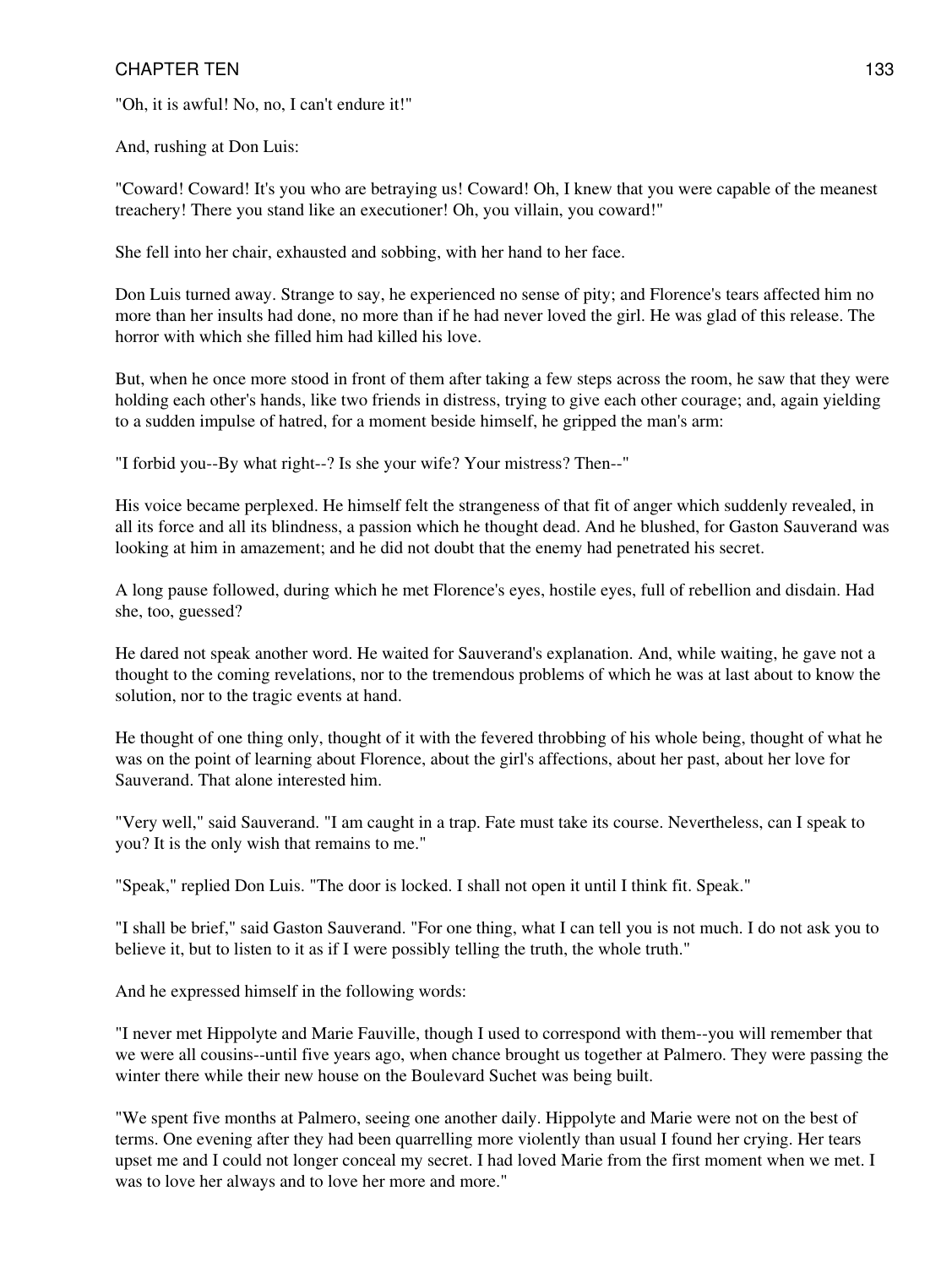"You lie!" cried Don Luis, losing his self-restraint. "I saw the two of you yesterday in the train that brought you back from Alençon--"

Gaston Sauverand looked at Florence. She sat silent, with her hands to her face and her elbows on her knees. Without replying to Don Luis's exclamation, he went on:

"Marie also loved me. She admitted it, but made me swear that I would never try to obtain from her more than the purest friendship would allow. I kept my oath. We enjoyed a few weeks of incomparable happiness. Hippolyte Fauville, who had become enamoured of a music-hall singer, was often away.

"I took a good deal of trouble with the physical training of the little boy Edmond, whose health was not what it should be. And we also had with us, between us, the best of friends, the most devoted and affectionate counsellor, who staunched our wounds, kept up our courage, restored our gayety, and bestowed some of her own strength and dignity upon our love. Florence was there."

Don Luis felt his heart beating faster. Not that he attached the least credit to Gaston Sauverand's words; but he had every hope of arriving, through those words, at the real truth. Perhaps, also, he was unconsciously undergoing the influence of Gaston Sauverand, whose apparent frankness and sincerity of tone caused him a certain surprise.

### Sauverand continued:

"Fifteen years before, my elder brother, Raoul Sauverand, had picked up at Buenos Aires, where he had gone to live, a little girl, the orphan daughter of some friends. At his death he entrusted the child, who was then fourteen, to an old nurse who had brought me up and who had accompanied my brother to South America. The old nurse brought the child to me and herself died of an accident a few days after her arrival in France.... I took the little girl to Italy to friends, where she worked and studied and became--what she is.

"Wishing to live by her own resources, she accepted a position as teacher in a family. Later I recommended her to my Fauville cousins with whom I found her at Palmero as governess to the boy Edmond and especially as the friend, the dear and devoted friend, of Marie Fauville.... She was mine, also, at that happy time, which was so sunny and all too short. Our happiness, in fact--the happiness of all three of us--was to be wrecked in the most sudden and tantalizing fashion.

"Every evening I used to write in a diary the daily life of my love, an uneventful life, without hope or future before it, but eager and radiant. Marie Fauville was extolled in it as a goddess. Kneeling down to write, I sang litanies of her beauty, and I also used to invent, as a poor compensation, wholly imaginary scenes, in which she said all the things which she might have said but did not, and promised me all the happiness which we had voluntarily renounced.

"Hippolyte Fauville found the diary.... His anger was something terrible. His first impulse was to get rid of Marie. But in the face of his wife's attitude, of the proofs of her innocence which she supplied, of her inflexible refusal to consent to a divorce, and of her promise never to see me again, he recovered his calmness.... I left, with death in my soul. Florence left, too, dismissed. And never, mark me, never, since that fatal hour, did I exchange a single word with Marie. But an indestructible love united us, a love which neither absence nor time was to weaken."

He stopped for a moment, as though to read in Don Luis's face the effect produced by his story. Don Luis did not conceal his anxious attention. What astonished him most was Gaston Sauverand's extraordinary calmness, the peaceful expression of his eyes, the quiet ease with which he set forth, without hurrying, almost slowly and so very simply, the story of that family tragedy.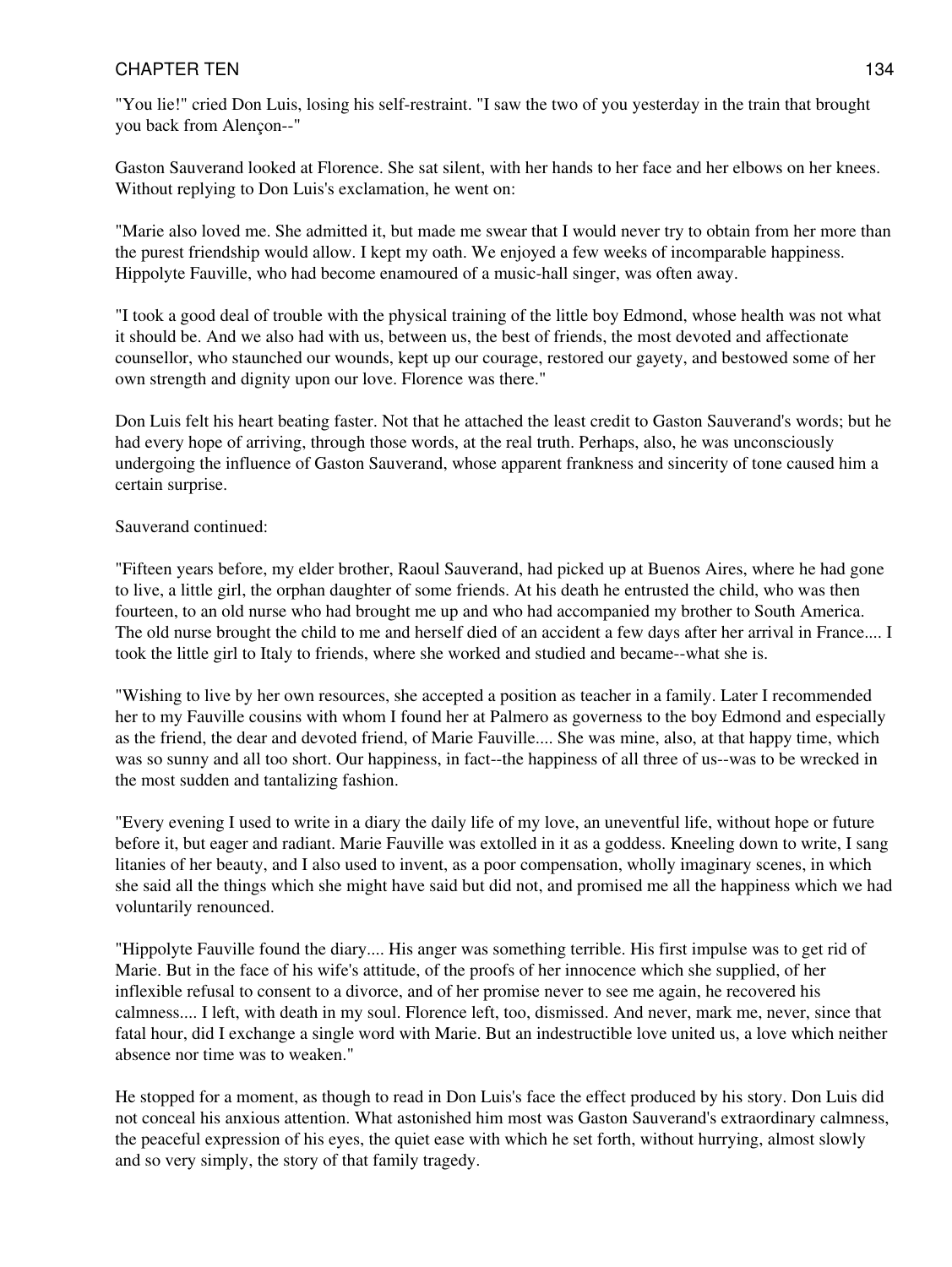"What an actor!" he thought.

And as he thought it, he remembered that Marie Fauville had given him the same impression. Was he then to hark back to his first conviction and believe Marie guilty, a dissembler like her accomplice, a dissembler like Florence? Or was he to attribute a certain honesty to that man?

He asked:

"And afterward?"

"Afterward I travelled about. I resumed my life of work and pursued my studies wherever I went, in my bedroom at the hotels, and in the public laboratories of the big towns."

"And Mme. Fauville?"

"She lived in Paris in her new house. Neither she nor her husband ever referred to the past."

"How do you know? Did she write to you?"

"No. Marie is a woman who does not do her duty by halves; and her sense of duty is strict to excess. She never wrote to me. But Florence, who had accepted a place as secretary and reader to Count Malonyi, your predecessor in this house, used often to receive Marie's visits in her lodge downstairs.

"They did not speak of me once, did they, Florence? Marie would not have allowed it. But all her life and all her soul were nothing but love and passionate memories. Isn't that so, Florence?

"At last," he went on slowly, "weary of being so far away from her, I returned to Paris. That was our undoing.... It was about a year ago. I took a flat in the Avenue du Roule and went to it in the greatest secrecy, so that Hippolyte Fauville might not know of my return. I was afraid of disturbing Marie's peace of mind. Florence alone knew, and came to see me from time to time. I went out little, only after dark, and in the most secluded parts of the Bois. But it happened--for our most heroic resolutions sometimes fail us--one Wednesday night, at about eleven o'clock, my steps led me to the Boulevard Suchet, without my noticing it, and I went past Marie's house.

"It was a warm and fine night and, as luck would have it, Marie was at her window. She saw me, I was sure of it, and knew me; and my happiness was so great that my legs shook under me as I walked away.

"After that I passed in front of her house every Wednesday evening; and Marie was nearly always there, giving me this unhoped-for and ever-new delight, in spite of the fact that her social duties, her quite natural love of amusement, and her husband's position obliged her to go out a great deal."

"Quick! Why can't you hurry?" said Don Luis, urged by his longing to know more. "Look sharp and come to the facts. Speak!"

He had become suddenly afraid lest he should not hear the remainder of the explanation; and he suddenly perceived that Gaston Sauverand's words were making their way into his mind as words that were perhaps not untrue. Though he strove to fight against them, they were stronger than his prejudices and triumphed over his arguments.

The fact is, that deep down in his soul, tortured with love and jealousy, there was something that disposed him to believe this man in whom hitherto he had seen only a hated rival, and who was so loudly proclaiming, in Florence's very presence, his love for Marie.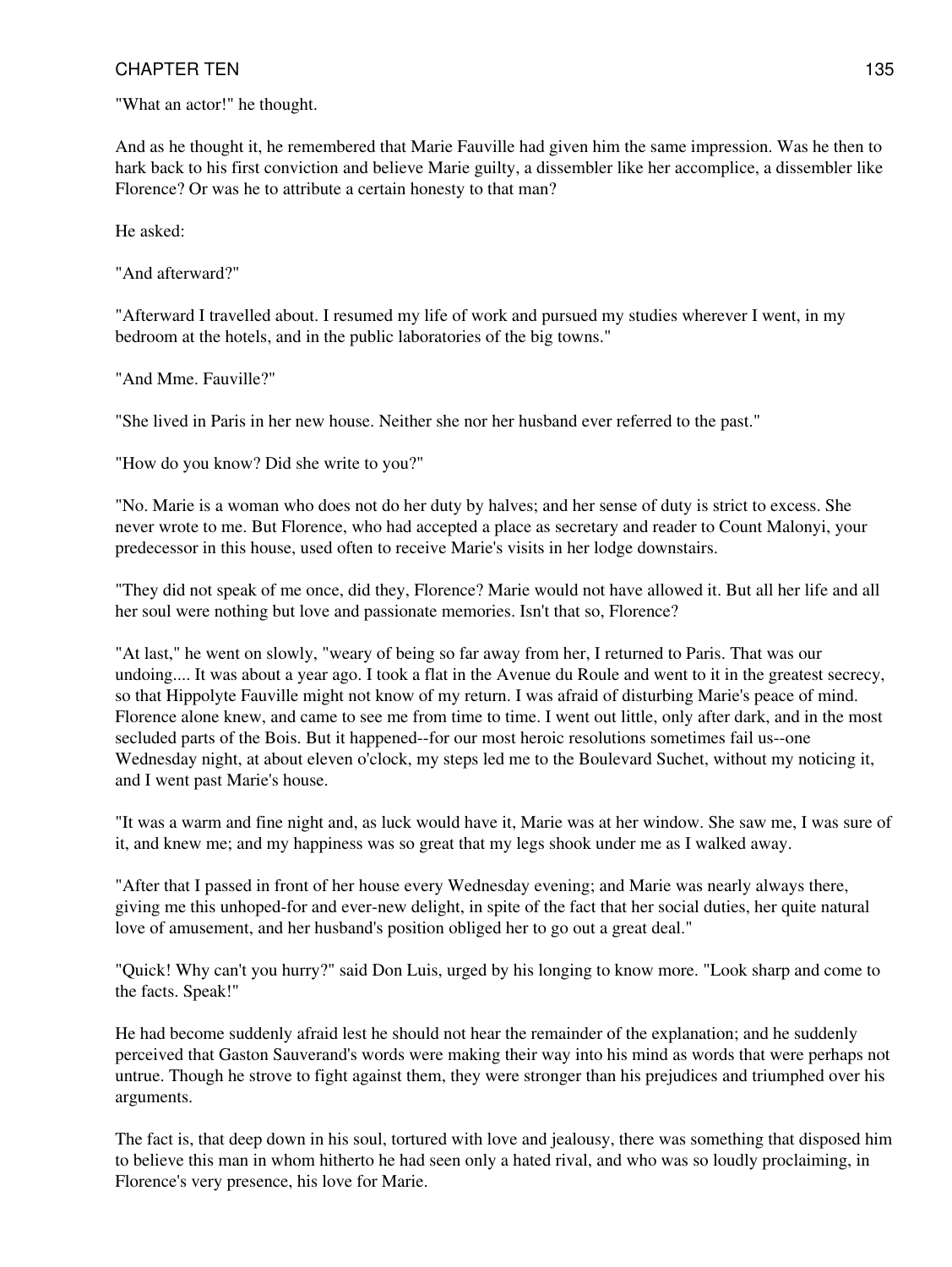"Hurry!" he repeated. "Every minute is precious!"

Sauverand shook his head.

"I shall not hurry. All my words were carefully thought out before I decided to speak. Every one of them is essential. Not one of them can be omitted, for you will find the solution of the problem not in facts presented anyhow, separated one from the other, but in the concatenation of the facts, and in a story told as faithfully as possible."

"Why? I don't understand."

"Because the truth lies hidden in that story."

"But that truth is your innocence, isn't it?"

"It is Marie's innocence."

"But I don't dispute it!"

"What is the use of that if you can't prove it?"

"Exactly! It's for you to give me proofs."

"I have none."

"What!"

"I tell you, I have no proof of what I am asking you to believe."

"Then I shall not believe it!" cried Don Luis angrily. "No, and again no! Unless you supply me with the most convincing proofs, I shall refuse to believe a single word of what you are going to tell me."

"You have believed everything that I have told you so far," Sauverand retorted very simply.

Don Luis offered no denial. He turned his eyes to Florence Levasseur; and it seemed to him that she was looking at him with less aversion, and as though she were wishing with all her might that he would not resist the impressions that were forcing themselves upon him. He muttered:

"Go on with your story."

And there was something really strange about the attitude of those two men, one making his explanation in precise terms and in such a way as to give every word its full value, the other listening attentively and weighing every one of those words; both controlling their excitement; both as calm in appearance as though they were seeking the philosophical solution in a case of conscience. What was going on outside did not matter. What was to happen presently did not count.

Before all, whatever the consequences of their inactivity at this moment when the circle of the police was closing in around them, before all it was necessary that one should speak and the other listen.

"We are coming," said Sauverand, in his grave voice, "we are coming to the most important events, to those of which the interpretation, which is new to you, but strictly true, will make you believe in our good faith. Ill luck having brought me across Hippolyte Fauville's path in the course of one of my walks in the Bois, I took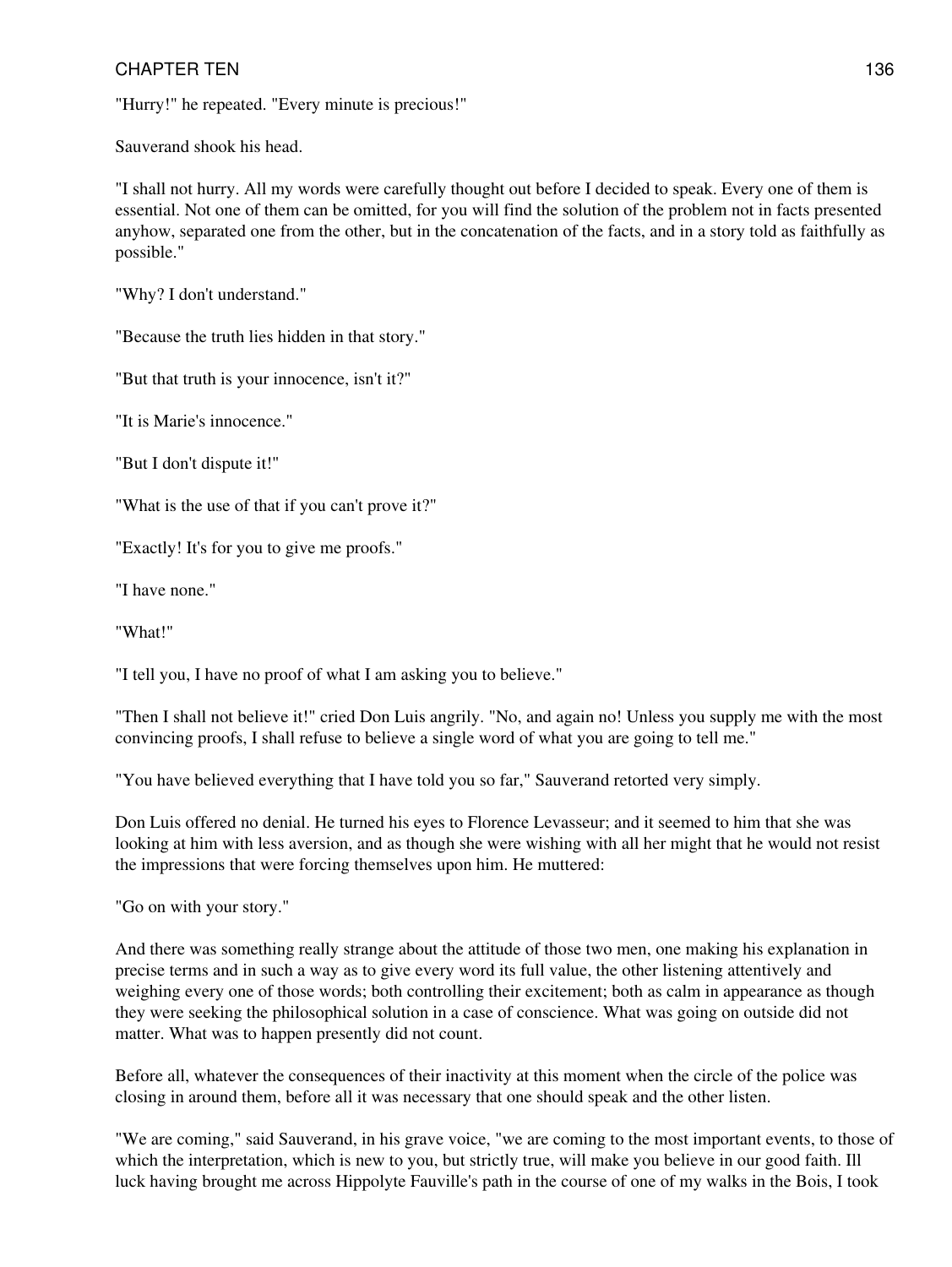the precaution of changing my abode and went to live in the little house on the Boulevard Richard-Wallace, where Florence came to see me several times.

"I was even careful to keep her visits a secret and, moreover, to refrain from corresponding with her except through the *poste restante*. I was therefore quite easy in my mind.

"I worked in perfect solitude and in complete security. I expected nothing. No danger, no possibility of danger, threatened us. And, I may say, to use a commonplace but very accurate expression, that what happened came as an absolute bolt from the blue. I heard at the same time, when the Prefect of Police and his men broke into my house and proceeded to arrest me, I heard at the same time and for the first time of the murder of Hippolyte Fauville, the murder of Edmond, and the arrest of my adored Marie."

"Impossible!" cried Don Luis, in a renewed tone of aggressive wrath. "Impossible! Those facts were a fortnight old. I cannot allow that you had not heard of them."

"Through whom?"

"Through the papers," exclaimed Don Luis. "And, more certainly still, through Mlle. Levasseur."

"Through the papers?" said Sauverand. "I never used to read them. What! Is that incredible? Are we under an obligation, an inevitable necessity, to waste half an hour a day in skimming through the futilities of politics and the piffle of the news columns? Is your imagination incapable of conceiving a man who reads nothing but reviews and scientific publications?

"The fact is rare, I admit," he continued. "But the rarity of a fact is no proof against it. On the other hand, on the very morning of the crime I had written to Florence saying that I was going away for three weeks and bidding her good-bye. I changed my mind at the last moment; but this she did not know; and, thinking that I had gone, not knowing where I was, she was unable to inform me of the crime, of Marie's arrest, or, later, when an accusation was brought against the man with the ebony walking-stick, of the search that was being made for me."

"Exactly!" declared Don Luis. "You cannot pretend that the man with the ebony walking-stick, the man who followed Inspector Vérot to the Café du Pont-Neuf and purloined his letter--"

"I am not the man," Sauverand interrupted.

And, when Don Luis shrugged his shoulders, he insisted, in a more forcible tone of voice:

"I am not that man. There is some inexplicable mistake in all this, but I have never set foot in the Café du Pont-Neuf. I swear it. You must accept this statement as positively true. Besides, it agrees entirely with the retired life which I was leading from necessity and from choice. And, I repeat, I knew nothing.

"The thunderbolt was unexpected. And it was precisely for this reason, you must understand, that the shock produced in me an equally unexpected reaction, a state of mind diametrically opposed to my real nature, an outburst of my most savage and primitive instincts. Remember, Monsieur, that they had laid hands upon what to me was the most sacred thing on earth. Marie was in prison. Marie was accused of committing two murders!... I went mad.

"At first controlling myself, playing a part with the Prefect of Police, then overthrowing every obstacle, shooting Chief Inspector Ancenis, shaking off Sergeant Mazeroux, jumping from the window, I had only one thought in my head--that of escape. Once free, I should save Marie. Were there people in my way? So much the worse for them.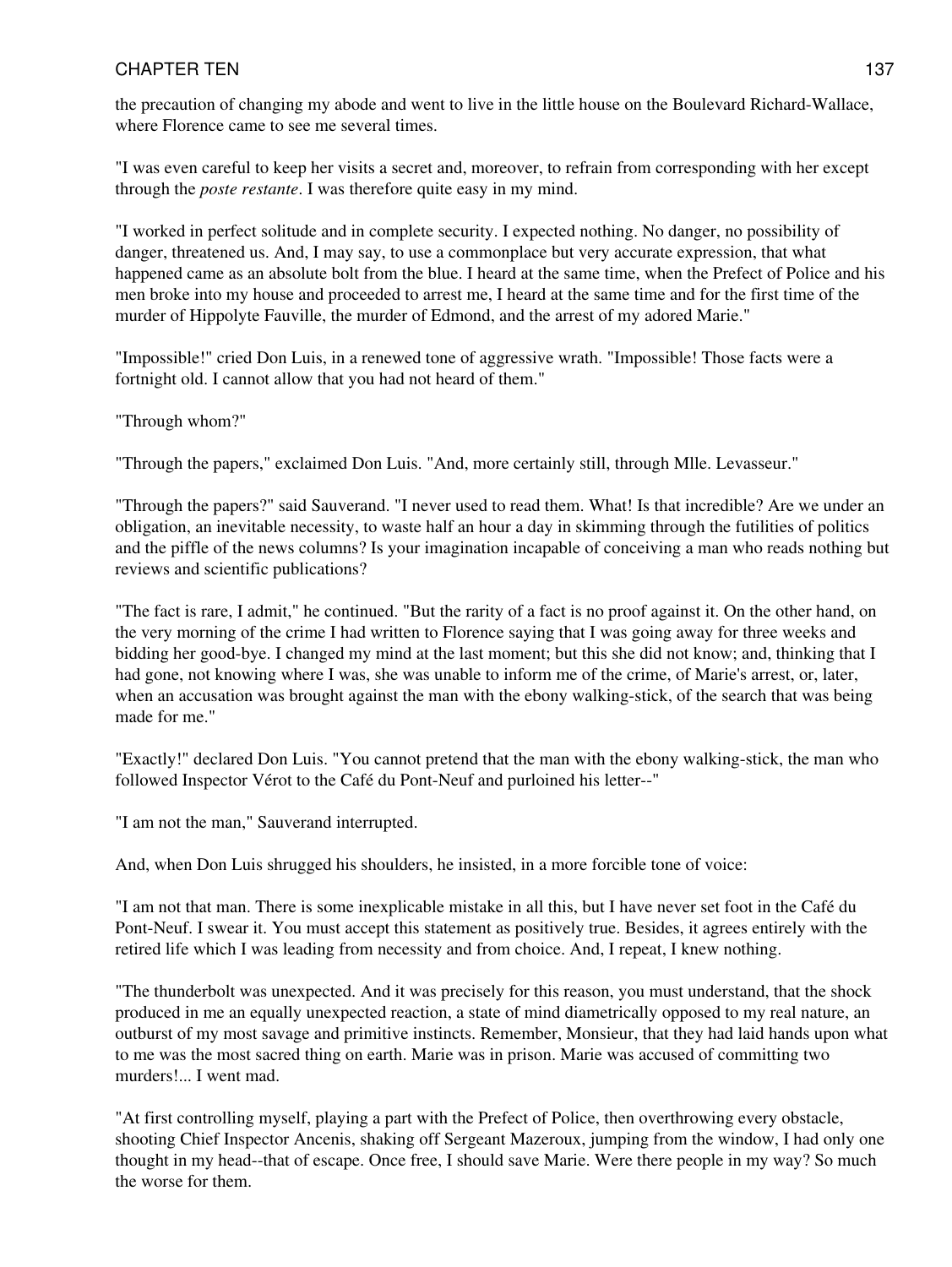"By what right did those people dare to attack the most blameless of women? I killed only one man that day! I would have killed ten! I would have killed twenty! What was Chief Inspector Ancenis's life to me? What cared I for the lives of any of those wretches? They stood between Marie and myself; and Marie was in prison!"

Gaston Sauverand made an effort which contracted every muscle of his face to recover the coolness that was gradually leaving him. He succeeded in doing so, but his voice, nevertheless, remained tremulous, and the fever with which he was consumed shook his frame in a manner which he was unable to conceal.

### He continued:

"At the corner of the street down which I turned after outdistancing the Prefect's men on the Boulevard Richard-Wallace, Florence saved me just as I believed that all was lost. Florence had known everything for a fortnight past. She learnt the news of the double murder from the papers, those papers which she used to read out to you, and which you discussed with her. And it was by being with you, by listening to you, that she acquired the opinion which everything that happened tended to confirm: the opinion that Marie's enemy, her only enemy, was yourself."

### "But why? Why?"

"Because she saw you at work," exclaimed Sauverand, "because it was more to your interest than to that of any one else that first Marie and then I should not come between you and the Mornington inheritance, and lastly--"

"What?"

Gaston Sauverand hesitated and then said, plainly:

"Lastly, because she knew your real name beyond a doubt, and because she felt that Arsène Lupin was capable of anything."

They were both silent; and their silence, at such a moment, was impressive to a degree. Florence remained impassive under Don Luis Perenna's gaze; and he was unable to discern on her sealed face any of the feelings with which she must needs be stirred.

#### Gaston Sauverand continued:

"It was against Arsène Lupin, therefore, that Florence, Marie's terrified friend, engaged in the struggle. It was to unmask Lupin that she wrote or rather inspired the article of which you found the original in a ball of string. It was Lupin whom she spied upon, day by day, in this house. It was Lupin whom she heard one morning telephoning to Sergeant Mazeroux and rejoicing in my imminent arrest. It was to save me from Lupin that she let down the iron curtain in front of him, at the risk of an accident, and took a taxi to the corner of the Boulevard Richard-Wallace, where she arrived too late to warn me, as the detectives had already entered my house, but in time to screen me from their pursuit.

"Her mistrust and terror-stricken hatred of you were told to me in an instant," Sauverand declared. "During the twenty minutes which we employed in throwing our assailants off the scent, she hurriedly sketched the main lines of the business and described to me in a few words the leading part which you were playing in it; and we then and there prepared a counter-attack upon you, so that you might be suspected of complicity.

"While I was sending a message to the Prefect of Police, Florence went home and hid under the cushions of your sofa the end of the stick which I had kept in my hand without thinking. It was an ineffective parry and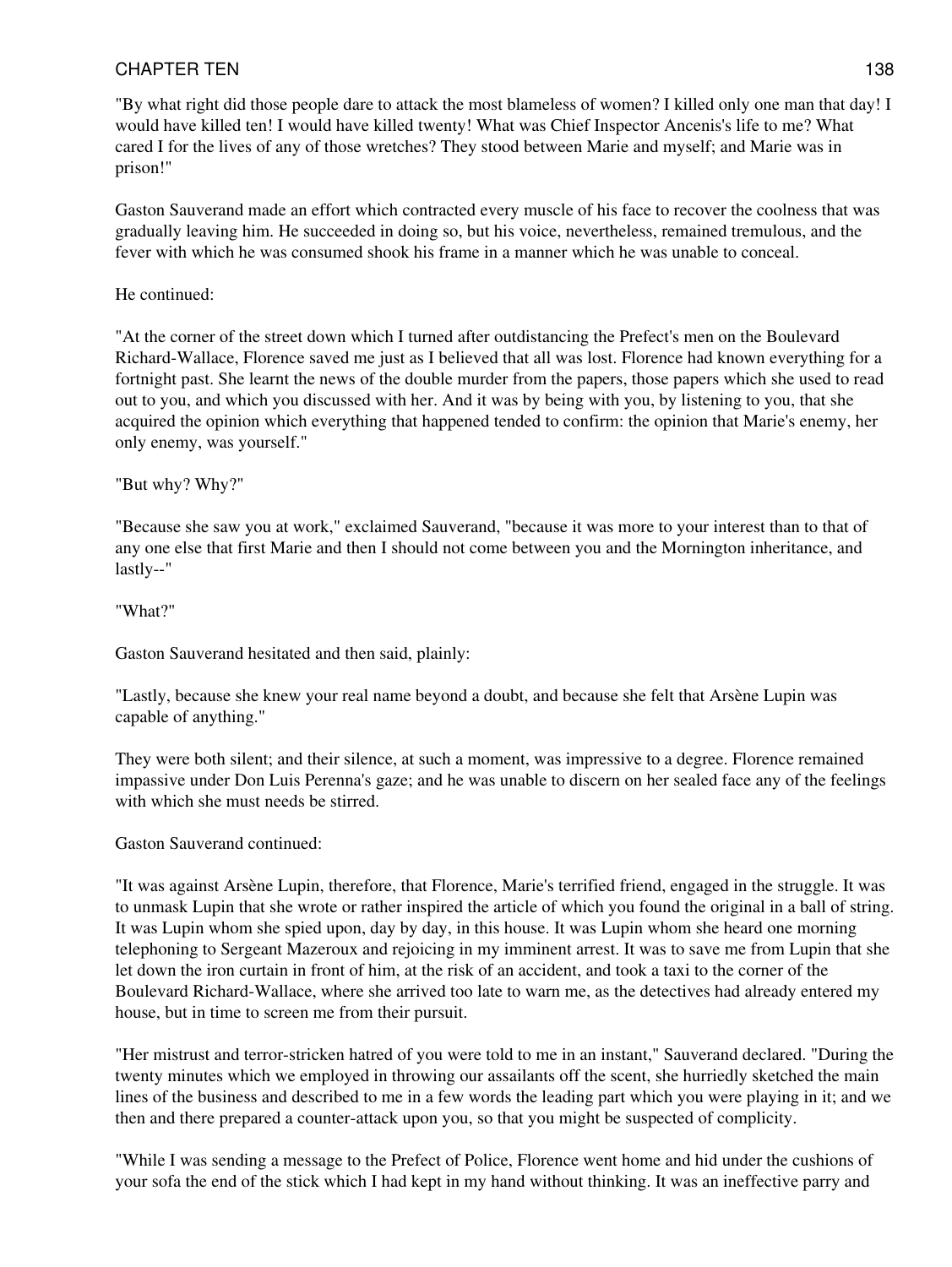missed its aim. But the fight had begun; and I threw myself into it headlong.

"Monsieur, to understand my actions thoroughly, you must remember that I was a student, a man leading a solitary life, but also an ardent lover. I would have spent all my life in work, asking no more from fate than to see Marie at her window from time to time at night. But, once she was being persecuted, another man arose within me, a man of action, bungling, certainly, and inexperienced, but a man who was ready to stick at nothing, and who, not knowing how to save Marie Fauville, had no other object before him than to do away with that enemy of Marie's to whom he was entitled to ascribe all the misfortunes that had befallen the woman he loved.... This started the series of my attempts upon your life. Brought into your house, concealed in Florence's own rooms, I tried--unknown to her: that I swear--to poison you."

He paused for an instant to mark the effect of his words, then went on:

"Her reproaches, her abhorrence of such an act, would perhaps have moved me, but, I repeat, I was mad, quite mad; and your death seemed to me to imply Marie's safety. And, one morning, on the Boulevard Suchet, where I had followed you, I fired a revolver at you.

"The same evening your motor car, tampered with by myself--remember, Florence's rooms are close to the garage--carried you, I hoped, to your death, together with Sergeant Mazeroux, your confederate.... That time again you escaped my vengeance. But an innocent man, the chauffeur who drove you, paid for you with his life; and Florence's despair was such that I had to yield to her entreaties and lay down my arms.

"I myself, terrified by what I had done, shattered by the remembrance of my two victims, changed my plans and thought only of saving Marie by contriving her escape from prison....

"I am a rich man. I lavished money upon Marie's warders, without, however, revealing my intentions. I entered into relations with the prison tradesmen and the staff of the infirmary. And every day, having procured a card of admission as a law reporter, I went to the law courts, to the examining magistrates' corridor, where I hoped to meet Marie, to encourage her with a look, a gesture, perhaps to slip a few words of comfort into her hand."

Sauverand moved closer to Don Luis.

"Her martyrdom continued. You struck her a most terrible blow with that mysterious business of Hippolyte Fauville's letters. What did those letters mean? Where did they come from? Were we not entitled to attribute the whole plot to you, to you who introduced them into the horrible struggle?

"Florence watched you, I may say, night and day. We sought for a clue, a glimmer of light in the darkness.... Well, yesterday morning, Florence saw Sergeant Mazeroux arrive. She could not overhear what he said to you, but she caught the name of a certain Langernault and the name of Damigni, the village where Langernault lived. She remembered that old friend of Hippolyte Fauville's. Were the letters not addressed to him and was it not in search of him that you were going off in the motor with Sergeant Mazeroux?...

"Half an hour later we were in the train for Alençon. A carriage took us from the station to just outside Damigni, where we made our inquiries with every possible precaution. On learning what you must also know, that Langernault was dead, we resolved to visit his place, and we had succeeded in effecting an entrance when Florence saw you in the grounds. Wishing at all costs to avoid a meeting between you and myself, she dragged me across the lawn and behind the bushes. You followed us, however, and when a barn appeared in sight she pushed one of the doors which half opened and let us through. We managed to slip quickly through the lumber in the dark and knocked up against a ladder. This we climbed and reached a loft in which we took shelter. You entered at that moment....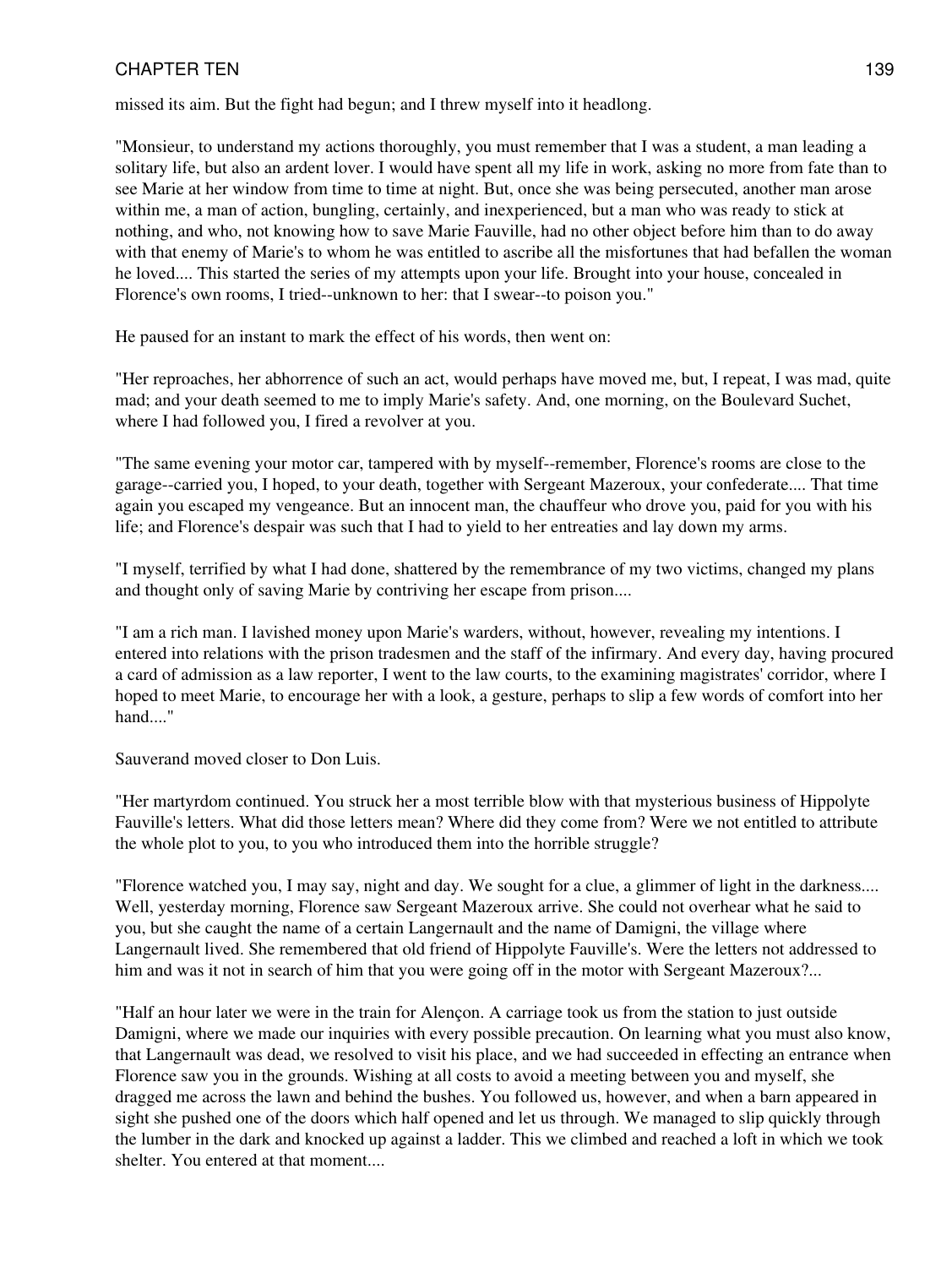"You know the rest: how you discovered the two hanging skeletons; how your attention was drawn to us by an imprudent movement of Florence; your attack, to which I replied by brandishing the first weapon with which chance provided me; lastly, our flight through the window in the roof, under the fire of your revolver. We were free. But in the evening, in the train, Florence fainted. While bringing her to I perceived that one of your bullets had wounded her in the shoulder. The wound was slight and did not hurt her, but it was enough to increase the extreme tension of her nerves. When you saw us--at Le Mans station wasn't it?--she was asleep, with her head on my shoulder."

Don Luis had not once interrupted the latter part of this narrative, which was told in a more and more agitated voice and quickened by an accent of profound truth. Thanks to a superhuman effort of attention, he noted Sauverand's least words and actions in his mind. And as these words were uttered and these actions performed, he received the impression of another woman who rose up beside the real Florence, a woman unspotted and innocent of all the shame which he had attributed to her on the strength of events.

Nevertheless, he did not yet give in. How could Florence possibly be innocent? No, no, the evidence of his eyes, which had seen, and the evidence of his reason, which had judged, both rebelled against any such contention.

He would not admit that Florence could suddenly be different from what she really was to him: a crafty, cunning, cruel, blood-thirsty monster. No, no, the man was lying with infernal cleverness. He put things with a skill amounting to genius, until it was no longer possible to differentiate between the false and the true, or to distinguish the light from the darkness.

He was lying! He was lying! And yet how sweet were the lies he told! How beautiful was that imaginary Florence, the Florence compelled by destiny to commit acts which she loathed, but free of all crime, free of remorse, humane and pitiful, with her clear eyes and her snow-white hands! And how good it was to yield to this fantastic dream!

Gaston Sauverand was watching the face of his former enemy. Standing close to Don Luis, his features lit up with the expression of feelings and passions which he no longer strove to check, he asked, in a low voice:

"You believe me, don't you?"

"No, I don't," said Perenna, hardening himself to resist the man's influence.

"You must!" cried Sauverand, with a fierce outburst of violence. "You must believe in the strength of my love. It is the cause of everything. My hatred for you comes only from my love. Marie is my life. If she were dead, there would be nothing for me to do but die. Oh, this morning, when I read in the papers that the poor woman had opened her veins--and through your fault, after Hippolyte's letters accusing her--I did not want to kill you so much as to inflict upon you the most barbarous tortures! My poor Marie, what a martyrdom she must be enduring!...

"As you were not back, Florence and I wandered about all morning to have news of her: first around the prison, next to the police office and the law courts. And it was there, in the magistrates' corridor, that I saw you. At that moment you were mentioning Marie Fauville's name to a number of journalists; and you told them that Marie Fauville was innocent; and you informed them of the evidence which you possessed in Marie's favour!

"My hatred ceased then and there, Monsieur. In one second the enemy had become the ally, the master to whom one kneels. So you had had the wonderful courage to repudiate all your work and to devote yourself to Marie's rescue! I ran off, trembling with joy and hope, and, as I joined Florence, I shouted, 'Marie is saved! He proclaims her innocent! I must see him and speak to him!'...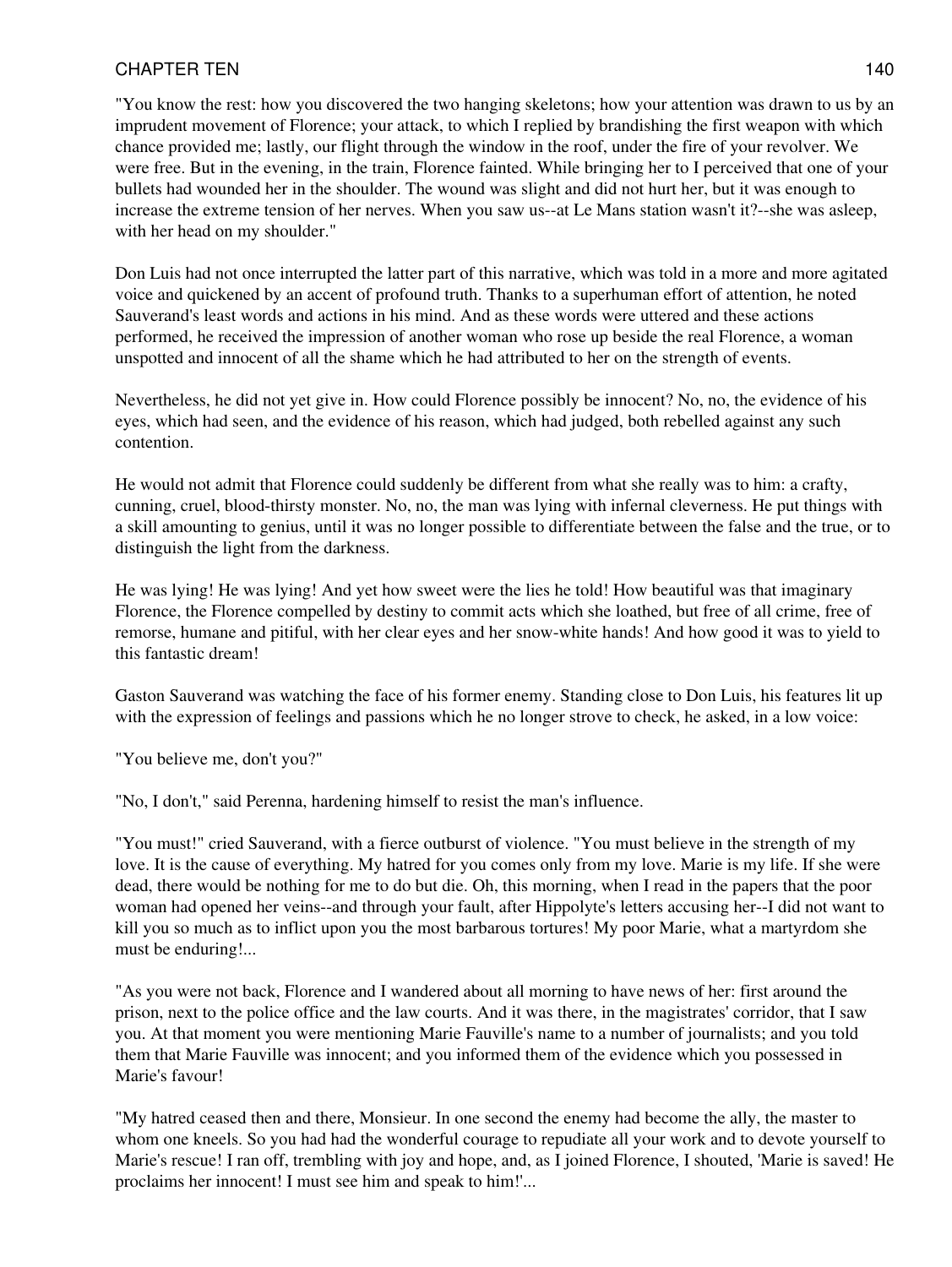"We came back here. Florence refused to lay down her arms and begged me not to carry out my plan before your new attitude in the case was confirmed by deeds. I promised everything that she asked. But my mind was made up. And my will was still further strengthened when I had read your declaration in the newspaper. I would place Marie's fate in your hands whatever happened and without an hour's delay, I waited for your return and came up here."

He was no longer the same man who had displayed such coolness at the commencement of the interview. Exhausted by his efforts and by a struggle that had lasted for weeks, costing him so much fruitless energy, he was now trembling; and clinging to Don Luis, with one of his knees on the chair beside which Don Luis was standing, he stammered:

"Save her, I implore you! You have it in your power. Yes, you can do anything. I learnt to know you in fighting you. There was more than your genius defending you against me; there is a luck that protects you. You are different from other men. Why, the mere fact of your not killing me at once, though I had pursued you so savagely, the fact of your listening to the inconceivable truth of the innocence of all three of us and accepting it as admissible, surely these constitute an unprecedented miracle.

"While I was waiting for you and preparing to speak to you, I received an intuition of it all!" he exclaimed. "I saw clearly that the man who was proclaiming Marie's innocence with nothing to guide him but his reason, I saw that this man alone could save her and that he would save her. Ah, I beseech you, save her--and save her at once. Otherwise it will be too late.

"In a few days Marie will have ended her life. She cannot go on living in prison. You see, she means to die. No obstacle can prevent her. Can any one be prevented from committing suicide? And how horrible if she were to die!... Oh, if the law requires a criminal I will confess anything that I am asked to. I will joyfully accept every charge and pay every penalty, provided that Marie is free! Save her!... I did not know, I do not yet know the best thing to be done! Save her from prison and death, save her, for God's sake, save her!"

Tears flowed down his anguish-stricken face. Florence also was crying, bowed down with sorrow. And Perenna suddenly felt the most terrible dread steal over him.

Although, ever since the beginning of the interview, a fresh conviction had gradually been mastering him, it was only as it were a glance that he became aware of it. Suddenly he perceived that his belief in Sauverand's words was unrestricted, and that Florence was perhaps not the loathsome creature that he had had the right to think, but a woman whose eyes did not lie and whose face and soul were alike beautiful.

Suddenly he learnt that the two people before him, as well as Marie Fauville, for love of whom they had fought so unskilful a fight, were imprisoned in an iron circle which their efforts would not succeed in breaking. And that circle traced by an unknown hand he, Perenna, had drawn tighter around them with the most ruthless determination.

"If only it is not too late!" he muttered.

He staggered under the shock of the sensations and ideas that crowded upon him. Everything clashed in his brain with tragic violence: certainty, joy, dismay, despair, fury. He was struggling in the clutches of the most hideous nightmare; and he already seemed to see a detective's heavy hand descending on Florence's shoulder.

"Come away! Come away!" he cried, starting up in alarm. "It is madness to remain!"

"But the house is surrounded," Sauverand objected.

"And then? Do you think that I will allow for a second--? No, no, come! We must fight side by side. I shall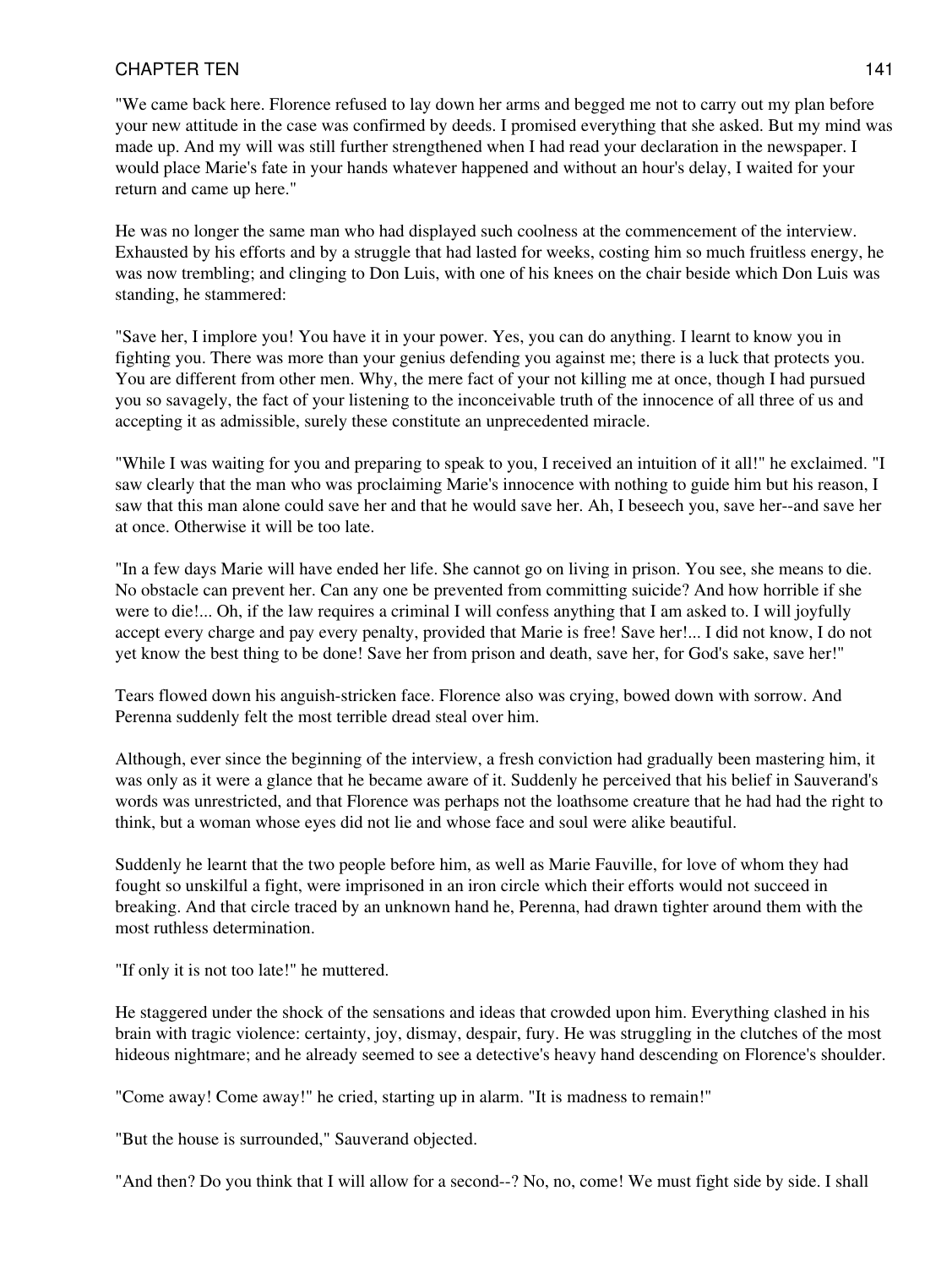still entertain some doubts, that is certain. You must destroy them; and we will save Mme. Fauville."

"But the detectives round the house?"

"We'll manage them."

"Weber, the deputy chief?"

"He's not here. And as long as he's not here I'll take everything on myself. Come, follow me, but at some little distance. When I give the signal and not till then--"

He drew the bolt and turned the handle of the door. At that moment some one knocked. It was the butler.

"Well?" asked Don Luis. "Why am I disturbed?"

"The deputy chief detective, M. Weber, is here, sir."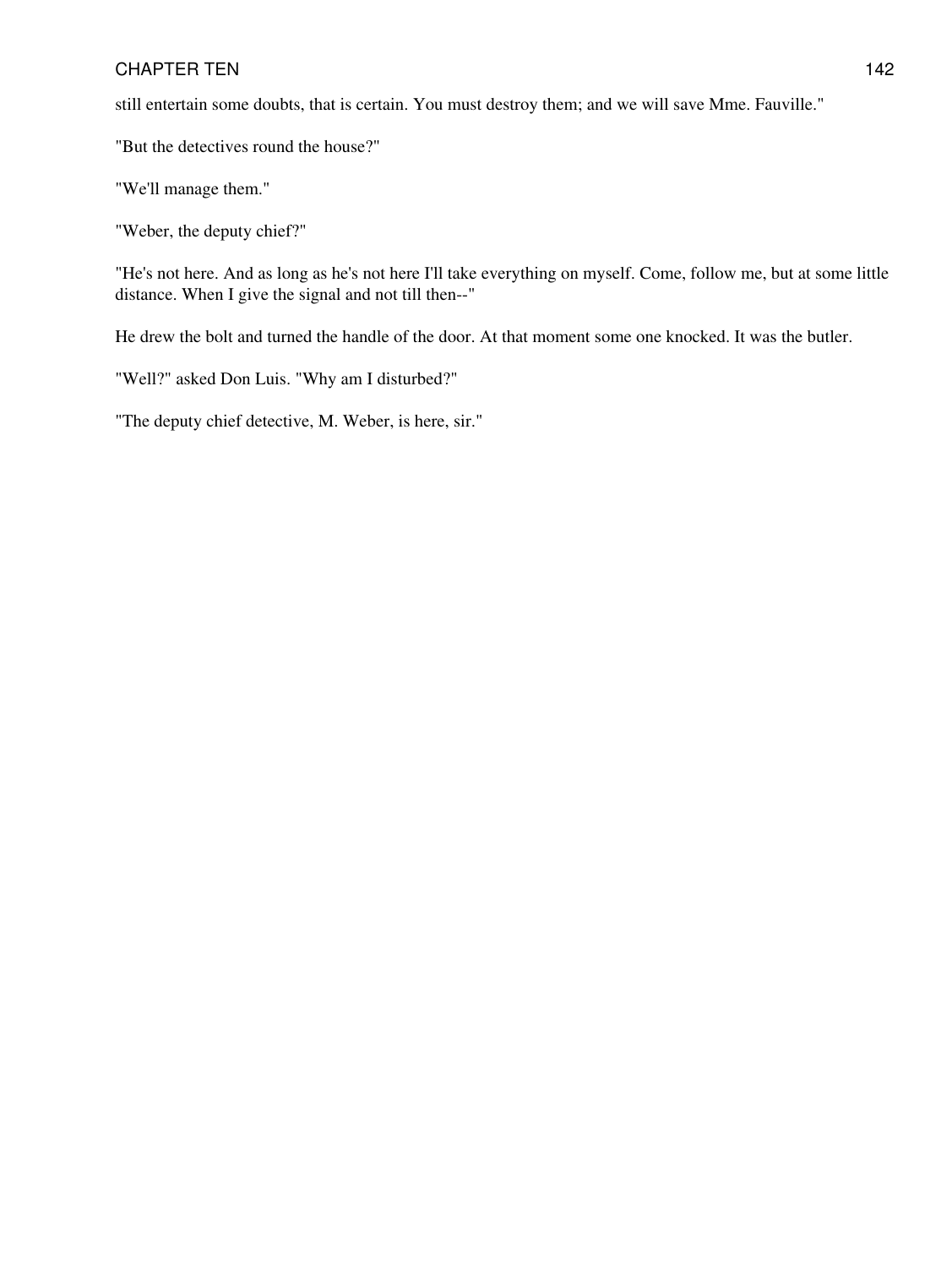# CHAPTER ELEVEN 143

# **CHAPTER ELEVEN**

### **ROUTED**

Don Luis had certainly expected this formidable blow; and yet it appeared to take him unawares, and he repeated more than once:

"Ah, Weber is here! Weber is here!"

All his buoyancy left him, and he felt like a retreating army which, after almost making good its escape, suddenly finds itself brought to a stop by a steep mountain. Weber was there--that is to say, the chief leader of the enemies, the man who would be sure to plan the attack and the resistance in such a manner as to dash Perenna's hopes to the ground. With Weber at the head of the detectives, any attempt to force a way out would have been absurd.

"Did you let him in?" he asked.

"You did not tell me not to, sir."

"Is he alone?"

"No, sir, the deputy chief has six men with him. He has left them in the courtyard."

"And where is he?"

"He asked me to take him to the first floor. He expected to find you in your study, sir."

"Does he know now that I am with Sergeant Mazeroux and Mlle. Levasseur?"

"Yes, sir."

Perenna thought for a moment and then said:

"Tell him that you have not found me and that you are going to look for me in Mlle. Levasseur's rooms. Perhaps he will go with you. All the better if he does."

And he locked the door again.

The struggle through which he had just passed did not show itself on his face; and, now that all was lost, now that he was called upon to act, he recovered that wonderful composure which never abandoned him at decisive moments. He went up to Florence. She was very pale and was silently weeping. He said:

"You must not be frightened, Mademoiselle. If you obey me implicitly, you will have nothing to fear."

She did not reply and he saw that she still mistrusted him. And he almost rejoiced at the thought that he would compel her to believe in him.

"Listen to me," he said to Sauverand. "In case I should not succeed after all, there are still several things which you must explain."

"What are they?" asked Sauverand, who had lost none of his coolness.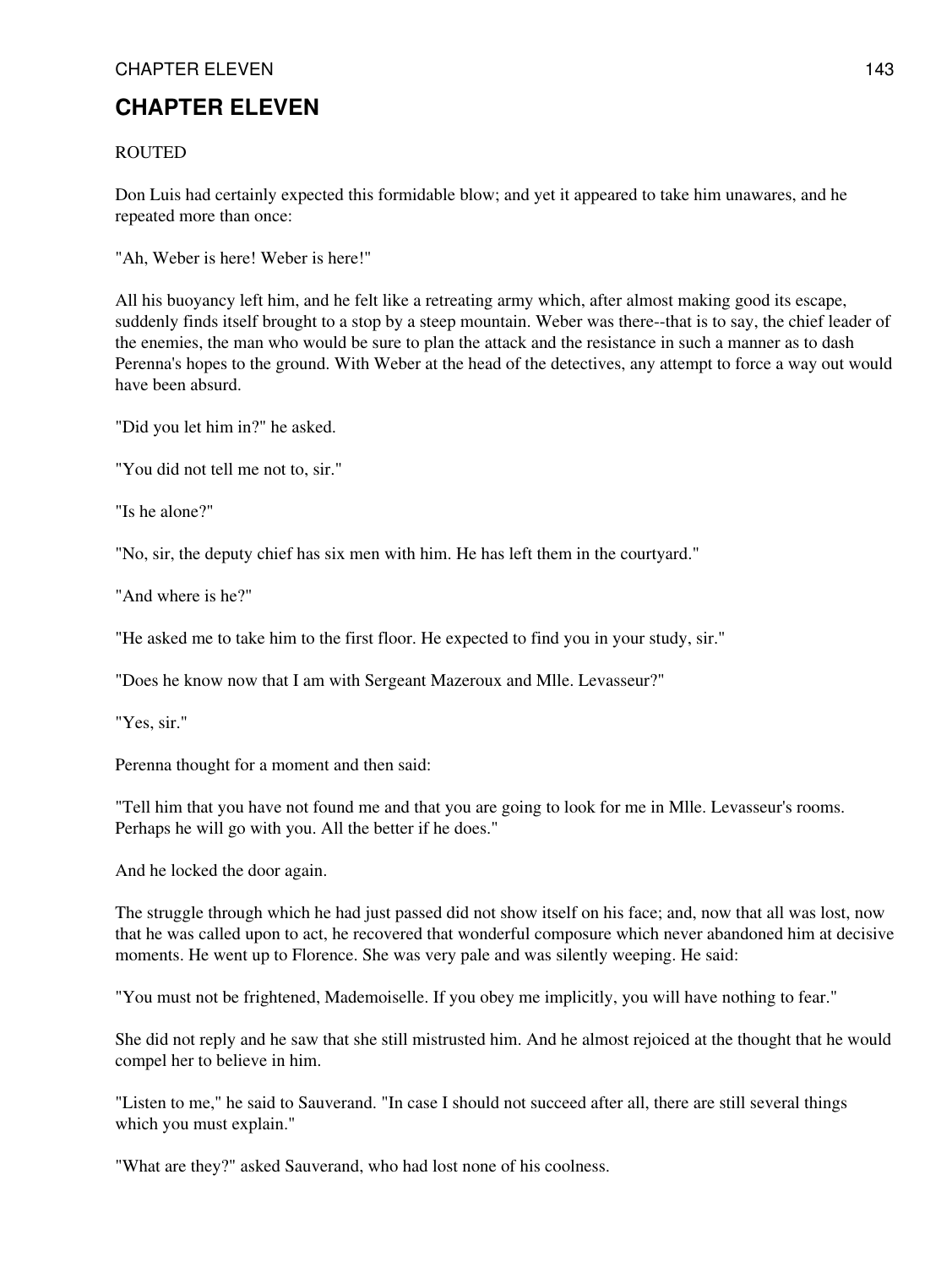# CHAPTER ELEVEN 144

Then, collecting all his riotous thoughts, resolved to omit nothing, but at the same time to speak only what was essential, Don Luis asked, in a calm voice:

"Where were you on the morning before the murder, when a man carrying an ebony walking-stick and answering to your description entered the Cafe du Pont-Neuf immediately after Inspector Vérot?"

"At home."

"Are you sure that you did not go out?"

"Absolutely sure. And I am also sure that I have never been to the Cafe du Pont-Neuf, of which I had never even heard."

"Good. Next question. Why, when you learned all about this business, did you not go to the Prefect of Police or the examining magistrate? It would have been simpler for you to give yourself up and tell the exact truth than to engage in this unequal fight."

"I was thinking of doing so. But I at once realized that the plot hatched against me was so clever that no bare statement of the truth would have been enough to convince the authorities. They would never have believed me. What proof could I supply? None at all--whereas, on the other hand, the proofs against us were overwhelming and undeniable. Were not the marks of the teeth evidence of Marie's undoubted guilt? And were not my silence, my flight, the shooting of Chief Inspector Ancenis so many crimes? No, if I would rescue Marie, I must remain free."

"But she could have spoken herself?"

"And confessed our love? Apart from the fact that her womanly modesty would have prevented her, what good would it have done? On the contrary, it meant lending greater weight to the accusation. That was just what happened when Hippolyte Fauville's letters, appearing one by one, revealed to the police the as yet unknown motives of the crimes imputed to us. We loved each other."

"How do you explain the letters?"

"I can't explain them. We did not know of Fauville's jealousy. He kept it to himself. And then, again, why did he suspect us? What can have put it into his head that we meant to kill him? Where did his fears, his nightmares, come from? It is a mystery. He wrote that he had letters of ours in his possession: what letters?"

"And the marks of the teeth, those marks which were undoubtedly made by Mme. Fauville?"

"I don't know. It is all incomprehensible."

"You don't know either what she can have done after leaving the opera between twelve and two in the morning?"

"No. She was evidently lured into a trap. But how and by whom? And why does she not say what she was doing? More mystery."

"You were seen that evening, the evening of the murders, at Auteuil station. What were you doing there?"

"I was going to the Boulevard Suchet and I passed under Marie's windows. Remember that it was a Wednesday. I came back on the following Wednesday, and, still knowing nothing of the tragedy or of Marie's arrest, I came back again on the second Wednesday, which was the evening on which you found out where I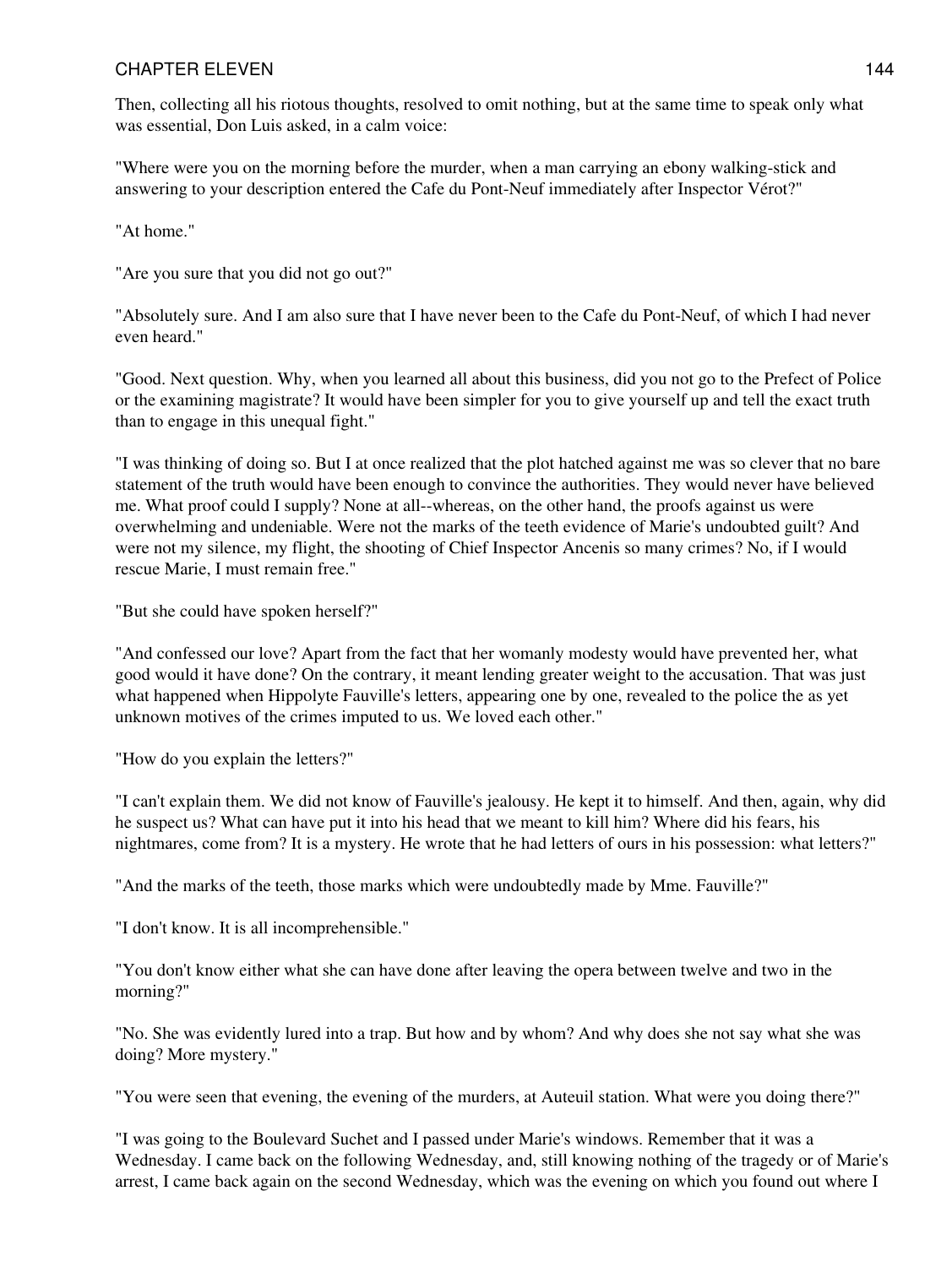lived and informed Sergeant Mazeroux against me."

"Another thing. Did you know of the Mornington inheritance?"

"No, nor Florence either; and we have every reason to think that Marie and her husband knew no more about it than we did."

"That barn at Damigni: was it the first time that you had entered it?"

"Yes; and our astonishment at the sight of the two skeletons hanging from the rafters equalled yours."

Don Luis was silent. He cast about for a few seconds longer to see if he had any more questions to ask. Then he said:

"That is all I wanted to know. Are you, on your side, certain that everything that is necessary has been said?"

"Yes."

"This is a serious moment. It is possible that we may not meet again. Now you have not given me a single proof of your statements."

"I have told you the truth. To a man like yourself, the truth is enough. As for me, I am beaten. I give up the struggle, or, rather, I place myself under your orders. Save Marie."

"I will save the three of you," said Perenna. "The fourth of the mysterious letters is to make its appearance to-morrow: that leaves ample time for us to lay our heads together and study the matter fully. And to-morrow evening I shall go there and, with the help of all that you have told me, I shall prove the innocence of you all. The essential thing is to be present at the meeting on the twenty-fifth of May."

"Please think only of Marie. Sacrifice me, if necessary. Sacrifice Florence even. I am speaking in her name as well as my own when I tell you that it is better to desert us than to jeopardize the slightest chance of success."

"I will save the three of you," Perenna repeated.

He pushed the door ajar and, after listening outside, said:

"Don't move. And don't open the door to anybody, on any pretext whatever, before I come to fetch you. I shall not be long."

He locked the door behind him and went down to the first floor. He did not feel those high spirits which usually cheered him on the eve of his great battles. This time, Florence Levasseur's life and liberty were at stake; and the consequences of a defeat seemed to him worse than death.

Through the window on the landing he saw the detectives guarding the courtyard. He counted six of them. And he also saw the deputy chief at one of the windows of his study, watching the courtyard and keeping in touch with his detectives.

"By Jove!" he thought, "he's sticking to his post. It will be a tough job. He suspects something. However, let's make a start!"

He went through the drawing-room and entered his study. Weber saw him. The two enemies were face to face.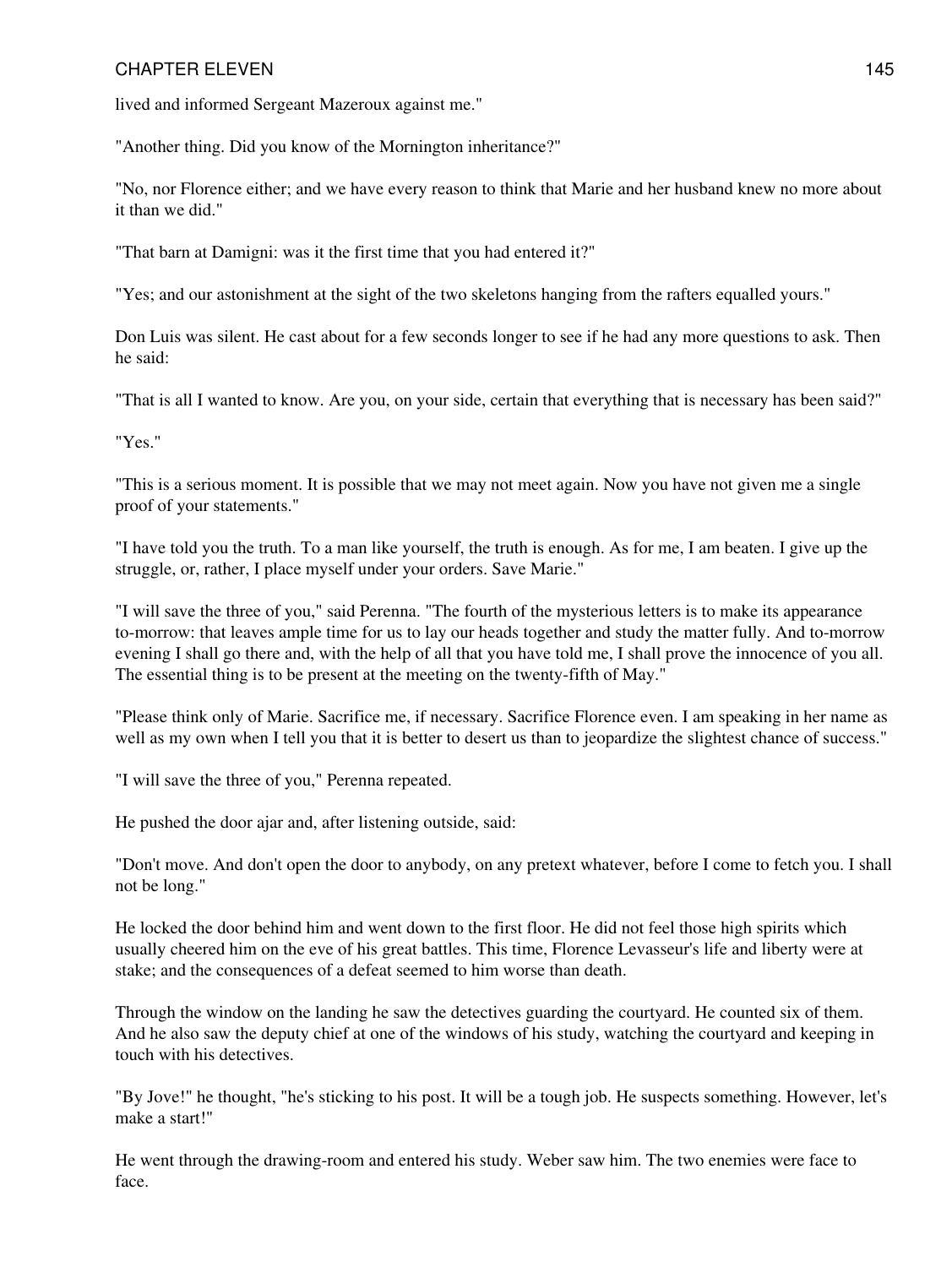There was a few seconds' silence before the duel opened, the duel which was bound to be swift and vigorous, without the least sign of weakness or distraction on either side. It could not last longer than three minutes.

The deputy chief's face bore an expression of mingled joy and anxiety. For the first time he had permission, he had orders, to fight that accursed Don Luis, against whom he had never yet been able to satisfy his hatred. And his delight was all the greater because he held every trump, whereas Don Luis had put himself in the wrong by defending Florence Levasseur and tampering with the girl's portrait. On the other hand, Weber did not forget that Don Luis was identical with Arsène Lupin; and this consideration caused him a certain uneasiness. He was obviously thinking:

"The least blunder, and I'm done for."

He crossed swords with a jest.

"I see that you were not in Mlle. Levasseur's lodge, as your man pretended."

"My man spoke in accordance with my instructions, I was in my bedroom, upstairs. But I wanted to finish the job before I came down."

"And is it done?"

"It's done. Florence Levasseur and Gaston Sauverand are in my room, gagged and bound. You have only to accept delivery of the goods."

"Gaston Sauverand!" cried Weber. "Then it was he who was seen coming in?"

"Yes. He was simply living with Florence Levasseur, whose lover he is."

"Oho!" said the deputy chief, in a bantering tone. "Her lover!"

"Yes; and when Sergeant Mazeroux brought Florence Levasseur to my room, to question her out of hearing of the servants, Sauverand, foreseeing the arrest of his mistress, had the audacity to join us. He tried to rescue her from our hands."

"And you checkmated him?"

"Yes."

It was clear that the deputy chief did not believe one word of the story. He knew through M. Desmalions and Mazeroux that Don Luis was in love with Florence; and Don Luis was not the man even through jealousy to hand over a woman whom he loved. He increased his attention.

"Good business!" he said. "Take me up to your room. Was it a hard struggle?"

"Not very. I managed to disarm the scoundrel. All the same, Mazeroux got stabbed in the thumb."

"Nothing serious?"

"Oh, dear, no; but he has gone to have his wound dressed at the chemist's."

The deputy chief stopped, greatly surprised.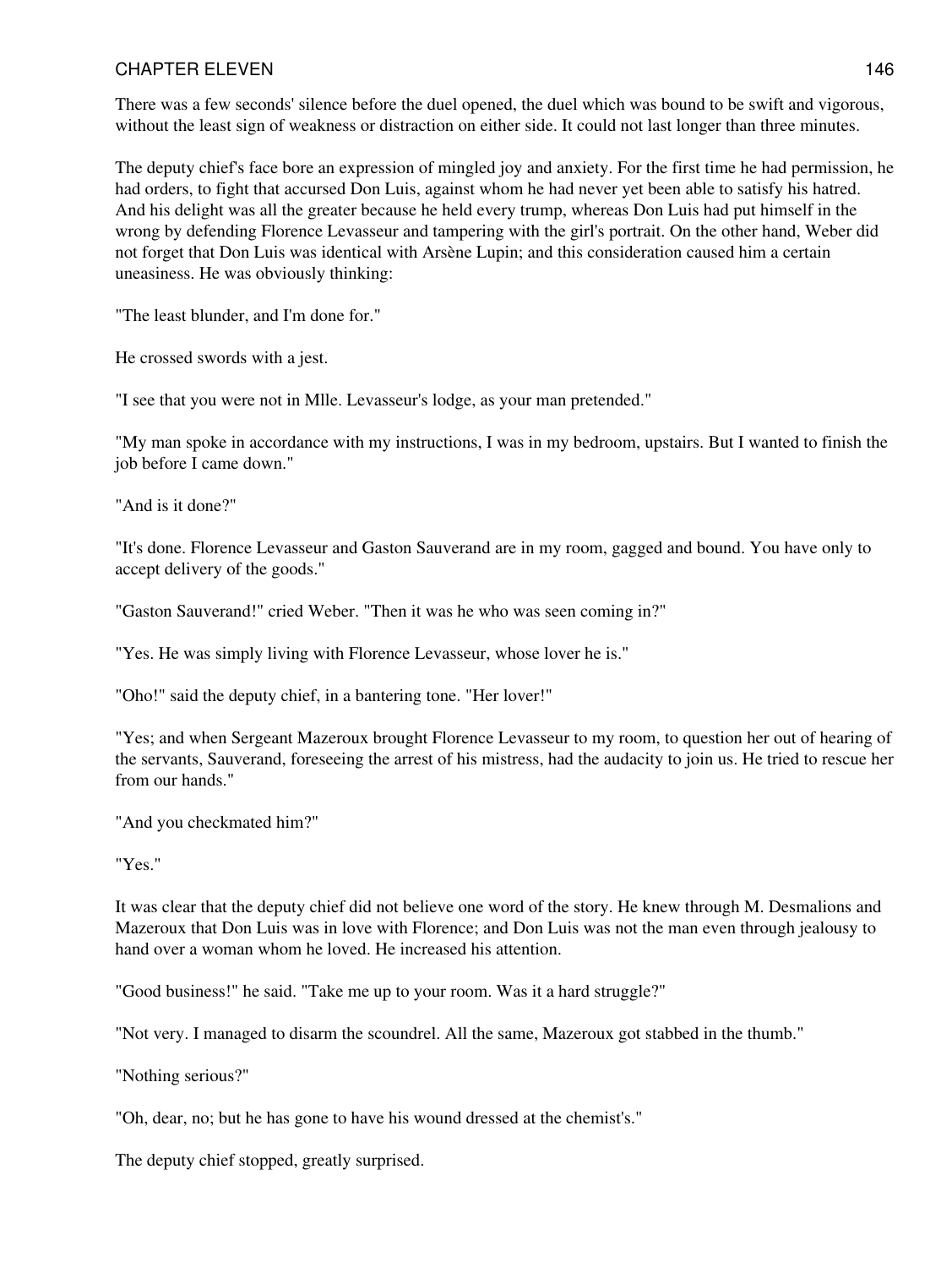"What! Isn't Mazeroux in your room with the two prisoners?"

"I never told you that he was."

"No, but your butler--"

"The butler made a mistake. Mazeroux went out a few minutes before you came."

"It's funny," said Weber, watching Don Luis closely, "but my men all think he's here. They haven't seen him go out."

"They haven't seen him go out?" echoed Don Luis, pretending to feel anxious. "But, then, where can he be? He told me he wanted to have his thumb seen to."

The deputy chief was growing more and more suspicious. Evidently Perenna was trying to get rid of him by sending him in search of the sergeant.

"I will send one of my men," he said. "Is the chemist's near?"

"Just around the corner, in the Rue de Bourgogne. Besides, we can telephone."

"Oh, we can telephone!" muttered Weber.

He was quite at a loss and looked like a man who does not know what is going to happen next. He moved slowly toward the instrument, while barring the way to Don Luis to prevent his escaping. Don Luis therefore retreated to the telephone box, as if forced to do so, took down the receiver with one hand, and, calling, "Hullo! Hullo! Saxe, 2409," with the other hand, which was resting against the wall, he cut one of the wires with a pair of pliers which he had taken off the table as he passed.

"Hullo! Are you there? Is that 2409? Are you the chemist?... Hullo!... Sergeant Mazeroux of the detective service is with you, isn't he? Eh? What? What do you say? But it's too awful! Are you sure? Do you mean to say the wound is poisoned?"

Without thinking what he was doing, the deputy chief pushed Don Luis aside and took hold of the receiver. The thought of the poisoned wound was too much for him.

"Are you there?" he cried, keeping an eye on Don Luis and motioning to him not to go away. "Are you there? ... Eh? ... It's Deputy Chief Weber, of the detective office, speaking.... Hullo! Are you there? ... I want to know about Sergeant Mazeroux. ... Are you there?. . . Oh, hang it, why don't you answer!"

Suddenly he let go the instrument, looked at the wires, perceived that they had been cut, and turned round, showing a face that clearly expressed the thought in his mind.

"That's done it. I've been tricked!"

Perenna was standing a couple of yards behind him, leaning carelessly against the woodwork of the arch, with his left hand passed between his back and the woodwork. He was smiling, smiling pleasantly, kindly, and genially:

"Don't move!" he said, with a gesture of his right hand.

Weber, more frightened by that smile than he would have been by threats, took good care not to move.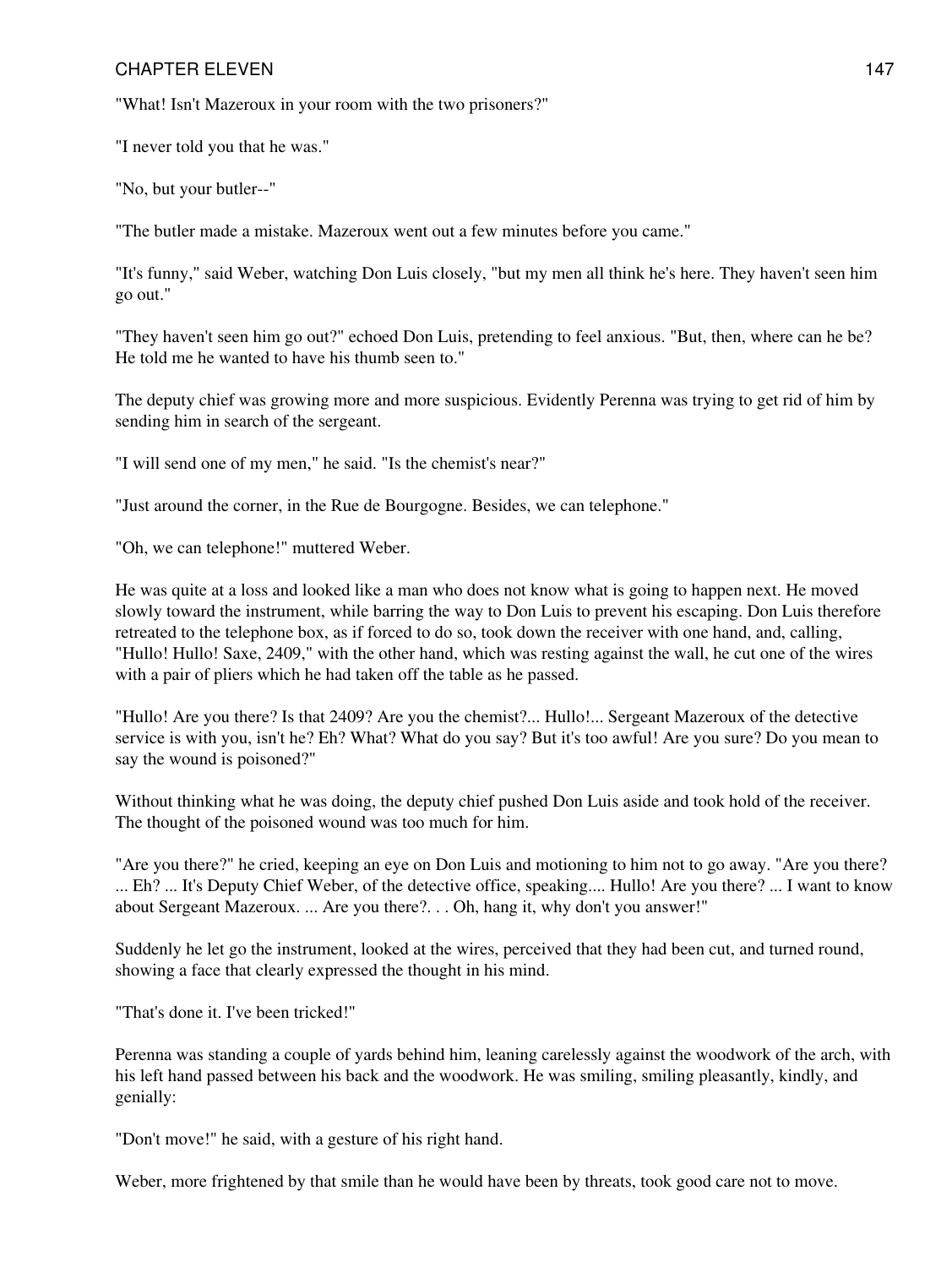"Don't move," repeated Don Luis, in a very queer voice. "And, whatever you do, don't be alarmed. You shan't be hurt, I promise you. Just five minutes in a dark cell for a naughty little boy. Are you ready? One two, three! Bang!"

He stood aside and pressed the button that worked the iron curtain. The heavy panel came crashing to the floor. The deputy chief was a prisoner.

"That's a hundred millions gone to Jericho," grinned Don Luis. "A pretty trick, but a bit expensive. Good-bye, Mornington inheritance! Good-bye, Don Luis Perenna! And now, my dear Lupin, if you don't want Weber to take his revenge, beat a retreat and in good order. One, two; left, right; left, right!"

As he spoke, he locked, on the inside, the folding doors between the drawing-room and the first-floor anteroom; then, returning to his study, he locked the door between this room and the drawing-room.

The deputy chief was banging at the iron curtain with all his might and shouting so loud that they were bound to hear him outside through the open window.

"You're not making half enough noise, deputy!" cried Don Luis. "Let's see what we can do."

He took his revolver and fired off three bullets, one of which broke a pane. Then he quickly left his study by a small, massive door, which he carefully closed behind him. He was now in a secret passage which ran round both rooms and ended at another door leading to the anteroom. He opened this door wide and was thus able to hide behind it.

Attracted by the shots and the noise, the detectives were already rushing through the hall and up the staircase. When they reached the first floor and had gone through the anteroom, as the drawing-room doors were locked, the only outlet open to them was the passage, at the end of which they could hear the deputy shouting. They all six darted down it.

When the last of them had vanished round the bend in the passage. Don Luis softly pushed back the door that concealed him and locked it like the rest. The six detectives were as safely imprisoned as the deputy chief.

"Bottled!" muttered Don Luis. "It will take them quite five minutes to realize the situation, to bang at the locked doors, and to break down one of them. In five minutes we shall be far away."

He met two of his servants running up with scared faces, the chauffeur and the butler. He flung each of them a thousand-franc note and said to the chauffeur:

"Set the engine going, there's a sportsman, and let no one near the machine to block my way. Two thousand francs more for each of you if I get off in the motor. Don't stand staring at me like that: I mean what I say. Two thousand francs apiece: it's for you to earn it. Look sharp!"

He himself went up the second flight without undue haste, remaining master of himself. But, on the last stair, he was seized with such a feeling of elation that he shouted:

"Victory! The road is clear!"

The boudoir door was opposite. He opened it and repeated:

"Victory! But there's not a second to lose. Follow me."

He entered. A stifled oath escaped his lips.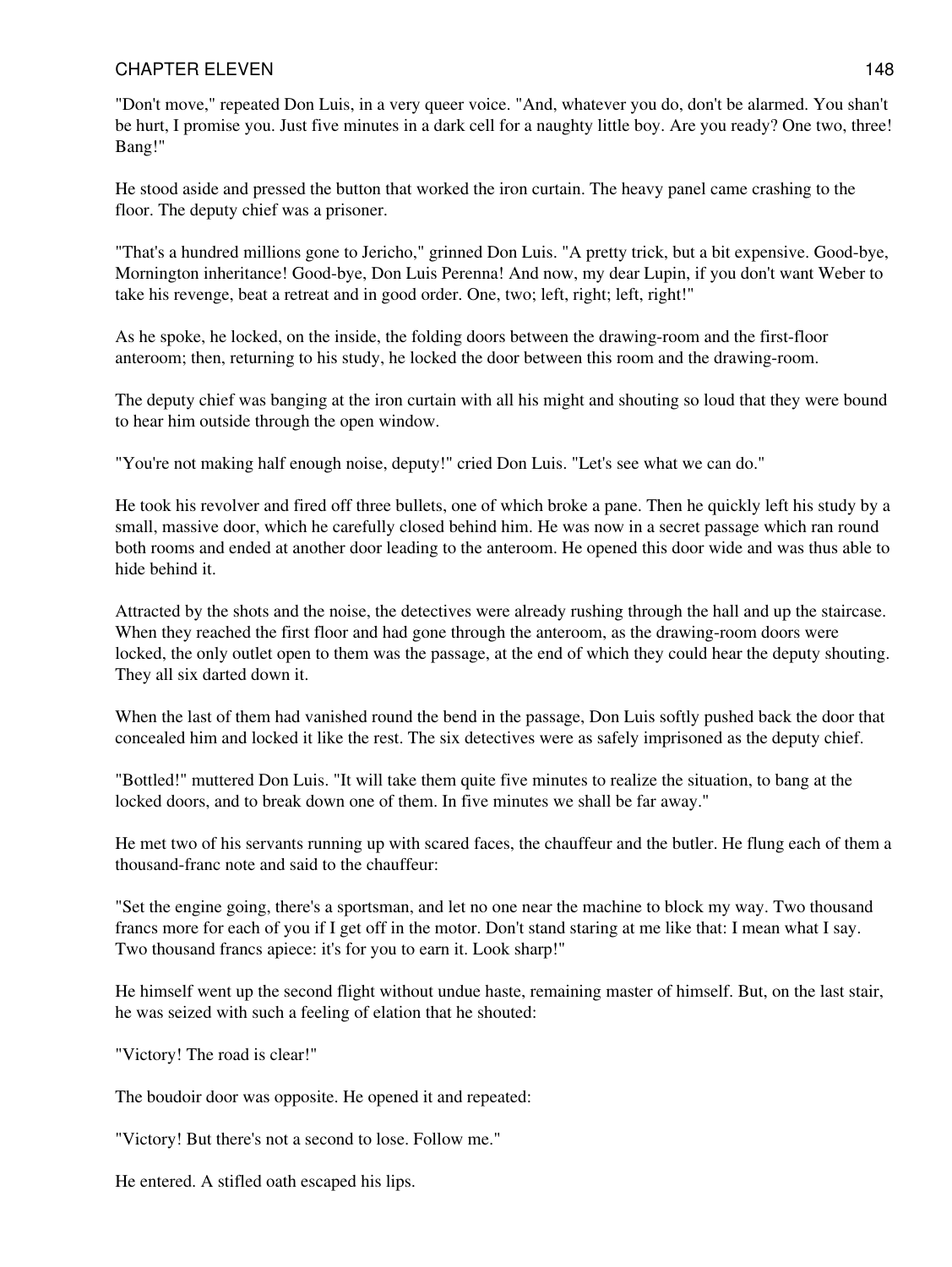The room was empty.

"What!" he stammered. "What does this mean? They're gone.... Florence--"

Certainly, unlikely though it seemed, he had hitherto supposed that Sauverand possessed a false key to the lock. But how could they both have escaped, in the midst of the detectives? He looked around him. And then he understood.

In the recess containing the window, the lower part of the wall, which formed a very wide box underneath the casement, had the top of its woodwork raised and resting against the panes, exactly like the lid of a chest. And inside the open chest he saw the upper rungs of a narrow descending ladder.

In a second, Don Luis conjured up the whole story of the past: Count Malonyi's ancestress hiding in the old family mansion, escaping the search of the perquisitors, and in this way living throughout the revolutionary troubles. Everything was explained. A passage contrived in the thickness of the wall led to some distant outlet. And this was how Florence used to come and go through the house; this was how Gaston went in and out in all security; and this also was how both of them were able to enter his room and surprise his secrets.

"Why not have told me?" he wondered. "A lingering suspicion, I suppose--"

But his eyes were attracted by a sheet of paper on the table. With a feverish hand, Gaston Sauverand had scribbled the following lines in pencil:

"We are trying to escape so as not to compromise you. If we are caught, it can't be helped. The great thing is that you should be free. All our hopes are centred in you."

Below were two words written by Florence: "Save Marie."

"Ah," he murmured, disconcerted by the turn of events and not knowing what to decide, "why, oh, why did they not obey my instructions? We are separated now--"

Downstairs the detectives were battering at the door of the passage in which they were imprisoned. Perhaps he would still have time to reach his motor before they succeeded in breaking down the door. Nevertheless, he preferred to take the same road as Florence and Sauverand, which gave him the hope of saving them and of rescuing them in case of danger.

He therefore stepped over the side of the chest, placed his foot on the top rung and went down. Some twenty bars brought him to the middle of the first floor. Here, by the light of his electric lantern, he entered a sort of low, vaulted tunnel, dug, as he thought, in the wall, and so narrow that he could only walk along it sideways.

Thirty yards farther there was a bend, at right angles; and next, at the end of another tunnel of the same length, a trapdoor, which stood open, revealing the rungs of a second ladder. He did not doubt that the fugitives had gone this way.

It was quite light at the bottom. Here he found himself in a cupboard which was also open and which, on ordinary occasions, must have been covered by curtains that were now drawn. This cupboard faced a bed that filled almost the whole space of an alcove. On passing through the alcove and reaching a room from which it was separated only by a slender partition, to his great surprise, he recognized Florence's sitting-room.

This time, he knew where he was. The exit, which was not secret, as it led to the Place du Palais-Bourbon, but nevertheless very safe, was that which Sauverand generally used when Florence admitted him.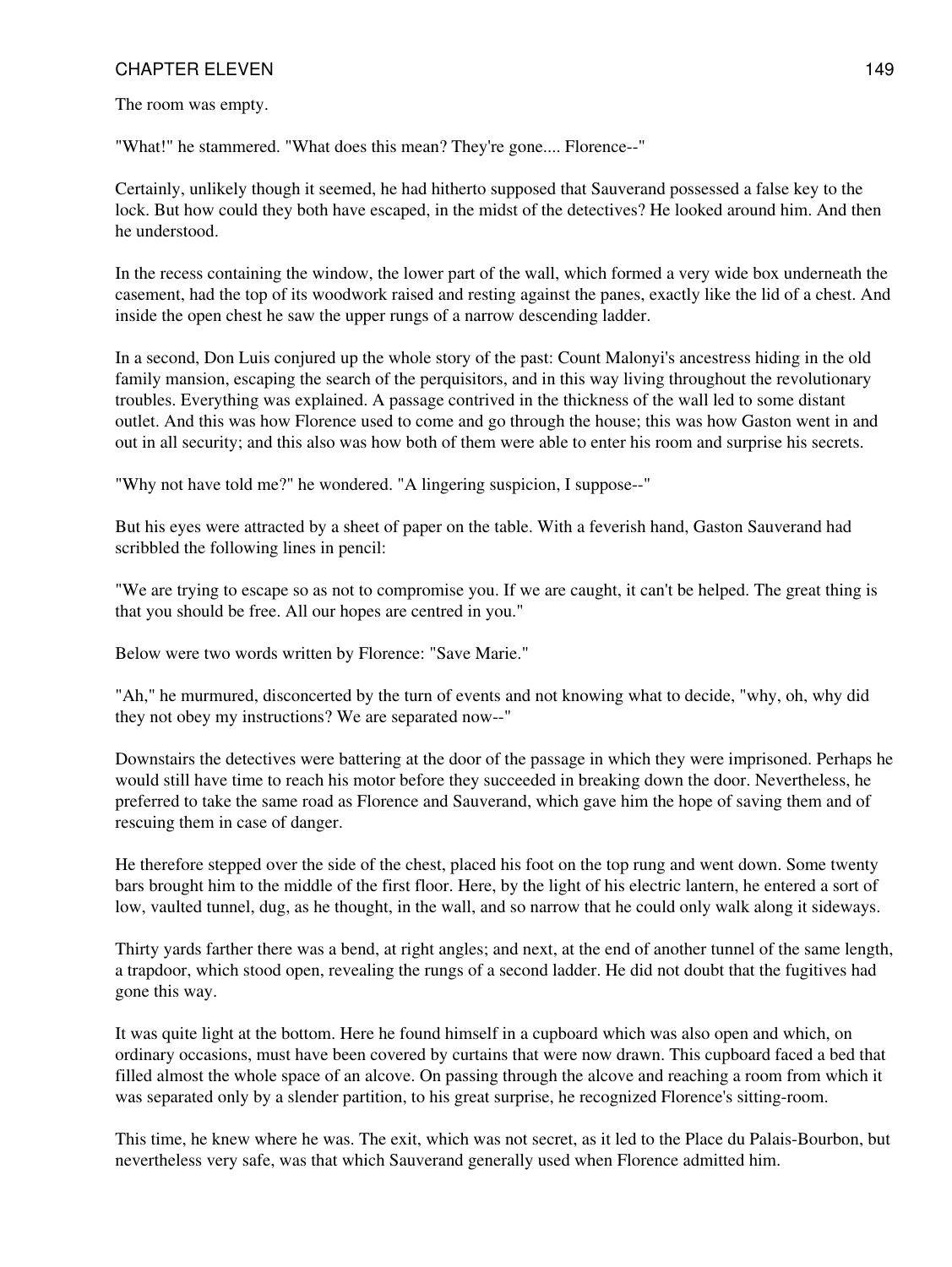Don Luis therefore went through the entrance hall and down the steps and, a little way before the pantry, came upon the cellar stairs. He ran down these and soon recognized the low door that served to admit the wine-casks. The daylight filtered in through a small, grated spy-hole. He groped till he found the lock. Glad to have come to the end of his expedition, he opened the door.

"Hang it all!" he growled, leaping back and clutching at the lock, which he managed to fasten again.

Two policemen in uniform were guarding the exits two policemen who had tried to seize him as he appeared.

Where did those two men come from? Had they prevented the escape of Sauverand and Florence? But in that case Don Luis would have met the two fugitives, as he had come by exactly the same road as they.

"No," he thought, "they effected their flight before the exit was watched. But, by Jove! it's my turn to clear out; and that's not easy. Shall I let myself be caught in my burrow like a rabbit?"

He went up the cellar stairs again, intending to hasten matters, to slip into the courtyard through the outhouses, to jump into his motor, and to clear a way for himself. But, when he was just reaching the yard, near the coach-house, he saw four detectives, four of those whom he had imprisoned, come up waving their arms and shouting. And he also became aware of a regular uproar near the main gate and the porter's lodge. A number of men were all talking together, raising their voices in violent discussion.

Perhaps he might profit by this opportunity to steal outside under cover of the disorder. At the risk of being seen, he put out his head. And what he saw astounded him.

Gaston Sauverand stood with his back to the wall of the lodge, surrounded by policemen and detectives who pushed and insulted him. The handcuffs were on his wrists.

Gaston Sauverand a prisoner! What had happened between the two fugitives and the police?

His heart wrung with anguish, he leaned out still farther. But he did not see Florence. The girl had no doubt succeeded in escaping.

Weber's appearance on the steps and the deputy chief's first words confirmed his hopes. Weber was mad with rage. His recent captivity and the humiliation of his defeat exasperated him.

"Ah!" he roared, as he saw the prisoner. "There's one of them, at any rate! Gaston Sauverand! Choice game, that!... Where did you catch him?"

"On the Place du Palais-Bourbon," said one of the inspectors. "We saw him slinking out through the cellar door."

"And his accomplice, the Levasseur girl?"

"We missed her, Deputy Chief. She was the first out."

"And Don Luis? You haven't let him leave the house, I hope? I gave orders."

"He tried to get out through the cellar door five minutes after."

"Who said so?"

"One of the men in uniform posted outside the door."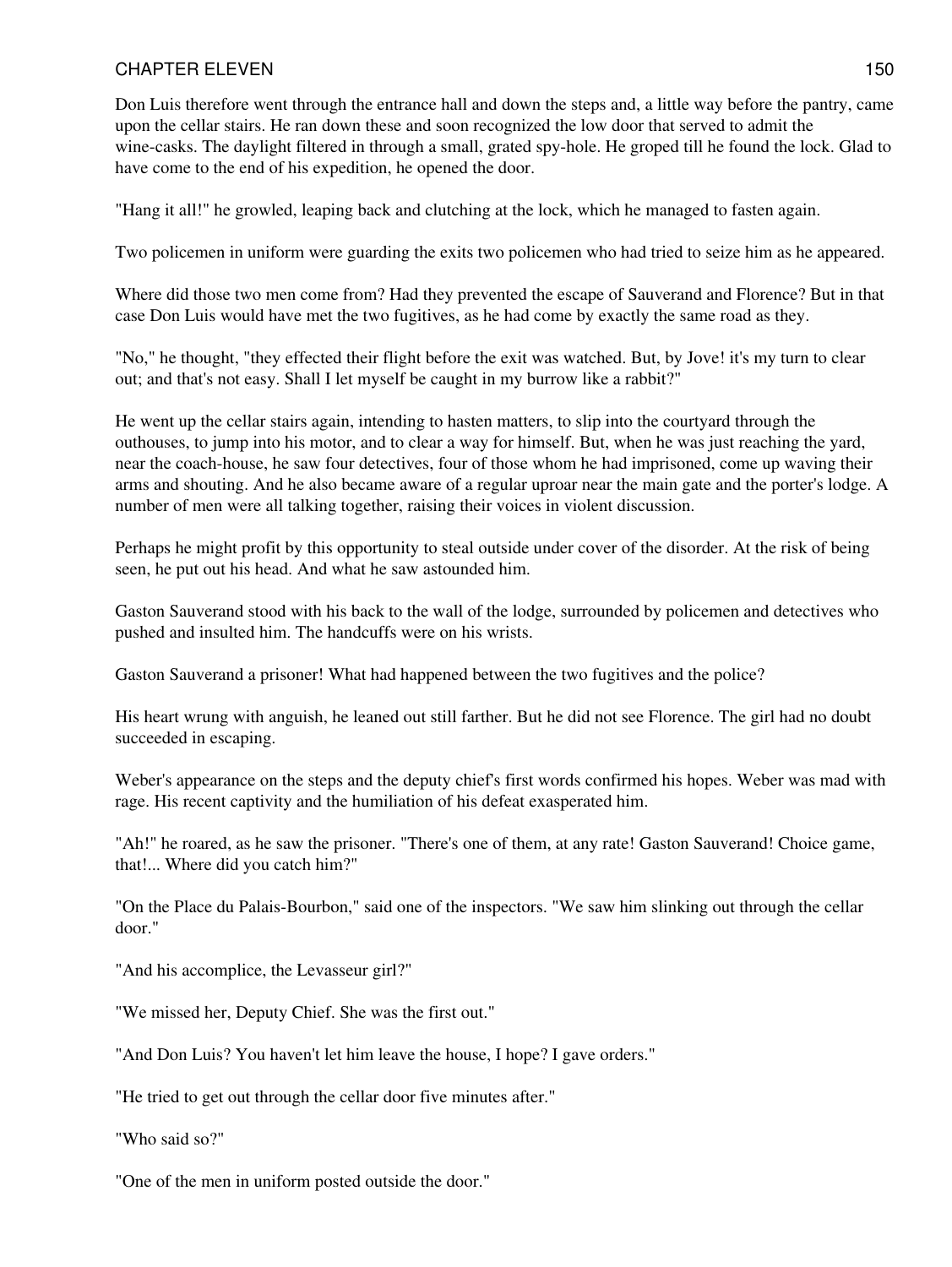"Well?"

"The beggar went back into the cellar."

Weber gave a shout of delight.

"We've got him! And it's a nasty business for him! Charge of resisting the police!... Complicity ... We shall be able to unmask him at last. Tally-ho, my lads, tally-ho! Two men to guard Sauverand, four men on the Place du Palais-Bourbon, revolver in hand. Two men on the roof. The rest stick to me. We'll begin with the Levasseur girl's room and we'll take his room next. Hark, forward, my lads!"

Don Luis did not wait for the enemies' attack. Knowing their intentions, he beat a retreat, unseen, toward Florence's rooms. Here, as Weber did not yet know the short cut through the outhouses, he had time to make sure that the trapdoor was in perfect working order, and that there was no reason why they should discover the existence of a secret cupboard at the back of the alcove, behind the curtains of the bed.

Once inside the passage, he went up the first staircase, followed the long corridor contrived in the wall, climbed the ladder leading to the boudoir, and, perceiving that this second trapdoor fitted the woodwork so closely that no one could suspect anything, he closed it over him. A few minutes later he heard the noise of men making a search above his head.

And so, on the twenty-fourth of May, at five o'clock in the afternoon, the position was as follows: Florence Levasseur with a warrant out against her, Gaston Sauverand in prison, Marie Fauville in prison and refusing all food, and Don Luis, who believed in their innocence and who alone could have saved them, Don Luis was being blockaded in his own house and hunted down by a score of detectives.

As for the Mornington inheritance, there could be no more question of that, because the legatee, in his turn, had set himself in open rebellion against society.

"Capital!" said Don Luis, with a grin. "This is life as I understand it. The question is a simple one and may be put in different ways. How can a wretched, unwashed beggar, with not a penny in his pocket, make a fortune in twenty-four hours without setting foot outside his hovel? How can a general, with no soldiers and no ammunition left, win a battle which he has lost? In short, how shall I, Arsène Lupin, manage to be present to-morrow evening at the meeting which will be held on the Boulevard Suchet and to behave in such a way as to save Marie Fauville, Florence Levasseur, Gaston Sauverand, and my excellent friend Don Luis Perenna in the bargain?"

Dull blows came from somewhere. The men must be hunting the roofs and sounding the walls.

Don Luis stretched himself flat on the floor, hid his face in his folded arms and, shutting his eyes, murmured:

"Let's think."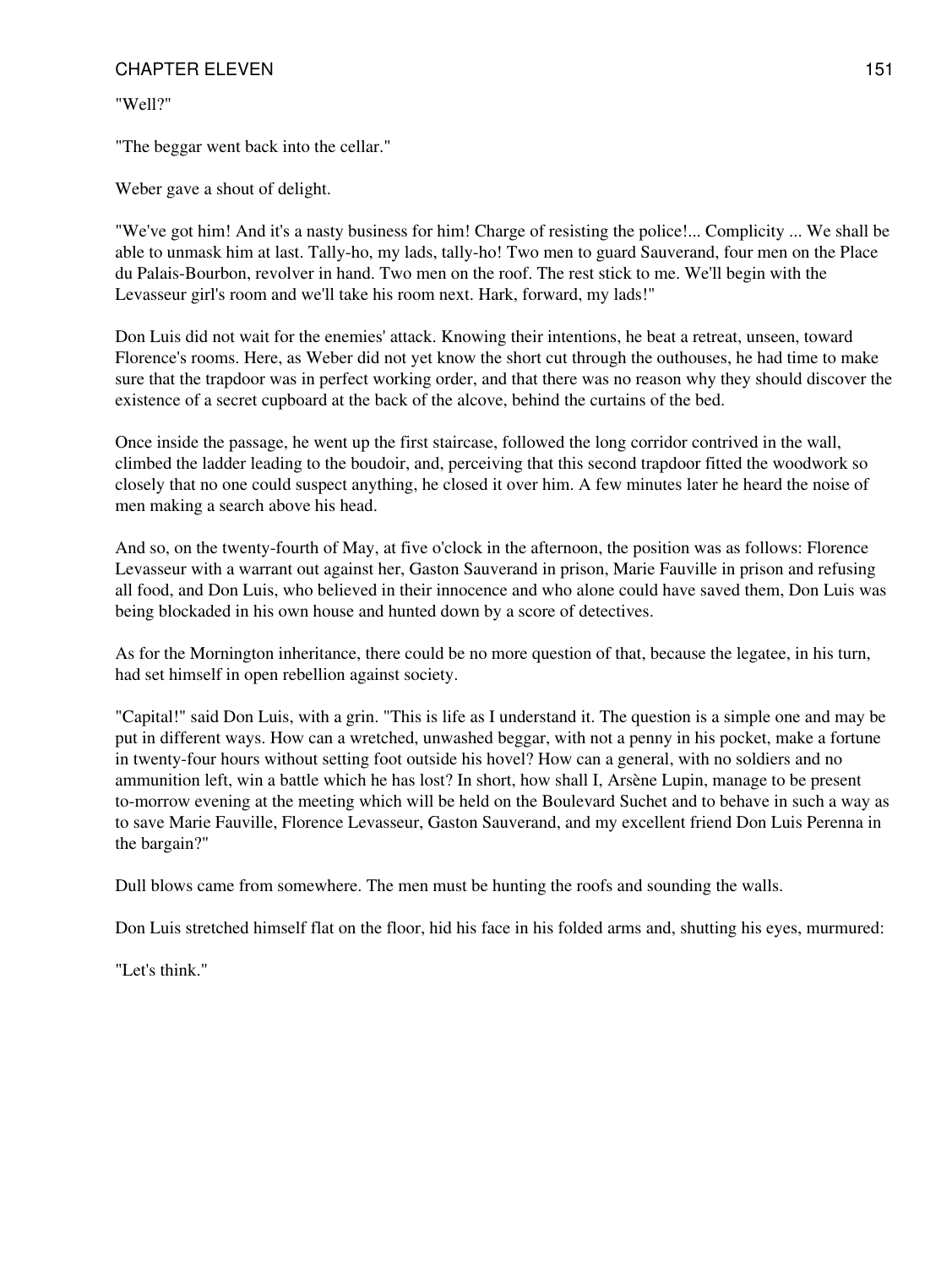## **CHAPTER TWELVE**

#### "HELP!"

When Lupin afterward told me this episode of the tragic story, he said, not without a certain self-complacency:

"What astonished me then, and what astonishes me still, as one of the most amazing victories on which I am entitled to pride myself, is that I was able to admit Sauverand and Marie Fauville's innocence on the spot, as a problem solved once and for all. It was a first-class performance, I swear, and surpassed the most famous deductions of the most famous investigators both in psychological value and in detective merit.

"After all, taking everything into account, there was not the shadow of a fresh fact to enable me to alter the verdict. The charges accumulated against the two prisoners were the same, and were so grave that no examining magistrate would have hesitated for a second to commit them for trial, nor any jury to bring them in guilty. I will not speak of Marie Fauville: you had only to think of the marks of her teeth to be absolutely certain. But Gaston Sauverand, the son of Victor Sauverand and consequently the heir of Cosmo Mornington--Gaston Sauverand, the man with the ebony walking-stick and the murderer of Chief Inspector Ancenis--was he not just as guilty as Marie Fauville, incriminated with her by the mysterious letters, incriminated by the very revelation of the husband whom they had killed?

"And yet why did that sudden change take place in me?" he asked. "Why did I go against the evidence? Why did I credit an incredible fact? Why did I admit the inadmissible? Why? Well, no doubt, because truth has an accent that rings in the ears in a manner all its own. On the one side, every proof, every fact, every reality, every certainty; on the other, a story, a story told by one of the three criminals, and therefore, presumptively, absurd and untrue from start to finish. But a story told in a frank voice, a clear, dispassionate, closely woven story, free from complications or improbabilities, a story which supplied no positive solution, but which, by its very honesty, obliged any impartial mind to reconsider the solution arrived at. I believed the story."

The explanation which Lupin gave me was not complete. I asked:

"And Florence Levasseur?"

#### "Florence?"

"Yes, you don't tell me what you thought. What was your opinion about her? Everything tended to incriminate her not only in your eyes, because, logically speaking, she had taken part in all the attempts to murder you, but also in the eyes of the police. They knew that she used to pay Sauverand clandestine visits at his house on the Boulevard Richard-Wallace. They had found her photograph in Inspector Vérot's memorandum-book, and then--and then all the rest: your accusations, your certainties. Was all that modified by Sauverand's story? To your mind, was Florence innocent or guilty?"

He hesitated, seemed on the point of replying directly and frankly to my question, but could not bring himself to do so, and said:

"I wished to have confidence. In order to act, I must have full and entire confidence, whatever doubts might still assail me, whatever darkness might still enshroud this or that part of the adventure. I therefore believed. And, believing, I acted according to my belief."

Acting, to Don Luis Perenna, during those hours of forced inactivity, consisted solely in perpetually repeating to himself Gaston Sauverand's account of the events. He tried to reconstitute it in all its details, to remember the very least sentences, the apparently most insignificant phrases. And he examined those sentences,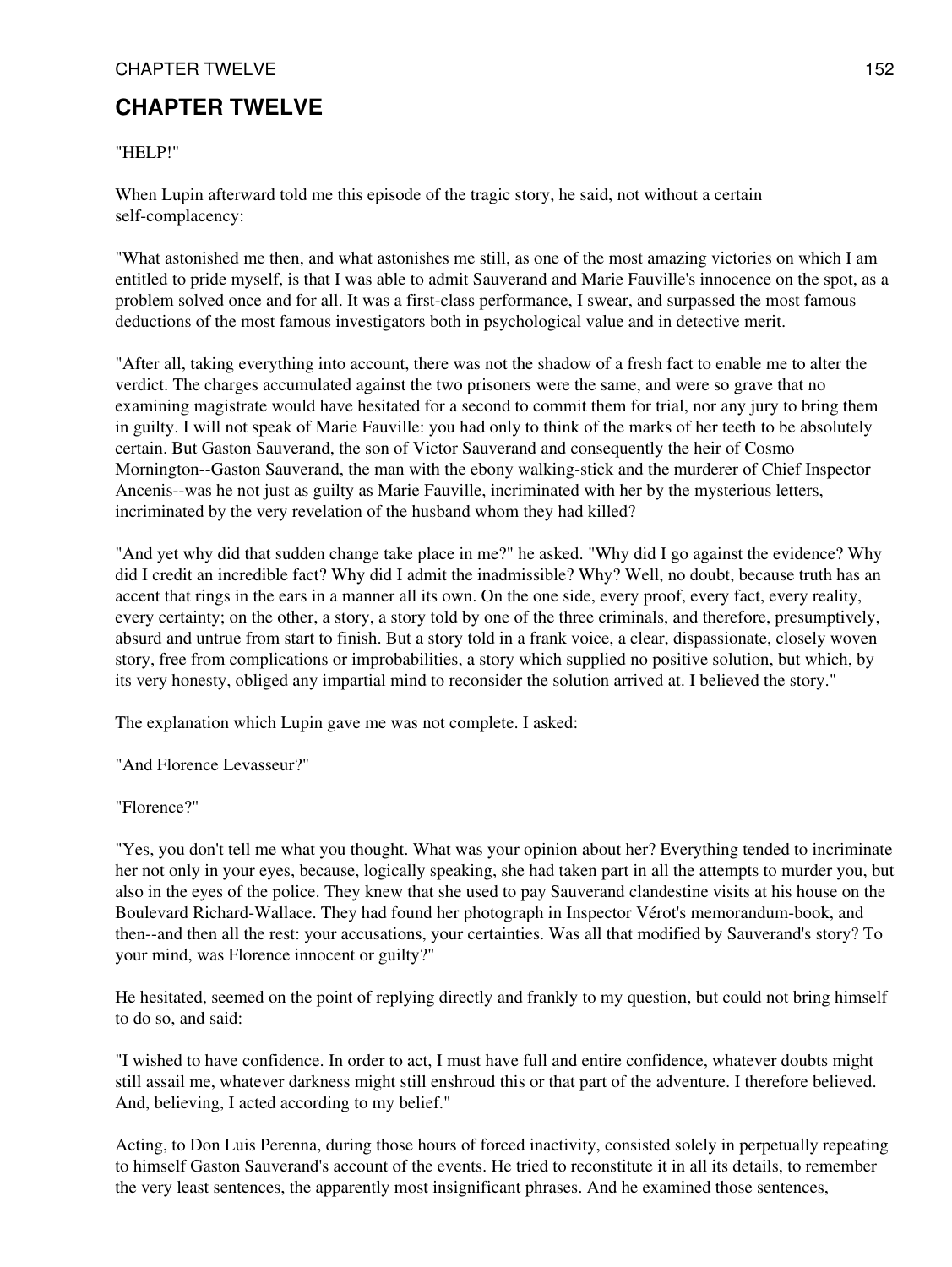scrutinized those phrases one by one, in order to extract such particle of the truth as they contained.

For the truth was there. Sauverand had said so and Perenna did not doubt it. The whole sinister affair, all that constituted the case of the Mornington inheritance and the tragedy of the Boulevard Suchet, all that could throw light upon the plot hatched against Marie Fauville, all that could explain the undoing of Sauverand and Florence--all this lay in Sauverand's story. Don Luis had only to understand, and the truth would appear like the moral which we draw from some obscure fable.

Don Luis did not once deviate from his method. If any objection suggested itself to his mind, he at once replied:

"Very well. It may be that I am wrong and that Sauverand's story will not enlighten me on any point capable of guiding me. It may be that the truth lies outside it. But am I in a position to get at the truth in any other way? All that I possess as an instrument of research, without attaching undue importance to certain gleams of light which the regular appearance of the mysterious letters has shed upon the case, all that I possess is Gaston Sauverand's story. Must I not make use of it?"

And, once again, as when one follows a path by another person's tracks, be began to live through the adventure which Sauverand had been through. He compared it with the picture of it which he had imagined until then. The two were in opposition; but could not the very clash of their opposition be made to produce a spark of light?

"Here is what he said," he thought, "and there is what I believed. What does the difference mean? Here is the thing that was, and there is the thing that appeared to be. Why did the criminal wish the thing that was to appear under that particular aspect? To remove all suspicion from him? But, in that case, was it necessary that suspicion should fall precisely on those on whom it did?"

The questions came crowding one upon the other. He sometimes answered them at random, mentioning names and uttering words in succession, as though the name mentioned might be just that of the criminal, and the words uttered those which contained the unseen reality.

Then at once he would take up the story again, as schoolboys do when parsing and analyzing a passage, in which each expression is carefully sifted, each period discussed, each sentence reduced to its essential value.

\* \* \* \* \*

Hours and hours passed. Suddenly, in the middle of the night, he gave a start. He took out his watch. By the light of his electric lamp he saw that it was seventeen minutes to twelve.

"So at seventeen minutes to twelve at night," he said, "I fathomed the mystery."

He tried to control his emotion, but it was too great; and his nerves were so immensely staggered by the trial that he began to shed tears. He had caught sight of the appalling truth, all of a sudden, as when at night one half sees a landscape under a lightning-flash.

There is nothing more unnerving than this sudden illumination when we have been groping and struggling in the dark. Already exhausted by his physical efforts and by the want of food, from which he was beginning to suffer, he felt the shock so intensely that, without caring to think a moment longer, he managed to go to sleep, or, rather, to sink into sleep, as one sinks into the healing waters of a bath.

When he woke, in the small hours, alert and well despite the discomfort of his couch, he shuddered on thinking of the theory which he had accepted; and his first instinct was to doubt it. He had, so to speak, no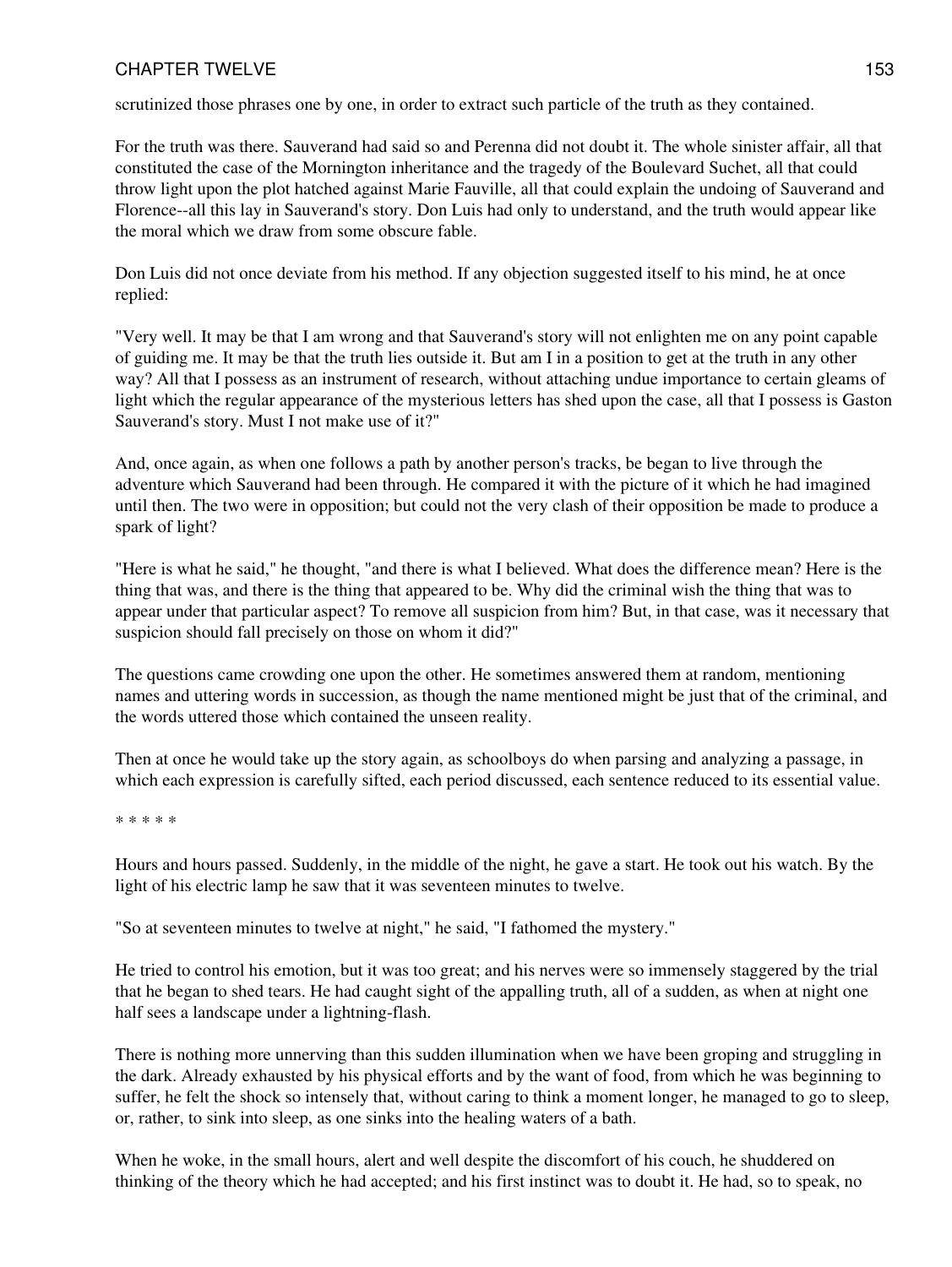time.

All the proofs came rushing to his mind of their own accord and at once transformed the theory into one of those certainties which it would be madness to deny. It was that and nothing else. As he had foreseen, the truth lay recorded in Sauverand's story. And he had not been mistaken, either, in saying to Mazeroux that the manner in which the mysterious letters appeared had put him on the track of the truth.

And the truth was terrible. He felt, at the thought of it, the same fears that had maddened Inspector Vérot when, already tortured by the poison, he stammered:

"Oh, I don't like this, I don't like the look of this!... The whole thing has been planned in such an infernal manner!"

Infernal was the word! And Don Luis remained stupefied at the revelation of a crime which looked as if no human brain could have conceived it.

For two hours more he devoted all his mental powers to examining the situation from every point of view. He was not much disturbed about the result, because, being now in possession of the terrible secret, he had nothing more to do but make his escape and go that evening to the meeting on the Boulevard Suchet, where he would show them all how the murder was committed.

But when, wishing to try his chance of escaping, he went up through the underground passage and climbed to the top of the upper ladder--that is to say, to the level of the boudoir--he heard through the trapdoor the voices of men in the room.

"By Jove!" he said to himself, "the thing is not so simple as I thought! In order to escape the minions of the law I must first leave my prison; and here is at least one of the exits blocked. Let's look at the other."

He went down to Florence's apartments and worked the mechanism, which consisted of a counterweight. The panel of the cupboard moved in the groove.

Driven by horror and hoping to find some provisions which enable him to withstand a siege without being reduced to famine, he was about to pass through the alcove, behind the curtains, when he was stopped short by a sound of footsteps. Some one had entered the room.

"Well, Mazeroux, have you spent the night here? Nothing new!"

Don Luis recognized the Prefect of Police by his voice; and the question put by the Prefect told him, first, that Mazeroux had been released from the dark closet where he had bound him up, and, secondly, that the sergeant was in the next room. Fortunately, the sliding panel had worked without the least sound; and Don Luis was able to overhear the conversation between the two men.

"No, nothing new, Monsieur le Préfet," replied Mazeroux.

"That's funny. The confounded fellow must be somewhere. Or can he have got away over the roof?"

"Impossible, Monsieur le Préfet," said a third voice, which Don Luis recognized as that of Weber, the deputy chief detective. "Impossible. We made certain yesterday, that unless he has wings--"

"Then what do you think, Weber?"

"I think, Monsieur le Préfet, that he is concealed in the house. This is an old house and probably contains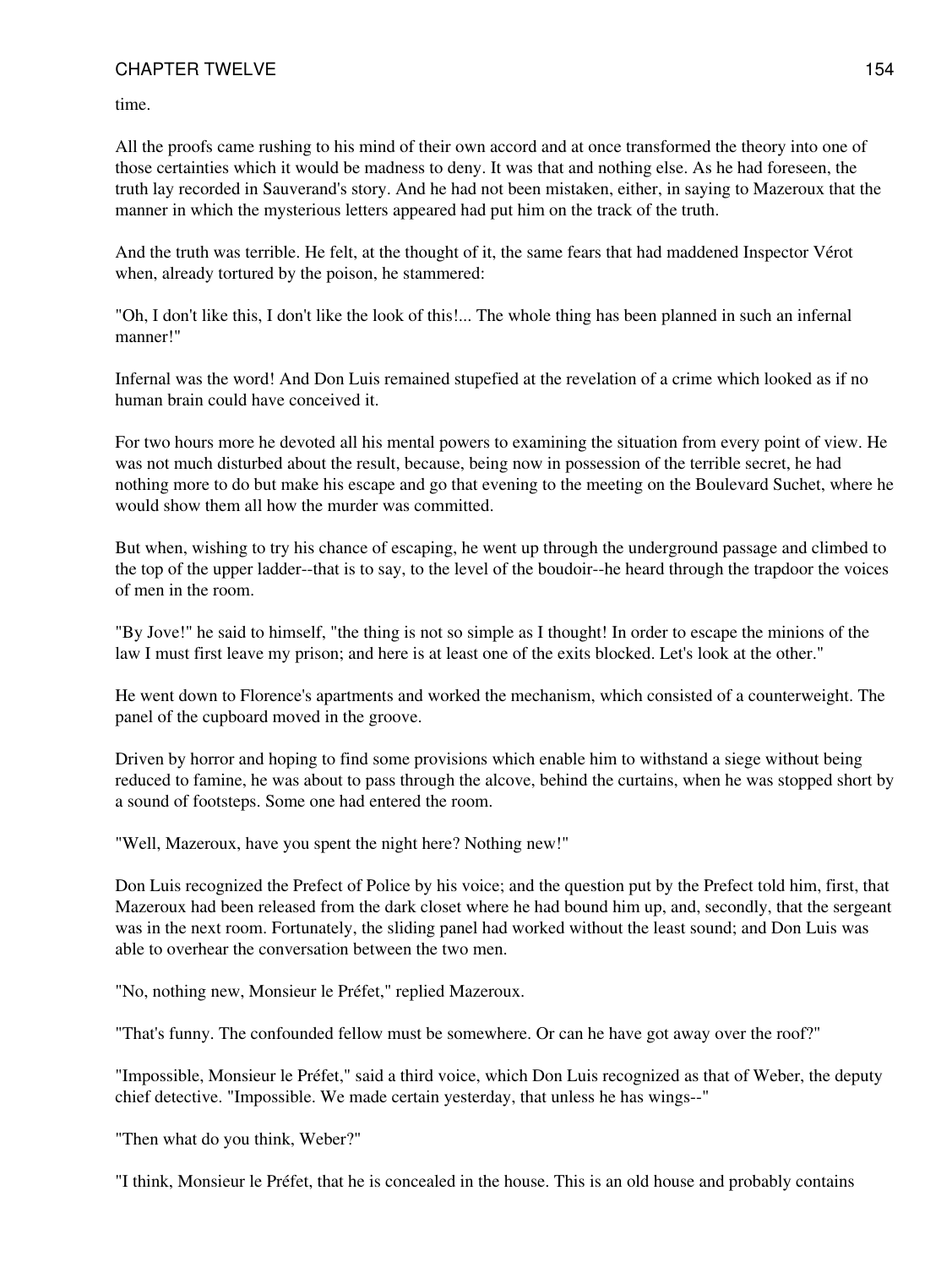some safe hiding-place--"

"Of course, of course," said M. Desmalions, whom Don Luis, peeping through the curtains, saw walking to and fro in front of the alcove. "You're right; and we shall catch him in his burrow. Only, is it really necessary?"

"Monsieur le Préfet!"

"Well, you know my opinion on the subject, which is also the Prime Minister's opinion. Unearthing Lupin would be a blunder which we should end by regretting. After all, he's become an honest man, you know; he's useful to us and he does no harm--"

"No harm, Monsieur le Préfet? Do you think so?" said Weber stiffly.

M. Desmalions burst out laughing.

"Oh, of course, yesterday's trick, the telephone trick! You must admit it was funny. The Premier had to hold his sides when I told him of it."

"Upon my word, I see nothing to laugh at!"

"No, but, all the same, the rascal is never at a loss. Funny or not, the trick was extraordinarily daring. To cut the telephone wire before your eyes and then blockade you behind that iron curtain! By the way, Mazeroux, you must get the telephone repaired this morning, so as to keep in touch with the office. Have you begun your search in these two rooms?"

"As you ordered, Monsieur le Préfet. The deputy chief and I have been hunting round for the last hour."

"Yes," said M. Desmalions, "that Florence Levasseur strikes me as a troublesome creature. She is certainly an accomplice. But what were her relations with Sauverand and what was her connection with Don Luis Perenna? That's what I should like to know. Have you discovered nothing in her papers?"

"No, Monsieur le Préfet," said Mazeroux. "Nothing but bills and tradesmen's letters."

"And you, Weber?"

"I've found something very interesting, Monsieur le Préfet."

Weber spoke in a triumphant tone, and, in answer to M. Desmalions's question, went on:

"This is a volume of Shakespeare, Monsieur le Préfet, Volume VIII. You will see that, contrary to the other volumes, the inside is empty and the binding forms a secret receptacle for hiding documents."

"Yes. What sort of documents?"

"Here they are: sheets of paper, blank sheets, all but three. One of them gives a list of the dates on which the mysterious letters were to appear."

"Oho!" said M. Desmalions. "That's a crushing piece of evidence against Florence Levasseur. And also it tells us where Don Luis got his list from."

Perenna listened with surprise: he had utterly forgotten this particular; and Gaston Sauverand had made no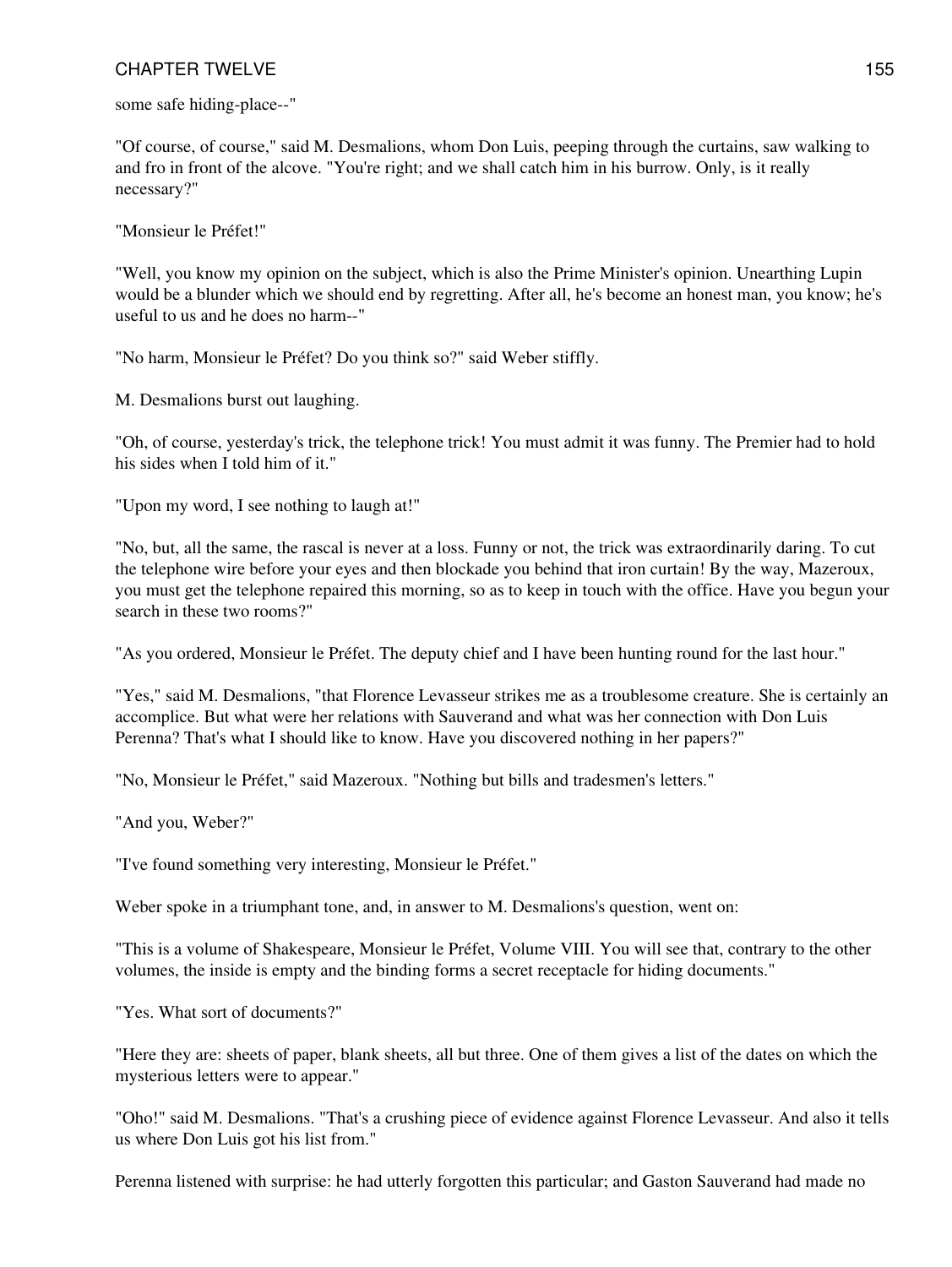reference to it in his narrative. And yet it was a strange and serious detail. From whom had Florence received that list of dates?

"And what's on the other two sheets?" asked M. Desmalions.

Don Luis pricked up his ears. Those two other sheets had escaped his attention on the day of his interview with Florence in this room.

"Here is one of them," said Weber.

M. Desmalions took the paper and read:

"Bear in mind that the explosion is independent of the letters, and that it will take place at three o'clock in the morning."

"Yes," he said, "the famous explosion which Don Luis foretold and which is to accompany the fifth letter, as announced on the list of dates. Tush! We have plenty of time, as there have been only three letters and the fourth is due to-night. Besides, blowing up that house on the Boulevard Suchet would be no easy job, by Jove! Is that all?"

"Monsieur le Préfet," said Weber, producing the third sheet, "would you mind looking at these lines drawn in pencil and enclosed in a large square containing some other smaller squares and rectangles of all sizes? Wouldn't you say that it was the plan of a house?"

"Yes, I should."

"It is the plan of the house in which we are," declared Weber solemnly. "Here you see the front courtyard, the main building, the porter's lodge, and, over there, Mlle. Levasseur's lodge. From this lodge, a dotted line, in red pencil, starts zigzagging toward the main building. The commencement of this line is marked by a little red cross which stands for the room in which we are, or, to be more correct, the alcove. You will see here something like the design of a chimney, or, rather, a cupboard--a cupboard recessed behind the bed and probably hidden by the curtains."

"But, in that case, Weber," said M. Desmalions, "this dotted line must represent a passage leading from this lodge to the main building. Look, there is also a little red cross at the other end of the line."

"Yes, Monsieur le Préfet, there is another cross. We shall discover later for certain what position it marks. But, meanwhile, and acting on a mere guess, I have posted some men in a small room on the second floor where the last secret meeting between Don Luis, Florence Levasseur, and Gaston Sauverand was held yesterday. And, meanwhile, at any rate, we hold one end of the line and, through that very fact, we know Don Luis Perenna's retreat."

There was a pause, after which the deputy chief resumed in a more and more solemn voice:

"Monsieur le Préfet, yesterday I suffered a cruel outrage at the hands of that man. It was witnessed by our subordinates. The servants must be aware of it. The public will know of it before long. This man has brought about the escape of Florence Levasseur. He tried to bring about the escape of Gaston Sauverand. He is a ruffian of the most dangerous type. Monsieur le Préfet, I am sure that you will not refuse me leave to dig him out of his hole. Otherwise--otherwise, Monsieur le Préfet, I shall feel obliged to hand in my resignation."

"With good reasons to back it up!" said the Prefect, laughing. "There's no doubt about it; you can't stomach the trick of the iron curtain. Well, go ahead! It's Don Luis's own lookout; he's brought it on himself.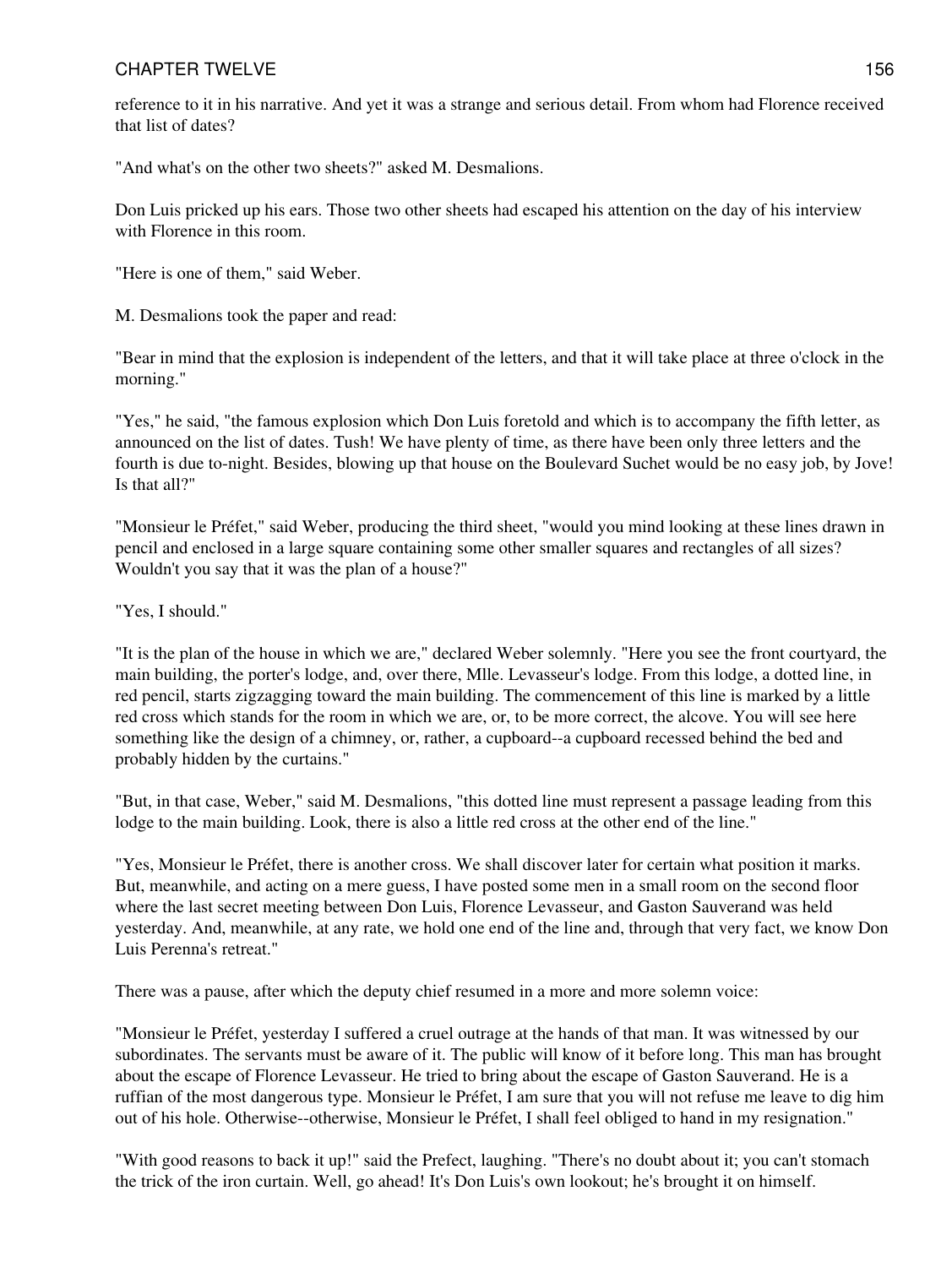Mazeroux, ring me up at the office as soon as the telephone is put right. And both of you meet me at the Fauvilles' house this evening. Don't forget it's the night for the fourth letter."

"There won't be any fourth letter, Monsieur le Préfet," said Weber.

"Why not?"

"Because between this and then Don Luis will be under lock and key."

"Oh, so you accuse Don Luis also of--"

Don Luis did not wait to hear more. He softly retreated to the cupboard, took hold of the panel and pushed it back without a sound.

So his hiding-place was known!

"By Jingo," he growled, "this is a bit awkward! I'm in a nice plight!"

He had run halfway along the underground passage, with the intention of reaching the other exit. But he stopped.

"It's not worth while, as the exit's watched. Well, let's see; am I to let myself be collared? Wait a bit, let's see--"

Already there came from the alcove below a noise of blows striking on the panel, the hollow sound of which had probably attracted the deputy chief's attention. And, as Weber was not compelled to take the same precautions as Don Luis, and seemed to be breaking down the panel without delaying to look for the mechanism, the danger was close at hand.

"Oh, hang it all!" muttered Don Luis. "This is too silly. What shall I do? Have a dash at them? Ah, if I had all my strength!"

But he was exhausted by want of food. His legs shook beneath him and his brain seemed to lack its usual clearness.

The increasing violence of the blows in the alcove drove him, in spite of all, toward the upper exit; and, as he climbed the ladder, he moved his electric lantern over the stones of the wall and the wood of the trapdoor. He even tried to lift the door with his shoulder. But he again heard a sound of footsteps above his head. The men were still there.

Then, consumed with fury and helpless, he awaited the deputy's coming.

A crash came from below; its echo spread through the tunnel, followed by a tumult of voices.

"That's it," he said to himself. "The handcuffs, the lockup, the cell! Good Lord, what luck--and what nonsense! And Marie Fauville, who's sure to do away with herself. And Florence--Florence--"

Before extinguishing his lantern, he cast its light around him for the last time.

At a couple of yards' distance from the ladder, about three quarters of the way up and set a little way back, there was a big stone missing from the inner wall, leaving a space just large enough to crouch in.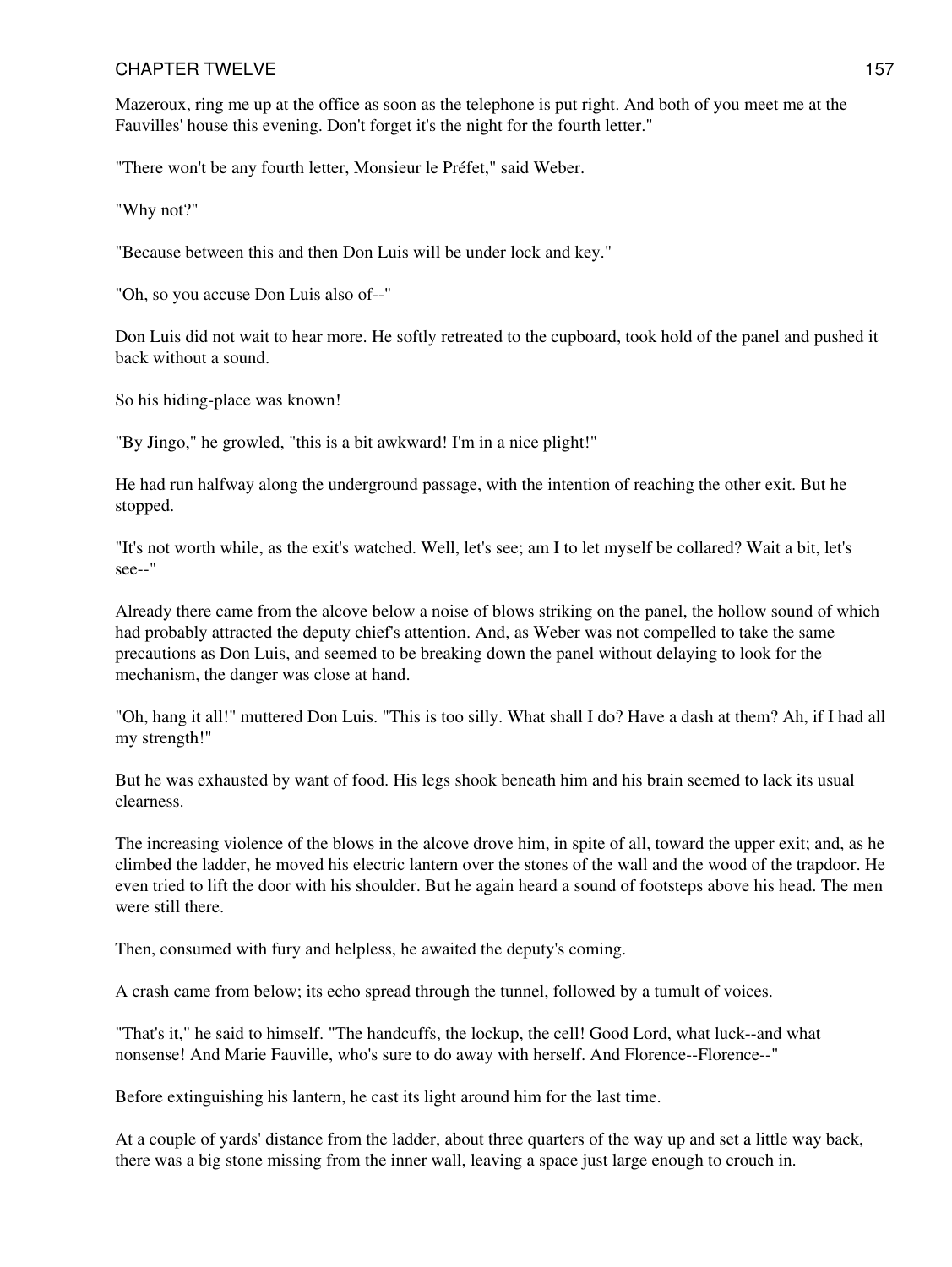Although the recess did not form much of a hiding-place, it was just possible that they might omit to inspect it. Besides, Don Luis had no choice. At all events, after putting out the light, he leaned toward the edge of the hole, reached it, and managed to scramble in by bending himself in two.

Weber, Mazeroux, and their men were coming along. Don Luis propped himself against the back of his hiding-hole to avoid as far as possible the glare of the lanterns, of which he was beginning to see the gleams. And an amazing thing happened: the stone against which he was pushing toppled over slowly, as though moving on a pivot, and he fell backward into a second cavity situated behind it.

He quickly drew his legs after him and the stone swung back as slowly as before, not, however, without sending down a quantity of small stones, crumbling from the wall and half covering his legs.

"Well, well!" he chuckled. "Can Providence be siding with virtue and righteousness?"

He heard Mazeroux's voice saying:

"Nobody! And here's the end of the passage. Unless he ran away as we came--look, through the trapdoor at the top of this ladder."

Weber replied:

"Considering the slope by which we've come, it's certain that the trapdoor is on a level with the second floor. Well, the other little cross ought to mark the boudoir on the second floor, next to Don Luis's bedroom. That's what I supposed, and why I posted three of our men there. If he's tried to get out on that side, he's caught."

"We've only got to knock," said Mazeroux. "Our men will find the trapdoor and let us out. If not, we will break it down."

More blows echoed down the passage. Fifteen or twenty minutes after, the trapdoor gave way, and other voices now mingled with Weber's and Mazeroux's.

During this time, Don Luis examined his domain and perceived how extremely small it was. The most that he could do was to sit in it. It was a gallery, or, rather, a sort of gut, a yard and a half long and ending in an orifice, narrower still, heaped up with bricks. The walls, besides, were formed of bricks, some of which were lacking; and the building-stones which these should have kept in place crumbled at the least touch. The ground was strewn with them.

"By Jove!" thought Lupin, "I must not wriggle about too much, or I shall risk being buried alive! A pleasant prospect!"

Not only this, but the fear of making a noise kept him motionless. As a matter of fact, he was close to two rooms occupied by the detectives, first the boudoir and then the study, for the boudoir, as he knew, was over that part of his study which included the telephone box.

The thought of this suggested another. On reflection, remembering that he used sometimes to wonder how Count Malonyi's ancestress had managed to keep alive behind the curtain on the days when she had to hide there, he realized that there must have been a communication between the secret passage and what was now the telephone box, a communication too narrow to admit a person's body, but serving as a ventilating shaft.

As a precaution, in case the secret passage was discovered, a stone concealed the upper aperture of this shaft. Count Malonyi must have closed up the lower end when he restored the wainscoting of the study.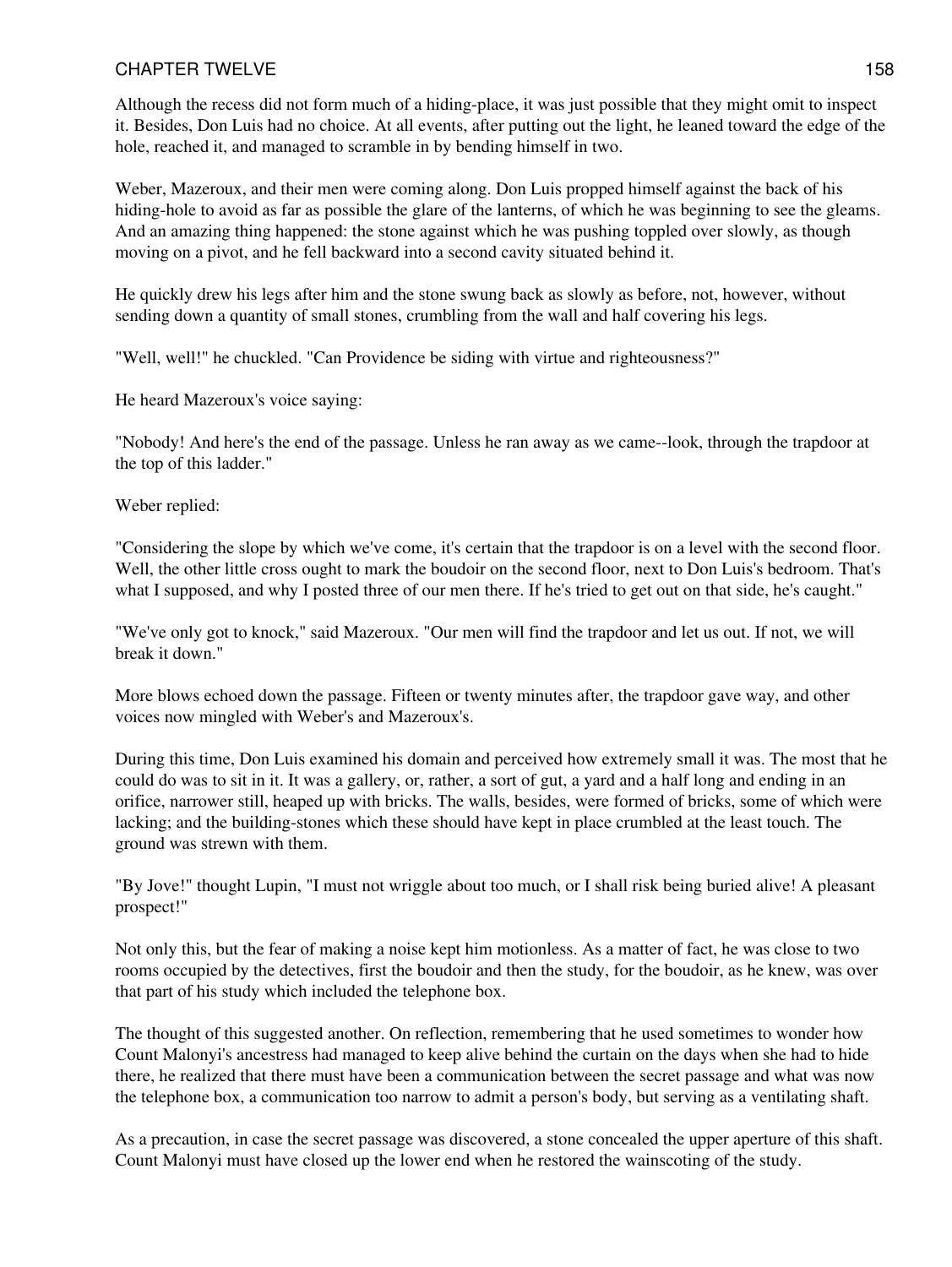So there he was, imprisoned in the thickness of the walls, with no very definite intention beyond that of escaping from the clutches of the police. More hours passed.

Gradually, tortured with hunger and thirst, he fell into a heavy sleep, disturbed by painful nightmares which he would have given much to be able to throw off. But he slept too deeply to recover consciousness until eight o'clock in the evening.

When he woke up, feeling very tired, he saw his position in an unexpectedly hideous light and, at the same time, so accurately that, yielding to a sudden change of opinion marked by no little fear, he resolved to leave his hiding-place and give himself up. Anything was better than the torture which he was enduring and the dangers to which longer waiting exposed him.

But, on turning round to reach the entrance to his hole, he perceived first that the stone did not swing over when merely pushed, and, next, after several attempts, that he could not manage to find the mechanism which no doubt worked the stone. He persisted. His exertions were all in vain. The stone did not budge. Only, at each exertion, a few bits of stone came crumbling from the upper part of the wall and still further narrowed the space in which he was able to move.

It cost him a considerable effort to master his excitement and to say, jokingly:

"That's capital! I shall be reduced now to calling for help. I, Arsène Lupin! Yes, to call in the help of those gentlemen of the police. Otherwise, the odds on my being buried alive will increase every minute. They're ten to one as it is!"

He clenched his fists.

"Hang it! I'll get out of this scrape by myself! Call for help? Not if I know it!"

He summoned up all his energies to think, but his jaded brain gave him none but confused and disconnected ideas. He was haunted by Florence's image and by Marie Fauville's as well.

"It's to-night that I'm to save them," he said to himself. "And I certainly will save them, as they are not guilty and as I know the real criminal. But how shall I set about it to succeed?"

He thought of the Prefect of Police, of the meeting that was to take place at Fauville's house on the Boulevard Suchet. The meeting had begun. The police were watching the house. And this reminded him of the sheet of paper found by Weber in the eighth volume of Shakespeare's plays, and of the sentence written on it, which the Prefect had read out:

"Bear in mind that the explosion is independent of the letters, and that it will take place at three o'clock in the morning."

"Yes," thought Don Luis, accepting M. Desmalions's reasoning, "yes, in ten days' time. As there have been only three letters, the fourth will appear to-night; and the explosion will not take place until the fifth letter appears--that is in ten days from now."

He repeated:

"In ten days--with the fifth letter--in ten days--"

And suddenly he gave a start of fright. A horrible vision had flashed across his mind, a vision only too real. The explosion was to occur that very night! And all at once, knowing that he knew the truth, all at once, in a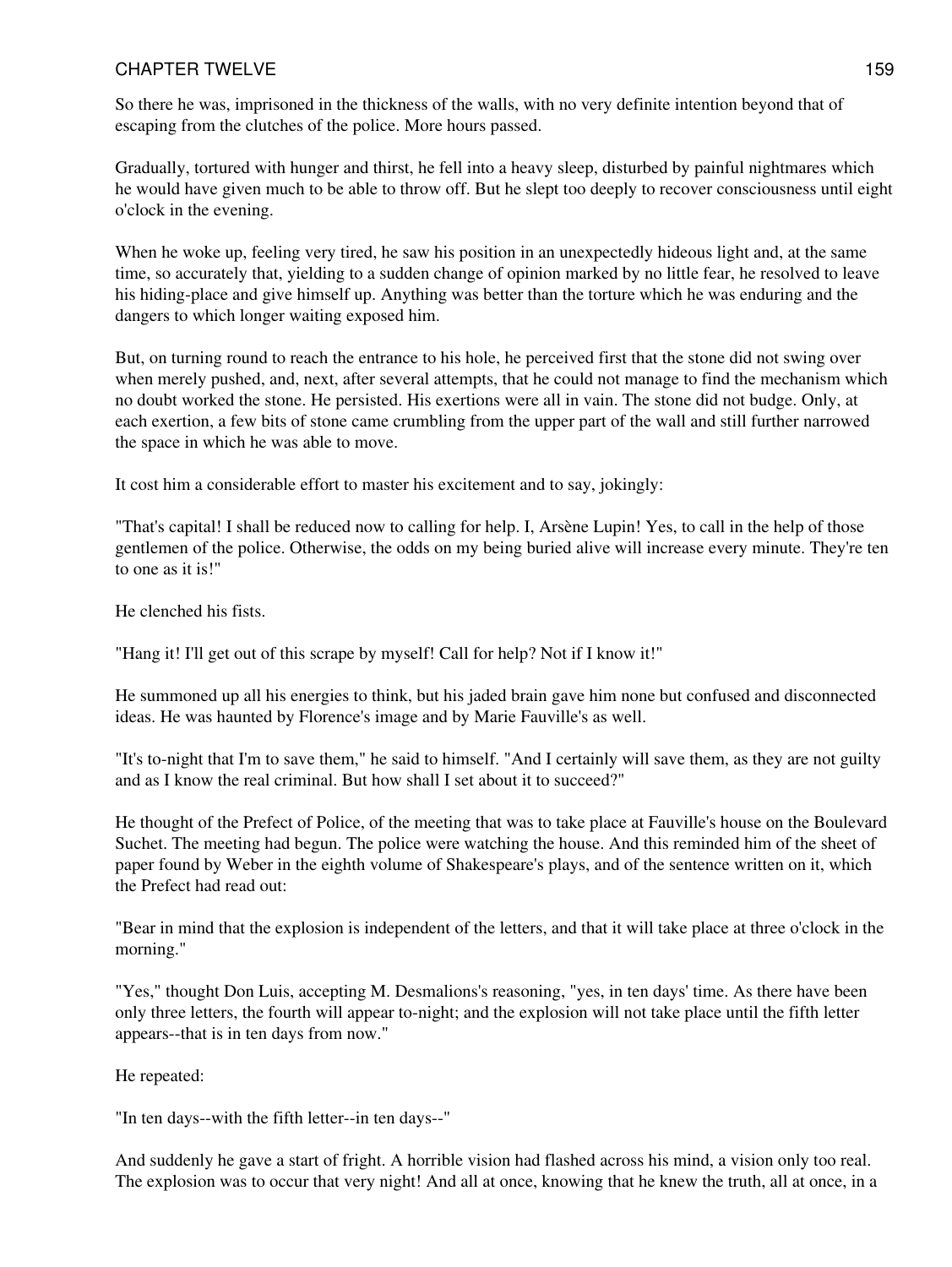revival of his usual clear-sightedness, he accepted the theory as certain.

No doubt only three letters had appeared out of the mysterious darkness, but four letters ought to have appeared, because one of them had appeared not on the date fixed, but ten days later; and this for a reason which Don Luis knew. Besides, it was not a question of all this. It was not a question of seeking the truth amid this confusion of dates and letters, amid this intricate tangle in which no one could lay claim to any certainty,

No; one thing alone stood out above the situation: the sentence, "Bear in mind that the explosion is independent of the letters." And, as the explosion was put down for the night of the twenty-fifth of May, it would occur that very night, at three o'clock in the morning!

"Help! Help!" he cried.

This time he did not hesitate. So far, he had had the courage to remain huddled in his prison and to wait for the miracle that might come to his assistance; but he preferred to face every danger and undergo every penalty rather than abandon the Prefect of Police, Weber, Mazeroux, and their companions to the death that threatened them.

"Help! Help!"

Fauville's house would be blown up in three or four hours. That he knew with the greatest certainty. Just as punctually as the mysterious letters had reached their destination in spite of all the obstacles in the way, so the explosion would occur at the hour named. The infernal artificer of the accursed work had wished it so. At three o'clock in the morning there would be nothing left of the Fauvilles' house.

"Help! Help!"

He recovered enough strength to raise desperate shouts and to make his voice carry beyond the stones and beyond the wainscoting.

Then, when there seemed to be no answer to his call, he stopped and listened for a long time. There was not a sound. The silence was absolute.

Thereupon a terrible anguish covered him with a cold sweat. Supposing the detectives had ceased to watch the upper floors and confined themselves to spending the night in the rooms on the ground floor?

He madly took a brick and struck it repeatedly against the stone that closed the entrance, hoping that the noise would spread through the house. But an avalanche of small stones, loosened by the blows, at once fell upon him, knocking him down again and fixing him where he lay.

"Help! Help!"

More silence--a great, ruthless silence.

"Help! Help!"

He felt that his shouts did not penetrate the walls that stifled him. Besides, his voice was growing fainter and fainter, producing a hoarse groan that died away in his strained throat.

He ceased his cries and again listened, with all his anxious attention, to the great silence that surrounded as with layers of lead the stone coffin in which he lay imprisoned. Still nothing, not a sound. No one would come, no one could come to his assistance.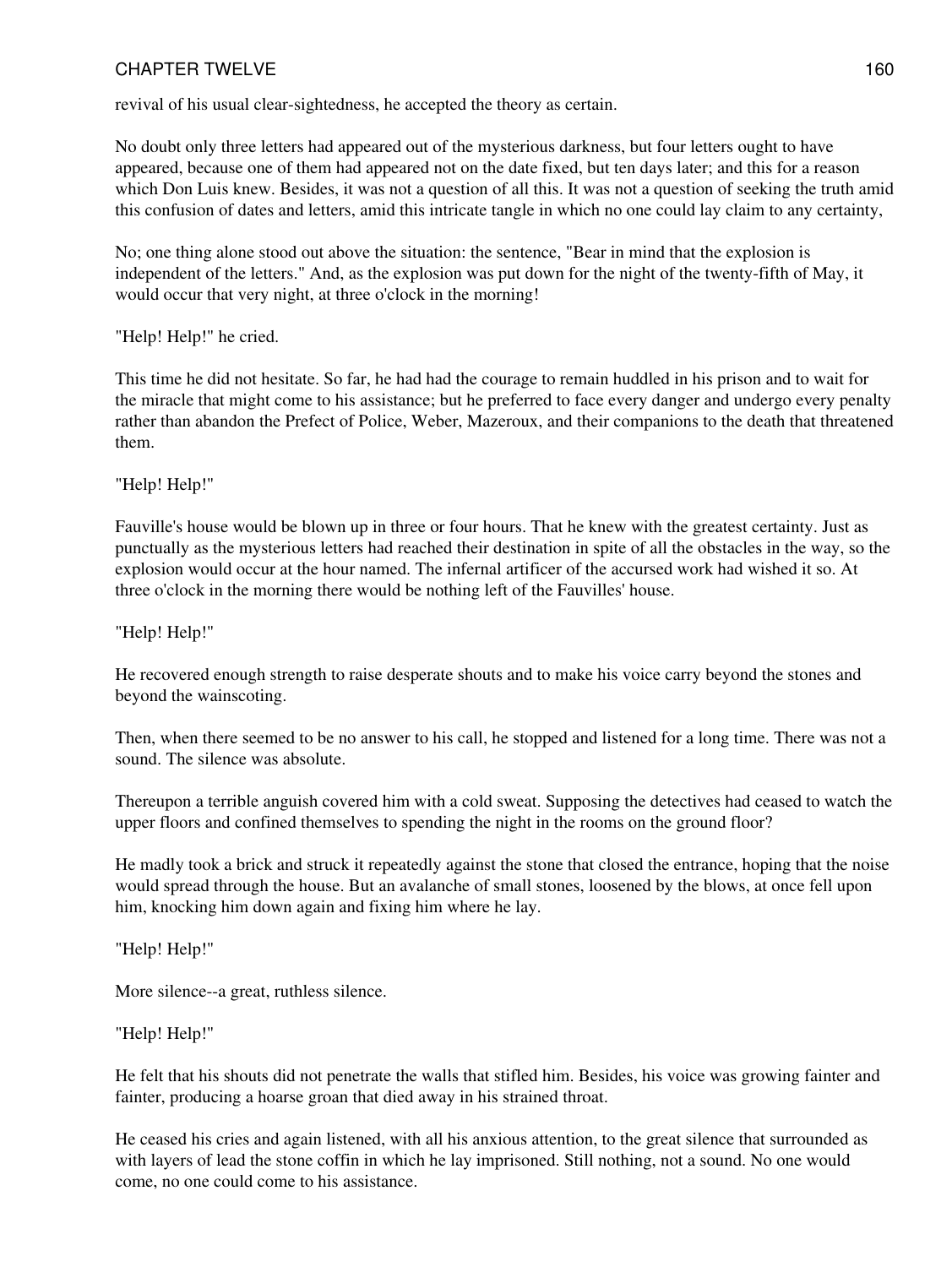He continued to be haunted by Florence's name and image. And he thought also of Marie Fauville, whom he had promised to save. But Marie would die of starvation. And, like her, like Gaston Sauverand and so many others, he in his turn was the victim of this monstrous horror.

An incident occurred to increase his dismay. All of a sudden his electric lantern, which he had left alight to dispel the terrors of the darkness, went out. It was eleven o'clock at night.

He was overcome with a fit of giddiness. He could hardly breathe in the close and vitiated air. His brain suffered, as it were, a physical and exceedingly painful ailment, from the repetition of images that seemed to encrust themselves there; and it was always Florence's beautiful features or Marie's livid face. And, in his distraught brain, while Marie lay dying, he heard the explosion at the Fauvilles' house and saw the Prefect of Police and Mazeroux lying hideously mutilated, dead.

A numbness crept over him. He fell into a sort of swoon, in which he continued to stammer confused syllables:

"Florence--Marie--Marie--"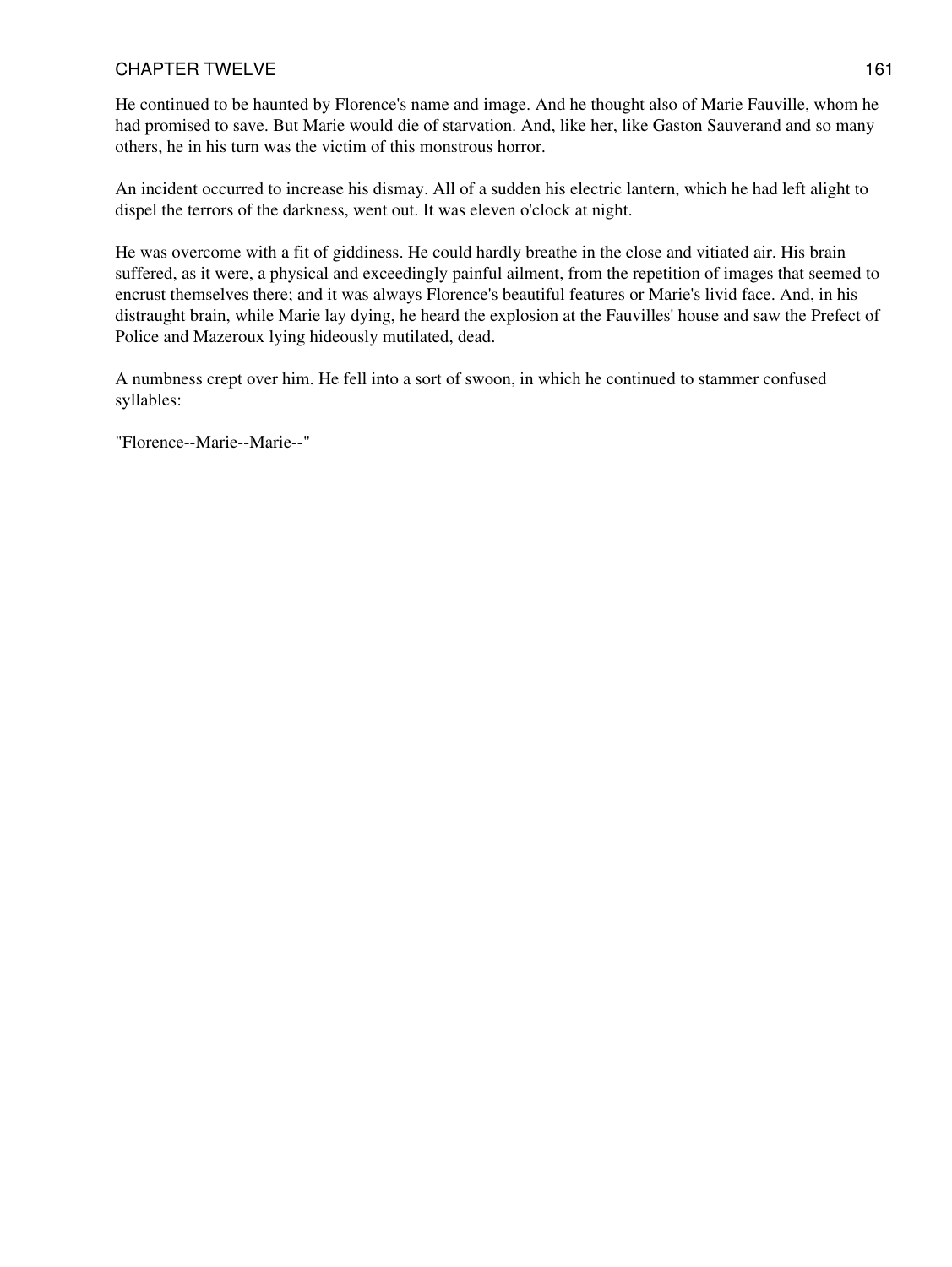## THE EXPLOSION

The fourth mysterious letter! The fourth of those letters "posted by the devil and delivered by the devil," as one of the newspapers expressed it!

We all of us remember the really extraordinary agitation of the public as the night of the twenty-fifth of May drew near. And fresh news increased this interest to a yet higher degree.

People heard in quick succession of the arrest of Sauverand, the flight of his accomplice, Florence Levasseur, Don Luis Perenna's secretary, and the inexplicable disappearance of Perenna himself, whom they insisted, for the best of reasons, on identifying with Arsène Lupin.

The police, assured from this moment of victory and having nearly all the actors in the tragedy in their power, had gradually given way to indiscretion; and, thanks to the particulars revealed to this or that journalist, the public knew of Don Luis's change of attitude, suspected his passion for Florence Levasseur and the real cause of his right-about-face, and thrilled with excitement as they saw that astonishing figure enter upon a fresh struggle.

What was he going to do? If he wanted to save the woman he loved from prosecution and to release Marie and Sauverand from prison, he would have to intervene some time that night, to take part, somehow or other, in the event at hand, and to prove the innocence of the three accomplices, either by arresting the invisible bearer of the fourth letter or by suggesting some plausible explanation. In short, he would have to be there; and that was interesting indeed!

And then the news of Marie Fauville was not good. With unwavering obstinacy she persisted in her suicidal plans. She had to be artificially fed; and the doctors in the infirmary at Saint-Lazare did not conceal their anxiety. Would Don Luis Perenna arrive in time?

Lastly, there was that one other thing, the threat of an explosion which was to blow up Hippolyte Fauville's house ten days after the delivery of the fourth letter, a really impressive threat when it was remembered that the enemy had never announced anything that did not take place at the stated hour. And, although it was still ten days--at least, so people thought--from the date fixed for the catastrophe, the threat made the whole business look more and more sinister.

That evening, therefore, a great crowd made its way, through La Muette and Auteuil, to the Boulevard Suchet, a crowd coming not only from Paris, but also from the suburbs and the provinces. The spectacle was exciting, and people wanted to see.

They saw only from a distance, for the police had barred the approaches a hundred yards from either side of the house and were driving into the ditches of the fortifications all those who managed to climb the opposite slope.

The sky was stormy, with heavy clouds revealed at intervals by the light of a silver moon. There were lightning-flashes and peals of distant thunder. Men sang. Street-boys imitated the noises of animals. People formed themselves into groups on the benches and pavements and ate and drank while discussing the matter.

A part of the night was spent in this way and nothing happened to reward the patience of the crowd, who began to wonder, somewhat wearily, if they would not do better to go home, seeing that Sauverand was in prison and that there was every chance that the fourth letter would not appear in the same mysterious way as the others.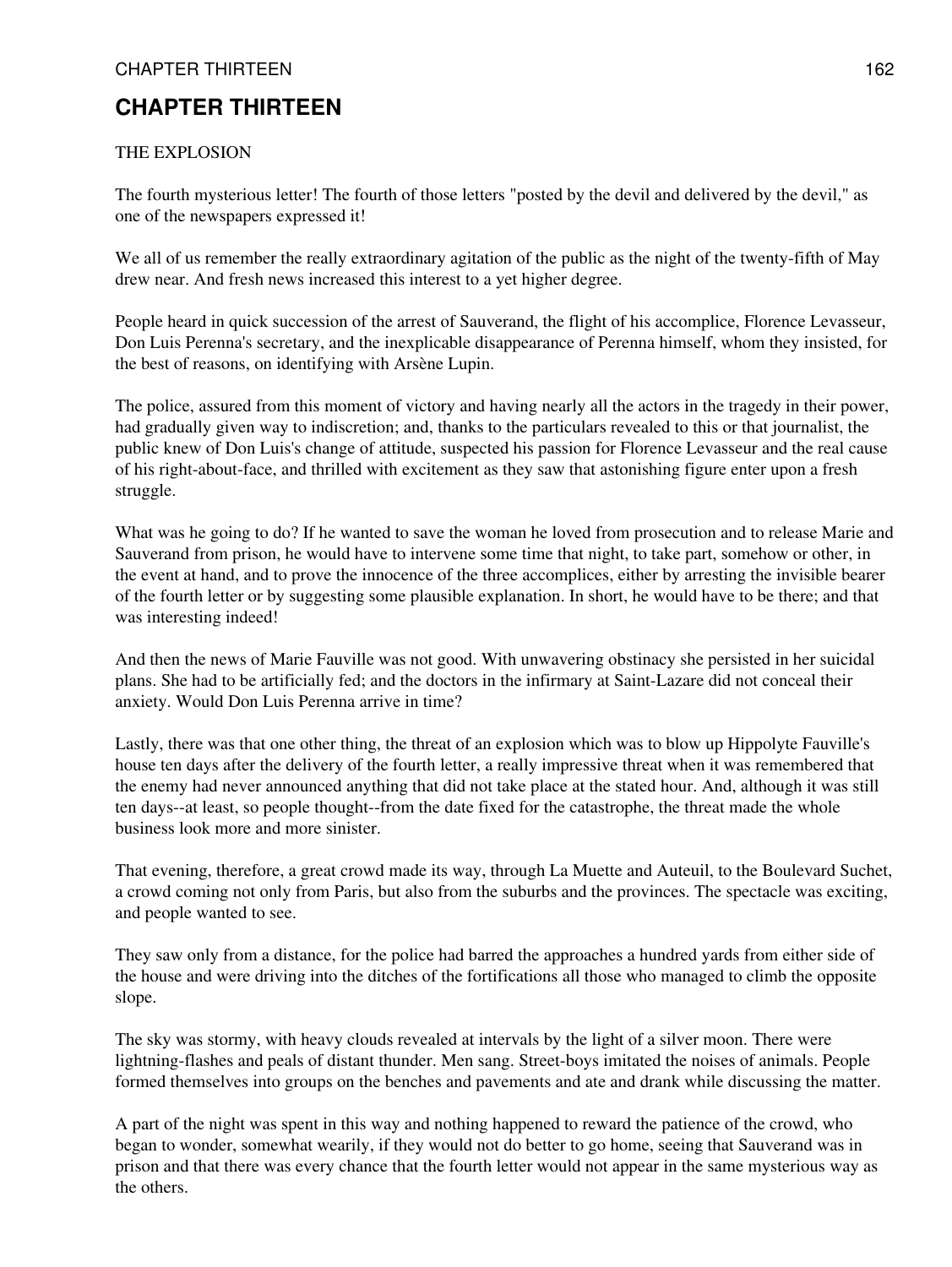And yet they did not go: Don Luis Perenna was due to come!

From ten o'clock in the evening the Prefect of Police and his secretary general, the chief detective and Weber, his deputy, Sergeant Mazeroux, and two detectives were gathered in the large room in which Fauville had been murdered. Fifteen more detectives occupied the remaining rooms, while some twenty others watched the roofs, the outside of the house, and the garden.

Once again a thorough search had been made during the afternoon, with no better results than before. But it was decided that all the men should keep awake. If the letter was delivered anywhere in the big room, they wanted to know and they meant to know who brought it. The police do not recognize miracles.

At twelve o'clock M. Desmalions had coffee served to his subordinates. He himself took two cups and never ceased walking from one end to the other of the room, or climbing the staircase that led to the attic, or going through the passage and hall. Preferring that the watch should be maintained under the most favourable conditions, he left all the doors opened and all the electric lights on.

#### Mazeroux objected:

"It has to be dark for the letter to come. You will remember, Monsieur le Préfet, that the other experiment was tried before and the letter was not delivered."

"We will try it again," replied M. Desmalions, who, in spite of everything, was really afraid of Don Luis's interference, and increased his measures to make it impossible.

Meanwhile, as the night wore on, the minds of all those present became impatient. Prepared for the angry struggle as they were, they longed for the opportunity to show their strength. They made desperate use of their ears and eyes.

At one o'clock there was an alarm that showed the pitch which the nervous tension had reached. A shot was fired on the first floor, followed by shouts. On inquiry, it was found that two detectives, meeting in the course of a round, had not recognized each other, and one of them had discharged his revolver in the air to inform his comrades.

In the meantime the crowd outside had diminished, as M. Desmalions perceived on opening the garden gate. The orders had been relaxed and sightseers were allowed to come nearer, though they were still kept at a distance from the pavement.

#### Mazeroux said:

"It is a good thing that the explosion is due in ten days' time and not to-night, Monsieur le Préfet; otherwise, all those good people would be in danger as well as ourselves."

"There will be no explosion in ten days' time, any more than there will be a letter to-night," said M. Desmalions, shrugging his shoulders. And he added, "Besides, on that day, the orders will be strict."

It was now ten minutes past two.

At twenty-five minutes past, as the Prefect was lighting a cigar, the chief detective ventured to joke:

"That's something you will have to do without, next time, Monsieur le Préfet. It would be too risky."

"Next time," said M. Desmalions, "I shall not waste time in keeping watch. For I really begin to think that all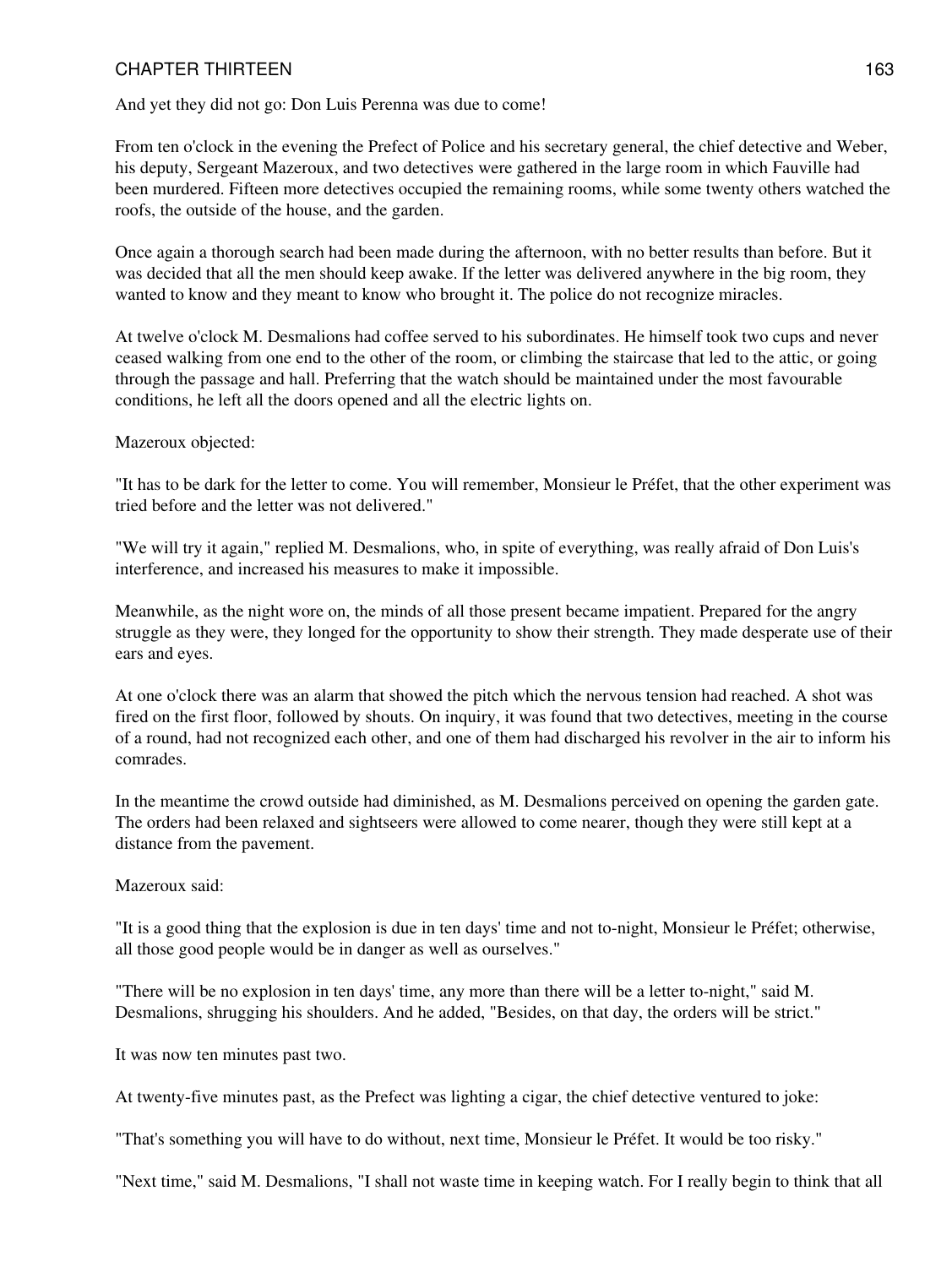this business with the letters is over."

"You can never tell," suggested Mazeroux.

A few minutes more passed. M. Desmalions had sat down. The others also were seated. No one spoke.

And suddenly they all sprang up, with one movement, and the same expression of surprise.

A bell had rung.

They at once heard where the sound came from.

"The telephone," M. Desmalions muttered.

He took down the receiver.

"Hullo! Who are you?"

A voice answered, but so distant and so faint that he could only catch an incoherent noise and exclaimed:

"Speak louder! What is it? Who are you?"

The voice spluttered out a few syllables that seemed to astound him.

"Hullo!" he said. "I don't understand. Please repeat what you said. Who is it speaking?"

"Don Luis Perenna," was the answer, more distinctly this time.

The Prefect made as though to hang up the receiver; and he growled:

"It's a hoax. Some rotter amusing himself at our expense."

Nevertheless, in spite of himself, he went on in a gruff voice:

"Look here, what is it? You say you're Don Luis Perenna?"

"Yes."

"What do you want?"

"What's the time?"

"What's the time!"

The Prefect made an angry gesture, not so much because of the ridiculous question as because he had really recognized Don Luis's voice beyond mistake.

"Well?" he said, controlling himself. "What's all this about? Where are you?"

"At my house, above the iron curtain, in the ceiling of my study."

"In the ceiling!" repeated the Prefect, not knowing what to think.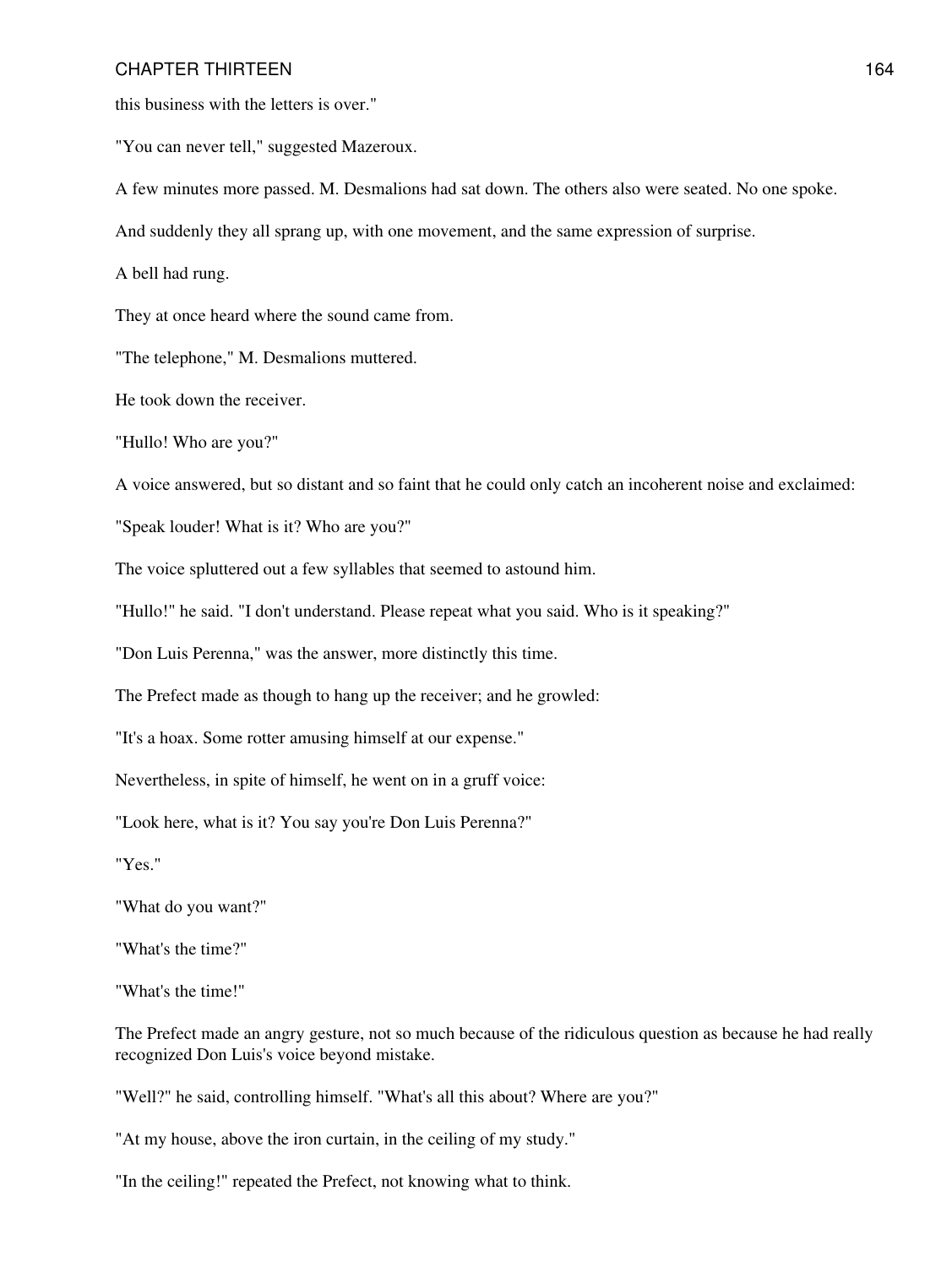"Yes; and more or less done for, I confess."

"We'll send and help you out," said M. Desmalions, who was beginning to enjoy himself.

"Later on, Monsieur le Préfet. First answer me. Quickly! If not, I don't know that I shall have the strength. What's the time?"

"Oh, look here!"

"I beg of you--"

"It's twenty minutes to three."

"Twenty minutes to three!"

It was as though Don Luis found renewed strength in a sudden fit of fear. His weak voice recovered its emphasis, and, by turns imperious, despairing, and beseeching, full of a conviction which he did his utmost to impart to M. Desmalions, he said:

"Go away, Monsieur le Préfet! Go, all of you; leave the house. The house will be blown up at three o'clock. Yes, yes, I swear it will. Ten days after the fourth letter means now, because there has been a ten days' delay in the delivery of the letters. It means now, at three o'clock in the morning. Remember what was written on the sheet which Deputy Chief Weber handed you this morning: 'The explosion is independent of the letters. It will take place at three o'clock in the morning.' At three o'clock in the morning, to-day, Monsieur le Préfet!" The voice faltered and then continued:

"Go away, please. Let no one remain in the house. You must believe me. I know everything about the business. And nothing can prevent the threat from being executed. Go, go, go! This is horrible; I feel that you do not believe me--and I have no strength left. Go away, every one of you!"

He said a few more words which M. Desmalions could not make out. Then the voice ceased; and, though the Prefect still heard cries, it seemed to him that those cries were distant, as though the instrument were no longer within the reach of the mouth that uttered them.

He hung up the receiver.

"Gentlemen," he said, with a smile, "it is seventeen to three. In seventeen minutes we shall all be blown up together. At least, that is what our good friend Don Luis Perenna declares."

In spite of the jokes with which this threat was met, there was a general feeling of uneasiness. Weber asked:

"Was it really Don Luis, Monsieur le Préfet?"

"Don Luis in person. He has gone to earth in some hiding-hole in his house, above the study; and his fatigue and privations seem to have unsettled him a little. Mazeroux, go and ferret him out--unless this is just some fresh trick on his part. You have your warrant."

Sergeant Mazeroux went up to M. Desmalions. His face was pallid.

"Monsieur le Préfet, did *he* tell you that we were going to be blown up?"

"He did. He relies on the note which M. Weber found in a volume of Shakespeare. The explosion is to take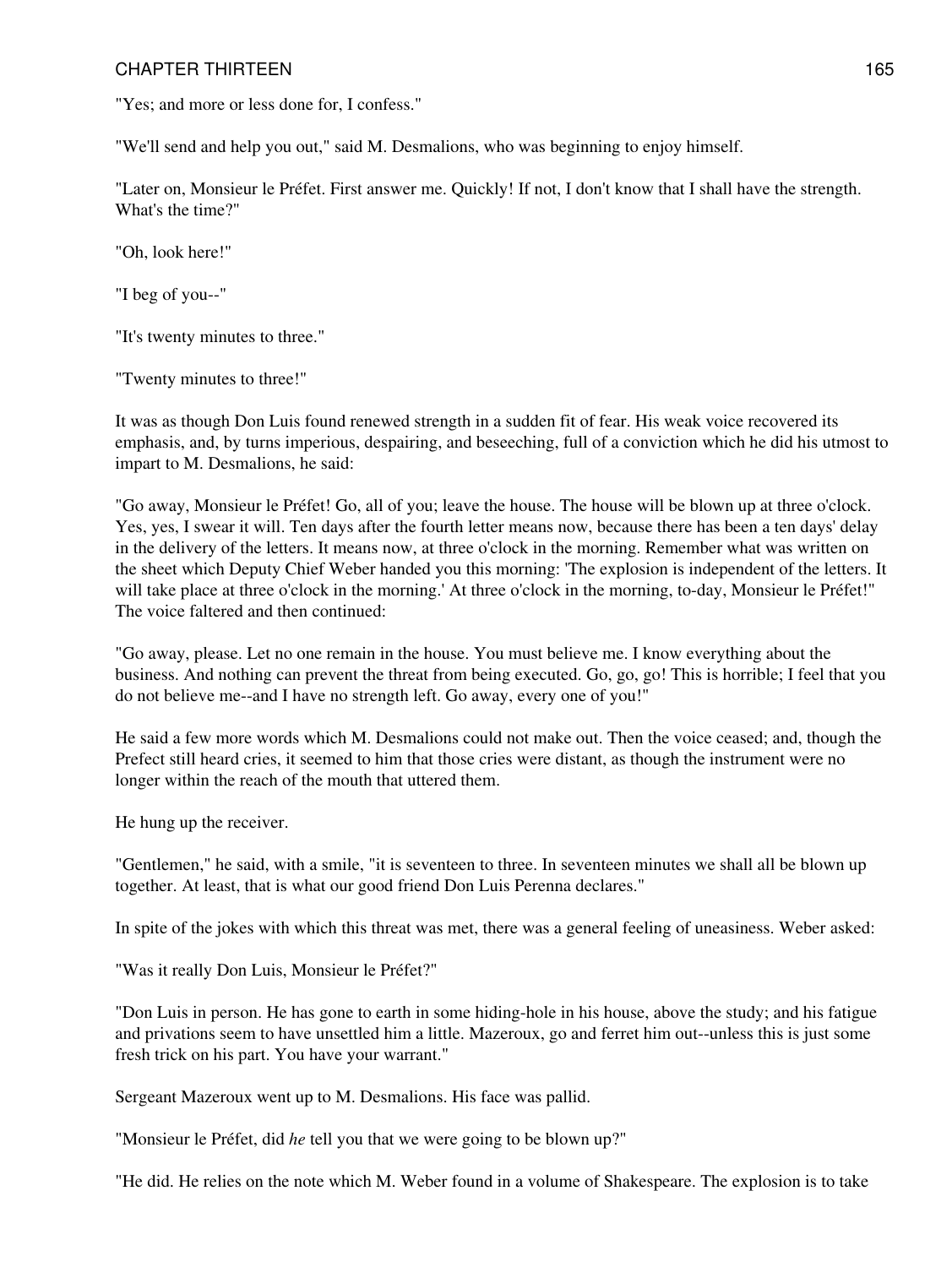place to-night."

"At three o'clock in the morning?"

"At three o'clock in the morning--that is to say, in less than a quarter of an hour."

"And do you propose to remain, Monsieur le Préfet?"

"What next, Sergeant? Do you imagine that we are going to obey that gentleman's fancies?"

Mazeroux staggered, hesitated, and then, despite all his natural deference, unable to contain himself, exclaimed:

"Monsieur le Préfet, it's not a fancy. I have worked with Don Luis. I know the man. If he tells you that something is going to happen, it's because he has his reasons."

"Absurd reasons."

"No, no, Monsieur le Préfet," Mazeroux pleaded, growing more and more excited. "I swear that you must listen to him. The house will be blown up--he said so--at three o'clock. We have a few minutes left. Let us go. I entreat you, Monsieur le Préfet."

"In other words, you want us to run away."

"But it's not running away, Monsieur le Préfet. It's a simple precaution. After all, we can't risk--You, yourself, Monsieur le Préfet--"

"That will do."

"But, Monsieur le Préfet, as Don Luis said--"

"That will do, I say!" repeated the Prefect harshly. "If you're afraid, you can take advantage of the order which I gave you and go off after Don Luis."

Mazeroux clicked his heels together and, old soldier that he was, saluted:

"I shall stay here, Monsieur le Préfet."

And he turned and went back to his place at a distance.

\* \* \* \* \*

Silence followed. M. Desmalions began to walk up and down the room, with his hands behind his back. Then, addressing the chief detective and the secretary general:

"You are of my opinion, I hope?" he said.

"Why, yes, Monsieur le Préfet."

"Well, of course! To begin with, that supposition is based on nothing serious. And, besides, we are guarded, aren't we? Bombs don't come tumbling on one's head like that. It takes some one to throw them. Well, how are they to come? By what way?"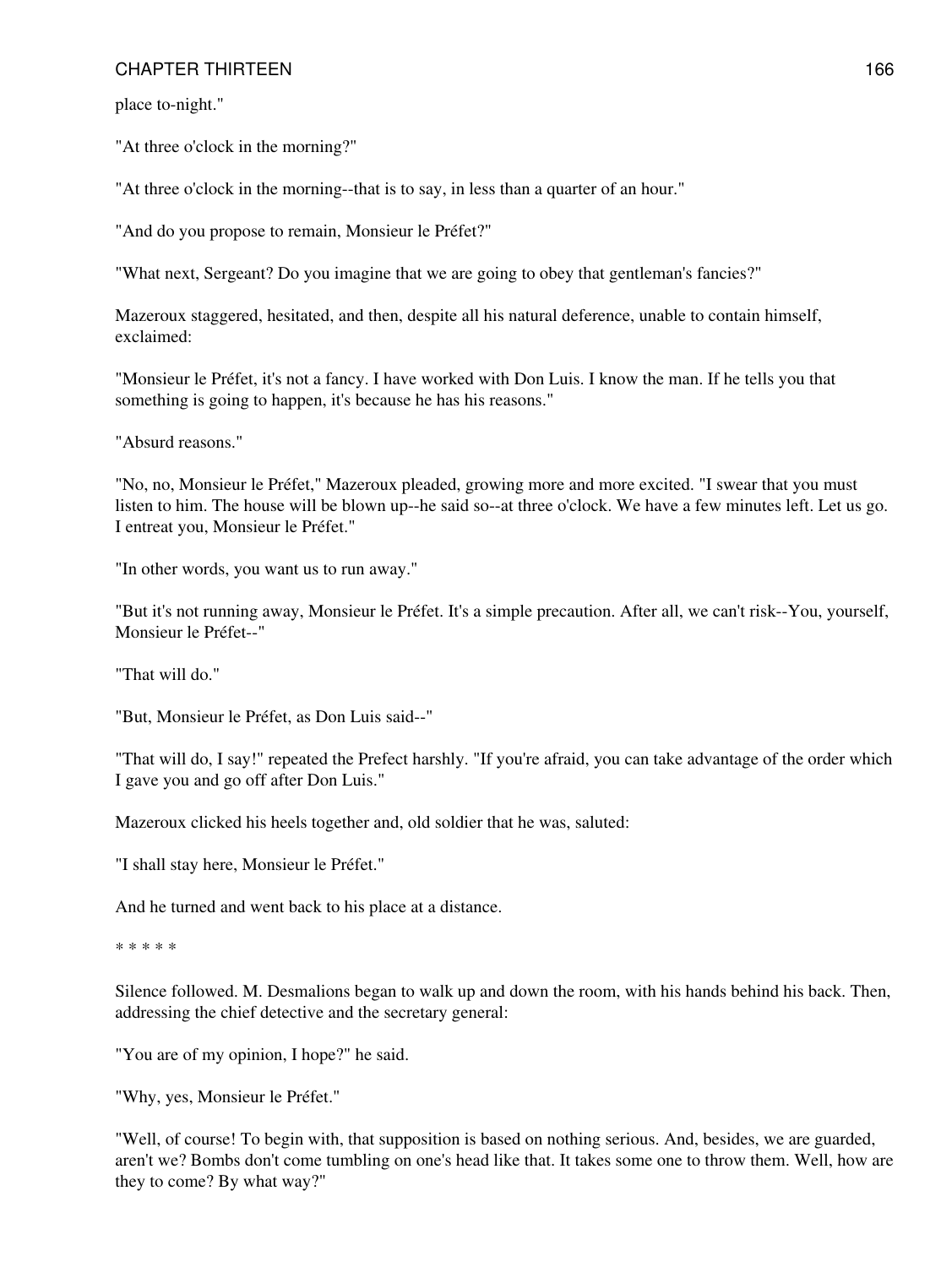"Same way as the letters," the secretary general ventured to suggest.

"What's that? Then you admit--?"

The secretary general did not reply and M. Desmalions did not complete his sentence. He himself, like the others, experienced that same feeling of uneasiness which gradually, as the seconds sped past, was becoming almost intolerably painful.

Three o'clock in the morning! ... The words kept on recurring to his mind. Twice he looked at his watch. There was twelve minutes left. There was ten minutes. Was the house really going to be blown up, by the mere effect of an infernal and all-powerful will?

"It's senseless, absolutely senseless!" he cried, stamping his foot.

But, on looking at his companions, he was amazed to see how drawn their faces were; and he felt his courage sink in a strange way. He was certainly not afraid; and the others were no more afraid than he. But all of them, from the chiefs to the simple detectives, were under the influence of that Don Luis Perenna whom they had seen accomplishing such extraordinary feats, and who had shown such wonderful ability throughout this mysterious adventure.

Consciously or unconsciously, whether they wished it or no, they looked upon him as an exceptional being endowed with special faculties, a being of whom they could not think without conjuring up the image of the amazing Arsène Lupin, with his legend of daring, genius, and superhuman insight.

And Lupin was telling them to fly. Pursued and hunted as he was, he voluntarily gave himself up to warn them of their danger. And the danger was immediate. Seven minutes more, six minutes more--and the house would be blown up.

With great simplicity, Mazeroux went on his knees, made the sign of the cross, and said his prayers in a low voice. The action was so impressive that the secretary general and the chief detective made a movement as though to go toward the Prefect of Police.

M. Desmalions turned away his head and continued his walk up and down the room. But his anguish increased; and the words which he had heard over the telephone rang in his ears; and all Perenna's authority, his ardent entreaties, his frenzied conviction--all this upset him. He had seen Perenna at work. He felt it borne in upon him that he had no right, in the present circumstances, to neglect the man's warning.

"Let's go," he said.

The words were spoken in the calmest manner; and it really seemed as if those who heard them regarded them merely as the sensible conclusion of a very ordinary state of affairs. They went away without hurry or disorder, not as fugitives, but as men deliberately obeying the dictates of prudence.

They stood back at the door to let the Prefect go first.

"No," he said, "go on; I'll follow you."

He was the last out, leaving the electric light full on.

In the hall he asked the chief detective to blow his whistle. When all the plain-clothesmen had assembled, he sent them out of the house together with the porter, and shut the door behind him. Then, calling the detectives who were watching the boulevard, he said: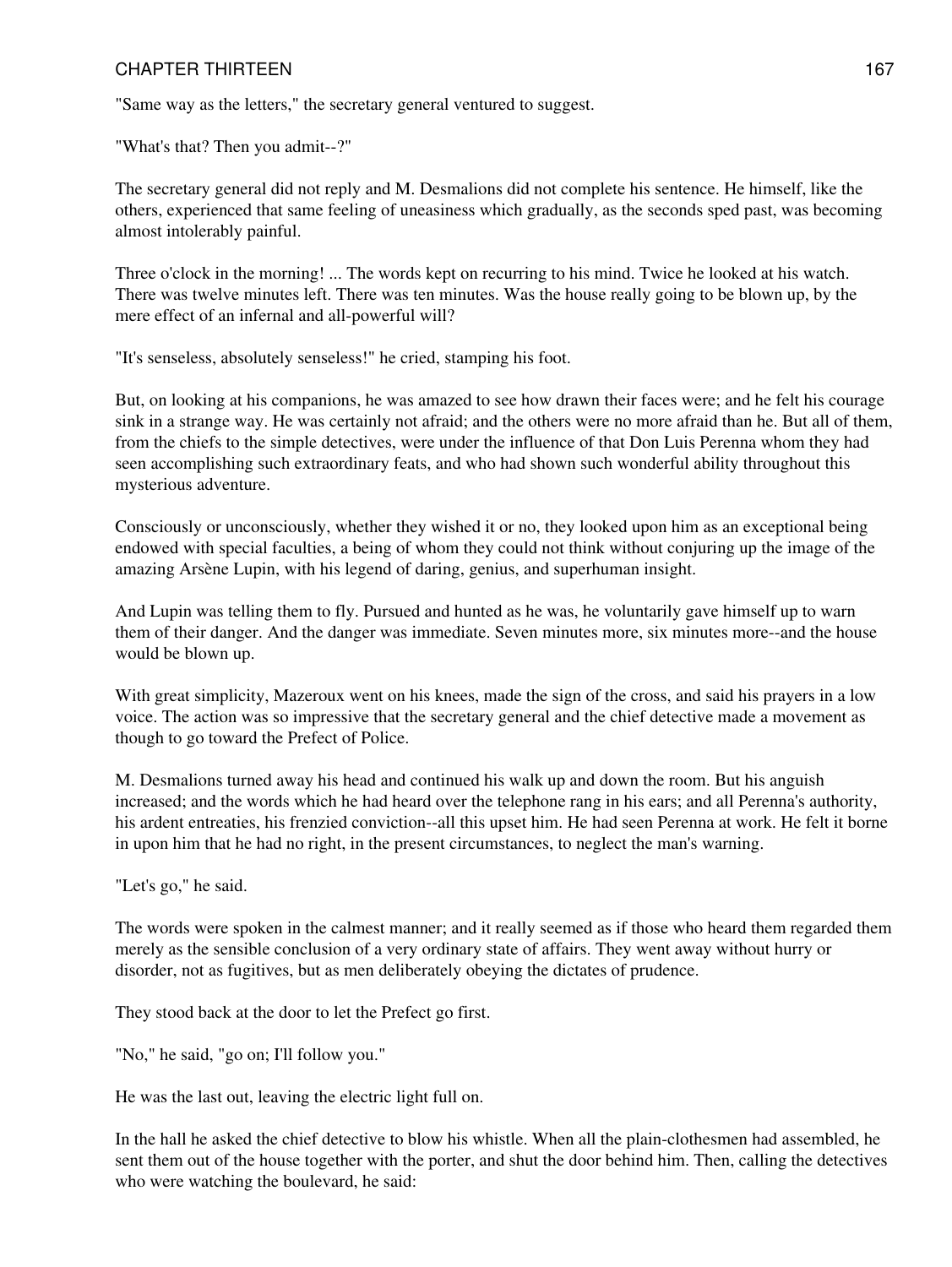"Let everybody stand a good distance away; push the crowd as far back as you can; and be quick about it. We shall enter the house again in half an hour."

"And you, Monsieur le Préfet?" whispered Mazeroux, "You won't remain here, I hope?"

"No, that I shan't!" he said, laughing. "If I take our friend Perenna's advice at all, I may as well take it thoroughly!"

"There is only two minutes left."

"Our friend Perenna spoke of three o'clock, not of two minutes to three. So--"

He crossed the boulevard, accompanied by his secretary general, the chief detective, and Mazeroux, and clambered up the slope of the fortifications opposite the house.

"Perhaps we ought to stoop down," suggested Mazeroux.

"Let's stoop, by all means," said the Prefect, still in a good humour. "But, honestly, if there's no explosion, I shall send a bullet through my head. I could not go on living after making myself look so ridiculous."

"There will be an explosion, Monsieur le Préfet," declared Mazeroux.

"What confidence you must have in our friend Don Luis!"

"You have just the same confidence, Monsieur le Préfet."

They were silent, irritated by the wait, and struggling with the absurd anxiety that oppressed them. They counted the seconds singly, by the beating of their hearts. It was interminable.

Three o'clock sounded from somewhere.

"You see," grinned M. Desmalions, in an altered voice, "you see! There's nothing, thank goodness!"

And he growled:

"It's idiotic, perfectly idiotic! How could any one imagine such nonsense!"

Another clock struck, farther away. Then the hour also rang from the roof of a neighbouring building.

Before the third stroke had sounded they heard a kind of cracking, and, the next moment, came the terrible blast, complete, but so brief that they had only, so to speak, a vision of an immense sheaf of flames and smoke shooting forth enormous stones and pieces of wall, something like the grand finale of a fireworks display. And it was all over. The volcano had erupted.

"Look sharp!" shouted the Prefect of Police, darting forward. "Telephone for the engines, quick, in case of fire!"

He caught Mazeroux by the arm:

"Run to my motor; you'll see her a hundred yards down the boulevard. Tell the man to drive you to Don Luis, and, if you find him, release him and bring him here."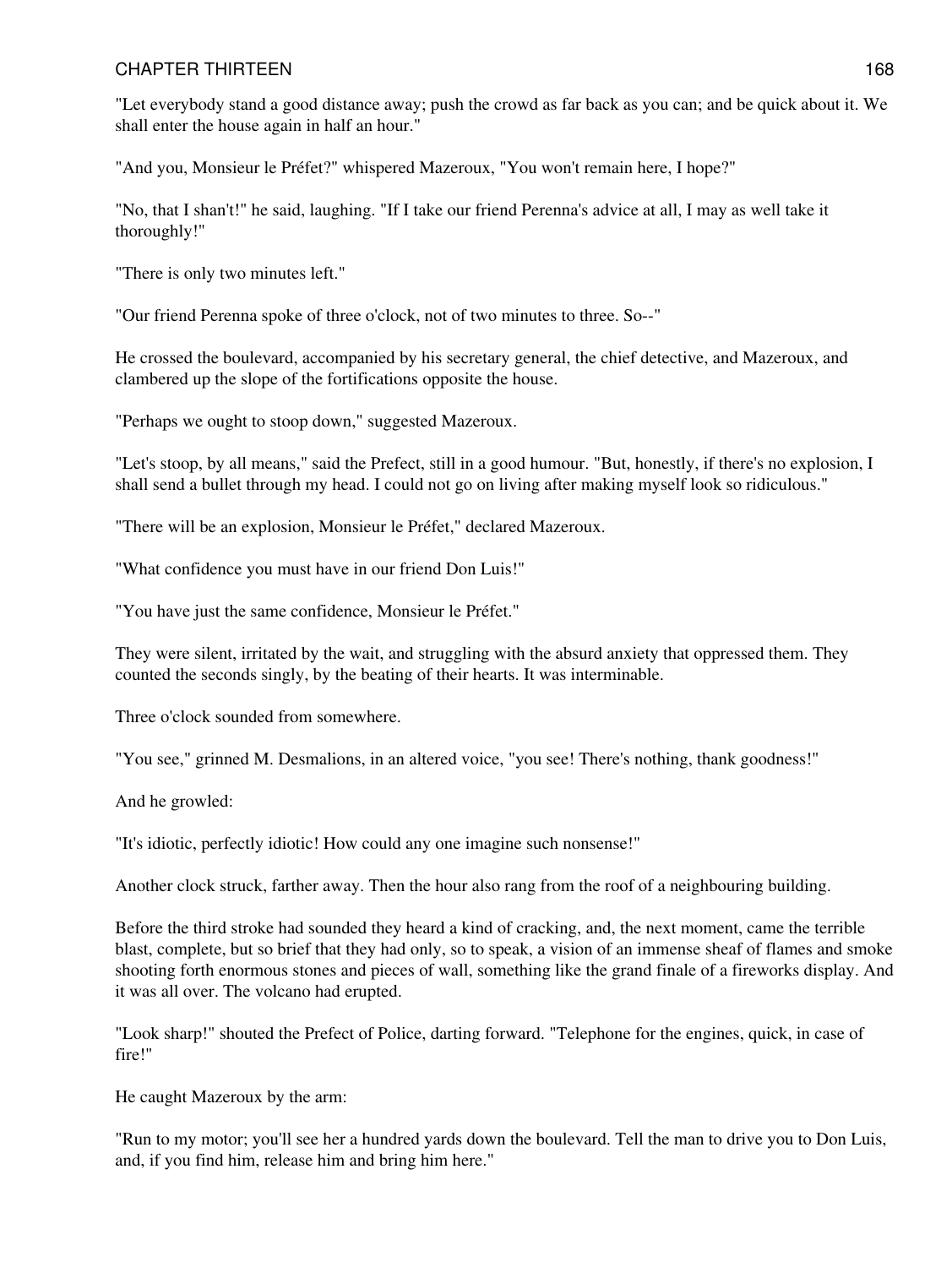"Under arrest, Monsieur le Préfet?"

"Under arrest? You're mad!"

"But, if the deputy chief--"

"The deputy chief will keep his mouth shut. I'll see to that. Be off!"

Mazeroux fulfilled his mission, not with greater speed than if he had been sent to arrest Don Luis, for Mazeroux was a conscientious man, but with extraordinary pleasure. The fight which he had been obliged to wage against the man whom he still called "the chief" had often distressed him to the point of tears. This time he was coming to help him, perhaps to save his life.

That afternoon the deputy chief had ceased his search of the house, by M. Desmalions's orders, as Don Luis's escape seemed certain, and left only three men on duty. Mazeroux found them in a room on the ground floor, where they were sitting up in turns. In reply to his questions, they declared that they had not heard a sound.

He went upstairs alone, so as to have no witnesses to his interview with the governor, passed through the drawing-room and entered the study.

Here he was overcome with anxiety, for, after turning on the light, the first glance revealed nothing to his eyes.

"Chief!" he cried, repeatedly. "Where are you, Chief?"

No answer.

"And yet," thought Mazeroux, "as he telephoned, he can't be far away."

In fact, he saw from where he stood that the receiver was hanging from its cord; and, going on to the telephone box, he stumbled over bits of brick and plaster that strewed the carpet. He then switched on the light in the box as well and saw a hand and arm hanging from the ceiling above him. The ceiling was broken up all around that arm. But the shoulder had not been able to pass through; and Mazeroux could not see the captive's head.

He sprang on to a chair and reached the hand. He felt it and was reassured by the warmth of its touch.

"Is that you, Mazeroux?" asked a voice that seemed to the sergeant to come from very far away.

"Yes, it's I. You're not wounded, are you? Nothing serious?"

"No, only stunned--and a bit faint--from hunger.... Listen to me."

"I'm listening."

"Open the second drawer on the left in my writing-desk.... You'll find--"

"Yes, Chief?"

"An old stick of chocolate."

"But--"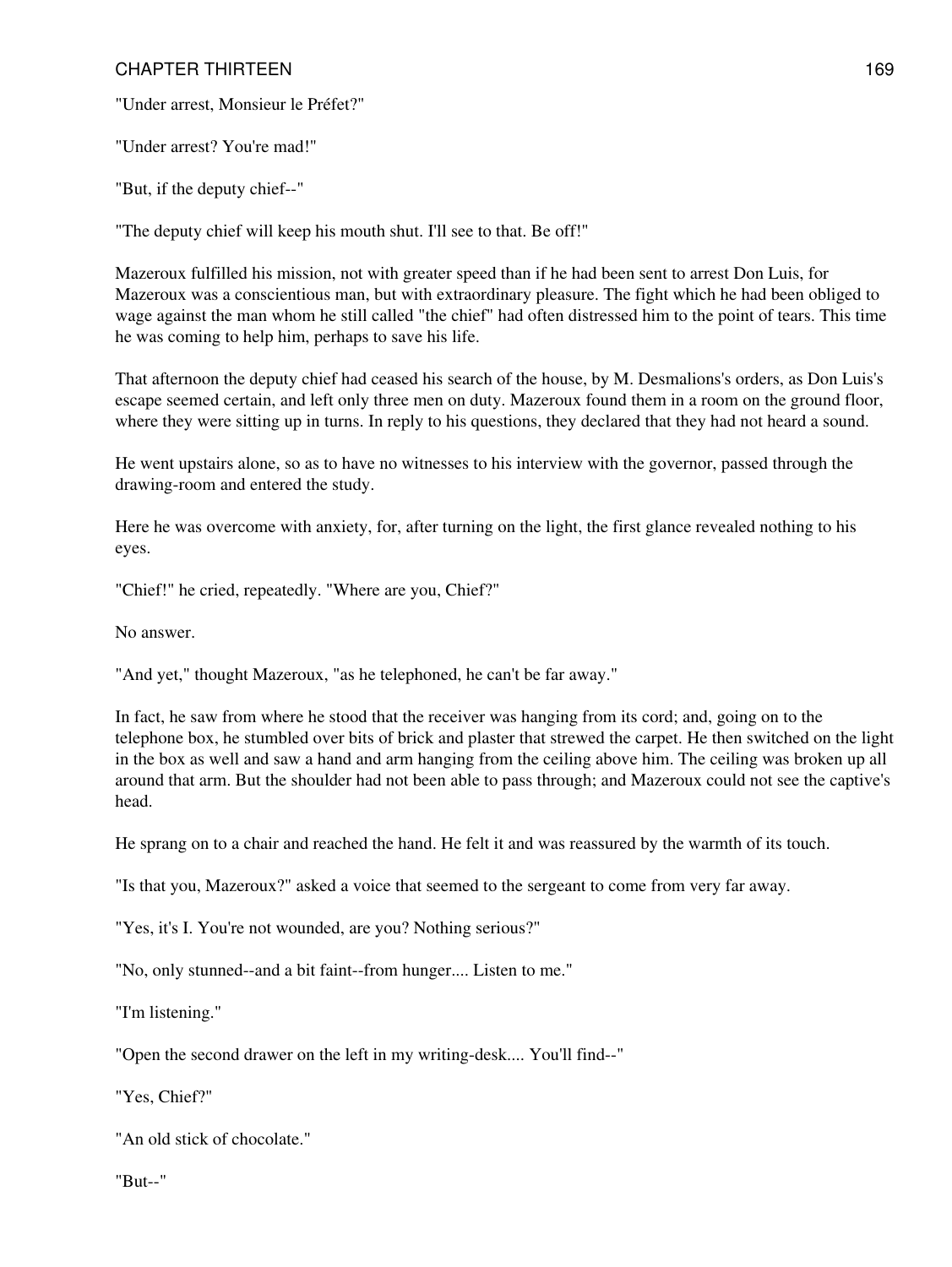"Do as I tell you, Alexandre; I'm famished."

Indeed, Don Luis recovered after a moment or two and said, in a gayer voice:

"That's better. I can wait now. Go to the kitchen and fetch me some bread and some water."

"I'll be back at once, Chief."

"Not this way. Come back by Florence Levasseur's room and the secret passage to the ladder which leads to the trapdoor at the top."

And he told him how to make the stone swing out and how to enter the hollow in which he had expected to meet with such a tragic end.

The thing was done in ten minutes. Mazeroux cleared the opening, caught hold of Don Luis by the legs and pulled him out of his hole.

"Oh, dear, oh dear!" he moaned, in a voice full of pity. "What a position, Chief! How did you manage it all? Yes, I see: you must have dug down, where you lay, and gone on digging--for more than a yard! And it took some pluck, I expect, on an empty stomach!"

When Don Luis was seated in his bedroom and had swallowed a few bits of bread and drunk what he wanted, he told his story:

"Yes, it took the devil's own pluck, old man. By Jingo! when a chap's ideas are whirling in his head and he can't use his brain, upon my word, all he asks is to die? And then there was no air, you see. I couldn't breathe. I went on digging, however, as you saw, went on digging while I was half asleep, in a sort of nightmare. Just look: my fingers are in a jelly. But there, I was thinking of that confounded business of the explosion and I wanted to warn you at all costs, and I dug away at my tunnel. What a job! And then, oof! I felt space at last!

"I got my hand through and next my arm. Where was I? Why, over the telephone, of course! I knew that at once by feeling the wall and finding the wires. Then it took me quite half an hour to get hold of the instrument. I couldn't reach it with my arm.

"I managed at last with a piece of string and a slip-knot to fish up the receiver and hold it near my mouth, or, say, at ten inches from my mouth. And then I shouted and roared to make my voice carry; and, all the time, I was in pain. And then, at last, my string broke.... And then--and then--I hadn't an ounce of strength left in my body. Besides, you fellows had been warned; and it was for you to get yourselves out of the mess."

He looked at Mazeroux and asked him, as though certain of the reply:

"The explosion took place, didn't it?"

"Yes, Chief."

"At three o'clock exactly?"

"Yes."

"And of course M. Desmalions had the house cleared?"

"Yes."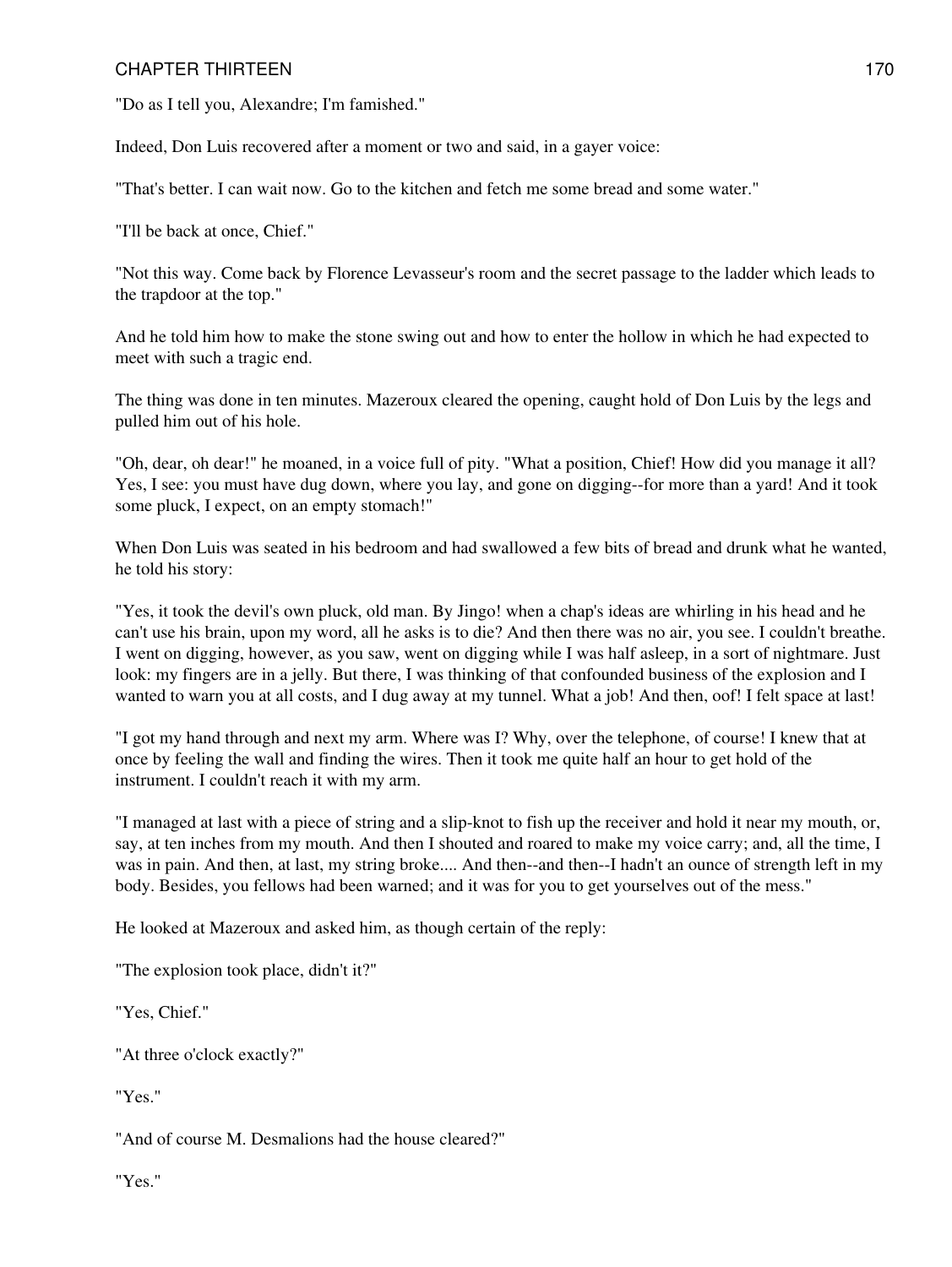"At the last minute?"

"At the last minute."

Don Luis laughed and said:

"I knew he would wait about and not give way until the crucial moment. You must have had a bad time of it, my poor Mazeroux, for of course you agreed with me from the start."

He kept on eating while he talked; and each mouthful seemed to bring back a little of his usual animation.

"Funny thing, hunger!" he said. "Makes you feel so light-headed. I must practise getting used to it, however."

"At any rate, Chief, no one would believe that you have been fasting for nearly forty-eight hours."

"Ah, that comes of having a sound constitution, with something to fall back upon! I shall be a different man in half an hour. Just give me time to shave and have a bath."

When he had finished dressing, he sat down to the breakfast of eggs and cold meat which Mazeroux had prepared for him; and then, getting up, said:

"Now, let's be off."

"But there's no hurry, Chief. Why don't you lie down for a few hours? The Prefect can wait."

"You're mad! What about Marie Fauville?"

"Marie Fauville?"

"Why, of course! Do you think I'm going to leave her in prison, or Sauverand, either? There's not a second to lose, old chap."

Mazeroux thought to himself that the chief had not quite recovered his wits yet. What? Release Marie Fauville and Sauverand, one, two, three, just like that! No, no, it was going a bit too far.

However, he took down to the Prefect's car a new Perenna, merry, brisk, and as fresh as though he had just got out of bed.

"Very flattering to my pride," said Don Luis to Mazeroux, "most flattering, that hesitation of the Prefect's, after I had warned him over the telephone, followed by his submission at the decisive moment. What a hold I must have on all those jokers, to make them sit up at a sign from little me! 'Beware, gentlemen!' I telephone to them from the bottomless pit. 'Beware! At three o'clock, a bomb!' 'Nonsense!' say they. 'Not a bit of it!' say I. 'How do you know?' 'Because I do.' 'But what proof have you?' 'What proof? That I say so.' 'Oh, well, of course, if you say so!' And, at five minutes to three, out they march. Ah, if I wasn't built up of modesty--"

They came to the Boulevard Suchet, where the crowd was so dense that they had to alight from the car. Mazeroux passed through the cordon of police protecting the approaches to the house and took Don Luis to the slope across the road.

"Wait for me here, Chief. I'll tell the Prefect of Police."

On the other side of the boulevard, under the pale morning sky in which a few black clouds still lingered, Don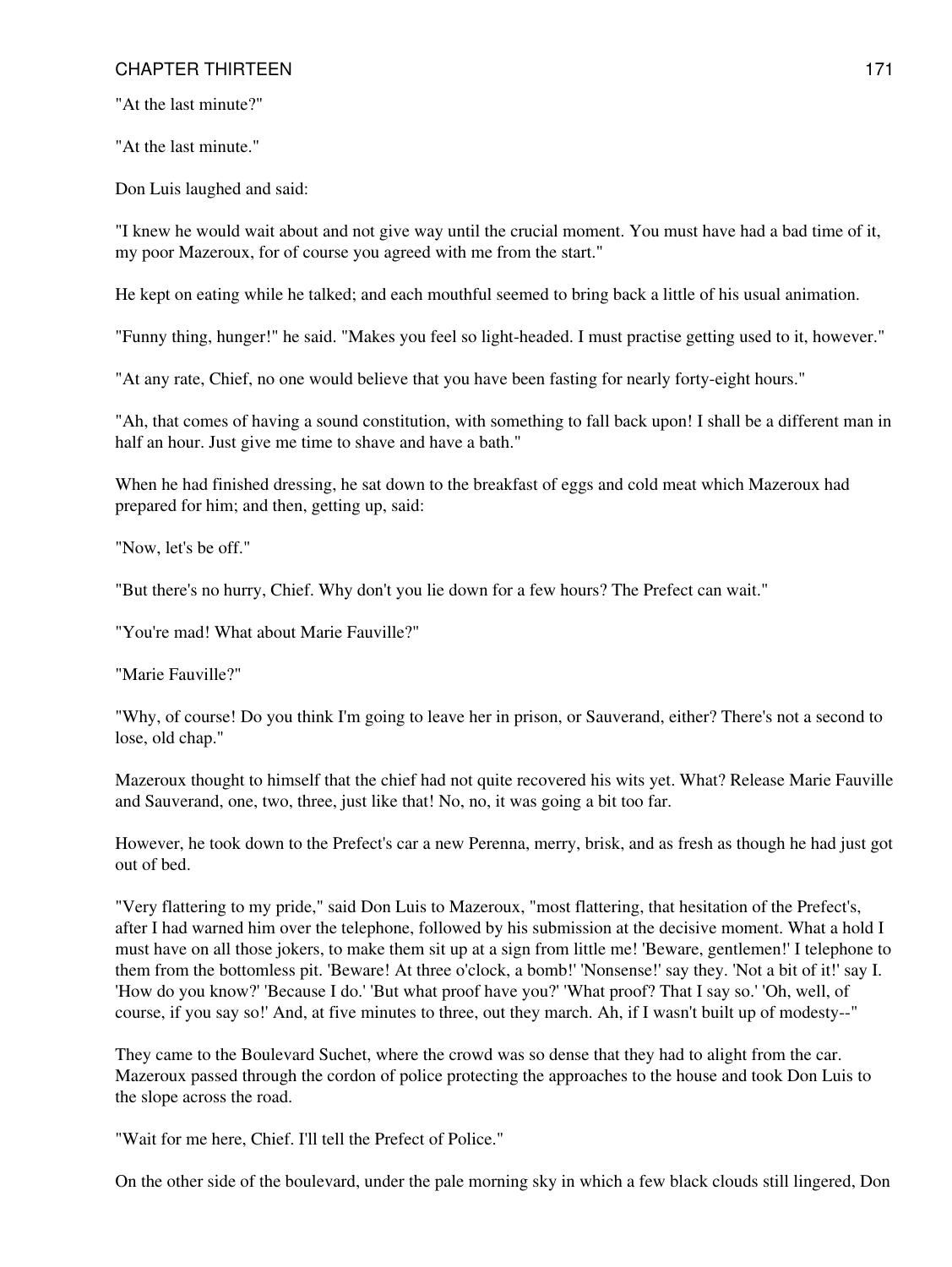Luis saw the havoc wrought by the explosion. It was apparently not so great as he had expected. Some of the ceilings had fallen in and their rubbish showed through the yawning cavities of the windows; but the house remained standing. Even Fauville's built-out annex had not suffered overmuch, and, strange to say, the electric light, which the Prefect had left burning on his departure, had not gone out. The garden and the road were covered with stacks of furniture, over which a number of soldiers and police kept watch.

"Come with me, Chief," said Mazeroux, as he fetched Don Luis and led him toward the engineer's workroom.

A part of the floor was demolished. The outer walls on the left, near the passage, were cracked; and two workmen were fixing up beams, brought from the nearest timber yard, to support the ceiling. But, on the whole, the explosion had not had the results which the man who prepared it must have anticipated.

M. Desmalions was there, together with all the men who had spent the night in the room and several important persons from the public prosecutor's office. Weber, the deputy chief detective, alone had gone, refusing to meet his enemy.

Don Luis's arrival caused great excitement. The Prefect at once came up to him and said:

"All our thanks, Monsieur. Your insight is above praise. You have saved our lives; and these gentlemen and I wish to tell you so most emphatically. In my case, it is the second time that I have to thank you."

"There is a very simple way of thanking me, Monsieur le Préfet," said Don Luis, "and that is to allow me to carry out my task to the end."

"Your task?"

"Yes, Monsieur le Préfet. My action of last night is only the beginning. The conclusion is the release of Marie Fauville and Gaston Sauverand."

M. Desmalions smiled.

"Oh!"

"Am I asking too much, Monsieur le Préfet?"

"One can always ask, but the request should be reasonable. And the innocence of those people does not depend on me."

"No; but it depends on you, Monsieur le Préfet, to let them know if I prove their innocence to you."

"Yes, I agree, if you prove it beyond dispute."

"Just so."

Don Luis's calm assurance impressed M. Desmalions in spite of everything and even more than on the former occasions; and he suggested:

"The results of the hasty inspection which we have made will perhaps help you. For instance, we are certain that the bomb was placed by the entrance to the passage and probably under the boards of the floor."

"Please do not trouble, Monsieur le Préfet. These are only secondary details. The great thing now is that you should know the whole truth, and that not only through words."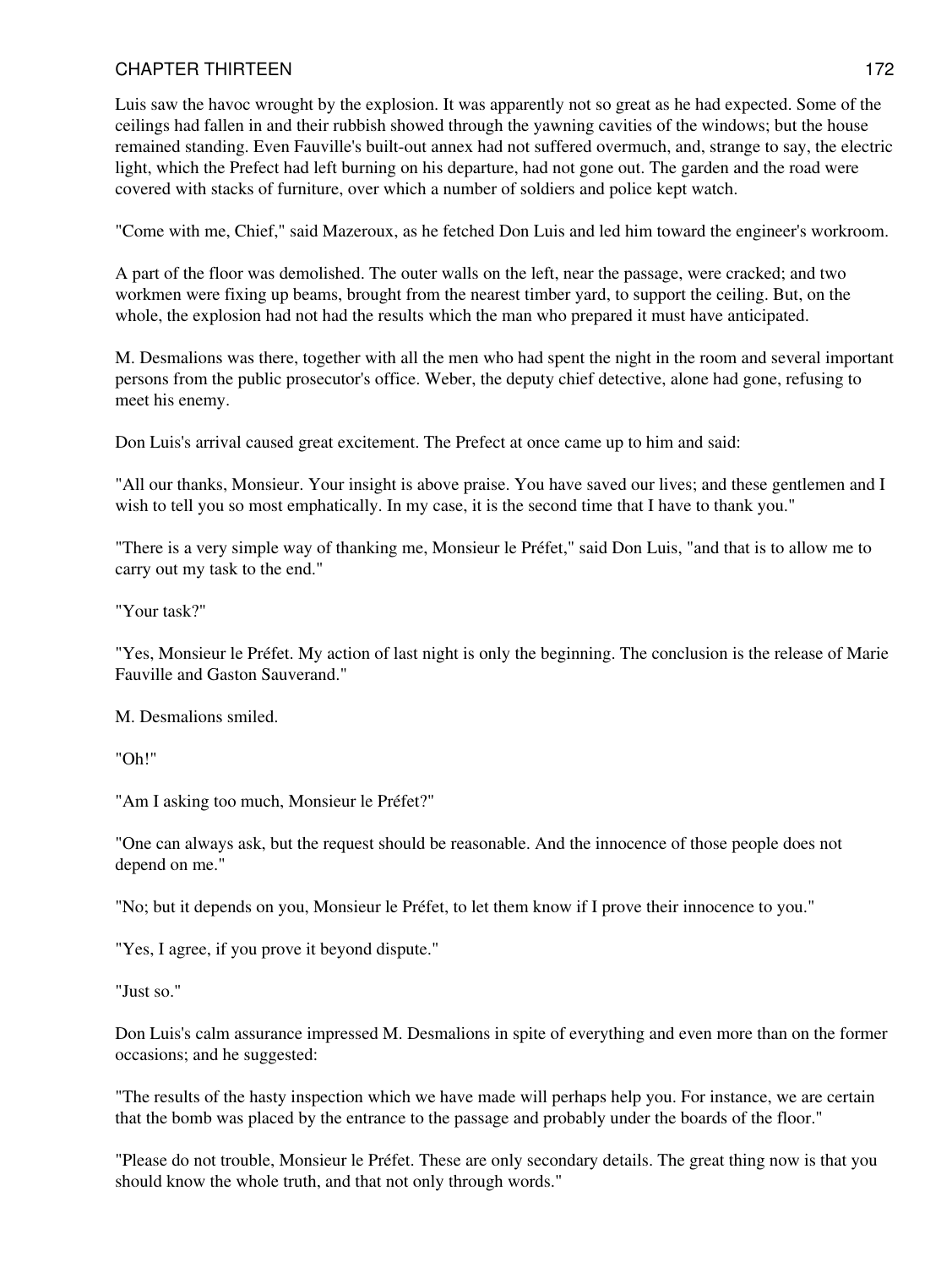The Prefect had come closer. The magistrate and detectives were standing round Don Luis, watching his lips and movements with feverish impatience. Was it possible that that truth, as yet so remote and vague, in spite of all the importance which they attached to the arrests already effected, was known at last?

It was a solemn moment. Every one was on tenterhooks. The manner in which Don Luis had foretold the explosion lent the value of an accomplished fact to his predictions; and the men whom he had saved from the terrible catastrophe were almost ready to accept as certainties the most improbable statements which a man of his stamp might make.

"Monsieur le Préfet," he said, "you waited in vain last night for the fourth letter to make its appearance. We shall now be able, by an unexpected miracle of chance, to be present at the delivery of the letter. You will then know that it was the same hand that committed all the crimes--and you will know whose hand that was."

And, turning to Mazeroux:

"Sergeant, will you please make the room as dark as you can? The shutters are gone; but you might draw the curtains across the windows and close the doors. Monsieur le Préfet, is it by accident that the electric light is on?"

"Yes, by accident. We will have it turned out."

"One moment. Have any of you gentlemen a pocket lantern about you? Or, no, it doesn't matter. This will do."

There was a candle in a sconce. He took it and lit it.

Then he switched off the electric light.

There was a half darkness, amid which the flame of the candle flickered in the draught from the windows. Don Luis protected the flame with his hand and moved to the table.

"I do not think that we shall be kept waiting long," he said. "As I foresee it, there will be only a few seconds before the facts speak for themselves and better than I could do."

Those few seconds, during which no one broke the silence, were unforgettable. M. Desmalions has since declared, in an interview in which he ridicules himself very cleverly, that his brain, over-stimulated by the fatigues of the night and by the whole scene before him, imagined the most unlikely events, such as an invasion of the house by armed assailants, or the apparition of ghosts and spirits.

He had the curiosity, however, he said, to watch Don Luis. Sitting on the edge of the table, with his head thrown a little back and his eyes roaming over the ceiling, Don Luis was eating a piece of bread and nibbling at a cake of chocolate. He seemed very hungry, but quite at his ease.

The others maintained that tense attitude which we put on at moments of great physical effort. Their faces were distorted with a sort of grimace. They were haunted by the memory of the explosion as well as obsessed by what was going to happen. The flame of the candle cast shadows on the wall.

More seconds elapsed than Don Luis Perenna had said, thirty or forty seconds, perhaps, that seemed endless. Then Perenna lifted the candle a little and said:

"There you are."

They had all seen what they now saw almost as soon as he spoke. A letter was descending from the ceiling. It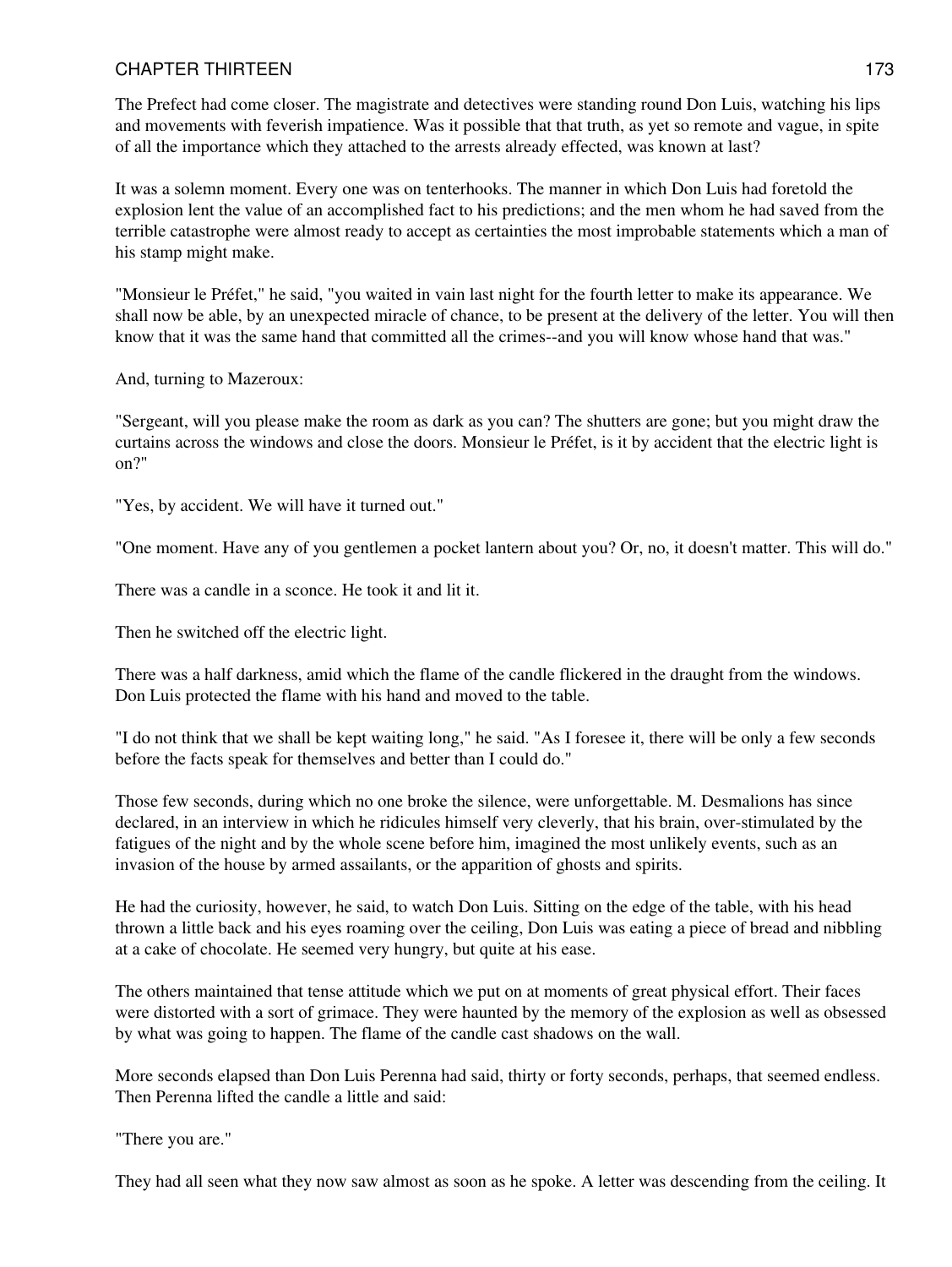spun round slowly, like a leaf falling from a tree without being driven by the wind. It just touched Don Luis and alighted on the floor between two legs of the table.

Picking up the paper and handing it to M. Desmalions, Don Luis said:

"There you are, Monsieur le Préfet. This is the fourth letter, due last night."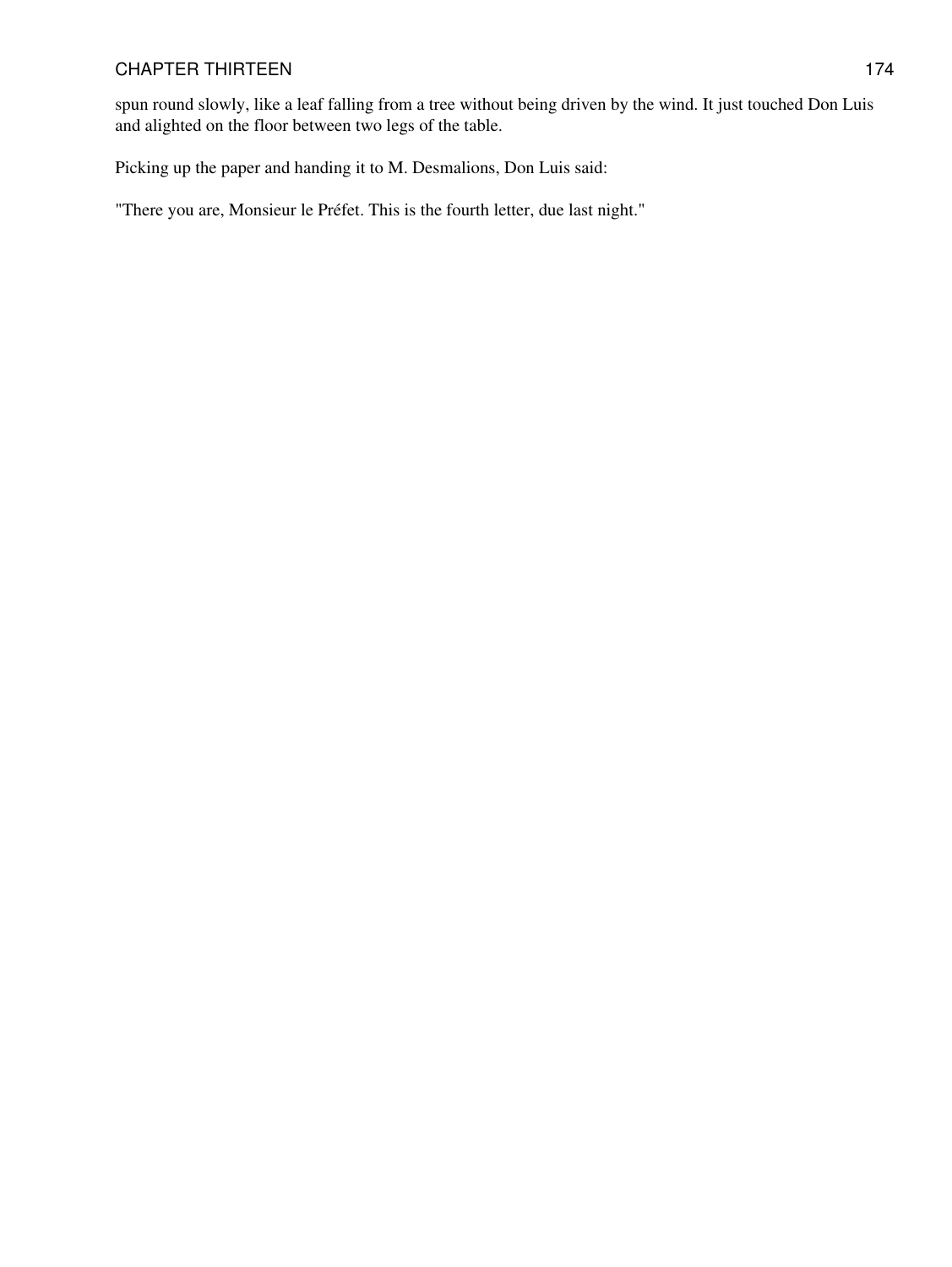## THE "HATER"

M. Desmalions looked at him without understanding, and looked from him to the ceiling. Perenna said:

"Oh, there's no witchcraft about it; and, though no one has thrown that letter from above, though there is not the smallest hole in the ceiling, the explanation is quite simple!"

"Quite simple, is it?" said M. Desmalions.

"Yes, Monsieur le Préfet. It all looks like an extremely complicated conjuring trick, done almost for fun. Well, I say that it is quite simple--and, at the same time, terribly tragic. Sergeant Mazeroux, would you mind drawing back the curtains and giving us as much light as possible?"

While Mazeroux was executing his orders and M. Desmalions glancing at the fourth letter, the contents of which were unimportant and merely confirmed the previous ones, Don Luis took a pair of steps which the workmen had left in the corner, set it up in the middle of the room and climbed to the top, where, seated astride, he was able to reach the electric chandelier.

It consisted of a broad, circular band in brass, beneath which was a festoon of crystal pendants. Inside were three lamps placed at the corners of a brass triangle concealing the wires.

He uncovered the wires and cut them. Then be began to take the whole fitting to pieces. To hasten matters, he asked for a hammer and broke up the plaster all round the clamps that held the chandelier in position.

"Lend me a hand, please," he said to Mazeroux.

Mazeroux went up the steps; and between them they took hold of the chandelier and let it slide down the uprights. The detectives caught it and placed it on the table with some difficulty, for it was much heavier than it looked.

On inspection, it proved to be surmounted by a cubical metal box, measuring about eight inches square, which box, being fastened inside the ceiling between the iron clamps, had obliged Don Luis to knock away the plaster that concealed it.

"What the devil's this?" exclaimed M. Desmalions.

"Open it for yourself, Monsieur le Préfet: there's a lid to it," said Perenna.

M. Desmalions raised the lid. The box was filled with springs and wheels, a whole complicated and detailed mechanism resembling a piece of clockwork.

"By your leave, Monsieur le Préfet," said Don Luis.

He took out one piece of machinery and discovered another beneath it, joined to the first by the gearing of two wheels; and the second was more like one of those automatic apparatuses which turn out printed slips.

Right at the bottom of the box, just where the box touched the ceiling, was a semicircular groove, and at the edge of it was a letter ready for delivery.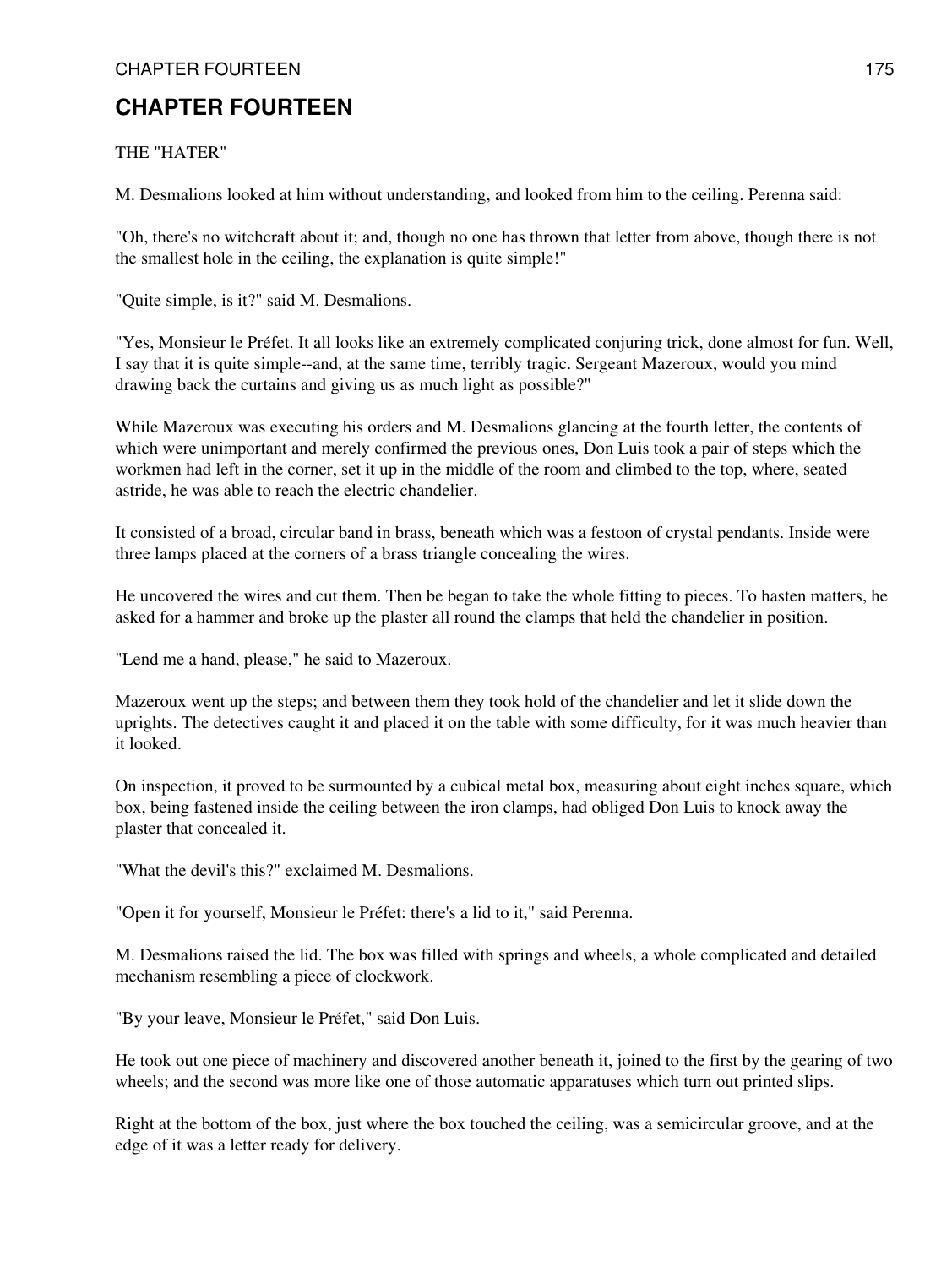"The last of the five letters," said Don Luis, "doubtless continuing the series of denunciations. You will notice, Monsieur le Préfet, that the chandelier originally had a fourth lamp in the centre. It was obviously removed when the chandelier was altered, so as to make room for the letters to pass."

He continued his detailed explanations:

"So the whole set of letters was placed here, at the bottom. A clever piece of machinery, controlled by clockwork, took them one by one at the appointed time, pushed them to the edge of the groove concealed between the lamps and the pendants, and projected them into space."

None of those standing around Don Luis spoke, and all of them seemed perhaps a little disappointed. The whole thing was certainly very clever; but they had expected something better than a trick of springs and wheels, however surprising.

"Have patience, gentlemen," said Don Luis. "I promised you something ghastly; and you shall have it."

"Well, I agree," said the Prefect of Police, "that this is where the letters started from. But a good many points remain obscure; and, apart from this, there is one fact in particular which it seems impossible to understand. How were the criminals able to adapt the chandelier in this way? And, in a house guarded by the police, in a room watched night and day, how were they able to carry out such a piece of work without being seen or heard?"

"The answer is quite easy, Monsieur le Préfet: the work was done before the house was guarded by the police."

"Before the murder was committed, therefore?"

"Before the murder was committed."

"And what is to prove to me that that is so?"

"You have said so yourself, Monsieur le Préfet: because it could not have been otherwise."

"But do explain yourself, Monsieur!" cried M. Desmalions, with a gesture of irritation. "If you have important things to tell us, why delay?"

"It is better, Monsieur le Préfet, that you should arrive at the truth in the same way as I did. When you know the secret of the letters, the truth is much nearer than you think; and you would have already named the criminal if the horror of his crime had not been so great as to divert all suspicion from him."

M. Desmalions looked at him attentively. He felt the importance of Perenna's every word and he was really anxious.

"Then, according to you," he said, "those letters accusing Madame Fauville and Gaston Sauverand were placed there with the sole object of ruining both of them?"

"Yes, Monsieur le Préfet."

"And, as they were placed there before the crime, the plot must have been schemed before the murder?"

"Yes, Monsieur le Préfet, before the murder. From the moment that we admit the innocence of Mme. Fauville and Gaston Sauverand, we are obliged to conclude that, as everything accuses them, this is due to a series of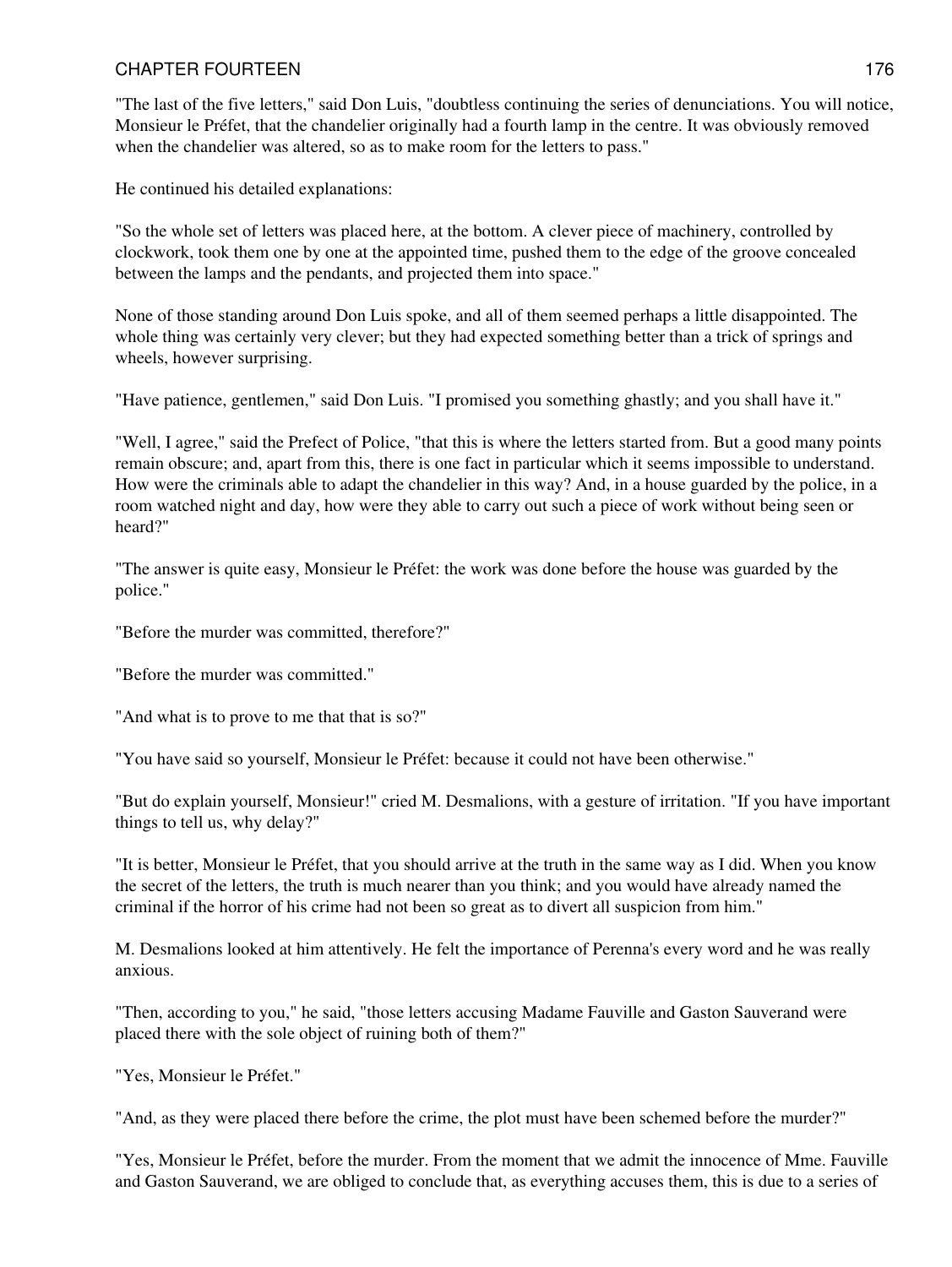deliberate acts. Mme. Fauville was out on the night of the murder: a plot! She was unable to say how she spent her time while the murder was being committed: a plot! Her inexplicable drive in the direction of La Muette and her cousin Sauverand's walk in the neighbourhood of the house: plots! The marks left in the apple by those teeth, by Mme. Fauville's own teeth: a plot and the most infernal of all!

"I tell you, everything is plotted beforehand, everything is, so to speak, prepared, measured out, labelled, and numbered. Everything takes place at the appointed time. Nothing is left to chance. It is a work very nicely pieced together, worthy of the most skilful artisan, so solidly constructed that outside happenings have not been able to throw it out of gear; and that the scheme works exactly, precisely, imperturbably, like the clockwork in this box, which is a perfect symbol of the whole business and, at the same time, gives a most accurate explanation of it, because the letters denouncing the murderers were duly posted before the crime and delivered after the crime on the dates and at the hours foreseen."

M. Desmalions remained thinking for a time and then objected:

"Still, in the letters which he wrote, M. Fauville accuses his wife."

"He does."

"We must therefore admit either that he was right in accusing her or that the letters are forged?"

"They are not forged. All the experts have recognized M. Fauville's handwriting."

"Then?"

"Then--"

Don Luis did not finish his sentence; and M. Desmalions felt the breath of the truth fluttering still nearer round him.

The others, one and all as anxious as himself, were silent. He muttered:

"I do not understand--"

"Yes, Monsieur le Préfet, you do. You understand that, if the sending of those letters forms an integrate part of the plot hatched against Mme. Fauville and Gaston Sauverand, it is because their contents were prepared in such a way as to be the undoing of the victims."

"What! What! What are you saying?"

"I am saying what I said before. Once they are innocent, everything that tells against them is part of the plot."

Again there was a long silence. The Prefect of Police did not conceal his agitation. Speaking very slowly, with his eyes fixed on Don Luis's eyes, he said:

"Whoever the culprit may be, I know nothing more terrible than this work of hatred."

"It is an even more improbable work than you can imagine, Monsieur le Préfet," said Perenna, with growing animation, "and it is a hatred of which you, who do not know Sauverand's confession, cannot yet estimate the violence. I understood it completely as I listened to the man; and, since then, all my thoughts have been overpowered by the dominant idea of that hatred. Who could hate like that? To whose loathing had Marie Fauville and Sauverand been sacrificed? Who was the inconceivable person whose perverted genius had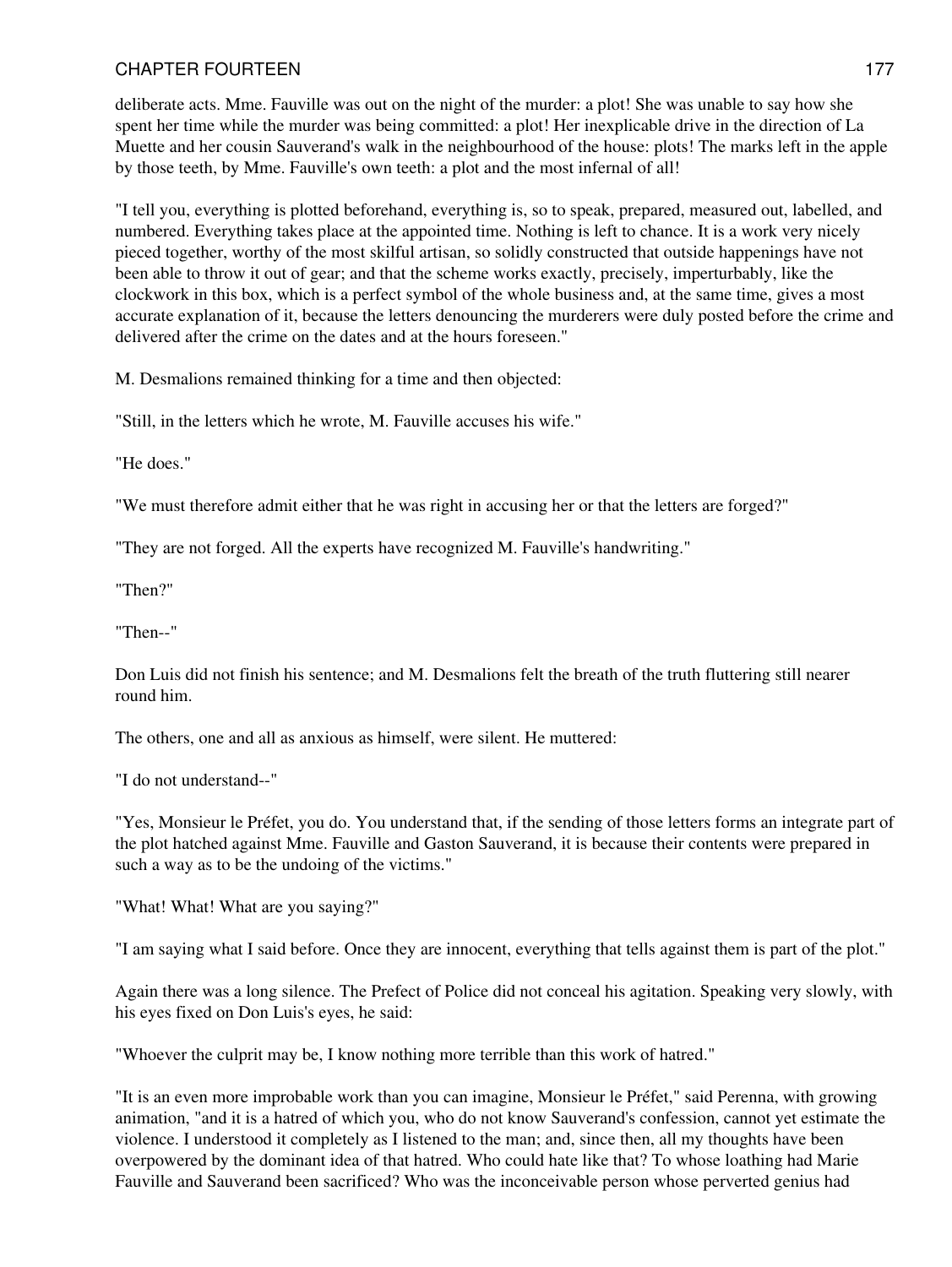surrounded his two victims with chains so powerfully forged?

"And another idea came to my mind, an earlier idea which had already struck me several times and to which I have already referred in Sergeant Mazeroux's presence: I mean the really mathematical character of the appearance of the letters. I said to myself that such grave documents could not be introduced into the case at fixed dates unless some primary reason demanded that those dates should absolutely be fixed. What reason? If a *human* agency had been at work each time, there would surely have been some irregularity dependent on this especially after the police had become cognizant of the matter and were present at the delivery of the letters.

"Well," Perenna continued, "in spite of every obstacle, the letters continued to come, as though they could not help it. And thus the reason of their coming gradually dawned upon me: they came mechanically, by some invisible process set going once and for all and working with the blind certainty of a physical law. This was a case not of a conscious intelligence and will, but just of material necessity.... It was the clash of these two ideas--the idea of the hatred pursuing the innocent and the idea of that machinery serving the schemes of the 'hater'--it was their clash that gave birth to the little spark of light. When brought into contact, the two ideas combined in my mind and suggested the recollection that Hippolyte Fauville was an engineer by profession!"

The others listened to him with a sort of uneasy oppression. What was gradually being revealed of the tragedy, instead of relieving the anxiety, increased it until it became absolutely painful.

M. Desmalions objected:

"Granting that the letters arrived on the dates named, you will nevertheless have noted that the hour varied on each occasion.

"That is to say, it varied according as we watched in the dark or not, and that is just the detail which supplied me with the key to the riddle. If the letters--and this was an indispensable precaution, which we are now able to understand--were delivered only under cover of the darkness, it must be because a contrivance of some kind prevented them from appearing when the electric light was on, and because that contrivance was controlled by a switch inside the room. There is no other explanation possible.

"We have to do with an automatic distributor that delivers the incriminating letters which it contains by clockwork, releasing them only between this hour and that on such and such a night fixed in advance and only at times when the electric light is off. You have the apparatus before you. No doubt the experts will admire its ingenuity and confirm my assertions. But, given the fact that it was found in the ceiling of this room, given the fact that it contained letters written by M. Fauville, am I not entitled to say that it was constructed by M. Fauville, the electrical engineer?"

Once more the name of M. Fauville returned, like an obsession; and each time the name stood more clearly defined. It was first M. Fauville; then M. Fauville, the engineer; then M. Fauville, the electrical engineer. And thus the picture of the "hater," as Don Luis said, appeared in its accurate outlines, giving those men, used though they were to the strangest criminal monstrosities, a thrill of terror. The truth was now no longer prowling around them. They were already fighting with it, as you fight with an adversary whom you do not see but who clutches you by the throat and brings you to the ground.

And the Prefect of Police, summing up all his impressions, said, in a strained voice:

"So M. Fauville wrote those letters in order to ruin his wife and the man who was in love with her?"

"Yes."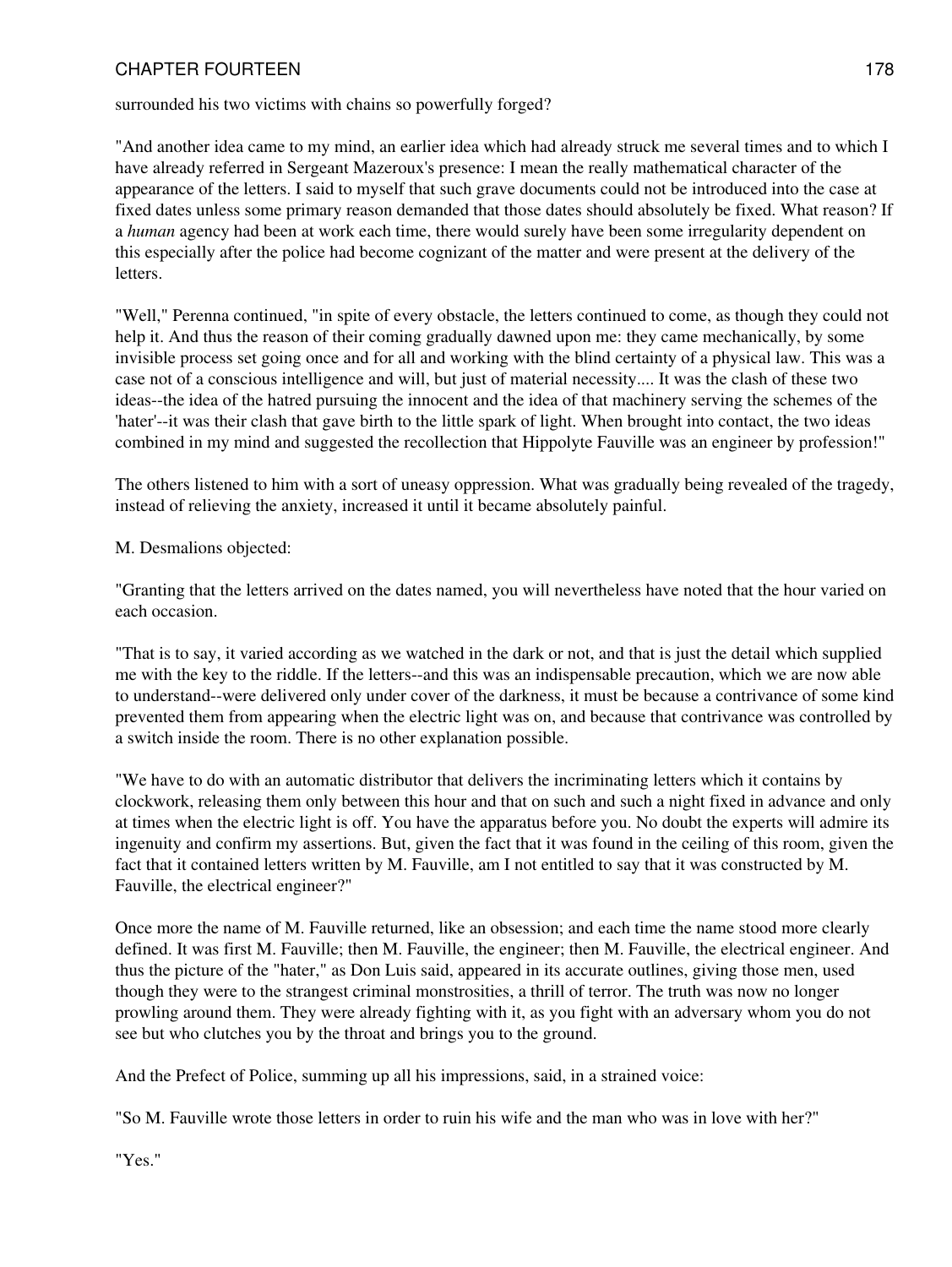"In that case--"

"What?"

"Knowing, at the same time, that he was threatened with death, he wished, if ever the threat was realized, that his death should be laid to the charge of his wife and her friend?"

"Yes."

"And, in order to avenge himself on their love for each other and to gratify his hatred of them both, he wanted the whole set of facts to point to them as guilty of the murder of which he would be the victim?"

"Yes."

"So that--so that M. Fauville, in one part of his accursed work, was--what shall I say?--the accomplice of his own murder. He dreaded death. He struggled against it. But he arranged that his hatred should gain by it. That's it, isn't it? That's how it is?"

"Almost, Monsieur le Préfet. You are following the same stages by which I travelled and, like myself, you are hesitating before the last truth, before the truth which gives the tragedy its sinister character and deprives it of all human proportions."

The Prefect struck the table with his two fists and, in a sudden fit of revolt, cried:

"It's ridiculous! It's a perfectly preposterous theory! M. Fauville threatened with death and contriving his wife's ruin with that Machiavellian perseverance? Absurd! The man who came to my office, the man whom you saw, was thinking of only one thing: how to escape dying! He was obsessed by one dread alone, the dread of death.

"It is not at such moments," the Prefect emphasized, "that a man fits up clockwork and lays traps, especially when those traps cannot take effect unless he dies by foul play. Can you see M. Fauville working at his automatic machine, putting in with his own hands letters which he has taken the pains to write to a friend three months before and intercept, arranging events so that his wife shall appear guilty and saying, 'There! If I die murdered, I'm easy in my mind: the person to be arrested will be Marie!'

"No, you must confess, men don't take these gruesome precautions. Or, if they do--if they do, it means that they're sure of being murdered. It means that they agree to be murdered. It means that they are at one with the murderer, so to speak, and meet him halfway. In short, it means--"

He interrupted himself, as if the sentences which he had spoken had surprised him. And the others seemed equally disconcerted. And all of them unconsciously drew from those sentences the conclusions which they implied, and which they themselves did not yet fully perceive.

Don Luis did not remove his eyes from the Prefect, and awaited the inevitable words.

M. Desmalions muttered:

"Come, come, you are not going to suggest that he had agreed--"

"I suggest nothing, Monsieur le Préfet," said Don Luis. "So far, you have followed the logical and natural trend of your thoughts; and that brings you to your present position."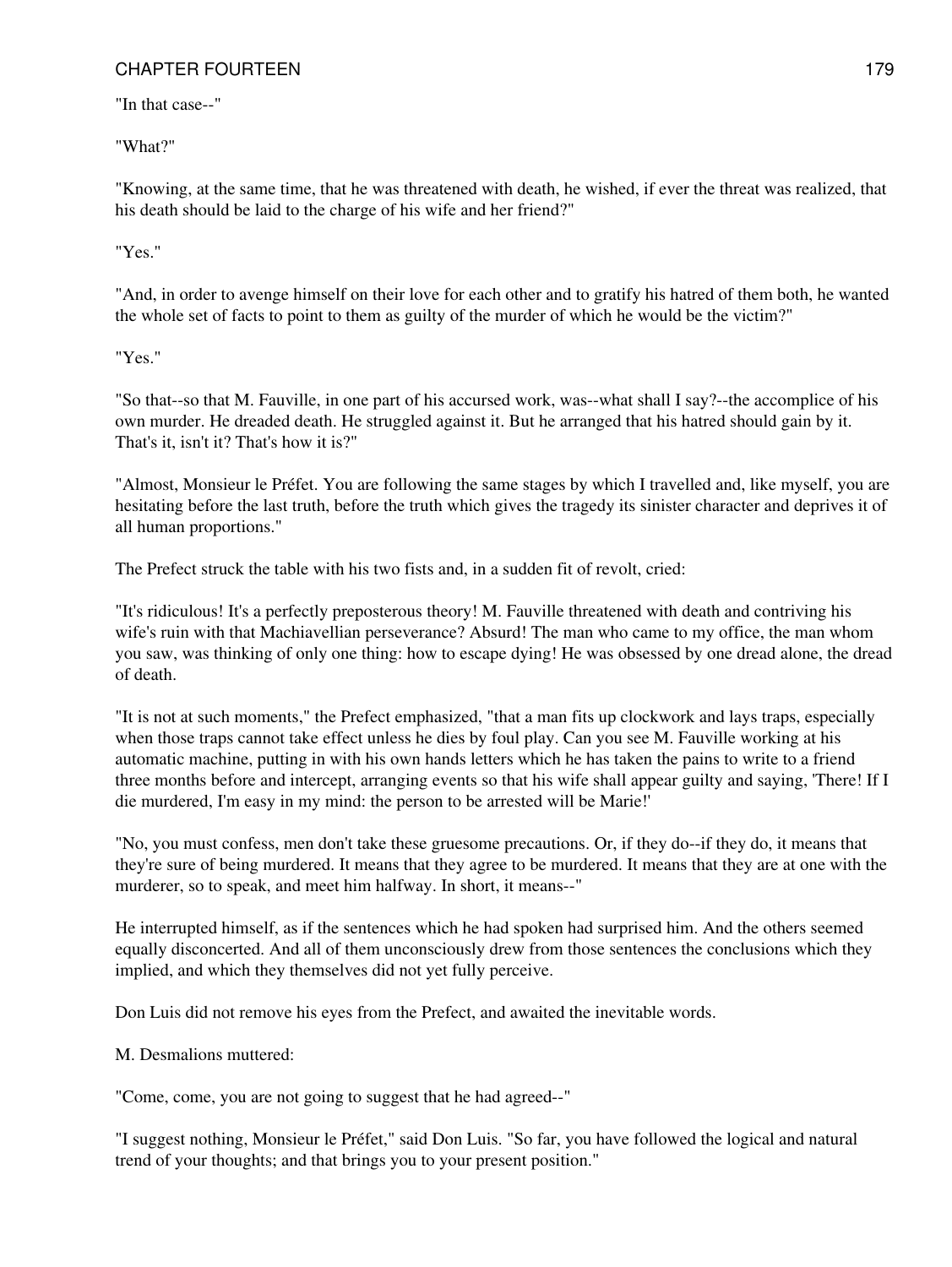"Yes, yes, I know, but I am showing you the absurdity of your theory. It can't be correct, and we can't believe in Marie Fauville's innocence unless we are prepared to suppose an unheard-of thing, that M. Fauville took part in his own murder. Why, it's laughable!"

And he gave a laugh; but it was a forced laugh and did not ring true.

"For, after all," he added, "you can't deny that that is where we stand."

"I don't deny it."

"Well?"

"Well, M. Fauville, as you say, took part in his own murder."

This was said in the quietest possible fashion, but with an air of such certainty that no one dreamed of protesting. After the work of deduction and supposition which Don Luis had compelled his hearers to undertake, they found themselves in a corner which it was impossible for them to leave without stumbling against unanswerable objections.

There was no longer any doubt about M. Fauville's share in his own death. But of what did that share consist? What part had he played in the tragedy of hatred and murder? Had he played that part, which ended in the sacrifice of his life, voluntarily or under compulsion? Who, when all was said and done, had served as his accomplice or his executioner?

All these questions came crowding upon the minds of M. Desmalions and the others. They thought of nothing but of how to solve them, and Don Luis could feel certain that his solution was accepted beforehand. From that moment he had but to tell his story of what had happened without fear of contradiction. He did so briefly, after the manner of a succinct report limited to essentials:

"Three months before the crime, M. Fauville wrote a series of letters to one of his friends, M. Langernault, who, as Sergeant Mazeroux will have told you, Monsieur le Préfet, had been dead for several years, a fact of which M. Fauville cannot have been ignorant. These letters were posted, but were intercepted by some means which it is not necessary that we should know for the moment. M. Fauville erased the postmarks and the addresses and inserted the letters in a machine constructed for the purpose, of which he regulated the works so that the first letter should be delivered a fortnight after his death and the others at intervals of ten days.

"At this moment it is certain that his plan was concerted down to the smallest detail. Knowing that Sauverand was in love with his wife, watching Sauverand's movements, he must obviously have noticed that his detested rival used to pass under the windows of the house every Wednesday and that Marie Fauville would go to her window.

"This is a fact of the first importance, one which was exceedingly valuable to me; and it will impress you as being equal to a material proof. Every Wednesday evening, I repeat, Sauverand used to wander round the house. Now note this: first, the crime prepared by M. Fauville was committed on a Wednesday evening; secondly, it was at her husband's express request that Mme. Fauville went out that evening to go to the opera and to Mme. d'Ersinger's."

Don Luis stopped for a few seconds and then continued:

"Consequently, on the morning of that Wednesday, everything was ready, the fatal clock was wound up, the incriminating machinery was working to perfection, and the proofs to come would confirm the immediate proofs which M. Fauville held in reserve. Better still, Monsieur le Préfet, you had received from him a letter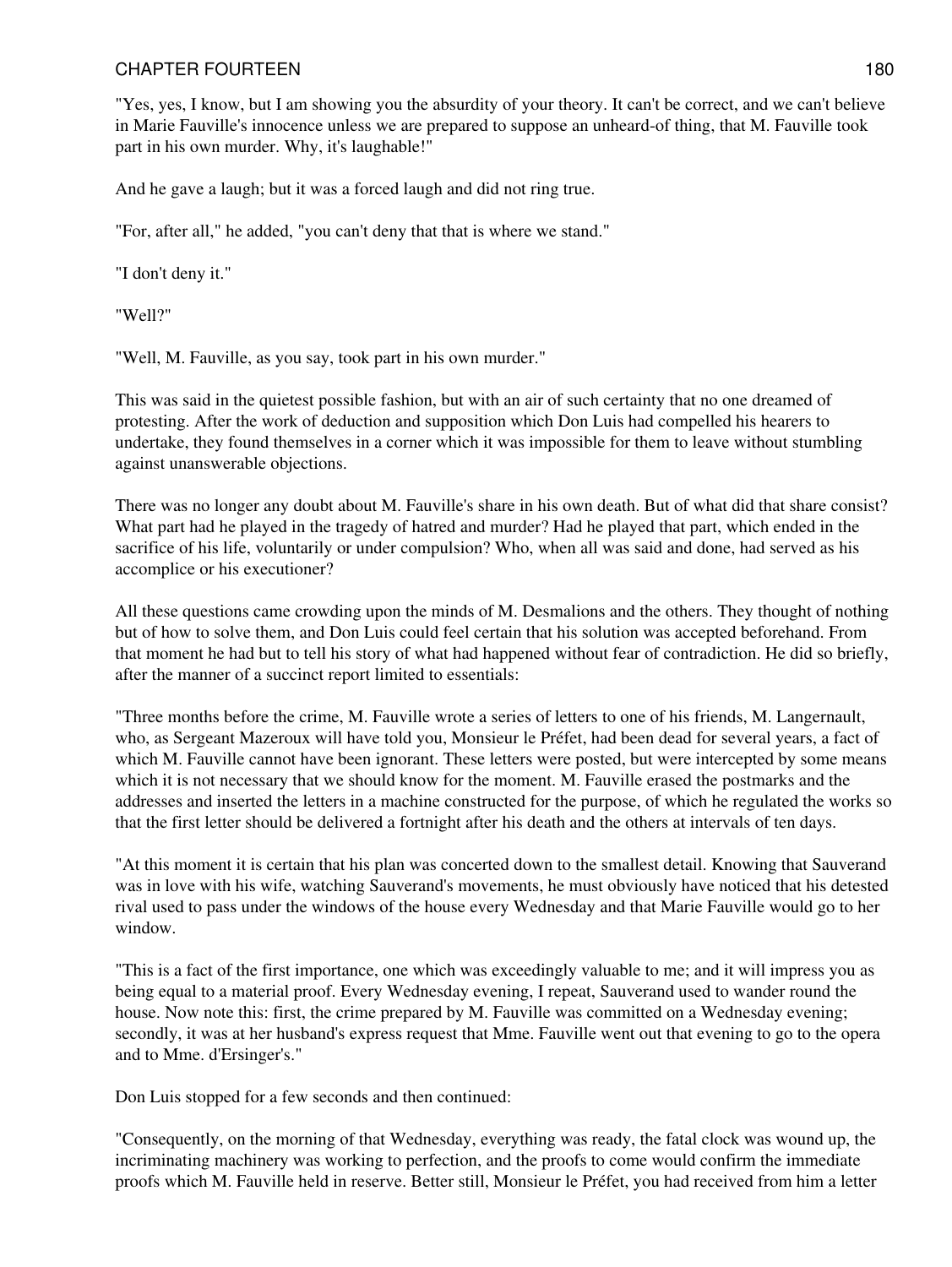in which he told you of the plot hatched against him, and he implored your assistance for the morning of the next day--that is to say, *after his death*!

"Everything, in short, led him to think that things would go according to the 'hater's' wishes, when something occurred that nearly upset his schemes: the appearance of Inspector Vérot, who had been sent by you, Monsieur le Préfet, to collect particulars about the Mornington heirs. What happened between the two men? Probably no one will ever know. Both are dead; and their secret will not come to life again. But we can at least say for certain that Inspector Vérot was here and took away with him the cake of chocolate on which the teeth of the tiger were seen for the first time, and also that Inspector Vérot succeeded, thanks to circumstances with which we are unacquainted, in discovering M. Fauville's projects."

"This we know," explained Don Luis, "because Inspector Vérot said so in his own agonizing words; because it was through him that we learned that the crime was to take place on the following night; and because he had set down his discoveries in a letter which was stolen from him.

"And Fauville knew it also, because, to get rid of the formidable enemy who was thwarting his designs, he poisoned him; because, when the poison was slow in acting, he had the audacity, under a disguise which made him look like Sauverand and which was one day to turn suspicion against Sauverand, he had the audacity and the presence of mind to follow Inspector Vérot to the Café du Pont-Neuf, to purloin the letter of explanation which Inspector Vérot wrote you, to substitute a blank sheet of paper for it, and then to ask a passer-by, who might become a witness against Sauverand, the way to the nearest underground station for Neuilly, where Sauverand lived! There's your man, Monsieur le Préfet."

Don Luis spoke with increasing force, with the ardour that springs from conviction; and his logical and closely argued speech seemed to conjure up the actual truth,

"There's your man, Monsieur le Préfet," he repeated. "There's your scoundrel. And the situation in which he found himself was such, the fear inspired by Inspector Vérot's possible revelations was such, that, before putting into execution the horrible deed which he had planned, he came to the police office to make sure that his victim was no longer alive and had not been able to denounce him.

"You remember the scene, Monsieur le Préfet, the fellow's agitation and fright: 'To-morrow evening,' he said. Yes, it was for the morrow that he asked for your help, because he knew that everything would be over that same evening and that next day the police would be confronted with a murder, with the two culprits against whom he himself had heaped up the charges, with Marie Fauville, whom he had, so to speak, accused in advance....

"That was why Sergeant Mazeroux's visit and mine to his house, at nine o'clock in the evening, embarrassed him so obviously. Who were those intruders? Would they not succeed in shattering his plan? Reflection reassured him, even as we, by our insistence, compelled him to give way."

"After all, what he did care?" asked Perenna.

"His measures were so well taken that no amount of watching could destroy them or even make the watchers aware of them. What was to happen would happen in our presence and unknown to us. Death, summoned by him, would do its work.... And the comedy, the tragedy, rather, ran its course. Mme. Fauville, whom he was sending to the opera, came to say good-night. Then his servant brought him something to eat, including a dish of apples. Then followed a fit of rage, the agony of the man who is about to die and who fears death and a whole scene of deceit, in which he showed us his safe and the drab-cloth diary which was supposed to contain the story of the plot. ... That ended matters.

"Mazeroux and I retired to the hall passage, closing the door after us; and M. Fauville remained alone and free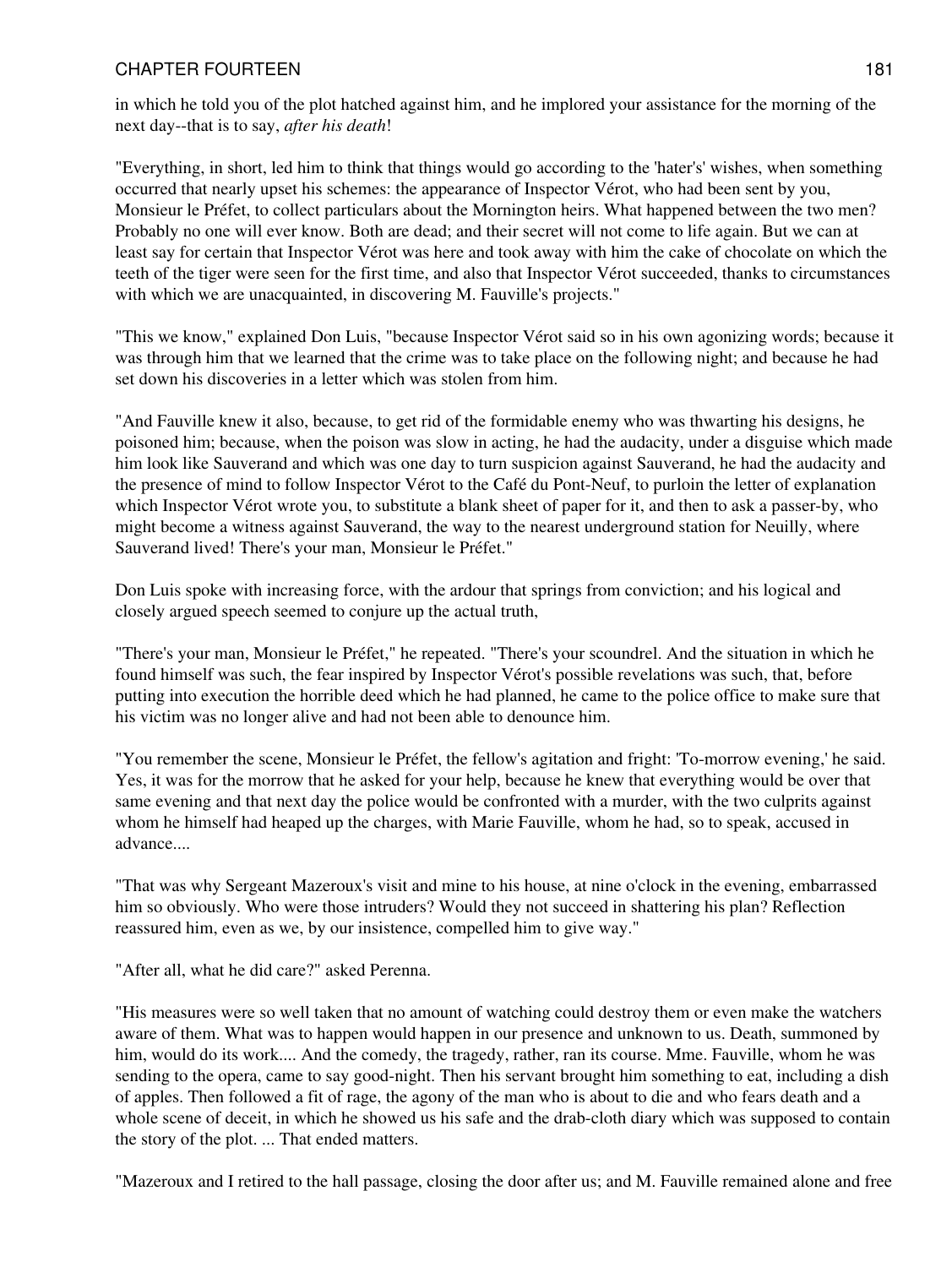to act. Nothing now could prevent the fulfilment of his wishes. At eleven o'clock in the evening, Mme. Fauville--to whom no doubt, in the course of the day, imitating Sauverand's handwriting, he had sent a letter--one of those letters which are always torn up at once, in which Sauverand entreated the poor woman to grant him an interview at the Ranelagh--Mme. Fauville would leave the opera and, before going to Mme. d'Ersinger's party, would spend an hour not far from the house.

"On the other hand, Sauverand would be performing his usual Wednesday pilgrimage less than half a mile away, in the opposite direction. During this time the crime would be committed.

"Both of them would come under the notice of the police, either by M. Fauville's allusions or by the incident at the Cafe du Pont-Neuf; both of them, moreover, would be incapable either of providing an alibi or of explaining their presence so near the house: were not both of them bound to be accused and convicted of the crime? ... In the most unlikely event that some chance should protect them, there was an undeniable proof lying ready to hand in the shape of the apple containing the very marks of Marie Fauville's teeth! And then, a few weeks later, the last and decisive trick, the mysterious arrival at intervals of ten days, of the letters denouncing the pair. So everything was settled.

"The smallest details were foreseen with infernal clearness. You remember, Monsieur le Préfet, that turquoise which dropped out of my ring and was found in the safe? There were only four persons who could have seen it and picked it up. M. Fauville was one of them. Well, he was just the one, whom we all excepted; and yet it was he who, to cast suspicion upon me and to forestall an interference which he felt would be dangerous, seized the opportunity and placed the turquoise in the safe! ...

"This time the work was completed. Fate was about to be fulfilled. Between the 'hater' and his victims there was but the distance of one act. The act was performed. M. Fauville died."

Don Luis ceased. His words were followed by a long silence; and he felt certain that the extraordinary story which he had just finished telling met with the absolute approval of his hearers. They did not discuss, they believed. And yet it was the most incredible truth that he was asking them to believe.

M. Desmalions asked one last question.

"You were in that passage with Sergeant Mazeroux. There were detectives outside the house. Admitting that M. Fauville knew that he was to be killed that night and at that very hour of the night, who can have killed him and who can have killed his son? There was no one within these four walls."

"There was M. Fauville."

A sudden clamour of protests arose. The veil was promptly torn; and the spectacle revealed by Don Luis provoked, in addition to horror, an unforeseen outburst of incredulity and a sort of revolt against the too kindly attention which had been accorded to those explanations. The Prefect of Police expressed the general feeling by exclaiming:

"Enough of words! Enough of theories! However logical they may seem, they lead to absurd conclusions."

"Absurd in appearance, Monsieur le Préfet; but how do we know that M. Fauville's unheard-of conduct is not explained by very natural reasons? Of course, no one dies with a light heart for the mere pleasure of revenge. But how do we know that M. Fauville, whose extreme emaciation and pallor you must have noted as I did, was not stricken by some mortal illness and that, knowing himself doomed--"

"I repeat, enough of words!" cried the Prefect. "You go only by suppositions. What I want is proofs, a proof, only one. And we are still waiting for it."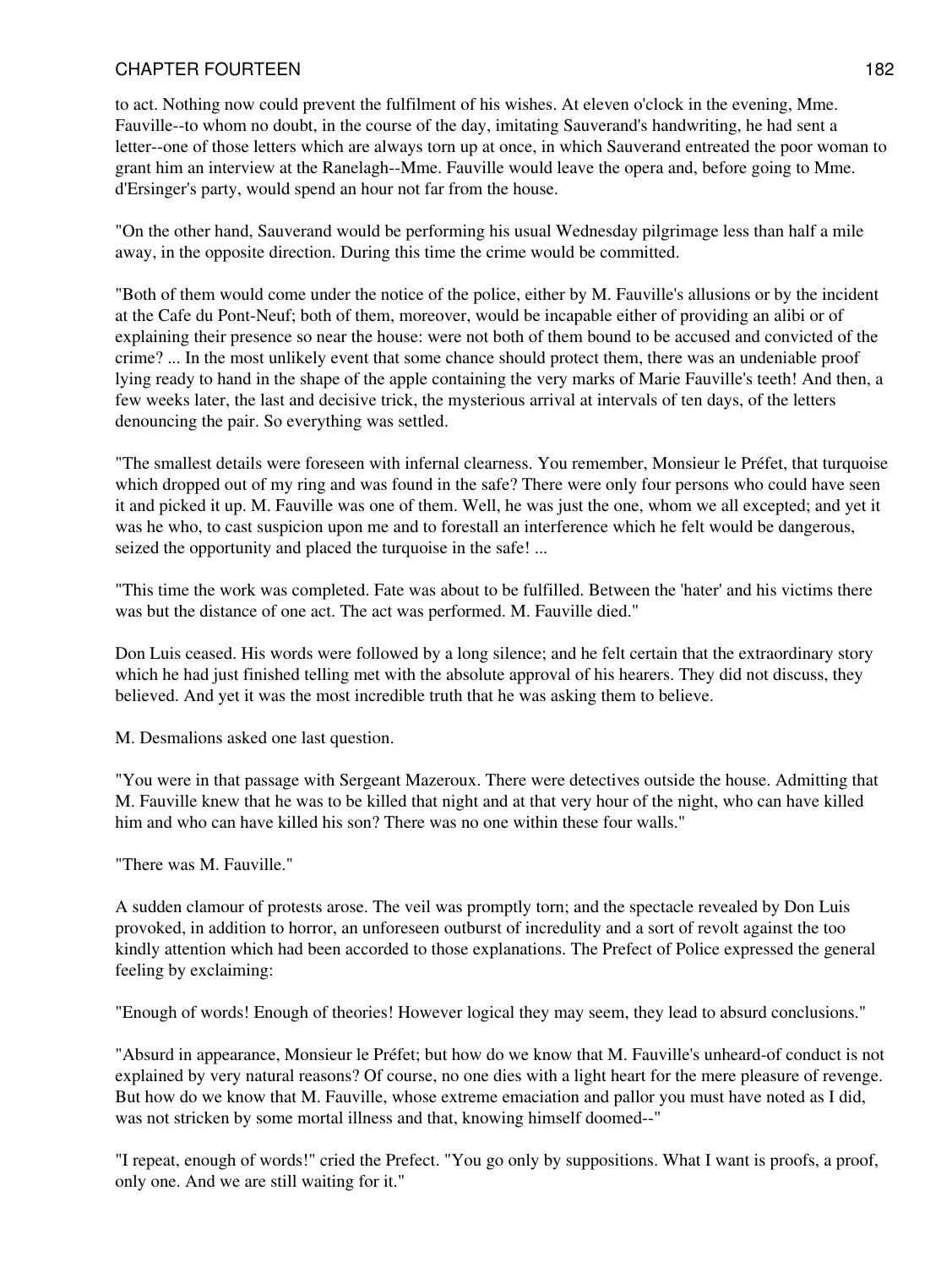"Here it is, Monsieur le Préfet."

"Eh? What's that you say?"

"Monsieur le Préfet, when I removed the chandelier from the plaster that supported it, I found, outside the upper surface of the metal box, a sealed envelope. As the chandelier was placed under the attic occupied by M. Fauville's son, it is evident that M. Fauville was able, by lifting the boards of the floor in his son's room, to reach the top of the machine which he had contrived. This was how, during that last night, he placed this sealed envelope in position, after writing on it the date of the murder, '31 March, 11 P.M.,' and his signature, 'Hippolyte Fauville.'"

M. Desmalions opened the envelope with an eager hand. His first glance at the pages of writing which it contained made him give a start.

"Oh, the villain, the villain!" he said. "How was it possible for such a monster to exist? What a loathsome brute!"

In a jerky voice, which became almost inaudible at times owing to his amazement, he read:

"The end is reached. My hour is striking. Put to sleep by me, Edmond is dead without having been roused from his unconsciousness by the fire of the poison. My own death-agony is beginning. I am suffering all the tortures of hell. My hand can hardly write these last lines. I suffer, how I suffer! And yet my happiness is unspeakable.

"This happiness dates back to my visit to London, with Edmond, four months ago. Until then, I was dragging on the most hideous existence, hiding my hatred of the woman who detested me and who loved another, broken down in health, feeling myself already eaten up with an unrelenting disease, and seeing my son grow daily more weak and languid.

"In the afternoon I consulted a great physician and I no longer had the least doubt left: the malady that was eating into me was cancer. And I knew besides that, like myself, my son Edmond was on the road to the grave, incurably stricken with consumption.

"That same evening I conceived the magnificent idea of revenge. And such a revenge! The most dreadful of accusations made against a man and a woman in love with each other! Prison! The assizes! Penal servitude! The scaffold! And no assistance possible, not a struggle, not a hope! Accumulated proofs, proofs so formidable as to make the innocent themselves doubt their own innocence and remain hopelessly and helplessly dumb. What a revenge!... And what a punishment! To be innocent and to struggle vainly against the very facts that accuse you, the very certainty that proclaims you guilty.

"And I prepared everything with a glad heart. Each happy thought, each invention made me shout with laughter. Lord, how merry I was! You would think that cancer hurts: not a bit of it! How can you suffer physical pain when your soul is quivering with delight? Do you think I feel the hideous burning of the poison at this moment?

"I am happy. The death which I have inflicted on myself is the beginning of their torment. Then why live and wait for a natural death which to them would mean the beginning of their happiness? And as Edmond had to die, why not save him a lingering illness and give him a death which would double the crime of Marie and Sauverand?

"The end is coming. I had to break off: the pain was too much for me. Now to pull myself together.... How silent everything is! Outside the house and in the house are emissaries of the police watching over my crime.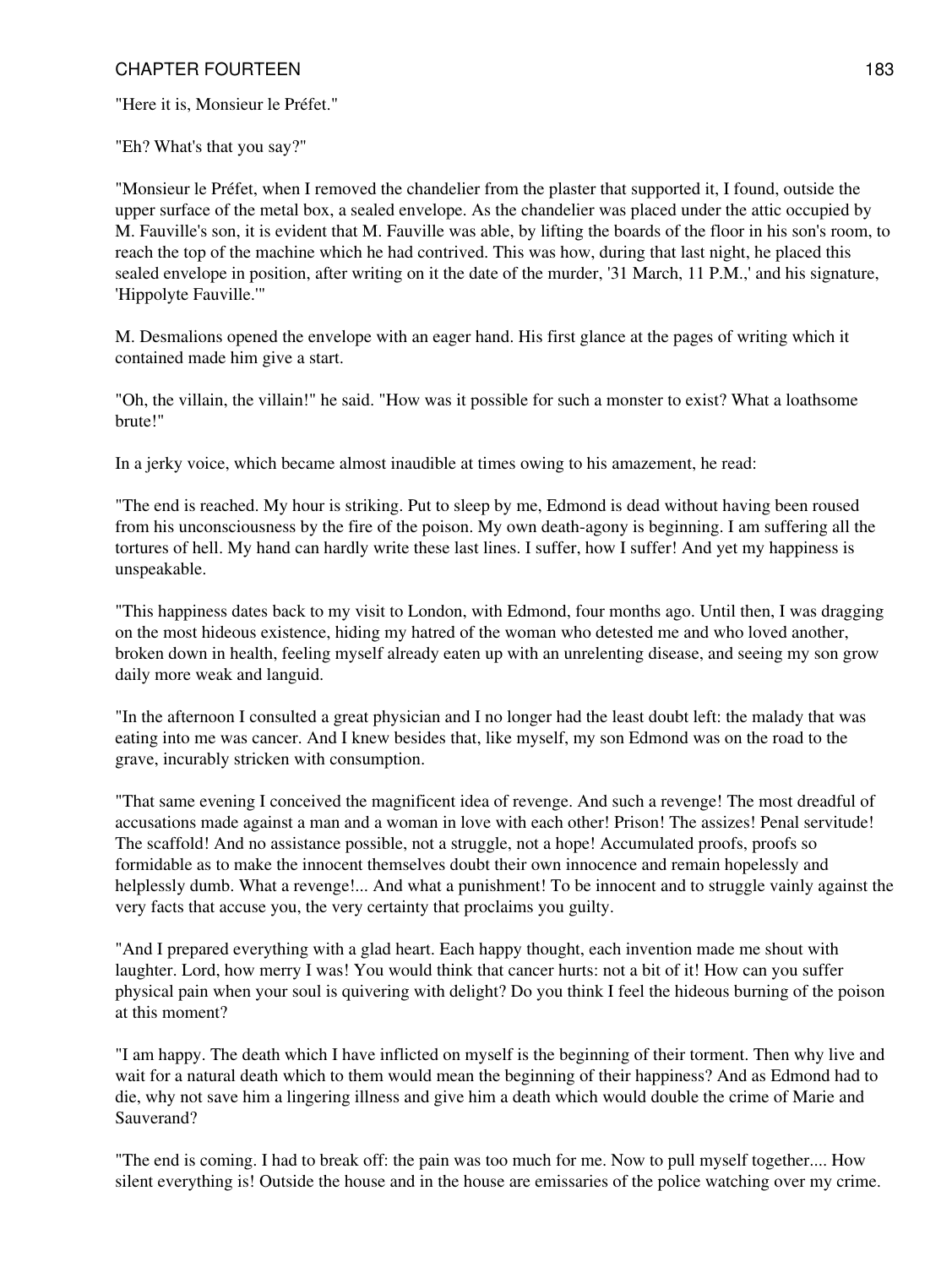At no great distance, Marie, in obedience to my letter, is hurrying to the trysting place, where her beloved will not come. And the beloved is roaming under the windows where his darling will not appear.

"Oh, the dear little puppets whose string I pull! Dance! Jump! Skip! Lord, what fun they are! A rope round your neck, sir; and, madam, a rope round yours. Was it not you, sir, who poisoned Inspector Vérot this morning and followed him to the Café du Pont-Neuf, with your grand ebony walking-stick? Why, of course it was! And at night the pretty lady poisons me and poisons her stepson. Prove it? Well, what about this apple, madam, this apple which you did *not* bite into and which all the same will be found to bear the marks of your teeth? What fun! Dance! Jump! Skip!

"And the letters! The trick of my letters to the late lamented Langernault! That was my crowning triumph. Oh, the joy of it, when I invented and constructed my little mechanical toy! Wasn't it nicely thought out? Isn't it wonderfully neat and accurate? On the appointed day, click, the first letter! And, ten days after, click, the second letter! Come, there's no hope for you, my poor friends, you're nicely done for. Dance! Jump! Skip!

"And what amuses me--for I am laughing now--is to think that nobody will know what to make of it. Marie and Sauverand guilty: of that there is not the least doubt. But, outside that, absolute mystery.

"Nobody will know nor ever will know anything. In a few weeks' time, when the two criminals are irrevocably doomed, when the letters are in the hands of the police, on the 25th, or, rather, at 3 o'clock on the morning of the 26th of May, an explosion will destroy every trace of my work. The bomb is in its place. A movement entirely independent of the chandelier will explode it at the hour aforesaid.

"I have just laid beside it the drab-cloth manuscript book in which I pretended that I wrote my diary, the phials containing the poison, the needles which I used, an ebony walking-stick, two letters from Inspector Vérot, in short, anything that might save the culprits. Then how can any one know? No, nobody will know nor ever will know anything.

"Unless--unless some miracle happens--unless the bomb leaves the walls standing and the ceiling intact. Unless, by some marvel of intelligence and intuition, a man of genius, unravelling the threads which I have tangled, should penetrate to the very heart of the riddle and succeed, after a search lasting for months and months, in discovering this final letter.

"It is for this man that I write, well knowing that he cannot exist. But, after all, what do I care? Marie and Sauverand will be at the bottom of the abyss by then, dead no doubt, or in any case separated forever. And I risk nothing by leaving this evidence of my hatred in the hands of chance.

"There, that's finished. I have only to sign. My hand shakes more and more. The sweat is pouring from my forehead in great drops. I am suffering the tortures of the damned and I am divinely happy! Aha, my friends, you were waiting for my death!

"You, Marie, imprudently let me read in your eyes, which watched me stealthily, all your delight at seeing me so ill! And you were both of you so sure of the future that you had the courage to wait patiently for my death! Well, here it is, my death! Here it is and there are you, united above my grave, linked together with the handcuffs. Marie, be the wife of my friend Sauverand. Sauverand, I bestow my spouse upon you. Be joined together in holy matrimony. Bless you, my children!

"The examining magistrate will draw up the contract and the executioner will read the marriage service. Oh, the delight of it! I suffer agonies--but oh, the delight! What a fine thing is hatred, when it makes death a joy! I am happy in dying. Marie is in prison. Sauverand is weeping in the condemned man's cell. The door opens....

"Oh, horror! the men in black! They walk up to the bed: 'Gaston Sauverand, your appeal is rejected. Courage!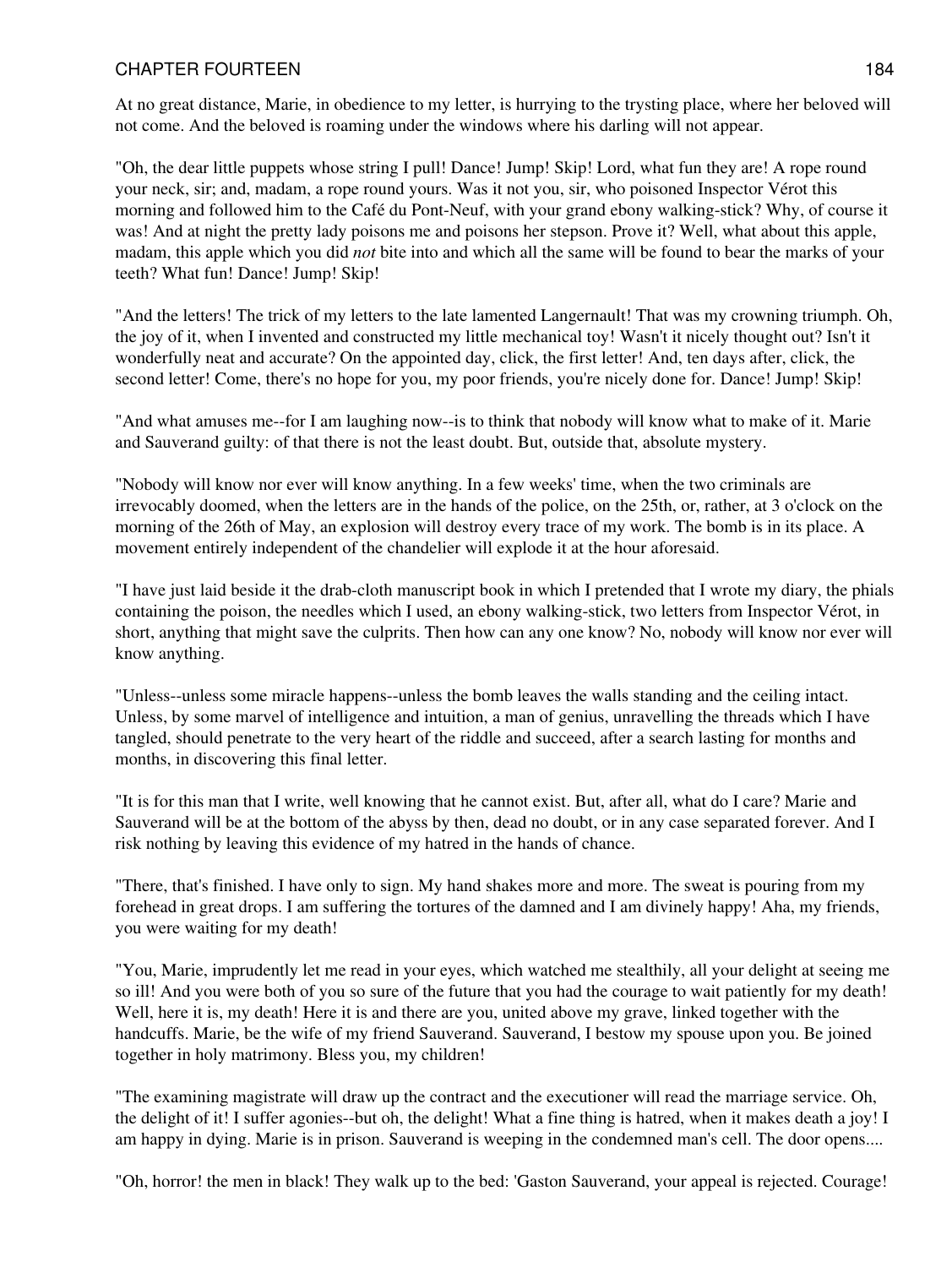Be a man!' Oh, the cold, dark morning--the scaffold! It's your turn, Marie, your turn! Would you survive your lover? Sauverand is dead: it's your turn. See, here's a rope for you. Or would you rather have poison? Die, will you, you hussy! Die with your veins on fire--as I am doing, I who hate you--hate you--hate you!"

M. Desmalions ceased, amid the silent astonishment of all those present. He had great difficulty in reading the concluding lines, the writing having become almost wholly shapeless and illegible.

He said, in a low voice, as he stared at the paper: "'Hippolyte Fauville,' The signature is there. The scoundrel found a last remnant of strength to sign his name clearly. He feared that a doubt might be entertained of his villainy. And indeed how could any one have suspected it?"

And, looking at Don Luis, he added:

"It needed, to solve the mystery, a really exceptional power of insight and gifts to which we must all do homage, to which I do homage. All the explanations which that madman gave have been anticipated in the most accurate and bewildering fashion."

Don Luis bowed and, without replying to the praise bestowed upon him, said:

"You are right, Monsieur le Préfet; he was a madman, and one of the most dangerous kind, the lucid madman who pursues an idea from which nothing will make him turn aside. He pursued it with superhuman tenacity and with all the resources of his fastidious mind, enslaved by the laws of mechanics.

"Another would have killed his victims frankly and brutally. He set his wits to work to kill at a long date, like an experimenter who leaves to time the duty of proving the excellence of his invention. And he succeeded only too well, because the police fell into the trap and because Mme. Fauville is perhaps going to die."

M. Desmalions made a gesture of decision. The whole business, in fact, was past history, on which the police proceedings would throw the necessary light. One fact alone was of importance to the present: the saving of Marie Fauville's life.

"It's true," he said, "we have not a minute to lose. Mme. Fauville must be told without delay. At the same time, I will send for the examining magistrate; and the case against her is sure to be dismissed at once."

He swiftly gave orders for continuing the investigations and verifying Don Luis's theories. Then, turning to Perenna:

"Come, Monsieur," he said. "It is right that Mme. Fauville should thank her rescuer. Mazeroux, you come, too."

The meeting was over, that meeting in the course of which Don Luis had given the most striking proofs of his genius. Waging war, so to speak, upon the powers beyond the grave, he had forced the dead man to reveal his secret. He disclosed, as though he had been present throughout, the hateful vengeance conceived in the darkness and carried out in the tomb.

\* \* \* \* \*

M. Desmalions showed all his admiration by his silence and by certain movements of his head. And Perenna took a keen enjoyment in the strange fact that he, who was being hunted down by the police a few hours ago, should now be sitting in a motor car beside the head of that same force.

Nothing threw into greater relief the masterly manner in which he had conducted the business and the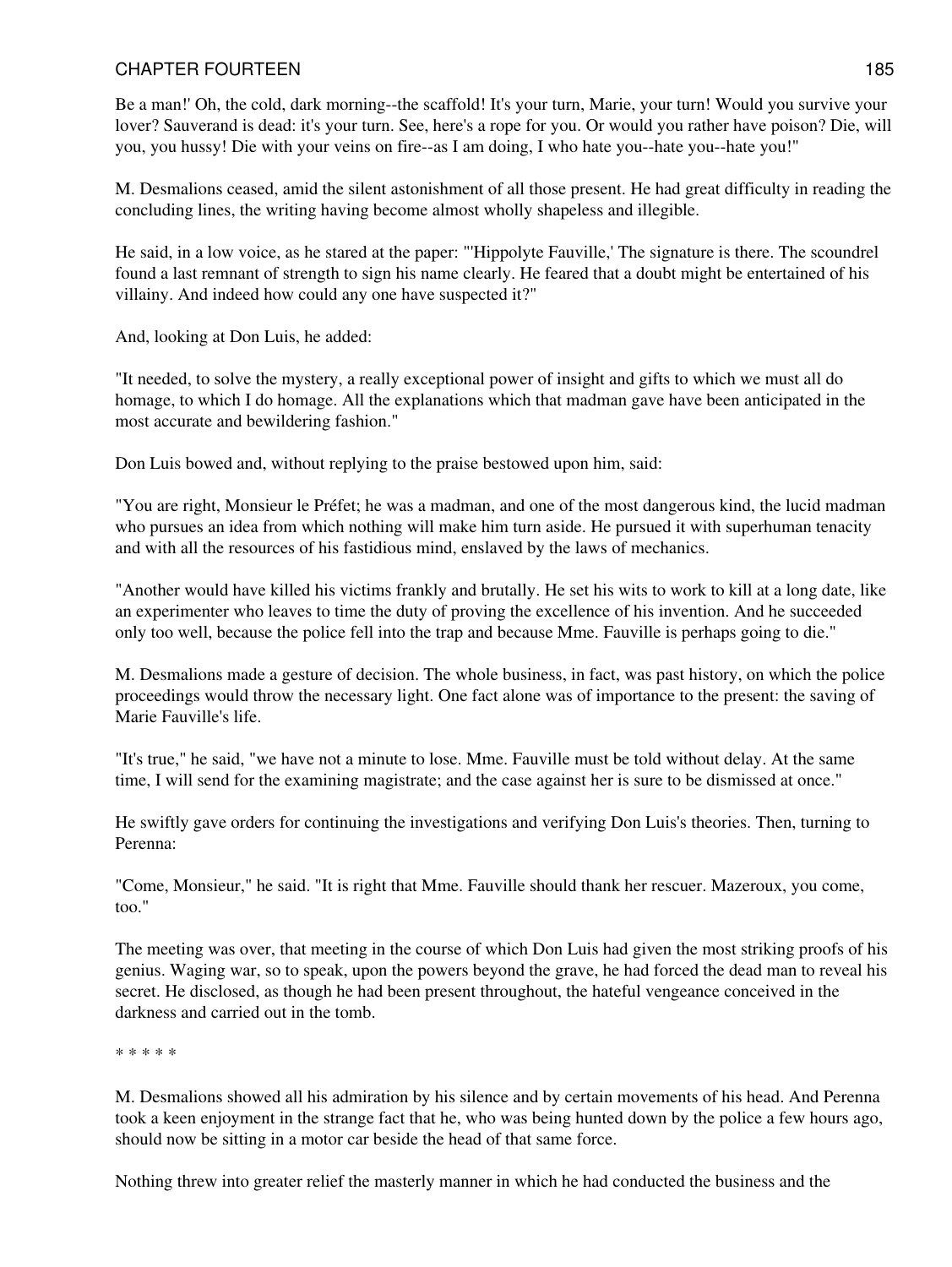importance which the police attached to the results obtained. The value of his collaboration was such that they were willing to forget the incidents of the last two days. The grudge which Weber bore him was now of no avail against Don Luis Perenna.

M. Desmalions, meanwhile, began briefly to review the new solutions, and he concluded by still discussing certain points.

"Yes, that's it ... there is not the least shadow of a doubt.... We agree.... It's that and nothing else. Still, one or two things remain obscure. First of all, the mark of the teeth. This, notwithstanding the husband's admission, is a fact which we cannot neglect."

"I believe that the explanation is a very simple one, Monsieur le Préfet. I will give it to you as soon as I am able to support it with the necessary proofs."

"Very well. But another question: how is it that Weber, yesterday morning, found that sheet of paper relating to the explosion in Mlle. Levasseur's room?"

"And how was it," added Don Luis, laughing, "that I found there the list of the five dates corresponding with the delivery of the letters?"

"So you are of my opinion?" said M. Desmalions. "The part played by Mlle. Levasseur is at least suspicious."

"I believe that everything will be cleared up, Monsieur le Préfet, and that you need now only question Mme. Fauville and Gaston Sauverand in order to dispel these last obscurities and remove all suspicion from Mlle. Levasseur."

"And then," insisted M. Desmalions, "there is one more fact that strikes me as odd. Hippolyte Fauville does not once mention the Mornington inheritance in his confession. Why? Did he not know of it? Are we to suppose that there is no connection, beyond a mere casual coincidence, between the series of crimes and that bequest?"

"There, I am entirely of your opinion, Monsieur le Préfet. Hippolyte Fauville's silence as to that bequest perplexes me a little, I confess. But all the same I look upon it as comparatively unimportant. The main thing is Fauville's guilt and the prisoners' innocence."

Don Luis's delight was pure and unbounded. From his point of view, the sinister tragedy was at an end with the discovery of the confession written by Hippolyte Fauville. Anything not explained in those lines would be explained by the details to be supplied by Mme. Fauville, Florence Levasseur, and Gaston Sauverand. He himself had lost all interest in the matter.

The car drew up at Saint-Lazare, the wretched, sordid old prison which is still waiting to be pulled down.

The Prefect jumped out. The door was opened at once.

"Is the prison governor there?" he asked. "Quick! send for him, it's urgent."

Then, unable to wait, he at once hastened toward the corridors leading to the infirmary and, as he reached the first-floor landing, came up against the governor himself.

"Mme. Fauville," he said, without waste of time. "I want to see her--"

But he stopped short when he saw the expression of consternation on the prison governor's face.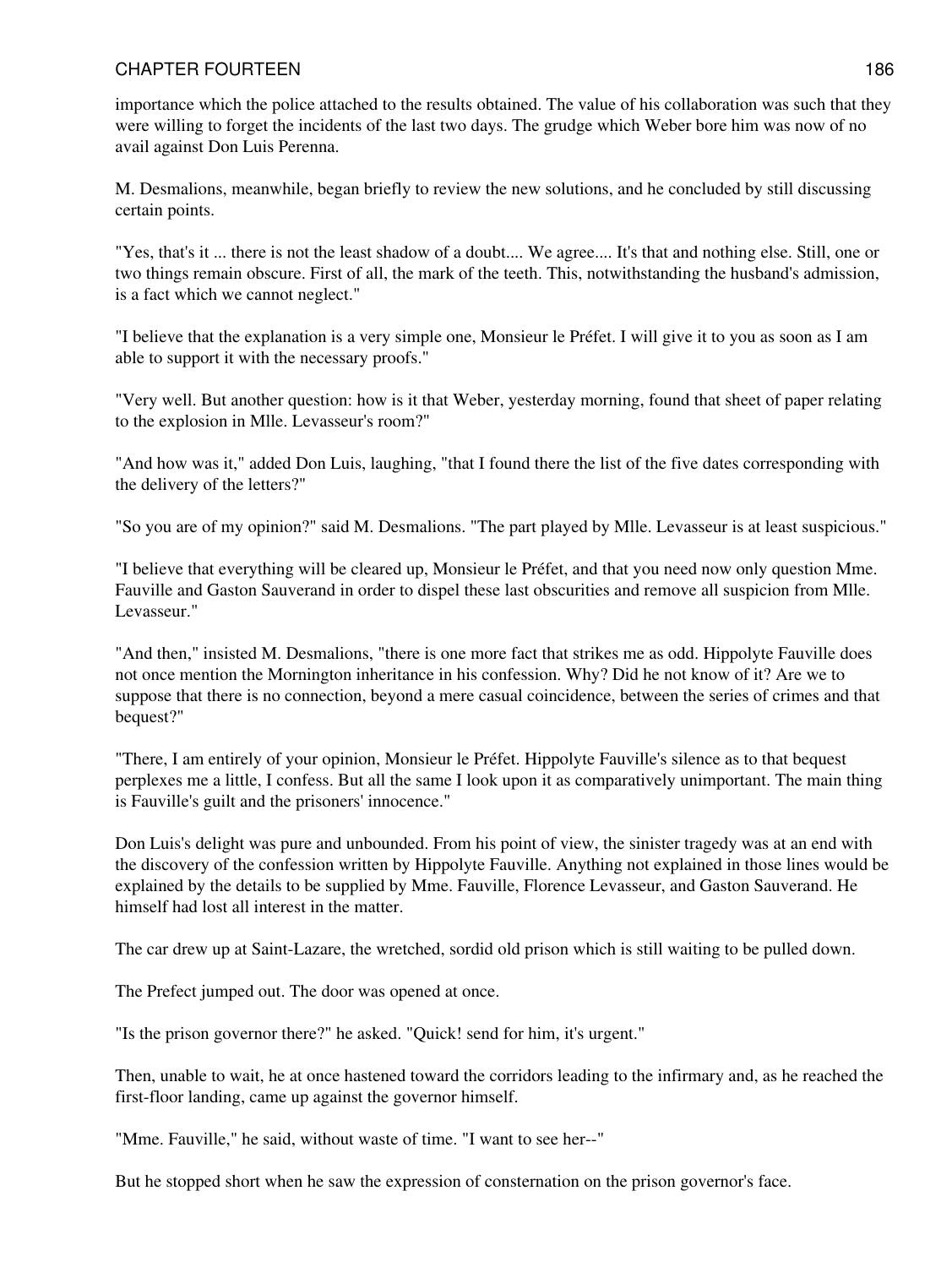"Well, what is it?" he asked. "What's the matter?"

"Why, haven't you heard, Monsieur le Préfet?" stammered the governor. "I telephoned to the office, you know--"

"Speak! What is it?"

"Mme. Fauville died this morning. She managed somehow to take poison."

M. Desmalions seized the governor by the arm and ran to the infirmary, followed by Perenna and Mazeroux.

He saw Marie Fauville lying on a bed in one of the rooms. Her pale face and her shoulders were stained with brown patches, similar to those which had marked the bodies of Inspector Vérot, Hippolyte Fauville, and his son Edmond.

Greatly upset, the Prefect murmured:

"But the poison--where did it come from?"

"This phial and syringe were found under her pillow, Monsieur le Préfet."

"Under her pillow? But how did they get there? How did they reach her? Who gave them to her?"

"We don't know yet, Monsieur le Préfet."

M. Desmalions looked at Don Luis. So Hippolyte Fauville's suicide had not put an end to the series of crimes! His action had done more than aim at Marie's death by the hand of the law: it had now driven her to take poison! Was it possible? Was it admissible that the dead man's revenge should still continue in the same automatic and anonymous manner?

Or rather--or rather, was there not some other mysterious will which was secretly and as audaciously carrying on Hippolyte Fauville's diabolical work?

\* \* \* \* \*

Two days later came a fresh sensation: Gaston Sauverand was found dying in his cell. He had had the courage to strangle himself with his bedsheet. All efforts to restore him to life were vain.

On the table near him lay a half-dozen newspaper cuttings, which had been passed to him by an unknown hand. All of them told the news of Marie Fauville's death.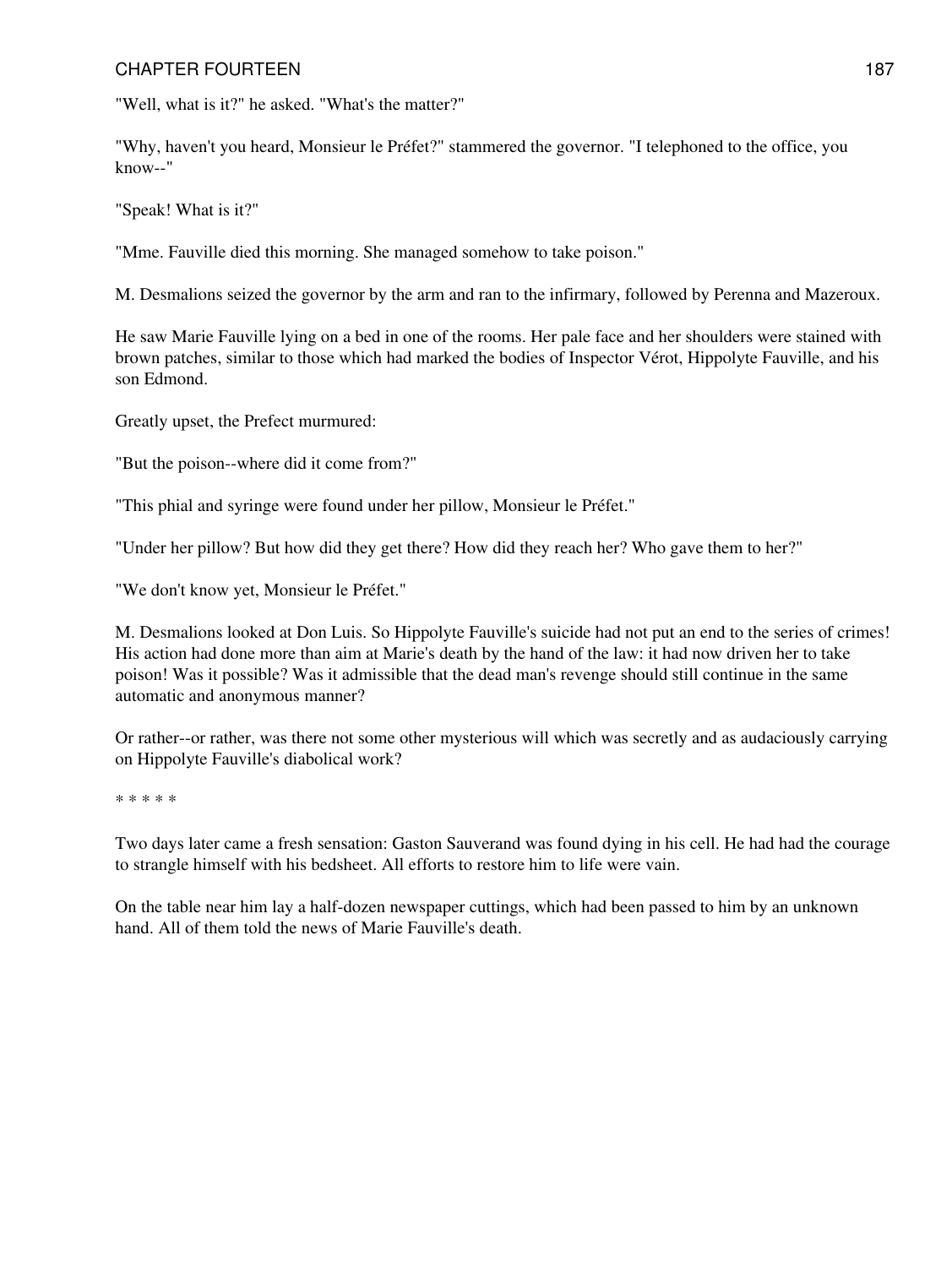#### THE HEIR TO THE HUNDRED MILLIONS

On the fourth evening after the tragic events related, an old cab-driver, almost entirely hidden in a huge great-coat, rang at Perenna's door and sent up a letter to Don Luis. He was at once shown into the study on the first floor. Hardly taking time to throw off his great-coat, he rushed at Don Luis:

"It's all up with you this time, Chief!" he exclaimed. "This is no moment for joking: pack up your trunks and be off as quick as you can!"

Don Luis, who sat quietly smoking in an easy chair, answered:

"Which will you have, Mazeroux? A cigar or a cigarette?"

Mazeroux at once grew indignant.

"But look here, Chief, don't you read the papers?"

"Worse luck!"

"In that case, the situation must appear as clear to you as it does to me and everybody else. During the last three days, since the double suicide, or, rather, the double murder of Marie Fauville and her cousin Gaston Sauverand, there hasn't been a newspaper but has said this kind of thing: 'And, now that M. Fauville, his son, his wife, and his cousin Gaston Sauverand are dead, there's nothing standing between Don Luis Perenna and the Mornington inheritance!'

"Do you understand what that means? Of course, people speak of the explosion on the Boulevard Suchet and of Fauville's posthumous revelations; and they are disgusted with that dirty brute of a Fauville; and they don't know how to praise your cleverness enough. But there is one fact that forms the main subject of every conversation and every discussion.

"Now that the three branches of the Roussel family are extinct, who remains? Don Luis Perenna. In default of the natural heirs, who inherits the property? Don Luis Perenna."

"Lucky dog!"

"That's what people are saying, Chief. They say that this series of murders and atrocities cannot be the effort of chance coincidences, but, on the contrary, points to the existence of an all-powerful will which began with the murder of Cosmo Mornington and ended with the capture of the hundred millions. And to give a name to that will, they pitch on the nearest, that of the extraordinary, glorious, ill-famed, bewildering, mysterious, omnipotent, and ubiquitous person who was Cosmo Mornington's intimate friend and who, from the beginning, has controlled events and pieced them together, accusing and acquitting people, getting them arrested, and helping them to escape.

"They say," he went on hurriedly, "that he manages the whole business and that, if he works it in accordance with his interests, there are a hundred millions waiting for him at the finish. And this person is Don Luis Perenna, in other words, Arsène Lupin, the man with the unsavoury reputation whom it would be madness not to think of in connection with so colossal a job."

"Thank you!"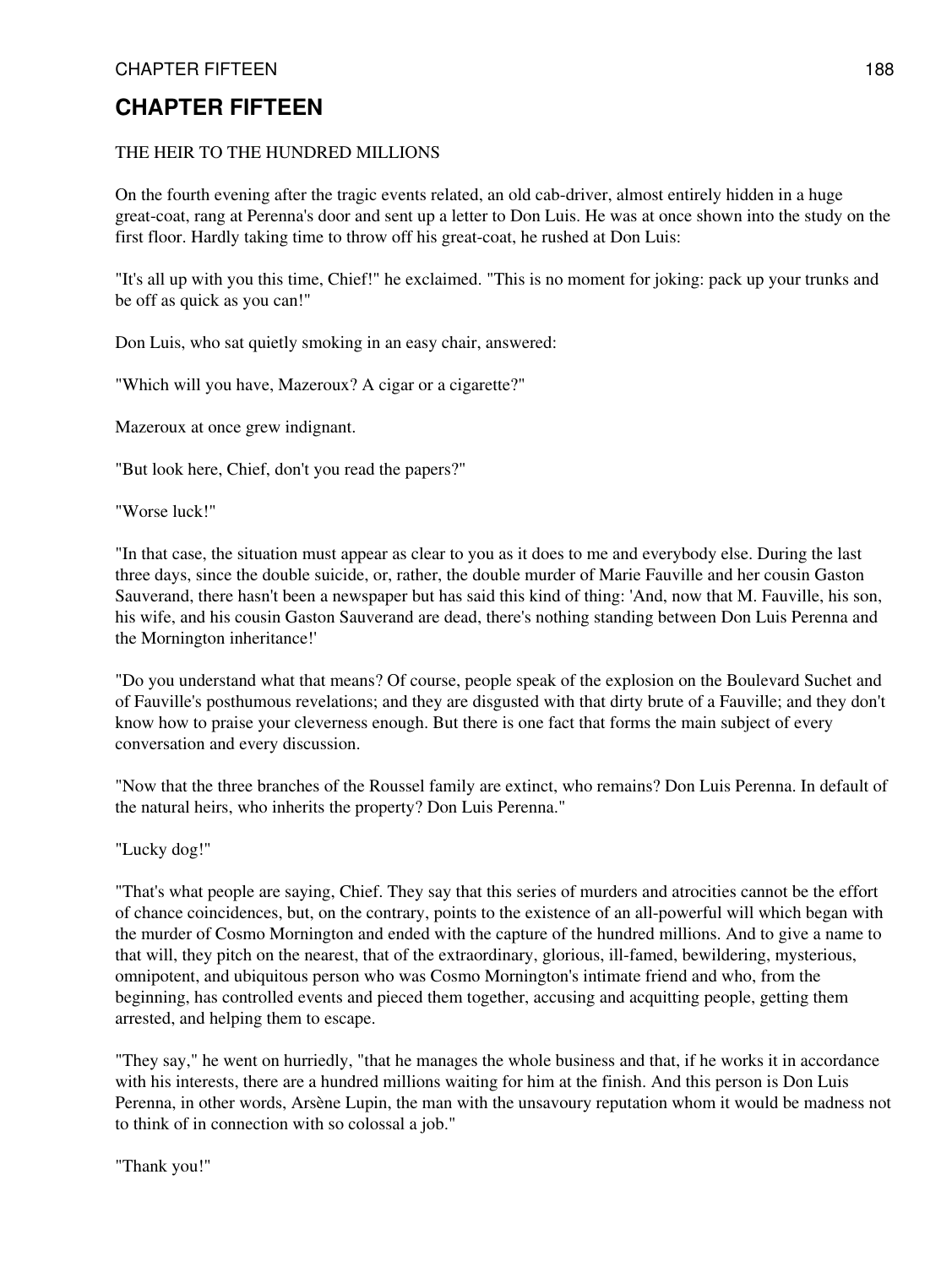"That's what they say, Chief; I'm only telling you. As long as Mme. Fauville and Gaston Sauverand were alive, people did not give much thought to your claims as residuary legatee. But both of them died. Then, you see, people can't help remarking the really surprising persistence with which luck looks after Don Luis Perenna's interests. You know the legal maxim: *fecit cui prodest*. Who benefits by the disappearance of all the Roussel heirs? Don Luis Perenna."

"The scoundrel!"

"The scoundrel: that's the word which Weber goes roaring out all along the passages of the police office and the criminal investigation department. You are the scoundrel and Florence Levasseur is your accomplice. And hardly any one dares protest.

"The Prefect of Police? What is the use of his defending you, of his remembering that you have saved his life twice over and rendered invaluable services to the police which he is the first to appreciate? What is the use of his going to the Prime Minister, though we all know that Valenglay protects you?

"There are others besides the Prefect of Police! There are others besides the Prime Minister! There's the whole of the detective office, there's the public prosecutor's staff, there's the examining magistrate, the press and, above all, public opinion, which has to be satisfied and which calls for and expects a culprit. That culprit is yourself or Florence Levasseur. Or, rather, it's you and Florence Levasseur."

Don Luis did not move a muscle of his face. Mazeroux waited a moment longer. Then, receiving no reply, he made a gesture of despair.

"Chief, do you know what you are compelling me to do? To betray my duty. Well, let me tell you this: to-morrow morning you will receive a summons to appear before the examining magistrate. At the end of your examination, whatever questions may have been put to you and whatever you may have answered, you will be taken straight to the lockup. The warrant is signed. That is what your enemies have done."

"The devil!"

"And that's not all. Weber, who is burning to take his revenge, has asked for permission to watch your house from this day onward, so that you may not slip away as Florence Levasseur did. He will be here with his men in an hour's time. What do you say to that, Chief?"

Without abandoning his careless attitude, Don Luis beckoned to Mazeroux.

"Sergeant, just look under that sofa between the windows."

Don Luis was serious. Mazeroux instinctively obeyed. Under the sofa was a portmanteau.

"Sergeant, in ten minutes, when I have told my servants to go to bed, carry the portmanteau to 143 *bis* Rue de Rivoli, where I have taken a small flat under the name of M. Lecocq."

"What for, Chief? What does it mean?"

"It means that, having no trustworthy person to carry that portmanteau for me, I have been waiting for your visit for the last three days."

"Why, but--" stammered Mazeroux, in his confusion.

"Why but what?"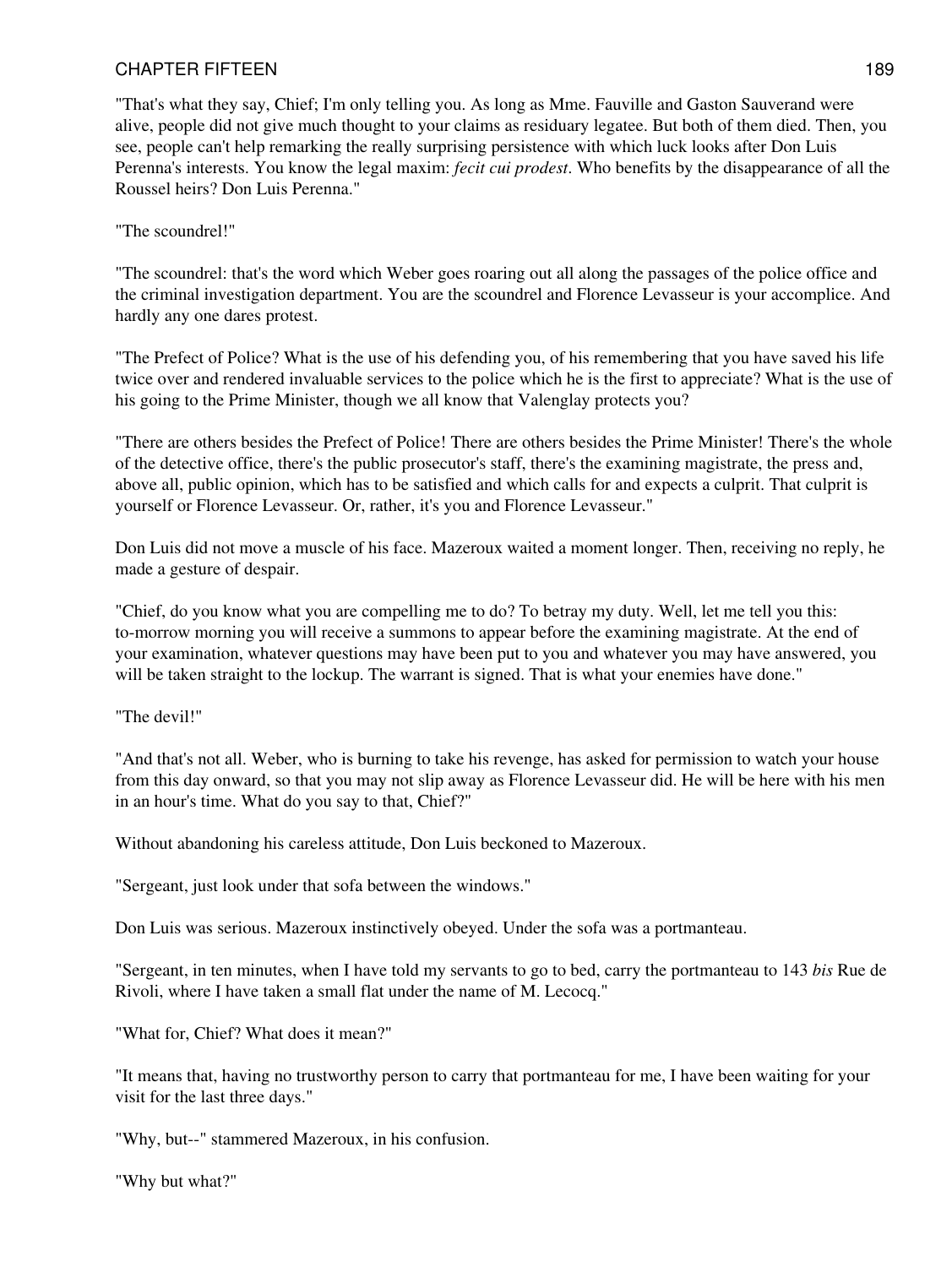"Had you made up your mind to clear out?"

"Of course I had! But why hurry? The reason I placed you in the detective office was that I might know what was being plotted against me. Since you tell me that I'm in danger, I shall cut my stick."

And, as Mazeroux looked at him with increasing bewilderment, he tapped him on the shoulder and said severely:

"You see, Sergeant, that it was not worth while to disguise yourself as a cab-driver and betray your duty. You should never betray your duty, Sergeant. Ask your own conscience: I am sure that it will judge you according to your deserts."

Don Luis had spoken the truth. Recognizing how greatly the deaths of Marie Fauville and Sauverand had altered the situation, he considered it wise to move to a place of safety. His excuse for not doing so before was that he hoped to receive news of Florence Levasseur either by letter or by telephone. As the girl persisted in keeping silence, there was no reason why Don Luis should risk an arrest which the course of events made extremely probable.

And in fact his anticipations were correct. Next morning Mazeroux came to the little flat in the Rue de Rivoli looking very spry.

"You've had a narrow escape, Chief. Weber heard this morning that the bird had flown. He's simply furious! And you must confess that the tangle is getting worse and worse. They're utterly at a loss at headquarters. They don't even know how to set about prosecuting Florence Levasseur.

"You must have read about it in the papers. The examining magistrate maintains that, as Fauville committed suicide and killed his son Edmond, Florence Levasseur has nothing to do with the matter. In his opinion the case is closed on that side. Well, he's a good one, the examining magistrate! What about Gaston Sauverand's death? Isn't it as clear as daylight that Florence had a hand in it, as well as in all the rest?

"Wasn't it in her room, in a volume of Shakespeare, that documents were found relating to M. Fauville's arrangements about the letters and the explosion? And then--"

Mazeroux interrupted himself, frightened by the look in Don Luis's eyes and realizing that the chief was fonder of the girl then ever. Guilty or not, she inspired him with the same passion.

"All right," said Mazeroux, "we'll say no more about it. The future will bear me out, you'll see."

\* \* \* \* \*

The days passed. Mazeroux called as often as possible, or else telephoned to Don Luis all the details of the two inquiries that were being pursued at Saint-Lazare and at the Santé Prison.

Vain inquiries, as we know. While Don Luis's statements relating to the electric chandelier and the automatic distribution of the mysterious letters were found to be correct, the investigation failed to reveal anything about the two suicides.

At most, it was ascertained that, before his arrest, Sauverand had tried to enter into correspondence with Marie through one of the tradesmen supplying the infirmary. Were they to suppose that the phial of poison and the hypodermic syringe had been introduced by the same means? It was impossible to prove; and, on the other hand, it was impossible to discover how the newspaper cuttings telling of Marie's suicide had found their way into Gaston Sauverand's cell.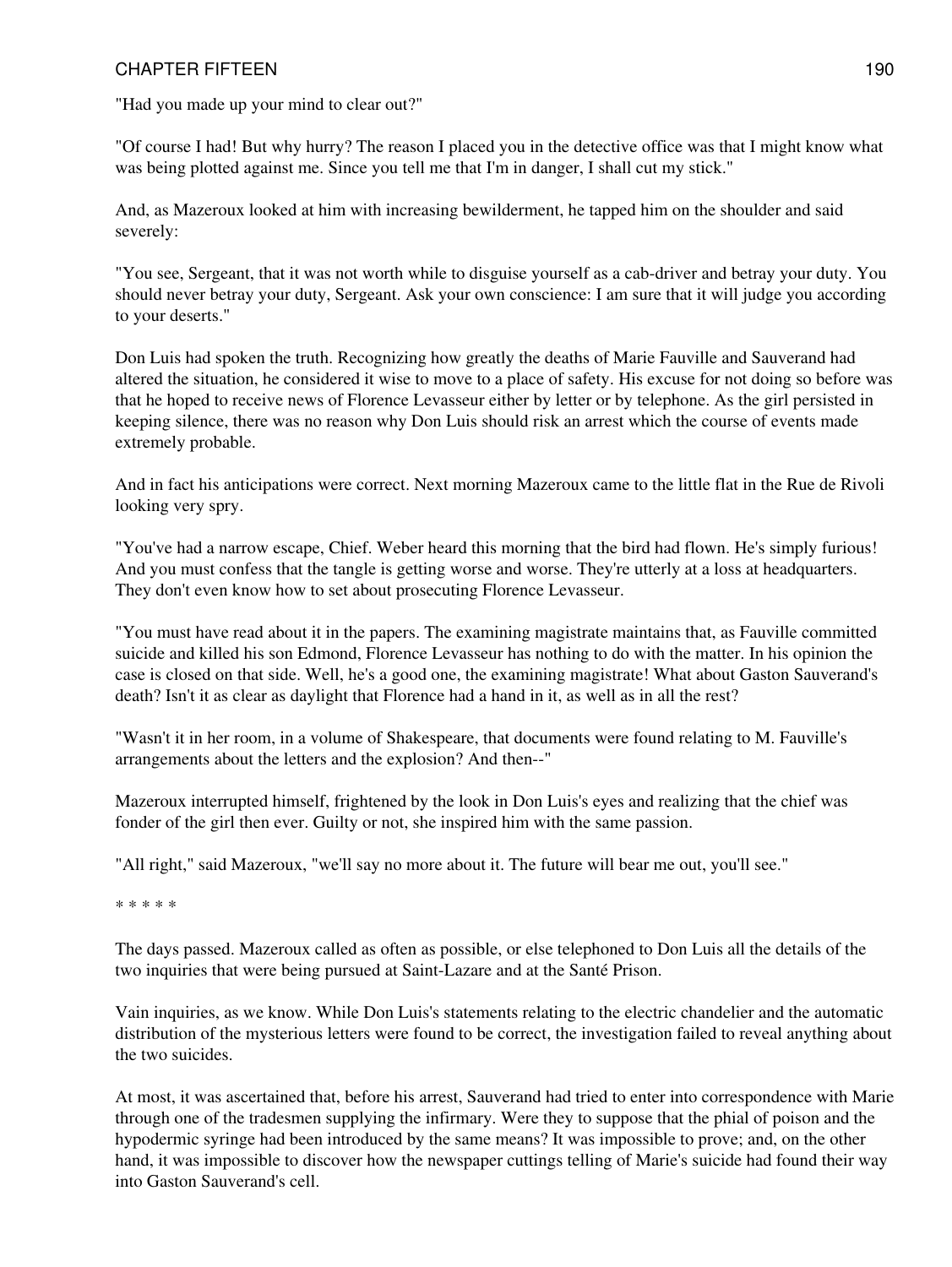And then the original mystery still remained, the unfathomable mystery of the marks of teeth in the apple. M. Fauville's posthumous confession acquitted Marie. And yet it was undoubtedly Marie's teeth that had marked the apple. The teeth that had been called the teeth of the tiger were certainly hers. Well, then!

In short, as Mazeroux said, everybody was groping in the dark, so much so that the Prefect, who was called upon by the will to assemble the Mornington heirs at a date not less than three nor more than four months after the testator's decease, suddenly decided that the meeting should take place in the course of the following week and fixed it for the ninth of June.

He hoped in this way to put an end to an exasperating case in which the police displayed nothing but uncertainty and confusion. They would decide about the inheritance according to circumstances and then close the proceedings. And gradually people would cease to talk about the wholesale slaughter of the Mornington heirs; and the mystery of the teeth of the tiger would be gradually forgotten.

It was strange, but these last days, which were restless and feverish like all the days that come before great battles--and every one felt that this last meeting meant a great battle--were spent by Don Luis in an armchair on his balcony in the Rue de Rivoli, where he sat quietly smoking cigarettes, or blowing soap-bubbles which the wind carried toward the garden of the Tuileries.

Mazeroux could not get over it.

"Chief, you astound me! How calm and careless you look!"

"I am calm and careless, Alexandre."

"But what do you mean? Doesn't the case interest you? Don't you intend to avenge Mme. Fauville and Sauverand? You are openly accused and you sit here blowing soap-bubbles!"

"There's no more delightful pastime, Alexandre."

"Shall I tell you what I think, Chief? You've discovered the solution of the mystery!"

"Perhaps I have, Alexandre, and perhaps I haven't."

Nothing seemed to excite Don Luis. Hours and hours passed; and he did not stir from his balcony. The sparrows now came and ate the crumbs which he threw to them. It really seemed as if the case was coming to an end for him and as if everything was turning out perfectly.

But, on the day of the meeting, Mazeroux entered with a letter in his hand and a scared look on his face.

"This is for you, Chief. It was addressed to me, but with an envelope inside it in your name. How do you explain that?"

"Quite easily, Alexandre. The enemy is aware of our cordial relations; and, as he does not know where I am staying--"

"What enemy?"

"I'll tell you to-morrow evening."

Don Luis opened the envelope and read the following words, written in red ink: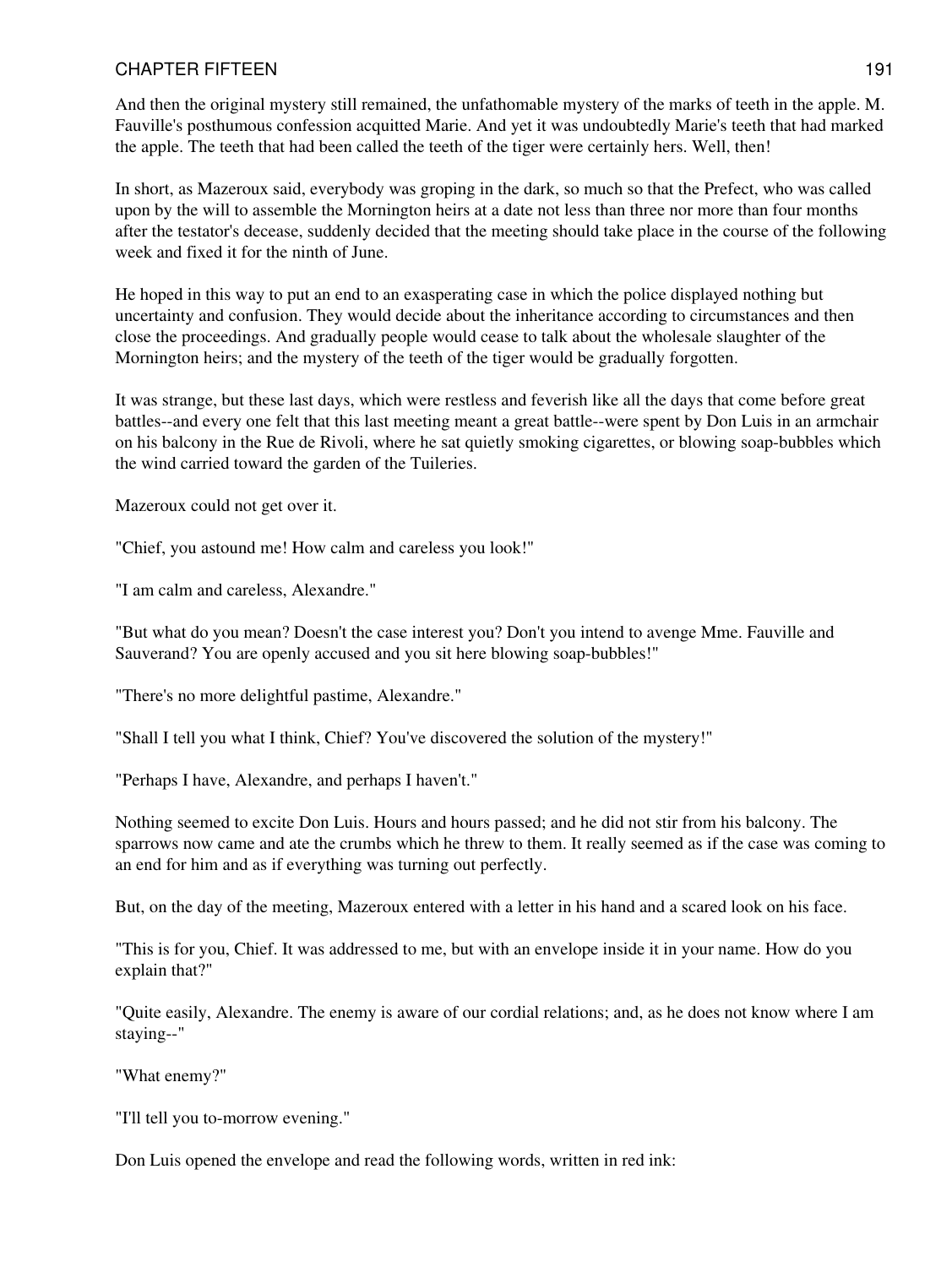"There's still time, Lupin. Retire from the contest. If not, it means your death, too. When you think that your object is attained, when your hand is raised against me and you utter words of triumph, at that same moment the ground will open beneath your feet. The place of your death is chosen. The snare is laid. Beware, Lupin."

Don Luis smiled.

"Good," he said. "Things are taking shape,"

"Do you think so, Chief?"

"I do. And who gave you the letter?"

"Ah, we've been lucky for once, Chief! The policeman to whom it was handed happened to live at Les Ternes, next door to the bearer of the letter. He knows the fellow well. It was a stroke of luck, wasn't it?"

Don Luis sprang from his seat, radiant with delight.

"What do you mean? Out with it! You know who it is?"

"The chap's an indoor servant employed at a nursing-home in the Avenue des Ternes."

"Let's go there. We've no time to lose."

"Splendid, Chief! You're yourself again."

"Well, of course! As long as there was nothing to do I was waiting for this evening and resting, for I can see that the fight will be tremendous. But, as the enemy has blundered at last, as he's given me a trail to go upon, there's no need to wait, and I'll get ahead of him. Have at the tiger, Mazeroux!"

\* \* \* \* \*

It was one o'clock in the afternoon when Don Luis and Mazeroux arrived at the nursing-home in the Avenue des Ternes. A manservant opened the door. Mazeroux nudged Don Luis. The man was doubtless the bearer of the letter. And, in reply to the sergeant's questions, he made no difficulty about saying that he had been to the police office that morning.

"By whose orders?" asked Mazeroux.

"The mother superior's."

"The mother superior?"

"Yes, the home includes a private hospital, which is managed by nuns."

"Could we speak to the superior?"

"Certainly, but not now: she has gone out."

"When will she be in?"

"Oh, she may be back at any time!"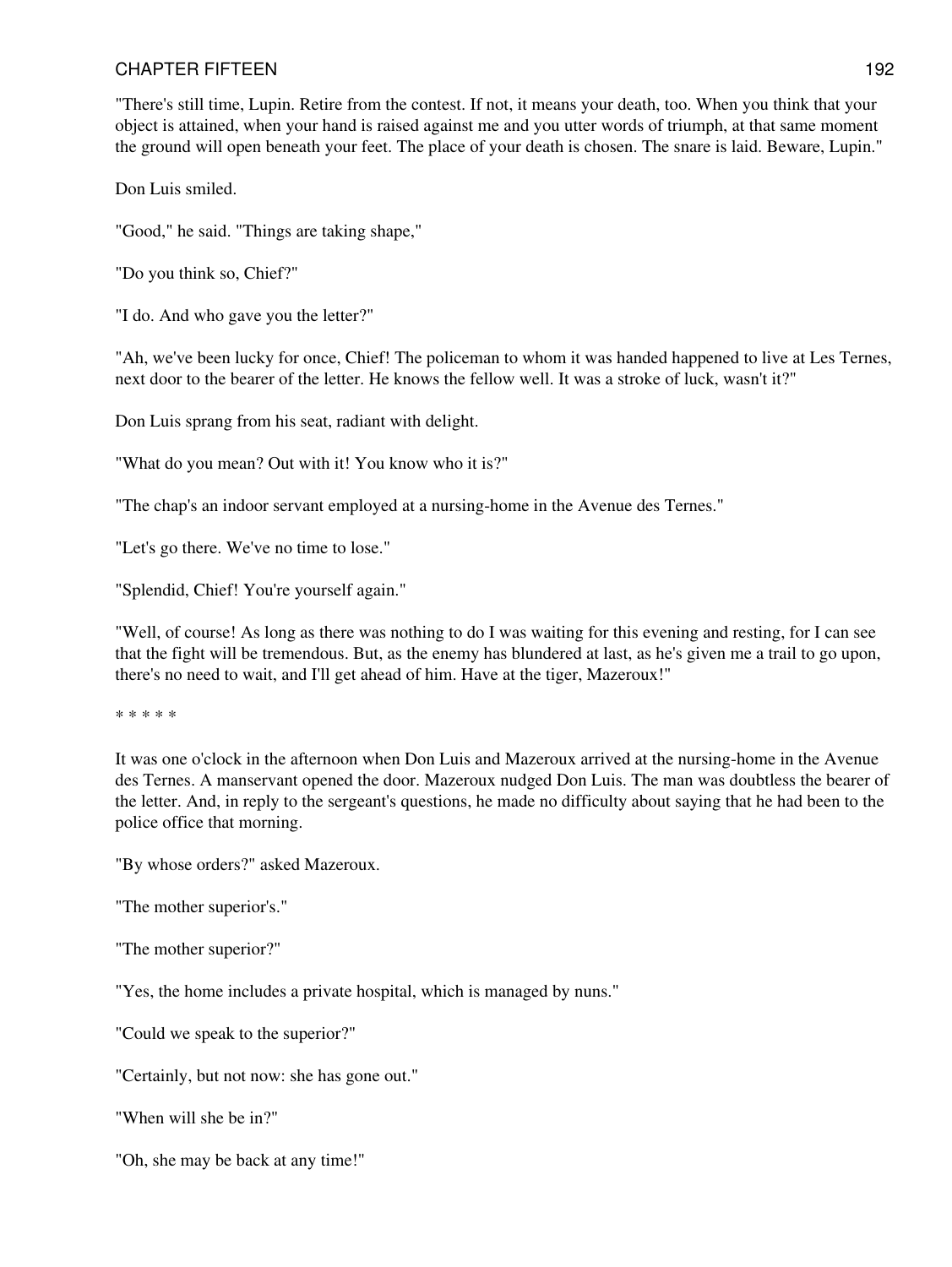The man showed them into the waiting-room, where they spent over an hour. They were greatly puzzled. What did the intervention of that nun mean? What part was she playing in the case?

People came in and were taken to the patients whom they had called to see. Others went out. There were also sisters moving silently to and fro and nurses dressed in their long white overalls belted at the waist.

"We're not doing any good here, Chief," whispered Mazeroux.

"What's your hurry? Is your sweetheart waiting for you?"

"We're wasting our time."

"I'm not wasting mine. The meeting at the Prefect's is not till five."

"What did you say? You're joking, Chief! You surely don't intend to go to it."

"Why not?"

"Why not? Well, the warrant--"

"The warrant? A scrap of paper!"

"A scrap of paper which will become a serious matter if you force the police to act. Your presence will be looked upon as a provocation--"

"And my absence as a confession. A gentleman who comes into a hundred millions does not lie low on the day of the windfall. So I must attend that meeting, lest I should forfeit my claim. And attend it I will."

"Chief!"

A stifled cry was heard in front of them; and a woman, a nurse, who was passing through the room, at once started running, lifted a curtain, and disappeared.

Don Luis rose, hesitating, not knowing what to do. Then, after four or five seconds of indecision, he suddenly rushed to the curtain and down a corridor, came up against a large, leather-padded door which had just closed, and wasted more time in stupidly fumbling at it with shaking hands.

When he had opened it, he found himself at the foot of a back staircase. Should he go up it? On the right, the same staircase ran down to the basement. He went down it, entered a kitchen and, seizing hold of the cook, said to her, in an angry voice:

"Has a nurse just gone out this way?"

"Do you mean Nurse Gertrude, the new one?"

"Yes, yes, quick! she's wanted upstairs."

"Who wants her?"

"Oh, hang it all, can't you tell me which way she went?"

"Through that door over there."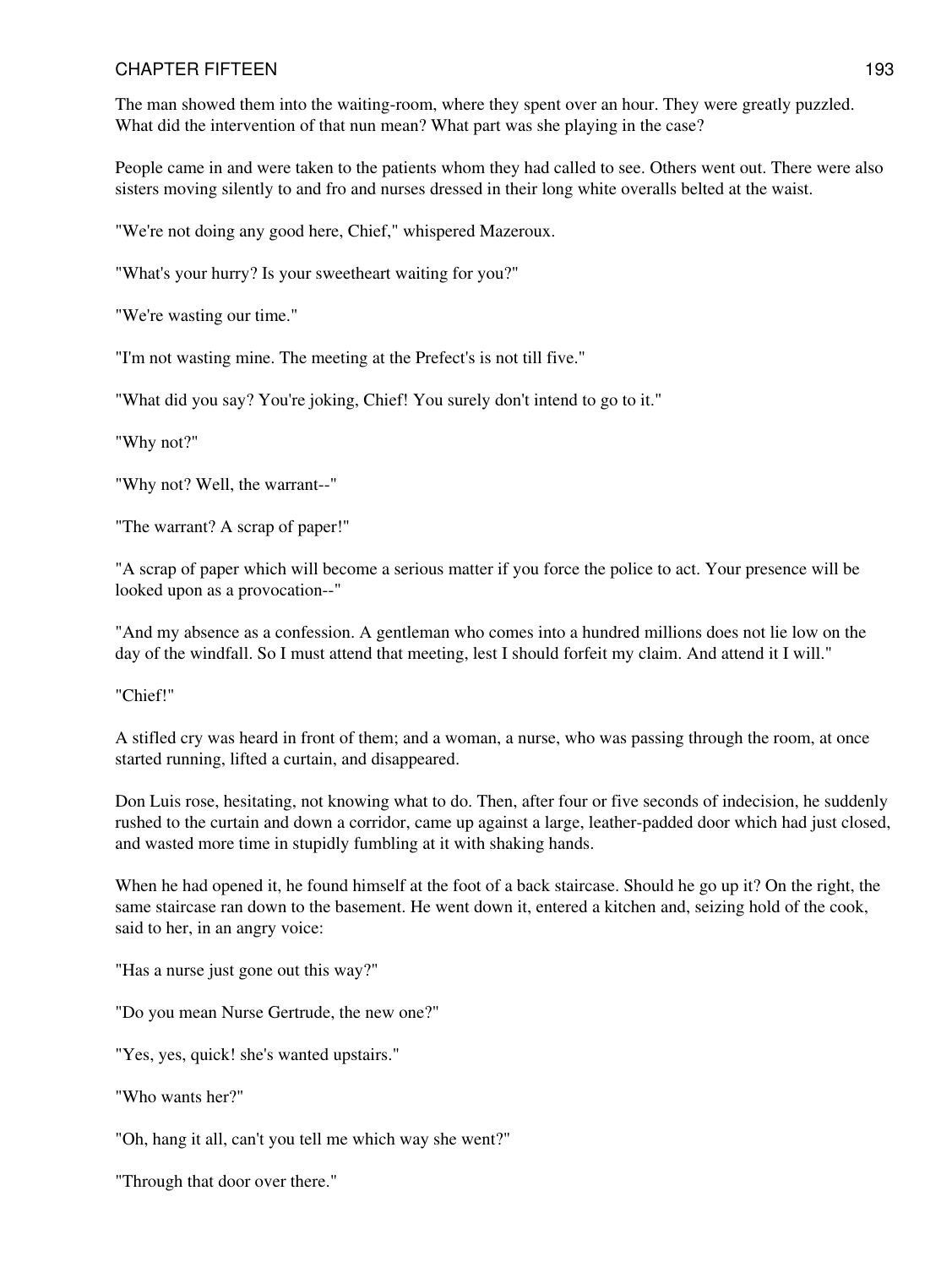Don Luis darted away, crossed a little hall, and rushed out on to the Avenue des Ternes.

"Well, here's a pretty race!" cried Mazeroux, joining him.

Don Luis stood scanning the avenue. A motor bus was starting on the little square hard by, the Place Saint-Ferdinand.

"She's inside it," he declared. "This time, I shan't let her go."

He hailed a taxi.

"Follow that motor bus, driver, at fifty yards' distance."

"Is it Florence Levasseur?" asked Mazeroux.

"Yes."

"A nice thing!" growled the sergeant. And, yielding to a sudden outburst: "But, look here, Chief, don't you see? Surely you're not as blind as all that!"

Don Luis made no reply.

"But, Chief, Florence Levasseur's presence in the nursing-home proves as clearly as A B C that it was she who told the manservant to bring me that threatening letter for you! There's not a doubt about it: Florence Levasseur is managing the whole business.

"You know it as well as I do. Confess! It's possible that, during the last ten days, you've brought yourself, for love of that woman, to look upon her as innocent in spite of the overwhelming proofs against her. But to-day the truth hits you in the eye. I feel it, I'm sure of it. Isn't it so, Chief? I'm right, am I not? You see it for yourself?"

This time Don Luis did not protest. With a drawn face and set eyes he watched the motor bus, which at that moment was standing still at the corner of the Boulevard Haussmann.

"Stop!" he shouted to the driver.

The girl alighted. It was easy to recognize Florence Levasseur under her nurse's uniform. She cast round her eyes as if to make sure that she was not being followed, and then took a cab and drove down the boulevard and the Rue de la Pépinière, to the Gare Saint-Lazare.

Don Luis saw her from a distance climbing the steps that run up from the Cour de Rome; and, on following her, caught sight of her again at the ticket office at the end of the waiting hall.

"Quick, Mazeroux!" he said. "Get out your detective card and ask the clerk what ticket she's taken. Run, before another passenger comes."

Mazeroux hurried and questioned the ticket clerk and returned:

"Second class for Rouen."

"Take one for yourself."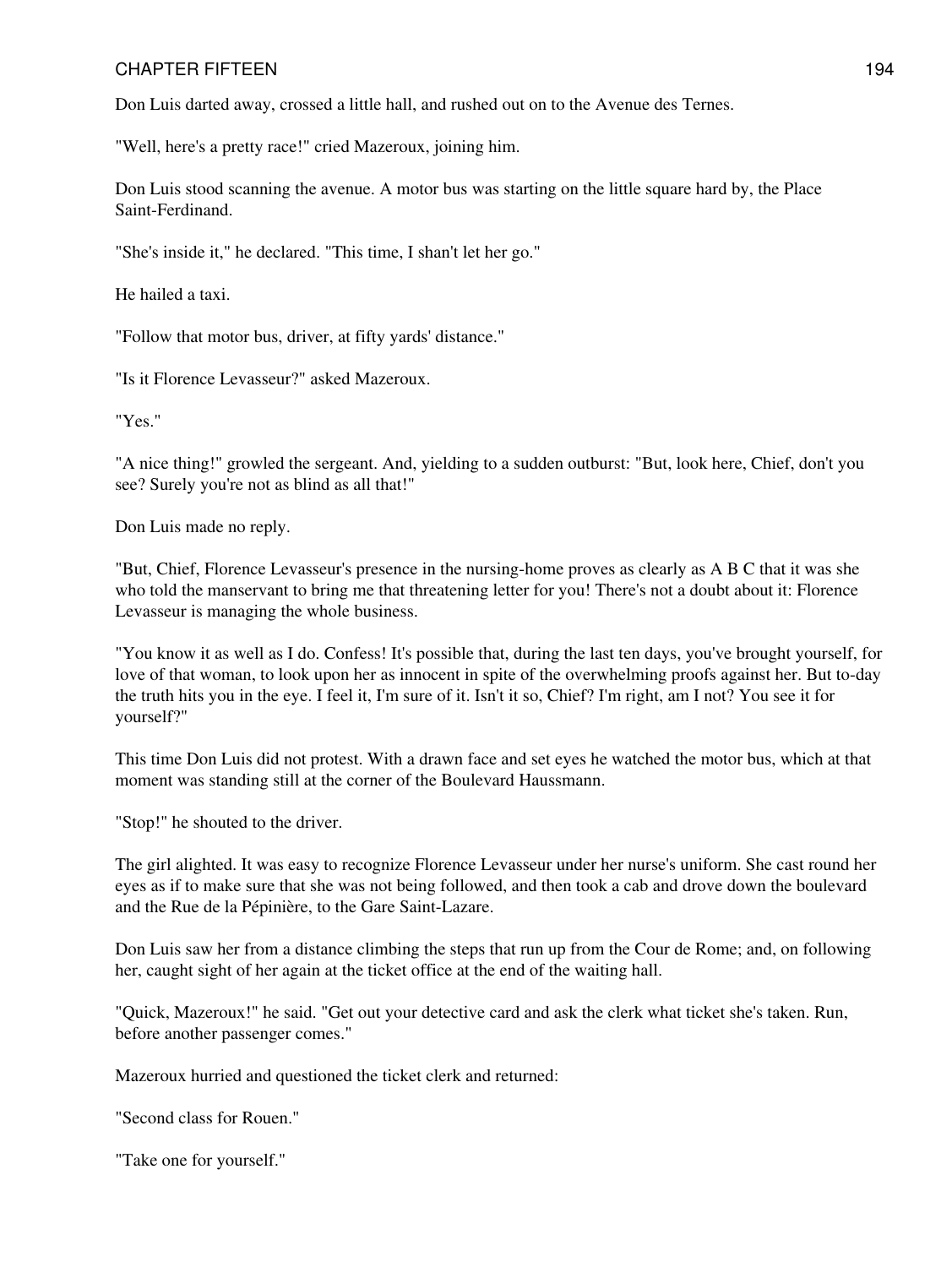Mazeroux did so. They found that there was an express due to start in a minute. When they reached the platform Florence was stepping into a compartment in the middle of the train.

The engine whistled.

"Get in," said Don Luis, hiding himself as best he could. "Telegraph to me from Rouen; and I'll join you this evening. Above all, keep your eyes on her. Don't let her slip between your fingers. She's very clever, you know."

"But why don't you come yourself, Chief? It would be much better--"

"Out of the question. The train doesn't stop before Rouen; and I couldn't be back till this evening. The meeting at the Prefect's is at five o'clock."

"And you insist on going?"

"More than ever. There, jump in!"

He pushed him into one of the end carriages. The train started and soon disappeared in the tunnel.

Then Don Luis flung himself on a bench in a waiting room and remained there for two hours, pretending to read the newspapers. But his eyes wandered and his mind was haunted by the agonizing question that once more forced itself upon him: was Florence guilty or not?

\* \* \* \* \*

It was five o'clock exactly when Major Comte d'Astrignac, Maître Lepertuis, and the secretary of the American Embassy were shown into M. Desmalions's office. At the same moment some one entered the messengers' room and handed in his card.

The messenger on duty glanced at the pasteboard, turned his head quickly toward a group of men talking in a corner, and then asked the newcomer:

"Have you an appointment, sir?"

"It's not necessary. Just say that I'm here: Don Luis Perenna."

A kind of electric shock ran through the little group in the corner; and one of the persons forming it came forward. It was Weber, the deputy chief detective.

The two men looked each other straight in the eyes. Don Luis smiled amiably. Weber was livid; he shook in every limb and was plainly striving to contain himself.

Near him stood a couple of journalists and four detectives.

"By Jove! the beggars are there for me!" thought Don Luis. "But their confusion shows that they did not believe that I should have the cheek to come. Are they going to arrest me?"

Weber did not move, but in the end his face expressed a certain satisfaction as though he were saying:

"I've got you this time, my fine fellow, and you shan't escape me."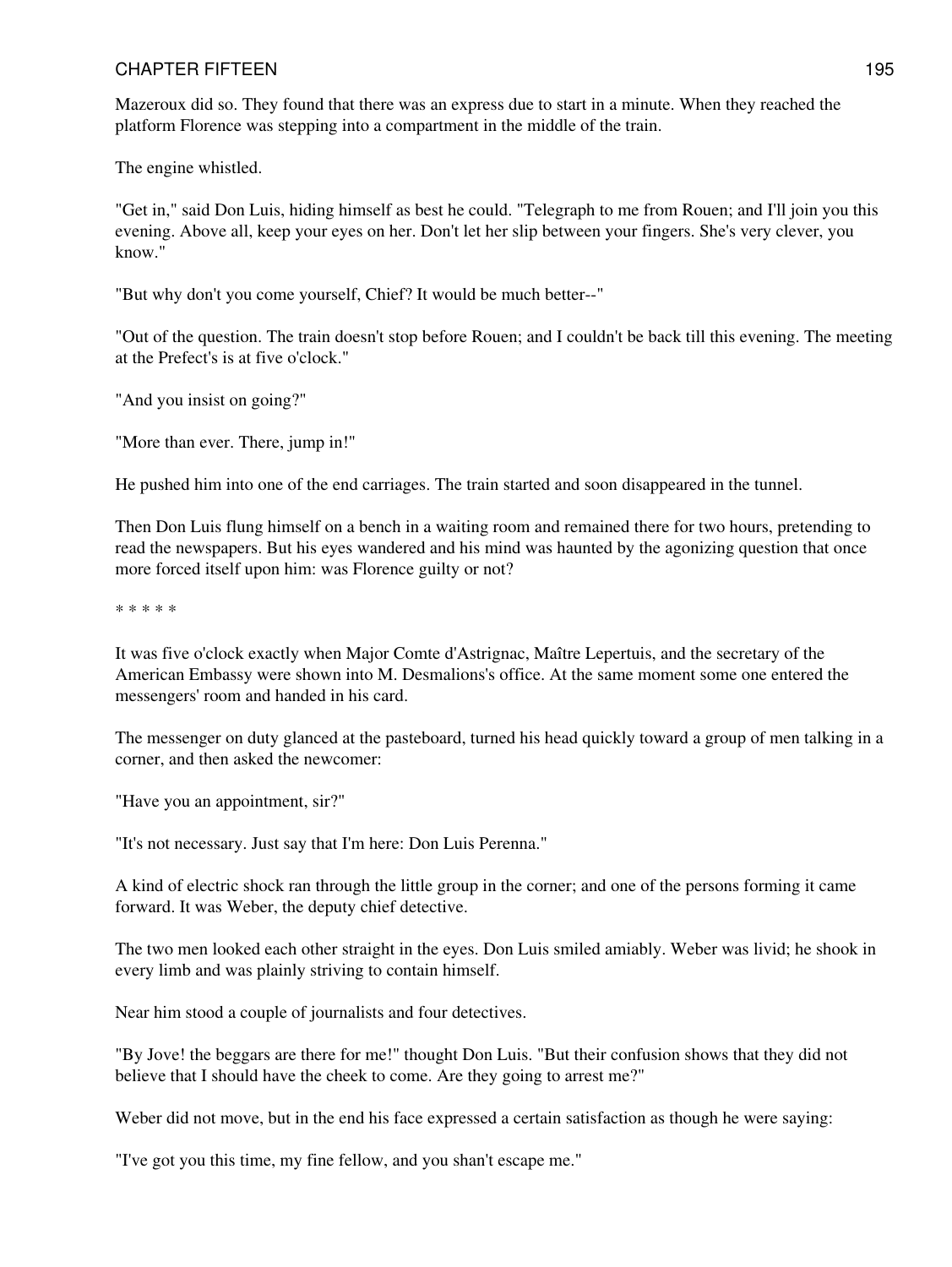The office messenger returned and, without a word, led the way for Don Luis. Perenna passed in front of Weber with the politest of bows, bestowed a friendly little nod on the detectives, and entered.

The Comte d'Astrignac hurried up to him at once, with hands outstretched, thus showing that all the tittle-tattle in no way affected the esteem in which he continued to hold Private Perenna of the Foreign Legion. But the Prefect of Police maintained an attitude of reserve which was very significant. He went on turning over the papers which he was examining and conversed in a low voice with the solicitor and the American Secretary of Embassy.

Don Luis thought to himself:

"My dear Lupin, there's some one going to leave this room with the bracelets on his wrists. If it's not the real culprit, it'll be you, my poor old chap."

And he remembered the early part of the case, when he was in the workroom at Fauville's house, before the magistrates, and had either to deliver the criminal to justice or to incur the penalty of immediate arrest. In the same way, from the start to the finish of the struggle, he had been obliged, while fighting the invisible enemy, to expose himself to the attacks of the law with no means of defending himself except by indispensable victories.

Harassed by constant onslaughts, never out of danger, he had successively hurried to their deaths Marie Fauville and Gaston Sauverand, two innocent people sacrificed to the cruel laws of war. Was he at last about to fight the real enemy, or would he himself succumb at the decisive moment?

He rubbed his hands with such a cheerful gesture that M. Desmalions could not help looking at him. Don Luis wore the radiant air of a man who is experiencing a pure joy and who is preparing to taste others even greater.

The Prefect of Police remained silent for a moment, as though asking himself what that devil of a fellow could be so pleased with; then he fumbled through his papers once more and, in the end, said:

"We have met again, gentlemen, as we did two months ago, to come to a definite conclusion about the Mornington inheritance. Señor Caceres, the attaché of the Peruvian legation, will not be here. I have received a telegram from Italy to tell me that Señor Caceres is seriously ill. However, his presence was not indispensable. There is no one lacking, therefore--except those, alas, whose claims this meeting would gladly have sanctioned, that is to say, Cosmo Mornington's heirs."

"There is one other person absent, Monsieur le Préfet." M. Desmalions looked up. The speaker was Don Luis. The Prefect hesitated and then decided to ask him to explain.

"Whom do you mean? What person?"

"The murderer of the Mornington heirs."

This time again Don Luis compelled attention and, in spite of the resistance which he encountered, obliged the others to take notice of his presence and to yield to his ascendancy. Whatever happened, they had to listen to him. Whatever happened, they had to discuss with him things which seemed incredible, but which were possible because he put them into words.

"Monsieur le Préfet," he asked, "will you allow me to set forth the facts of the matter as it now stands? They will form a natural sequel and conclusion of the interview which we had after the explosion on the Boulevard Suchet."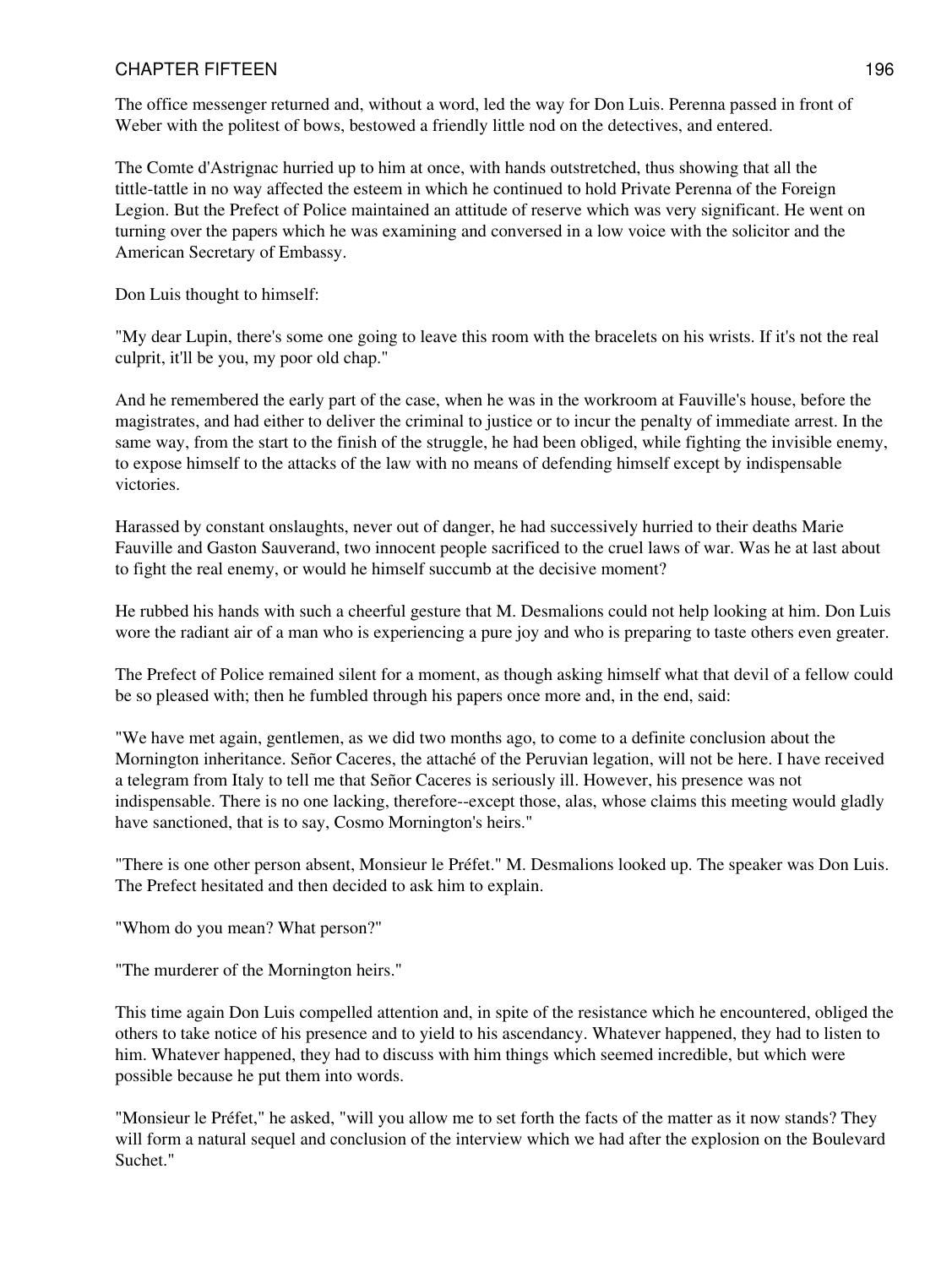M. Desmalions's silence gave Don Luis leave to speak. He at once continued:

"It will not take long, Monsieur le Préfet. It will not take long for two reasons: first, because M. Fauville's confessions remain at our disposal and we know definitely the monstrous part which he played; and, secondly, because, after all, the truth, however complicated it may seem, is really very simple.

"It all lies in the objection which you, Monsieur le Préfet, made to me on leaving the wrecked house on the Boulevard Suchet: 'How is it,' you asked, 'that the Mornington inheritance is not once mentioned in Hippolyte Fauville's confession?' It all lies in that, Monsieur le Préfet. Hippolyte Fauville did not say a word about the inheritance; and the reason evidently is that he did not know of it.

"And the reason why Gaston Sauverand was able to tell me his whole sensational story without making the least allusion to the inheritance was that the inheritance played no sort of part in Gaston Sauverand's story. He, too, knew nothing of it before those events, any more than Marie Fauville did, or Florence Levasseur. There is no denying the fact: Hippolyte Fauville was guided by revenge and by revenge alone. If not, why should he have acted as he did, seeing that Cosmo Mornington's millions reverted to him by the fullest of rights? Besides, if he had wished to enjoy those millions, he would not have begun by killing himself.

"One thing, therefore, is certain: the inheritance in no way affected Hippolyte Fauville's resolves or actions. And, nevertheless, one after the other, with inflexible regularity, as if they had been struck down in the very order called for by the terms of the Mornington inheritance, they all disappeared: Cosmo Mornington, then Hippolyte Fauville, then Edmond Fauville, then Marie Fauville, then Gaston Sauverand. First, the possessor of the fortune; next, all those whom he had appointed his legatees; and, I repeat, in the very order in which the will enabled them to lay claim to the fortune!"

"Is it not strange?" asked Perenna, "and are we not bound to suppose that there was a controlling mind at the back of it all? Are we not bound to admit that the formidable contest was influenced by that inheritance, and that, above the hatred and jealousy of the loathsome Fauville, there loomed a being endowed with even more tremendous energy, pursuing a tangible aim and driving to their deaths, one by one, like so many numbered victims, all the unconscious actors in the tragedy of which he tied and of which he is now untying the threads?"

Don Luis leaned forward and continued earnestly:

"Monsieur le Préfet, the public instinct so thoroughly agrees with me, a section of the police, with M. Weber, the deputy chief detective at its head, argues in a manner so exactly identical with my own, that the existence of that being is at once confirmed in every mind. There had to be some one to act as the controlling brain, to provide the will and the energy. That some one was myself. After all, why not? Did not I possess the condition which was indispensable to make any one interested in the murders? Was I not Cosmo Mornington's heir?

"I will not defend myself. It may be that outside interference, it may be that circumstances, will oblige you, Monsieur le Préfet, to take unjustifiable measures against me; but I will not insult you by believing for one second that you can imagine the man whose acts you have been able to judge for the last two months capable of such crimes. And yet the public instinct is right in accusing me.

"Apart from Hippolyte Fauville, there is necessarily a criminal; and that criminal is necessarily Cosmo Mornington's heir. As I am not the man, another heir of Cosmo Mornington exists. It is he whom I accuse, Monsieur le Préfet.

"There is something more than a dead man's will in the wicked business that is being enacted before us. We thought for a time that there was only that; but there is something more. I have not been fighting a dead man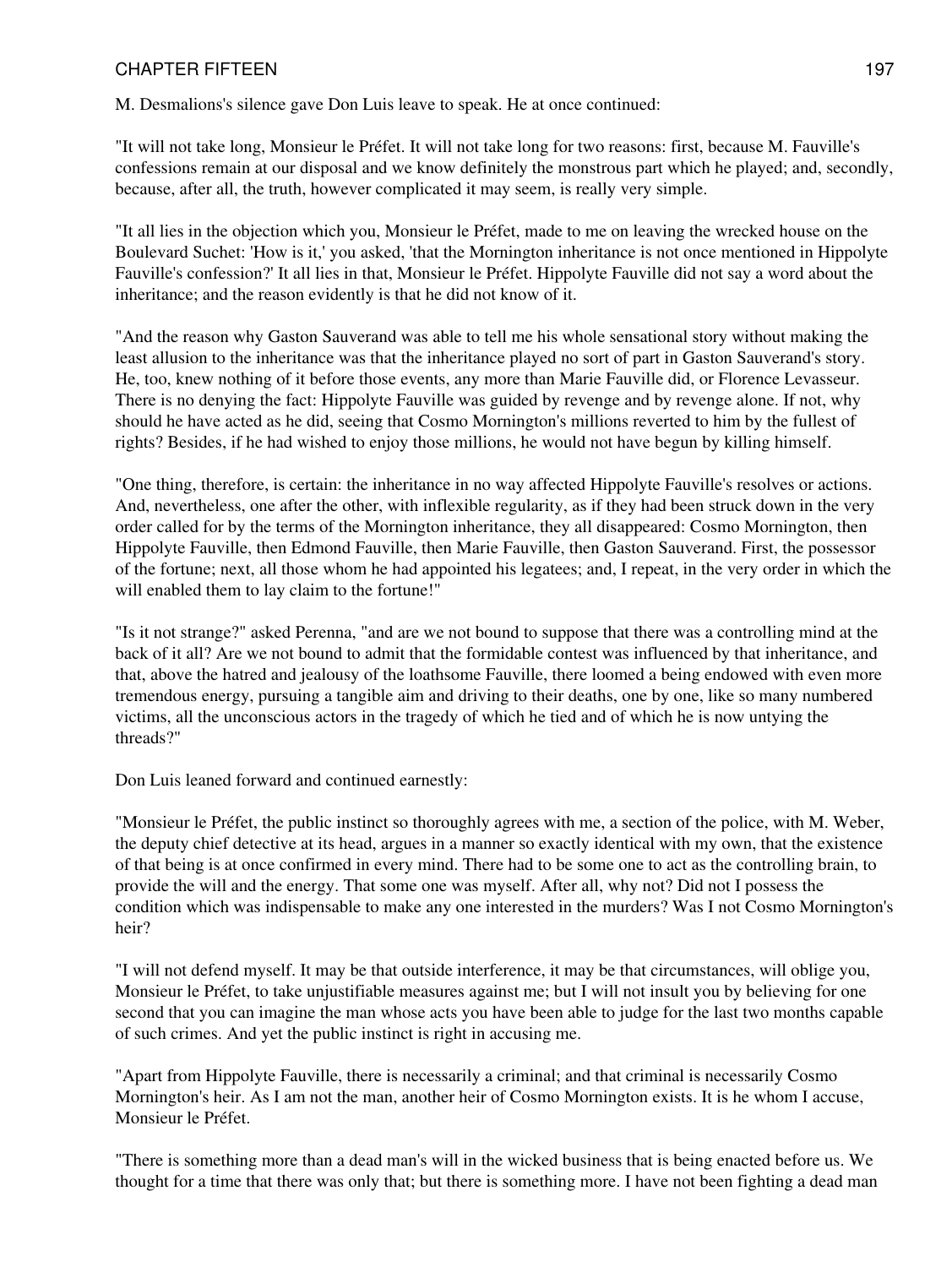all the time; more than once I have felt the very breath of life strike against my face. More than once I have felt the teeth of the tiger seeking to tear me.

"The dead man did much, but he did not do everything. And, even then, was he alone in doing what he did? Was the being of whom I speak merely one who executed his orders? Or was he also the accomplice who helped him in his scheme? I do not know. But he certainly continued a work which he perhaps began by inspiring and which, in any case, he turned to his own profit, resolutely completed and carried out to the very end. And he did so because he knew of Cosmo Mornington's will. It is he whom I accuse, Monsieur le Préfet.

"I accuse him at the very least of that part of the crimes and felonies which cannot be attributed to Hippolyte Fauville. I accuse him of breaking open the drawer of the desk in which Maître Lepertuis, Cosmo Mornington's solicitor, had put his client's will. I accuse him of entering Cosmo Mornington's room and substituting a phial containing a toxic fluid for one of the phials of glycero-phosphate which Cosmo Mornington used for his hypodermic injections. I accuse him of playing the part of a doctor who came to certify Cosmo Mornington's death and of delivering a false certificate. I accuse him of supplying Hippolyte Fauville with the poison which killed successively Inspector Vérot, Edmond Fauville, and Hippolyte Fauville himself. I accuse him of arming and turning against me the hand of Gaston Sauverand, who, acting under his advice and his instructions, tried three times to take my life and ended by causing the death of my chauffeur. I accuse him of profiting by the relations which Gaston Sauverand had established with the infirmary in order to communicate with Marie Fauville, and of arranging for Marie Fauville to receive the hypodermic syringe and the phial of poison with which the poor woman was able to carry out her plans of suicide."

Perenna paused to note the effect of these charges. Then he went on:

"I accuse him of conveying to Gaston Sauverand, by some unknown means, the newspaper cuttings about Marie Fauville's death and, at the same time, foreseeing the inevitable results of his act. To sum up, therefore, without mentioning his share in the other crimes--the death of Inspector Vérot, the death of my chauffeur--I accuse him of killing Cosmo Mornington, Edmond Fauville, Hippolyte Fauville, Marie Fauville, and Gaston Sauverand; in plain words, of killing all those who stood between the millions and himself. These last words, Monsieur le Préfet, will tell you clearly what I have in my mind.

"When a man does away with five of his fellow creatures in order to secure a certain number of millions, it means that he is convinced that this proceeding will positively and mathematically insure his entering into possession of the millions. In short, when a man does away with a millionaire and his four successive heirs, it means that he himself is the millionaire's fifth heir. The man will be here in a moment."

#### "What!"

It was a spontaneous exclamation on the part of the Prefect of Police, who was forgetting the whole of Don Luis Perenna's powerful and closely reasoned argument, and thinking only of the stupefying apparition which Don Luis announced. Don Luis replied:

"Monsieur le Préfet, his visit is the logical outcome of my accusations. Remember that Cosmo Mornington's will explicitly states that no heir's claim will be valid unless he is present at to-day's meeting."

"And suppose he does not come?" asked the Prefect, thus showing that Don Luis's conviction had gradually got the better of his doubts.

"He will come, Monsieur le Préfet. If not, there would have been no sense in all this business. Limited to the crimes and other actions of Hippolyte Fauville, it could be looked upon as the preposterous work of a madman. Continued to the deaths of Marie Fauville and Gaston Sauverand, it demands, as its inevitable outcome, the appearance of a person who, as the last descendant of the Roussels of Saint-Etienne and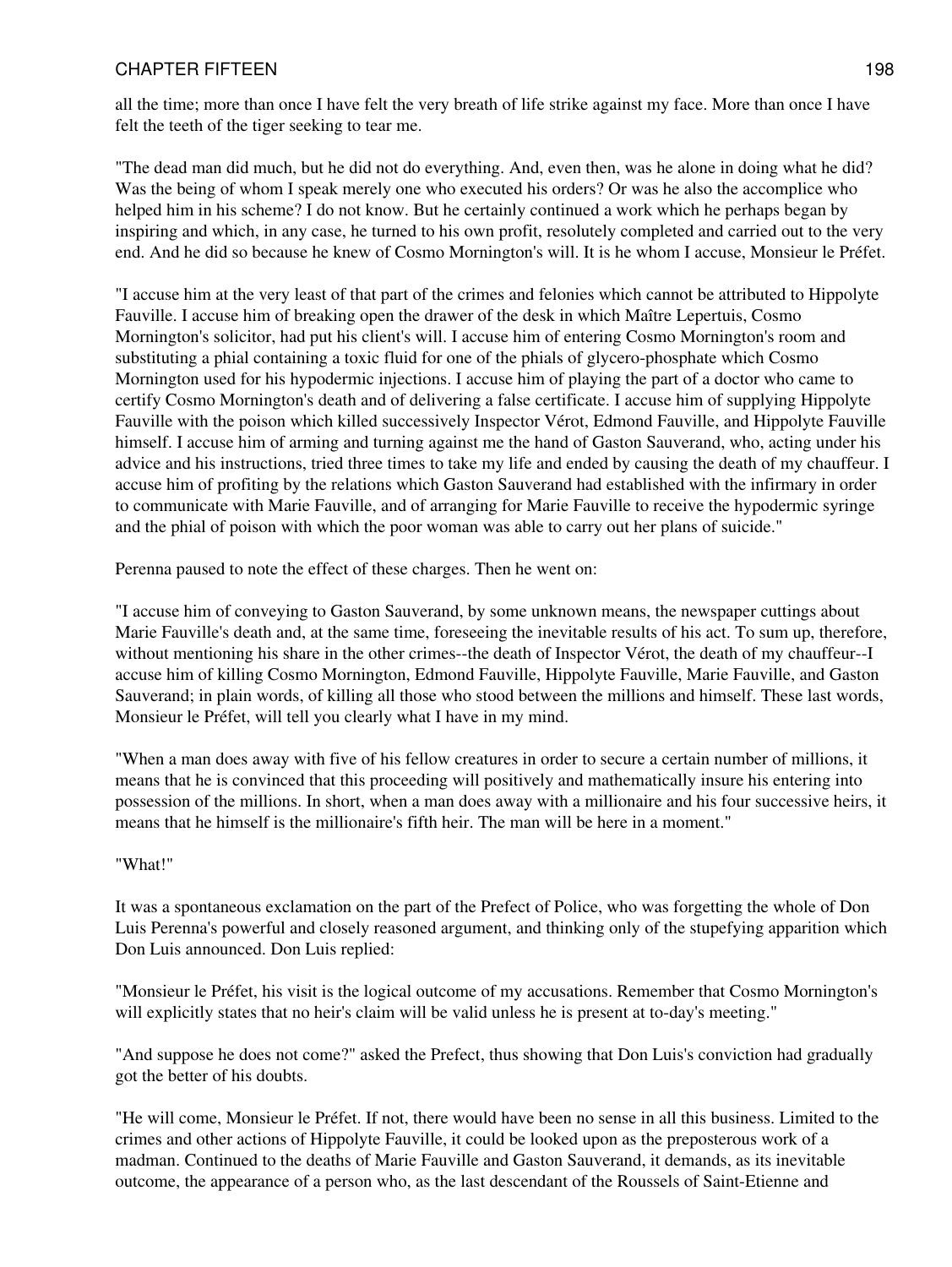consequently as Cosmo Mornington's absolute heir, taking precedence of myself, will come to claim the hundred millions which he has won by means of his incredible audacity."

"And suppose he does not come?" M. Desmalions once more exclaimed, in a more vehement tone.

"Then, Monsieur le Préfet, you may take it that I am the culprit; and you have only to arrest me. This day, between five and six o'clock, you will see before you, in this room, the person who killed the Mornington heirs. It is, humanly speaking, impossible that this should not be so. Consequently, the law will be satisfied in any circumstances. He or I: the position is quite simple."

M. Desmalions was silent. He gnawed his moustache thoughtfully and walked round and round the table, within the narrow circle formed by the others. It was obvious that objections to the supposition were springing up in his mind. In the end, he muttered, as though speaking to himself:

"No, no. For, after all, how are we to explain that the man should have waited until now to claim his rights?"

"An accident, perhaps, Monsieur le Préfet, an obstacle of some kind. Or else--one can never tell--the perverse longing for a more striking sensation. And remember, Monsieur le Préfet, how minutely and subtly the whole business was worked. Each event took place at the very moment fixed by Hippolyte Fauville. Cannot we take it that his accomplice is pursuing this method to the end and that he will not reveal himself until the last minute?"

M. Desmalions exclaimed, with a sort of anger:

"No, no, and again no! It is not possible. If a creature monstrous enough to commit such a series of murders exists, he will not be such a fool as to deliver himself into our hands."

"Monsieur le Préfet, he does not know the danger that threatens him if he comes here, because no one has even contemplated the theory of his existence. Besides, what risk does he run?"

"What risk? Why, if he has really committed those murders--"

"He has committed them, Monsieur le Préfet. He has *caused* them to be committed, which is a different thing. And you now see where the man's unsuspected strength lies! He does not act in person. From the day when the truth appeared to me, I have succeeded in gradually discovering his means of action, in laying bare the machinery which he controls, the tricks which he employs. He does not act in person. There you have his method. You will find that it is the same throughout the series of murders.

"In appearance, Cosmo Mornington died of the results of a carelessly administered injection. In reality, it was this man who caused the injection to prove fatal. In appearance, Inspector Vérot was killed by Hippolyte Fauville. In reality, it must have been this man who contrived the murder by pointing out the necessity to Fauville and, so to speak, guiding his hand. And, in the same way, in appearance, Fauville killed his son and committed suicide; Marie Fauville committed suicide; Gaston Sauverand committed suicide. In reality, it was this man who wanted them dead, who prompted them to commit suicide, and who supplied them with the means of death.

"There you have the method, and there, Monsieur le Préfet, you have the man." And, in a lower voice, that contained a sort of apprehension, he added, "I confess that never before, in the course of a life that has been full of strange meetings, have I encountered a more terrifying person, acting with more devilish ability or greater psychological insight."

His words created an ever-increasing sensation among his hearers. They really saw that invisible being. He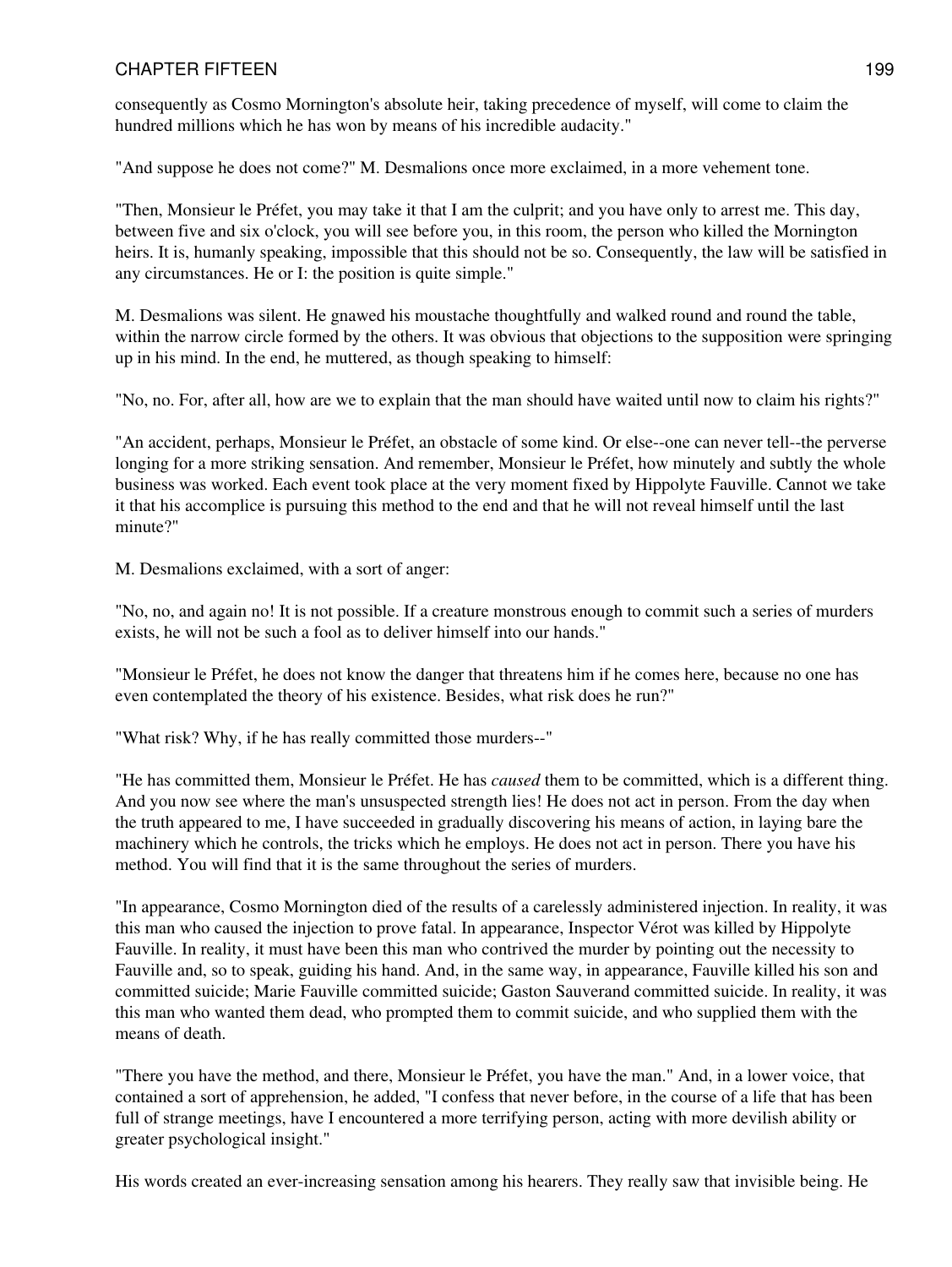took shape in their imaginations. They waited for him to arrive. Twice Don Luis had turned to the door and listened. And his action did more than anything else to conjure up the image of the man who was coming.

M. Desmalions said:

"Whether he acted in person or caused others to act, the law, once it has hold of him, will know how to--"

"The law will find it no easy matter, Monsieur le Préfet! A man of his powers and resource must have foreseen everything, even his arrest, even the accusation of which he would be the subject; and there is little to be brought against him but moral charges without proofs."

"Then you think--"

"I think, Monsieur le Préfet, that the thing will be to accept his explanations as quite natural and not to show any distrust. What you want is to know who he is. Later on, before long, you will be able to unmask him."

The Prefect of Police continued to walk round the table. Major d'Astrignac kept his eyes fixed on Perenna, whose coolness amazed him. The solicitor and the secretary of Embassy seemed greatly excited. In fact nothing could be more sensational than the thought that filled all their minds. Was the abominable murderer about to appear before them?

"Silence!" said the Prefect, stopping his walk.

Some one had crossed the anteroom.

There was a knock at the door.

"Come in!"

The office messenger entered, carrying a card-tray. On the tray was a letter; and in addition there was one of those printed slips on which callers write their name and the object of their visit.

M. Desmalions hastened toward the messenger. He hesitated a moment before taking up the slip. He was very pale. Then he glanced at it quickly.

"Oh!" he said, with a start.

He looked toward Don Luis, reflected, and then, taking the letter, he said to the messenger:

"Is the bearer outside?"

"In the anteroom, Monsieur le Préfet."

"Show the person in when I ring."

The messenger left the room.

M. Desmalions stood in front of his desk, without moving. For the second time Don Luis met his eyes; and a feeling of perturbation came over him. What was happening?

With a sharp movement the Prefect of Police opened the envelope which he held in his hand, unfolded the letter and began to read it.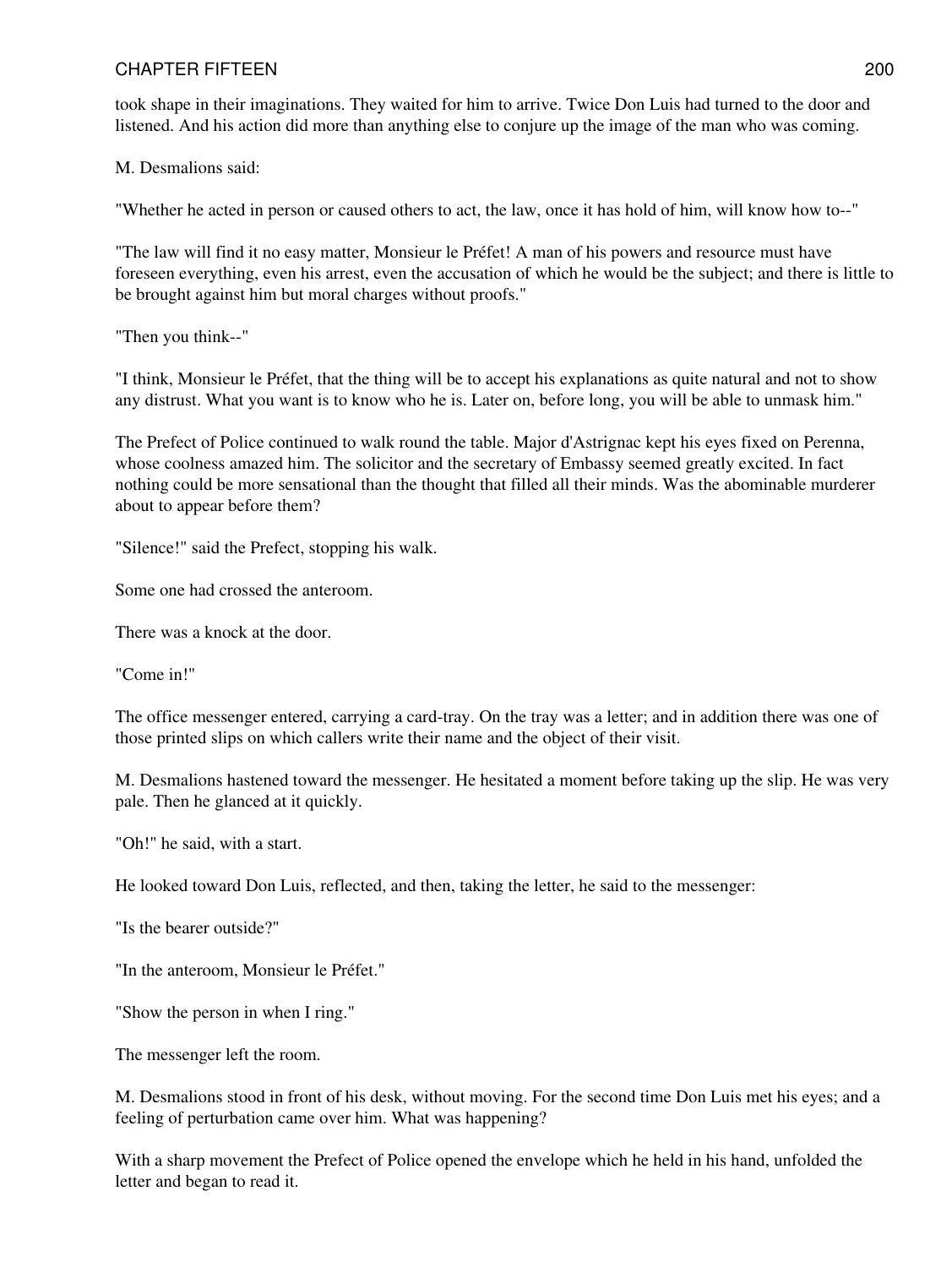The others watched his every gesture, watched the least change of expression on his face. Were Perenna's predictions about to be fulfilled? Was a fifth heir putting in his claim?

The moment he had read the first lines, M. Desmalions looked up and, addressing Don Luis, murmured:

"You were right, Monsieur. This is a claim."

"On whose part, Monsieur le Préfet?" Don Luis could not help asking.

M. Desmalions did not reply. He finished reading the letter. Then he read it again, with the attention of a man weighing every word. Lastly, he read aloud:

#### "MONSIEUR LE PRÉFET:

"A chance correspondence has revealed to me the existence of an unknown heir of the Roussel family. It was only to-day that I was able to procure the documents necessary for identifying this heir; and, owing to unforeseen obstacles, it is only at the last moment that I am able to send them to you *by the person whom they concern*. Respecting a secret which is not mine and wishing, as a woman, to remain outside a business in which I have been only accidentally involved, I beg you, Monsieur le Préfet, to excuse me if I do not feel called upon to sign my name to this letter."

So Perenna had seen rightly and events were justifying his forecast. Some one was putting in an appearance within the period indicated. The claim was made in good time. And the very way in which things were happening at the exact moment was curiously suggestive of the mechanical exactness that had governed the whole business.

The last question still remained: who was this unknown person, the possible heir, and therefore the five or six fold murderer? He was waiting in the next room. There was nothing but a wall between him and the others. He was coming in. They would see him. They would know who he was.

The Prefect suddenly rang the bell.

A few tense seconds elapsed. Oddly enough, M. Desmalions did not remove his eyes from Perenna. Don Luis remained quite master of himself, but restless and uneasy at heart.

The door opened. The messenger showed some one in.

It was Florence Levasseur.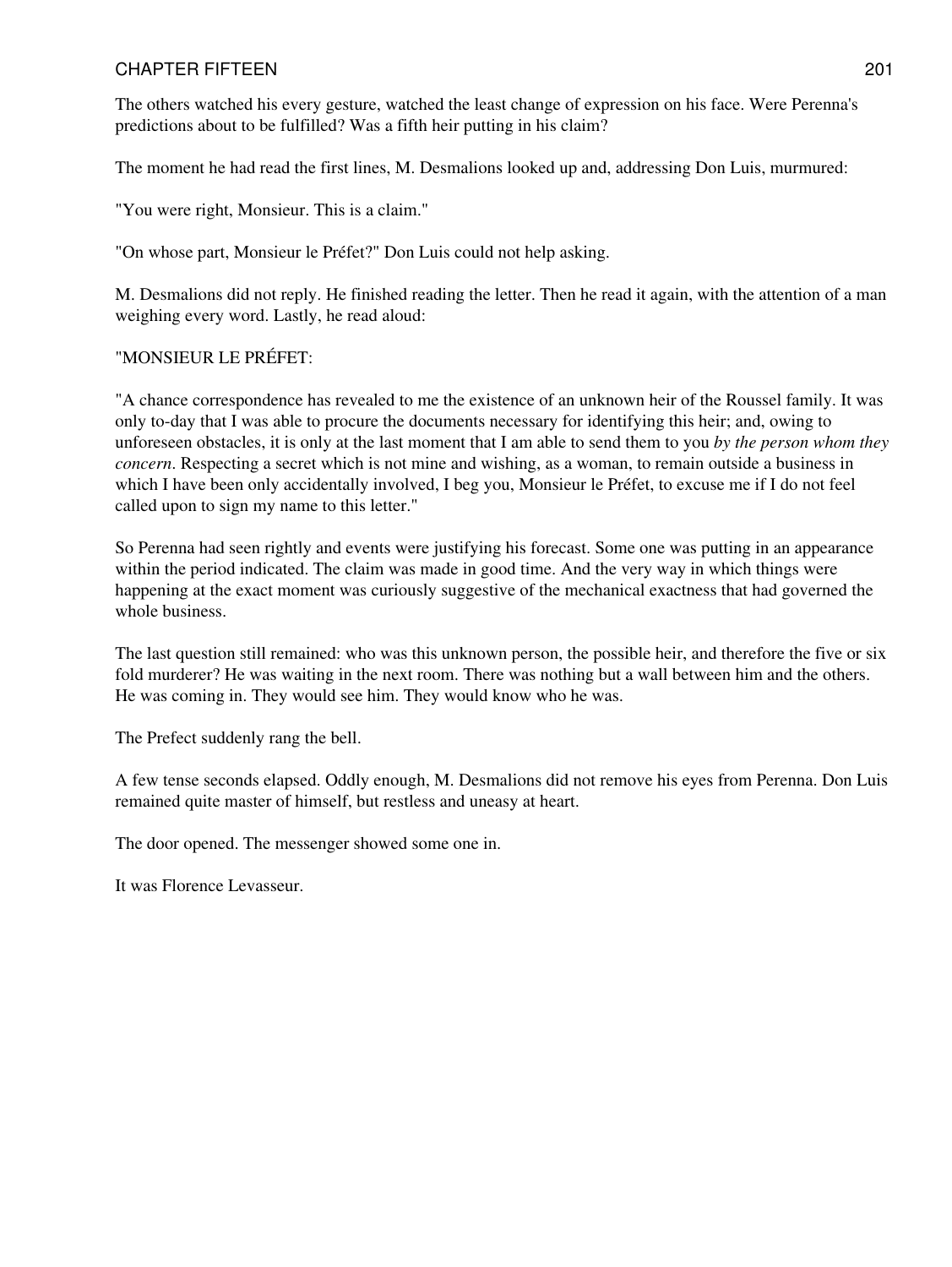## **CHAPTER SIXTEEN**

#### WEBER TAKES HIS REVENGE

Don Luis was for one moment amazed. Florence Levasseur here! Florence, whom he had left in the train under Mazeroux's supervision and for whom it was physically impossible to be back in Paris before eight o'clock in the evening!

Then, despite his bewilderment, he at once understood. Florence, knowing that she was being followed, had drawn them after her to the Gare Saint-Lazare and simply walked through the railway carriage, getting out on the other platform, while the worthy Mazeroux went on in the train to keep his eye on the traveller who was not there.

But suddenly the full horror of the situation struck him. Florence was here to claim the inheritance; and her claim, as he himself had said, was a proof of the most terrible guilt.

Acting on an irresistible impulse, Don Luis leaped to the girl's side, seized her by the arm and said, with almost malevolent force:

"What are you doing here? What have you come for? Why did you not let me know?"

M. Desmalions stepped between them. But Don Luis, without letting go of the girl's arm, exclaimed:

"Oh, Monsieur le Préfet, don't you see that this is all a mistake? The person whom we are expecting, about whom I told you, is not this one. The other is keeping in the background, as usual. Why it's impossible that Florence Levasseur--"

"I have no preconceived opinion on the subject of this young lady," said the Prefect of Police, in an authoritative voice. "But it is my duty to question her about the circumstances that brought her here; and I shall certainly do so."

He released the girl from Don Luis's grasp and made her take a seat. He himself sat down at his desk; and it was easy to see how great an impression the girl's presence made upon him. It afforded so to speak an illustration of Don Luis's argument.

The appearance on the scene of a new person, laying claim to the inheritance, was undeniably, to any logical mind, the appearance on the scene of a criminal who herself brought with her the proofs of her crimes. Don Luis felt this clearly and, from that moment, did not take his eyes off the Prefect of Police.

Florence looked at them by turns as though the whole thing was the most insoluble mystery to her. Her beautiful dark eyes retained their customary serenity. She no longer wore her nurse's uniform; and her gray gown, very simply cut and devoid of ornaments, showed her graceful figure. She was grave and unemotional as usual.

M. Desmalions said:

"Explain yourself, Mademoiselle."

She answered:

"I have nothing to explain, Monsieur le Préfet. I have come to you on an errand which I am fulfilling without knowing exactly what it is about."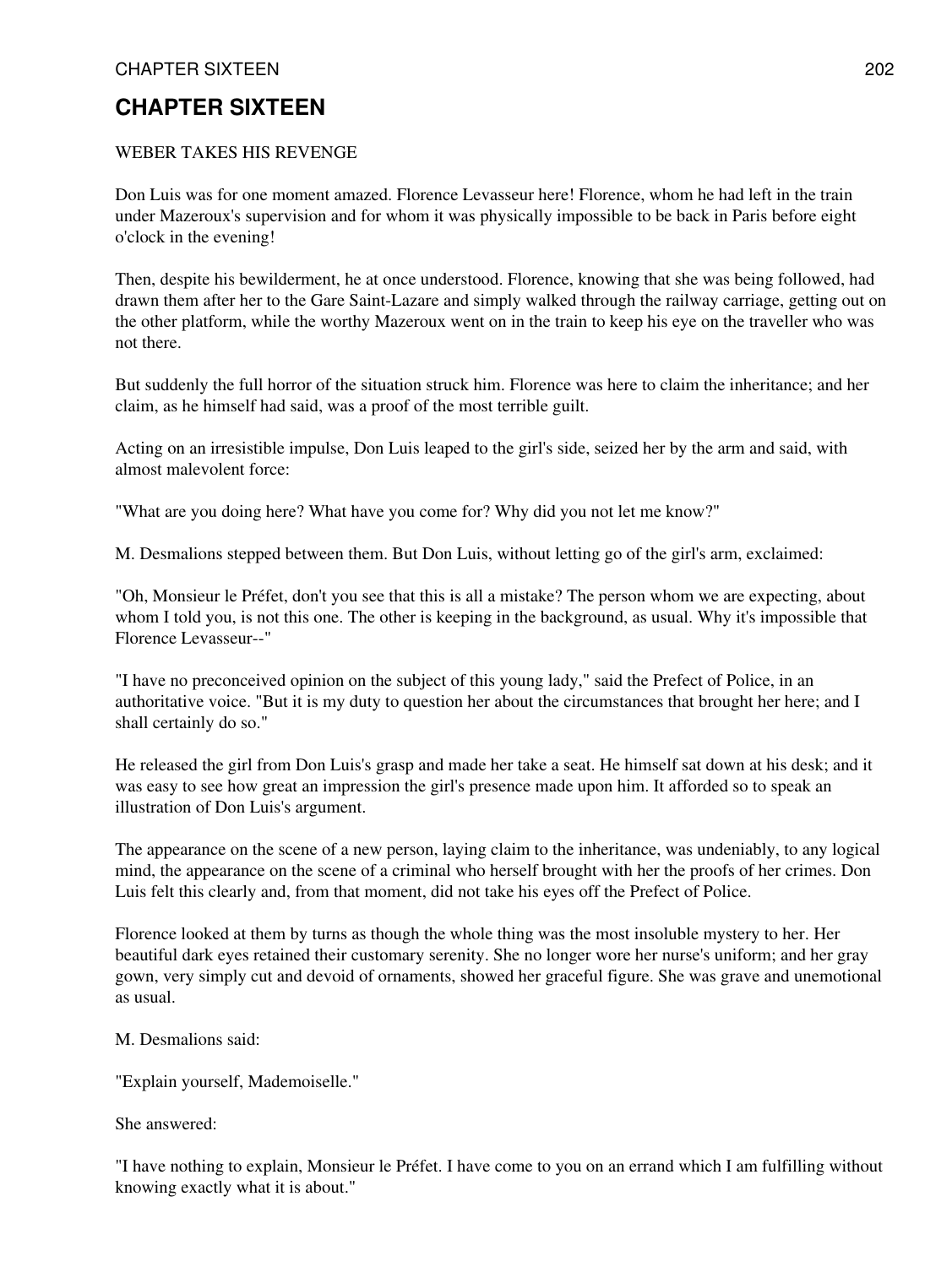"What do you mean? Without knowing what it is about?"

"I will tell you, Monsieur le Préfet. Some one in whom I have every confidence and for whom I entertain the greatest respect asked me to hand you certain papers. They appear to concern the question which is the object of your meeting to-day."

"The question of awarding the Mornington inheritance?"

"Yes."

"You know that, if this claim had not been made in the course of the present sitting, it would have had no effect?"

"I came as soon as the papers were handed to me."

"Why were they not handed to you an hour or two earlier?"

"I was not there. I had to leave the house where I am staying, in a hurry."

Perenna did not doubt that it was his intervention that upset the enemy's plans by causing Florence to take to flight.

The Prefect continued:

"So you are ignorant of the reasons why you received the papers?"

"Yes, Monsieur le Préfet."

"And evidently you are also ignorant of how far they concern you?"

"They do not concern me, Monsieur le Préfet."

M. Desmalions smiled and, looking into Florence's eyes, said, plainly:

"According to the letter that accompanies them, they concern you intimately. It seems that they prove, in the most positive manner, that you are descended from the Roussel family and that you consequently have every right to the Mornington inheritance."

"I?"

The cry was a spontaneous exclamation of astonishment and protest.

And she at once went on, insistently:

"I, a right to the inheritance? I have none at all, Monsieur le Préfet, none at all. I never knew Mr. Mornington. What is this story? There is some mistake."

She spoke with great animation and with an apparent frankness that would have impressed any other man than the Prefect of Police. But how could he forget Don Luis's arguments and the accusation made beforehand against the person who would arrive at the meeting?

"Give me the papers," he said.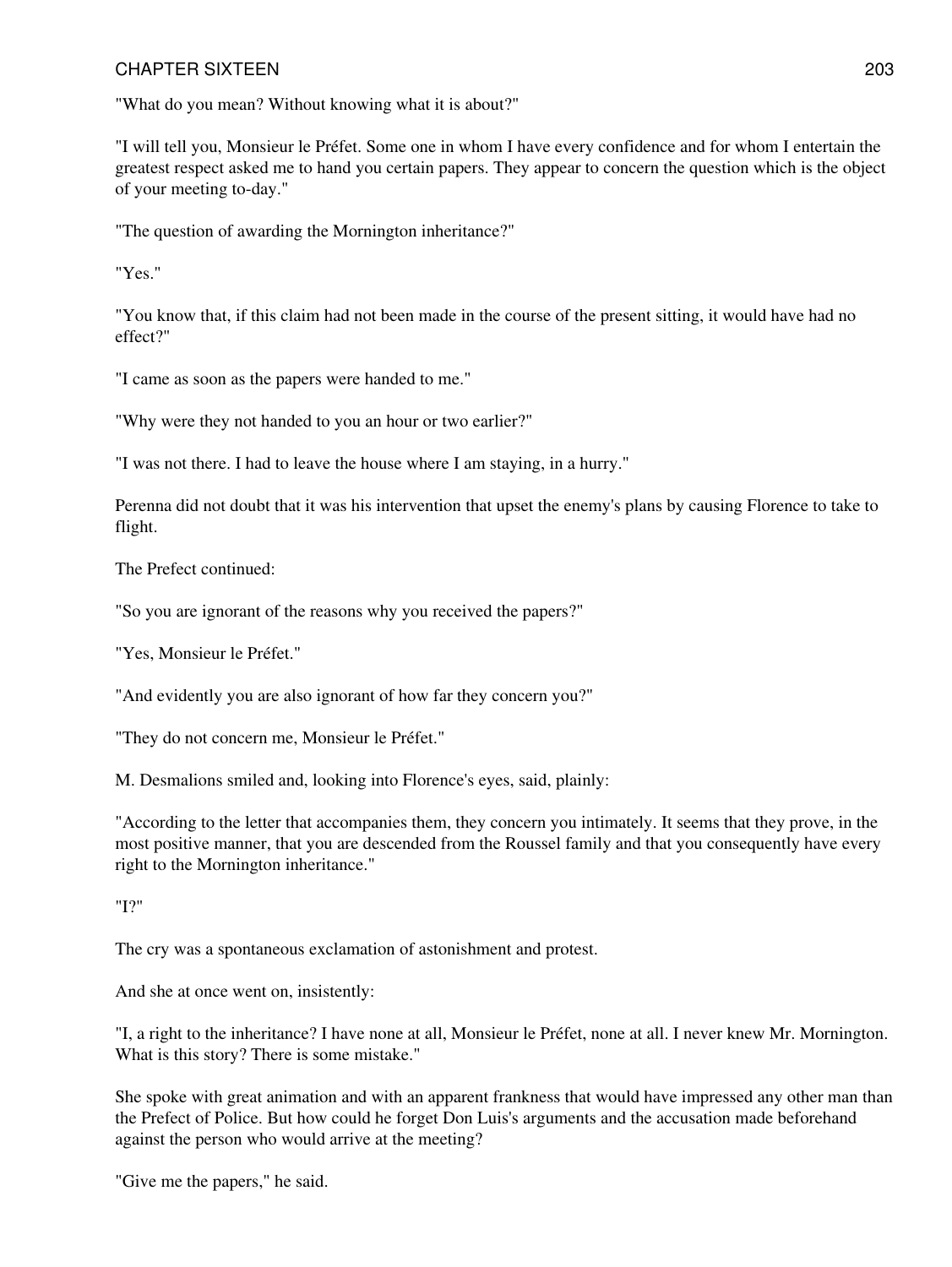She took from her handbag a blue envelope which was not fastened down and which he found to contain a number of faded documents, damaged at the folds and torn in different places.

He examined them amid perfect silence, read them through, studied them thoroughly, inspected the signatures and the seals through a magnifying glass, and said:

"They bear every sign of being genuine. The seals are official."

"Then, Monsieur le Préfet--?" said Florence, in a trembling voice.

"Then, Mademoiselle, let me tell you that your ignorance strikes me as most incredible."

And, turning to the solicitor, he said:

"Listen briefly to what these documents contain and prove. Gaston Sauverand, Cosmo Mornington's heir in the fourth line, had, as you know, an elder brother, called Raoul, who lived in the Argentine Republic. This brother, before his death, sent to Europe, in the charge of an old nurse, a child of five who was none other than his daughter, a natural but legally recognized daughter whom he had had by Mlle. Levasseur, a French teacher at Buenos Ayres.

"Here is the birth certificate. Here is the signed declaration written entirely in the father's hand. Here is the affidavit signed by the old nurse. Here are the depositions of three friends, merchants or solicitors at Buenos Ayres. And here are the death certificates of the father and mother.

"All these documents have been legalized and bear the seals of the French consulate. For the present, I have no reason to doubt them; and I am bound to look upon Florence Levasseur as Raoul Sauverand's daughter and Gaston Sauverand's niece."

"Gaston Sauvarand's niece? ... His niece?" stammered Florence.

The mention of a father whom she had, so to speak, never known, left her unmoved. But she began to weep at the recollection of Gaston Sauverand, whom she loved so fondly and to whom she found herself linked by such a close relationship.

Were her tears sincere? Or were they the tears of an actress able to play her part down to the slightest details? Were those facts really revealed to her for the first time? Or was she acting the emotions which the revelation of those facts would produce in her under natural conditions?

Don Luis observed M. Desmalions even more narrowly than he did the girl, and tried to read the secret thoughts of the man with whom the decision lay. And suddenly he became certain that Florence's arrest was a matter resolved upon as definitely as the arrest of the most monstrous criminal. Then he went up to her and said:

"Florence."

She looked at him with her tear-dimmed eyes and made no reply.

Slowly, he said:

"To defend yourself, Florence--for, though I am sure you do not know it, you are under that obligation--you must understand the terrible position in which events have placed you.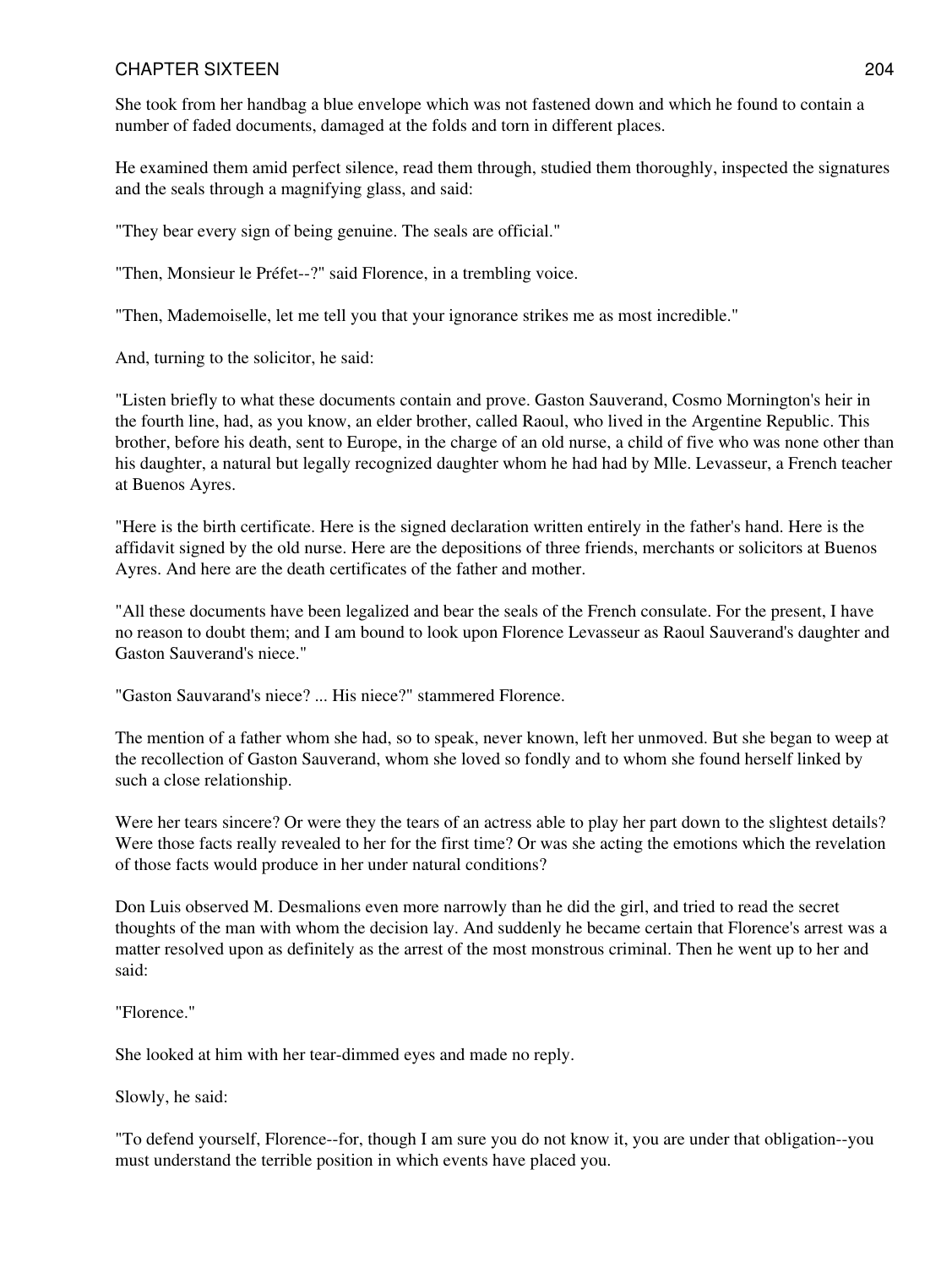"Florence, the Prefect of Police has been led by the logical outcome of those events to come to the final conclusion that the person entering this room with an evident claim to the inheritance is the person who killed the Mornington heirs. You entered the room, Florence, and you are undoubtedly Cosmo Mornington's heir."

He saw her shake from head to foot and turn as pale as death. Nevertheless, she uttered no word and made no gesture of protest.

He went on:

"It is a formal accusation. Do you say nothing in reply?"

She waited some time and then declared:

"I have nothing to say. The whole thing is a mystery. What would you have me reply? I do not understand!"

Don Luis stood quivering with anguish in front of her. He stammered:

"Is that all? Do you accept?"

After a second, she said, in an undertone:

"Explain yourself, I beg of you. What you mean, I suppose, is that, if I do not reply, I accept the accusation?"

"Yes."

"And then?"

"Arrest--prison--"

"Prison!"

She seemed to be suffering hideously. Her beautiful features were distorted with fear. To her mind, prison evidently represented the torments undergone by Marie and Sauverand. It must mean despair, shame, death, all those horrors which Marie and Sauverand had been unable to avoid and of which she in her turn would become the victim.

An awful sense of hopelessness overcame her, and she moaned:

"How tired I am! I feel that there is nothing to be done! I am stifled by the mystery around me! Oh, if I could only see and understand!"

There was another long pause. Leaning over her, M. Desmalions studied her face with concentrated attention. Then, as she did not speak, he put his hand to the bell on his table and struck it three times.

Don Luis did not stir from where he stood, with his eyes despairingly fixed on Florence. A battle was raging within him between his love and generosity, which led him to believe the girl, and his reason, which obliged him to suspect her. Was she innocent or guilty? He did not know. Everything was against her. And yet why had he never ceased to love her?

Weber entered, followed by his men. M. Desmalions spoke to him and pointed to Florence. Weber went up to her.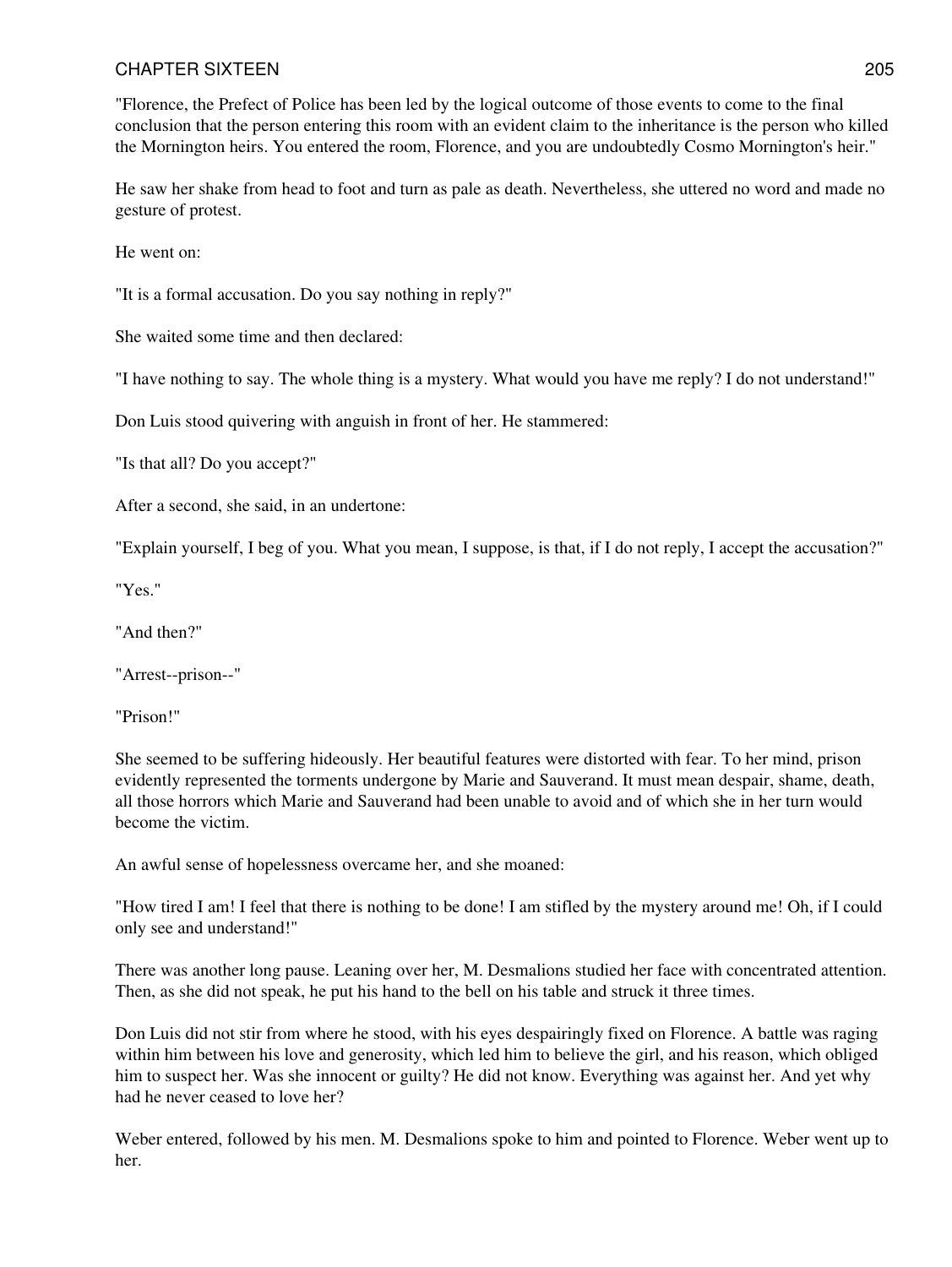"Florence!" said Don Luis.

She looked at him and looked at Weber and his men; and, suddenly, realizing what was coming, she retreated, staggered for a moment, bewildered and fainting, and fell back in Don Luis's arms:

"Oh, save me, save me! Do save me!"

The action was so natural and unconstrained, the cry of distress so clearly denoted the alarm which only the innocent can feel, that Don Luis was promptly convinced. A fervent belief in her lightened his heart. His doubts, his caution, his hesitation, his anguish: all these vanished before a certainty that dashed upon him like an irresistible wave. And he cried:

"No, no, that must not be! Monsieur le Préfet, there are things that cannot be permitted--"

He stooped over Florence, whom he was holding so firmly in his arms that nobody could have taken her from him. Their eyes met. His face was close to the girl's. He quivered with emotion at feeling her throbbing, so weak, so utterly helpless; and he said to her passionately, in a voice too low for any but her to hear:

"I love you, I love you.... Ah, Florence, if you only knew what I feel: how I suffer and how happy I am! Oh, Florence, I love you, I love you--"

Weber had stood aside, at a sign from the Prefect, who wanted to witness the unexpected conflict between those two mysterious beings, Don Luis Perenna and Florence Levasseur.

Don Luis unloosed his arms and placed the girl in a chair. Then, putting his two hands on her shoulders, face to face with her, he said:

"Though you do not understand, Florence, I am beginning to understand a good deal; and I can already almost see my way in the mystery that terrifies you. Florence, listen to me. It is not you who are doing all this, is it? There is somebody else behind you, above you--somebody who gives you your instructions, isn't there, while you yourself don't know where he is leading you?"

"Nobody is instructing me. What do you mean? Explain."

"Yes, you are not alone in your life. There are many things which you do because you are told to do them and because you think them right and because you do not know their consequences or even that they can have any consequences. Answer my question: are you absolutely free? Are you not yielding to some influence?"

The girl seemed to have come to herself, and her face recovered some of its usual calmness. Nevertheless, it seemed as if Don Luis's question made an impression on her.

"No," she said, "there is no influence--none at all--I'm sure of it."

He insisted, with growing eagerness:

"No, you are not sure; don't say that. Some one is dominating you without your knowing it. Think for a moment. You are Cosmo Mornington's heir, heir to a fortune which you don't care about, I know, I swear! Well, if you don't want that fortune, to whom will it belong? Answer me. Is there any one who is interested or believes himself interested in seeing you rich? The whole question lies in that. Is your life linked with that of some one else? Is he a friend of yours? Are you engaged to him?"

She gave a start of revolt.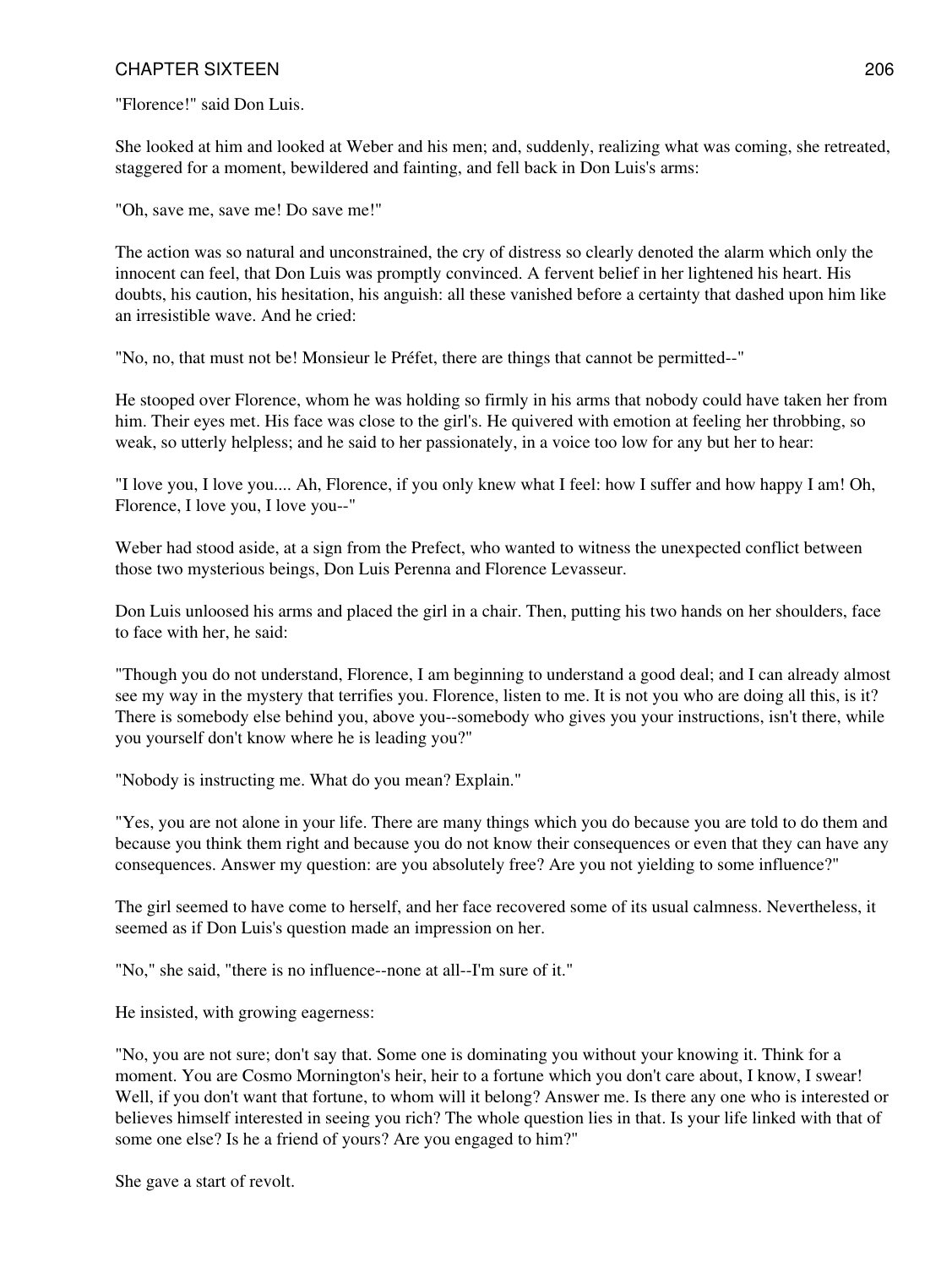"Oh, never! The man of whom you speak is incapable--"

"Ah," he cried, overcome with jealousy, "you confess it! So the man of whom I speak exists! I swear that the villain--"

He turned toward M. Desmalions, his face convulsed with hatred. He made no further effort to contain himself:

"Monsieur le Préfet, we are in sight of the goal. I know the road that will lead us to it. The wild beast shall be hunted down to-night, or to-morrow at least. Monsieur le Préfet, the letter that accompanied those documents, the unsigned letter which this young lady handed you, was written by the mother superior who manages a nursing-home in the Avenue des Ternes.

"By making immediate inquiries at that nursing-home, by questioning the superior and confronting her with Mlle. Levasseur, we shall discover the identity of the criminal himself. But we must not lose a minute, or we shall be too late and the wild beast will have fled."

His outburst was irresistible. There was no fighting against the violence of his conviction. Still, M. Desmalions objected:

"Mlle. Levasseur could tell us--"

"She will not speak, or at least not till later, when the man has been unmasked in her presence. Monsieur le Préfet, I entreat you to have the same confidence in me as before. Have not all my promises been fulfilled? Have confidence, Monsieur le Préfet; cast aside your doubts. Remember how Marie Fauville and Gaston Sauverand were overwhelmed with charges, the most serious charges, and how they succumbed in spite of their innocence.

"Does the law wish to see Florence Levasseur sacrificed as the two others were? And, besides, what I ask for is not her release, but the means to defend her--that is to say, an hour or two's delay. Let Deputy Chief Weber be responsible for her safe custody. Let your detectives go with us: these and more as well, for we cannot have too many to capture the loathsome brute in his lair."

M. Desmalions did not reply. After a brief moment he took Weber aside and talked to him for some minutes. M. Desmalions did not seem very favourably disposed toward Don Luis's request. But Weber was heard to say:

"You need have no fear, Monsieur le Préfet. We run no risk."

And M. Desmalions yielded.

A few moments later Don Luis Perenna and Florence Levasseur took their seats in a motor car with Weber and two inspectors. Another car, filled with detectives, followed.

The hospital was literally invested by the police force and Weber neglected none of the precautions of a regular siege.

The Prefect of Police, who arrived in his own car, was shown by the manservant into the waiting-room and then into the parlour, where the mother superior came to him at once. Without delay or preamble of any sort he put his questions to her, in the presence of Don Luis, Weber, and Florence:

"Reverend mother," he said, "I have a letter here which was brought to me at headquarters and which tells me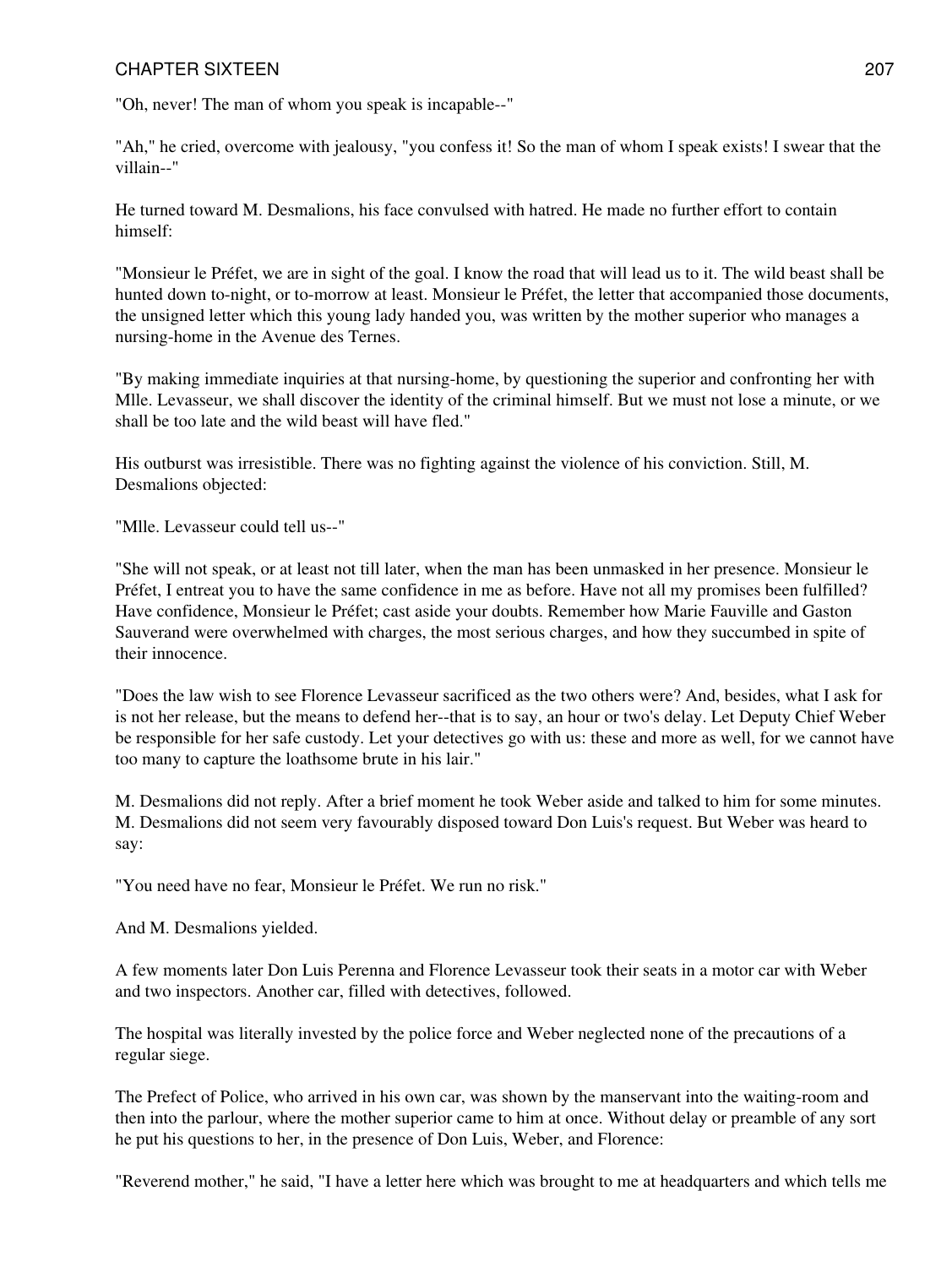of the existence of certain documents concerning a legacy. According to my information, this letter, which is unsigned and which is in a disguised hand, was written by you. Is that so?"

The mother superior, a woman with a powerful face and a determined air, replied, without embarrassment:

"That is so, Monsieur le Préfet. As I had the honour to tell you in my letter, I would have preferred, for obvious reasons, that my name should not be mentioned. Besides, the delivery of the documents was all that mattered. However, since you know that I am the writer, I am prepared to answer your questions."

M. Desmalions continued, with a glance at Florence:

"I will first ask you, Reverend Mother, if you know this young lady?"

"Yes, Monsieur le Préfet. Florence was with us for six months as a nurse, a few years ago. She gave such satisfaction that I was glad to take her back this day fortnight. As I had read her story in the papers, I simply asked her to change her name. We had a new staff at the hospital, and it was therefore a safe refuge for her."

"But, as you have read the papers, you must be aware of the accusations against her?"

"Those accusations have no weight, Monsieur le Préfet, with any one who knows Florence. She has one of the noblest characters and one of the strictest consciences that I have ever met with."

The Prefect continued:

"Let us speak of the documents, Reverend Mother. Where do they come from?"

"Yesterday, Monsieur le Préfet, I found in my room a communication in which the writer proposed to send me some papers that interested Florence Levasseur--"

"How did any one know that she was here?" asked M. Desmalions, interrupting her.

"I can't tell you. The letter simply said that the papers would be at Versailles, at the *poste restante*, in my name, on a certain day--that is to say, this morning. I was also asked not to mention them to anybody and to hand them at three o'clock this afternoon to Florence Levasseur, with instructions to take them to the Prefect of Police at once. I was also requested to have a letter conveyed to Sergeant Mazeroux."

"To Sergeant Mazeroux! That's odd."

"That letter appeared to have to do with the same business. Now, I am very fond of Florence. So I sent the letter, and this morning went to Versailles and found the papers there, as stated. When I got back, Florence was out. I was not able to hand them to her until her return, at about four o'clock."

"Where were the papers posted?"

"In Paris. The postmark on the envelope was that of the Avenue Niel, which happens to be the nearest office to this."

"And did not the fact of finding that letter in your room strike you as strange?"

"Certainly, Monsieur le Préfet, but no stranger than all the other incidents in the matter."

"Nevertheless," continued M. Desmalions, who was watching Florence's pale face, "nevertheless, when you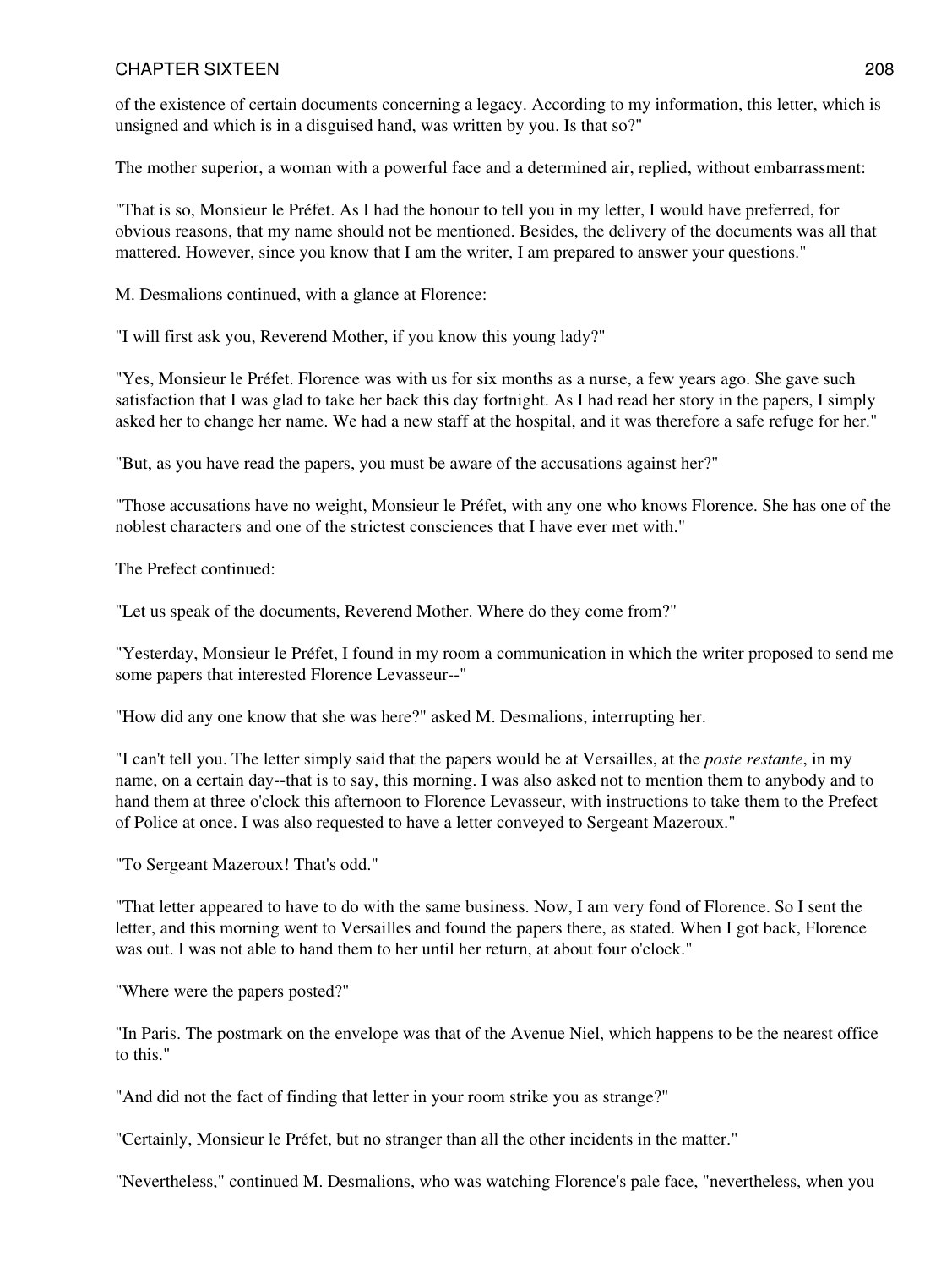saw that the instructions which you received came from this house and that they concerned a person living in this house, did you not entertain the idea that that person--"

"The idea that Florence had entered the room, unknown to me, for such a purpose?" cried the superior. "Oh, Monsieur le Préfet, Florence is incapable of doing such a thing!"

The girl was silent, but her drawn features betrayed the feelings of alarm that upset her.

Don Luis went up to her and said:

"The mystery is clearing, Florence, isn't it? And you are suffering in consequence. Who put the letter in Mother Superior's room? You know, don't you? And you know who is conducting all this plot?"

She did not answer. Then, turning to the deputy chief, the Prefect said:

"Weber, please go and search the room which Mlle. Levasseur occupied."

And, in reply to the nun's protest:

"It is indispensable," he declared, "that we should know the reasons why Mlle. Levasseur preserves such an obstinate silence."

Florence herself led the way. But, as Weber was leaving the room, Don Luis exclaimed:

"Take care, Deputy Chief!"

"Take care? Why?"

"I don't know," said Don Luis, who really could not have said why Florence's behaviour was making him uneasy. "I don't know. Still, I warn you--"

Weber shrugged his shoulders and, accompanied by the superior, moved away. In the hall he took two men with him. Florence walked ahead. She went up a flight of stairs and turned down a long corridor, with rooms on either side of it, which, after turning a corner, led to a short and very narrow passage ending in a door.

This was her room. The door opened not inward, into the room, but outward, into the passage. Florence therefore drew it to her, stepping back as she did so, which obliged Weber to do likewise. She took advantage of this to rush in and close the door behind her so quickly that the deputy chief, when he tried to grasp the handle, merely struck the air.

He made an angry gesture:

"The baggage! She means to burn some papers!"

And, turning to the superior:

"Is there another exit to the room?"

"No, Monsieur."

He tried to open the door, but she had locked and bolted it. Then he stood aside to make way for one of his men, a giant, who, with one blow of his fist, smashed a panel.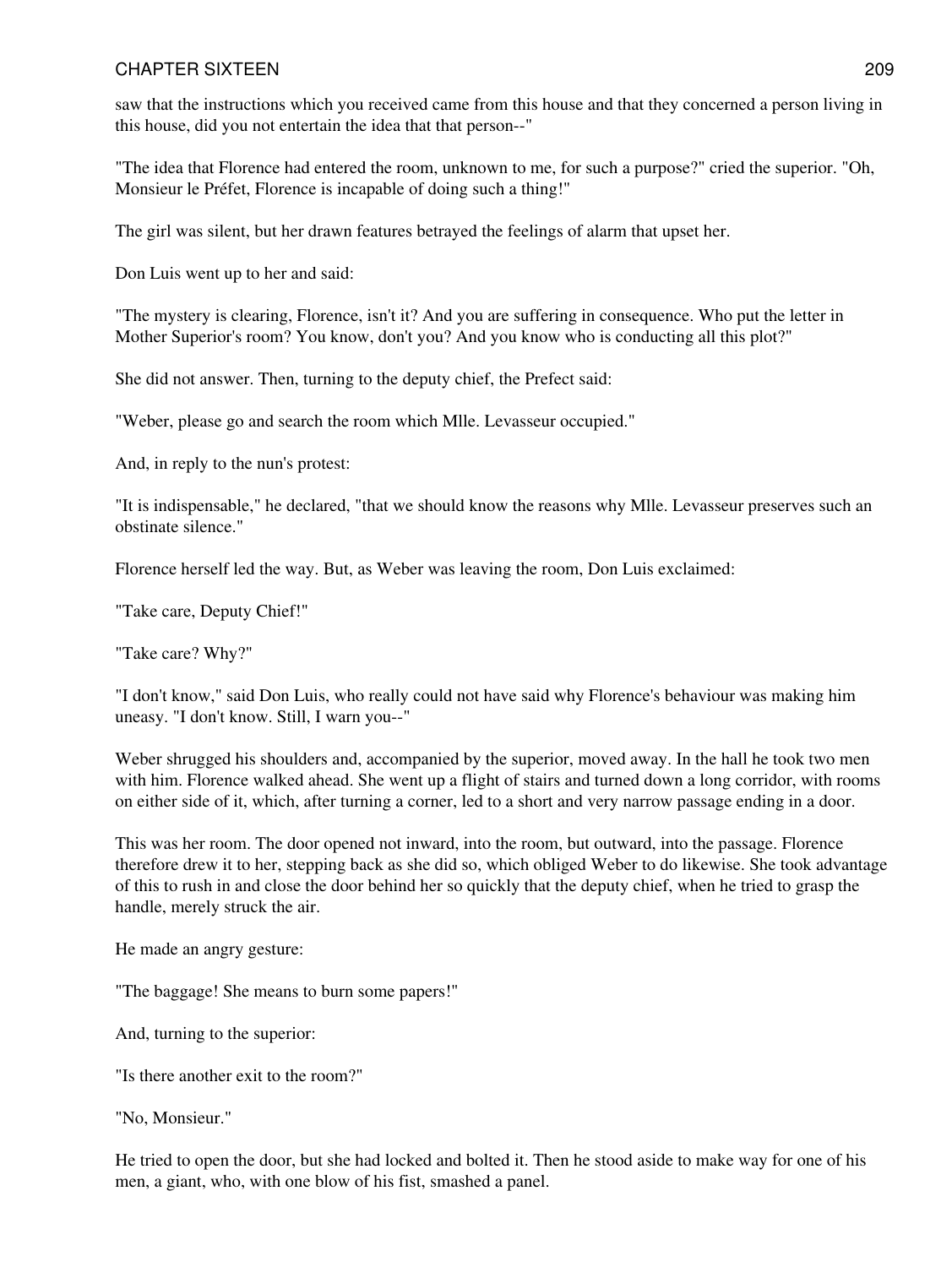Weber pushed by him, put his arm through the opening, drew the bolt, turned the key, pulled open the door and entered.

Florence was no longer in her room. A little open window opposite showed the way she had taken.

"Oh, curse my luck!" he shouted. "She's cut off!"

And, hurrying back to the staircase, he roared over the balusters:

"Watch all the doors! She's got away! Collar her!"

M. Desmalions came hurrying up. Meeting the deputy, he received his explanations and then went on to Florence's room. The open window looked out on a small inner yard, a sort of well which served to ventilate a part of the house. Some rain-pipes ran down the wall. Florence must have let herself down by them. But what coolness and what an indomitable will she must have displayed to make her escape in this manner!

The detectives had already distributed themselves on every side to bar the fugitive's road. It soon became manifest that Florence, for whom they were hunting on the ground floor and in the basement, had gone from the yard into the room underneath her own, which happened to be the mother superior's; that she had put on a nun's habit; and that, thus disguised, she had passed unnoticed through the very men who were pursuing her.

They rushed outside. But it was now dark; and every search was bound to be vain in so populous a quarter.

The Prefect of Police made no effort to conceal his displeasure. Don Luis was also greatly disappointed at this flight, which thwarted his plans, and enlarged openly upon Weber's lack of skill.

"I told you so, Deputy Chief! You should have taken your precautions. Mlle. Levasseur's attitude ought to have warned you. She evidently knows the criminal and wanted to go to him, ask him for explanations and, for all we can tell, save him, if he managed to convince her. And what will happen between them? When the villain sees that he is discovered, he will be capable of anything."

M. Desmalions again questioned the mother superior and soon learned that Florence, before taking refuge in the nursing-home, had spent forty-eight hours in some furnished apartments on the Ile Saint-Louis.

The clue was not worth much, but they could not neglect it. The Prefect of Police, who retained all his doubts with regard to Florence and attached extreme importance to the girl's capture, ordered Weber and his men to follow up this trail without delay. Don Luis accompanied the deputy chief.

Events at once showed that the Prefect of Police was right. Florence had taken refuge in the lodging-house on the Ile Saint-Louis, where she had engaged a room under an assumed name. But she had no sooner arrived than a small boy called at the house, asked for her, and went away with her.

They went up to her room and found a parcel done up in a newspaper, containing a nun's habit. The thing was obvious.

Later, in the course of the evening, Weber succeeded in discovering the small boy. He was the son of the porter of one of the houses in the neighbourhood. Where could he have taken Florence? When questioned, he definitely refused to betray the lady who had trusted him and who had cried when she kissed him. His mother entreated him. His father boxed his ears. He was inflexible.

In any case, it was not unreasonable to conclude that Florence had not left the Ile Saint-Louis or its immediate vicinity. The detectives persisted in their search all the evening. Weber established his headquarters in a tap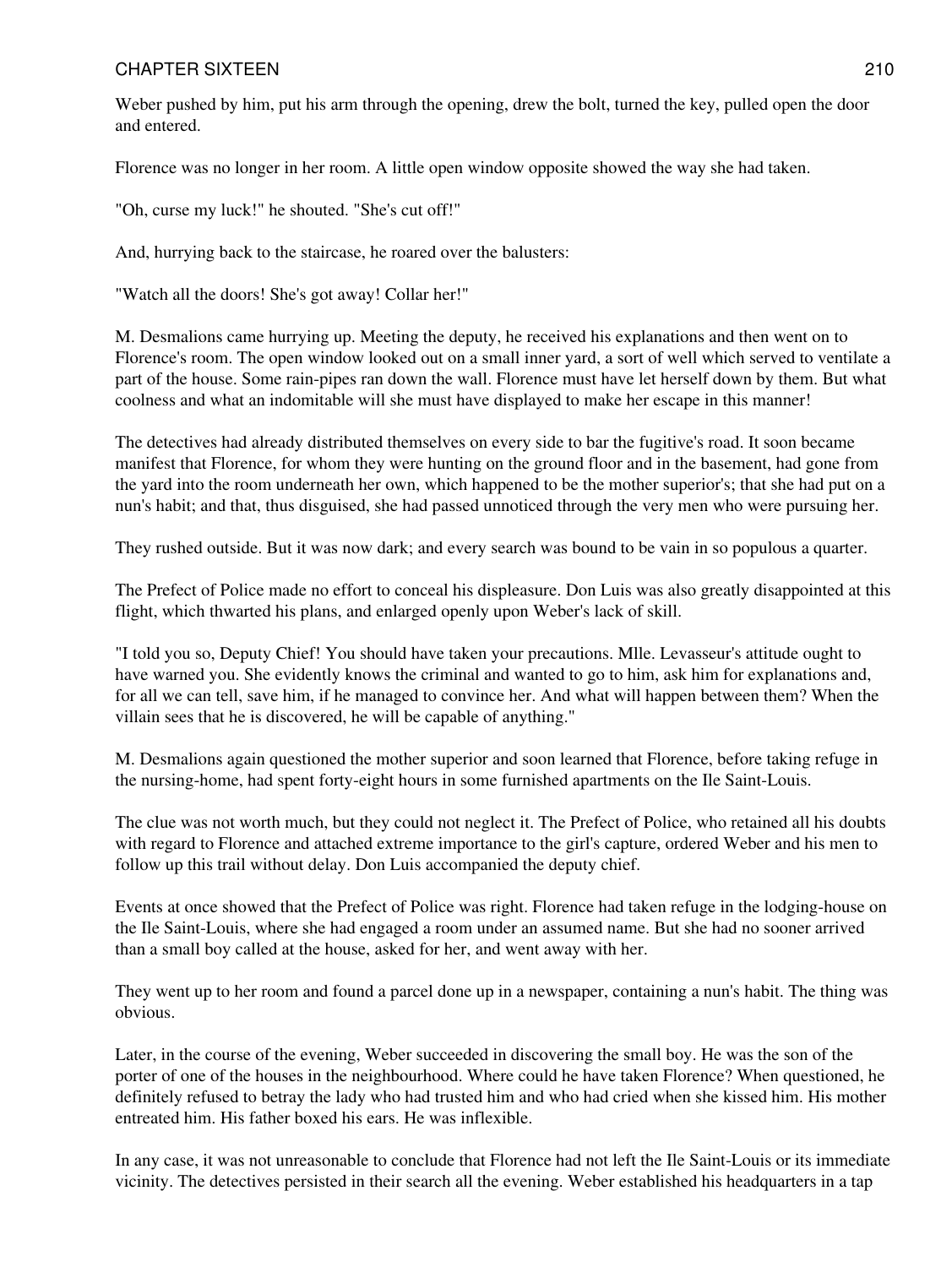room where every scrap of information was brought to him and where his men returned from time to time to receive his orders. He also remained in constant communication with the Prefect's office.

At half-past ten a squad of detectives, sent by the Prefect, placed themselves at the deputy chief's disposal. Mazeroux, newly arrived from Rouen and furious with Florence, joined them.

The search continued. Don Luis had gradually assumed its management; and it was he who, so to speak, inspired Weber to ring at this or that door and to question this or that person.

At eleven o'clock the hunt still remained fruitless; and Don Luis was the victim of an increasing and irritating restlessness. But, shortly after midnight, a shrill whistle drew all the men to the eastern extremity of the island, at the end of the Quai d'Anjou.

Two detectives stood waiting for them, surrounded by a small crowd of onlookers. They had just learned that, some distance farther away, on the Quai Henri IV, which does not form part of the island, a motor car had pulled up outside a house, that there was the noise of a dispute, and that the cab had subsequently driven off in the direction of Vincennes.

They hastened to the Quai Henri IV and at once found the house. There was a door on the ground floor opening straight on the pavement. The taxi had stopped for a few minutes in front of this door. Two persons, a woman and a man leading her along, had left the ground floor flat. When the door of the taxi was shut, a man's voice had shouted from the inside:

"Drive down the Boulevard Saint-Germain and along the quays. Then take the Versailles Road."

But the porter's wife was able to furnish more precise particulars. Puzzled by the tenant of the ground floor, whom she had only seen once, in the evening, who paid his rent by checks signed in the name of Charles and who but very seldom came to his apartment, she had taken advantage of the fact that her lodge was next to the flat to listen to the sound of voices. The man and the woman were arguing. At one moment the man cried, in a louder tone:

"Come with me, Florence. I insist upon it; and I will give you every proof of my innocence to-morrow morning. And, if you nevertheless refuse to become my wife, I shall leave the country. All my preparations are made."

A little later he began to laugh and, again raising his voice, said:

"Afraid of what, Florence? That I shall kill you perhaps? No, no, have no fear--"

The portress had heard nothing more. But was this not enough to justify every alarm?

Don Luis caught hold of the deputy chief:

"Come along! I knew it: the man is capable of anything. It's the tiger! He means to kill her!"

He rushed outside, dragging the deputy toward the two police motors waiting five hundred yards down. Meanwhile, Mazeroux was trying to protest:

"It would be better to search the house, to pick up some clues--"

"Oh," shouted Don Luis, increasing his pace, "the house and the clues will keep! ... But he's gaining ground, the ruffian--and he has Florence with him--and he's going to kill her! It's a trap! ... I'm sure of it--"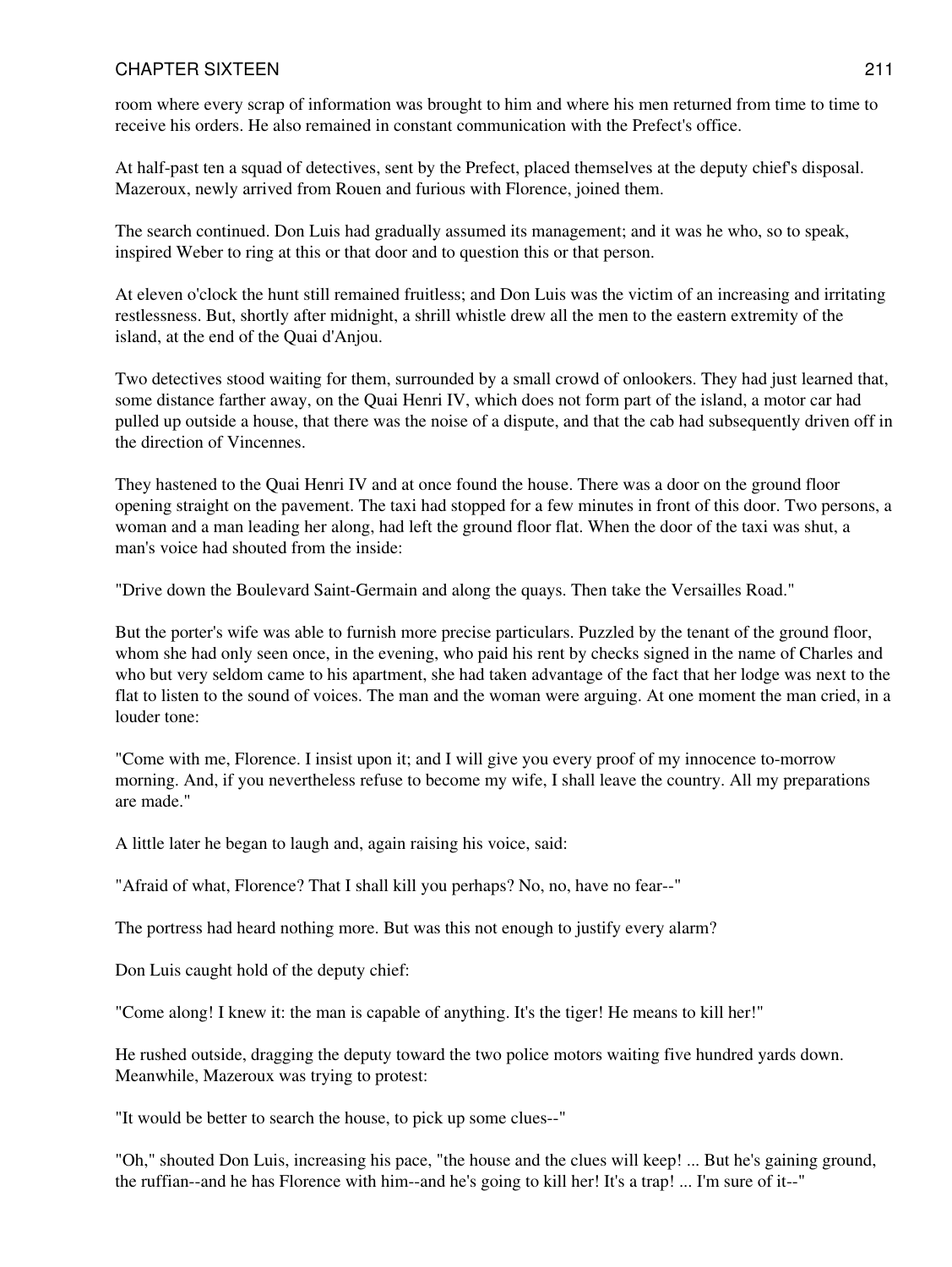He was shouting in the dark, dragging the two men along with irresistible force.

They neared the motors.

"Get ready!" he ordered as soon as he was in sight. "I'll drive myself."

He tried to get into the driver's seat. But Weber objected and pushed him inside, saying:

"Don't trouble--the chauffeur knows his business. He'll drive faster than you would."

Don Luis, the deputy chief, and two detectives crowded into the cab; Mazeroux took his seat beside the chauffeur.

"Versailles Road!" roared Don Luis.

The car started; and he continued:

"We've got him! You see, it's a magnificent opportunity. He must be going pretty fast, but without forcing the pace, because he doesn't think we're after him. Oh, the villain, we'll make him sit up! Quicker, driver! But what the devil are we loaded up like this for? You and I, Deputy Chief, would have been enough. Hi, Mazeroux, get down and jump into the other car! That'll be better, won't it, Deputy? It's absurd--"

He interrupted himself; and, as he was sitting on the back seat, between the deputy chief and a detective, he rose toward the window and muttered:

"Why, look here, what's the idiot doing? That's not the road! I say, what does this mean?"

A roar of laughter was the only answer. It came from Weber, who was shaking with delight. Don Luis stifled an oath and, making a tremendous effort, tried to leap from the car. Six hands fell upon him and held him motionless. The deputy chief had him by the throat. The detectives clutched his arms. There was no room for him to struggle within the restricted space of the small car; and he felt the cold iron of a revolver on his temple.

"None of your nonsense," growled Weber, "or I'll blow out your brains, my boy! Aha! you didn't expect this! It's Weber's revenge, eh?"

And, when Perenna continued to wriggle, he went on, in a threatening tone:

"You'll have only yourself to blame, mind!... I'm going to count three: one, two--"

"But what's it all about?" bellowed Don Luis.

"Prefect's orders, received just now."

"What orders?"

"To take you to the lockup if the Florence girl escaped us again."

"Have you a warrant?"

"I have."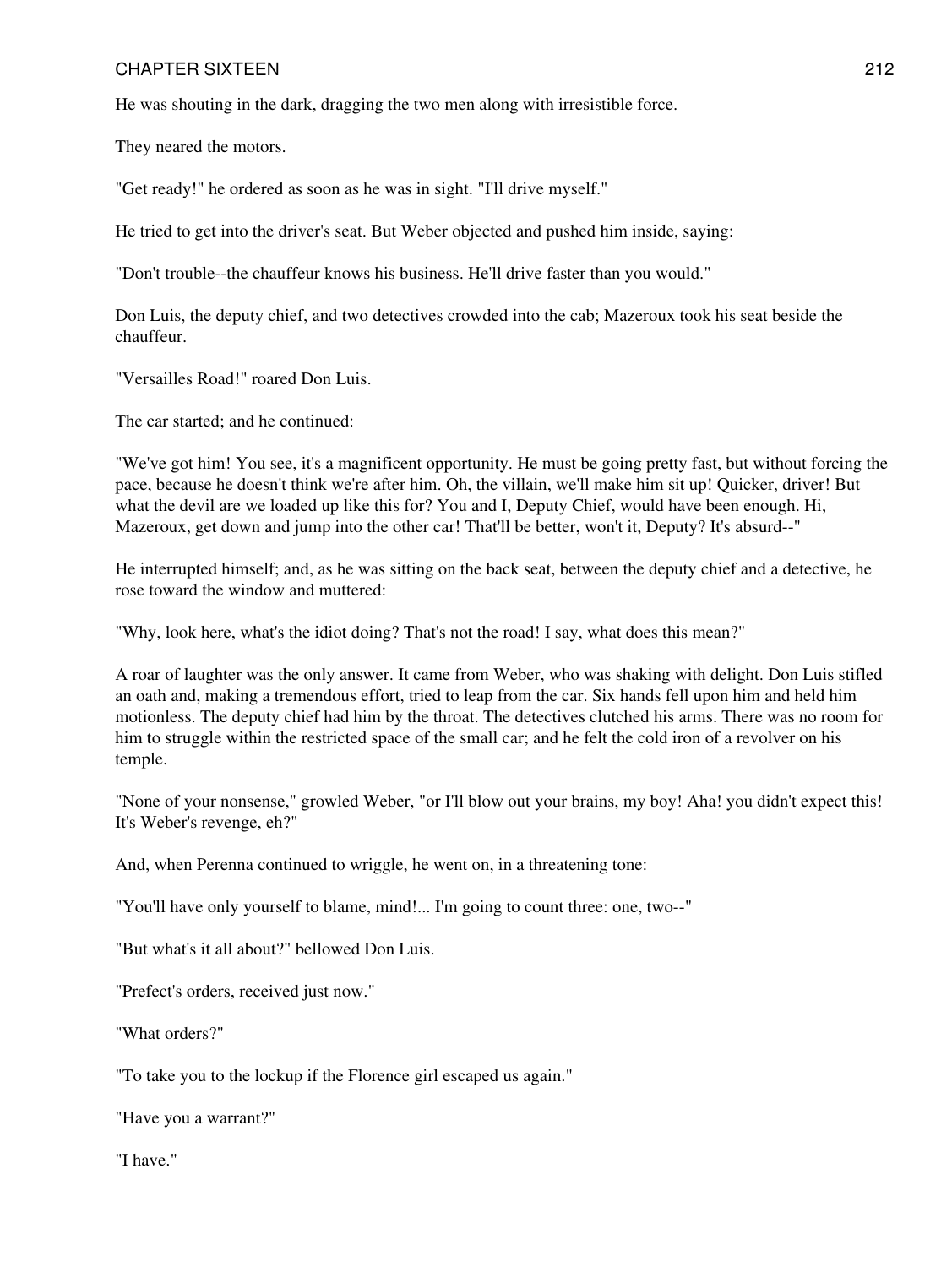"And what next?"

"What next? Nothing: the Sante--the examining magistrate--"

"But, hang it all, the tiger's making tracks meanwhile! Oh, rot! Is it possible to be so dense? What mugs those fellows are! Oh, dash it!"

He was fuming with rage, and when he saw that they were driving into the prison yard, he gathered all his strength, knocked the revolver out of the deputy's hand, and stunned one of the detectives with a blow of his fist.

But ten men came crowding round the doors. Resistance was useless. He understood this, and his rage increased.

"The idiots!" he shouted, while they surrounded him and searched him at the door of the office. "The rotters! The bunglers! To go mucking up a job like that! They can lay hands on the villain if they want to, and they lock up the honest man--while the villain makes himself scarce! And he'll do more murder yet! Florence! Florence ..."

Under the lamp light, in the midst of the detectives holding him, he was magnificent in his helpless violence.

They dragged him away. With an unparalleled display of strength, he drew himself up, shook off the men who were hanging on to him like a pack of hounds worrying some animal at bay, got rid of Weber, and accosted Mazeroux in familiar tones. He was gloriously masterful, almost calm, so wholly did he appear to control his seething rage. He gave his orders in breathless little sentences, curt as words of command.

"Mazeroux, run around to the Prefect's. Ask him to ring up Valenglay: yes, the Prime Minister. I want to see him. Have him informed. Ask the Prefect to say it's I: the man who made the German Emperor play his game. My name? He knows. Or, if he forgets, the Prefect can tell him my name."

He paused for a second or two; and then, calmer still, he declared:

"Arsène Lupin! Telephone those two words to him and just say this: 'Arsène Lupin wishes to speak to the Prime Minister on very important business.' Get that through to him at once. The Prime Minister would be very angry if he heard afterward that they had neglected to communicate my request. Go, Mazeroux, and then find the villain's tracks again."

The governor of the prison had opened the jail book.

"You can enter my name, Monsieur le Directeur," said Don Luis. "Put down 'Arsène Lupin.'"

The governor smiled and said:

"I should find a difficulty in putting down any other. It's on the warrant: 'Arsène Lupin, alias Don Luis Perenna.'"

Don Luis felt a little shudder pass through him at the sound of those words. The fact that he was arrested under the name of Arsène Lupin made his position doubly dangerous.

"Ah," he said, "so they've resolved--"

"I should think so!" said Weber, in a tone of triumph. "We've resolved to take the bull by the horns and to go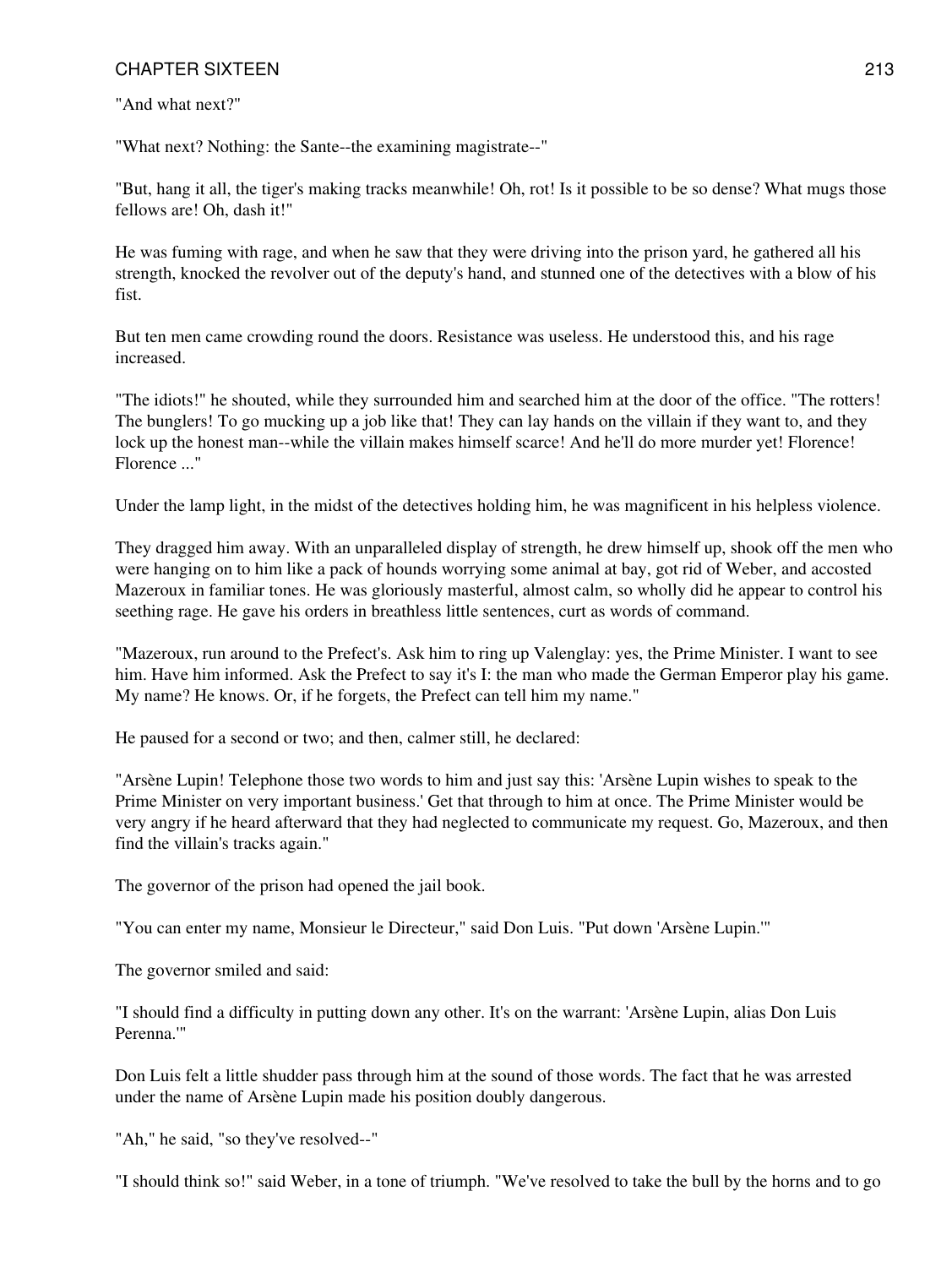straight for Lupin. Plucky of us, eh? Never fear, we'll show you something better than that!"

Don Luis did not flinch. Turning to Mazeroux again, he said:

"Don't forget my instructions, Mazeroux."

But there was a fresh blow in store for him. The sergeant did not answer his remark. Don Luis watched him closely and once more gave a start. He had just perceived that Mazeroux also was surrounded by men who were holding him tight. And the poor sergeant stood silently shedding tears.

Weber's liveliness increased.

"You'll have to excuse him, Lupin. Sergeant Mazeroux accompanies you to prison, though not in the same cell."

"Ah!" said Don Luis, drawing himself up. "Is Mazeroux put into jail?"

"Prefect's orders, warrant duly executed."

"And on what charge?"

"Accomplice of Arsène Lupin."

"Mazeroux my accomplice? Get out! Mazeroux? The most honest man that ever lived!"

"The most honest man that ever lived, as you say. That didn't prevent people from going to him when they wanted to write to you or prevent him from bringing you the letters. Which proves that he knew where you were hanging out. And there's a good deal more which we'll explain to you, Lupin, in good time. You'll have plenty of fun, I assure you."

Don Luis murmured:

"My poor Mazeroux!"

Then, raising his voice, he said:

"Don't cry, old chap. It's just a matter of the remainder of the night. Yes, I'll share my cards with you and we'll turn the king and mark game in a very few hours. Don't cry. I've got a much finer berth waiting for you, a more honourable and above all a more lucrative position. I have just what you want.

"You don't imagine, surely, that I wasn't prepared for this! Why, you know me! Take it from me: I shall be at liberty to-morrow, and the government, after setting you free, will pitch you into a colonelcy or something, with a marshal's pay attached to it. So don't cry, Mazeroux."

Then, addressing Weber, he said to him in the voice of a principal giving an order, and knowing that the order will be executed without discussion:

"Monsieur, I will ask you to fulfil the confidential mission which I was entrusting to Mazeroux. First, inform the Prefect of Police that I have a communication of the very highest importance to make to the Prime Minister. Next, discover the tiger's tracks at Versailles before the night is over. I know your merit, Monsieur, and I rely entirely upon your diligence and your zeal. Meet me at twelve o'clock to-morrow."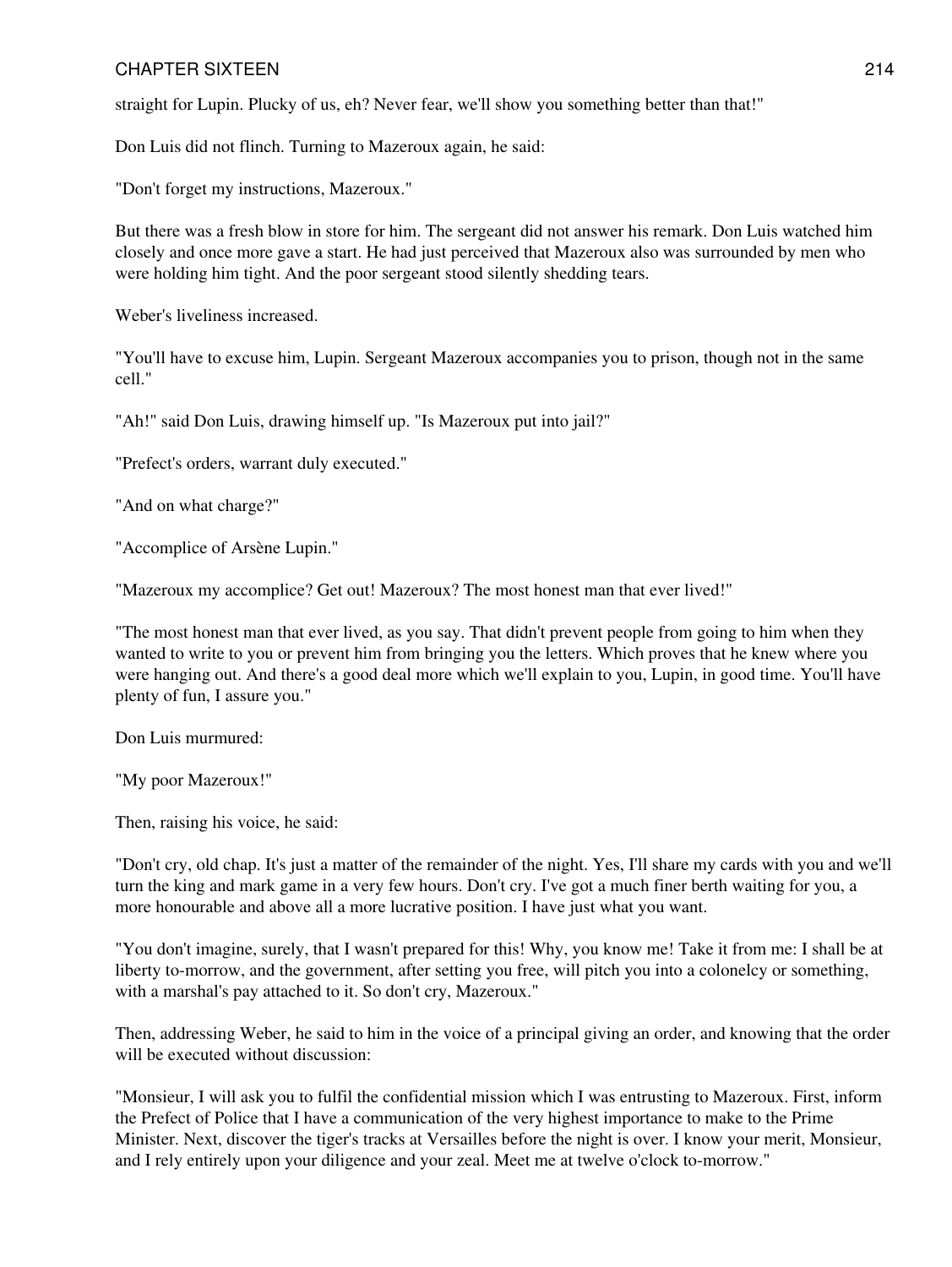And, still maintaining his attitude of a principal who has given his instructions, he allowed himself to be taken to his cell.

It was ten to one. For the last fifty minutes the enemy had been bowling along the highroad, carrying off Florence like a prey which it now seemed impossible to snatch from him.

The door was locked and bolted.

Don Luis reflected:

"Even presuming that Monsieur le Prefect consents to ring up Valenglay, he won't do so before the morning. So they've given the villain eight hours' start before I'm free. Eight hours! Curse it!"

He thought a little longer, then shrugged his shoulders with the air of one who, for the moment, has nothing better to do than wait, and flung himself on his mattress, murmuring:

"Hushaby, Lupin!"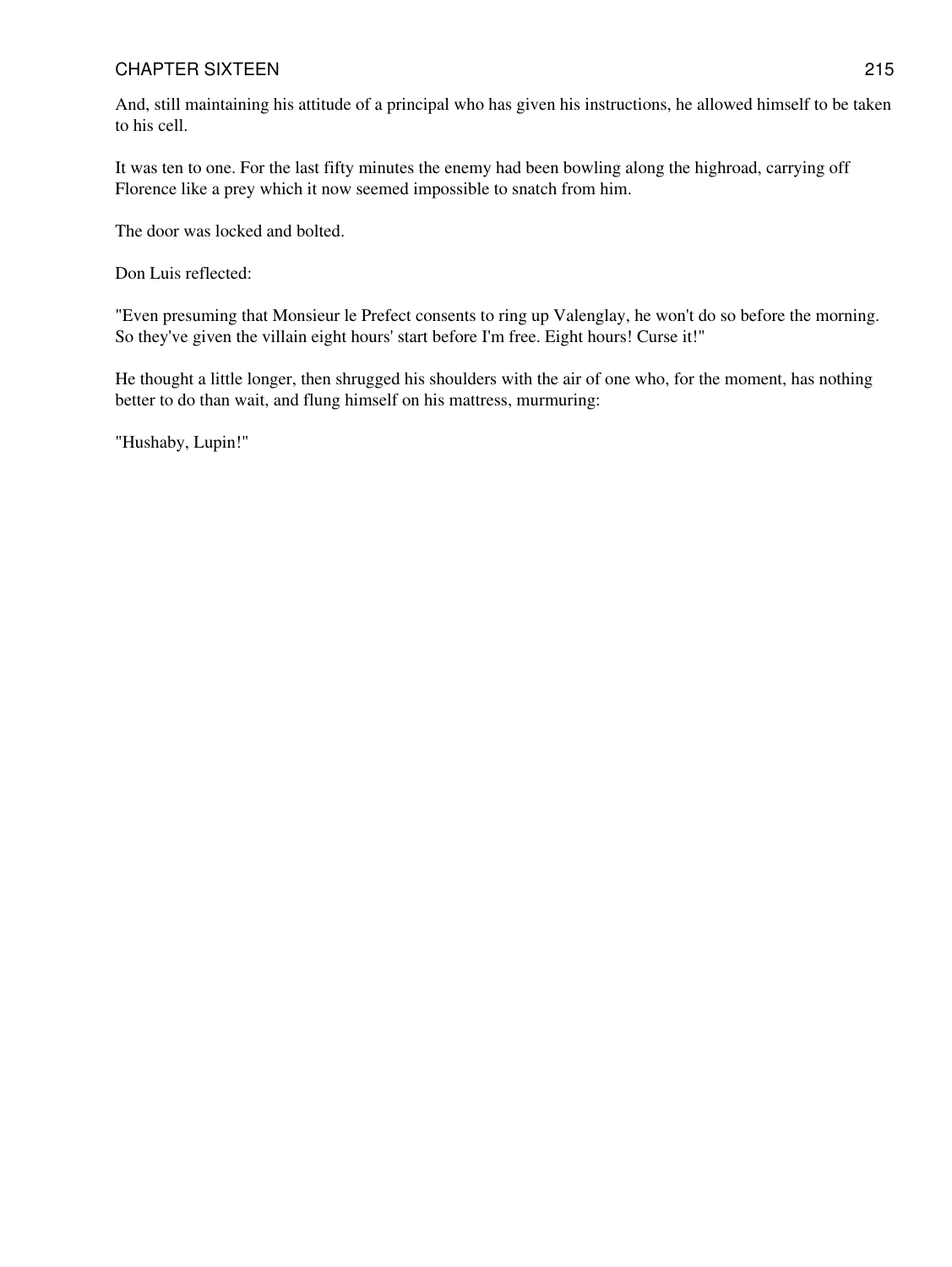# **CHAPTER SEVENTEEN**

## OPEN SESAME!

In spite of his usual facility for sleep, Don Luis slept for three hours at most. He was racked with too much anxiety; and, though his plan of conduct was worked out mathematically, he could not help foreseeing all the obstacles which were likely to frustrate that plan. Of course, Weber would speak to M. Desmalions. But would M. Desmalions telephone to Valenglay?

"He is sure to telephone," Don Luis declared, stamping his foot. "It doesn't let him in for anything. And at the same time, he would be running a big risk if he refused, especially as Valenglay must have been consulted about my arrest and is obviously kept informed of all that happens."

He next asked himself what exactly Valenglay could do, once he was told. For, after all, was it not too much to expect that the head of the government, that the Prime Minister, should put himself out to obey the injunctions and assist the schemes of M. Arsène Lupin?

"He will come!" he cried, with the same persistent confidence. "Valenglay doesn't care a hang for form and ceremony and all that nonsense. He will come, even if it is only out of curiosity, to learn what the Kaiser's friend can have to say to him. Besides, he knows me! I am not one of those beggars who inconvenience people for nothing. There's always something to be gained by meeting me. He'll come!"

But another question at once presented itself to his mind. Valenglay's coming in no way implied his consent to the bargain which Perenna meant to propose to him. And even if Don Luis succeeded in convincing him, what risks remained! How many doubtful points to overcome! And then the possibilities of failure!

Would Weber pursue the fugitive's motor car with the necessary decision and boldness? Would he get on the track again? And, having got on the track, would he be certain not to lose it?

And then--and then, even supposing that all the chances were favourable, was it not too late? Taking for granted that they hunted down the wild beast, that they drove him to bay, would he not meanwhile have killed his prey? Knowing himself beaten, would a monster of that kind hesitate to add one more murder to the long list of his crimes?

And this, to Don Luis, was the crowning terror. After all the difficulties which, in his stubbornly confident imagination, he had managed to surmount, he was brought face to face with the horrible vision of Florence being sacrificed, of Florence dead!

"Oh, the torture of it!" he stammered. "I alone could have succeeded; and they shut me up!"

He hardly put himself out to inquire into the reasons for which M. Desmalions, suddenly changing his mind, had consented to his arrest, thus bringing back to life that troublesome Arsène Lupin with whom the police had not hitherto cared to hamper themselves. No, that did not interest him. Florence alone mattered. And the minutes passed; and each minute wasted brought Florence nearer to her doom.

He remembered a similar occasion when, some years before, he waited in the same way for the door of his cell to open and the German Emperor to appear. But how much greater was the solemnity of the present moment! Before, it was at the very most his liberty that was at stake. This time it was Florence's life which fate was about to offer or refuse him.

"Florence! Florence!" he kept repeating, in his despair.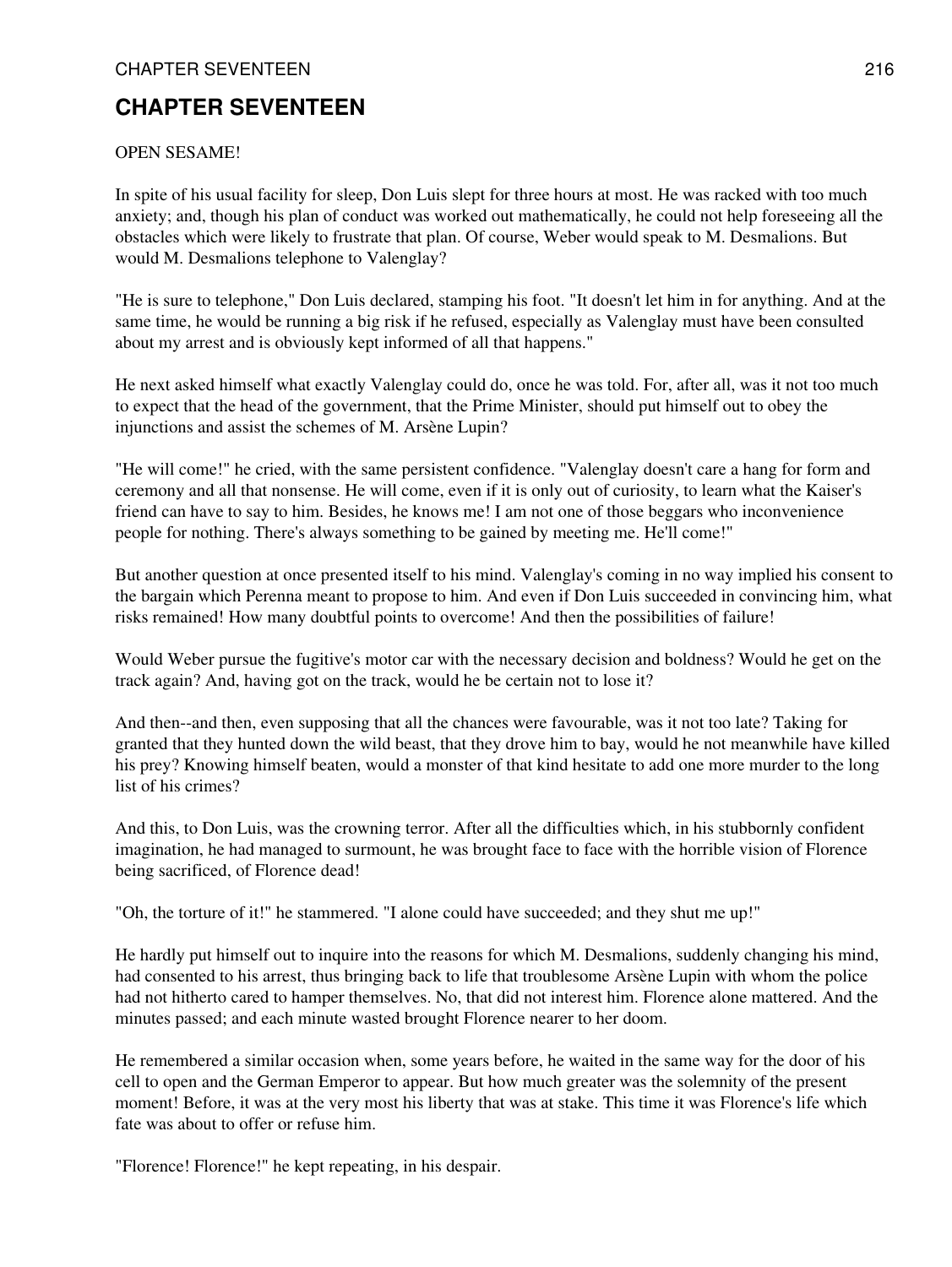He no longer had a doubt of her innocence. Nor did he doubt that the other loved her and had carried her off not so much for the hostage of a coveted fortune as for a love spoil, which a man destroys if he cannot keep it.

"Florence! Florence!"

He was suffering from an extraordinary fit of depression. His defeat seemed irretrievable. There was no question of hastening after Florence, of catching the murderer. Don Luis was in prison under his own name of Arsène Lupin; and the whole problem lay in knowing how long he would remain there, for months or for years!

It was then that he fully realized what his love for Florence meant. He perceived that it took the place in his life of his former passions, his craving for luxury, his desire for mastery, his pleasure in fighting, his ambition, his revenge. For two months he had been struggling to win her and for nothing else. The search after the truth and the punishment of the criminal were to him no more than means of saving Florence from the dangers that threatened her.

If Florence had to die, if it was too late to snatch her from the enemy, in that case he might as well remain in prison. Arsène Lupin spending the rest of his days in a convict settlement was a fitting end to the spoilt life of a man who had not even been able to win the love of the only woman he had really loved.

It was a passing mood and, being totally opposed to Don Luis's nature, finished abruptly in a state of utter confidence which no longer admitted the least particle of anxiety or doubt. The sun had risen. The cell gradually became filled with daylight. And Don Luis remembered that Valenglay reached his office on the Place Beauveau at seven o'clock in the morning.

From this moment he felt absolutely calm. Coming events presented an entirely different aspect to him, as though they had, so to speak, turned right round. The contest seemed to him easy, the facts free from complications. He understood as clearly as if the actions had been performed that his will could not but be obeyed. The deputy chief must inevitably have made a faithful report to the Prefect of Police. The Prefect of Police must inevitably that morning have transmitted Arsène Lupin's request to Valenglay.

Valenglay would inevitably give himself the pleasure of an interview with Arsène Lupin. Arsène Lupin would inevitably, in the course of that interview, obtain Valenglay's consent. These were not suppositions, but certainties; not problems awaiting solution, but problems already solved. Starting from A and continuing along B and C, you arrive, whether you wish it or not, at D.

Don Luis began to laugh:

"Come, come, Arsène, old chap, remember that you brought Mr. Hohenzollern all the way from his Brandenburg Marches. Valenglay does not live as far as that, by Jove! And, if necessary, you can put yourself out a little.... That's it: I'll consent to take the first step. I will go and call on M. de Beauveau. M. Valenglay, it is a pleasure to see you."

He went gayly to the door, pretending that it was open and that he had only to walk through to be received when his turn came.

He repeated this child's play three times, bowing low and long, as though holding a plumed hat in his hand, and murmuring:

"Open sesame!"

At the fourth time, the door opened, and a warder appeared.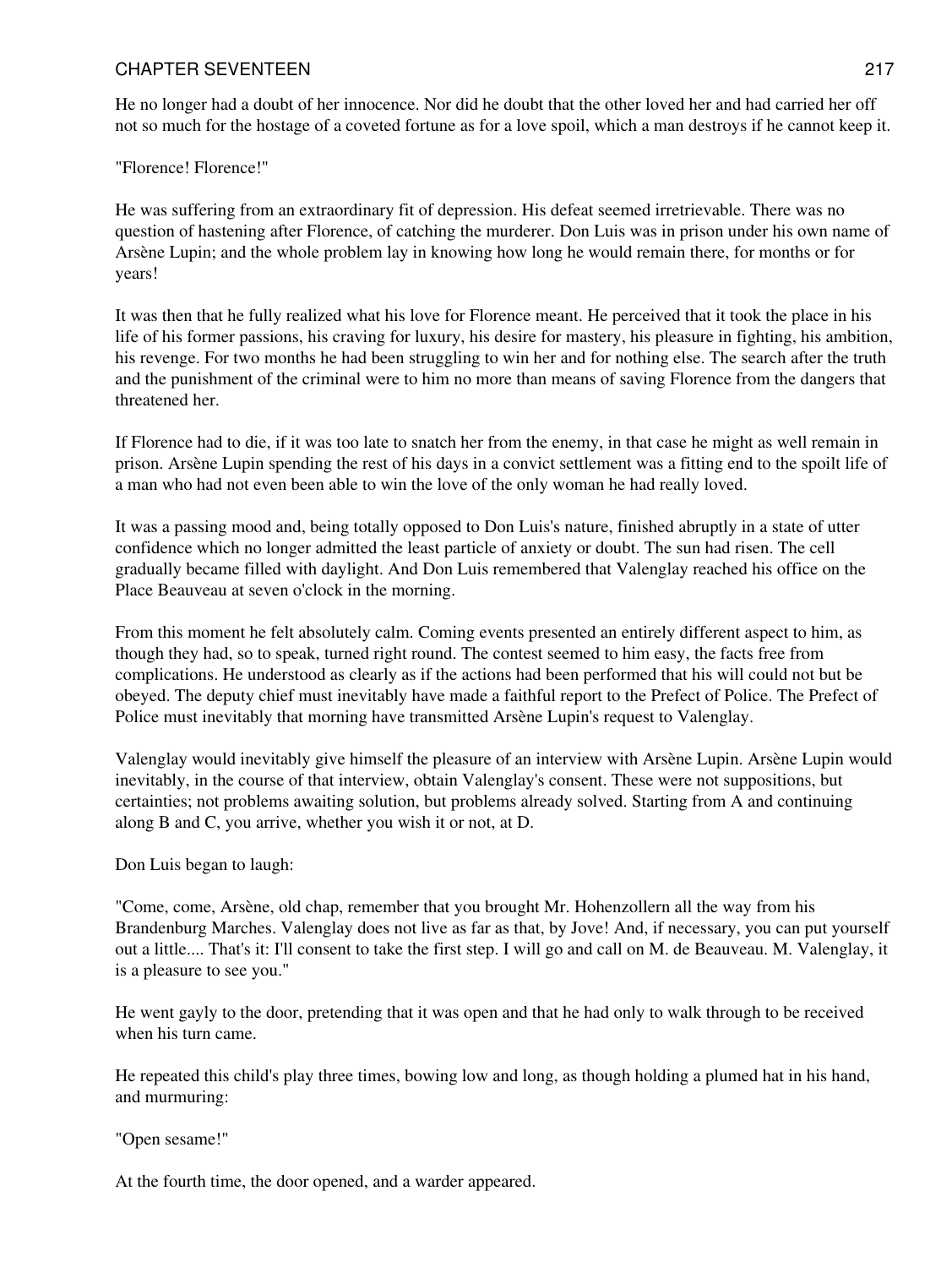Don Luis said, in a ceremonious tone:

"I hope I have not kept the Prime Minister waiting?"

There were four inspectors in the corridor.

"Are these gentlemen my escort?" he asked. "That's right. Announce Arsène Lupin, grandee of Spain, his most Catholic Majesty's cousin. My lords, I follow you. Turnkey, here are twenty crowns for your pains, my friend."

He stopped in the corridor.

"By Jupiter, no gloves; and I haven't shaved since yesterday!"

The inspectors had surrounded him and were pushing him a little roughly. He seized two of them by the arm. They groaned.

"That'll teach you," he said. "You've no orders to thrash me, have you? Nor even to handcuff me? That being so, young fellows, behave!"

The prison governor was standing in the hall.

"I've had a capital night, my dear governor," said Don "Your C.T.C. rooms are the very acme of comfort. I'll see that the Lockup Arms receives a star in the 'Baedeker.' Would you like me to write you a testimonial in your jail book? You wouldn't? Perhaps you hope to see me again? Sorry, my dear governor, but it's impossible. I have other things to do."

A motor car was waiting in the yard. Don Luis stepped in with the four detectives:

"Place Beauveau," he said to the driver.

"No, Rue Vineuse," said one of the detectives, correcting him.

"Oho!" said Don Luis. "His Excellency's private residence! His Excellency prefers that my visit should be kept secret. That's a good sign. By the way, dear friends, what's the time?"

His question remained unanswered. And as the detectives had drawn the blinds, he was unable to consult the clocks in the street.

\* \* \* \* \*

It was not until he was at Valenglay's, in the Prime Minister's little ground-floor flat near the Trocadero, that he saw a clock on the mantelpiece:

"A quarter to seven!" he exclaimed. "Good! There's not been much time lost."

Valenglay's study opened on a flight of steps that ran down to a garden filled with aviaries. The room itself was crammed with books and pictures.

A bell rang, and the detectives went out, following the old maidservant who had shown them in. Don Luis was left alone.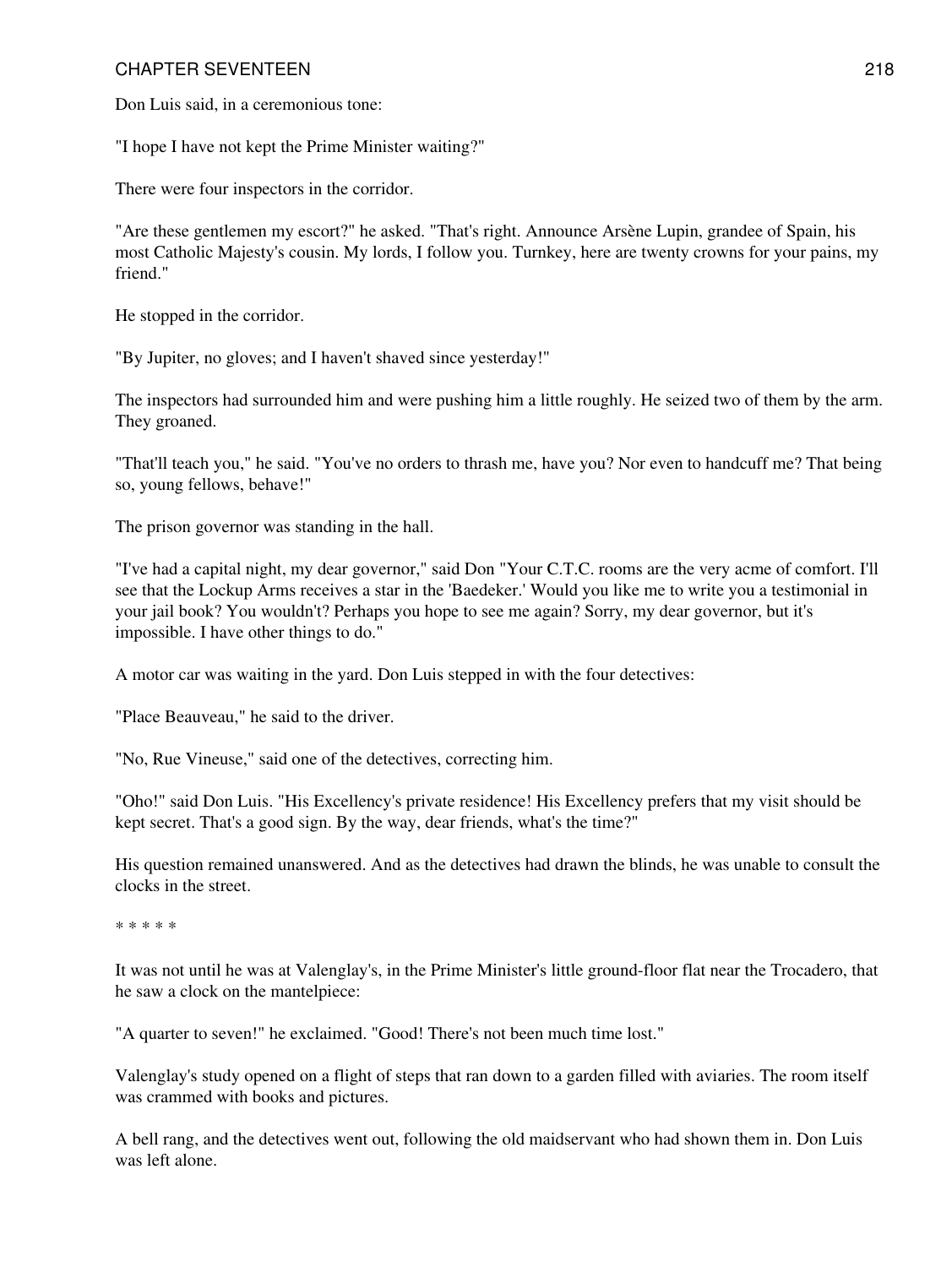He was still calm, but nevertheless felt a certain uneasiness, a longing to be up and doing, to throw himself into the fray; and his eyes kept on involuntarily returning to the face of the clock. The minute hand seemed endowed with extraordinary speed.

At last some one entered, ushering in a second person. Don Luis recognized Valenglay and the Prefect of Police.

"That's it," he thought. "I've got him."

He saw this by the sort of vague sympathy perceptible on the old Premier's lean and bony face. There was not a sign of arrogance, nothing to raise a barrier between the Minister and the suspicious individual whom he was receiving: just a manifest, playful curiosity and sympathy, It was a sympathy which Valenglay had never concealed, and of which he even boasted when, after Arsène Lupin's sham death, he spoke of the adventurer and the strange relations between them.

"You have not changed," he said, after looking at him for some time. "Complexion a little darker, a trifle grayer over the temples, that's all."

And putting on a blunt tone, he asked:

"And what is it you want?"

"An answer first of all, Monsieur le Président du Conseil. Has Deputy Chief Weber, who took me to the lockup last night, traced the motor cab in which Florence Levasseur was carried off?"

"Yes, the motor stopped at Versailles. The persons inside it hired another cab which is to take them to Nantes. What else do you ask for, besides that answer?"

"My liberty, Monsieur le Président."

"At once, of course?" said Valenglay, beginning to laugh.

"In thirty or thirty-five minutes at most."

"At half-past seven, eh?"

"Half-past seven at latest, Monsieur le Président."

"And why your liberty?"

"To catch the murderer of Cosmo Mornington, of Inspector Vérot, and of the Roussel family."

"Are you the only one that can catch him?"

"Yes."

"Still, the police are moving. The wires are at work. The murderer will not leave France. He shan't escape us."

"You can't find him."

"Yes, we can."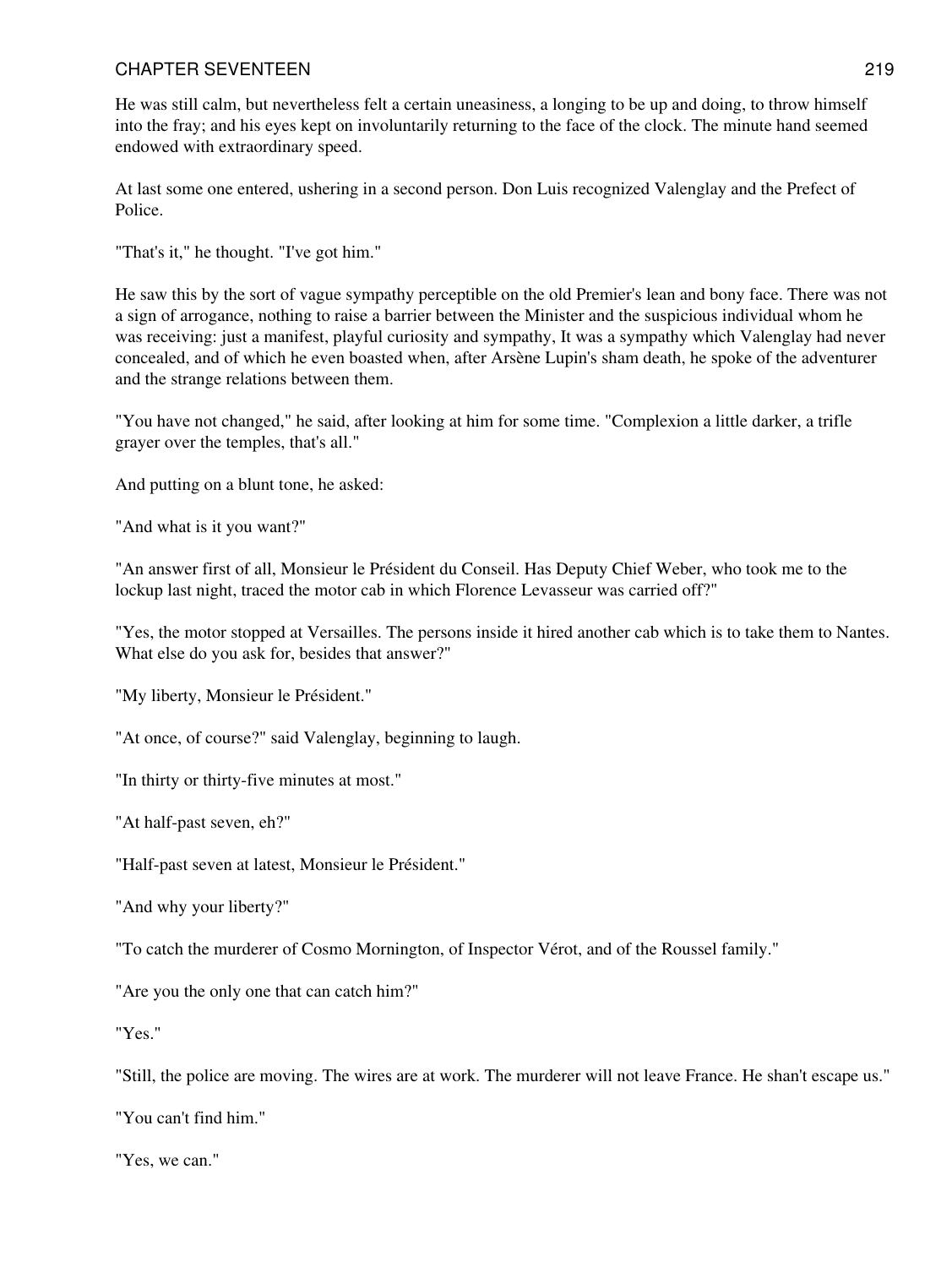"In that case he will kill Florence Levasseur. She will be the scoundrel's seventh victim. And it will be your doing."

Valenglay paused for a moment and then resumed:

"According to you, contrary to all appearances, and contrary to the well-grounded suspicions of Monsieur le Préfet de Police, Florence Levasseur is innocent?"

"Oh, absolutely, Monsieur le Président!"

"And you believe her to be in danger of death?"

"She is in danger of death."

"Are you in love with her?"

"I am."

Valenglay experienced a little thrill of enjoyment. Lupin in love! Lupin acting through love and confessing his love! But how exciting!

He said:

"I have followed the Mornington case from day to day and I know every detail of it. You have done wonders, Monsieur. It is evident that, but for you, the case would never have emerged from the mystery that surrounded it at the start. But I cannot help noticing that there are certain flaws in it.

"These flaws, which astonished me on your part, are more easy to understand when we know that love was the primary motive and the object of your actions. On the other hand, and in spite of what you say, Florence Levasseur's conduct, her claims as the heiress, her unexpected escape from the hospital, leave little doubt in our minds as to the part which she is playing."

Don Luis pointed to the clock:

"Monsieur le Ministre, it is getting late."

Valenglay burst out laughing.

"I never met any one like you! Don Luis Perenna, I am sorry that I am not some absolute monarch. I should make you the head of my secret police."

"A post which the German Emperor has already offered me."

"Oh, nonsense!"

"And I refused it."

Valenglay laughed heartily; but the clock struck seven. Don Luis began to grow anxious. Valenglay sat down and, coming straight to the point, said, in a serious voice:

"Don Luis Perenna, on the first day of your reappearance--that is to say, at the very moment of the murders on the Boulevard Suchet--Monsieur le Préfet de Police and I made up our minds as to your identity. Perenna was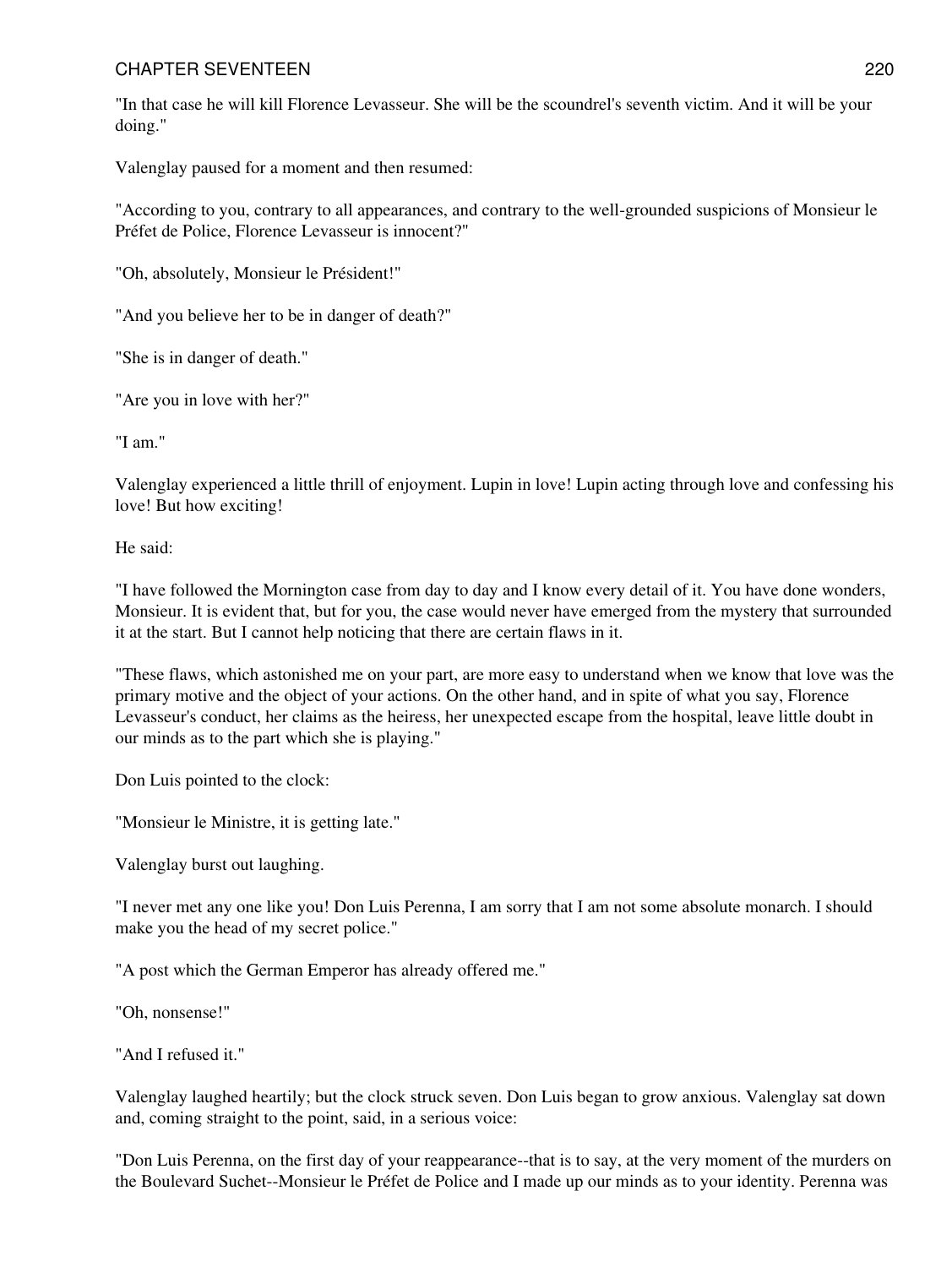Lupin.

"I have no doubt that you understood the reason why we did not wish to bring back to life the dead man that you were, and why we granted you a sort of protection. Monsieur le Préfet de Police was entirely of my opinion. The work which you were pursuing was a salutary work of justice; and your assistance was so valuable to us that we strove to spare you any sort of annoyance. As Don Luis Perenna was fighting the good fight, we left Arsène Lupin in the background. Unfortunately--"

Valenglay paused again and declared:

"Unfortunately, Monsieur le Préfet de Police last night received a denunciation, supported by detailed proofs, accusing you of being Arsène Lupin."

"Impossible!" cried Don Luis. "That is a statement which no one is able to prove by material evidence. Arsène Lupin is dead."

"If you like," Valenglay agreed. "But that does not show that Don Luis Perenna is alive."

"Don Luis Perenna has a duly legalized existence, Monsieur le President."

"Perhaps. But it is disputed."

"By whom? There is only one man who would have the right; and to accuse me would be his own undoing. I cannot believe him to be stupid enough--"

"Stupid enough, no; but crafty enough, yes."

"You mean Caceres, the Peruvian attaché?"

"Yes."

"But he is abroad!"

"More than that: he is a fugitive from justice, after embezzling the funds of his legation. But before leaving the country he signed a statement that reached us yesterday evening, declaring that he faked up a complete record for you under the name of Don Luis Perenna. Here is your correspondence with him and here are all the papers establishing the truth of his allegations. Any one will be convinced, on examining them, first, that you are not Don Luis Perenna, and, secondly, that you are Arsène Lupin."

Don Luis made an angry gesture.

"That blackguard of a Caceres is a mere tool," he snarled. "The other man's behind him, has paid him, and is controlling his actions. It's the scoundrel himself; I recognize his touch. He has once more tried to get rid of me at the decisive moment."

"I am quite willing to believe it," said the Prime Minister. "But as all these documents, according to the letter that came with them, are only photographs, and as, if you are not arrested this morning, the originals are to be handed to a leading Paris newspaper to-night, we are obliged to take note of the accusation."

"But, Monsieur le Président," exclaimed Don Luis, "as Caceres is abroad and as the scoundrel who bought the papers of him was also obliged to take to flight before he was able to execute his threats, there is no fear now that the documents will be handed to the press."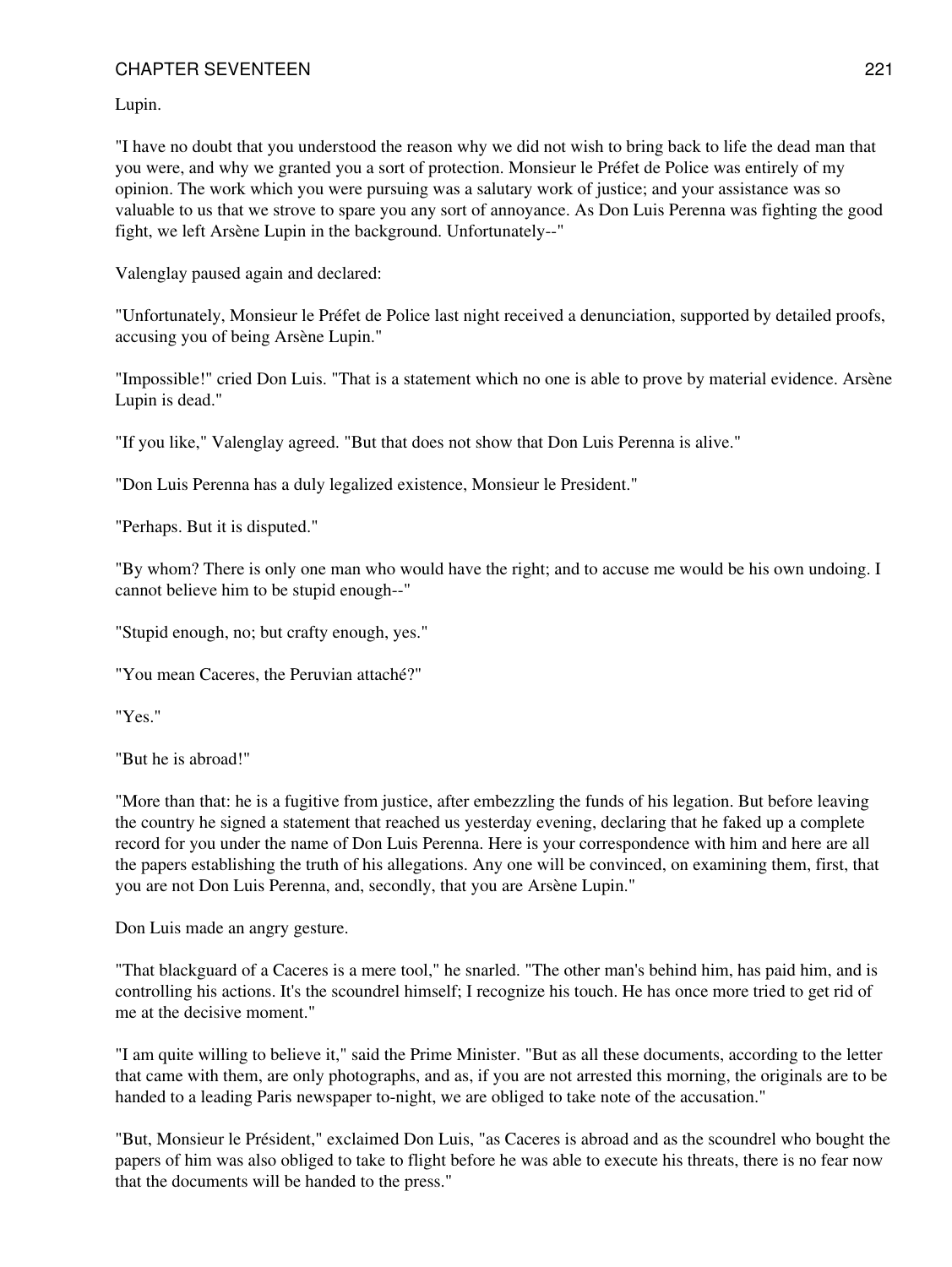"How do we know? The enemy must have taken his precautions. He may have accomplices."

"He has none."

"How do we know?"

Don Luis looked at Valenglay and said:

"What is it that you really wish to say, Monsieur le Président?"

"I will tell you. Although pressure was brought to bear upon us by Caceres's threats, Monsieur le Préfet de Police, anxious to see all possible light shed on the plot played by Florence Levasseur, did not interfere with your last night's expedition. As that expedition led to nothing, he determined, at any rate, to profit by the fact that Don Luis had placed himself at our disposal and to arrest Arsène Lupin.

"If we now let him go the documents will certainly be published; and you can see the absurd and ridiculous position in which that will place us in the eyes of the public. Well, at this very moment, you ask for the release of Arsène Lupin, a release which would be illegal, uncalled for, and inexcusable. I am obliged, therefore, to refuse it, and I do refuse it."

He ceased; and then, after a few seconds, he added:

"Unless--"

"Unless?" asked Don Luis.

"Unless--and this is what I wanted to say--unless you offer me in exchange something so extraordinary and so tremendous that I could consent to risk the annoyance which the absurd release of Arsène Lupin would bring down upon my head."

"But, Monsieur le President, surely, if I bring you the real criminal, the murderer of--"

"I don't need your assistance for that."

"And if I give you my word of honour, Monsieur le Président, to return the moment my task is done and give myself up?"

Valenglay struck the table with his fist and, raising his voice, addressed Don Luis with a certain genial familiarity:

"Come, Arsène Lupin," he said, "play the game! If you really want to have your way, pay for it! Hang it all, remember that after all this business, and especially after the incidents of last night, you and Florence Levasseur will be to the public what you already are: the responsible actors in the tragedy; nay, more, the real and only criminals. And it is now, when Florence Levasseur has taken to her heels, that you come and ask me for your liberty! Very well, but damn it, set a price to it and don't haggle with me!"

"I am not haggling, Monsieur le Président," declared Don Luis, in a very straightforward manner and tone. "What I have to offer you is certainly much more extraordinary and tremendous than you imagine. But if it were twice as extraordinary and twice as tremendous, it would not count once Florence Levasseur's life is in danger. Nevertheless, I was entitled to try for a less expensive transaction. Of this your words remove all hope. I will therefore lay my cards upon the table, as you demand, and as I had made up my mind to do."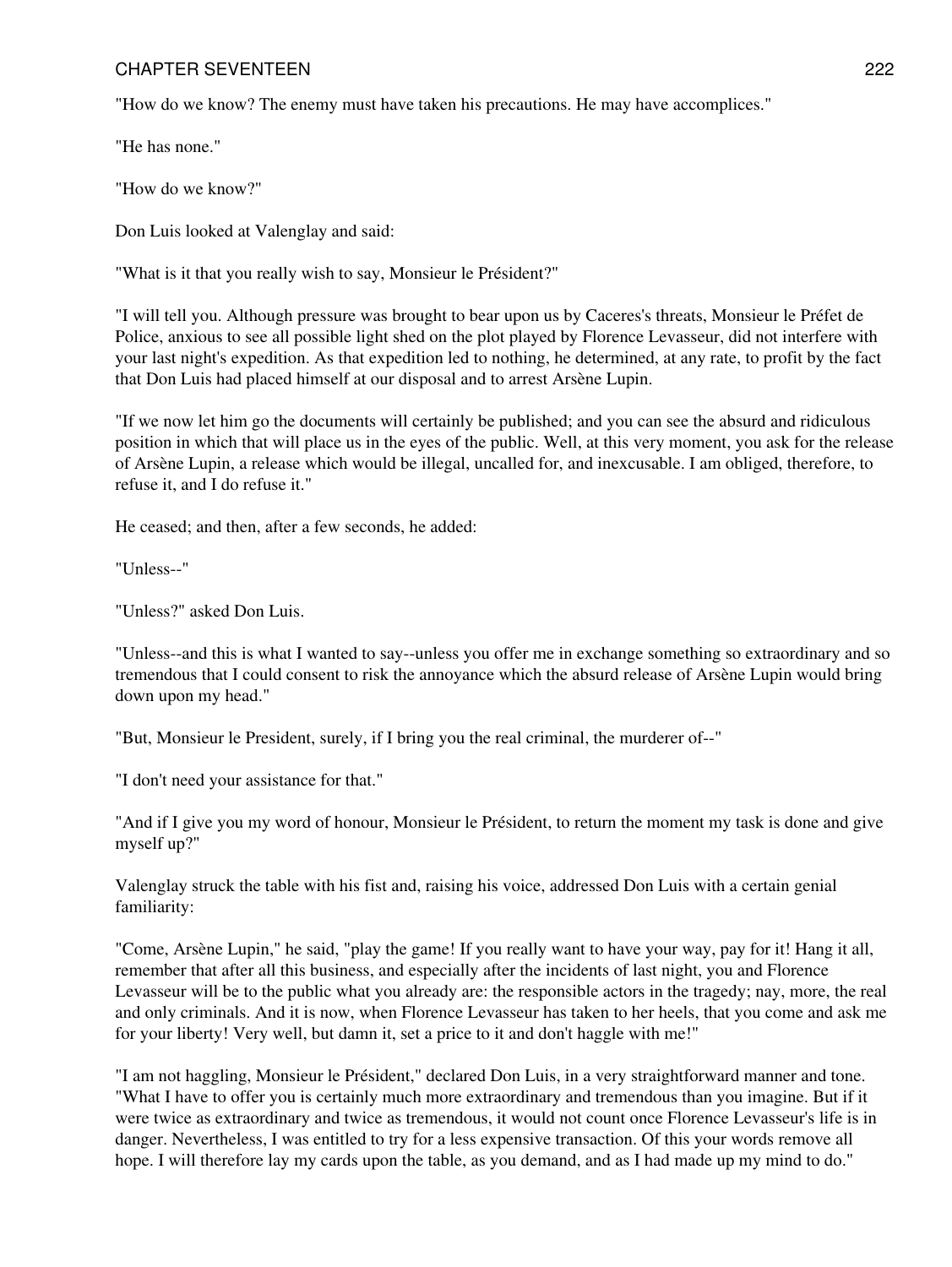He sat down opposite Valenglay, in the attitude of a man treating with another on equal terms.

"I shall not be long. A single sentence, Monsieur le President, will express the bargain which I am proposing to the Prime Minister of my country."

And, looking Valenglay straight in the eyes, he said slowly, syllable by syllable:

"In exchange for twenty-four hours' liberty and no more, undertaking on my honour to return here to-morrow morning and to return here either with Florence, to give you every proof of her innocence, or without her, to constitute myself a prisoner, I offer you--"

He took his time and, in a serious voice, concluded:

"I offer you a kingdom, Monsieur le Président du Conseil."

The sentence sounded bombastic and ludicrous, sounded silly enough to provoke a shrug of the shoulders, sounded like one of those sentences which only an imbecile or a lunatic could utter. And yet Valenglay remained impassive. He knew that, in such circumstances as the present, the man before him was not the man to indulge in jesting.

And he knew it so fully that, instinctively, accustomed as he was to momentous political questions in which secrecy is of the utmost importance, he cast a glance toward the Prefect of Police, as though M. Desmalions's presence in the room hindered him.

"I positively insist," said Don Luis, "that Monsieur le Préfet de Police shall stay and hear what I have to say. He is better able than any one else to appreciate the value of it; and he will bear witness to its correctness in certain particulars."

"Speak!" said Valenglay.

His curiosity knew no bounds. He did not much care whether Don Luis's proposal could have any practical results. In his heart he did not believe in it. But what he wanted to know was the lengths to which that demon of audacity was prepared to go, and on what new prodigious adventure he based the pretensions which he was putting forward so calmly and frankly.

Don Luis smiled:

"Will you allow me?" he asked.

Rising and going to the mantelpiece, he took down from the wall a small map representing Northwest Africa. He spread it on the table, placed different objects on the four corners to hold it in position, and resumed:

"There is one matter, Monsieur le Président, which puzzled Monsieur le Préfet de Police and about which I know that he caused inquiries to be made; and that matter is how I employed my time, or, rather, how Arsène Lupin employed his time during the last three years of his service with the Foreign Legion."

"Those inquiries were made by my orders," said Valenglay.

"And they led--?"

"To nothing."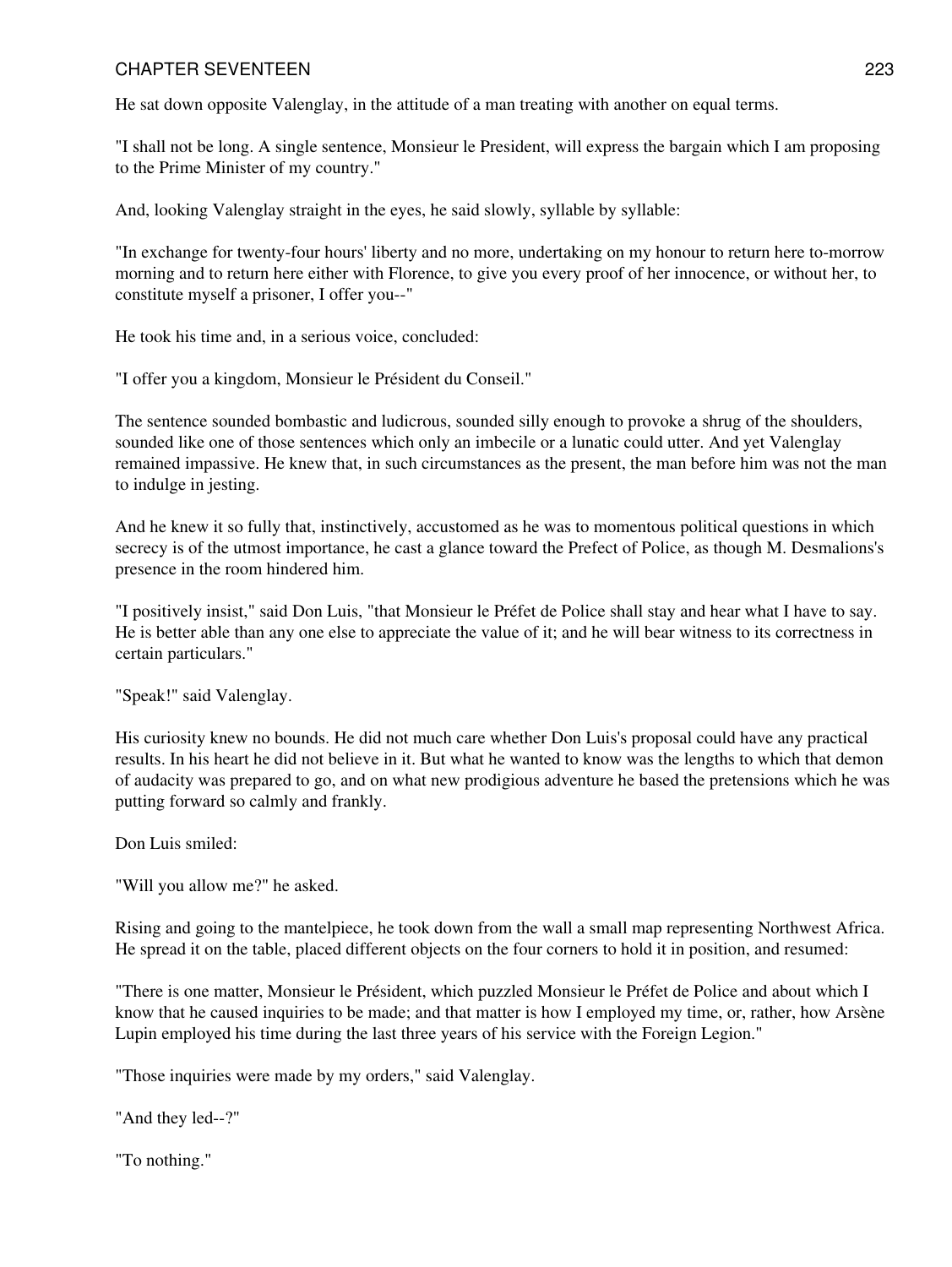"So that you do not know what I did during my captivity?"

"Just so."

"I will tell you, Monsieur le Président. It will not take me long."

Don Luis pointed with a pencil to a spot in Morocco marked on the map.

"It was here that I was taken prisoner on the twenty-fourth of July. My capture seemed queer to Monsieur le Préfet de Police and to all who subsequently heard the details of the incident. They were astonished that I should have been foolish enough to get caught in ambush and to allow myself to be trapped by a troop of forty Berber horse. Their surprise is justified. My capture was a deliberate move on my part.

"You will perhaps remember, Monsieur le Président, that I enlisted in the Foreign Legion after making a fruitless attempt to kill myself in consequence of some really terrible private disasters. I wanted to die, and I thought that a Moorish bullet would give me the final rest for which I longed.

"Fortune did not permit it. My destiny, it seemed, was not yet fulfilled. Then what had to be was. Little by little, unknown to myself, the thought of death vanished and I recovered my love of life. A few rather striking feats of arms had given me back all my self-confidence and all my desire for action.

"New dreams seized hold of me. I fell a victim to a new ideal. From day to day I needed more space, greater independence, wider horizons, more unforeseen and personal sensations. The Legion, great as my affection was for the plucky fellows who had welcomed me so cordially, was no longer enough to satisfy my craving for activity.

"One day, without thinking much about it, in a blind prompting of my whole being toward a great adventure which I did not clearly see, but which attracted me in a mysterious fashion, one day, finding myself surrounded by a band of the enemy, though still in a position to fight, I allowed myself to be captured.

"That is the whole story, Monsieur le Président. As a prisoner, I was free. A new life opened before me. However, the incident nearly turned out badly. My three dozen Berbers, a troop detached from an important nomad tribe that used to pillage and put to ransom the districts lying on the middle chains of the Atlas Range, first galloped back to the little cluster of tents where the wives of their chiefs were encamped under the guard of some ten men. They packed off at once; and, after a week's march which I found pretty arduous, for I was on foot, with my hands tied behind my back, following a mounted party, they stopped on a narrow upland commanded by rocky slopes and covered with skeletons mouldering among the stones and with remains of French swords and other weapons.

"Here they planted a stake in the ground and fastened me to it. I gathered from the behaviour of my captors and from a few words which I overheard that my death was decided on. They meant to cut off my ears, nose, and tongue, and then my head.

"However, they began by preparing their repast. They went to a well close by, ate and drank and took no further notice of me except to laugh at me and describe the various treats they held in store for me.... Another night passed. The torture was postponed until the morning, a time that suited them better. At break of day they crowded round me, uttering yells and shouts with which were mingled the shrill cries of the women.

"When my shadow covered a line which they had marked on the sand the night before, they ceased their din, and one of them, who was to perform the surgical operations prescribed for me, stepped forward and ordered me to put out my tongue. I did so. He took hold of it with a corner of his burnous and, with his other hand, drew his dagger from its sheath.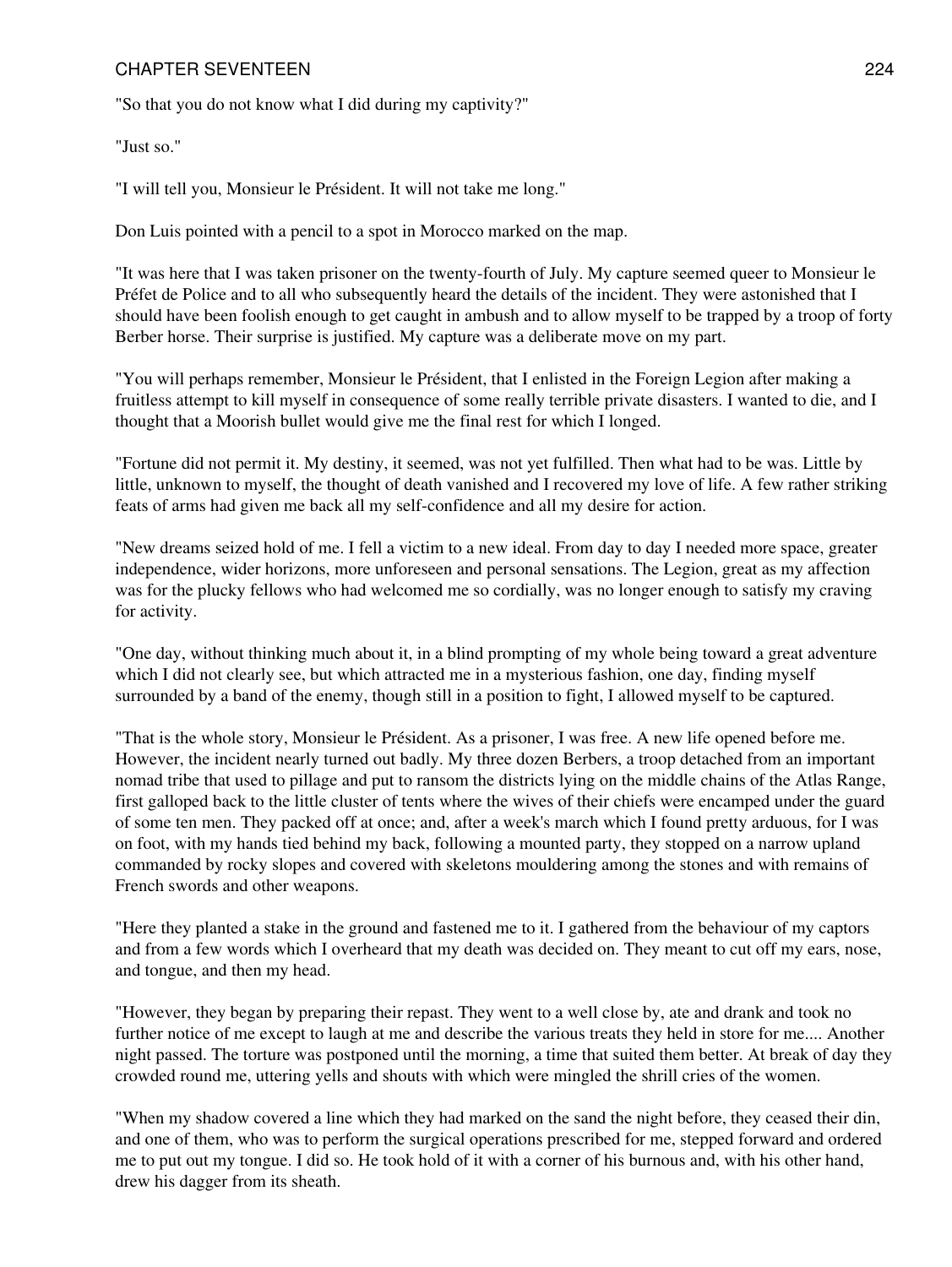"I shall never forget the ferocity, coupled with ingenuous delight, of his expression, which was like that of a mischievous boy amusing himself by breaking a bird's wings and legs. Nor shall I ever forget the man's stupefaction when he saw that his dagger no longer consisted of anything but the pommel and a harmless and ridiculously small stump of the blade, just long enough to keep it in its sheath. His fury was revealed by a splutter of curses and he at once rushed at one of his friends and snatched his dagger from him.

"The same stupefaction followed: this dagger was also broken off at the hilt. The next thing was a general tumult, in which one and all brandished their knives. But all of them uttered howls of rage.

"There were forty-five men there; and their forty-five knives were smashed.... The chief flew at me as if holding me responsible for this incomprehensible phenomenon. He was a tall, lean old man, slightly hunchbacked, blind of one eye, hideous to look upon. He aimed a huge pistol point blank at my head and he struck me as so ugly that I burst out laughing in his face. He pulled the trigger. The pistol missed fire. He pulled it again. The pistol again missed fire....

"All of them at once began to dance around the stake to which I was fastened. Gesticulating wildly, hustling one another and roaring like thunder, they levelled their various firearms at me: muskets, pistols, carbines, old Spanish blunderbusses. The hammers clicked. But the muskets, pistols, carbines, and blunderbusses did not go off!

"It was a regular miracle. You should have seen their faces. I never laughed so much in my life; and this completed their bewilderment.

"Some ran to the tents for more powder. Others hurriedly reloaded their arms, only to meet with fresh failure, while I did nothing but laugh and laugh! The thing could not go on indefinitely. There were plenty of other means of doing away with me. They had their hands to strangle me with, the butt ends of their muskets to smash my head with, pebbles to stone me with. And there were over forty of them!

"The old chief picked up a bulky stone and stepped toward me, his features distorted with hatred. He raised himself to his full height, lifted the huge block, with the assistance of two of his men, above my head and dropped it--in front of me, on the stake! It was a staggering sight for the poor old man. I had, in one second, unfastened my bonds and sprung backward; and I was standing at three paces from him, with my hands outstretched before me, and holding in those outstretched hands the two revolvers which had been taken from me on the day of my capture!

"What followed was the business of a few seconds. The chief now began to laugh as I had laughed, sarcastically. To his mind, in the disorder of his brain, those two revolvers with which I threatened him could have no more effect than the useless weapons which had spared my life. He took up a large pebble and raised his hand to hurl it at my face. His two assistants did the same. And all the others were prepared to follow his example.

"'Hands down!' I cried, 'or I fire!' The chief let fly his stone. At the same moment three shots rang out. The chief and his two men fell dead to the ground. 'Who's next?' I asked, looking round the band.

"Forty-two Moors remained. I had eleven bullets left. As none of the men budged, I slipped one of my revolvers under my arm and took from my pocket two small boxes of cartridges containing fifty more bullets. And from my belt I drew three great knives, all of them nicely tapering and pointed. Half of the troop made signs of submission and drew up in line behind me. The other half capitulated a moment after. The battle was over. It had not lasted four minutes."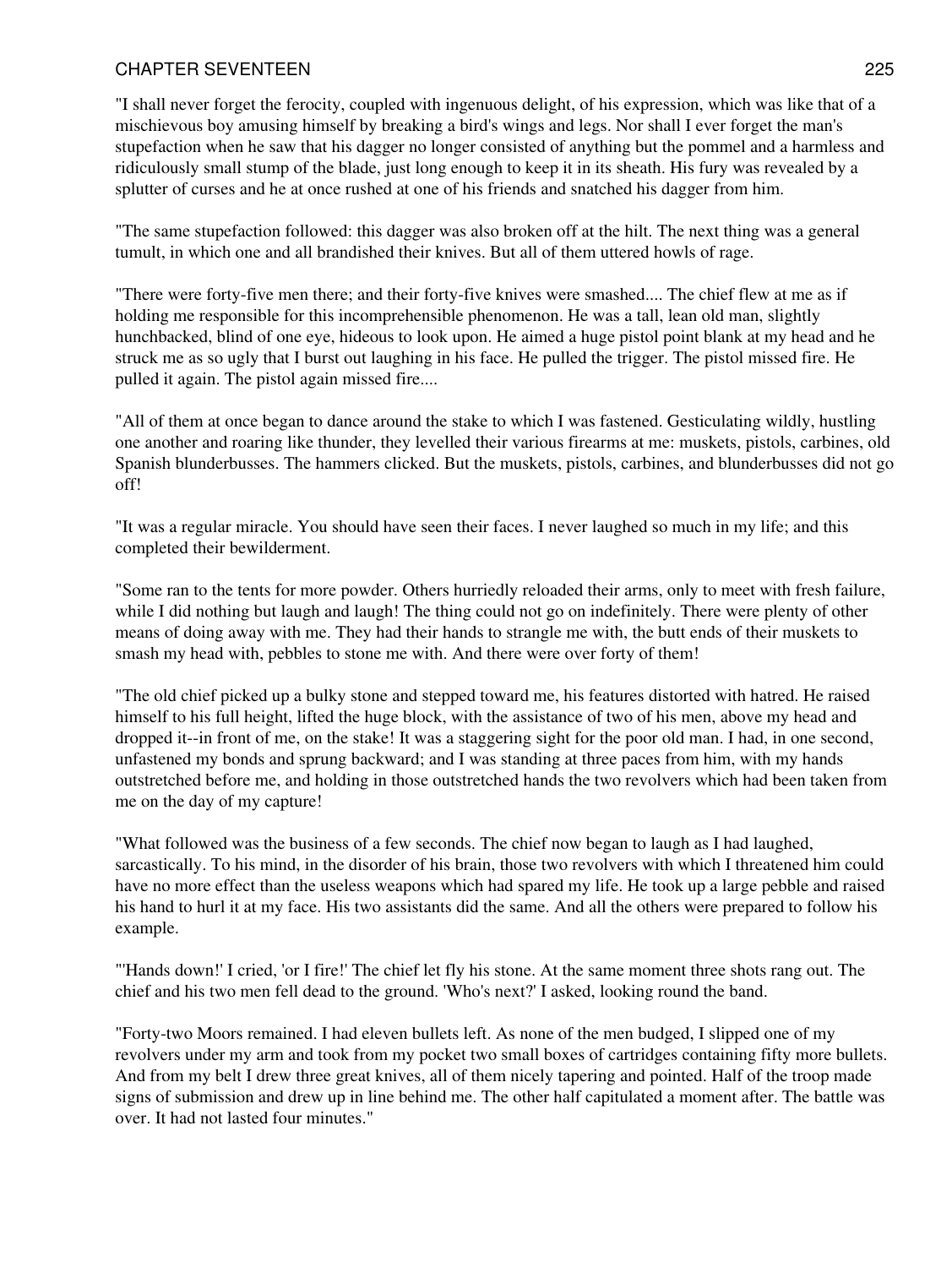## ARSÈNE I EMPEROR OP MAURETANIA

Don Luis ceased. A smile of amusement played round his lips. The recollection of those four minutes seemed to divert him immensely.

Valenglay and the Prefect of Police, who were neither of them men to be unduly surprised at courage and coolness, had listened to him, nevertheless, and were now looking at him in bewildered silence. Was it possible for a human being to carry heroism to such unlikely lengths?

Meanwhile, he went up to the other side of the chimney and pointed to a larger map, representing the French roads.

"You told me, Monsieur le Président, that the scoundrel's motor car had left Versailles and was going toward Nantes?"

"Yes; and all our arrangements are made to arrest him either on the way, or else at Nantes or at Saint-Nazaire, where he may intend to take ship."

Don Luis Perenna followed with his forefinger the road across France, stopping here and there, marking successive stages. And nothing could have been more impressive than this dumb show.

The man that he was, preserving his composure amid the overthrow of all that he had most at heart, seemed by his calmness to dominate time and circumstances. It was as though the murderer were running away at one end of an unbreakable thread of which Don Luis held the other, and as though Don Luis could stop his flight at any time by a mere movement of his finger and thumb.

As he studied the map, the master seemed to command not only a sheet of cardboard, but also the highroad on which a motor car was spinning along, subject to his despotic will.

He went back to the table and continued:

"The battle was over. And there was no question of its being resumed. My forty-two worthies found themselves face to face with a conqueror, against whom revenge is always possible, by fair means or foul, but with one who had subjugated them in a supernatural manner. There was no other explanation of the inexplicable facts which they had witnessed. I was a sorcerer, a kind of marabout, a direct emissary of the Prophet."

Valenglay laughed and said:

"Their interpretation was not so very unreasonable, for, after all, you must have performed a sleight-of-hand trick which strikes me also as being little less than miraculous."

"Monsieur le Président, do you know a curious short story of Balzac's called 'A Passion in the Desert?'"

"Yes."

"Well, the key to the riddle lies in that."

"Does it? I don't quite see. You were not under the claws of a tigress. There, was no tigress to tame in this instance."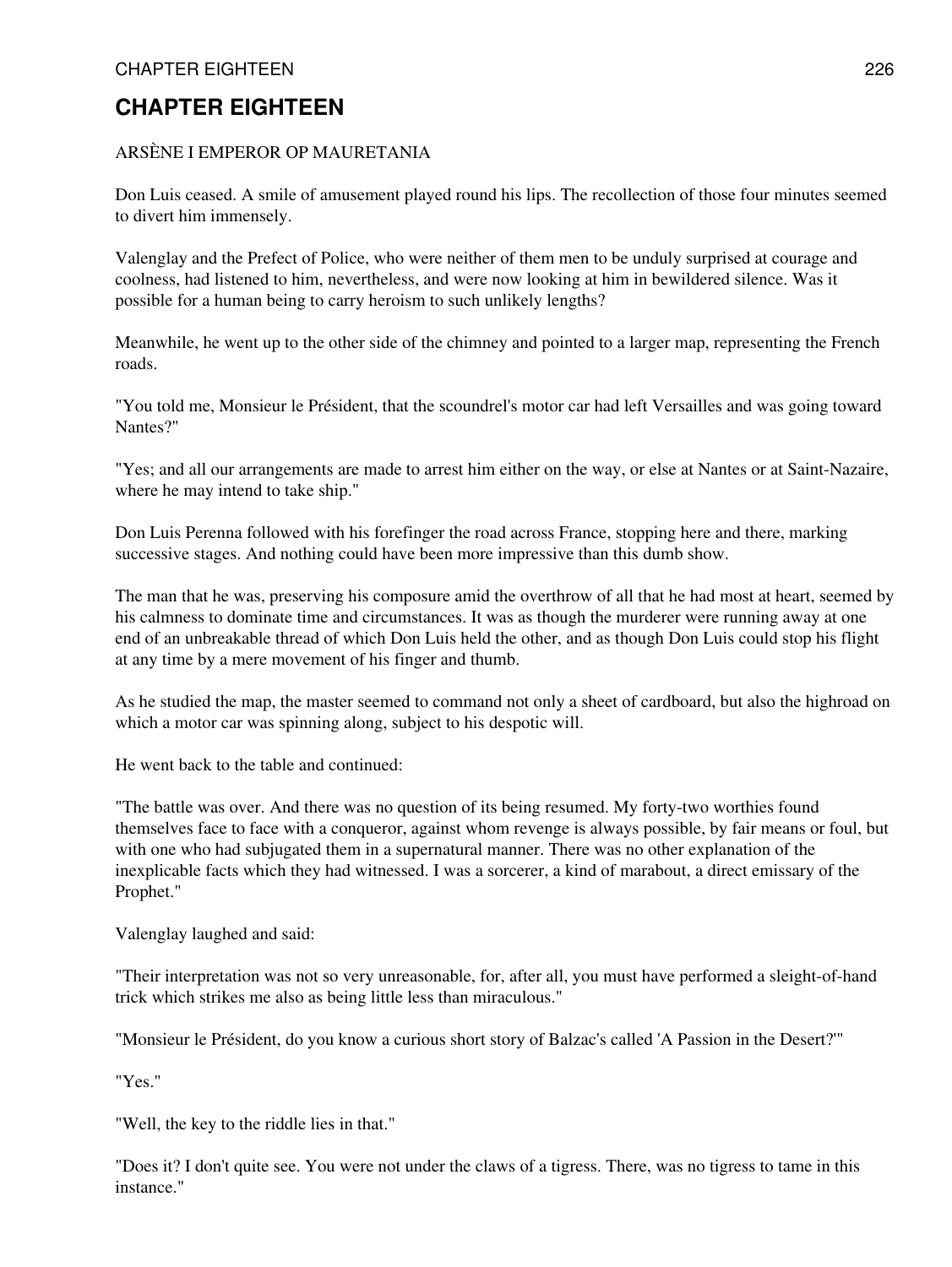"No, but there were women."

"Eh? How do you mean?"

"Upon my word, Monsieur le Président," said Don Luis gayly, "I should not like to shock you. But I repeat that the troop which carried me off on that week's march included women; and women are a little like Balzac's tigress, creatures whom it is not impossible to tame, to charm, to break in, until you make friends of them."

"Yes, yes," muttered the Premier, madly puzzled, "but that needs time."

"I had a week."

"And complete liberty of action."

"No, no, Monsieur le Président. The eyes are enough to start with. The eyes give rise to sympathy, interest, affection, curiosity, a wish to know you better. After that, the merest opportunity--"

"And did an opportunity offer?"

"Yes, one night. I was fastened up, or at least they thought I was. I knew that the chief's favourite was alone in her tent close by. I went there. I left her an hour afterward."

"And the tigress was tamed?"

"Yes, as thoroughly as Balzac's: tamed and blindly submissive."

"But there were several of them?"

"I know, Monsieur le President, and that was the difficulty. I was afraid of rivalry. But all went well: the favourite was not jealous, far from it. And then, as I have told you, her submission was absolute. In short, I had five staunch, invisible friends, resolved to do anything I wanted and suspected by nobody.

"My plan was being carried out before we reached the last halting-place. My five secret agents collected all the arms during the night. They dashed the daggers to the ground and broke them. They removed the bullets from the pistols. They damped the powder. Everything was ready for ringing up the curtain."

Valenglay bowed.

"My compliments! You are a man of resource. And your scheme was not lacking in charm. For I take it that your five ladies were pretty?"

Don Luis put on a bantering expression. He closed his eyes, as if to recall his bliss, and let fall the one word:

"Hags!"

The epithet gave rise to a burst of merriment. But Don Luis, as though in a hurry to finish his story, at once went on:

"In any case, they saved my life, the hussies, and their aid never failed me. My forty-two watch-dogs, deprived of their arms and shaking with fear in those solitudes where everything is a trap and where death lies in wait for you at any minute, gathered round me as their real protector. When we joined the great tribe to which they belonged I was their actual chief. And it took me less than three months of dangers faced in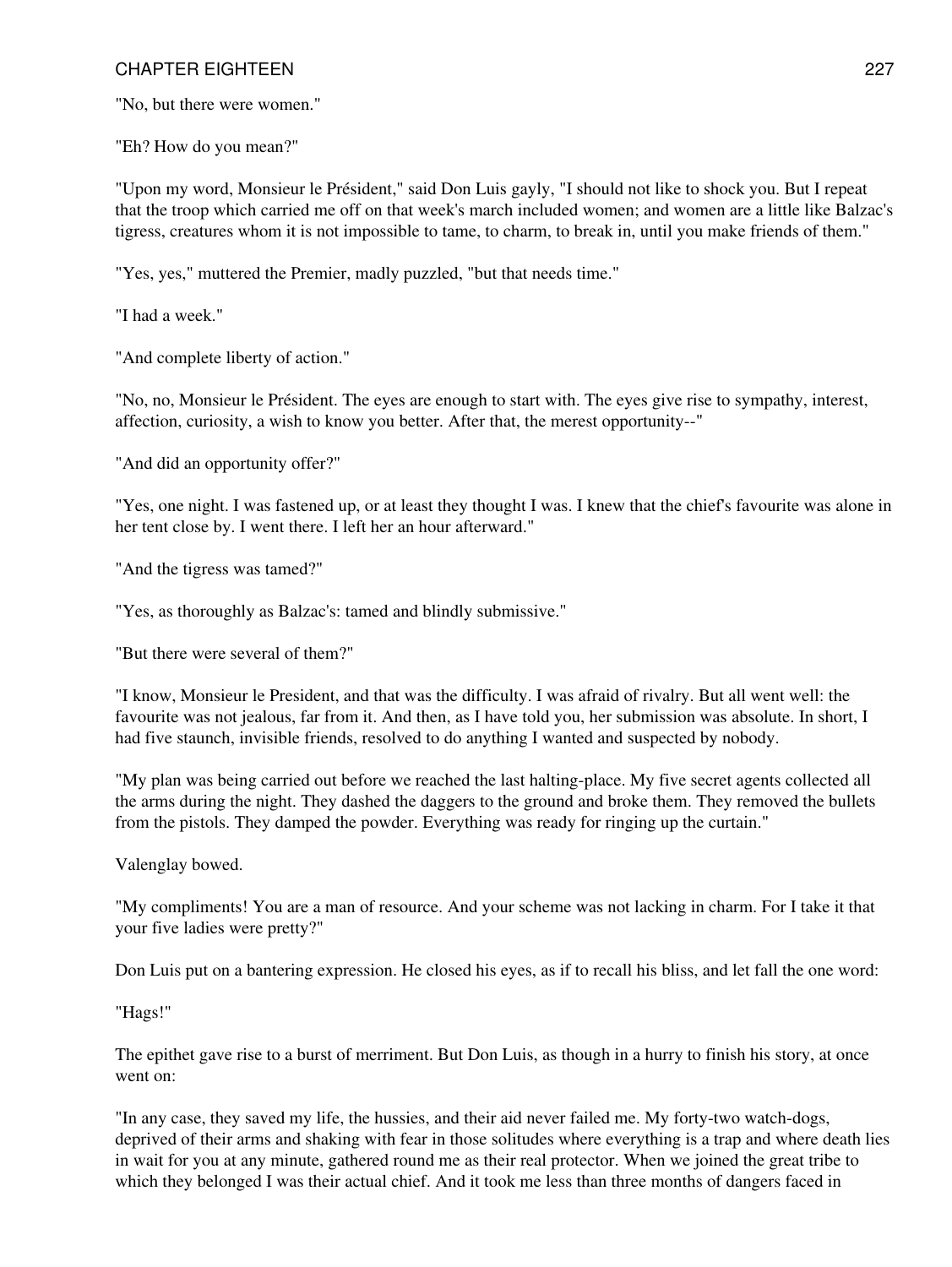common, of ambushes defeated under my advice, of raids and pillages effected by my direction, to become the chief also of the whole tribe.

"I spoke their language, I practised their religion, I wore their dress, I conformed to their customs: alas! had I not five wives? Henceforward, my dream, which had gradually taken definite shape in my mind, became possible.

"I sent one of my most faithful adherents to France, with sixty letters to hand to sixty men whose names and addresses he learned by heart. Those sixty men were sixty associates whom Arsène Lupin had disbanded before he threw himself from the Capri cliffs. All had retired from business, with a hundred thousand francs apiece in ready money and a small trade or public post to keep them occupied. I had provided one with a tobacconist's shop, another with a job as a park-keeper, others with sinecures in the government offices. In short, they were respectable citizens.

"To all of them--whether public servants, farmers, municipal councillors, grocers, sacristans, or what not--I wrote the same letter, made the same offer, and gave the same instructions in case they should accept.... Monsieur le Président, I thought that, of the sixty, ten or fifteen at most would come and join me: sixty came, Monsieur le President, sixty, and not one less! Sixty men punctually arrived at the appointed place.

"On the day fixed, at the hour named, my old armed cruiser, the *Ascendam*, which they had brought back, anchored in the mouth of the Wady Draa, on the Atlantic coast, between Cape Nun and Cape Juby. Two longboats plied to and fro and landed my friends and the munitions of war which they had brought with them: camp furniture, quick-firing guns, ammunition, motor-boats, stores and provisions, trading wares, glass beads, and cases of gold as well, for my sixty good men and true had insisted on turning their share of the old profits into cash and on putting into the new venture the six million francs which they had received from their governor....

"Need I say more, Monsieur le Président? Must I tell you what a chief like Arsène Lupin was able to attempt seconded by sixty fine fellows of that stamp and backed by an army of ten thousand well-armed and well-trained Moorish fanatics? He attempted it; and his success was unparalleled.

"I do not think that there has ever been an idyl like that through which we lived during those fifteen months, first on the heights of the Atlas range and then in the infernal plains of the Sahara: an idyl of heroism, of privation, of superhuman torture and superhuman joy; an idyl of hunger and thirst, of total defeat and dazzling victory....

"My sixty trusty followers threw themselves into their work with might and main. Oh, what men! You know them, Monsieur le Président du Conseil! You've had them to deal with, Monsieur le Préfet de Police! The beggars! Tears come to my eyes when I think of some of them.

"There were Charolais and his son, who distinguished themselves in the case of the Princesse de Lamballe's tiara. There were Marco, who owed his fame to the Kesselbach case, and Auguste, who was your chief messenger, Monsieur le Président. There were the Growler and the Masher, who achieved such glory in the hunt for the crystal stopper. There were the brothers Beuzeville, whom I used to call the two Ajaxes. There were Philippe d'Antrac, who was better born than any Bourbon, and Pierre Le Grand and Tristan Le Roux and Joseph Le Jeune."

"And there was Arsène Lupin," said Valenglay, roused to enthusiasm by this list of Homeric heroes.

"And there was Arsène Lupin," repeated Don Luis.

He nodded his head, smiled, and continued, in a very quiet voice: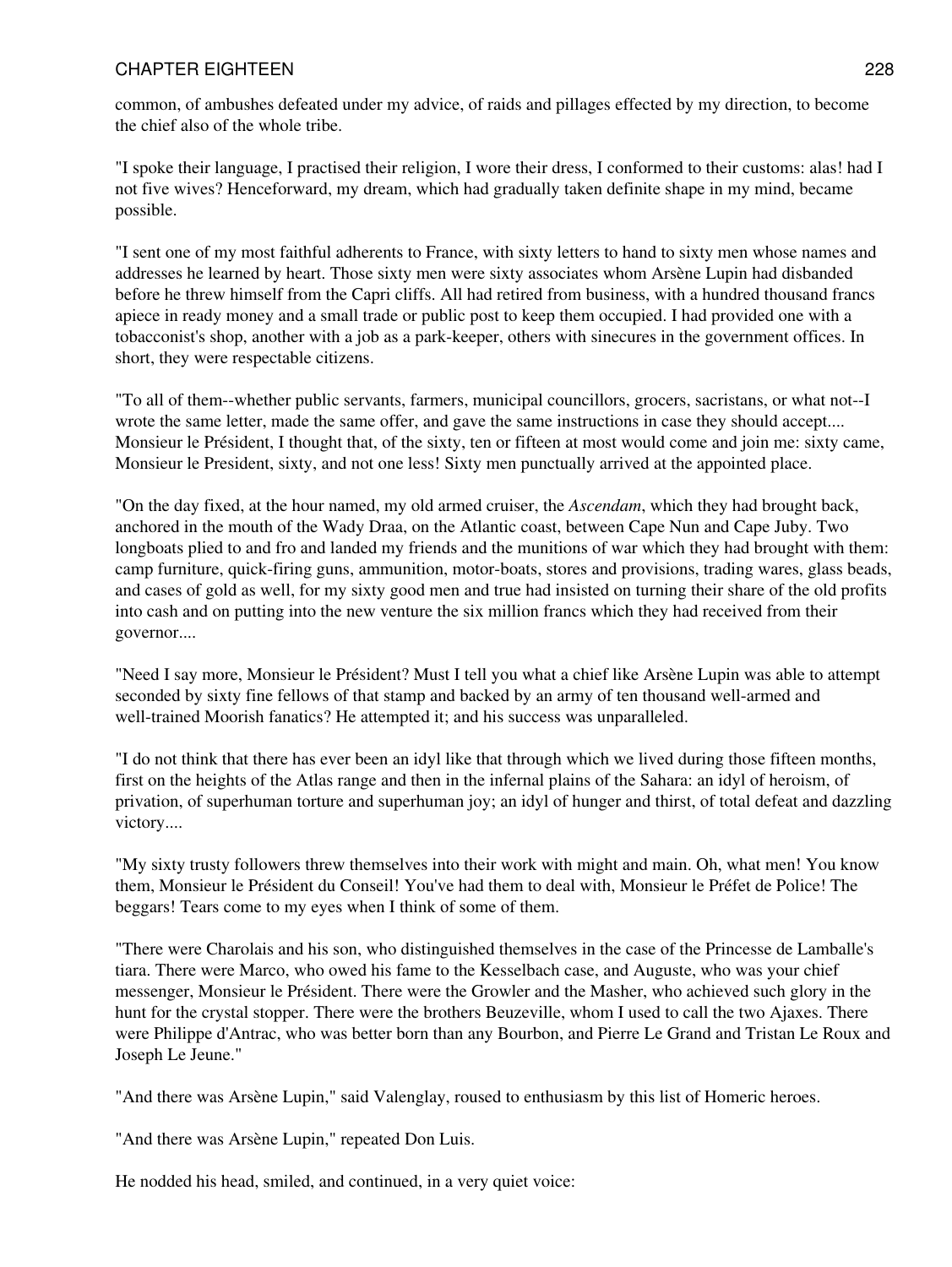"I will not speak of him, Monsieur le Président. I will not speak of him, for the simple reason that you would not believe my story. What they tell about him when he was with the Foreign Legion is mere child's play beside what was to come later. Lupin was only a private soldier. In South Morocco he was a general. Not till then did Arsène Lupin really show what he could do. And, I say it without pride, not even I foresaw what that was. The Achilles of the legend performed no greater feats. Hannibal and Caesar achieved no more striking results.

"All I need tell you is that, in fifteen months, Arsène Lupin conquered a kingdom twice the size of France. From the Berbers of Morocco, from the indomitable Tuaregs, from the Arabs of the extreme south of Algeria, from the negroes who overrun Senegal, from the Moors along the Atlantic coast, under the blazing sun, in the flames of hell, he conquered half the Sahara and what we may call ancient Mauretania.

"A kingdom of deserts and swamps? Partly, but a kingdom all the same, with oases, wells, rivers, forests, and incalculable riches, a kingdom with ten million men and a hundred thousand warriors. This is the kingdom which I offer to France, Monsieur le Président du Conseil."

Valenglay did not conceal his amazement. Greatly excited and even perturbed by what he had learned, looking over his extraordinary visitor, with his hands clutching at the map of Africa, he whispered:

"Explain yourself; be more precise."

Don Luis answered:

"Monsieur le Président du Conseil, I will not remind you of the events of the last few years. France, resolving to pursue a splendid dream of dominion over North Africa, has had to part with a portion of the Congo. I propose to heal the painful wound by giving her thirty times as much as she has lost. And I turn the magnificent and distant dream into an immediate certainty by joining the small slice of Morocco which you have conquered to Senegal at one blow.

"To-day, Greater France in Africa exists. Thanks to me, it is a solid and compact expanse. Millions of square miles of territory and a coastline stretching for several thousand miles from Tunis to the Congo, save for a few insignificant interruptions."

"It's a Utopia," Valenglay protested.

"It's a reality."

"Nonsense! It will take us twenty years' fighting to achieve."

"It will take you exactly five minutes!" cried Don Luis, with irresistible enthusiasm. "What I offer you is not the conquest of an empire, but a conquered empire, duly pacified and administered, in full working order and full of life. My gift is a present, not a future gift.

"I, too, Monsieur le Président du Conseil, I, Arsène Lupin, had cherished a splendid dream. After toiling and moiling all my life, after knowing all the ups and downs of existence, richer than Croesus, because all the wealth of the world was mine, and poorer than Job, because I had distributed all my treasures, surfeited with everything, tired of unhappiness, and more tired still of happiness, sick of pleasure, of passion, of excitement, I wanted to do something that is incredible in the present day: to reign!

"And a still more incredible phenomenon: when this thing was accomplished, when the dead Arsène Lupin had come to life again as a sultan out of the Arabian Nights, as a reigning, governing, law-giving Arsène Lupin, head of the state and head of the church, I determined, in a few years, at one stroke, to tear down the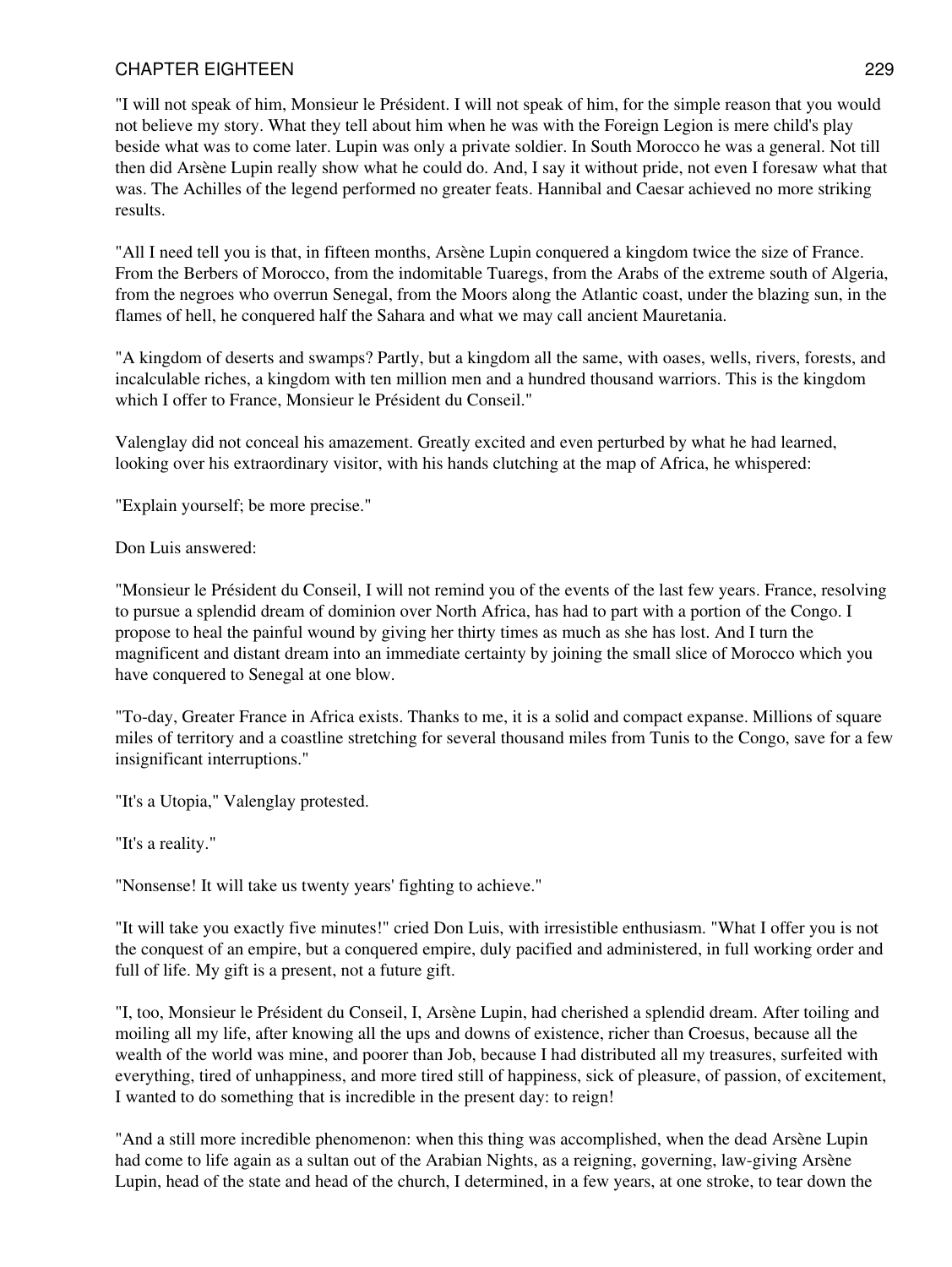screen of rebel tribes against which you were waging a desultory and tiresome war in the north of Morocco, while I was quietly and silently building up my kingdom at the back of it.

"Then, face to face with France and as powerful as herself, like a neighbour treating on equal terms, I would have cried to her, 'It's I, Arsène Lupin! Behold the former swindler and gentleman burglar! The Sultan of Adrar, the Sultan of Iguidi, the Sultan of El Djouf, the Sultan of the Tuaregs, the Sultan of Aubata, the Sultan of Brakna and Frerzon, all these am I, the Sultan of Sultans, grandson of Mahomet, son of Allah, I, I, I, Arsène Lupin!'

"And, before taking the little grain of poison that sets one free--for a man like Arsène Lupin has no right to grow old--I should have signed the treaty of peace, the deed of gift in which I bestowed a kingdom on France, signed it, below the flourishes of my grand dignitaries, kaids, pashas, and marabouts, with my lawful signature, the signature to which I am fully entitled, which I conquered at the point of my sword and by my all-powerful will: 'Arsène I, Emperor of Mauretania!'"

Don Luis uttered all these words in a strong voice, but without emphasis, with the very simple emotion and pride of a man who has done much and who knows the value of what he has done. There were but two ways of replying to him: by a shrug of the shoulders, as one replies to a madman, or by the silence that expresses reflection and approval.

The Prime Minister and the Prefect of Police said nothing, but their looks betrayed their secret thoughts. And deep down within themselves they felt that they were in the presence of an absolutely exceptional specimen of mankind, created to perform immoderate actions and fashioned by his own hand for a superhuman destiny.

## Don Luis continued:

"It was a fine curtain, was it not, Monsieur le Président du Conseil? And the end was worthy of the work. I should have been happy to have had it so. Arsène Lupin dying on a throne, sceptre in hand, would have been a spectacle not devoid of glamour. Arsène Lupin dying with his title of Arsène I, Emperor of Mauretania and benefactor of France: what an apotheosis! The gods have willed it otherwise. Jealous, no doubt, they are lowering me to the level of my cousins of the old world and turning me into that absurd creature, a king in exile. Their will be done! Peace to the late Emperor of Mauretania. He has strutted and fretted his hour upon the stage.

"Arsène I is dead: long live France! Monsieur le Président du Conseil, I repeat my offer. Florence Levasseur is in danger. I alone can rescue her from the monster who is carrying her away. It will take me twenty-four hours. In return for twenty-four hours' liberty I will give you the Mauretanian Empire. Do you accept, Monsieur le Président du Conseil?"

"Well, certainly, I accept," said Valenglay, laughing. "What do you say, my dear Desmalions? The whole thing may not be very orthodox, but, hang it! Paris is worth a mass and the Kingdom of Mauretania is a tempting morsel. We'll risk the experiment."

Don Luis's face expressed so sincere a joy that one might have thought that he had just achieved the most brilliant victory instead of sacrificing a crown and flinging into the gutter the most fantastic dream that mortal man had ever conceived and realized.

He asked:

"What guarantees do you require, Monsieur le Président?"

"None."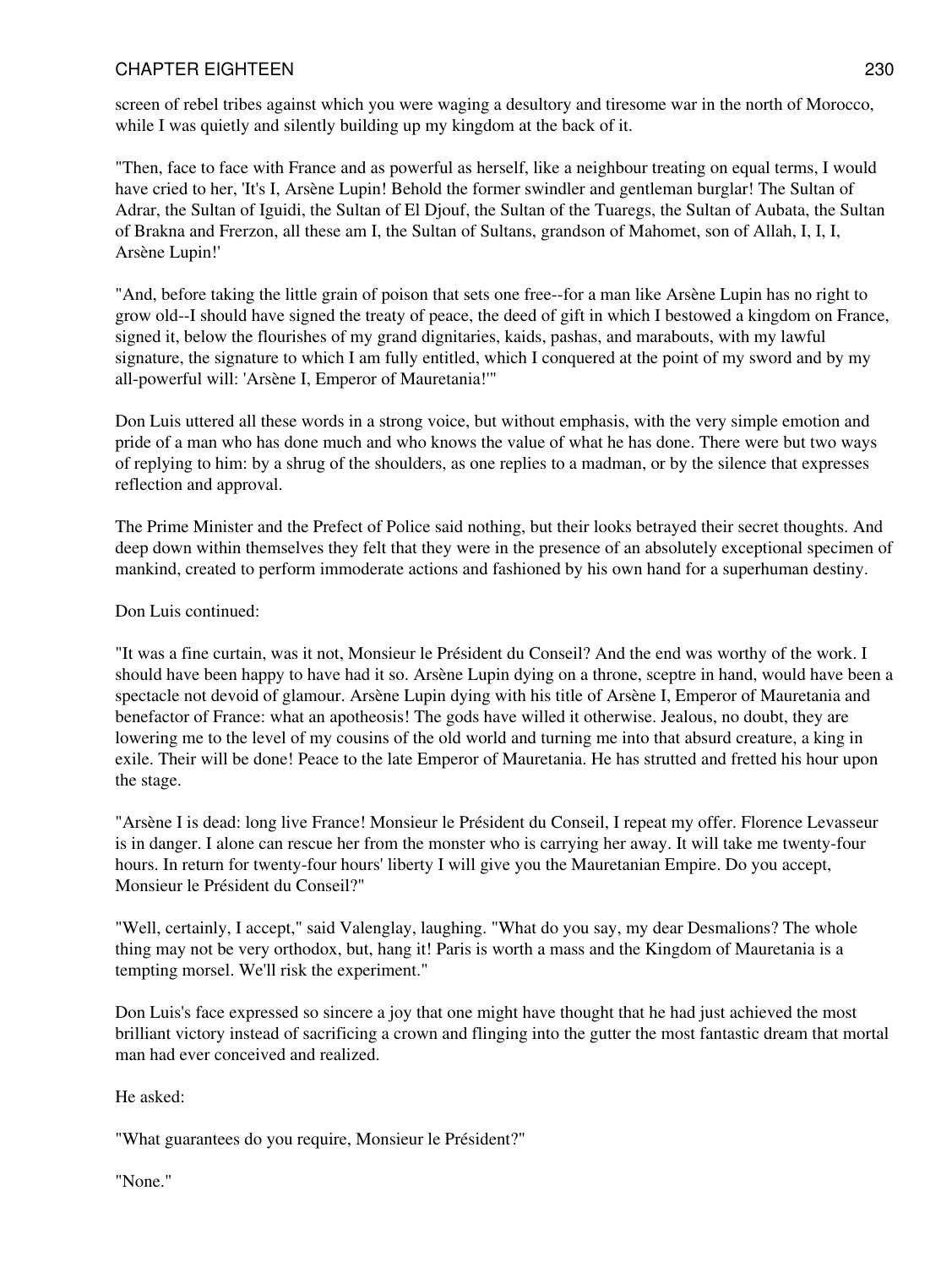"I can show you treaties, documents to prove--"

"Don't trouble. We'll talk about all that to-morrow. Meanwhile, go ahead. You are free."

The essential word, the incredible word, was spoken.

Don Luis took a few steps toward the door.

"One word more, Monsieur le Président," he said, stopping. "Among my former companions is one for whom I procured a post suited to his inclinations and his deserts. This man I did not send for to come to Africa, thinking that some day or other he might be of use to me through the position which he occupied. I am speaking of Mazeroux, a sergeant in the detective service."

"Sergeant Mazeroux, whom Caceres denounced, with corroborating evidence, as an accomplice of Arsène Lupin, is in prison."

"Sergeant Mazeroux is a model of professional honour, Monsieur le Président. I owed his assistance only to the fact that I was helping the police. I was accepted as an auxiliary and more or less patronized by Monsieur le Préfet. Mazeroux thwarted me in anything I tried to do that was at all legal. And he would have been the first to take me by the collar if he had been so instructed. I ask for his release."

"Oho!"

"Monsieur le Président, your consent will be an act of justice and I beg you to grant it. Sergeant Mazerou shall leave France. He can be charged by the government with a secret mission in the south of Morocco, with the rank of colonial inspector."

"Agreed," said Valenglay, laughing heartily. And he added, "My dear Préfect, once we depart from the strictly lawful path, there's no saying where we come to. But the end justifies the means; and the end which we have in view is to have done with this loathsome Mornington case."

"This evening everything will be settled," said Don Luis.

"I hope so. Our men are on the track."

"They are on the track, but they have to check that track at every town, at every village, by inquiries made of every peasant they meet; they have to find out if the motor has not branched off somewhere; and they are wasting time. I shall go straight for the scoundrel."

"By what miracle?"

"That must be my secret for the present, Monsieur le Président."

"Very well. Is there anything you want?"

"This map of France."

"Take it."

"And a couple of revolvers."

"Monsieur le Préfet will be good enough to ask his inspectors for two revolvers and to give them to you. Is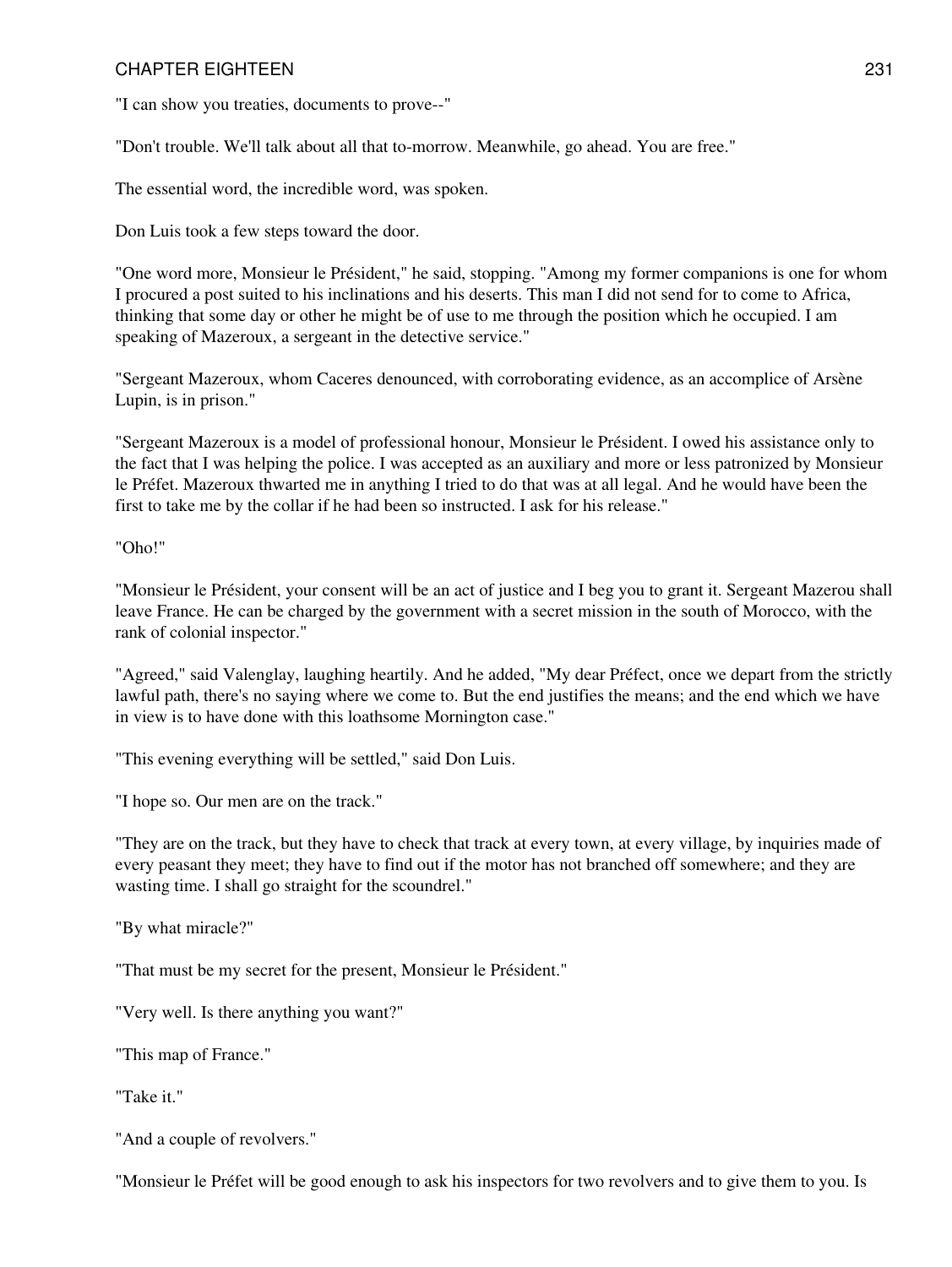that all? Any money?"

"No, thank you, Monsieur le Président. I always carry a useful fifty thousand francs in my pocket-book, in case of need."

"In that case," said the Prefect of Police, "I shall have to send some one with you to the lockup. I presume your pocket-book was among the things taken from you."

Don Luis smiled:

"Monsieur le Préfet, the things that people can take from me are never of the least importance. My pocket-book is at the lockup, as you say. But the money--"

He raised his left leg, took his boot in his hands and gave a slight twist to the heel. There was a little click, and a sort of double drawer shot out of the front of the sole. It contained two sheafs of bank notes and a number of diminutive articles, such as a gimlet, a watch spring, and some pills.

"The wherewithal to escape," he said, "to live and--to die. Good-bye, Monsieur le Président."

In the hall M. Desmalions told the inspectors to let their prisoner go free. Don Luis asked:

"Monsieur le Préfet, did Deputy Chief Weber give you any particulars about the brute's car?"

"Yes, he telephoned from Versailles. It's a deep-yellow car, belonging to the Compagnie des Comètes. The driver's seat is on the left. He's wearing a gray cloth cap with a black leather peak."

"Thank you, Monsieur le Préfet."

And he left the house.

\* \* \* \* \*

An inconceivable thing had happened. Don Luis was free. Half an hour's conversation had given him the power of acting and of fighting the decisive battle.

He went off at a run. At the Trocadéro he jumped into a taxi.

"Go to Issy-les-Moulineaux!" he cried. "Full speed! Forty francs!"

The cab flew through Passy, crossed the Seine and reached the Issy-les-Moulineaux aviation ground in ten minutes.

None of the aeroplanes was out, for there was a stiff breeze blowing. Don Luis ran to the sheds. The owners' names were written over the doors.

"Davanne," he muttered. "That's the man I want."

The door of the shed was open. A short, stoutish man, with a long red face, was smoking a cigarette and watching some mechanics working at a monoplane. The little man was Davanne himself, the famous airman.

Don Luis took him aside and, knowing from the papers the sort of man that he was, opened the conversation so as to surprise him from the start: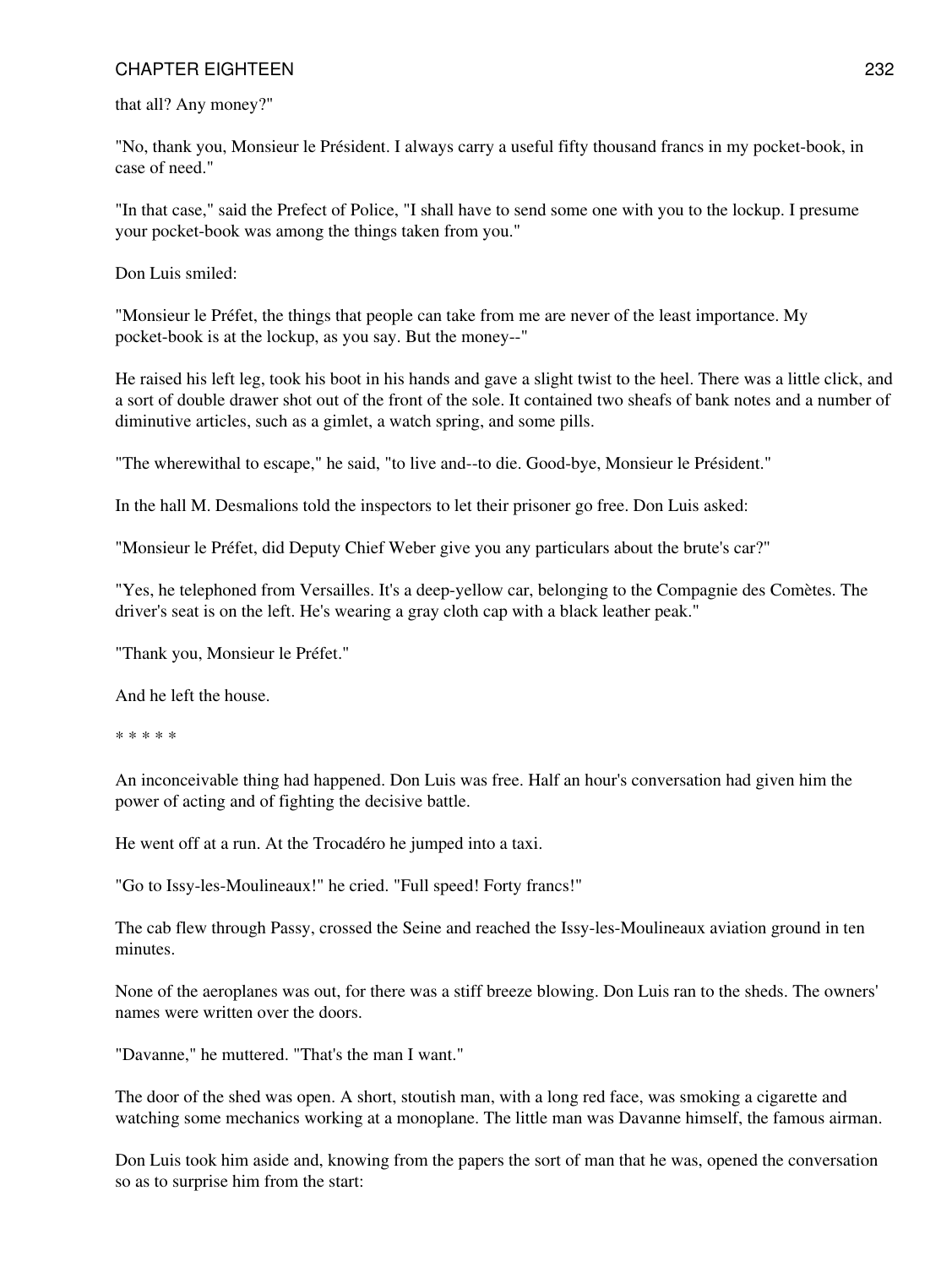"Monsieur," he said, unfolding his map of France, "I want to catch up some one who has carried off the woman I love and is making for Nantes by motor. The abduction took place at midnight. It is now about eight o'clock. Suppose that the motor, which is just a hired taxi with a driver who has no inducement to break his neck, does an average of twenty miles an hour, including stoppages--in twelve hours' time--that is to say, at twelve o'clock--our man will have covered two hundred and forty miles and reached a spot between Angers and Nantes, at this point on the map."

"Les Ponts-de-Drive," agreed Davanne, who was quietly listening.

"Very well. Suppose, on the other hand, that an aeroplane were to start from Issy-les-Moulineaux at eight o'clock in the morning and travel at the rate of sixty miles an hour, without stopping--in four hours' time--that is to say, at twelve o'clock--it would reach Les Ponts-de-Drive at the exact same moment as the motor. Am I right?"

"Perfectly."

"In that case, if we agree, all is well. Does your machine carry a passenger?"

"Sometimes she does."

"We'll start at once. What are your terms?"

"It depends. Who are you?"

"Arsène Lupin."

"The devil you are!" exclaimed Davanne, a little taken aback.

"I am Arsène Lupin. You must know the best part of what has happened from reading about it in the papers. Well, Florence Levasseur was kidnapped last night. I want to save her. What's your price?"

"Nothing."

"That's too much!"

"Perhaps, but the adventure amuses me. It will be an advertisement."

"Very well. But your silence is necessary until to-morrow. I'll buy it. Here's twenty thousand francs."

Ten minutes later Don Luis was dressed in an airman's suit, cap, and goggles; and an aeroplane rose to a height of two thousand five hundred feet to avoid the air currents, flew above the Seine, and darted due west across France.

Versailles, Maintenon, Chartres....

Don Luis had never been up in an aeroplane. France had achieved the conquest of the air while he was fighting with the Legion and in the plains of the Sahara. Nevertheless, sensitive though he was to new impressions--and what more exciting impression could he have than this?--he did not experience the heavenly delight of the man who for the first time soars above the earth. What monopolized his thoughts, strained his nerves, and excited his whole being to an exquisite degree was the as yet impossible but inevitable sight of the motor which they were pursuing.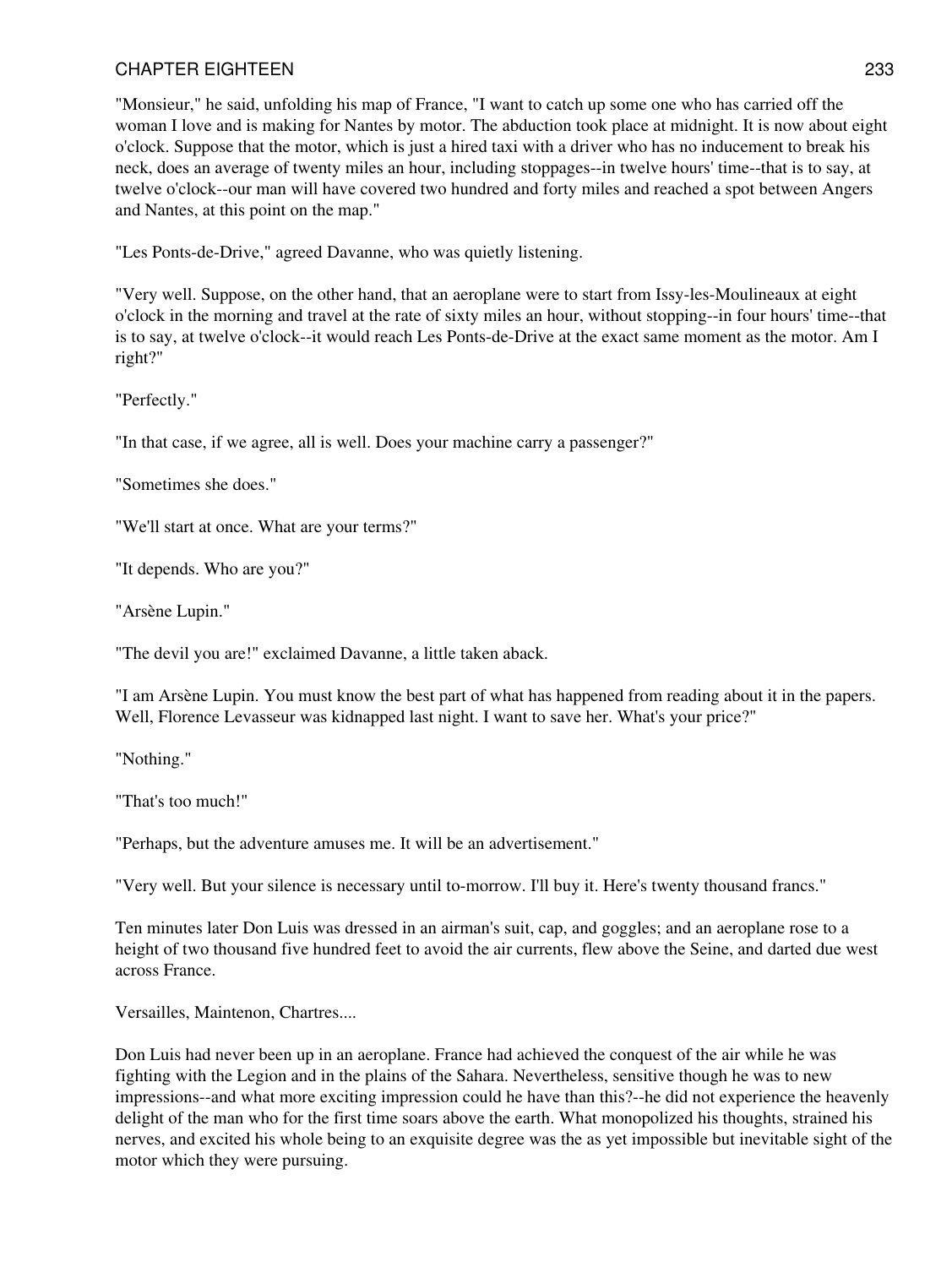Amid the tremendous swarm of things beneath them, amid the unexpected din of the wings and the engine, in the immensity of the sky, in the infinity of the horizon, his eyes sought nothing but that, and his ears admitted no other sound than the hum of the invisible car. His were the mighty and brutal sensations of the hunter chasing his game. He was the bird of prey whom the distraught quarry has no chance of escaping.

Nogent-le-Rotrou, La Ferté-Bernard, Le Mans....

The two companions did not exchange a single word. Before him Perenna saw Davanne's broad back and powerful neck and shoulders. But, by bending his head a little, he saw the boundless space beneath him; and nothing interested him but the white ribbon of road that ran from town to town and from village to village, at times quite straight, as though a hand had stretched it, and at others lazily winding, broken by a river or a church.

On this ribbon, at some place always closer and closer, were Florence and her abductor!

He never doubted it! The yellow taxi was continuing its patient and plucky little effort. Mile after mile, through plains and villages, fields and forests, it was making Angers, with Les Ponts-de-Drive after, and, right at the end of the ribbon, the unattainable goal: Nantes, Saint-Nazaire, the steamer ready to start, and victory for the scoundrel....

He laughed at the idea. As if there could be a question of any victory but his, the victory of the falcon over its prey, the victory of the flying bird over the game that runs afoot! Not for a second did he entertain the thought that the enemy might have slunk away by taking another road.

There are some certainties that are equivalent to facts. And this one was so great that it seemed to him that his adversaries were obliged to comply with it. The car was travelling along the road to Nantes. It would cover an average of twenty miles an hour. And as he himself was travelling at the rate of sixty miles, the encounter would take place at the spot named, Les Ponts-de-Drive, and at the hour named, twelve o'clock.

A cluster of houses, a huge castle, towers, steeples: Angers....

Don Luis asked Davanne the time. It was ten minutes to twelve.

Already Angers was a vanished vision. Once more the open country, broken up with many-coloured fields. Through it all, a road.

And, on that road, a yellow motor.

The yellow motor! The brute's motor! The motor with Florence Levasseur!

Don Luis's joy contained no surprise. He knew so well that this was bound to happen!

Davanne turned round and cried:

"That's the one, isn't it?"

"Yes, go straight for them."

The airship dipped through space and caught up the car almost at once. Then Davanne slowed his engine and kept at six hundred feet above the car and a little way behind.

From here they made out all the details. The driver was seated on the left. He wore a gray cap with a black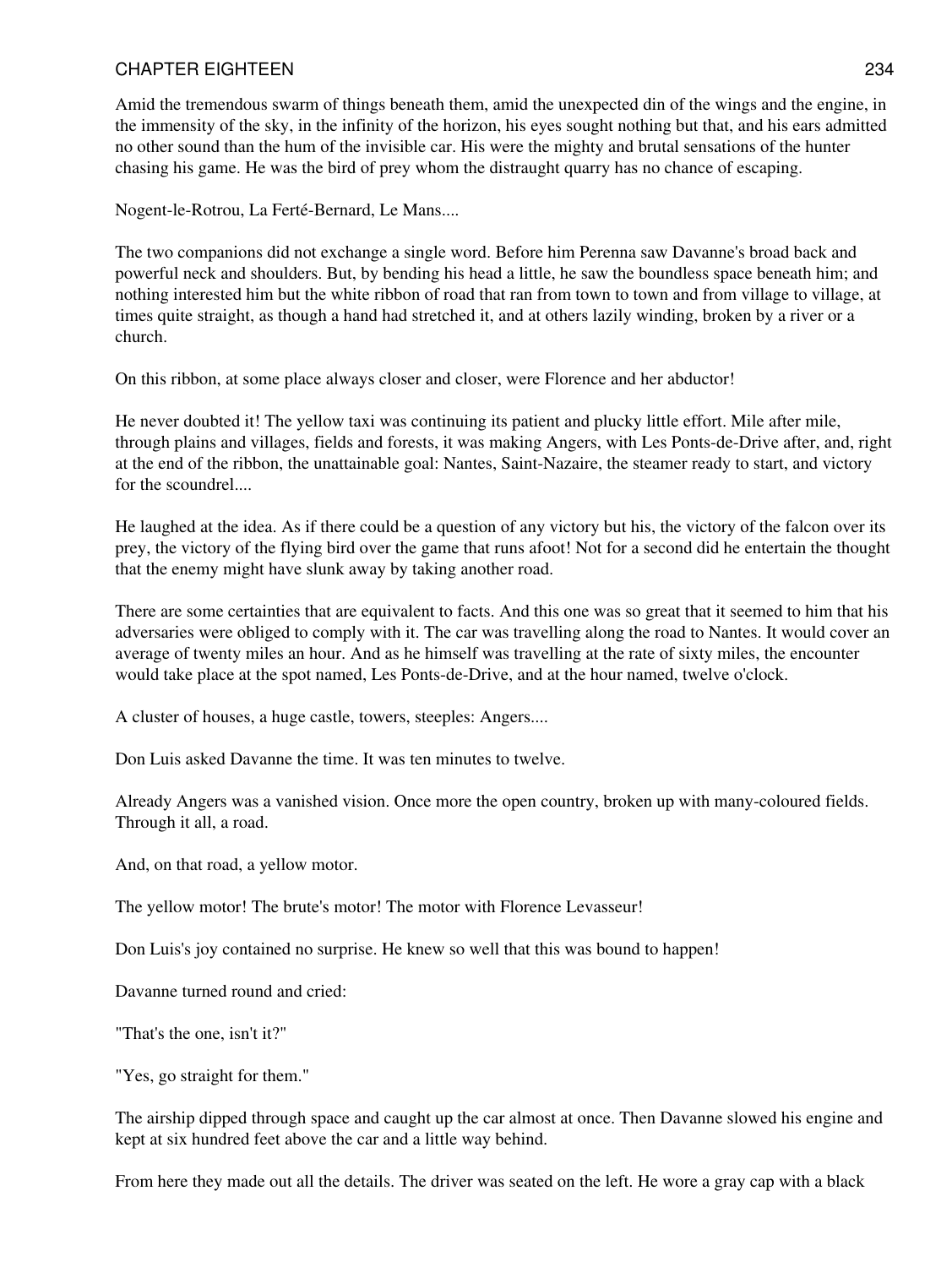peak. It was one of the deep-yellow taxis of the Compagnie des Comètes. It was the taxi which they were pursuing. And Florence was inside with her abductor.

"At last," thought Don Luis, "I have them!"

They flew for some time, keeping the same distance.

Davanne waited for a signal which Don Luis was in no hurry to give. He was revelling in the sensation of his power, with a force made up of mingled pride, hatred, and cruelty. He was indeed the eagle hovering overhead with its talons itching to rend live flesh. Escaped from the cage in which he had been imprisoned, released from the bonds that fastened him, he had come all the way at full flight and was ready to swoop upon the helpless prey.

He lifted himself in his seat and gave Davanne his instructions:

"Be careful," he said, "not to brush too close by them. They might put a bullet into us."

Another minute passed.

Suddenly they saw that, half a mile ahead, the road divided into three, thus forming a very wide open space which was still further extended by two triangular patches of grass where the three roads met.

"Now?" asked Davanne, turning to Don Luis.

The surrounding country was deserted.

"Off you go!" cried Don Luis.

The aeroplane seemed to shoot down suddenly, as though driven by an irresistible force, which sent it flying like an arrow toward the mark. It passed at three hundred feet above the car, and then, all at once, checking its career, choosing the spot at which it meant to hit the target, calmly, silently, like a night-bird, steering clear of the trees and sign-posts, it alighted softly on the grass of the crossroads.

Don Luis sprang out and ran toward the motor, which was coming along at a rapid pace. He stood in the middle of the road, levelled his two revolvers, and shouted:

"Stop, or I fire!"

The terrified driver put on both brakes. The car pulled up.

Don Luis rushed to one of the doors.

"Thunder!" he roared, discharging one of his revolvers for no reason and smashing a window-pane.

There was no one in the car.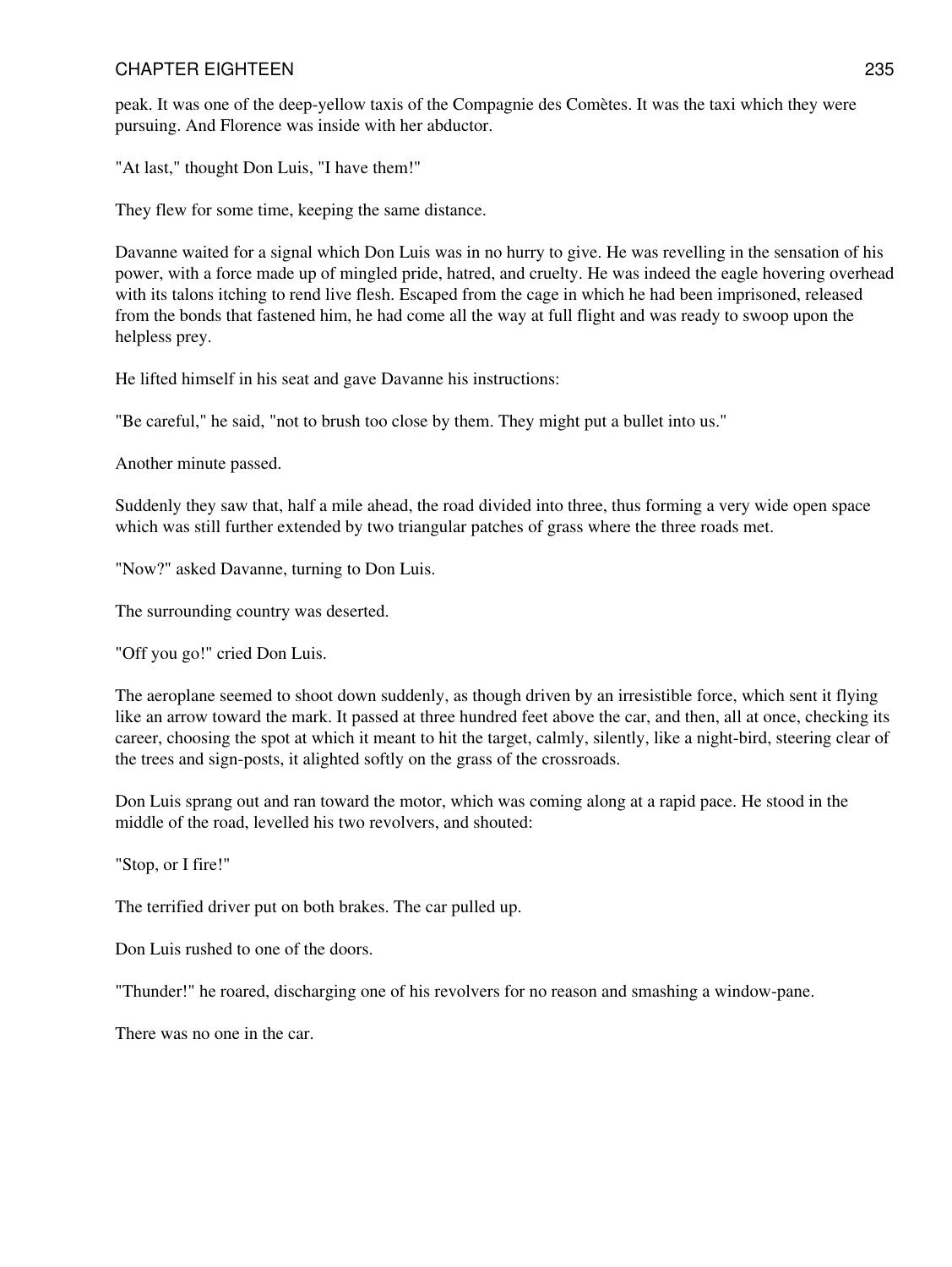## "THE SNARE IS LAID. BEWARE, LUPIN!"

The power that had impelled Don Luis to battle and victory was so intense that it suffered, so to speak, no cheek. Disappointment, rage, humiliation, torture, were all swallowed up in an immediate desire for action and information, together with a longing to continue the chase. The rest was but an incident of no importance, which would soon be very simply explained.

The petrified taxi-driver was gazing wildly at the peasants coming from the distant farms, attracted by the sound of the aeroplane. Don Luis took him by the throat and put the barrel of his revolver to the man's temple:

"Tell me what you know--or you're a dead man."

And when the unhappy wretch began to stammer out entreaties:

"It's no use moaning, no use hoping for assistance.... Those people won't get here in time. So there's only one way of saving yourself: speak! Last night a gentleman came to Versailles from Paris in a taxi, left it and took yours: is that it?"

"Yes."

"The gentleman had a lady with him?"

"Yes."

"And he engaged you to take him to Nantes?"

"Yes."

"But he changed his mind on the way and told you to put him down?"

"Yes."

"Where?"

"Before we got to Mans, in a little road on the right, with a sort of coach-house, looking like a shed, a hundred yards down it. They both got out there."

"And you went on?"

"He paid me to."

"How much?"

"Five hundred francs. And there was another fare waiting at Nantes that I was to pick up and bring back to Paris for a thousand francs more."

"Do you believe in that other fare?"

"No. I think he wanted to put people off the scent by sending them after me to Nantes while he branched off. Still, I had my money."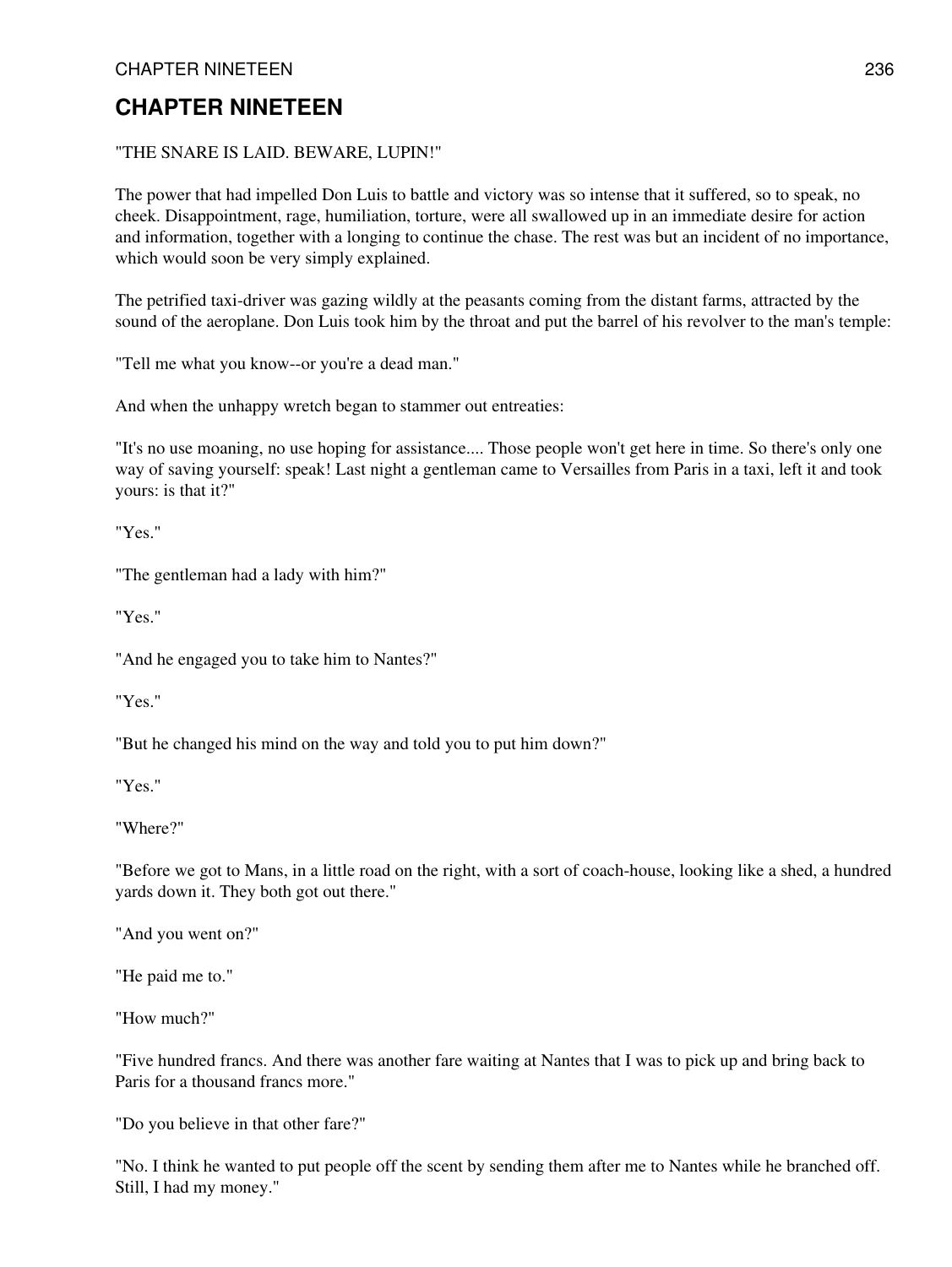"And, when you left them, weren't you curious to see what happened?"

"No."

"Take care! A movement of my finger and I blow out your brains. Speak!"

"Well, yes, then. I went back on foot, behind a bank covered with trees. The man had opened the coach-house and was starting a small limousine car. The lady did not want to get in. They argued pretty fiercely. He threatened and begged by turns. But I could not hear what they said. She seemed very tired. He gave her a glass of water, which he drew from a tap in the wall. Then she consented. He closed the door on her and took his seat at the wheel."

"A glass of water!" cried Don Luis. "Are you sure he put nothing else into the glass?"

The driver seemed surprised at the question and then answered:

"Yes, I think he did. He took something from his pocket."

"Without the lady's knowledge?"

"Yes, she didn't see."

Don Luis mastered his horror. After all it was impossible that the villain had poisoned Florence in that way, at that place, without anything to warrant so great a hurry. No, it was more likely that he had employed a narcotic, a drug of some sort which would dull Florence's brain and make her incapable of noticing by what new roads and through what towns he was taking her.

"And then," he repeated, "she decided to step in?"

"Yes; and he shut the door and got into the driver's seat. I went away then."

"Before knowing which direction they took?"

"Yes."

"Did you suspect on the way that they thought that they were being followed?"

"Certainly. He did nothing but put his head out of the window."

"Did the lady cry out at all?"

"No."

"Would you know him again if you saw him?"

"No, I'm sure I shouldn't. At Versailles it was dark. And this morning I was too far away. Besides, it's curious, but the first time he struck me as very tall, and this morning, on the contrary, he looked quite a short man, as though bent in two. I can't understand it at all."

Don Luis reflected. It seemed to him that he had asked all the necessary questions. Moreover, a gig drawn by a quick-trotting horse was approaching the crossroads. There were two others behind it. And the groups of peasants were now quite near. He must finish the business.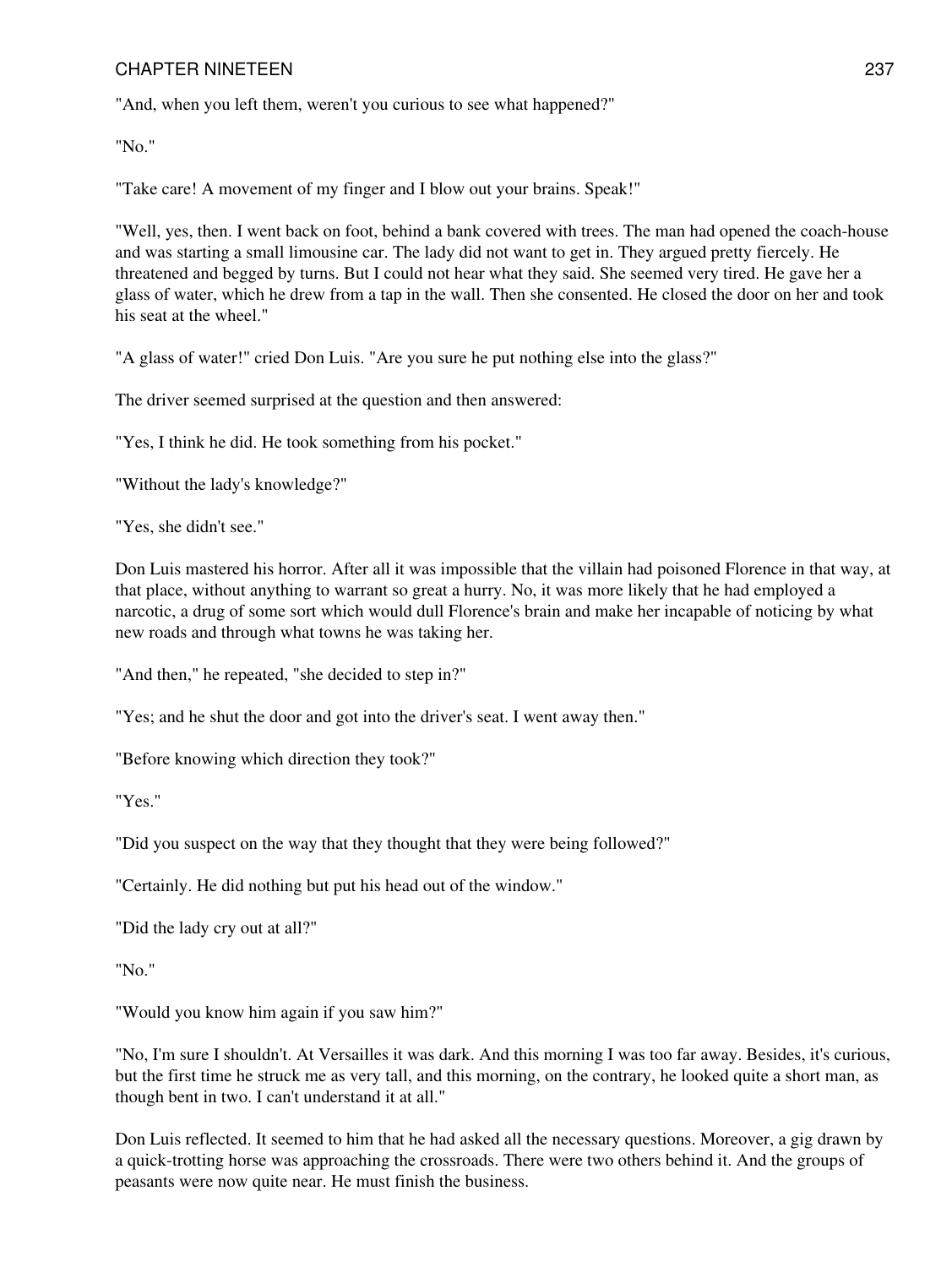He said to the chauffeur:

"I can see by your face that you intend to talk about me. Don't do that, my man: it would be foolish of you. Here's a thousand-franc note for you. Only, if you blab, I'll make you repent it. That's all I have to say to you."

He turned to Davanne, whose machine was beginning to block the traffic, and asked:

"Can we start?"

"Whenever you like. Where are we going?"

Paying no attention to the movements of the people coming from every side, Don Luis unfolded his map of France and spread it out before him. He experienced a few seconds of anxiety at seeing the complicated tangle of roads and picturing the infinite number of places to which the villain might carry Florence. But he pulled himself together. He did not allow himself to hesitate. He refused even to reflect.

He was determined to find out, and to find out everything, at once, without clues, without useless consideration, simply by the marvellous intuition which invariably guided him at any crisis in his life.

And his self-respect also required that he should give Davanne his answer without delay, and that the disappearance of those whom he was pursuing should not seem to embarrass him. With his eyes glued to the map, he placed one finger on Paris and another on Le Mans and, even before he had asked himself why the scoundrel had chosen that Paris-Le Mans-Angers route, he knew the answer to the question.

The name of a town had struck him and made the truth appear like a flash of lightning: Alençon! Then and there, by the light of his memory, he penetrated the mystery.

He repeated:

"Where are we going? Back again, bearing to the left."

"Any particular place?"

"Alençon."

"All right," said Davanne. "Lend a hand, some of you. I can make an easy start from that field just there."

Don Luis and a few others helped him, and the preparations were soon made. Davanne tested his engine. Everything was in perfect order.

At that moment a powerful racing car, with a siren yelling like a vicious animal, came tearing along the Angers Road and promptly stopped. Three men got out and rushed up to the driver of the yellow taxicab. Don Luis recognized them. They were Weber, the deputy chief, and the men who had taken him to the lockup the night before, sent by the Prefect of Police to follow up the scoundrel's tracks.

They had a brief interchange of words with the cab-driver, which seemed to put them out; and they kept on gesticulating and plying him with fresh questions while looking at their watches and consulting their road maps.

Don Luis went up to them. He was unrecognizable, with his head wrapped in his aviation cap and his face concealed by his goggles. Changing his voice: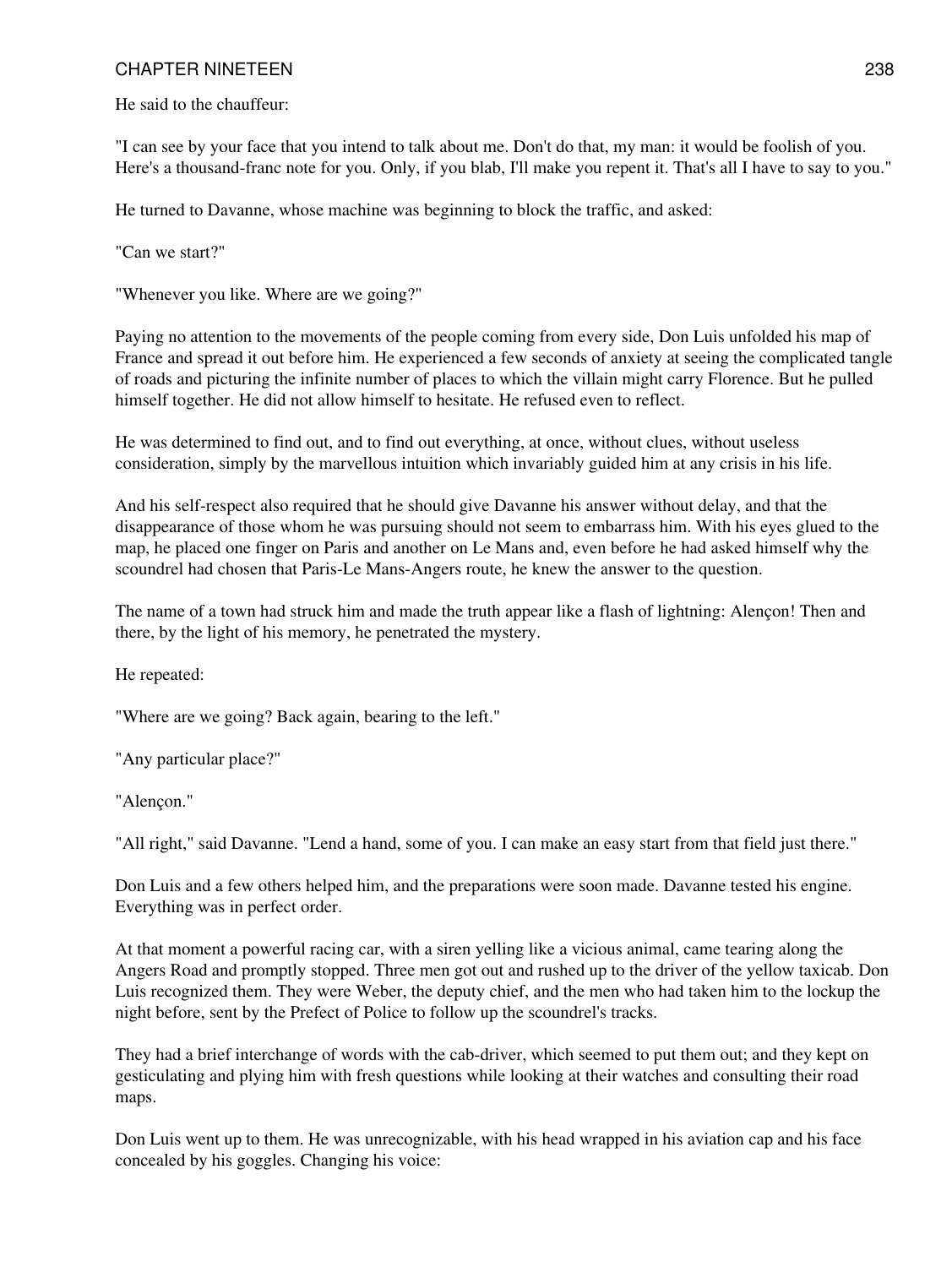"The birds have flown, Mr. Deputy Chief," he said.

Weber looked at him in utter amazement,

Don Luis grinned.

"Yes, flown. Our friend from the Ile Saint Louis is an artful dodger, you know. My lord's in his third motor. After the yellow car of which you heard at Versailles last night, he took another at Le Mans--destination unknown."

The deputy chief opened his eyes in amazement. Who was this person who was mentioning facts that had been telephoned to police headquarters only at two o'clock that morning? He gasped:

"But who are you, Monsieur?"

"What? Don't you know me? What's the good of making appointments with people? You strain every nerve to be punctual, and then they ask you who you are! Come, Weber, confess that you're doing it to annoy me. Must you gaze on my features in broad daylight? Here goes!"

He raised his mask.

"Arsène Lupin!" spluttered the detective.

"At your service, young fellow: on foot, in the saddle, and in mid air. That's where I'm going now. Good-bye."

And so great was Weber's astonishment at seeing Arsène Lupin, whom he had taken to the lockup twelve hours before, standing in front of him, free, at two hundred and forty miles from Paris, that Don Luis, as he went back to Davanne, thought:

"What a crusher! I've knocked him out in one round. There's no hurry. The referee will count ten at least three times before Weber can say 'Mother!'"

\* \* \* \* \*

Davanne was ready. Don Luis climbed into the monoplane. The peasants pushed at the wheels. The machine started.

"North-northeast," Don Luis ordered. "Ninety miles an hour. Ten thousand francs."

"We've the wind against us," said Davanne.

"Five thousand francs extra for the wind," shouted Don Luis.

He admitted no obstacle in his haste to reach Damigni. He now understood the whole thing and, harking back to the very beginning, he was surprised that his mind had never perceived the connection between the two skeletons hanging in the barn and the series of crimes resulting from the Mornington inheritance. Stranger still, how was it that the almost certain murder of Langernault, Hippolyte Fauville's old friend, had not afforded him all the clues which it contained? The crux of the sinister plot lay in that.

Who could have intercepted, on Fauville's behalf, the letters of accusation which Fauville was supposed to write to his old friend Langernault, except some one in the village or some one who had lived in the village?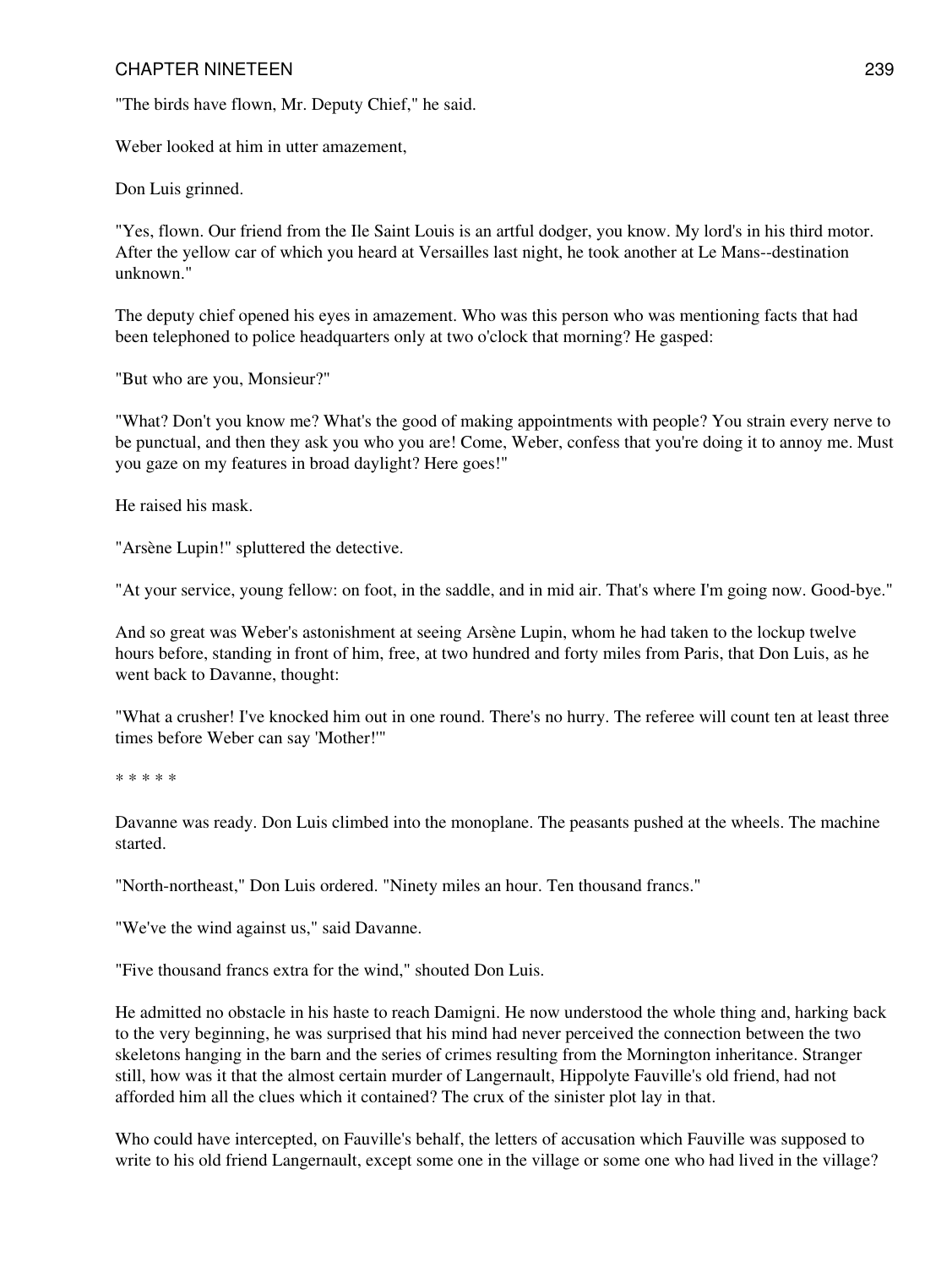And now everything was clear. It was the nameless scoundrel who had started his career of crime by killing old Langernault and then the Dedessuslamare couple. The method was the same as later on: it was not direct murder, but anonymous murder, murder by suggestion. Like Mornington the American, like Fauville the engineer, like Marie, like Gaston Sauverand, old Langernault had been craftily done away with and the Dedessuslamare couple driven to commit suicide in the barn.

It was from there that the tiger had come to Paris, where later he was to find Fauville and Cosmo Mornington and plot the tragic affair of the inheritance.

And it was there that he was now returning!

There was no doubt about that. To begin with, the fact that he had administered a narcotic to Florence constituted an indisputable proof. Was he not obliged to put Florence to sleep in order to prevent her from recognizing the landscape at Alençon and Damigni, or the Old Castle, which she had explored with Gaston Sauverand?

On the other hand, the Le Mans-Angers-Nantes route, which had been taken to put the police on a false track, meant only an extra hour or two, at most, for any one motoring to Alençon. Lastly, that coach-house near a big town, that limousine waiting, ready charged with petrol, showed that the villain, when he intended to visit his retreat, took the precaution of stopping at Le Mans, in order to go from there, in his limousine, to Langernault's deserted estate.

He would therefore reach his lair at ten o'clock that morning. And he would arrive there with Florence Levasseur dead asleep!

The question forced itself upon him, the terrible persistent question--what did he mean to do with Florence Levasseur?

"Faster! Faster!" cried Don Luis.

Now that he knew the scoundrel's haunt, the man's scheme became hideously evident to him. Feeling himself hunted down, lost, an object of hatred and terror to Florence, whose eyes were now opened to the true state of things, what plan could he have in mind except his invariable plan of murder?

"Faster!" cried Don Luis. "We're making no headway. Go faster, can't you?"

Florence murdered! Perhaps the crime was not yet accomplished. No, it could not be! Killing takes time. It is preceded by words, by the offer of a bargain, by threats, by entreaties, by a wholly unspeakable scene. But the thing was being prepared, Florence was going to die!

Florence was going to die by the hand of the brute who loved her. For he loved her: Don Luis had an intuition of that monstrous love; and he was bound to believe that such a love could only end in torture and bloodshed.

Sablé ... Sillé-le-Guillaume....

The earth sped beneath them. The trees and houses glided by like shadows.

And then Alençon.

It was hardly more than a quarter to two when they landed in a meadow between the town and Damigni. Don Luis made inquiries. A number of motor cars had passed along the road to Damigni, including a small limousine driven by a gentleman who had turned down a crossroad. And this crossroad led to the woods at the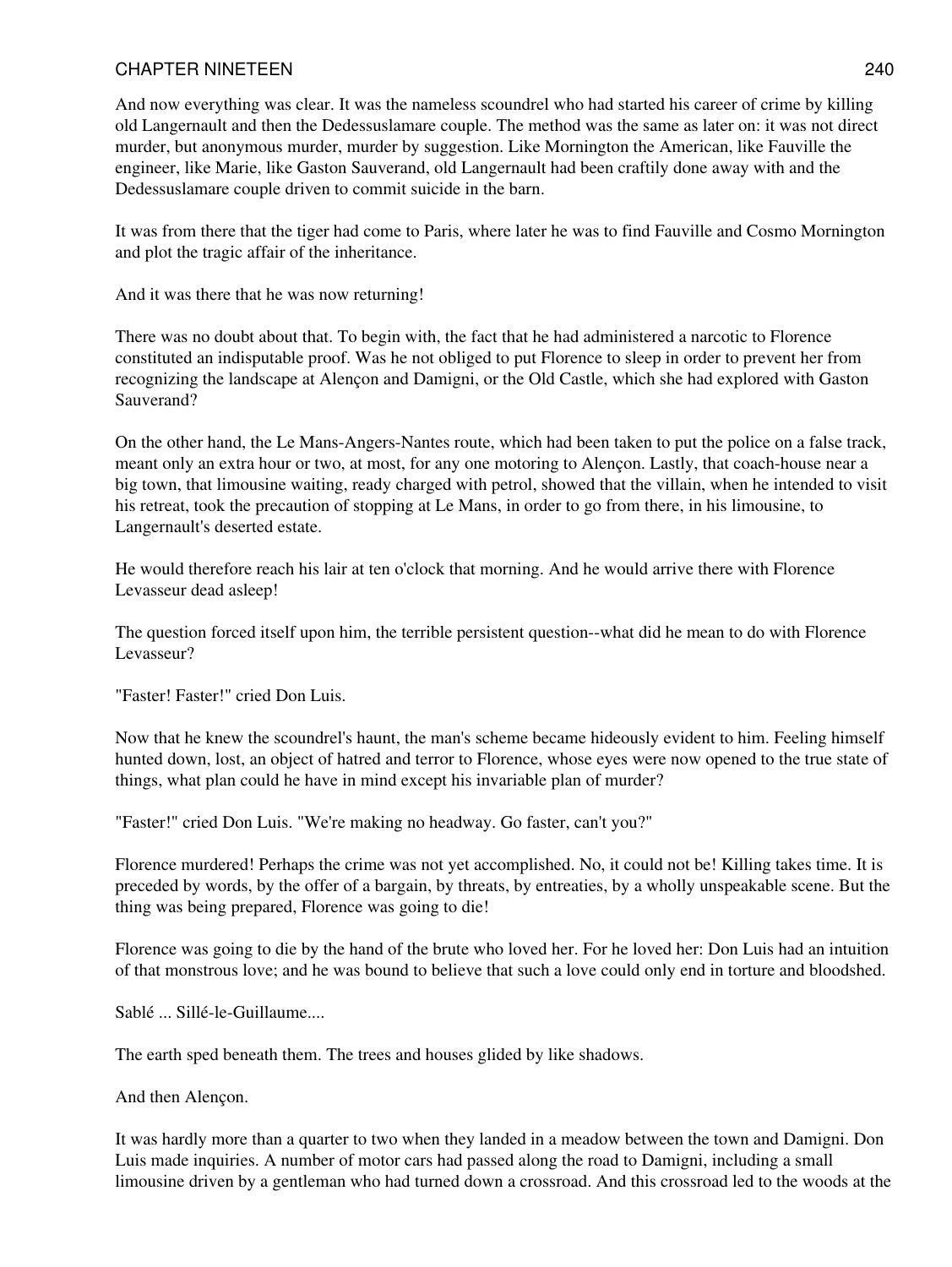back of Langernault's estate, the Old Castle.

Don Luis's conviction was so firm that, after taking leave of Davanne, he helped him to start on his homeward flight. He had no further need of him. He needed nobody. The final duel was at hand.

He ran along, guided by the tracks of the tires in the dust, and followed the crossroad. To his great surprise this road went nowhere near the wall behind the barn from which he had jumped a few weeks before. After clearing the woods, Don Luis came out into a large untilled space where the road turned back toward the estate and ended at an old two-winged gate protected with iron sheets and bars.

The limousine had gone in that way.

"And I must get in this way, too," thought Don Luis. "I must get in at all costs and immediately, without wasting time in looking for an opening or a handy tree."

Now the wall was thirteen feet high at this spot. Don Luis got in. How he managed it, by what superhuman effort, he himself could not have said after he had done it.

Somehow or other, by hanging on to invisible projections, by digging a knife which he had borrowed from Davanne into the interstices between the stones, he managed it.

And when he was on the other side he discovered the tracks of the tires running to the left, toward a part of the grounds which he did not know, more undulating than the other and broken up with little hills and ruined buildings covered with thick curtains of ivy.

Deserted though the rest of the park was, this portion seemed much more uncivilized, in spite of the ragged remains of box and laurel hedges that stood here and there amidst the nettles and brambles, and the luxuriant swarm of tall wild-flowers, valerian, mullein, hemlock, foxglove, and angelica.

Suddenly, on turning the corner of an old hedge of clipped yews, Don Luis saw the limousine, which had been left, or, rather, hidden there in a hollow. The door was open. The disorder of the inside of the car, the rug hanging over the footboard, a broken window, a cushion on the floor, all bore witness to a struggle. The scoundrel had no doubt taken advantage of the fact that Florence was asleep to tie her up; and on arriving, when he tried to take her out of the car, Florence must have clutched at everything that offered.

Don Luis at once verified the correctness of his theory. As he went along the very narrow, grass-grown path that led up the slope, he saw that the grass was uniformly pressed down.

"Oh, the villain!" he thought. "The villain! He doesn't carry his victim, he drags her!"

If he had listened only to his instinct, he would have rushed to Florence's rescue. But his profound sense of what to do and what to avoid saved him from committing any such imprudence. At the first alarm, at the least sound, the tiger would have throttled his prey. To escape this hideous catastrophe, Don Luis must take him by surprise and then and there deprive him of his power of action. He controlled himself, therefore, and slowly and cautiously mounted the incline.

The path ran upward between heaps of stones and fallen buildings, and among clumps of shrubs overtopped by beeches and oaks. The place was evidently the site of the old feudal castle which had given the estate its name; and it was here, near the top, that the scoundrel had selected one of his retreats.

The trail continued over the trampled herbage. And Don Luis even caught sight of something shining on the ground, in a tuft of grass. It was a ring, a tiny and very simple ring, consisting of a gold circlet and two small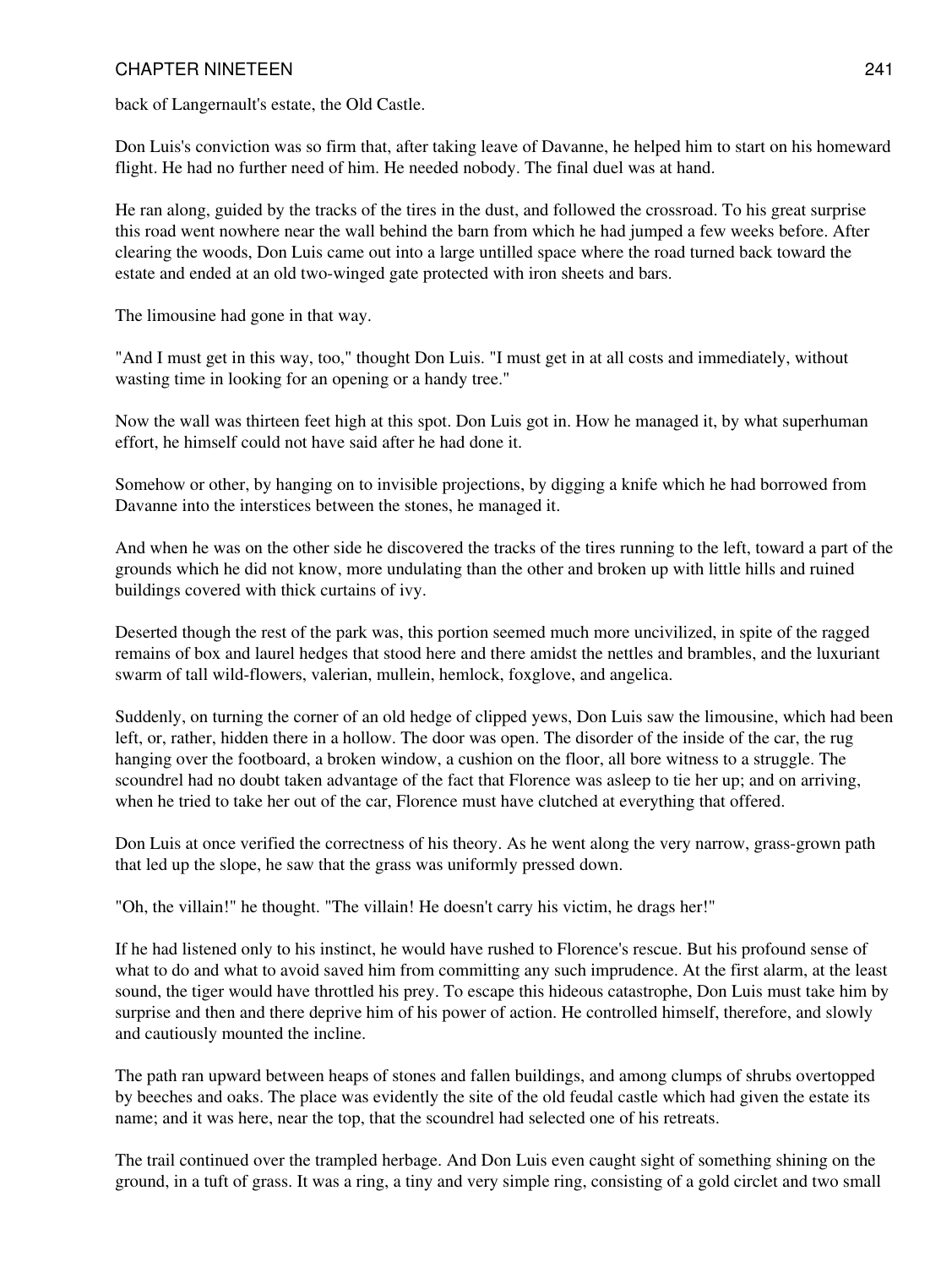pearls, which he had often noticed on Florence's finger. And the fact that caught his attention was that a blade of grass passed and repassed and passed a third time through the inside of the ring, like a ribbon that had been rolled round it deliberately.

"It's a clear signal," said Perenna to himself. "The villain probably stopped here to rest; and Florence, bound up; but with her fingers free, was able to leave this evidence of her passage."

So the girl still hoped. She expected assistance. And Don Luis reflected with emotion that it was perhaps to him that this last desperate appeal was addressed.

Fifty steps farther--and this detail pointed to the rather curious fatigue experienced by the scoundrel--there was a second halt and a second clue, a flower, a field-sage, which the poor little hand had picked and plucked of its petals. Next came the print of the five fingers dug into the ground, and next a cross drawn with a pebble. And in this way he was able to follow, minute by minute, all the successive stages of the horrible journey.

The last stopping-place was near. The climb became steeper and rougher. The fallen stones occasioned more frequent obstacles. On the right the Gothic arches, the remains of a chapel, stood out against the blue sky. On the left was a strip of wall with a mantelpiece still clinging to it.

Twenty steps farther Don Luis stopped. He seemed to hear something.

He listened. He was not mistaken. The sound was repeated, and it was the sound of laughter. But such an awful laugh! A strident laugh, evil as the laughter of a devil, and so shrill! It was more like the laugh of a woman, of a madwoman.

Again silence. Then another noise, the noise of an implement striking the ground, then silence again.

And this was happening at a distance which Don Luis estimated at a hundred yards.

The path ended in three steps cut in the earth. At the top was a fairly large plateau, also encumbered with rubbish and ruins. In the centre, opposite Don Luis, stood a screen of immense laurels planted in a semicircle. The marks of trodden grass led up to it.

Don Luis was a little surprised, for the screen presented an impenetrable outline. He walked on and found that there had once been a cutting, and that the branches had ended by meeting again. They were easy to push aside; and it was through here that the scoundrel must have passed. To all appearances he was there now, at the end of his journey, not far away, occupied in some sinister task.

Indeed the air was rent by a chuckle, so close by that Don Luis gave a start and felt as if the scoundrel were laughing beforehand at his intervention. He remembered the letter with the words written in red ink:

There's still time, Lupin. Retire from the contest. If not, it means your death, too. When you think that your object is attained, when your hand is raised against me and you utter words of triumph, at the same moment the ground will open beneath your feet. The place of your death is chosen. The snare is laid. Beware, Lupin!

The whole letter passed through his brain, with its formidable threat. And he felt a shiver of fear. But no fear could stay the man that he was. He had already taken hold of the branches with his hands and was clearing a way for himself.

He stopped. A last bulwark of leaves hid him from sight. He pulled some of them aside at the level of his eyes.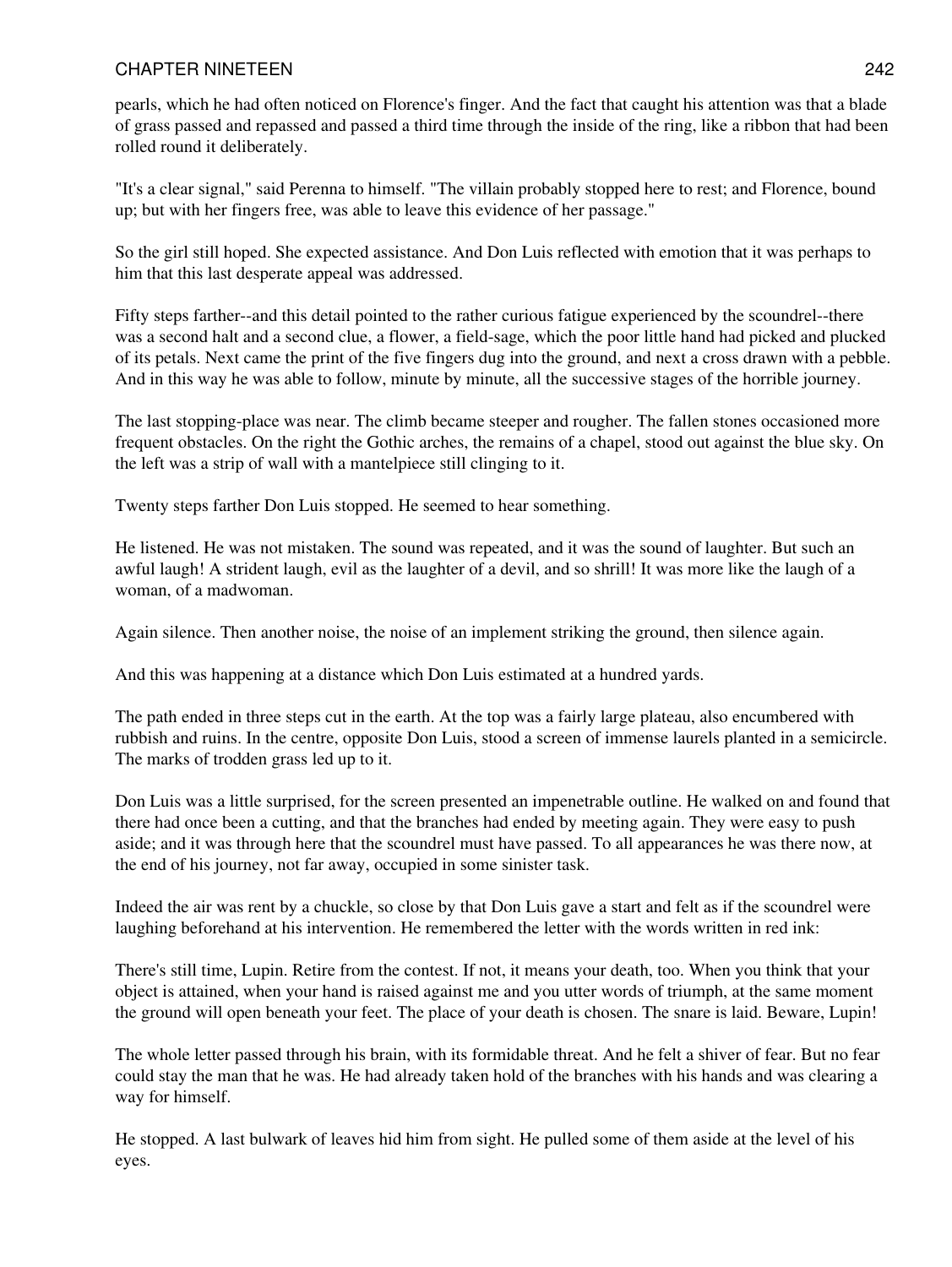And he saw ...

First of all, he saw Florence, alone at this moment, lying on the ground, bound, at thirty yards in front of him; and he at once perceived, to his intense delight, from certain movements of her head that she was still alive. He had come in time. Florence was not dead. She would not die. That was a certainty against which nothing could prevail. Florence would not die.

Then he examined the things around. To the right and left of where he stood the screen of laurels curved and embraced a sort of arena in which, among yews that had once been clipped into cones, lay capitals, columns, broken pieces of arches and vaults, obviously placed there to adorn the formal garden that had been laid out on the ruins of the ancient donjon-keep.

In the middle was a small circular space reached by two narrow paths, one of which presented the same traces of trodden grass and was a continuation of that by which Don Luis had come, while the other intersected the first at right angles and joined the two ends of the screen of shrubs.

Opposite was a confused heap of broken stones and natural rocks, cemented with clay, bound together by the roots of gnarled trees, the whole forming at the back of the picture a small, shallow grotto, full of crevices that admitted the light. The floor, which Don Luis could easily distinguish, consisted of three or four flagstones.

Florence Levasseur lay inside this grotto, bound hand and foot, looking like the victim of some mysterious sacrifice about to be performed on the altar of the grotto, in the amphitheatre of this old garden closed by the wall of tall laurels and overlooked by a pile of ancestral ruins.

In spite of the distance, Don Luis was able to make out every detail of her pale face. Though convulsed with anguish, it still retained a certain serenity, an expression of waiting and even of expectancy, as if Florence, believing, until the last moment, in the possibility of a miracle, had not yet relinquished all hope of life.

Nevertheless, though she was not gagged, she did not call for help. Perhaps she thought that it was useless, and that the road which she had strewn with the marks of her passing was more likely to bring assistance to her side than cries, which the villain would soon have stifled. Strange to say, it seemed to Don Luis as if the girl's eyes were obstinately fixed on the very spot where he was hiding. Possibly she suspected his presence. Possibly she foresaw his help.

Suddenly Don Luis clutched one of his revolvers and half raised his arm, ready to take aim. The sacrificer, the butcher, had just appeared, not far from the altar on which the victim lay.

He came from between two rocks, of which a bush marked the intervening space, which apparently afforded but a very low outlet, for he still walked as though bent double, with his head bowed and his long arms swinging so low as to touch the ground.

He went to the grotto and gave his horrible chuckle:

"You're still there, I see," he said. "No sign of the rescuer? Perseus is a little late, I fear. He'd better hurry!"

The tone of his voice was so shrill that Don Luis heard every word, and so odd, so unhuman, that it gave him a feeling of physical discomfort. He gripped his revolver tightly, prepared to shoot at the first suspicious movement.

"He'd better hurry!" repeated the scoundrel, with a laugh. "If not, all will be over in five minutes. You see that I'm a man of method, eh, Florence, my darling?"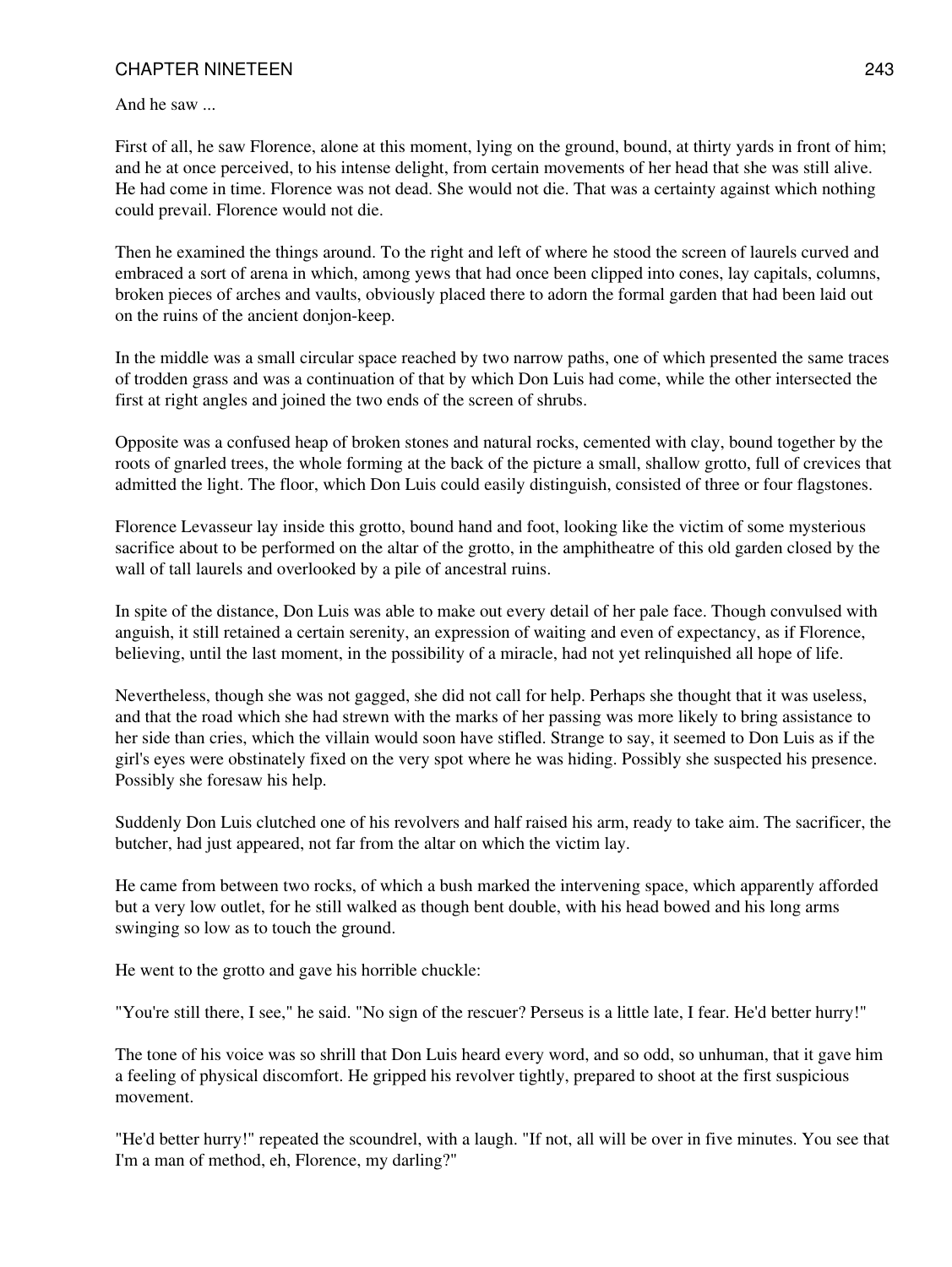He picked up something from the ground. It was a stick shaped like a crutch. He put it under his left arm and, still bent in two, began to walk like a man who has not the strength to stand erect. Then suddenly and with no apparent cause to explain his change of attitude, he drew himself up and used his crutch as he would a cane. He then walked round the outside of the grotto, making a careful inspection, the meaning of which escaped Don Luis for the time.

He was of a good height in this position; and Don Luis easily understood why the driver of the yellow taxi, who had seen him under two such different aspects, was unable to say whether he was very tall or very short.

But his legs, slack and unsteady, gave way beneath him, as if any prolonged exertion were beyond his power. He relapsed into his first attitude.

The man was a cripple, smitten with some disease that affected his powers of locomotion. He was excessively thin. Don Luis also saw his pallid face, his cavernous cheeks, his hollow temples, his skin the colour of parchment: the face of a sufferer from consumption, a bloodless face.

When he had finished his inspection, he came up to Florence and said:

"Though you've been very good, baby, and haven't screamed so far, we'd better take our precautions and remove any possibility of a surprise by giving you a nice little gag to wear, don't you think?"

He stooped over her and wound a large handkerchief round the lower part of her face. Then, bending still farther down, he began to speak to her in a very low voice, talking almost into her ear. But wild bursts of laughter, horrible to hear, interrupted this whispering.

Feeling the imminence of the danger, dreading some movement on the wretch's part, a sudden murderous attack, the prompt prick of a poisoned needle, Don Luis had levelled his revolver and, confident of his skill, waited events.

What was happening over there? What were the words spoken? What infamous bargain was the villain proposing to Florence? At what shameful price could she obtain her release?

The cripple stepped back angrily, shouting in furious accents:

"But don't you understand that you are done for? Now that I have nothing more to fear, now that you have been silly enough to come with me and place yourself in my power, what hope have you left? To move me, perhaps: is that it? Because I'm burning with passion, you imagine--? Oh, you never made a greater mistake, my pet! I don't care a fig if you do die. Once dead, you cease to count....

"What else? Perhaps you consider that, being crippled, I shall not have the strength to kill you? But there's no question of my killing you, Florence. Have you ever known me kill people? Never! I'm much too big a coward, I should be frightened, I should shake all over. No, no, Florence, I shan't touch you, and yet--

"Here, look what's going to happen, see for yourself. I tell you the thing's managed in my own style.... And, whatever you do, don't be afraid. It's only a preliminary warning."

He had moved away and, helping himself with his hands, holding on to the branches of a tree, he climbed up the first layers of rock that formed the grotto on the right. Here he knelt down. There was a small pickaxe lying beside him. He took it and gave three blows to the nearest heap of stones. They came tumbling down in front of the grotto.

Don Luis sprang from his hiding-place with a roar of terror. He had suddenly realized the position: The grotto,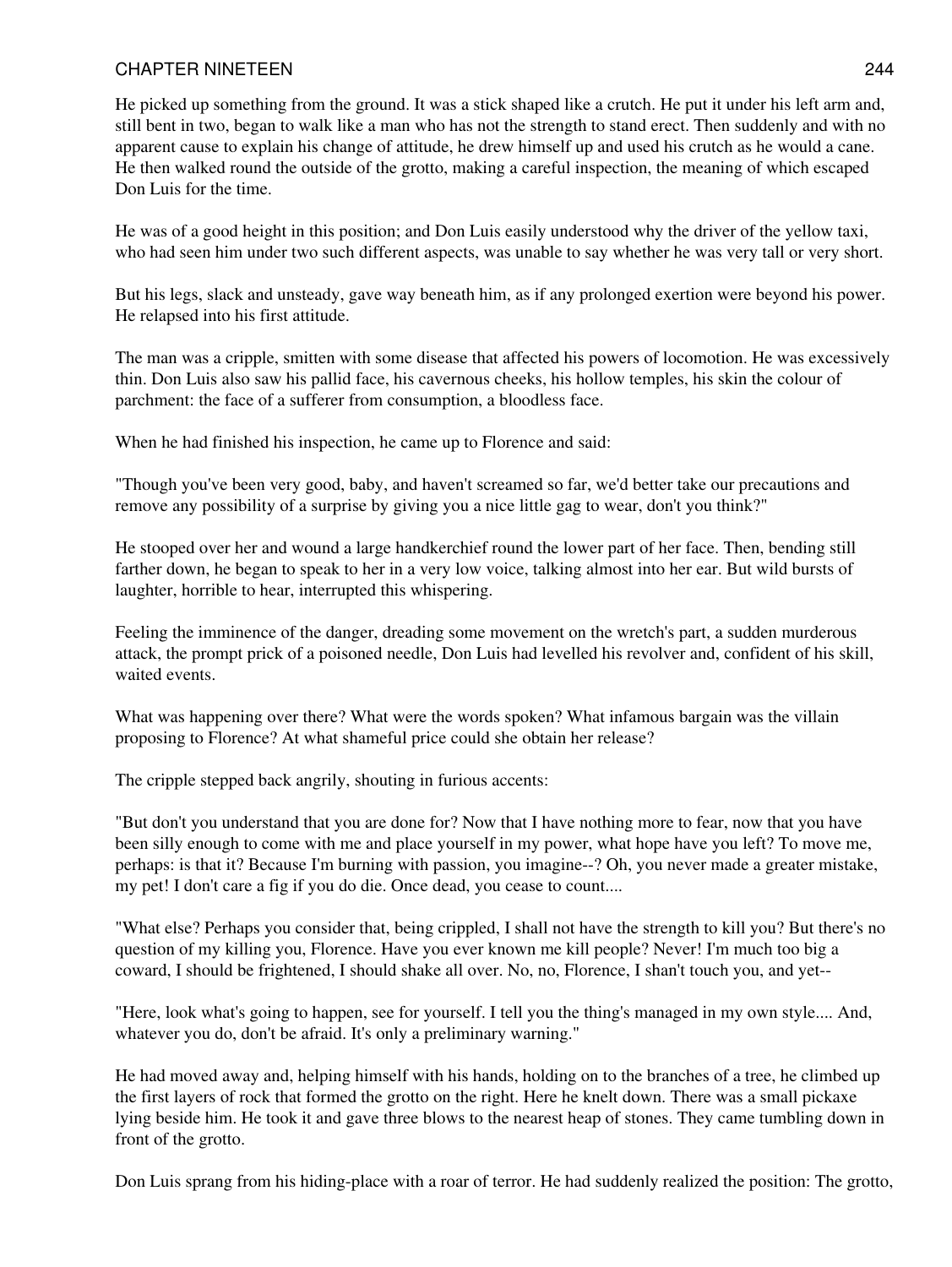the accumulation of boulders, the piles of granite, everything was so placed that its equilibrium could be shattered at any moment, and that Florence ran the risk of being buried under the rubbish. It was not a question, therefore, of slaying the villain, but of saving Florence on the spot.

He was halfway across in two or three seconds. But here, in one of those mental flashes which are even quicker than the maddest rush, he became aware that the tracks of trampled grass did not cross the central circus and that the scoundrel had gone round it. Why? That was one of the questions which instinct, ever suspicious, puts, but which reason has not the time to answer. Don Luis went straight ahead. And he had no sooner set foot on the place than the catastrophe occurred.

It all happened with incredible suddenness, as though he had tried to walk on space and found himself hurled into it. The ground gave way beneath him. The clods of grass separated, and he fell.

He fell down a hole which was none other than the mouth of a well four feet wide at most, the curb of which had been cut down level with the ground. Only this was what took place: as he was running very fast, his impetus flung him against the opposite wall in such a way that his forearms lay on the outer ledge and his hands were able to clutch at the roots of plants.

So great was his strength that he might just have been able to drag himself up by his wrists. But responding to the attack, the scoundrel had at once hurried to meet his assailant and was now standing at ten paces from Don Luis, threatening him with his revolver:

"Don't move!" he cried, "or I'll smash you!"

Don Luis was thus reduced to helplessness, at the risk of receiving the enemy's fire.

Their eyes met for a few seconds. The cripple's were burning with fever, like the eyes of a sick man.

Crawling along, watching Don Luis's slightest movement, he came and squatted beside the well. The revolver was levelled in his outstretched hand. And his infernal chuckle rang out again:

"Lupin! Lupin! That's done it! Lupin's dive!... What a mug you must be! I warned you, you know, warned you in blood-red ink. Remember my words: 'The place of your death is chosen. The snare is laid. Beware, Lupin!' And here you are! So you're not in prison? You warded off that stroke, you rogue, you! Fortunately, I foresaw events and took my precautions. What do you say to it? What do you think of my little scheme? I said to myself, 'All the police will come rushing at my heels. But there's only one who's capable of catching me, and that's Lupin. So we'll show him the way, we'll lead him on the leash all along a little path scraped clean by the victim's body.'

"And then a few landmarks, scattered here and there. First, the fair damsel's ring, with a blade of grass twisted round it; farther on a flower without its petals; farther on the marks of five fingers in the ground; next, the sign of the cross.' No mistaking them, was there? Once you thought me fool enough to give Florence time to play Hop-o'-my-Thumb's game, it was bound to lead you straight to the mouth of the well, to the clods of turf which I dabbed across it, last month, in anticipation of this windfall.

"Remember: 'The snare is laid.' And a snare after my own style, Lupin; one of the best! Oh, I love getting rid of people with their kind assistance. We work together like friends and partners. You've caught the notion, haven't you?

"I don't do my own job. The others do it for me, hanging themselves or giving themselves careless injections--unless they prefer the mouth of a well, as you seem to do, Lupin. My poor old chap, what a sticky mess you're in! I never saw such a face, never, on my word! Florence, do look at the expression on your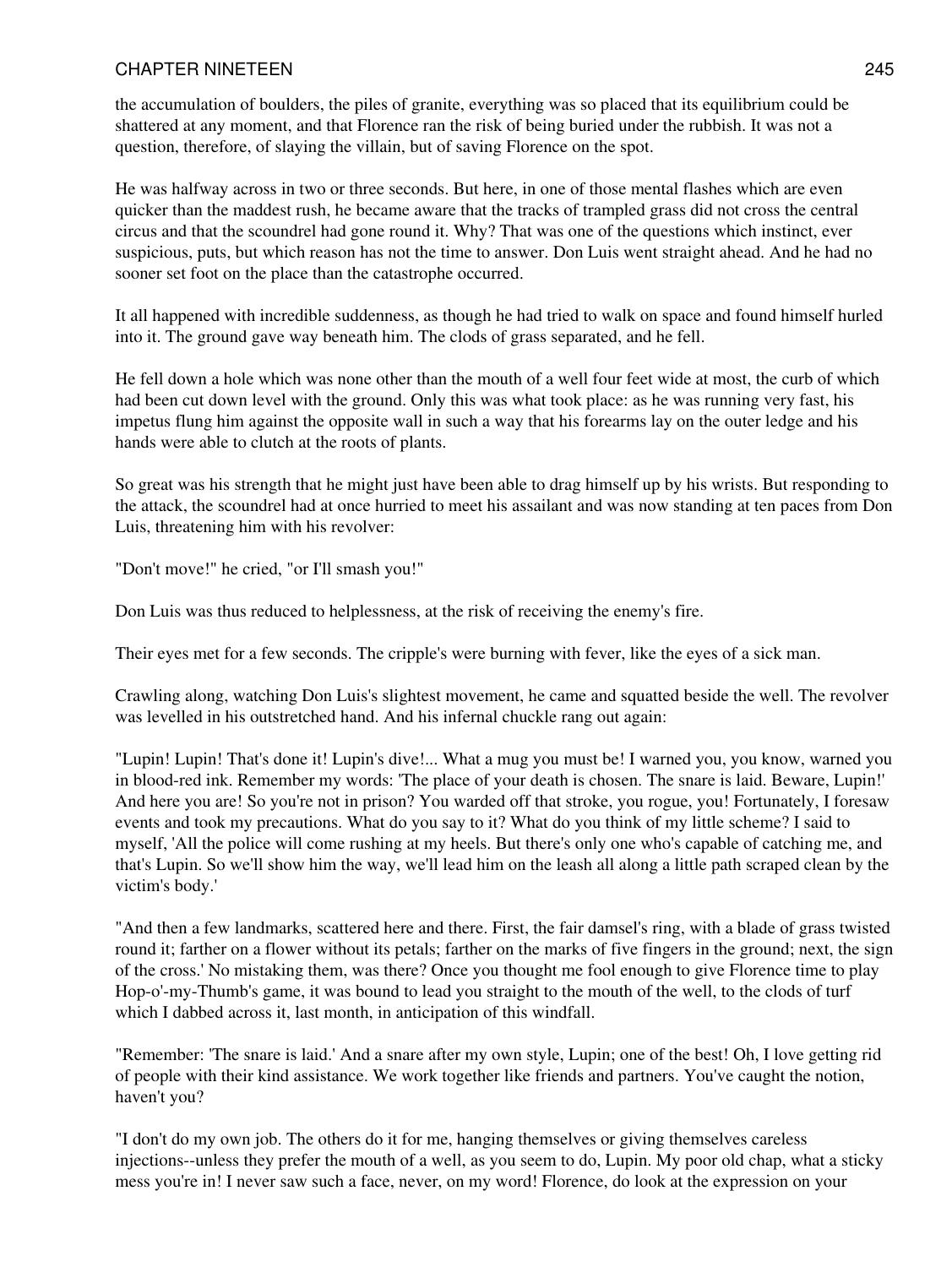swain's mobile features!"

He broke off, seized with a fit of laughter that shook his outstretched arm, imparted the most savage look to his face, and set his legs jerking under his body like the legs of a dancing doll. His enemy was growing weaker before his eyes. Don Luis's fingers, which had first gripped the roots of the grass, were now vainly clutching the stones of the wall. And his shoulders were sinking lower and lower into the well.

"We've done it!" spluttered the villain, in the midst of his convulsions of merriment. "Lord, how good it is to laugh! Especially when one so seldom does. Yes, I'm a wet blanket, I am; a first-rate man at a funeral! You've never seen me laugh, Florence, have you? But this time it's really too amusing. Lupin in his hole and Florence in her grotto; one dancing a jig above the abyss and the other at her last gasp under her mountain. What a sight!

"Come, Lupin, don't tire yourself! What's the use of those grimaces? You're not afraid of eternity, are you? A good man like you, the Don Quixote of modern times! Come, let yourself go. There's not even any water in the well to splash about in. No, it's just a nice little slide into infinity. You can't so much as hear the sound of a pebble when you drop it in; and just now I threw a piece of lighted paper down and lost sight of it in the dark. Brrrr! It sent a cold shiver down my back!

"Come, be a man. It'll only take a moment; and you've been through worse than that! ... Good, you nearly did it then. You're making up your mind to it.... I say, Lupin! ... Lupin! ... Aren't you going to say good-bye? Not a smile, not a word of thanks? Au revoir, Lupin, an revoir--"

He ceased. He watched for the appalling end which he had so cleverly prepared and of which all the incidents were following close on one another in accordance with his inflexible will.

It did not take long. The shoulders had gone down; the chin; and then the mouth convulsed with the death-grin; and then the eyes, drunk with terror; and then the forehead and the hair: the whole head, in short, had disappeared.

The cripple sat gazing wildly, as though in ecstasy, motionless, with an expression of fierce delight, and without a word that could trouble the silence and interrupt his hatred.

At the edge of the abyss nothing remained but the hands, the obstinate, stubborn, desperate, heroic hands, the poor, helpless hands which alone still lived, and which, gradually, retreating toward death, yielded and fell back and let go.

The hands had slipped. For a moment the fingers held on like claws. So natural was the effort which they made that it looked as if they did not even yet despair, unaided, of resuscitating and bringing back to the light of day the corpse already entombed in the darkness. And then they in their turn gave way. And then--and then, suddenly, there was nothing more to be seen and nothing more to be heard.

The cripple started to his feet, as though released by a spring, and yelled with delight:

"Oof! That's done it! Lupin in the bottomless pit! One more adventure finished! Oof!"

Turning in Florence's direction, he once more danced his dance of death. He raised himself to his full height and then suddenly crouched down again, throwing about his legs like the grotesque, ragged limbs of a scarecrow. And he sang and whistled and belched forth insults and hideous blasphemies.

Then he came back to the yawning mouth of the well and, standing some way off, as if still afraid to come nearer, he spat into it three times.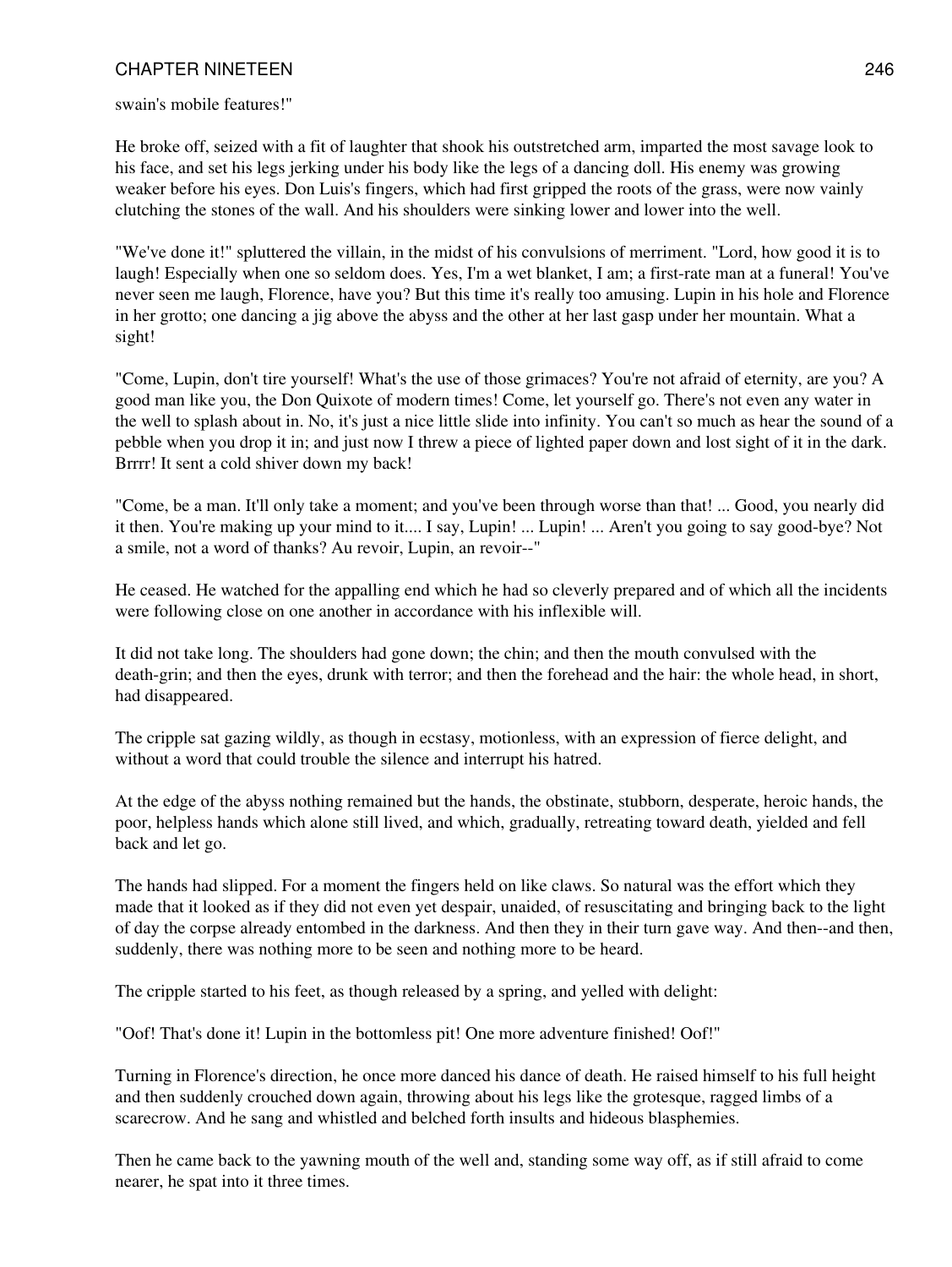Nor was this enough for his hatred. There were some broken pieces of statuary on the ground. He took a carved head, rolled it along the grass, and sent it crashing down the well. A little farther away was a stack of old, rusty cannon balls. These also he rolled to the edge and pushed in. Five, ten, fifteen cannon balls went scooting down, one after the other, banging against the walls with a loud and sinister noise which the echo swelled into the angry roar of distant thunder.

"There, take that, Lupin! I'm sick of you, you dirty cad! That's for the spokes you put in my wheel, over that damned inheritance! ... Here, take this, too!... And this!... And this!... Here's a chocolate for you in case you're hungry.... Do you want another? Here you are, old chap! catch!"

He staggered, seized with a sort of giddiness, and had to squat on his haunches. He was utterly spent. However, obeying a last convulsion, he still found the strength to kneel down by the well, and leaning over the darkness, he stammered, breathlessly:

"Hi! I say! Corpse! Don't go knocking at the gate of hell at once!... The little girl's joining you in twenty minutes.... Yes, that's it, at four o'clock.... You know I'm a punctual man and keep my appointments to the minute.... She'll be with you at four o'clock exactly.

"By the way, I was almost forgetting: the inheritance--you know, Mornington's hundred millions--well, that's mine. Why, of course! You can't doubt that I took all my precautions! Florence will explain everything presently.... It's very well thought out--you'll see--you'll see--"

He could not get out another word. The last syllables sounded more like hiccoughs. The sweat poured from his hair and his forehead, and he sank to the ground, moaning like a dying man tortured by the last throes of death.

He remained like that for some minutes, with his head in his hands, shivering all over his body. He appeared to be suffering everywhere, in each anguished muscle, in each sick nerve. Then, under the influence of a thought that seemed to make him act unconsciously, one of his hands crept spasmodically down his side, and, groping, uttering hoarse cries of pain, he managed to take from his pocket and put to his lips a phial out of which he greedily drank two or three mouthfuls.

He at once revived, as though he had swallowed warmth and strength. His eyes grew calmer, his mouth shaped itself into a horrible smile. He turned to Florence and said:

"Don't flatter yourself, pretty one; I'm not gone yet, and I've plenty of time to attend to you. And then, after that, there'll be no more worries, no more of that scheming and fighting that wears one out. A nice, quiet, uneventful life for me! ... With a hundred millions one can afford to take life easy, eh, little girl? ... Come on, I'm feeling much better!"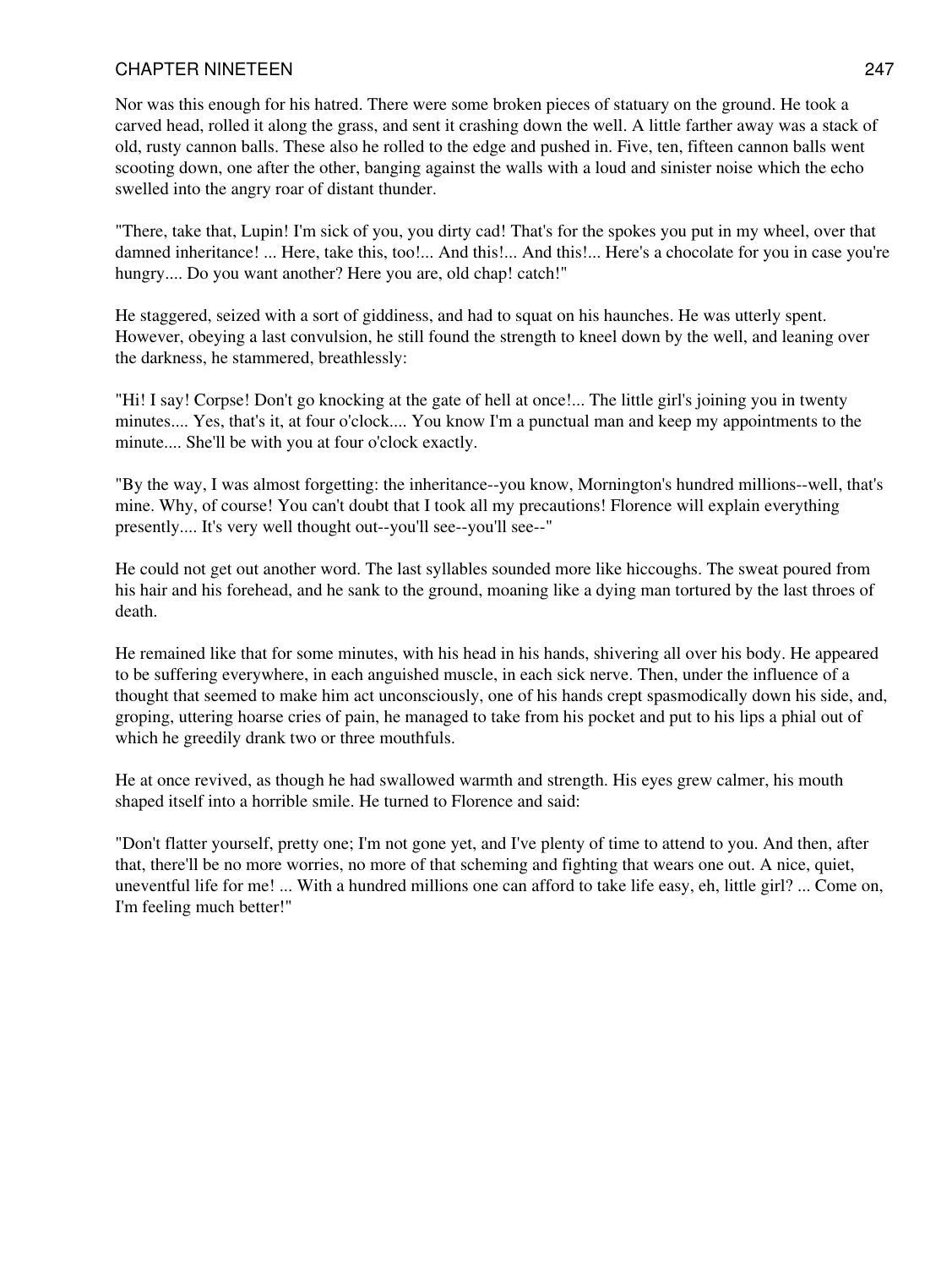## **CHAPTER TWENTY**

#### FLORENCE'S SECRET

It was time for the second act of the tragedy. Don Luis Perenna's death was to be followed by that of Florence. Like some monstrous butcher, the cripple passed from one to the other with no more compassion than if he were dealing with the oxen in a slaughter-house.

Still weak in his limbs, he dragged himself to where the girl lay, took a cigarette from a gun-metal case, and, with a final touch of cruelty, said:

"When this cigarette is quite burnt out, Florence, it will be your turn. Keep your eyes on it. It represents the last minutes of your life reduced to ashes. Keep your eyes on it, Florence, and think.

"I want you to understand this: all the owners of the estate, and old Langernault in particular, have always considered that the heap of rocks and stones overhanging your head was bound to fall to pieces sooner or later. And I myself, for years, with untiring patience, believing in a favourable opportunity, have amused myself by making it crumble away still more, by undermining it with the rain water, in short, by working at it in such a way that, upon my word, I can't make out how the thing keeps standing at all. Or, rather, I do understand.

"The few strokes with the pickaxe which I gave it just now were merely intended for a warning. But I have only to give one more stroke in the right place, and knock out a little brick wedged in between two lumps of stone, for the whole thing to tumble to the ground like a house of cards.

"A little brick, Florence," he chuckled, "a tiny little brick which chance placed there, between two blocks of stone, and has kept in position until now. Out comes the brick, down come the blocks, and there's your catastrophe!"

He took breath and continued:

"After that? After that, Florence, this: either the smash will take place in such a way that your body will not even be in sight, if any one should dream of coming here to look for you, or else it will be partly visible, in which case I shall at once cut and destroy the cords with which you are tied.

"What will the law think then? Simply that Florence Levasseur, a fugitive from justice, hid herself in a grotto which fell upon her and crushed her. That's all. A few prayers for the rash creature's soul, and not another word.

"As for me--as for me, when my work is done and my sweetheart dead--I shall pack my traps, carefully remove all the traces of my coming, smooth every inch of the trampled grass, jump into my motor car, sham death for a little while, and then put in a sensational claim for the hundred millions."

He gave a little chuckle, took two or three puffs at his cigarette, and added, calmly:

"I shall claim the hundred millions and I shall get them. That's the prettiest part of it. I shall claim them because I'm entitled to them; and I explained to you just now before Master Lupin came interfering, how, from the moment that you were dead, I had the most undeniable legal right to them. And I shall get them, because it is physically impossible to bring up the least sort of proof against me."

He moved closer.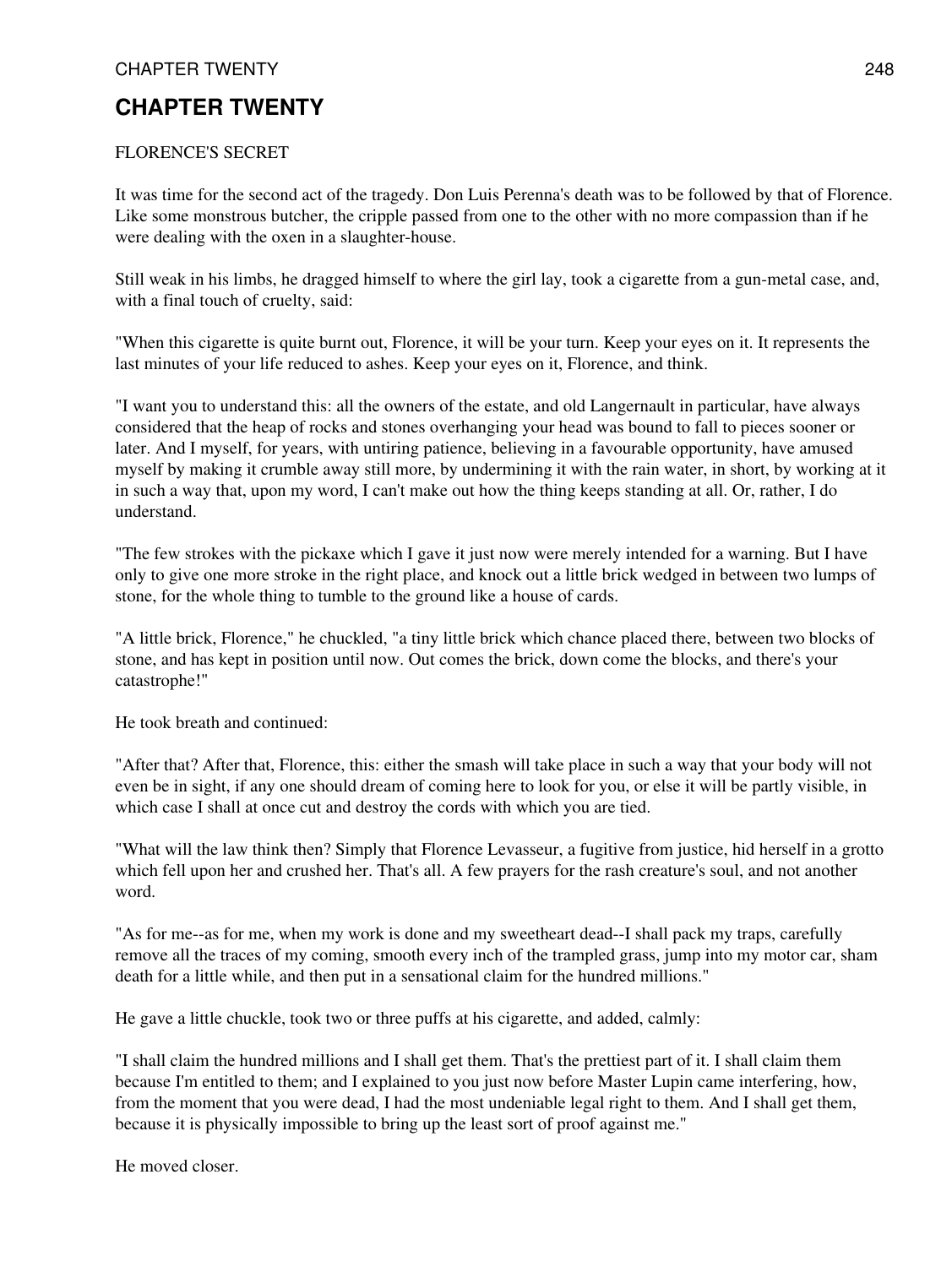"There's not a charge that can hurt me. Suspicions, yes, moral presumptions, clues, anything you like, but not a scrap of material evidence. Nobody knows me. One person has seen me as a tall man, another as a short man. My very name is unknown. All my murders have been committed anonymously. All my murders are more like suicides, or can be explained as suicides.

"I tell you the law is powerless. With Lupin dead, and Florence Levasseur dead, there's no one to bear witness against me. Even if they arrested me, they would have to discharge me in the end for lack of evidence. I shall be branded, execrated, hated, and cursed; my name will stink in people's nostrils, as if I were the greatest of malefactors. But I shall possess the hundred millions; and with that, pretty one, I shall possess the friendship of all decent men!

"I tell you again, with Lupin and you gone, it's all over. There's nothing left, nothing but some papers and a few little things which I have been weak enough to keep until now, in this pocket-book here, and which would be enough and more than enough to cost me my head, if I did not intend to burn them in a few minutes and send the ashes to the bottom of the well.

"So you see, Florence, all my measures are taken. You need not hope for compassion from me, nor for help from anywhere else, since no one knows where I have brought you, and Arsène Lupin is no longer alive. Under these conditions, Florence, make your choice. The ending is in your own hands: either you die, absolutely and irrevocably, or you accept my love."

There was a moment of silence, then:

"Answer me yes or no. A movement of your head will decide your fate. If it's no, you die. If it's yes, I shall release you. We will go from here and, later, when your innocence is proved--and I'll see to that--you shall become my wife. Is the answer yes, Florence?"

He put the question to her with real anxiety and with a restrained passion that set his voice trembling. His knees dragged over the flagstones. He begged and threatened, hungering to be entreated and, at the same time, almost eager for a refusal, so great was his natural murderous impulse.

"Is it yes, Florence? A nod, the least little nod, and I shall believe you implicitly, for you never lie and your promise is sacred. Is it yes, Florence? Oh, Florence, answer me! It is madness to hesitate. Your life depends on a fresh outburst of my anger. Answer me! Here, look, my cigarette is out. I'm throwing it away, Florence. A sign of your head: is the answer yes or no?"

He bent over her and shook her by the shoulders, as if to force her to make the sign which he asked for. But suddenly seized with a sort of frenzy, he rose to his feet and exclaimed:

"She's crying! She's crying! She dares to weep! But, wretched girl, do you think that I don't know what you're crying for? I know your secret, pretty one, and I know that your tears do not come from any fear of dying. You? Why, you fear nothing! No, it's something else! Shall I tell you your secret? Oh, I can't, I can't--though the words scorch my lips. Oh, cursed woman, you've brought it on yourself! You yourself want to die, Florence, as you're crying--you yourself want to die--"

While he was speaking he hastened to get to work and prepare the horrible tragedy. The leather pocket-book which he had mentioned as containing the papers was lying on the ground; he put it in his pocket. Then, still trembling, he pulled off his jacket and threw it on the nearest bush. Next, he took up the pickaxe and climbed the lower stones, stamping with rage and shouting:

"It's you who have asked to die, Florence! Nothing can prevent it now. I can't even see your head, if you make a sign. It's too late! You asked for it and you've got it! Ah, you're crying! You dare to cry! What madness!"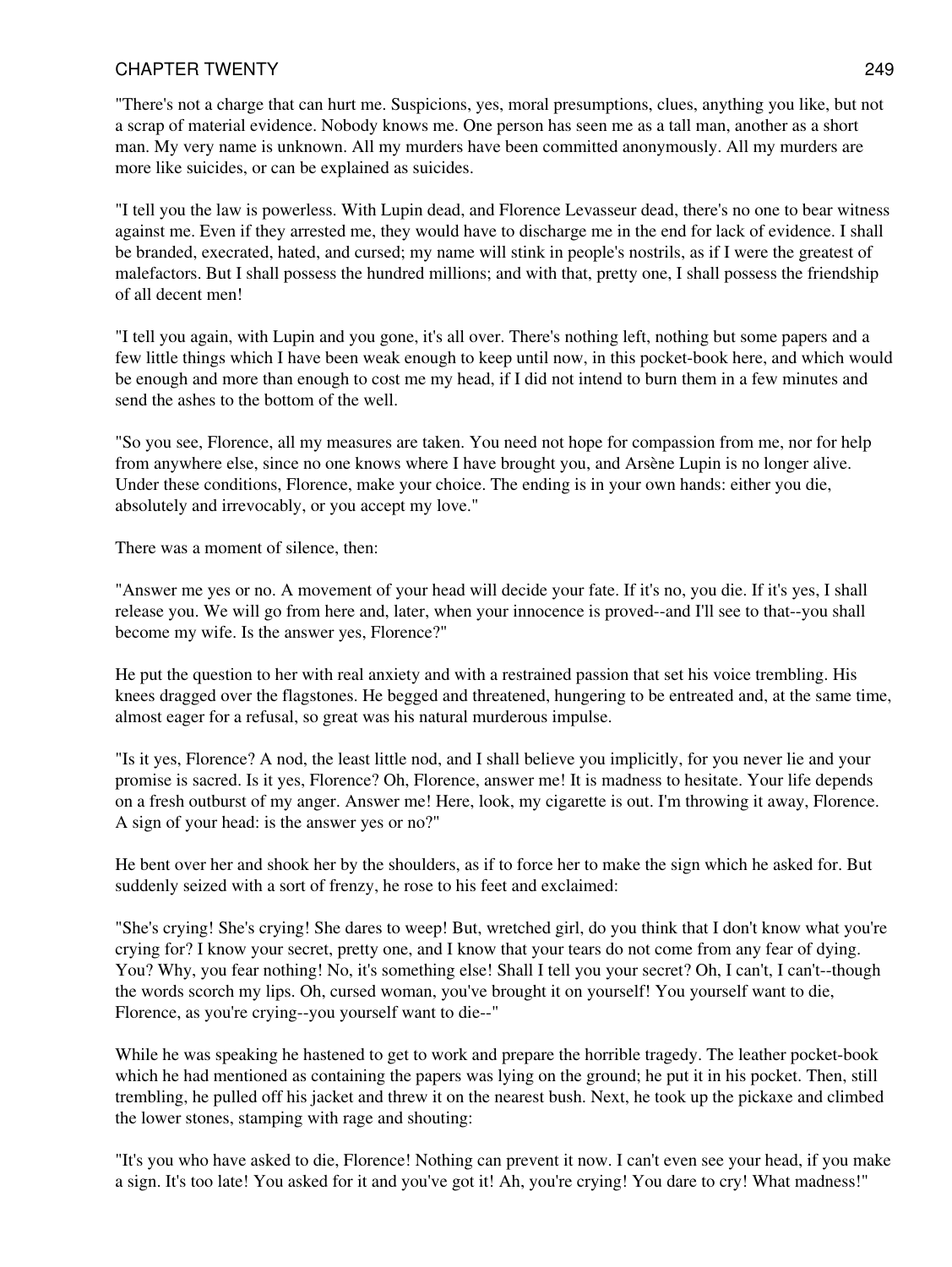He was standing almost above the grotto, on the right. His anger made him draw himself to his full height. He looked horrible, hideous, atrocious. His eyes filled with blood as he inserted the bar of the pickaxe between the two blocks of granite, at the spot where the brick was wedged in. Then, standing on one side, in a place of safety, he struck the brick, struck it again. At the third stroke the brick flew out.

What happened was so sudden, the pyramid of stones and rubbish came crashing with such violence into the hollow of the grotto and in front of the grotto, that the cripple himself, in spite of his precautions, was dragged down by the avalanche and thrown upon the grass. It was not a serious fall, however, and he picked himself up at once, stammering:

"Florence! Florence!"

Though he had so carefully prepared the catastrophe, and brought it about with such determination, its results seemed suddenly to stagger him. He hunted for the girl with terrified eyes. He stooped down and crawled round the chaos shrouded in clouds of dust. He looked through the interstices. He saw nothing.

Florence was buried under the ruins, dead, invisible, as be had anticipated.

"Dead!" he said, with staring eyes and a look of stupor on his face. "Dead! Florence is dead!"

Once again he lapsed into a state of absolute prostration, which gradually slackened his legs, brought him to the ground and paralyzed him. His two efforts, following so close upon each other and ending in disasters of which he had been the immediate witness, seemed to have robbed him of all his remaining energy.

With no hatred in him, since Arsène Lupin no longer lived, with no love, since Florence was no more, he looked like a man who has lost his last motive for existence.

Twice his lips uttered the name of Florence. Was he regretting his friend? Having reached the last of that appalling series of crimes, was he imagining the several stages, each marked with a corpse? Was something like a conscience making itself felt deep down in that brute? Or was it not rather the sort of physical torpor that numbs the sated beast of prey, glutted with flesh, drunk with blood, a torpor that is almost voluptuousness?

Nevertheless, he once more repeated Florence's name, and tears rolled down his cheeks.

He lay long in this condition, gloomy and motionless; and when, after again taking a few sips of his medicine, he went back to his work, he did so mechanically, with none of that gayety which had made him hop on his legs and set about his murder as though he were going to a pleasure party.

He began by returning to the bush from which Lupin had seen him emerge. Behind this bush, between two trees, was a shelter containing tools and arms, spades, rakes, guns, and rolls of wire and rope.

Making several journeys, he carried them to the well, intending to throw them down it before he went away. He next examined every particle of the little mound up which he had climbed, in order to make sure that he was not leaving the least trace of his passage.

He made a similar examination of those parts of the lawn on which he had stepped, except the path leading to the well, the inspection of which he kept for the last. He brushed up the trodden grass and carefully smoothed the trampled earth.

He was obviously anxious and seemed to be thinking of other things, while at the same time mechanically doing those things which a murderer knows by force of habit that it is wise to do.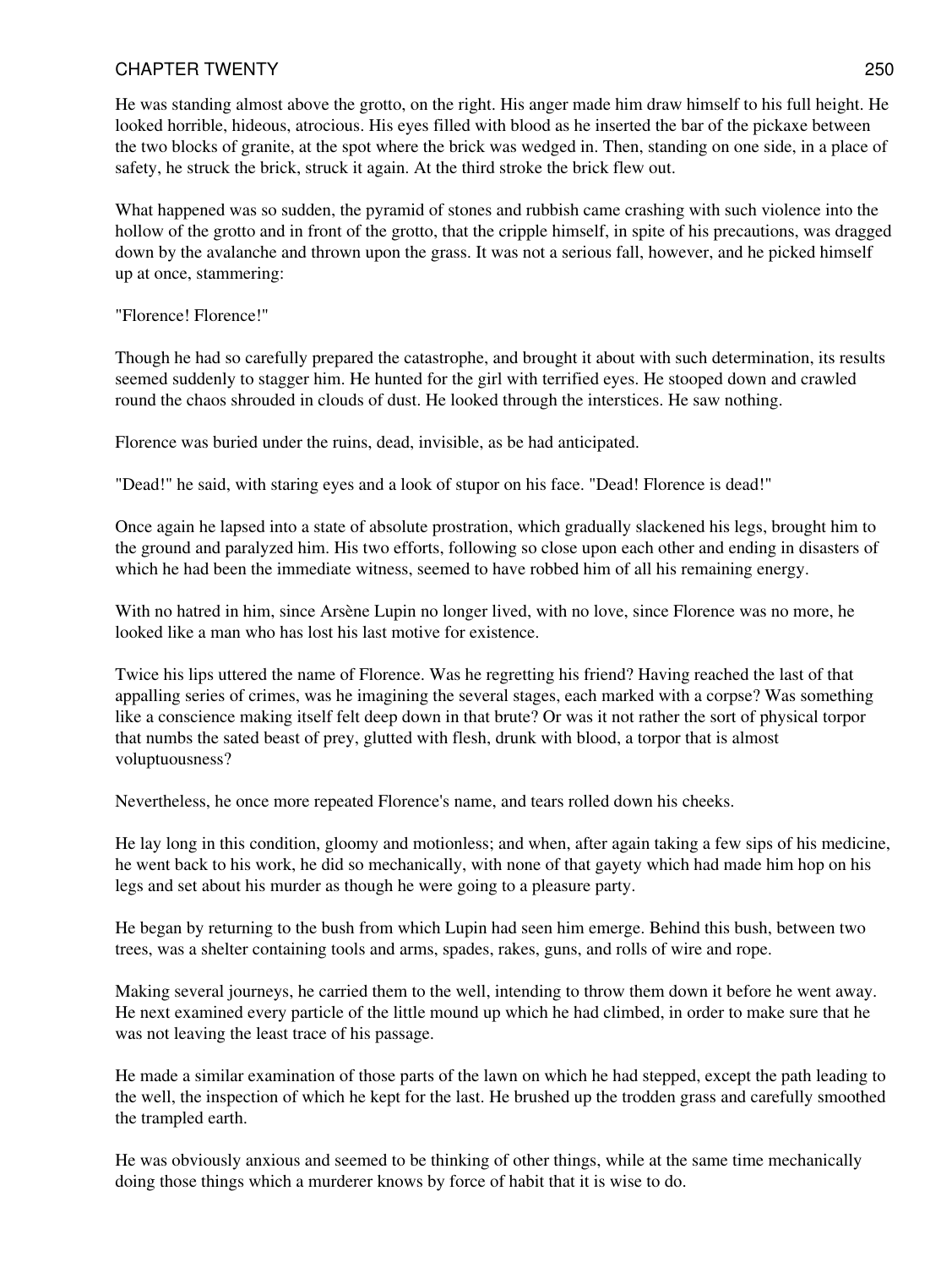One little incident seemed to wake him up. A wounded swallow fell to the ground close by where he stood. He stooped, caught it, and crushed it in his hands, kneading it like a scrap of crumpled paper. And his eyes shone with a savage delight as he gazed at the blood that trickled from the poor bird and reddened his hands.

But, when he flung the shapeless little body into a furze bush, he saw on the spikes in the bush a hair, a long, fair hair; and all his depression returned at the memory of Florence.

He knelt in front of the ruined grotto. Then, breaking two sticks of wood, he placed the pieces in the form of a cross under one of the stones.

As he was bending over, a little looking-glass slipped from his waistcoat pocket and, striking a pebble, broke. This sign of ill luck made a great impression on him, He cast a suspicious look around him and, shivering with nervousness, as though he felt threatened by the invisible powers, he muttered:

"I'm afraid--I'm afraid. Let's go away--"

His watch now marked half-past four. He took his jacket from the shrub on which he had hung it, slipped his arms into the sleeves, and put his hand in the right-hand outside pocket, where he had placed the pocket-book containing his papers:

"Hullo!" he said, in great surprise. "I was sure I had--"

He felt in the left outside pocket, then in the handkerchief-pocket, then, with feverish excitement, in both the inside pockets. The pocket-book was not there. And, to his extreme amazement, all the other things which he was absolutely certain that he had left in the pockets of his jacket were gone: his cigarette-case, his box of matches, his notebook.

He was flabbergasted. His features became distorted. He spluttered incomprehensible words, while the most terrible thought took hold of his mind so forcibly as to become a reality: there was some one within the precincts of the Old Castle.

There was some one within the precincts of the Old Castle! And this some one was now hiding near the ruins, in the ruins perhaps! And this some one had seen him! And this some one had witnessed the death of Arsène Lupin and the death of Florence Levasseur! And this some one, taking advantage of his heedlessness and knowing from his words that the papers existed, had searched his jacket and rifled the pockets!

His eyes expressed the alarm of a man accustomed to work in the darkness unperceived, and who suddenly becomes aware that another's eyes have surprised him at his hateful task and that he is being watched in every movement for the first time in his life.

Whence did that look come that troubled him as the daylight troubles a bird of the night? Was it an intruder hiding there by accident, or an enemy bent upon his destruction? Was it an accomplice of Arsène Lupin, a friend of Florence, one of the police? And was this adversary satisfied with his stolen booty, or was he preparing to attack him?

The cripple dared not stir. He was there, exposed to assault, on open ground, with nothing to protect him against the blows that might come before he even knew where the adversary was.

At last, however, the imminence of the danger gave him back some of his strength. Still motionless, he inspected his surroundings with an attention so keen that it seemed as if no detail could escape him. He would have sighted the most indistinct shape among the stones of the ruined pile, or in the bushes, or behind the tall laurel screen.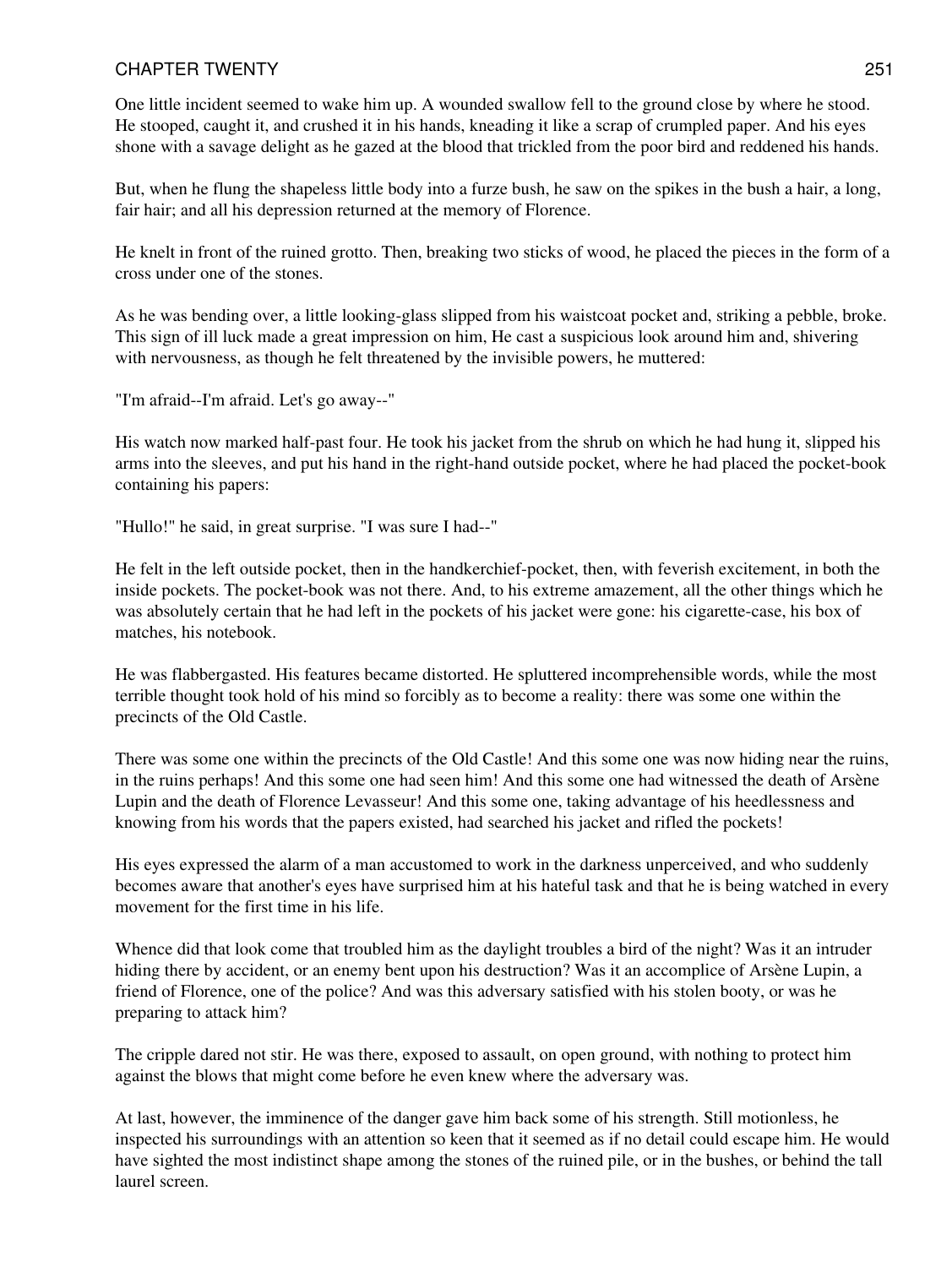Seeing nobody, he came along, supporting himself on his crutch. He walked without the least sound of his feet or of the crutch, which probably had a rubber shoe at the end of it. His raised right hand held a revolver. His finger was on the trigger. The least effort of his will, or even less than that, a spontaneous injunction of his instinct, was enough to put a bullet into the enemy.

He turned to the left. On this side, between the extreme end of the laurels and the first fallen rocks, there was a little brick path which was more likely the top of a buried wall. The cripple followed this path, by which the enemy might have reached the shrub on which the jacket hung without leaving any traces.

The last branches of the laurels were in his way, and he pushed them aside. There was a tangled mass of bushes. To avoid this, he skirted the foot of the mound, after which he took a few more steps, going round a huge rock. And then, suddenly, he started back and almost lost his balance, while his crutch fell to the ground and his revolver slipped from his hand.

What he had seen, what he saw, was certainly the most terrifying sight that he could possibly have beheld. Opposite him, at ten paces distance, with his hands in his pockets, his feet crossed, and one shoulder resting lightly against the rocky wall, stood not a man: it was not a man, and could not be a man, for this man, as the cripple knew, was dead, had died the death from which there is no recovery. It was therefore a ghost; and this apparition from the tomb raised the cripple's terror to its highest pitch.

He shivered, seized with a fresh attack of fever and weakness. His dilated pupils stared at the extraordinary phenomenon. His whole being, filled with demoniacal superstition and dread, crumpled up under the vision to which each second lent an added horror.

Incapable of flight, incapable of defence, he dropped upon his knees. And he could not take his eyes from that dead man, whom hardly an hour before he had buried in the depths of a well, under a shroud of iron and granite.

#### Arsène Lupin's ghost!

A man you take aim at, you fire at, you kill. But a ghost! A thing which no longer exists and which nevertheless disposes of all the supernatural powers! What was the use of struggling against the infernal machinations of that which is no more? What was the use of picking up the fallen revolver and levelling it at the intangible spirit of Arsène Lupin?

And he saw an incomprehensible thing occur: the ghost took its hands out of its pockets. One of them held a cigarette-case; and the cripple recognized the same gun-metal case for which he had hunted in vain. There was therefore not a doubt left that the creature who had ransacked the jacket was the very same who now opened the case, picked out a cigarette and struck a match taken from a box which also belonged to the cripple!

O miracle! A real flame came from the match! O incomparable marvel! Clouds of smoke rose from the cigarette, real smoke, of which the cripple at once knew the particular smell!

He hid his head in his hands. He refused to see more. Whether ghost or optical illusion, an emanation from another world, or an image born of his remorse and proceeding from himself, it should torture his eyes no longer.

But he heard the sound of a step approaching him, growing more and more distinct as it came closer! He felt a strange presence moving near him! An arm was stretched out! A hand fell on his shoulder! That hand clutched his flesh with an irresistible grip! And he heard words spoken by a voice which, beyond mistake, was the human and living voice of Arsène Lupin!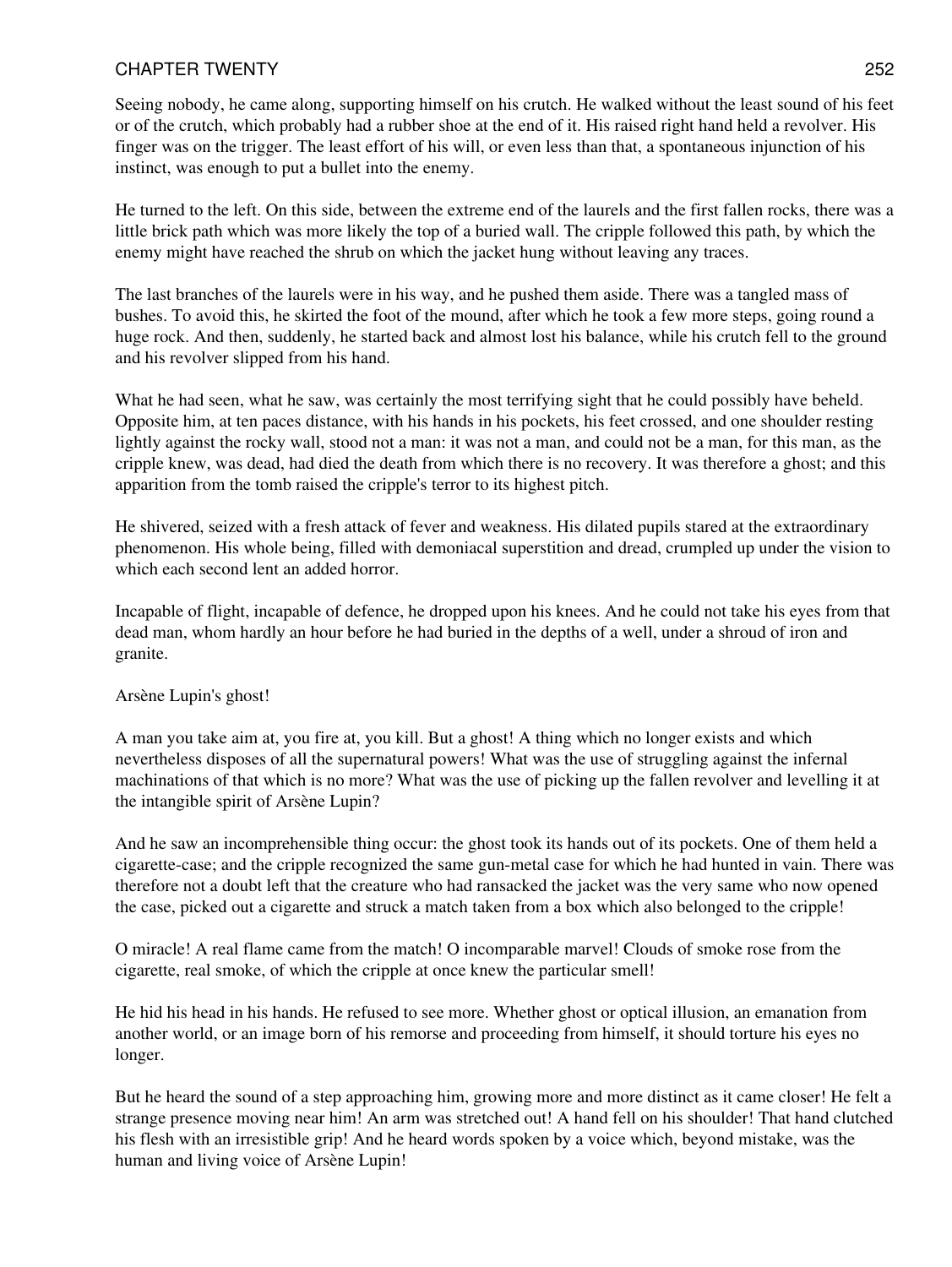"Why, my dear sir, what a state we're getting ourselves into! Of course, I understand that my sudden return seems an unusual and even an inconvenient proceeding, but still it does not do to be so uncontrollably impressed. Men have seen much more extraordinary things than that, such as Joshua staying the sun, and more sensational disasters, such as the Lisbon earthquake of 1755.

"The wise man reduces events to their proper proportions and judges them, not by their action upon his own destiny, but by the way in which they influence the fortunes of the world. Now confess that your little mishap is purely individual and does not affect the equilibrium of the solar system. You know what Marcus Aurelius says, on page 84, of Charpentier's edition--"

The cripple had plucked up courage to raise his head; and the real state of things now became so obviously apparent that he could no longer get away from the undeniable fact: Arsène Lupin was not dead! Arsène Lupin whom he had hurled into the bowels of the earth and crushed as surely as an insect is crushed with a hammer; Arsène Lupin was not dead!

How to explain so astounding a mystery the cripple did not even stop to wonder. One thing alone mattered: Arsène Lupin was not dead. Arsène Lupin looked and spoke as a living man does. Arsène Lupin was not dead. He breathed, he smiled, he talked, he lived!

And it was so certainly life that the scoundrel saw before him that, obeying a sudden impulse of his nature and of his hatred for life, he flattened himself to his full length, reached his revolver, seized it, and fired.

He fired; but it was too late. Don Luis had caused the weapon to swerve with a kick of his boot. Another kick sent it flying out of the cripple's hand.

The villain ground his teeth with fury and at once began hurriedly to fumble in his pockets.

"Is this what you're looking for, sir?" asked Don Luis, holding up a hypodermic syringe filled with a yellow fluid. "Excuse me, but I was afraid lest you should prick yourself by mistake. That would have been a fatal prick, would it not? And I should never have forgiven myself."

The cripple was disarmed. He hesitated for a moment, surprised that the enemy did not attack him more violently, and sought to profit by the delay. His small, blinking eyes wandered around him, looking for something to throw. But an idea seemed to strike him and to restore his confidence little by little; and, in a new and really unexpected fit of delight, he indulged in one of his loudest chuckles:

"And what about Florence?" he shouted. "Don't forget Florence! For I've got you there! I can miss you with my revolver and you can steal my poison; but I have another means of hitting you, right in the heart. You can't live without Florence, can you? Florence's death means your own sentence, doesn't it? If Florence is dead, you'll put the rope round your own neck, won't you, won't you, won't you?"

"Yes. If Florence were to die, I could not survive her!"

"She is dead!" cried the scoundrel, with a renewed burst of merriment, hopping about on his knees. "She's dead, quite, quite dead! What am I saying? She's more than dead! A dead person retains the appearance of a live one for a time; but this is much better: there's no corpse here, Lupin; just a mess of flesh and bone!

"The whole scaffolding of rocks has come down on top of her! You can picture it, eh? What a sight! Come, quick, it's your turn to kick the bucket. Would you like a length of rope? Ha, ha, ha! It's enough to make one die with laughing. Didn't I say that you'd meet at the gates of hell? Quick, your sweetheart's waiting for you. Do you hesitate? Where's your old French politeness? You can't keep a lady waiting, you know. Hurry up, Lupin! Florence is dead!"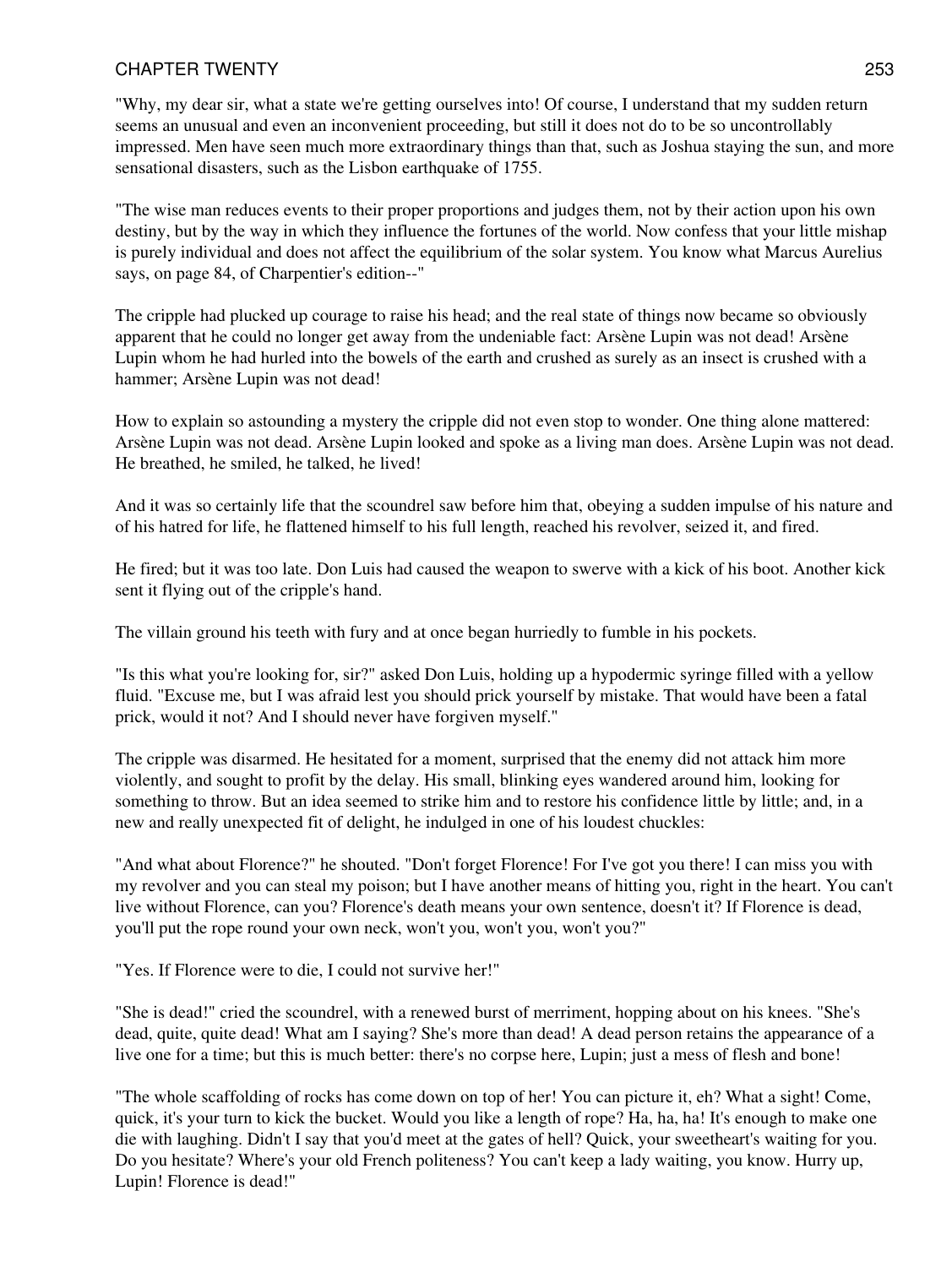He said this with real enjoyment, as though the mere word of death appeared to him delicious.

Don Luis had not moved a muscle. He simply nodded his head and said:

"What a pity!"

The cripple seemed petrified. All his joyous contortions, all his triumphal pantomime, stopped short. He blurted out:

"Eh? What did you say?"

"I say," declared Don Luis, preserving his calm and courteous demeanour and refraining from echoing the cripple's familiarity, "I say, my dear sir, that you have done very wrong. I never met a finer nature nor one more worthy of esteem than that of Mlle. Levasseur. The incomparable beauty of her face and figure, her youth, her charm, all these deserved a better treatment. It would indeed be a matter for regret if such a masterpiece of womankind had ceased to be."

The cripple remained astounded. Don Luis's serene manner dismayed him. He said, in a blank voice:

"I tell you, she has ceased to be. Haven't you seen the grotto? Florence no longer exists!"

"I refuse to believe it," said Don Luis quietly. "If that were so, everything would look different. The sky would be clouded; the birds would not be singing; and nature would wear her mourning garb. But the birds are singing, the sky is blue, everything is as it should be: the honest man is alive; and the rascal is crawling at his feet. How could Florence be dead?"

A long silence followed upon these words. The two enemies, at three paces distance, looked into each other's eyes: Don Luis still as cool as ever, the cripple a prey to the maddest anguish. The monster understood. Obscure as the truth was, it shone forth before him with all the light of a blinding certainty: Florence also was alive! Humanly and physically speaking, the thing was not possible; but the resurrection of Don Luis was likewise an impossibility; and yet Don Luis was alive, with not a scratch on his face, with not a speck of dust on his clothes.

The monster felt himself lost. The man who held him in the hollow of his implacable hand was one of those men whose power knows no bounds. He was one of those men who escape from the jaws of death and who triumphantly snatch from death those of whom they have taken charge.

The monster retreated, dragging himself slowly backward on his knees along the little brick path.

He retreated. He passed by the confused heap of stones that covered the place where the grotto had been, and did not turn his eyes in that direction, as if he were definitely convinced that Florence had come forth safe and sound from the appalling sepulchre.

He retreated. Don Luis, who no longer had his eyes fixed on him, was busy unwinding a coil of rope which he had picked up, and seemed to pay no further attention to him.

He retreated.

And suddenly, after a glance at his enemy, he spun round, drew himself up on his slack legs with an effort, and started running toward the well.

He was twenty paces from it. He covered one half, three quarters of the distance. Already the mouth opened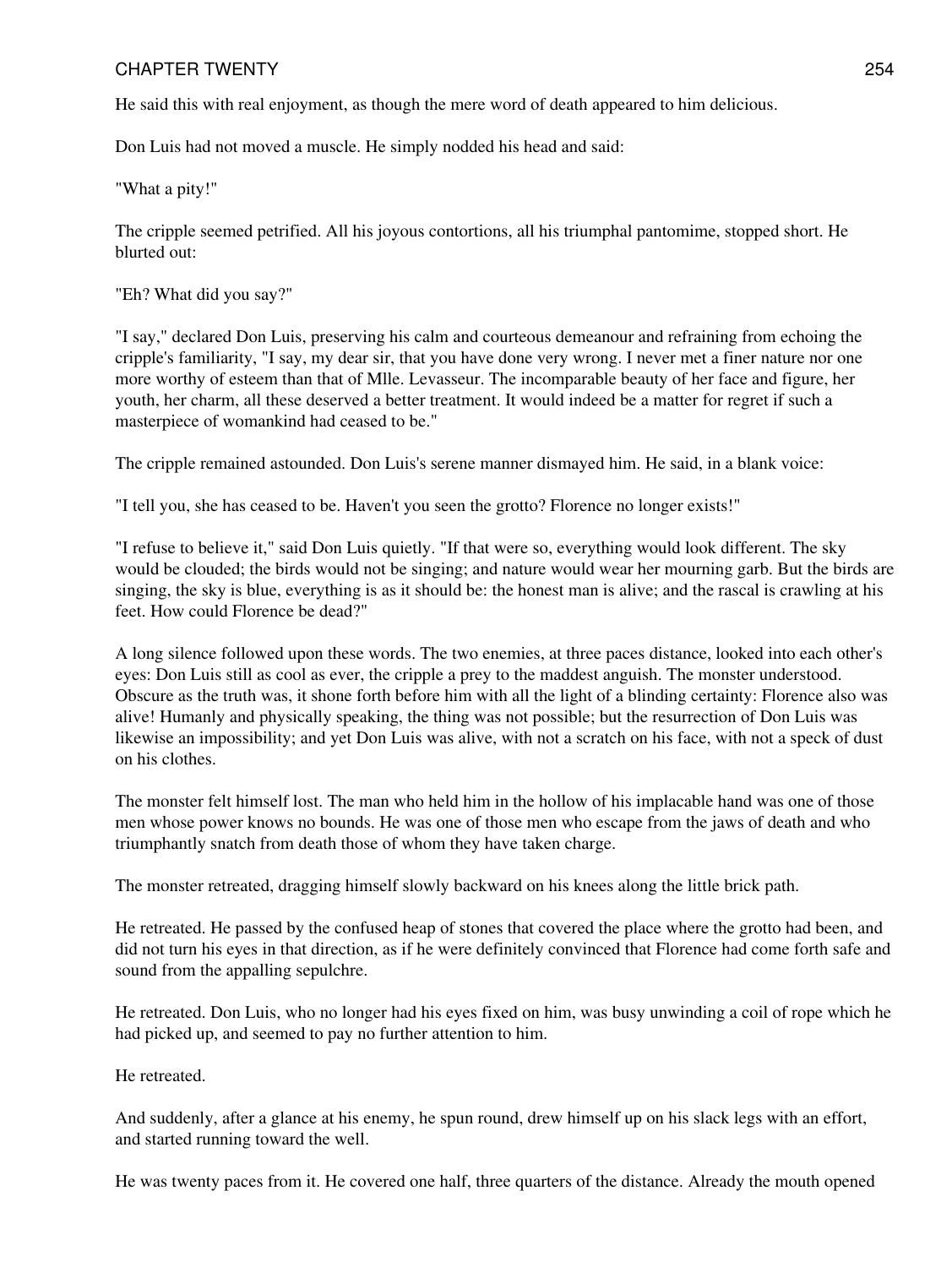before him. He put out his arms, with the movement of a man about to dive, and shot forward.

His rush was stopped. He rolled over on the ground, dragged back violently, with his arms fixed so firmly to his body that he was unable to stir.

It was Don Luis, who had never wholly lost sight of him, who had made a slip-knot to his rope and who had lassoed the cripple at the moment when he was going to fling himself down the abyss. The cripple struggled for a few moments. But the slip-knot bit into his flesh. He ceased moving. Everything was over.

Then Don Luis Perenna, holding the other end of the lasso, came up to him and bound him hand and foot with what remained of the rope. The operation was carefully performed. Don Luis repeated it time after time, using the coils of rope which the cripple had brought to the well and gagging him with a handkerchief. And, while applying himself to his work, he explained, with affected politeness:

"You see, sir, people always come to grief through excessive self-confidence. They never imagine that their adversaries can have resources which they themselves do not possess. For instance, when you got me to fall into your trap, how could you have supposed, my dear sir, that a man like myself, a man like Arsène Lupin, hanging on the brim of a well, with his arms resting on the brim and his feet against the inner wall, would allow himself to drop down it like the first silly fool that comes along?

"Look here: you were fifteen or twenty yards away; and do you think that I had not the strength to leap out nor the courage to face the bullets of your revolver, when it was a question of saving Florence Levasseur's life and my own? Why, my poor sir, the tiniest effort would have been enough, believe me!

"My reason for not making the effort was that I had something better to do, something infinitely better. I will tell you why, that is, if you care to know. Do you?

"Well, then, at the very first moment, my knees and feet, propped against the inner wall, had smashed in a thick layer of plaster which closed up an old excavation in the well; and this I at once perceived. It was a stroke of luck, wasn't it? And it changed the whole situation. My plan was settled at once. While I went on acting my little part of the gentleman about to tumble down an abyss, putting on the most scared face, the most staring eyes, the most hideous grin, I enlarged that excavation, taking care to throw the chunks of plaster in front of me in such a way that their fall made no noise. When the moment came, at the very second when my swooning features vanished before your eyes, I simply jumped into my retreat, thanks to a rather plucky little wriggle of the loins.

"I was saved, because the retreat was dug out on the side where you were moving and because, being dark itself, it cast no light. All that I now had to do was to wait.

"I listened quietly to your threatening speeches. I let the things you flung down the well go past me. And, when I thought you had gone back to Florence, I was preparing to leave my refuge, to return to the light of day, and to fall upon you from behind, when--"

Don Luis turned the cripple over, as though he were a parcel which he was tying up with string, and continued:

"Have you ever been to Tancarville, the old feudal castle in Normandy, on the banks of the Seine? Haven't you? Well, you must know that, outside the ruins of the keep, there is an old well which, like many other wells of the period, possesses the peculiarity of having two openings, one at the top, facing the sky, and the other a little lower down, hollowed out sideways in the wall and leading to one of the rooms of the keep.

"At Tancarville this second opening is nowadays closed with a grating. Here it was walled up with a layer of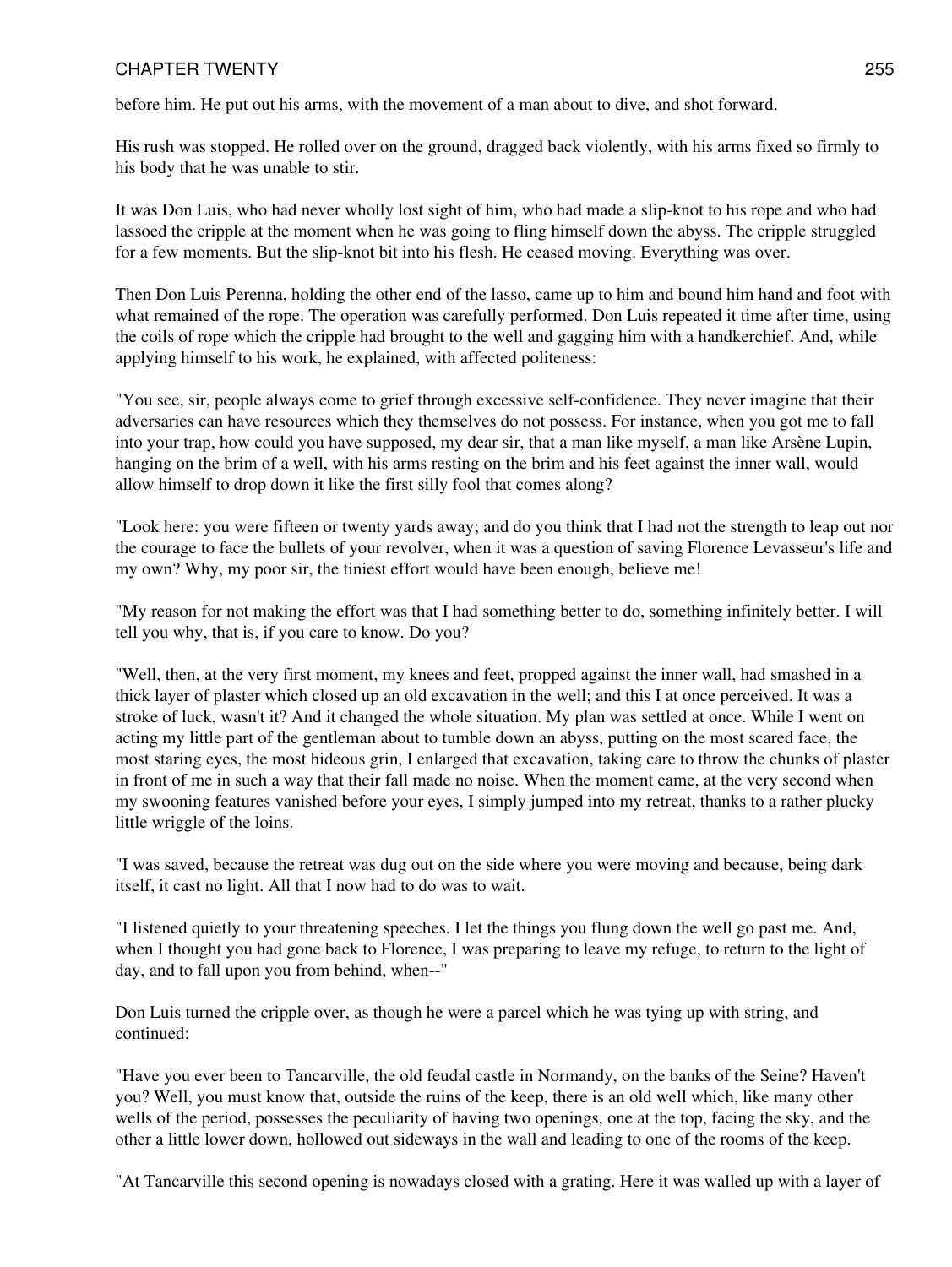small stones and plaster. And it was just the recollection of Tancarville that made me stay, all the more as there was no hurry, since you had had the kindness to inform me that Florence would not join me in the next world until four o'clock. I therefore inspected my refuge and soon realized that, as I had already felt by intuition, it was the foundation of a building which was now demolished and which had the garden laid out on its ruins.

"Well, I went on, groping my way and following the direction which, above ground, would have taken me to the grotto. My presentiments were not deceived. A gleam of daylight made its way at the top of a staircase of which I had struck the bottom step. I went up it and heard the sound of your voice."

Don Luis turned the cripple over and over and was pretty rough about it. Then he resumed:

"I wish to impress upon you, my dear sir, that the upshot would have been exactly similar if I had attacked you directly and from the start in the open air. But, having said this, I confess that chance favoured me to some purpose. It has often failed me, in the course of our struggle, but this time I had no cause to complain.

"I felt myself in such luck that I never doubted for a second that, having found the entrance to the subterranean passage, I should also find the way out. As a matter of fact, I had only to pull gently at the slight obstacle of a few stacked bricks which hid the opening in order to make my exit amid the remains of the castle keep.

"Guided by the sound of your voice, I slipped through the stones and thus reached the back of the grotto in which Florence lay. Amusing, wasn't it?

"You can imagine what fun it was to hear you make your little speeches: 'Answer me, yes or no, Florence. A movement of your head will decide your fate. If it's yes, I shall release you. If it's no, you die. Answer me, Florence! A sign of your head: is the answer yes or no?' And the end, above all, was delicious, when you scrambled to the top of the grotto and started roaring from up there: 'It's you who have asked to die, Florence. You asked for it and you've got it!'

"Just think what a joke it was: at that moment there was no one in the grotto! Not a soul! With one effort, I had drawn Florence toward me and put her under shelter. And all that you were able to crush with your avalanche of rocks was one or two spiders, perhaps, and a few flies dozing on the flagstones.

"The trick was done and the farce was nearly finished. Act first: Arsène Lupin saved. Act second: Florence Levasseur saved. Act third and last: the monster vanquished ... absolutely and with a vengeance!"

Don Luis stood up and contemplated his work with a satisfied eye.

"You look like a sausage, my son!" he cried, yielding at last to his sarcastic nature and his habit of treating his enemies familiarly. "A regular sausage! A bit on the thin side, perhaps: a saveloy for poor people! But there, you don't much care what you look like, I suppose? Besides, you're rather like that at all times; and, in any case, you're just the thing for the little display of indoor gymnastics which I have in mind for you. You'll see: it's an idea of my own, a really original idea. Don't be impatient: we shan't be long."

He took one of the guns which the cripple had brought to the well and tied to the middle of the gun the end of a twelve or fifteen yards' length of rope, fastening the other end to the cords with which the cripple was bound, just behind his back. He next took his captive round the body and held him over the well:

"Shut your eyes, if you feel at all giddy. And don't be frightened. I'll be very careful. Ready?"

He put the cripple down the yawning hole and next took hold of the rope which he had just fastened. Then,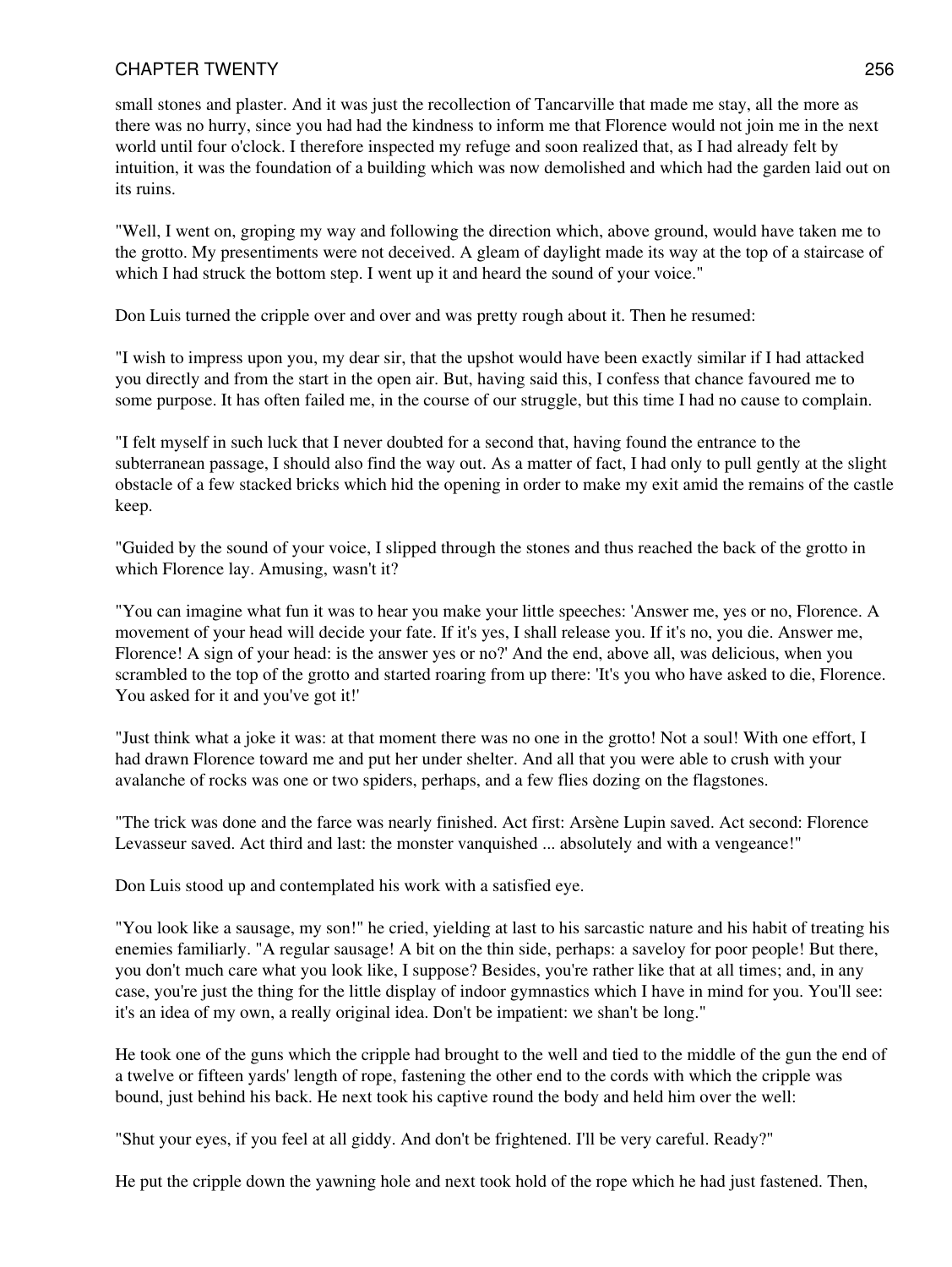little by little, inch by inch, cautiously, so that it should not knock against the sides of the well, the bundle was let down at arm's length.

When it reached a depth of twelve yards or so, the gun stopped its further descent and there it remained, slung in the dark and in the exact centre of the narrow circumference.

Don Luis set light to a number of pieces of paper, which went whirling down, shedding their sinister gleams upon the walls. Then, unable to resist the craving for a last speech, he leaned over, as the scoundrel had done, and grinned:

"I selected the place with care, so that you shouldn't catch cold. I'm bound to look after you, you see. I promised Florence that I wouldn't kill you; and I promised the French Government to hand you over alive as soon as possible. Only, as I didn't know what to do with you until to-morrow morning, I've hung you up in the air.

"It's a pretty trick, isn't it? And you ought to appreciate it, for it's so like your own way of doing things. Just think: the gun is resting on its two ends, with hardly an inch to spare. So, if you start wriggling, or moving, or even breathing too hard, either the barrel or the butt end'll give way; and down you go! As for me, I've nothing to do with it!

"If you die, it'll be a pretty little case of suicide. All you've got to do, old chap, is to keep quiet. And the beauty of my little contrivance is that it will give you a foretaste of the few nights that will precede your last hour, when they cut off your head. From this moment forward you are alone with your conscience, face to face with what you perhaps call your soul, without anything to disturb your silent soliloquy. It's nice and thoughtful of me, isn't it? ...

"Well, I'll leave you. And remember: not a movement, not a sigh, not a wink, not a throb of the heart! And, above all, no larks! If you start larking, you're in the soup. Meditate: that's the best thing you can do. Meditate and wait. Good-bye, for the present!"

And Don Luis, satisfied with his homily, went off, muttering:

"That's all right. I won't go so far as Eugène Sue, who says that great criminals should have their eyes put out. But, all the same, a little corporal punishment, nicely seasoned with fear, is right and proper and good for the health and morals."

Don Luis walked away and, taking the brick path round the ruins, turned down a little road, which ran along the outer wall to a clump of fir trees, where he had brought Florence for shelter.

She was waiting for him, still aching from the horrible suffering which she had endured, but already in full possession of her pluck, mistress of herself, and apparently rid of all anxiety as to the issue of the fight between Don Luis and the cripple.

"It's finished," he said, simply. "To-morrow I will hand him over to the police."

She shuddered. But she did not speak; and he observed her in silence.

It was the first time that they were alone together since they had been separated by so many tragedies, and next hurled against each other like sworn enemies. Don Luis was so greatly excited that, in the end, he could utter only insignificant sentences, having no connection with the thoughts that came rushing through his mind.

"We shall find the motor car if we follow this wall and then strike off to the left.... Do you think you can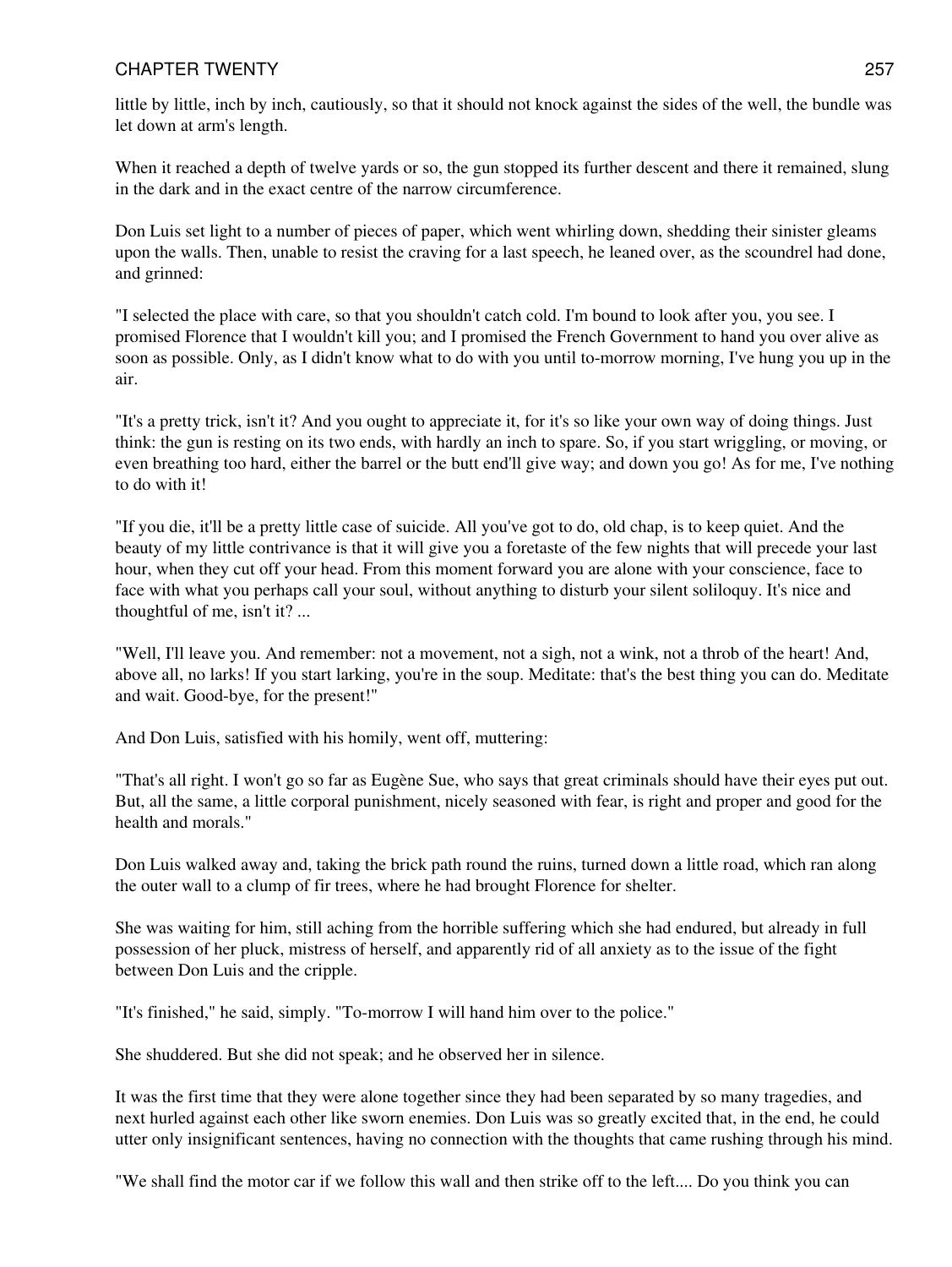manage to walk so far? ... When we're in the car, we'll go to Alençon. There's a quiet hotel close to the chief square. You can wait there until things take a more favourable turn for you--and that won't be long, as the criminal is caught."

"Let's go," she said.

He dared not offer to help her. For that matter, she stepped out firmly and her graceful body swung from her hips with the same even rhythm as usual. Don Luis once again felt all his old admiration and all his ardent love for her. And yet that had never seemed more remote than at this moment when he had saved her life by untold miracles of energy.

She had not vouchsafed him a word of thanks nor yet one of those milder glances which reward an effort made; and she remained the same as on the first day, the mysterious creature whose secret soul he had never understood, and upon whom not even the storm of terrible events had cast the faintest light.

What were her thoughts? What were her wishes? What aim was she pursuing? These were obscure problems which he could no longer hope to solve. Henceforth each of them must go his own way in life and each of them could only remember the other with feelings of anger and spite.

"No!" he said to himself, as she took her place in the limousine. "No! The separation shall not take place like that. The words that have to be spoken between us shall be spoken; and, whether she wishes or not, I will tear the veil that hides her."

\* \* \* \* \*

The journey did not take long. At Alençon Don Luis entered Florence in the visitors' book under the first name that occurred to him and left her to herself. An hour later he came and knocked at her door.

This time again he had not the courage at once to ask her the question which he had made up his mind to put to her. Besides, there were other points which he wished to clear up.

"Florence," he said, "before I hand over that man, I should like to know what he was to you."

"A friend, an unhappy friend, for whom I felt pity," she declared. "I find it difficult to-day to understand my compassion for such a monster. But, some years ago, when I first met him, I became attached to him because of his wretchedness, his physical weakness, and all the symptoms of death which he bore upon him even then. He had the opportunity of doing me a few services; and, though he led a hidden life, which worried me in certain respects, he gradually and without my knowing it acquired a considerable influence over me.

"I believed in his insight, in his will, in his absolute devotion; and, when the Mornington case started, it was he, as I now realize, who guided my actions and, later, those of Gaston Sauverand. It was he who compelled me to practise lying and deceit, persuading me that he was working for Marie Fauville's safety. It was he who inspired us with such suspicion of yourself and who taught us to be so silent, where he and his affairs were concerned, that Gaston Sauverand did not even dare mention him in his interview with you.

"I don't know how I can have been so blind. But it was so. Nothing opened my eyes. Nothing made me suspect for a moment that harmless, ailing creature, who spent half his life in hospitals or nursing-homes, who underwent every possible sort of operation, and who, if he did sometimes speak to me of his love, must have known that he could not hope to--"

Florence did not finish her sentence. Her eyes had encountered Don Luis's eyes; and she received a deep impression that he was not listening to what she said. He was looking at her; and that was all. The words she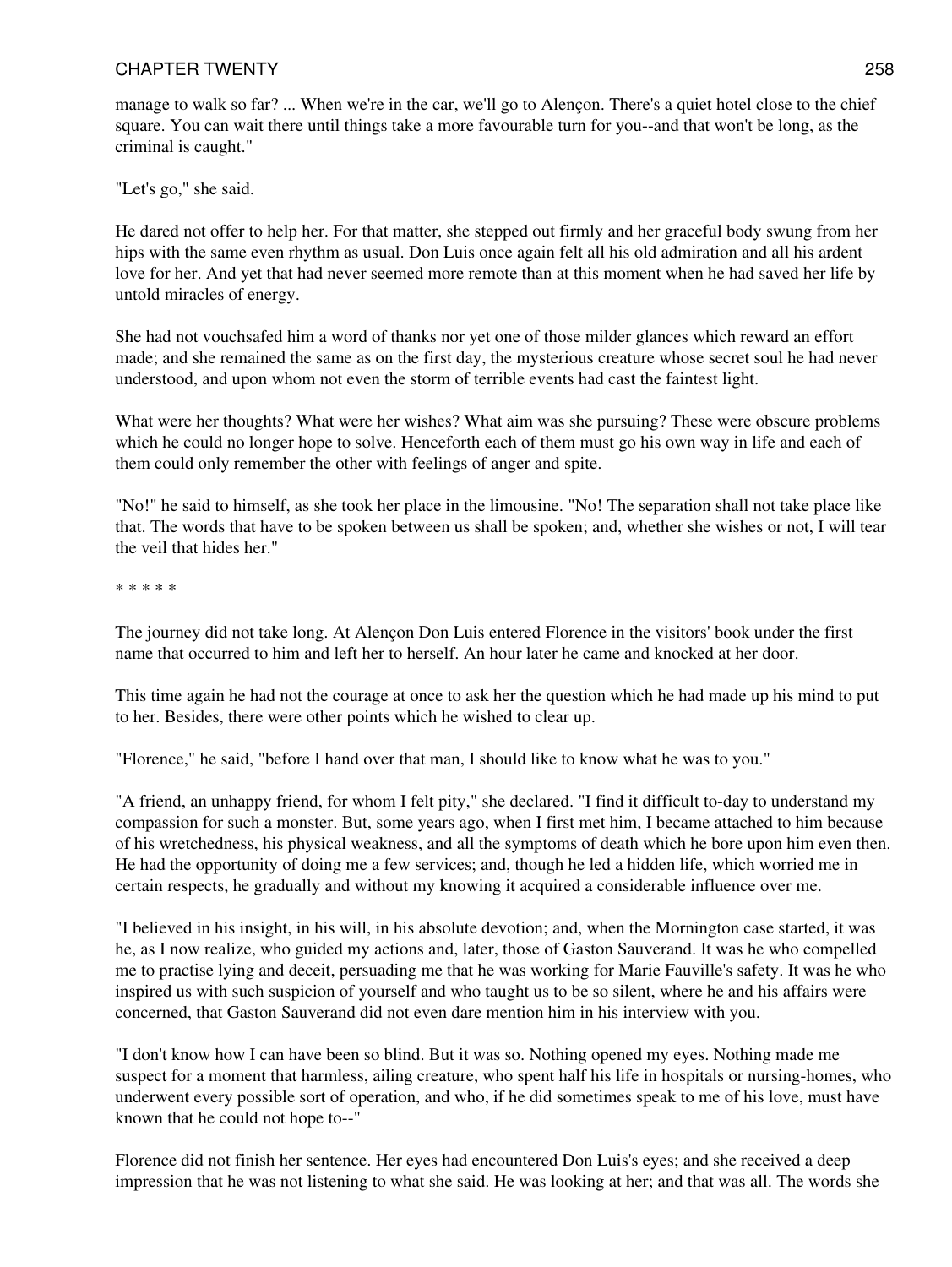uttered passed unheard.

To Don Luis any explanation concerning the tragedy itself mattered nothing, so long as he was not enlightened on the one point that interested him, on Florence's private thoughts about himself, thoughts of aversion, of contempt. Outside that, anything that she could say was vain and tedious.

He went up to her and, in a low voice, said:

"Florence, you know what I feel for you, do you not?"

She blushed, taken aback, as though the question was the very last that she expected to hear. Nevertheless, she did not lower her eyes, and she answered frankly:

"Yes, I know."

"But, perhaps," he continued, more eagerly, "you do not know how deeply I feel it? Perhaps you do not know that my life has no other aim but you?"

"I know that also," she said.

"Then, if you know it," he said, "I must conclude that it was just that which caused your hostility to me. From the beginning I tried to be your friend and I tried only to defend you. And yet from the beginning I felt that for you I was the object of an aversion that was both instinctive and deliberate. Never did I see in your eyes anything but coldness, dislike, contempt, and even repulsion.

"At moments of danger, when your life or your liberty was at stake, you risked committing any imprudence rather than accept my assistance. I was the enemy, the man to be distrusted, the man capable of every infamy, the man to be avoided, and to be thought of only with a sort of dread. Isn't that hatred? Is there anything but hatred to explain such an attitude?"

Florence did not answer at once. She seemed to be putting off the moment at which to speak the words that rose to her lips. Her face, thin and drawn with weariness and pain, was gentler than usual.

"Yes," she said, "there are other things than hatred to explain that attitude."

Don Luis was dumfounded. He did not quite understand the meaning of the reply; but Florence's tone of voice disconcerted him beyond measure, and he also saw that Florence's eyes no longer wore their usual scornful expression and that they were filled with smiling charm. And it was the first time that Florence had smiled in his presence.

"Speak, speak, I entreat you!" he stammered.

"I mean to say that there is another feeling which explains coldness, mistrust, fear, and hostility. It is not always those whom we detest that we avoid with the greatest fear; and, if we avoid them, it is often because we are afraid of ourselves, because we are ashamed, because we rebel and want to resist and want to forget and cannot--"

She stopped; and, when he wildly stretched out his arms to her, as if beseeching her to say more and still more, she nodded her head, thus telling him that she need not go on speaking for him to read to the very bottom of her soul and discover the secret of love which she kept hidden there.

Don Luis staggered on his feet. He was intoxicated with happiness, almost suffered physical pain from that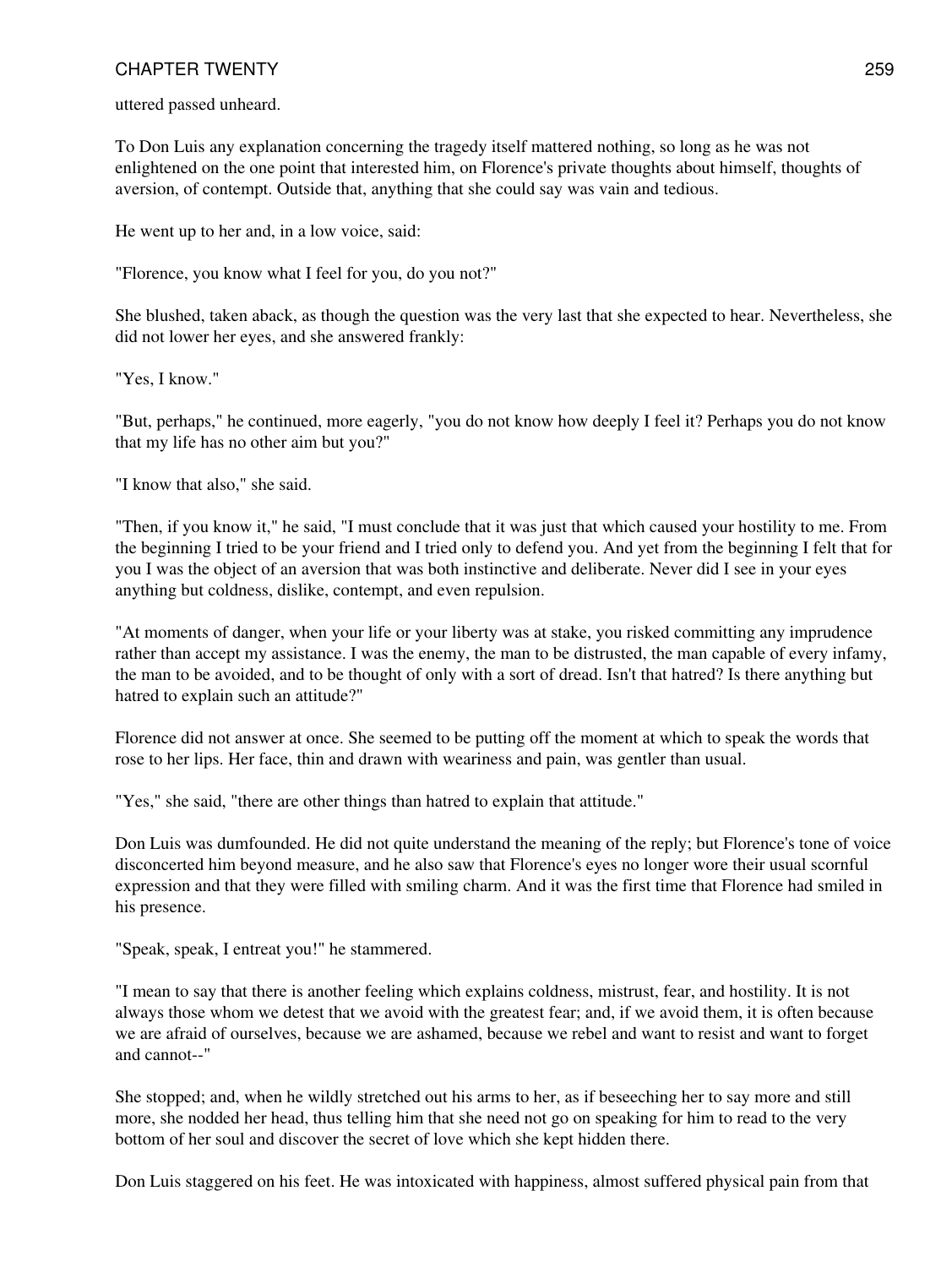unexpected happiness. After the horrible minutes through which he had passed amid the impressive surroundings of the Old Castle, it appeared to him madness to admit that such extraordinary bliss could suddenly blossom forth in the commonplace setting of that room at a hotel.

He could have longed for space around him, forest, mountains, moonlight, a radiant sunset, all the beauty and all the poetry of the earth. With one rush, he had reached the very acme of happiness. Florence's very life came before him, from the instant of their meeting to the tragic moment when the cripple, bending over her and seeing her eyes filled with tears, had shouted:

"She's crying! She's crying! What madness! But I know your secret, Florence! And you're crying! Florence, Florence, you yourself want to die!"

It was a secret of love, a passionate impulse which, from the first day, had driven her all trembling toward Don Luis. Then it had bewildered her, filled her with fear, appeared to her as a betrayal of Marie and Sauverand and, by turns urging her toward and drawing her away from the man whom she loved and whom she admired for his heroism and loyalty, rending her with remorse and overwhelming her as though it were a crime, had ended by delivering her, feeble and disabled, to the diabolical influence of the villain who coveted her.

Don Luis did not know what to do, did not know in what words to express his rapture. His lips trembled. His eyes filled with tears. His nature prompted him to take her in his arms, to kiss her as a child kisses, full on the lips, with a full heart. But a feeling of intense respect paralyzed his yearning. And, overcome with emotion, he fell at Florence's feet, stammering words of love and adoration.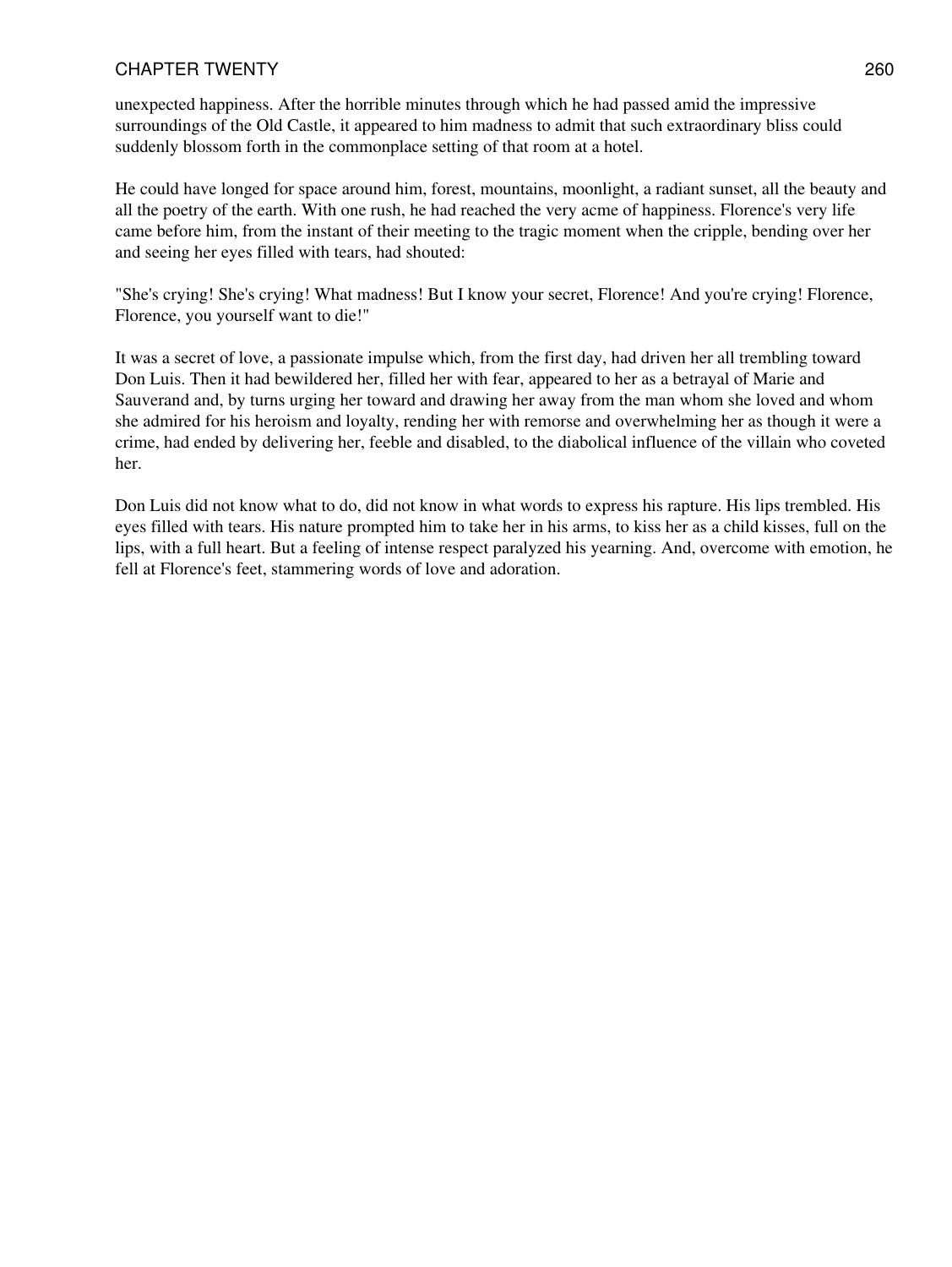-ONE

# LUPIN'S LUPINS

Next morning, a little before eight o'clock, Valenglay was talking in his own flat to the Prefect of Police, and asked:

"So you think as I do, my dear Prefect? He'll come?"

"I haven't the least doubt of it, Monsieur le Président. And he will come with the same punctuality that has been shown throughout this business. He will come, for pride's sake, at the last stroke of eight."

"You think so?"

"Monsieur le Président, I have been studying the man for months. As things now stand, with Florence Levasseur's life in the balance, if he has not smashed the villain whom he is hunting down, if he does not bring him back bound hand and foot, it will mean that Florence Levasseur is dead and that he, Arsène Lupin, is dead."

"Whereas Lupin is immortal," said Valenglay, laughing. "You're right. Besides, I agree with you entirely. No one would be more astonished than I if our good friend was not here to the minute. You say you were rung up from Angers yesterday?"

"Yes, Monsieur le Président. My men had just seen Don Luis Perenna. He had gone in front of them, in an aeroplane. After that, they telephoned to me again from Le Mans, where they had been searching a deserted coach-house.

"You may be sure that the search had already been made by Lupin, and that we shall know the results. Listen: eight o'clock!"

At the same moment they heard the throbbing of a motor car. It stopped outside the house; and the bell rang almost immediately after. Orders had been given beforehand. The door opened and Don Luis Perenna was shown in.

To Valenglay and the Prefect of Police his arrival was certainly not unexpected, for they had just been saying that they would have been surprised if he had not come. Nevertheless, their attitude showed that astonishment which we all experience in the face of events that seem to pass the bounds of human possibility.

"Well?" cried the Prime Minister eagerly.

"It's done, Monsieur le Président."

"Have you collared the scoundrel?"

"Yes."

"By Jove!" said Valenglay. "You're a fine fellow!" And he went on to ask, "An ogre, of course? An evil, undaunted brute?--"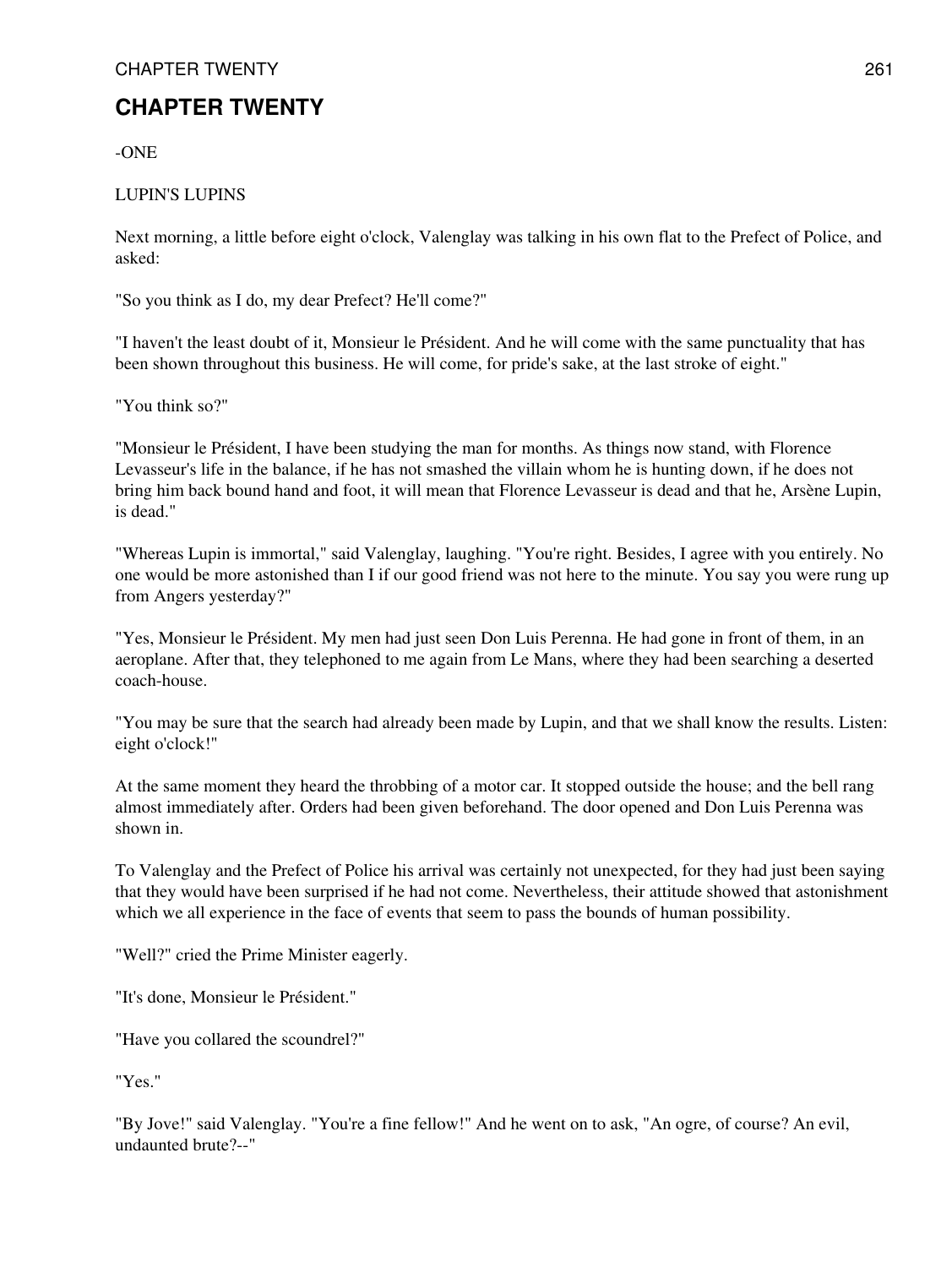"No, Monsieur le Président, a cripple, a degenerate, responsible for his actions, certainly, but a man in whom the doctors will find every form of wasting illness: disease of the spinal cord, tuberculosis, and all the rest of it."

"And is that the man whom Florence Levasseur loved?"

"Monsieur le Président!" Don Luis violently protested. "Florence never loved that wretch! She felt sorry for him, as any one would for a fellow-creature doomed to an early death; and it was out of pity that she allowed him to hope that she might marry him later, at some time in the vague future."

### "Are you sure of that?"

"Yes, Monsieur le Président, of that and of a good deal more besides, for I have the proofs in my hands." Without further preamble, he continued: "Monsieur le Président, now that the man is caught, it will be easy for the police to find out every detail of his life. But meanwhile I can sum up that monstrous life for you, looking only at the criminal side of it, and passing briefly over three murders which have nothing to do with the story of the Mornington case.

"Jean Vernocq was born at Alençon and brought up at old M. Langernault's expense. He got to know the Dedessuslamare couple, robbed them of their money and, before they had time to lodge a complaint against the unknown thief, took them to a barn in the village of Damigni, where, in their despair, stupefied and besotted with drugs, they hanged themselves.

"This barn stood in a property called the Old Castle, belonging to M. Langernault, Jean Vernocq's protector, who was ill at the time. After his recovery, as he was cleaning his gun, he received a full charge of shot in the abdomen. The gun had been loaded without the old fellow's knowledge. By whom? By Jean Vernocq, who had also emptied his patron's cash box the night before ...

"In Paris, where he went to enjoy the little fortune which he had thus amassed, Jean Vernocq bought from some rogue of his acquaintance papers containing evidence of Florence Levasseur's birth and of her right to all the inheritance of the Roussel family and Victor Sauverand, papers which the friend in question had purloined from the old nurse who brought Florence over from America. By hunting around, Jean Vernocq ended by discovering first a photograph of Florence and then Florence herself.

"He made himself useful to her and pretended to be devoted to her, giving up his whole life to her service. At that time he did not yet know what profit he could derive from the papers stolen from the girl or from his relations with her.

"Suddenly everything became different. An indiscreet word let fall by a solicitor's clerk told him of a will in Maître Lepertuis's drawer which would be interesting to look at. He obtained a sight of it by bribing the clerk, who has since disappeared, with a thousand-franc note. The will, as it happened, was Cosmo Mornington's; and in it Cosmo Mornington bequeathed his immense wealth to the heirs of the Roussel sisters and of Victor Sauverand....

"Jean Vernocq saw his chance. A hundred million francs! To get hold of that sum, to obtain riches, luxury, power, and the means of buying health and strength from the world's great healers, all that he had to do was first to put away the different persons who stood between the inheritance and Florence, and then, when all the obstacles were overcome, to make Florence his wife.

"Jean Vernocq went to work. He had found among the papers of Hippolyte Fauville's old friend Langernault particulars relating to the Roussel family and to the discord that reigned in the Fauville household. Five persons, all told, were in his way: first, of course, Cosmo Mornington; next, in the order of their claims,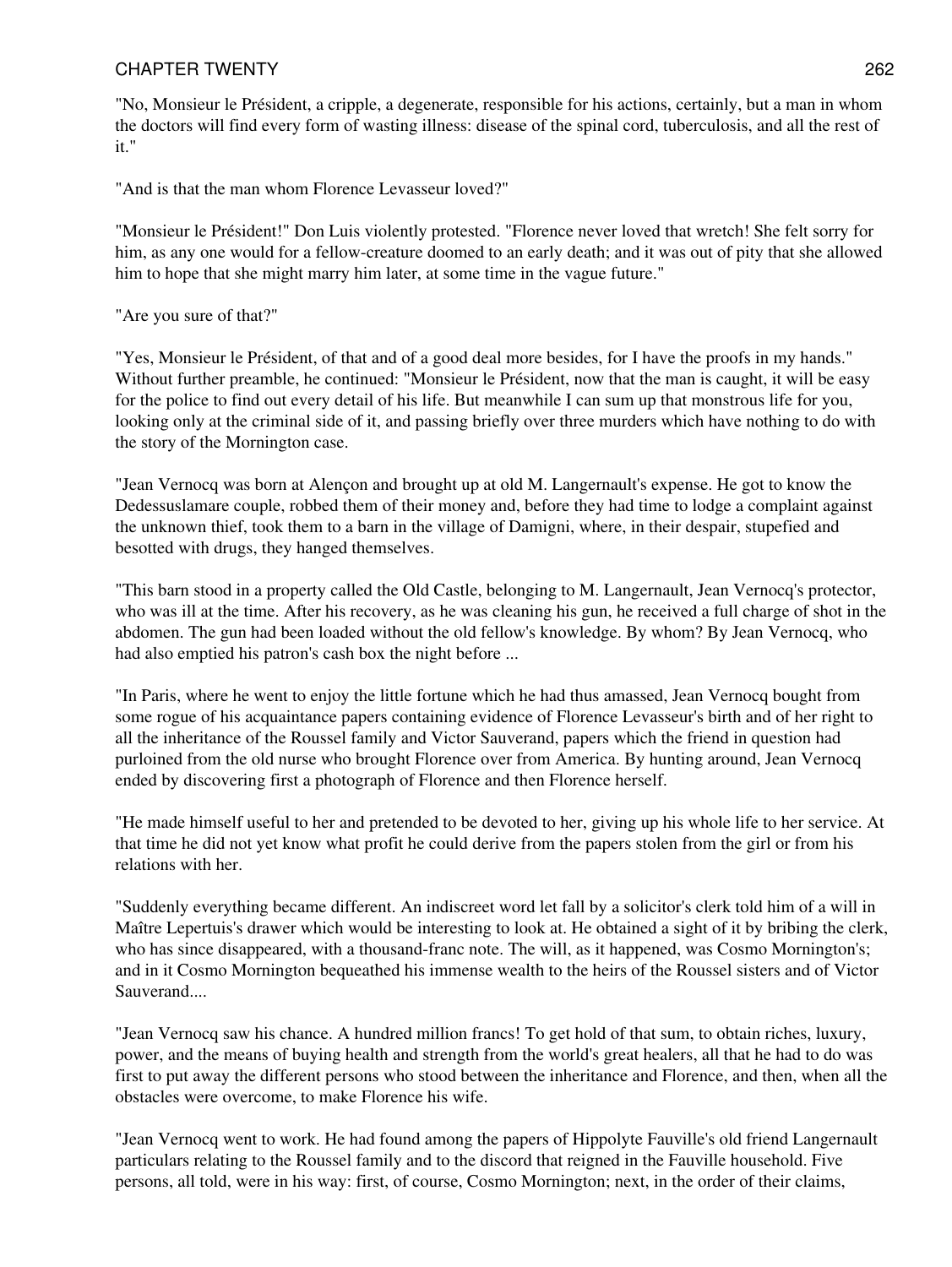Hippolyte Fauville, his son Edmond, his wife Marie, and his cousin Gaston Sauverand.

"With Cosmo Mornington, the thing was easy enough. Introducing himself to the American as a doctor, Jean Vernocq put poison into one of the phials which Mornington used for his hypodermic injections.

"But in the case of Hippolyte Fauville, whose good will he had secured through his acquaintance with old Langernault, and over whose mind he soon obtained an extraordinary influence, he had a greater difficulty to contend with. Knowing on the one hand that the engineer hated his wife and on the other that he was stricken with a fatal disease, he took occasion, after the consultation with the specialist in London, to suggest to Fauville's terrified brain the incredible plan of suicide of which you were subsequently able to trace the Machiavellian execution.

"In this way and with a single effort, anonymously, so to speak, and without appearing in the business, without Fauville's even suspecting the action brought to bear upon him, Jean Vernocq procured the deaths of Fauville and his son, and got rid of Marie and Sauverand by the devilish expedient of causing the charge of murder, of which no one could accuse him, to fall upon them. The plan succeeded.

"There was only one hitch at the present time: the intervention of Inspector Vérot. Inspector Vérot died. And there was only one danger in the future: the intervention of myself, Don Luis Perenna, whose conduct Vernocq was bound to foresee, as I was the residuary legatee by the terms of Cosmo Mornington's will. This danger Vernocq tried to avert first by giving me the house on the Place du Palais-Bourbon to live in and Florence Levasseur as a secretary, and next by making four attempts to have me assassinated by Gaston Sauverand.

"He therefore held all the threads of the tragedy in his hands. Able to come and go as he pleased in my house, enforcing himself upon Florence and later upon Gaston Sauverand by the strength of his will and the cunning of his character, he was within sight of the goal.

"When my efforts succeeded in proving the innocence of Marie Fauville and Gaston Sauverand, he did not hesitate: Marie Fauville died; Gaston Sauverand died.

"So everything was going well for him. The police pursued me. The police pursued Florence. No one suspected him. And the date fixed for the payment of the inheritance was at hand.

"This was two days ago. At that time, Jean Vernocq was in the midst of the fray. He was ill and had obtained admission to the nursing-home in the Avenue des Ternes. From there he conducted his operations, thanks to his influence over Florence Levasseur and to the letters addressed to the mother superior from Versailles. Acting under the superior's orders and ignorant of the meaning of the step which she was taking, Florence went to the meeting at the Prefect's office, and herself brought the documents relating to her.

"Meanwhile, Jean Vernocq left the private hospital and took refuge near the Ile Saint-Louis, where he awaited the result of an enterprise which, at the worst, might tell against Florence, but which did not seem able to compromise him in any case.

"You know the rest, Monsieur le Président," said Don Luis, concluding his statement. "Florence, staggered by the sudden revelation of the part which she had unconsciously taken in the matter, and especially by the terrible part played by Jean Vernocq, ran away from the nursing-home where the Prefect had brought her at my request. She had but one thought: to see Jean Vernocq, demand an explanation of him, and hear what he had to say in his defence. That same evening he carried her away by motor, on the pretence of giving her proofs of his innocence. That is all, Monsieur le Président."

Valenglay had listened with growing interest to this gruesome story of the most malevolent genius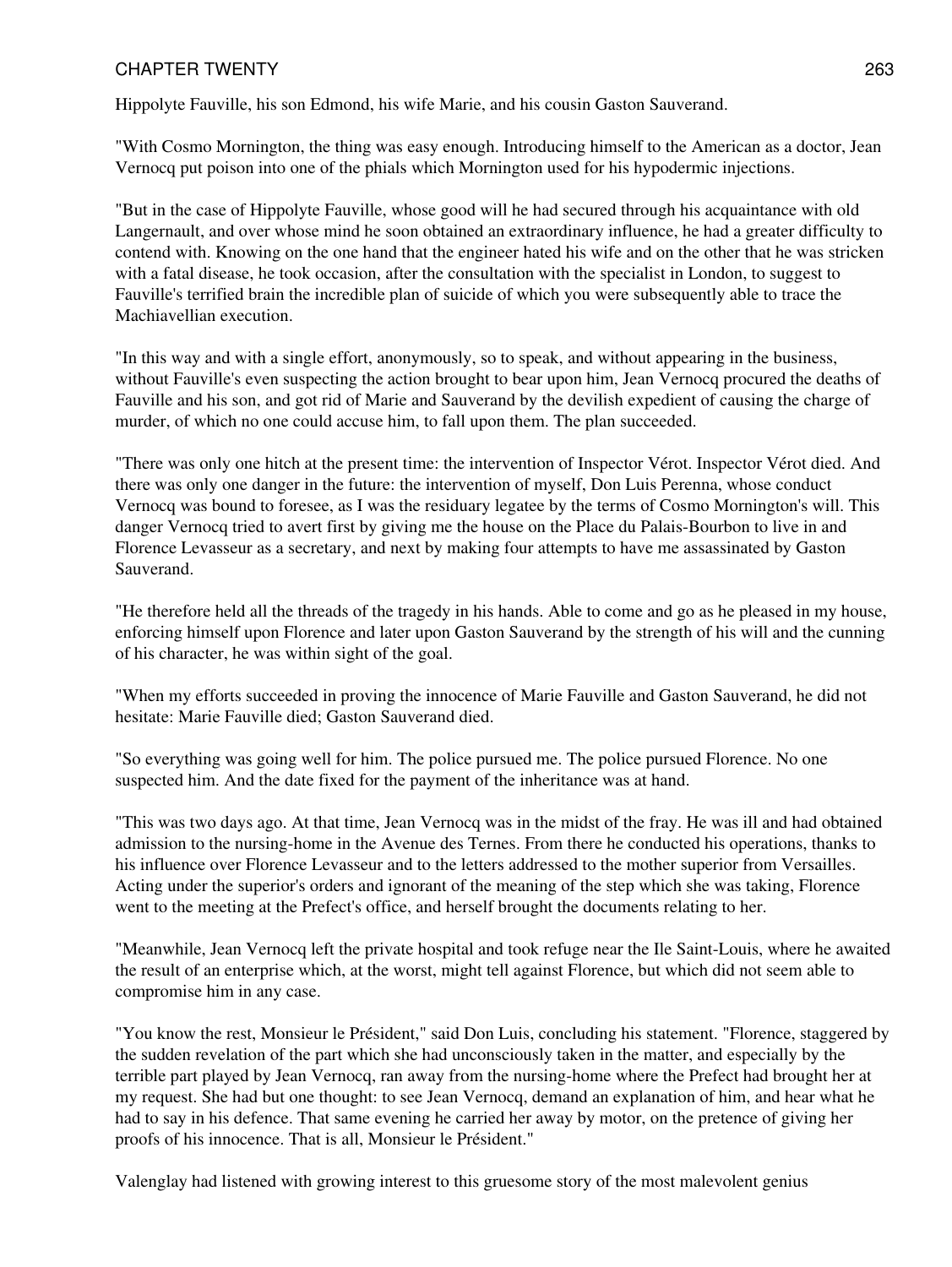conceivable to the mind of man. And he heard it perhaps without too great disgust, because of the light which it threw by contrast upon the bright, easy, happy, and spontaneous genius of the man who had fought for the good cause.

"And you found them?" he asked.

"At three o'clock yesterday afternoon, Monsieur le Président. It was time. I might even say that it was too late, for Jean Vernocq began by sending me to the bottom of a well, and by crushing Florence under a block of stone."

"Oh, so you're dead, are you?"

"Yes, Monsieur le Président."

"But why did that villain want to do away with Florence Levasseur? Her death destroyed his indispensable scheme of matrimony."

"It takes two to get married, Monsieur le Président, and Florence refused."

"Well--"

"Some time ago Jean Vernocq wrote a letter leaving all that he possessed to Florence Levasseur. Florence, moved by pity for him, and not realizing the importance of what she was doing, wrote a similar letter leaving her property to him. This letter constitutes a genuine and indisputable will in favor of Jean Vernocq.

"As Florence was Cosmo Mornington's legal and settled heiress by the mere fact of her presence at yesterday's meeting with the documents proving her descent from the Roussel family, her death caused her rights to pass to her own legal and settled heir.

"Jean Vernocq would have come into the money without the possibility of any litigation. And, as you would have been obliged to discharge him after his arrest, for lack of evidence against him, he would have led a quiet life, with fourteen murders on his conscience--I have added them up--but with a hundred million francs in his pocket. To a monster of his stamp, the one made up for the other."

"But do you possess all the proofs?" asked Valenglay eagerly.

"Here they are," said Perenna, producing the pocket-book which he had taken out of the cripple's jacket. "Here are letters and documents which the villain preserved, owing to a mental aberration common to all great criminals. Here, by good luck, is his correspondence with Hippolyte Fauville. Here is the original of the prospectus from which I learned that the house on the Place du Palais-Bourbon was for sale. Here is a memorandum of Jean Vernocq's journeys to Alençon to intercept Fauville's letters to old Langernault.

"Here is another memorandum showing that Inspector Vérot overheard a conversation between Fauville and his accomplice, that he shadowed Vernocq and robbed him of Florence Levasseur's photograph, and that Vernocq sent Fauville in pursuit of him. Here is a third memorandum, which is just a copy of the two found in the eighth volume of Shakespeare and which proves that Jean Vernocq, to whom that set of Shakespeare belonged, knew all about Fauville's machination. Here are his correspondence with Caceres, the Peruvian attaché, and the letters denouncing myself and Sergeant Mazeroux, which he intended to send to the press. Here--

"But need I say more, Monsieur le Président? You have the complete evidence in your hands. The magistrates will find that all the accusations which I made yesterday, before the Prefect of Police, were strictly true."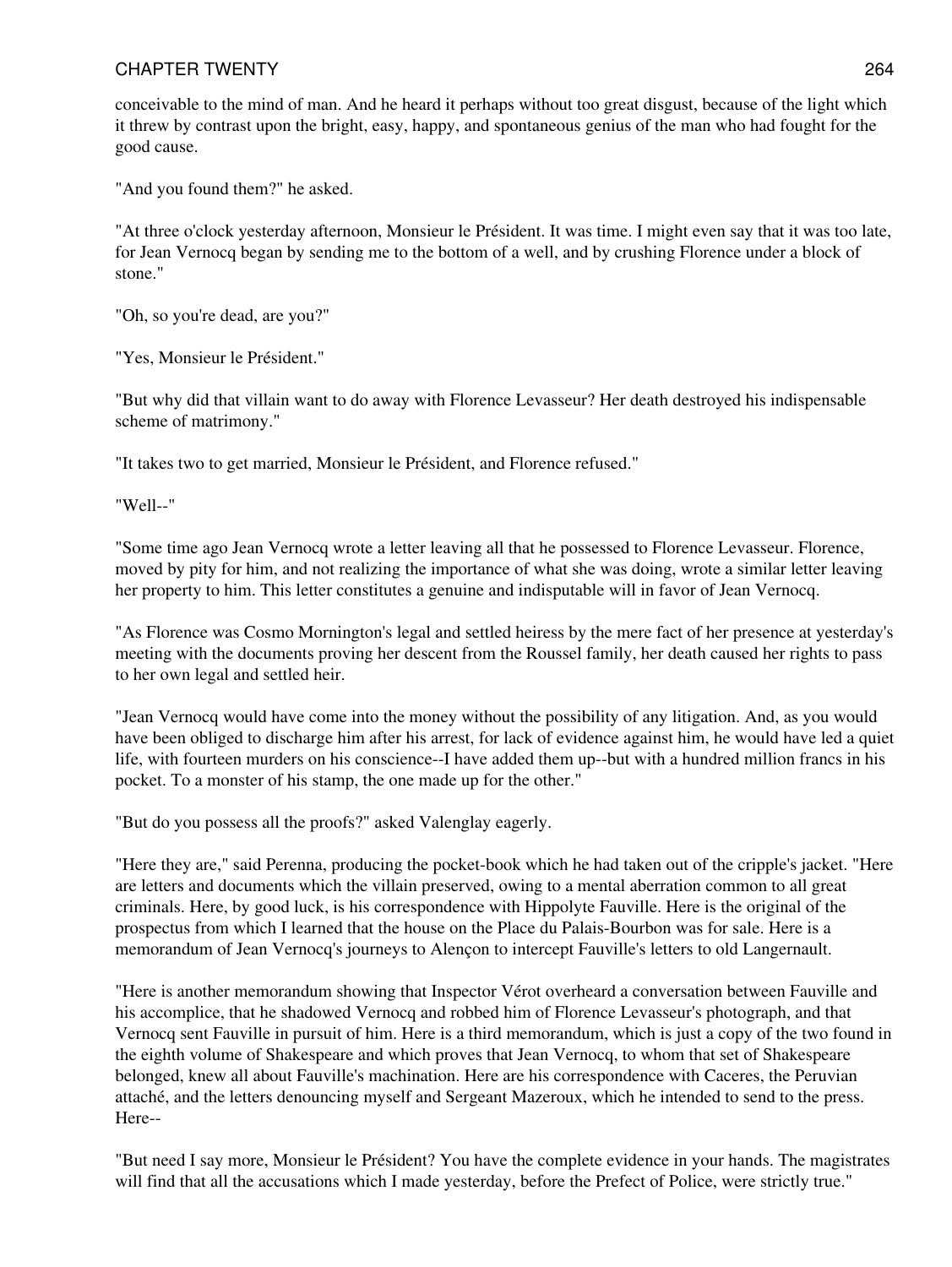"And he?" cried Valenglay. "The criminal? Where is he?"

"Outside, in a motor car, in his motor car, rather."

"Have you told my men?" asked M. Desmalions anxiously.

"Yes, Monsieur le Préfet. Besides, the fellow is carefully tied up. Don't be alarmed. He won't escape."

"Well, you've foreseen every contingency," said Valenglay, "and the business seems to me to be finished. But there's one problem that remains unexplained, the one perhaps that interested the public most. I mean the marks of the teeth in the apple, the teeth of the tiger, as they have been called, which were certainly Mme. Fauville's teeth, innocent though she was. Monsieur le Préfet declares that you have solved this problem."

"Yes, Monsieur le Président, and Jean Vernocq's papers prove that I was right. Besides, the problem is quite simple. The apple was marked with Mme. Fauville's teeth, but Mme. Fauville never bit the apple."

#### "Come, come!"

"Monsieur le Président, Hippolyte Fauville very nearly said as much when he mentioned this mystery in his posthumous confession."

"Hippolyte Fauville was a madman."

"Yes, but a lucid madman and capable of reasoning with the most appalling logic. Some years ago, at Palermo, Mme. Fauville had a very bad fall, hitting her mouth against the marble top of a table, with the result that a number of her teeth, in both the upper and the lower jaw, were loosened. To repair the damage and to make the gold plate intended to strengthen the teeth, a plate which Mme. Fauville wore for several months, the dentist, as usual, took an impression of her mouth.

"M. Fauville happened to have kept the mould; and he used it to print the marks of his wife's teeth in the cake of chocolate shortly before his death and in the apple on the night of his death. When this was done, he put the mould with the other things which the explosion was meant to, and did, destroy."

Don Luis's explanation was followed by a silence. The thing was so simple that the Prime Minister was quite astonished. The whole tragedy, the whole charge, everything that had caused Marie's despair and death and the death of Gaston Sauverand: all this rested on an infinitely small detail which had occurred to none of the millions and millions of people who had interested themselves so enthusiastically in the mystery of the teeth of the tiger.

The teeth of the tiger! Everybody had clung stubbornly to an apparently invincible argument. As the marks on the apple and the print of Mme. Fauville's teeth were identical, and as no two persons in the world were able, in theory or practice, to produce the same print with their teeth, Mme. Fauville must needs be guilty.

Nay, more, the argument seemed so absolute that, from the day on which Mme. Fauville's innocence became known, the problem had remained unsolved, while no one seemed capable of conceiving the one paltry idea: that it was possible to obtain the print of a tooth in another way than by a live bite of that same tooth!

"It's like the egg of Columbus," said Valenglay, laughing. "It had to be thought of."

"You are right, Monsieur le Président. People don't think of those things. Here is another instance: may I remind you that during the period when Arsène Lupin was known at the same time as M. Lenormand and as Prince Paul Sernine, no one noticed that the name Paul Sernine was merely an anagram of Arsène Lupin?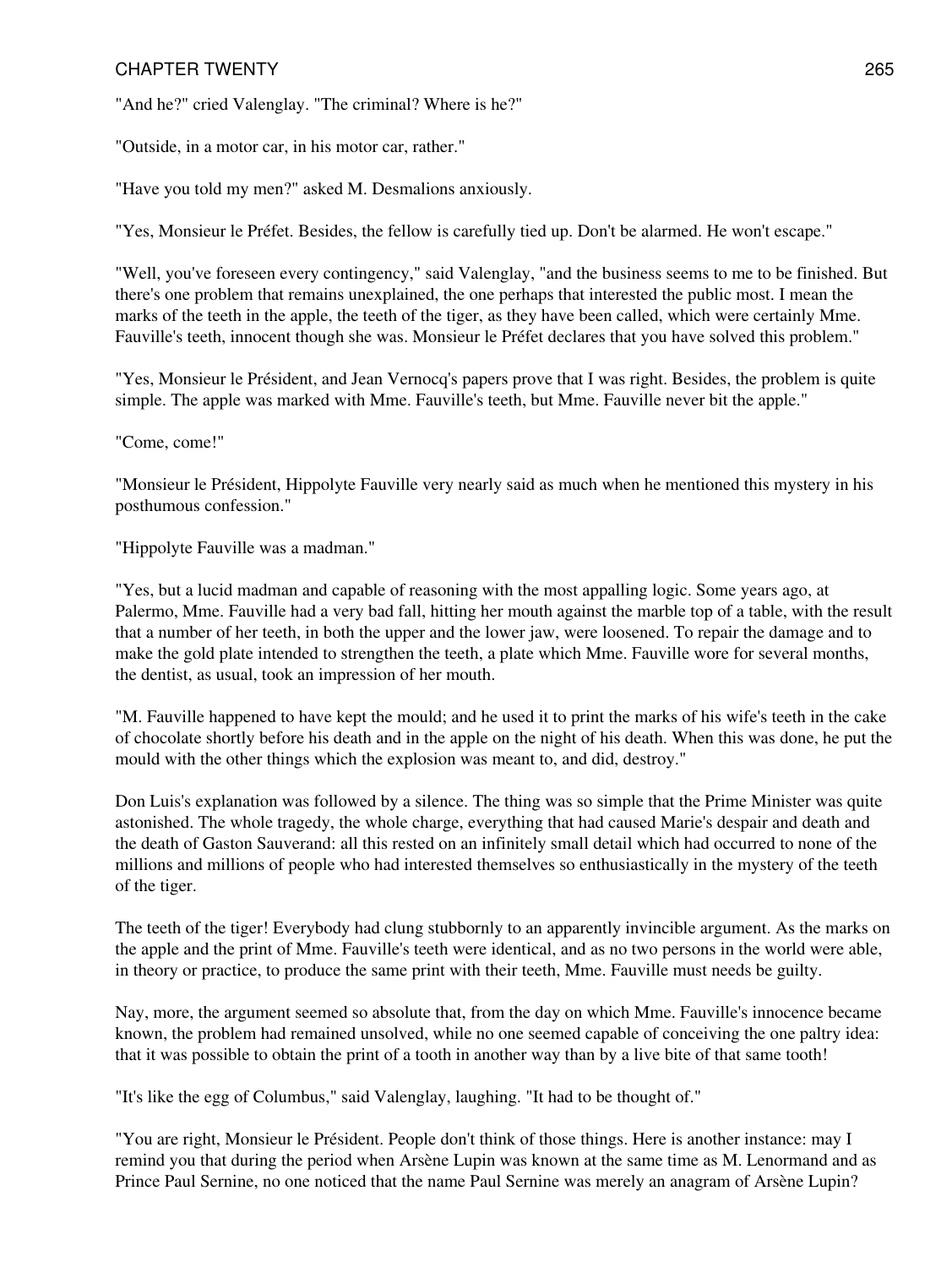Well, it's just the same to-day: Luis Perenna also is an anagram of Arsène Lupin. The two names are composed of the same eleven letters, neither more nor less. And yet, although it was the second time, nobody thought of making that little comparison. The egg of Columbus again! It had to be thought of!"

Valenglay was a little surprised at the revelation. It seemed as if that devil of a man had sworn to puzzle him up to the last moment and to bewilder him by the most unexpected sensational news. And how well this last detail depicted the fellow, a queer mixture of dignity and impudence, of mischief and simplicity, of smiling chaff and disconcerting charm, a sort of hero who, while conquering kingdoms by most incredible adventures, amused himself by mixing up the letters on his name so as to catch the public napping!

The interview was nearly at an end. Valenglay said to Perenna:

"Monsieur, you have done wonders in this business and ended by keeping your word and handing over the criminal. I also will keep my word. You are free."

"I thank you, Monsieur le Président. But what about Sergeant Mazeroux?"

"He will be released this morning. Monsieur le Préfet de Police has arranged matters so that the public do not know of the arrest of either of you. You are Don Luis Perenna. There is no reason why you should not remain Don Luis Perenna."

"And Florence Levasseur, Monsieur le Président?"

"Let her go before the examining magistrate of her own accord. He is bound to discharge her. Once free and acquitted of any charge or even suspicion, she will certainly be recognized as Cosmo Mornington's legal heiress and will receive the hundred millions."

"She will not keep it, Monsieur le Président."

"How do you mean?"

"Florence Levasseur doesn't want the money. It has been the cause of unspeakably awful crimes. She hates the very thought of it."

"What then?"

"Cosmo Mornington's hundred millions will be wholly devoted to making roads and building schools in the south of Morocco and the northern Congo."

"In the Mauretanian Empire which you are giving us?" said Valenglay, laughing. "By Jove, it's a fine work and I second it with all my heart. An empire and an imperial budget to keep it up with! Upon my word, Don Luis has behaved well to his country, and has handsomely paid the debts--of Arsène Lupin!"

\* \* \* \* \*

A month later Don Luis Perenna and Mazeroux embarked in the yacht which had brought Don Luis to France. Florence was with them. Before sailing they heard of the death of Jean Vernocq, who had managed to poison himself in spite of all the precautions taken to prevent him.

On his arrival in Africa, Don Luis Perenna, Sultan of Mauretania, found his old associates and accredited Mazeroux to them and to his grand dignitaries. He organized the government to follow on his abdication and precede the annexation of the new empire by France, and he had several secret interviews on the Moorish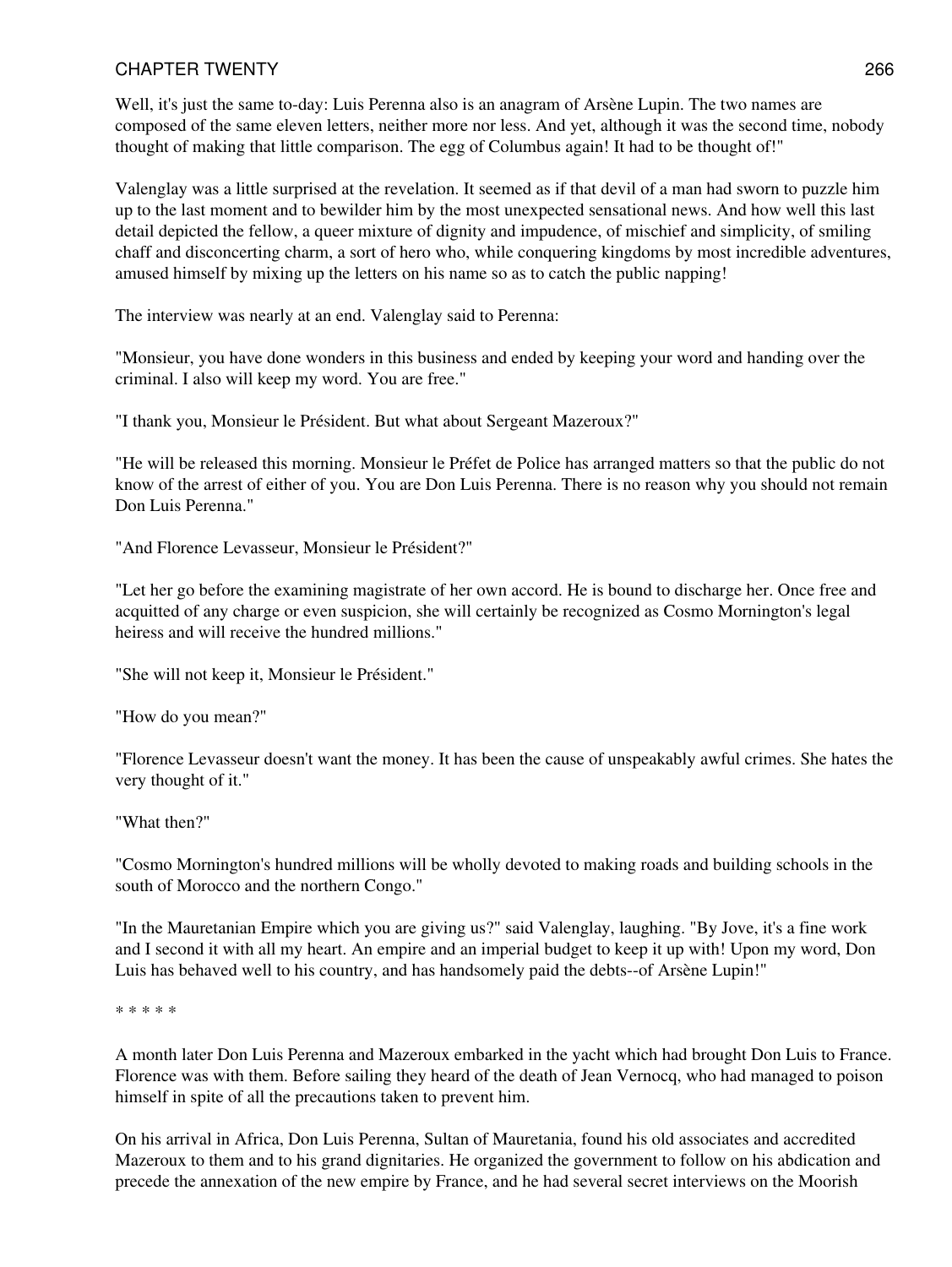border with General Léauty, commanding the French troops, interviews in the course of which they thought out all the measures to be executed in succession so as to lend to the conquest of Morocco an appearance of facility which would otherwise be difficult to explain.

The future was now assured. Soon the thin screen of rebellious tribes standing between the French and the pacified districts would fall to pieces, revealing an orderly empire, provided with a regular constitution, with good roads, schools, and courts of law, a flourishing empire in full working order.

Then, when his task was done, Don Luis abdicated.

\* \* \* \* \*

He has now been back for over two years. Every one remembers the stir caused by his marriage with Florence Levasseur. The controversy was renewed; and many of the newspapers clamoured for Arsène Lupin's arrest. But what could the authorities do?

Although nobody doubted who he really was, although the name of Arsène Lupin and the name of Don Luis Perenna consisted of the same letters, and people ended by remarking the coincidence, legally speaking, Arsène Lupin was dead and Don Luis Perenna was alive; and there was no possibility of bringing Arsène Lupin back to life or of killing Don Luis Perenna.

He is to-day living in the village of Saint-Maclou, among those charming valleys which run down to the Oise. Who does not know his modest little pink-washed house, with its green shutters and its garden filled with bright flowers? People make up parties to go there from Paris on Sundays, in the hope of catching a sight, through the elder hedges, of the man who was Arsène Lupin, or of meeting him in the village square.

He is there, with his hair just touched with gray, his still youthful features, and a young man's bearing; and Florence is there, too, with her pretty figure and the halo of fair hair around her happy face, unclouded by even the shadow of an unpleasant recollection.

Very often visitors come and knock at the little wooden gate. They are unfortunate people imploring the master's aid, victims of oppression, weaklings who have gone under in the struggle, reckless persons who have been ruined by their passions.

For all these Don Luis is full of pity. He gives them his full attention, the help of his far-seeing advice, his experience, his strength, and even his time, disappearing for days and weeks to fight the good fight once more.

And sometimes also it is an emissary from the Prefect's office or some subordinate of the police who comes to submit a complex case to his judgment. Here again Don Luis applies the whole of his wonderful mind to the business.

In addition to this, in addition to his old books on ethics and philosophy, to which he has returned with such pleasure, he cultivates his garden. He dotes on his flowers. He is proud of them. He takes prizes at the shows; and the success is still remembered of the treble carnation, streaked red and yellow, which he exhibited as the "Arsène carnation."

But he works hardest at certain large flowers that blossom in summer. During July and the first half of August they fill two thirds of his lawn and all the borders of his kitchen-garden. Beautiful, decorative plants, standing erect like flag-staffs, they proudly raise their spiky heads of all colours: blue, violet, mauve, pink, white.

They are lupins and include every variety: Cruikshank's lupin, the two-coloured lupin, the scented lupin, and the last to appear, Lupin's lupin. They are all there, resplendent, in serried ranks like an army of soldiers, each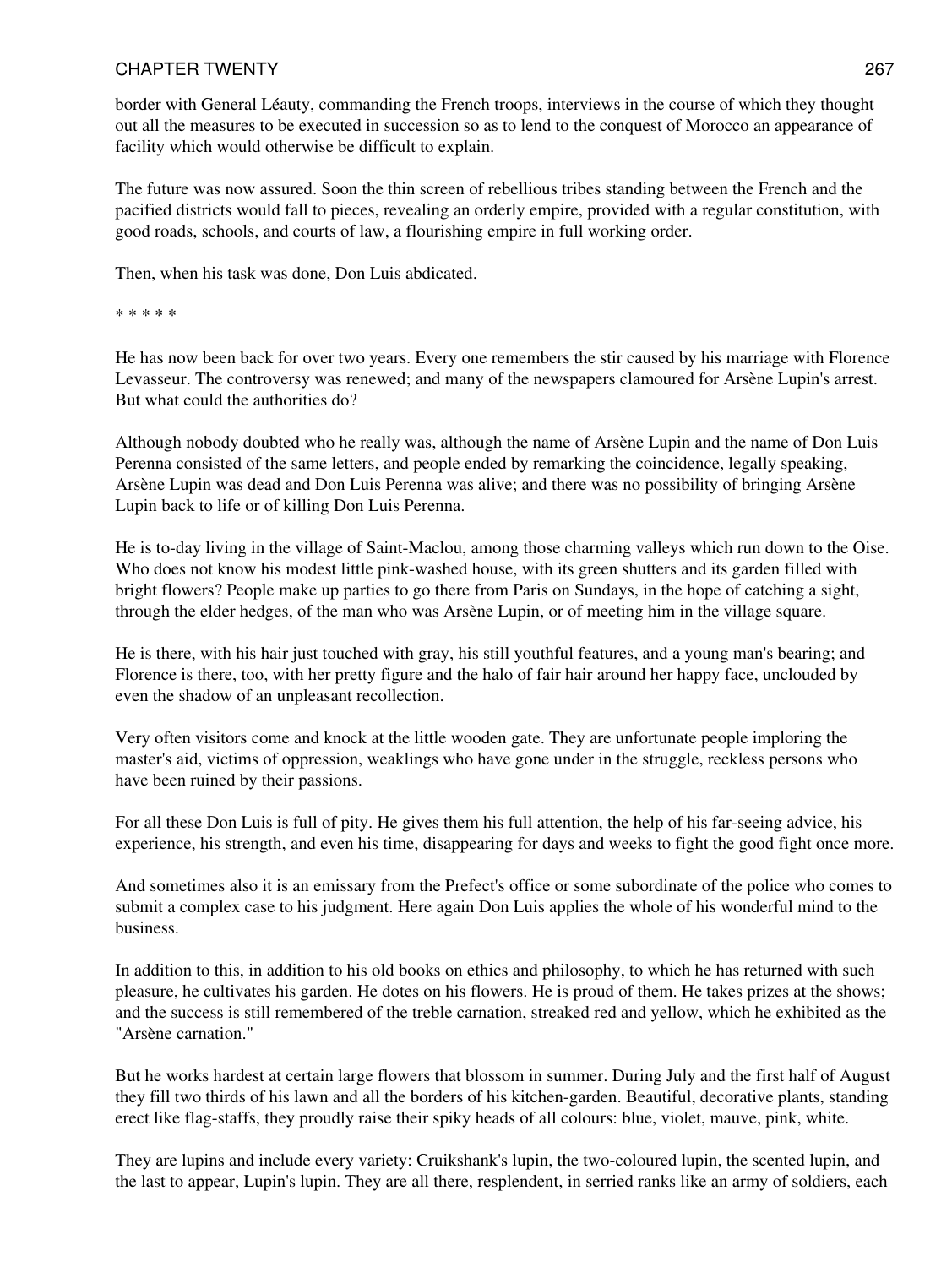striving to outstrip the others and to hold up the thickest and gaudiest spike to the sun. They are all there; and, at the entrance to the walk that leads to their motley beds, is a streamer with this device, taken from an exquisite sonnet of Jose Maria de Heredia:

"And in my kitchen-garden lupins grow."

You will say that this is a confession. But why not?

In the evening, when a few privileged neighbours meet at his house--the justice of the peace, the notary, Major Comte d'Astrignac, who has also gone to live at Saint-Maclou--Don Luis is not afraid to speak of Arsène Lupin.

"I used to see a great deal of him," he says. "He was not a bad man. I will not go so far as to compare him with the Seven Sages, or even to hold him up as an example to future generations, but still we must judge him with a certain indulgence.

"He did a vast amount of good and a moderate amount of harm. Those who suffered through him deserved what they got; and fate would have punished them sooner or later if he had not forestalled her. Between a Lupin who selected his victims among the ruck of wicked rich men and some big company promoter who deliberately ruins numbers of poor people, would you hesitate for a moment? Does not Lupin come out best?

"And, on the other hand, what a host of good actions! What countless proofs of disinterested generosity! A burglar? I admit it. A swindler? I don't deny it. He was all that. But he was something more than that. And, while he amused the gallery with his skill and ingenuity, he roused the general enthusiasm in other ways.

"People laughed at his practical jokes, but they loved his pluck, his courage, his adventurous spirit, his contempt for danger, his shrewd insight, his unfailing good humour, his reckless energy: all qualities that stood out at a period when the most active virtues of our race had reached their zenith, the period of the motor car and the aeroplane....

"One day," he said, as a joke, "I should like my epitaph to read, 'Here lies Arsène Lupin, adventurer.'" That was quite correct. He was a master of adventure.

"And, if the spirit of adventure led him too often to put his hand in other people's pockets, it also led him to battlefields where it gives those who are worthy opportunity to fight and win titles of distinction which are not within reach of all. It was there that he gained his. It is there that you should see him at work, spending his strength braving death, and defying destiny. And it is because of this that you must forgive him, even if he did sometimes get the better of a commissary of police or steal the watch of an examining magistrate. Let us show some indulgence to our professors of energy."

And, nodding his head, Don Luis concludes:

"Then, you see, he had another virtue which is not to be despised. It is a virtue for which we should be grateful to him in these gray days of ours: he knew how to smile!"

### THE END

End of Project Gutenberg's The Teeth of the Tiger, by Maurice Leblanc

\*\*\* END OF THIS PROJECT GUTENBERG EBOOK THE TEETH OF THE TIGER \*\*\*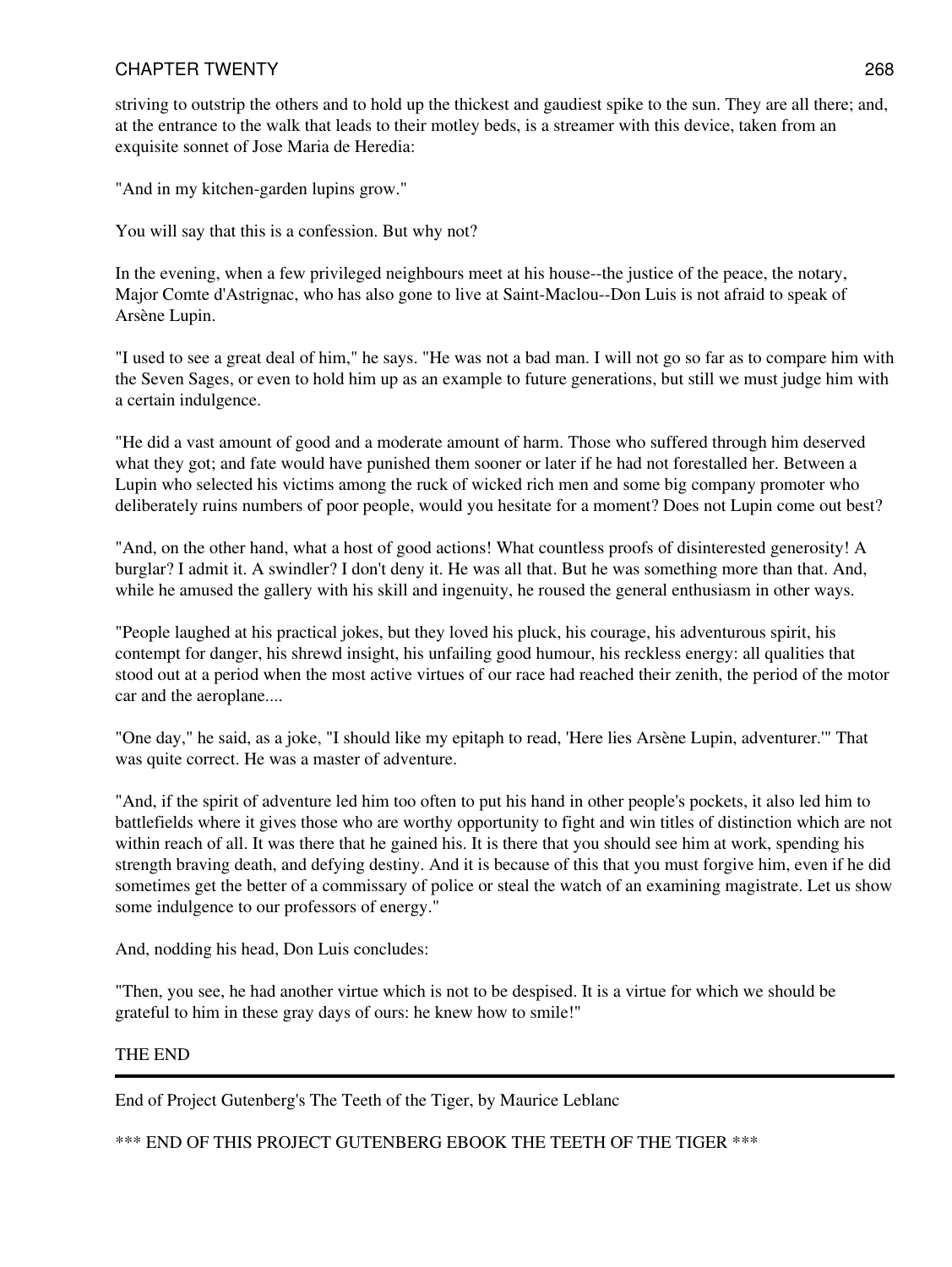\*\*\*\*\* This file should be named 13058-8.txt or 13058-8.zip \*\*\*\*\* This and all associated files of various formats will be found in: http://www.gutenberg.net/1/3/0/5/13058/

Produced by Juliet Sutherland, Mary Meehan and the Online Distributed Proofreading Team.

Updated editions will replace the previous one--the old editions will be renamed.

Creating the works from public domain print editions means that no one owns a United States copyright in these works, so the Foundation (and you!) can copy and distribute it in the United States without permission and without paying copyright royalties. Special rules, set forth in the General Terms of Use part of this license, apply to copying and distributing Project Gutenberg-tm electronic works to protect the PROJECT GUTENBERG-tm concept and trademark. Project Gutenberg is a registered trademark, and may not be used if you charge for the eBooks, unless you receive specific permission. If you do not charge anything for copies of this eBook, complying with the rules is very easy. You may use this eBook for nearly any purpose such as creation of derivative works, reports, performances and research. They may be modified and printed and given away--you may do practically ANYTHING with public domain eBooks. Redistribution is subject to the trademark license, especially commercial redistribution.

### \*\*\* START: FULL LICENSE \*\*\*

### THE FULL PROJECT GUTENBERG LICENSE PLEASE READ THIS BEFORE YOU DISTRIBUTE OR USE THIS WORK

To protect the Project Gutenberg-tm mission of promoting the free distribution of electronic works, by using or distributing this work (or any other work associated in any way with the phrase "Project Gutenberg"), you agree to comply with all the terms of the Full Project Gutenberg-tm License (available with this file or online at <http://gutenberg.net>/license).

Section 1. General Terms of Use and Redistributing Project Gutenberg-tm electronic works

1.A. By reading or using any part of this Project Gutenberg-tm electronic work, you indicate that you have read, understand, agree to and accept all the terms of this license and intellectual property (trademark/copyright) agreement. If you do not agree to abide by all the terms of this agreement, you must cease using and return or destroy all copies of Project Gutenberg-tm electronic works in your possession. If you paid a fee for obtaining a copy of or access to a Project Gutenberg-tm electronic work and you do not agree to be bound by the terms of this agreement, you may obtain a refund from the person or entity to whom you paid the fee as set forth in paragraph 1.E.8.

1.B. "Project Gutenberg" is a registered trademark. It may only be used on or associated in any way with an electronic work by people who agree to be bound by the terms of this agreement. There are a few things that you can do with most Project Gutenberg-tm electronic works even without complying with the full terms of this agreement. See paragraph 1.C below. There are a lot of things you can do with Project Gutenberg-tm electronic works if you follow the terms of this agreement and help preserve free future access to Project Gutenberg-tm electronic works. See paragraph 1.E below.

1.C. The Project Gutenberg Literary Archive Foundation ("the Foundation" or PGLAF), owns a compilation copyright in the collection of Project Gutenberg-tm electronic works. Nearly all the individual works in the collection are in the public domain in the United States. If an individual work is in the public domain in the United States and you are located in the United States, we do not claim a right to prevent you from copying, distributing, performing, displaying or creating derivative works based on the work as long as all references to Project Gutenberg are removed. Of course, we hope that you will support the Project Gutenberg-tm mission of promoting free access to electronic works by freely sharing Project Gutenberg-tm works in compliance with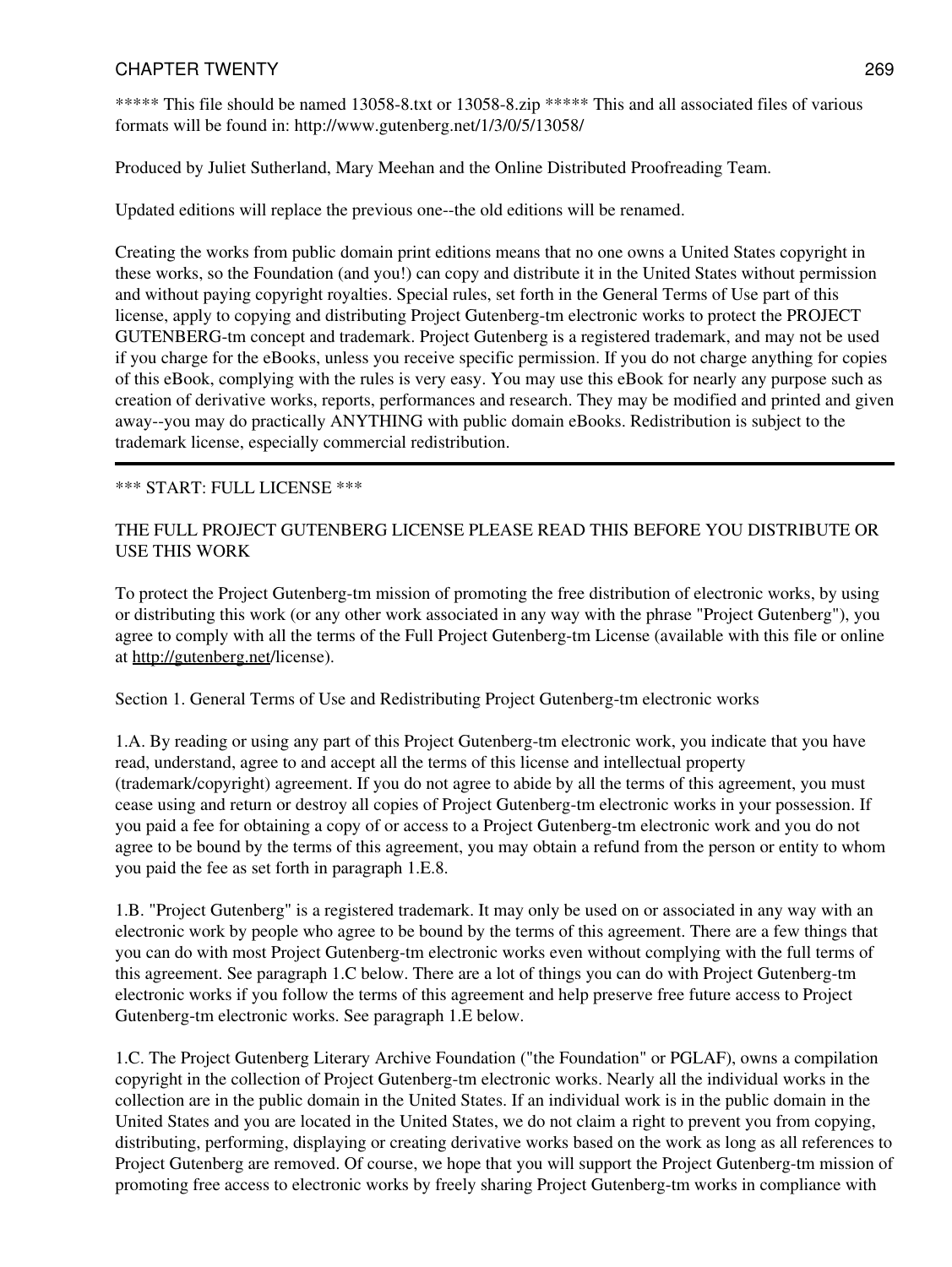the terms of this agreement for keeping the Project Gutenberg-tm name associated with the work. You can easily comply with the terms of this agreement by keeping this work in the same format with its attached full Project Gutenberg-tm License when you share it without charge with others.

1.D. The copyright laws of the place where you are located also govern what you can do with this work. Copyright laws in most countries are in a constant state of change. If you are outside the United States, check the laws of your country in addition to the terms of this agreement before downloading, copying, displaying, performing, distributing or creating derivative works based on this work or any other Project Gutenberg-tm work. The Foundation makes no representations concerning the copyright status of any work in any country outside the United States.

1.E. Unless you have removed all references to Project Gutenberg:

1.E.1. The following sentence, with active links to, or other immediate access to, the full Project Gutenberg-tm License must appear prominently whenever any copy of a Project Gutenberg-tm work (any work on which the phrase "Project Gutenberg" appears, or with which the phrase "Project Gutenberg" is associated) is accessed, displayed, performed, viewed, copied or distributed:

This eBook is for the use of anyone anywhere at no cost and with almost no restrictions whatsoever. You may copy it, give it away or re-use it under the terms of the Project Gutenberg License included with this eBook or online at www.gutenberg.net

1.E.2. If an individual Project Gutenberg-tm electronic work is derived from the public domain (does not contain a notice indicating that it is posted with permission of the copyright holder), the work can be copied and distributed to anyone in the United States without paying any fees or charges. If you are redistributing or providing access to a work with the phrase "Project Gutenberg" associated with or appearing on the work, you must comply either with the requirements of paragraphs 1.E.1 through 1.E.7 or obtain permission for the use of the work and the Project Gutenberg-tm trademark as set forth in paragraphs 1.E.8 or 1.E.9.

1.E.3. If an individual Project Gutenberg-tm electronic work is posted with the permission of the copyright holder, your use and distribution must comply with both paragraphs 1.E.1 through 1.E.7 and any additional terms imposed by the copyright holder. Additional terms will be linked to the Project Gutenberg-tm License for all works posted with the permission of the copyright holder found at the beginning of this work.

1.E.4. Do not unlink or detach or remove the full Project Gutenberg-tm License terms from this work, or any files containing a part of this work or any other work associated with Project Gutenberg-tm.

1.E.5. Do not copy, display, perform, distribute or redistribute this electronic work, or any part of this electronic work, without prominently displaying the sentence set forth in paragraph 1.E.1 with active links or immediate access to the full terms of the Project Gutenberg-tm License.

1.E.6. You may convert to and distribute this work in any binary, compressed, marked up, nonproprietary or proprietary form, including any word processing or hypertext form. However, if you provide access to or distribute copies of a Project Gutenberg-tm work in a format other than "Plain Vanilla ASCII" or other format used in the official version posted on the official Project Gutenberg-tm web site (www.gutenberg.net), you must, at no additional cost, fee or expense to the user, provide a copy, a means of exporting a copy, or a means of obtaining a copy upon request, of the work in its original "Plain Vanilla ASCII" or other form. Any alternate format must include the full Project Gutenberg-tm License as specified in paragraph 1.E.1.

1.E.7. Do not charge a fee for access to, viewing, displaying, performing, copying or distributing any Project Gutenberg-tm works unless you comply with paragraph 1.E.8 or 1.E.9.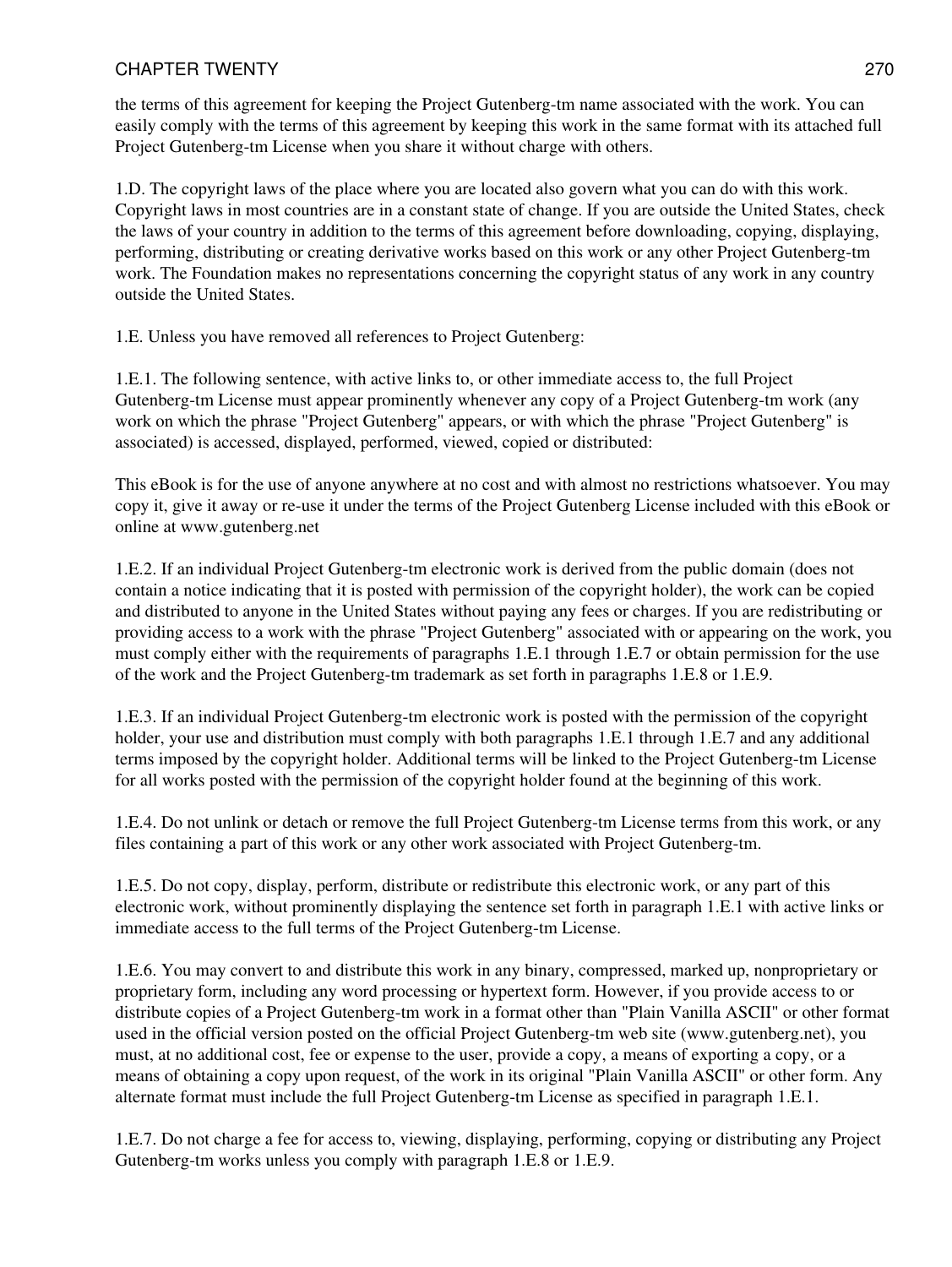1.E.8. You may charge a reasonable fee for copies of or providing access to or distributing Project Gutenberg-tm electronic works provided that

- You pay a royalty fee of 20% of the gross profits you derive from the use of Project Gutenberg-tm works calculated using the method you already use to calculate your applicable taxes. The fee is owed to the owner of the Project Gutenberg-tm trademark, but he has agreed to donate royalties under this paragraph to the Project Gutenberg Literary Archive Foundation. Royalty payments must be paid within 60 days following each date on which you prepare (or are legally required to prepare) your periodic tax returns. Royalty payments should be clearly marked as such and sent to the Project Gutenberg Literary Archive Foundation at the address specified in Section 4, "Information about donations to the Project Gutenberg Literary Archive Foundation."

- You provide a full refund of any money paid by a user who notifies you in writing (or by e-mail) within 30 days of receipt that s/he does not agree to the terms of the full Project Gutenberg-tm License. You must require such a user to return or destroy all copies of the works possessed in a physical medium and discontinue all use of and all access to other copies of Project Gutenberg-tm works.

- You provide, in accordance with paragraph 1.F.3, a full refund of any money paid for a work or a replacement copy, if a defect in the electronic work is discovered and reported to you within 90 days of receipt of the work.

- You comply with all other terms of this agreement for free distribution of Project Gutenberg-tm works.

1.E.9. If you wish to charge a fee or distribute a Project Gutenberg-tm electronic work or group of works on different terms than are set forth in this agreement, you must obtain permission in writing from both the Project Gutenberg Literary Archive Foundation and Michael Hart, the owner of the Project Gutenberg-tm trademark. Contact the Foundation as set forth in Section 3 below.

1.F.

1.F.1. Project Gutenberg volunteers and employees expend considerable effort to identify, do copyright research on, transcribe and proofread public domain works in creating the Project Gutenberg-tm collection. Despite these efforts, Project Gutenberg-tm electronic works, and the medium on which they may be stored, may contain "Defects," such as, but not limited to, incomplete, inaccurate or corrupt data, transcription errors, a copyright or other intellectual property infringement, a defective or damaged disk or other medium, a computer virus, or computer codes that damage or cannot be read by your equipment.

1.F.2. LIMITED WARRANTY, DISCLAIMER OF DAMAGES - Except for the "Right of Replacement or Refund" described in paragraph 1.F.3, the Project Gutenberg Literary Archive Foundation, the owner of the Project Gutenberg-tm trademark, and any other party distributing a Project Gutenberg-tm electronic work under this agreement, disclaim all liability to you for damages, costs and expenses, including legal fees. YOU AGREE THAT YOU HAVE NO REMEDIES FOR NEGLIGENCE, STRICT LIABILITY, BREACH OF WARRANTY OR BREACH OF CONTRACT EXCEPT THOSE PROVIDED IN PARAGRAPH F3. YOU AGREE THAT THE FOUNDATION, THE TRADEMARK OWNER, AND ANY DISTRIBUTOR UNDER THIS AGREEMENT WILL NOT BE LIABLE TO YOU FOR ACTUAL, DIRECT, INDIRECT, CONSEQUENTIAL, PUNITIVE OR INCIDENTAL DAMAGES EVEN IF YOU GIVE NOTICE OF THE POSSIBILITY OF SUCH DAMAGE.

1.F.3. LIMITED RIGHT OF REPLACEMENT OR REFUND - If you discover a defect in this electronic work within 90 days of receiving it, you can receive a refund of the money (if any) you paid for it by sending a written explanation to the person you received the work from. If you received the work on a physical medium, you must return the medium with your written explanation. The person or entity that provided you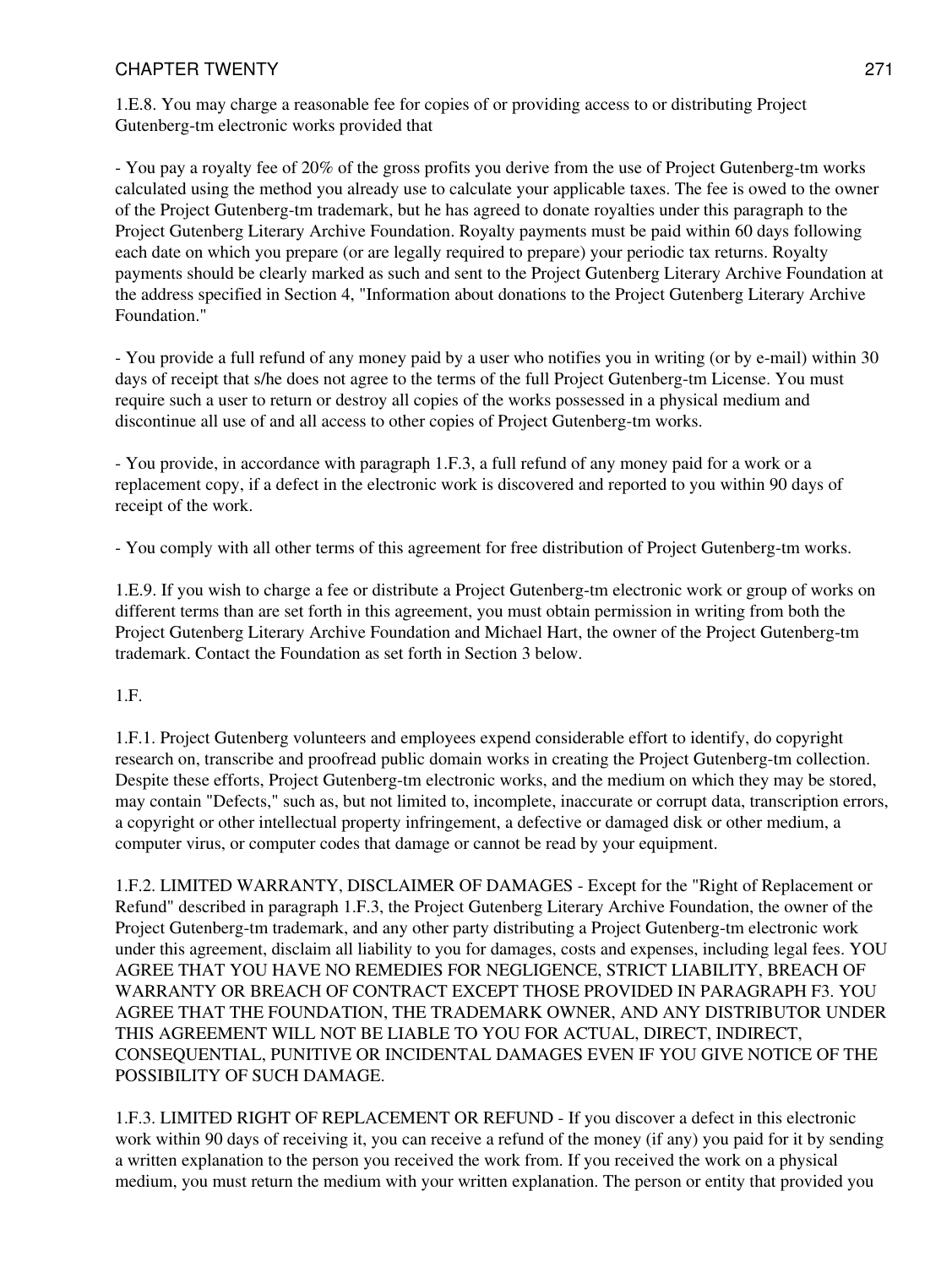with the defective work may elect to provide a replacement copy in lieu of a refund. If you received the work electronically, the person or entity providing it to you may choose to give you a second opportunity to receive the work electronically in lieu of a refund. If the second copy is also defective, you may demand a refund in writing without further opportunities to fix the problem.

1.F.4. Except for the limited right of replacement or refund set forth in paragraph 1.F.3, this work is provided to you 'AS-IS' WITH NO OTHER WARRANTIES OF ANY KIND, EXPRESS OR IMPLIED, INCLUDING BUT NOT LIMITED TO WARRANTIES OF MERCHANTIBILITY OR FITNESS FOR ANY PURPOSE.

1.F.5. Some states do not allow disclaimers of certain implied warranties or the exclusion or limitation of certain types of damages. If any disclaimer or limitation set forth in this agreement violates the law of the state applicable to this agreement, the agreement shall be interpreted to make the maximum disclaimer or limitation permitted by the applicable state law. The invalidity or unenforceability of any provision of this agreement shall not void the remaining provisions.

# 1.F.6. **INDEMNITY**

- You agree to indemnify and hold the Foundation, the trademark owner, any agent or employee of the Foundation, anyone providing copies of Project Gutenberg-tm electronic works in accordance with this agreement, and any volunteers associated with the production, promotion and distribution of Project Gutenberg-tm electronic works, harmless from all liability, costs and expenses, including legal fees, that arise directly or indirectly from any of the following which you do or cause to occur: (a) distribution of this or any Project Gutenberg-tm work, (b) alteration, modification, or additions or deletions to any Project Gutenberg-tm work, and (c) any Defect you cause.

Section 2. Information about the Mission of Project Gutenberg-tm

Project Gutenberg-tm is synonymous with the free distribution of electronic works in formats readable by the widest variety of computers including obsolete, old, middle-aged and new computers. It exists because of the efforts of hundreds of volunteers and donations from people in all walks of life.

Volunteers and financial support to provide volunteers with the assistance they need, is critical to reaching Project Gutenberg-tm's goals and ensuring that the Project Gutenberg-tm collection will remain freely available for generations to come. In 2001, the Project Gutenberg Literary Archive Foundation was created to provide a secure and permanent future for Project Gutenberg-tm and future generations. To learn more about the Project Gutenberg Literary Archive Foundation and how your efforts and donations can help, see Sections 3 and 4 and the Foundation web page at http://www.pglaf.org.

Section 3. Information about the Project Gutenberg Literary Archive Foundation

The Project Gutenberg Literary Archive Foundation is a non profit  $501(c)(3)$  educational corporation organized under the laws of the state of Mississippi and granted tax exempt status by the Internal Revenue Service. The Foundation's EIN or federal tax identification number is  $64-6221541$ . Its  $501(c)(3)$  letter is posted at http://pglaf.org/fundraising. Contributions to the Project Gutenberg Literary Archive Foundation are tax deductible to the full extent permitted by U.S. federal laws and your state's laws.

The Foundation's principal office is located at 4557 Melan Dr. S. Fairbanks, AK, 99712., but its volunteers and employees are scattered throughout numerous locations. Its business office is located at 809 North 1500 West, Salt Lake City, UT 84116, (801) 596-1887, email business@pglaf.org. Email contact links and up to date contact information can be found at the Foundation's web site and official page at http://pglaf.org

For additional contact information: Dr. Gregory B. Newby Chief Executive and Director gbnewby@pglaf.org